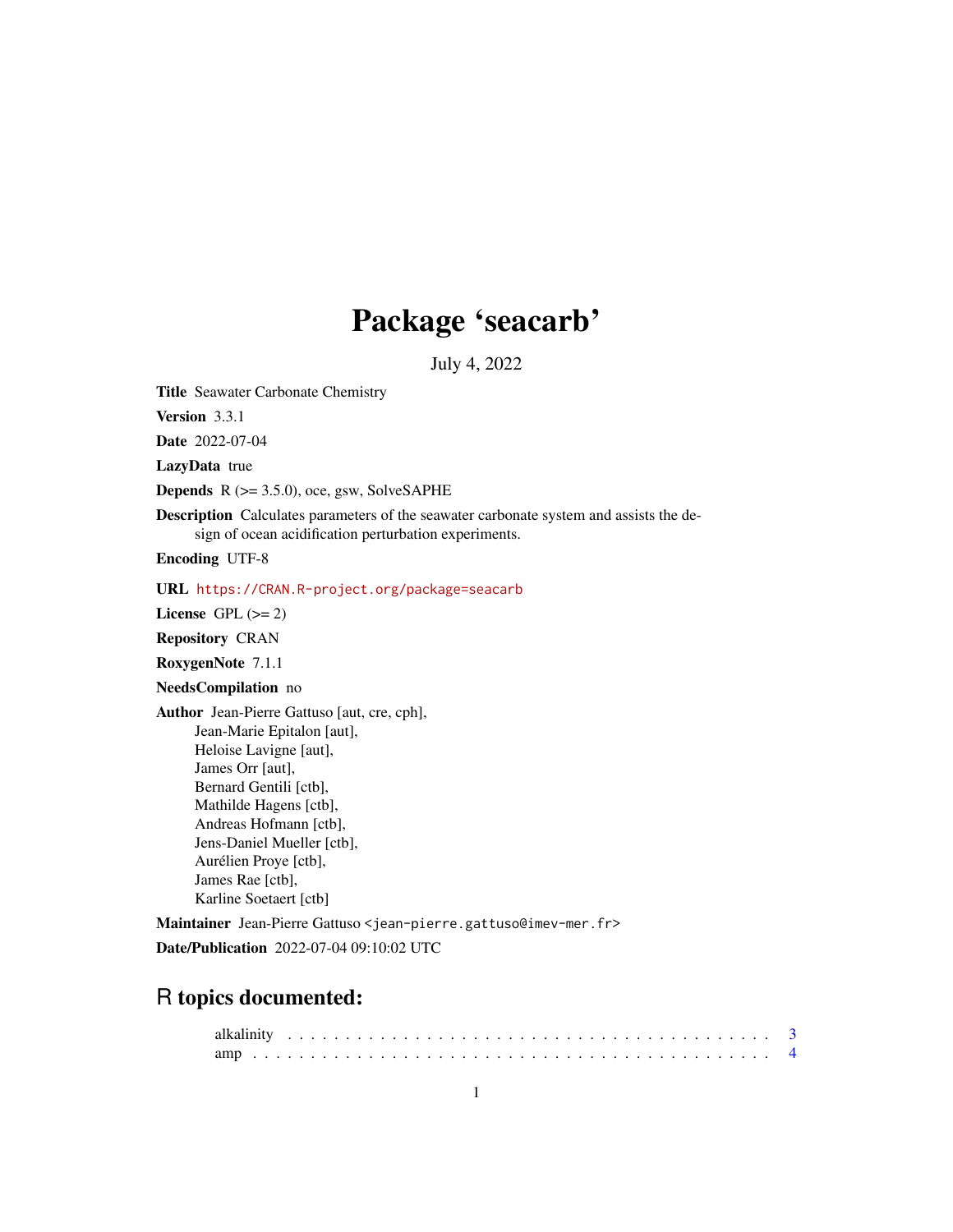|                    | 5              |
|--------------------|----------------|
|                    | $\overline{7}$ |
| buffer             | 8              |
|                    | 13             |
|                    | 18             |
| carb               | 23             |
| carbb              | 29             |
|                    | 35             |
| d2p                | 41             |
| derivnum           | 42             |
|                    | 47             |
|                    | 48             |
|                    | 50             |
| errors             |                |
|                    | 57             |
|                    | 58             |
|                    | 59             |
| K1                 | 60             |
|                    | 63             |
|                    | 64             |
|                    | 67             |
|                    | 68             |
|                    | 69             |
|                    | 71             |
|                    | 72             |
|                    | 74             |
|                    | 75             |
| <b>Khs</b>         | 76             |
|                    | 77             |
| <b>Ks</b>          | 78             |
|                    | 79             |
|                    | 80             |
|                    |                |
|                    | 82             |
|                    | 83             |
|                    | 84             |
| Om.                | 89             |
| p2d                | 93             |
| p2fCO <sub>2</sub> | 94             |
|                    | 95             |
| pCa                | 96             |
|                    |                |
| Pcoeffs            |                |
|                    |                |
|                    |                |
|                    |                |
| pHcony             |                |
|                    |                |
|                    |                |
|                    |                |
| pHspec             |                |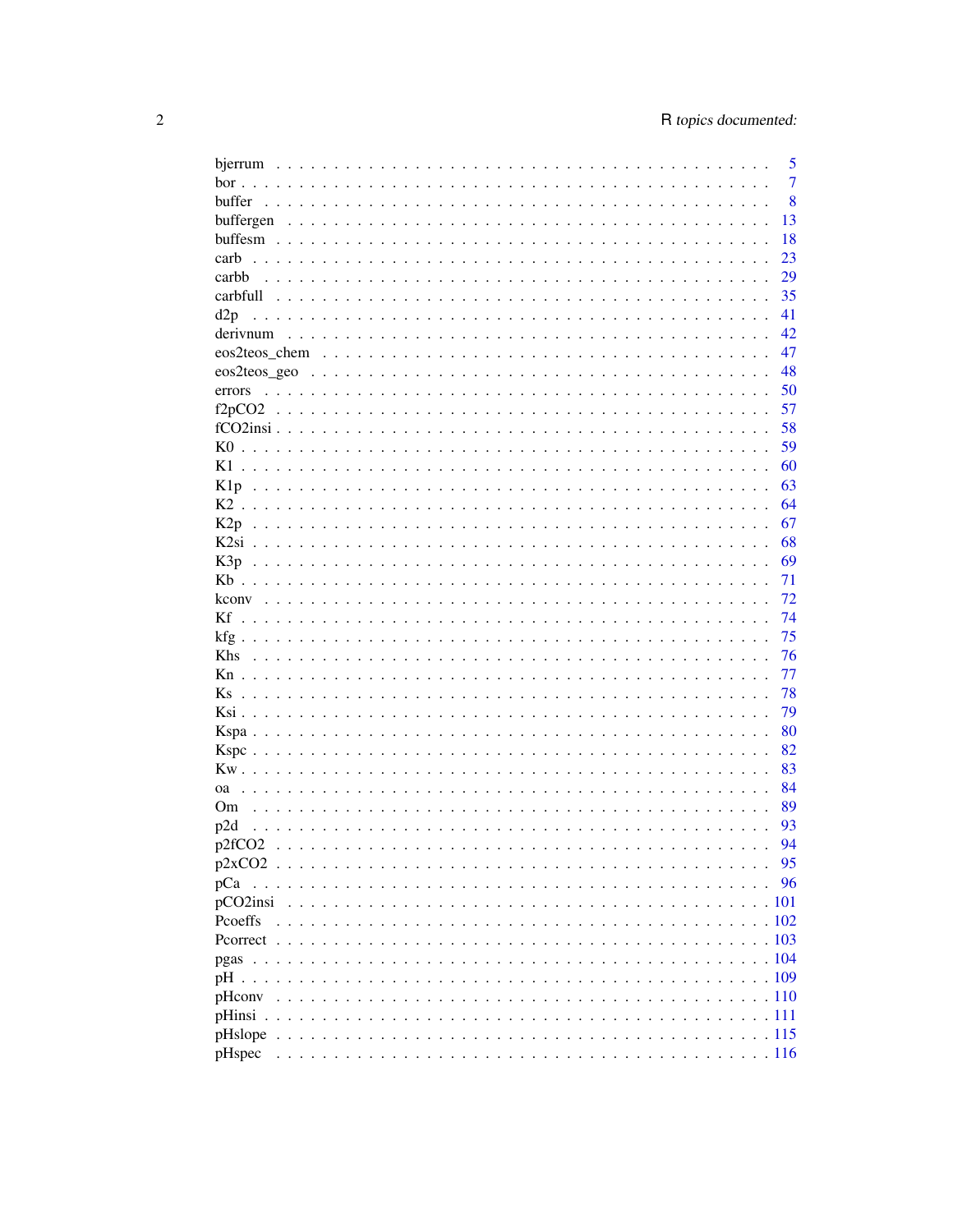#### <span id="page-2-0"></span>alkalinity 3

|       | $\mathrm{sf\_calc}\dots\dots\dots\dots\dots\dots\dots\dots\dots\dots\dots\dots\dots\dots\dots\dots\dots\dots\dots$ |     |
|-------|--------------------------------------------------------------------------------------------------------------------|-----|
|       |                                                                                                                    |     |
|       |                                                                                                                    |     |
|       |                                                                                                                    |     |
|       |                                                                                                                    |     |
|       |                                                                                                                    |     |
|       |                                                                                                                    |     |
|       |                                                                                                                    |     |
|       |                                                                                                                    |     |
|       |                                                                                                                    |     |
|       |                                                                                                                    |     |
|       |                                                                                                                    |     |
|       |                                                                                                                    |     |
|       |                                                                                                                    |     |
|       |                                                                                                                    |     |
| Index |                                                                                                                    | 173 |
|       |                                                                                                                    |     |

alkalinity *Example data file for function at*

#### Description

The variables are:

- volume: Volume of acid added to the sample in ml
- E: Potential measured during the titration in mV
- temperature: Temperature in degrees Celsius
- weight: Weight of the sample in g
- S: Salinity
- normality : Normality of the acid
- ETris: Potential used for the calibration of the electrode in mV
- pHTris: pH used for the calibration of the electrode with the TRIS buffer

# Usage

alkalinity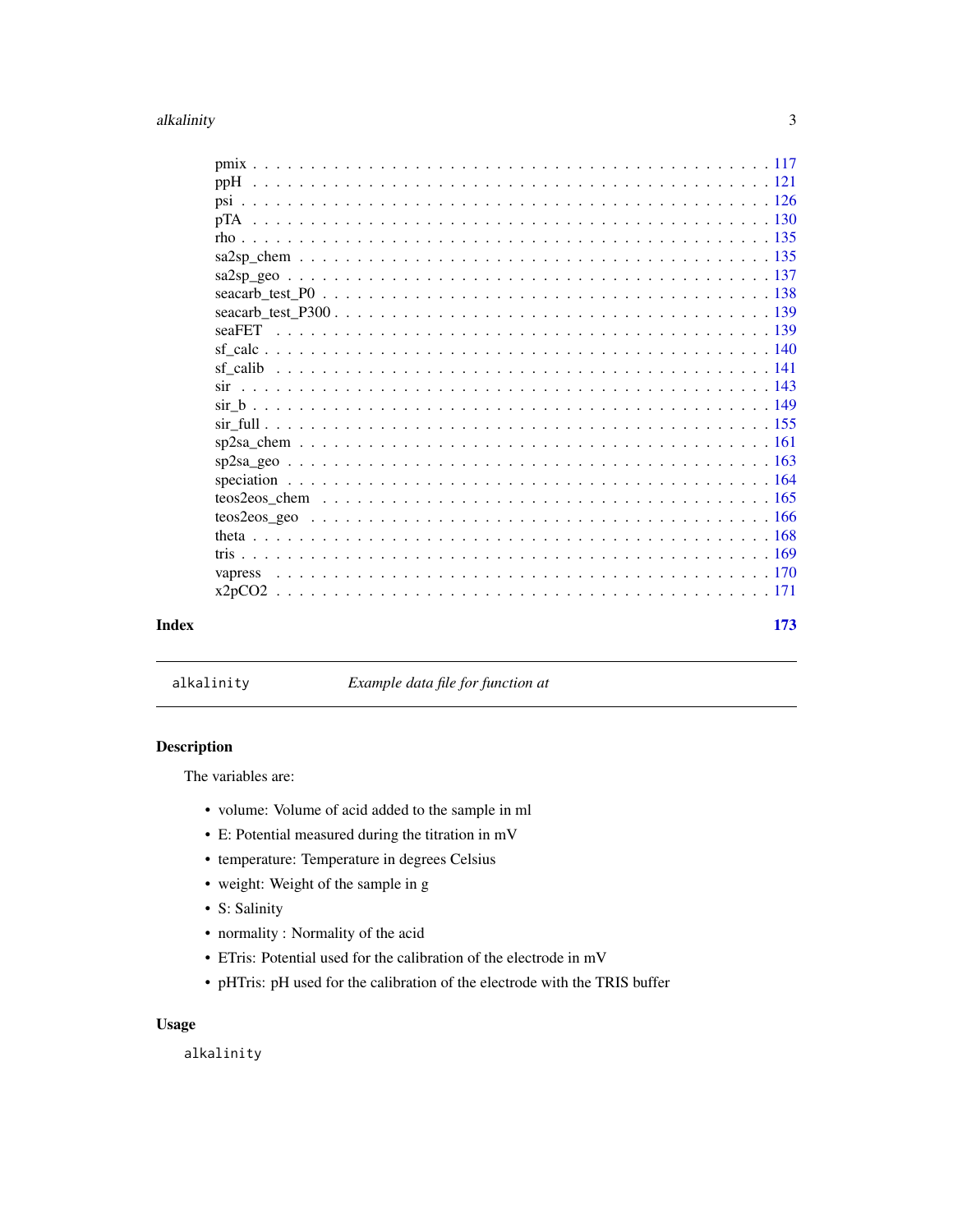# <span id="page-3-0"></span>Format

A data frame with 29 rows and 8 variables

#### Source

Data come from a potentiometric titration performed by Steeve Comeau.

amp *pH value of the AMP buffer*

# Description

pH value of the AMP buffer (on the total scale in mol/kg)

#### Usage

amp(S=35,T=25)

#### Arguments

| Salinity, default is 35                         |
|-------------------------------------------------|
| Temperature in degrees Celsius, default is 25oC |

#### Details

Note that the arguments can be given as a unique number or as vectors. If the lengths of the vectors are different, the longer vector is retained and only the first value of the other vectors is used. It can therefore be critical to use vectors of the same length.

#### Value

AMP pH value of the AMP buffer (on the total scale in mol/kg)

# Author(s)

Jean-Pierre Gattuso <gattuso@obs-vlfr.fr>

# References

Dickson A. G., Sabine C. L. and Christian J. R., 2007 Guide to best practices for ocean CO2 measurements. *PICES Special Publication* 3, 1-191.

#### See Also

[tris](#page-168-1), [pHslope](#page-114-1), [pH](#page-108-1).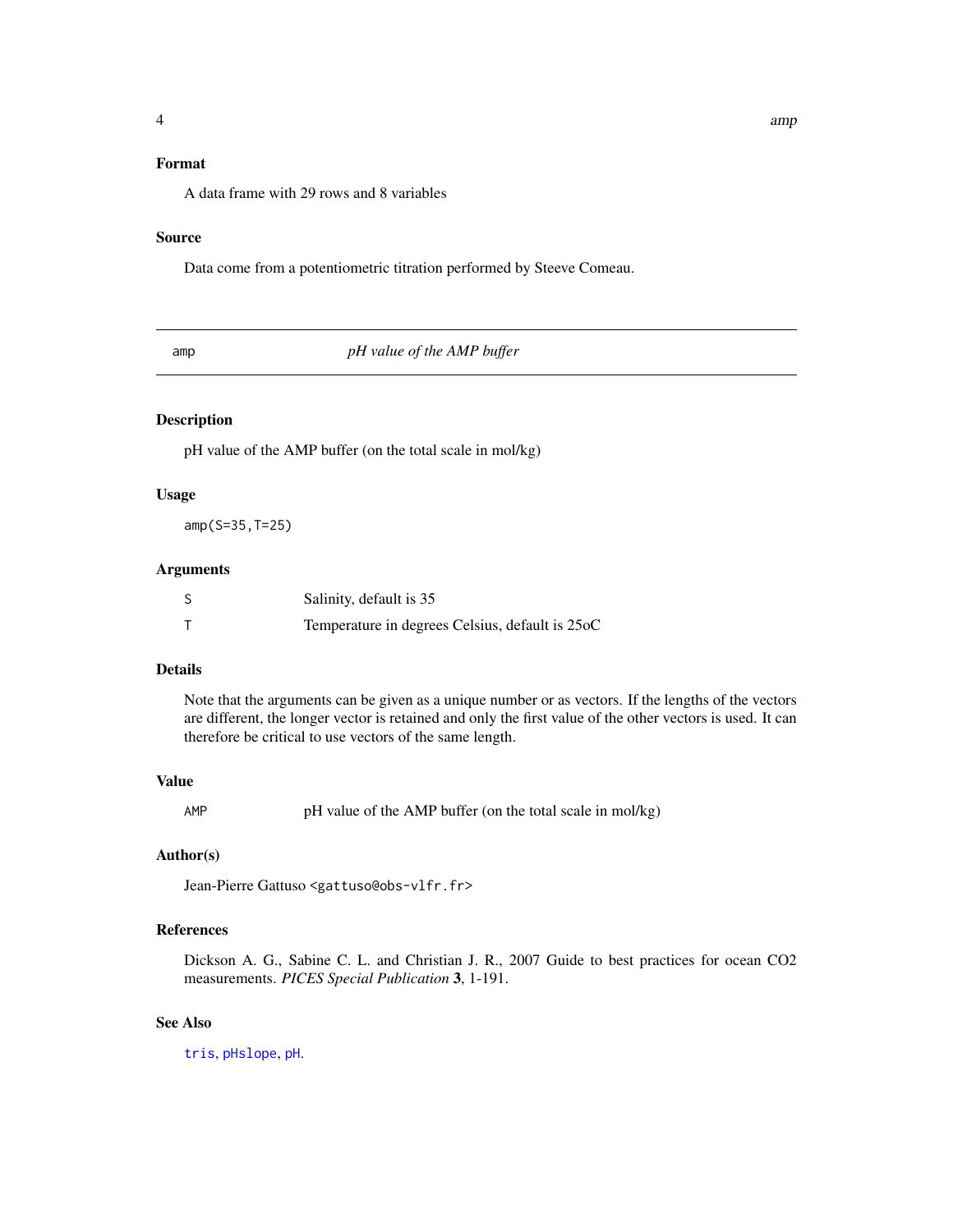#### <span id="page-4-0"></span>bjerrum 5

# Examples

```
##Example from Dickson et al. (2007)
amp(S=35,T=25)
```
bjerrum *Bjerrum plot*

#### Description

Plot the concentration of the various ionic forms of a molecule as a function of pH

#### Usage

```
bjerrum(K1=K1(), K2=NULL, K3=NULL, phmin=2, phmax=12, by=0.1, conc=1,
     type="l", col="black", ylab="Relative concentration (%)", add=FALSE, ...)
```
# Arguments

| К1             | First dissociation constant                                                                                                                                                                                                                                                              |
|----------------|------------------------------------------------------------------------------------------------------------------------------------------------------------------------------------------------------------------------------------------------------------------------------------------|
| K <sub>2</sub> | Second dissociation constant, default is NULL                                                                                                                                                                                                                                            |
| K3             | Third dissociation constant, default is NULL                                                                                                                                                                                                                                             |
| phmin          | Minimum pH value, default is 2                                                                                                                                                                                                                                                           |
| phmax          | Maximum pH value, default is 12                                                                                                                                                                                                                                                          |
| by             | Increment on the pH axis, default is 0.1                                                                                                                                                                                                                                                 |
| conc           | concentration of molecule, default is 1                                                                                                                                                                                                                                                  |
| type           | Type of plot, default is line                                                                                                                                                                                                                                                            |
| col            | Color of plot, default is black                                                                                                                                                                                                                                                          |
| ylab           | Label of Y axis, default is $(mol/kg)$                                                                                                                                                                                                                                                   |
| add            | false: start new, true: add to current, default is false                                                                                                                                                                                                                                 |
| .              | Graphical parameters (see par) and any further arguments of plot, typically<br>plot default, may also be supplied as arguments to this function. Hence, the<br>high-level graphics control arguments described under par and the arguments to<br>title may be supplied to this function. |

# Details

Note that the concentration is plotted in mol/kg only if conc is given is mol/kg

# Author(s)

Karline Soetaert <K.Soetaert@nioo.knaw.nl>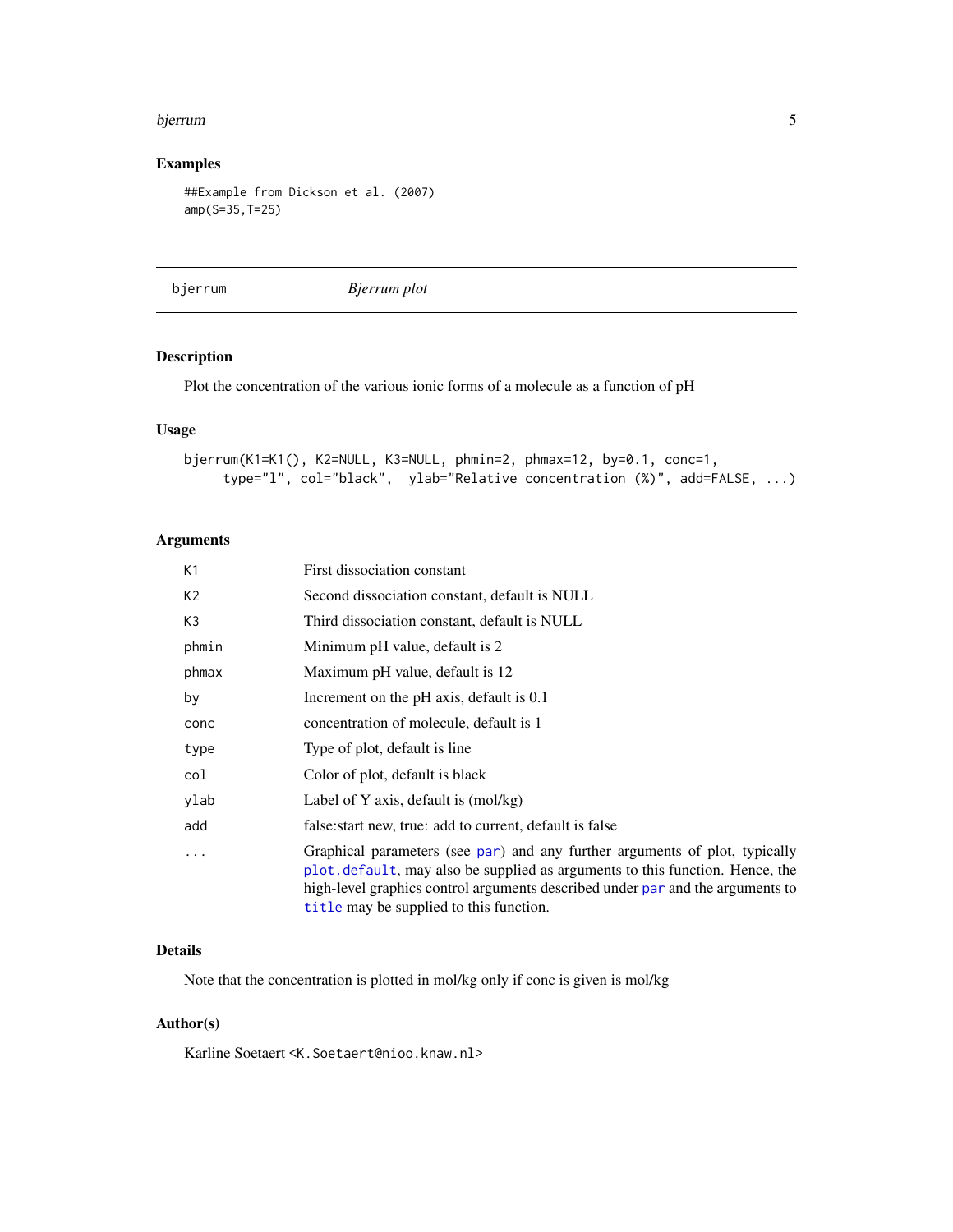#### References

Zeebe, R. E. and Wolf-Gladrow D. A., 2001 *CO2 in seawater: equilibrium, kinetics, isotopes*. Amsterdam: Elsevier, 346 pp.

# See Also

[matplot](#page-0-0), [par](#page-0-0), [speciation](#page-163-1).

#### Examples

```
## Plot the bjerrum plot for the carbonate system using the default values
bjerrum(K1(),K2(),main="DIC speciation",lwd=2)
abline(v=-log10(K1()),col="grey")
mtext(side=3,at=-log10(K1()),"pK1")
abline(v=-log10(K2()),col="grey")
mtext(side=3,at=-log10(K2()),"pK2")
legend("left",lty=1:3,lwd=2,legend=c(expression(CO[2]),expression(HCO[3]^"-"),
expression(CO[3]^"2-")))
```

```
## Plot the bjerrum plot for phosphate using the default values
bjerrum(K1p(),K2p(),K3p(),main="phosphate speciation",lwd=2)
legend("left",lty=1:4,lwd=2,legend=c(expression(H[3]~PO[4]),
expression(H[2]~PO[4]^"-"),
expression(HPO[4]^"2-"),expression(PO[4]^"3-")))
```

```
## Plot the bjerrum plot for the carbonate system using the values other
## than the default ones, showing the effect of temperature
bjerrum(K1(T=25,S=35),K2(T=25,S=35),conc=1.3,main="effect of temperature" )
bjerrum(K1(T=0,S=35),K2(T=0,S=35),conc=1.3,add=TRUE,col="red")
legend("left",lty=1,col=c("black","red"),legend=c("T=25 oC","T=0 oC"))
legend("right",lty=1:3,legend=c(expression(CO[2]),expression(HCO[3]^"-"),
expression(CO[3]^"2-")))
```

```
## Plot the bjerrum plot for the carbonate system using the values other
## than the default ones, showing the effect of salinity
bjerrum(K1(T=25,S=35),K2(T=25,S=35),conc=1.3,main="effect of salinity" )
bjerrum(K1(T=25,S=5),K2(T=25,S=5),conc=1.3,add=TRUE,col="blue")
legend("left",lty=1,col=c("black","blue"),legend=c("S=35","S=5"))
legend("right",lty=1:3,legend=c(expression(CO[2]),expression(HCO[3]^"-"),
expression(CO[3]^"2-")))
```

```
## Plot the bjerrum plot for the carbonate system using the values other
## than the default ones, showing the effect of pressure
bjerrum(K1(P=0),K2(P=0),conc=1.3,main="effect of pressure" )
bjerrum(K1(P=300),K2(P=300),conc=1.3,add=TRUE,col="green")
legend("left",lty=1,col=c("black","green"),legend=c("P=0","P=300"),title="atm")
legend("right",lty=1:3,legend=c(expression(CO[2]),expression(HCO[3]^"-"),
expression(CO[3]^"2-")))
```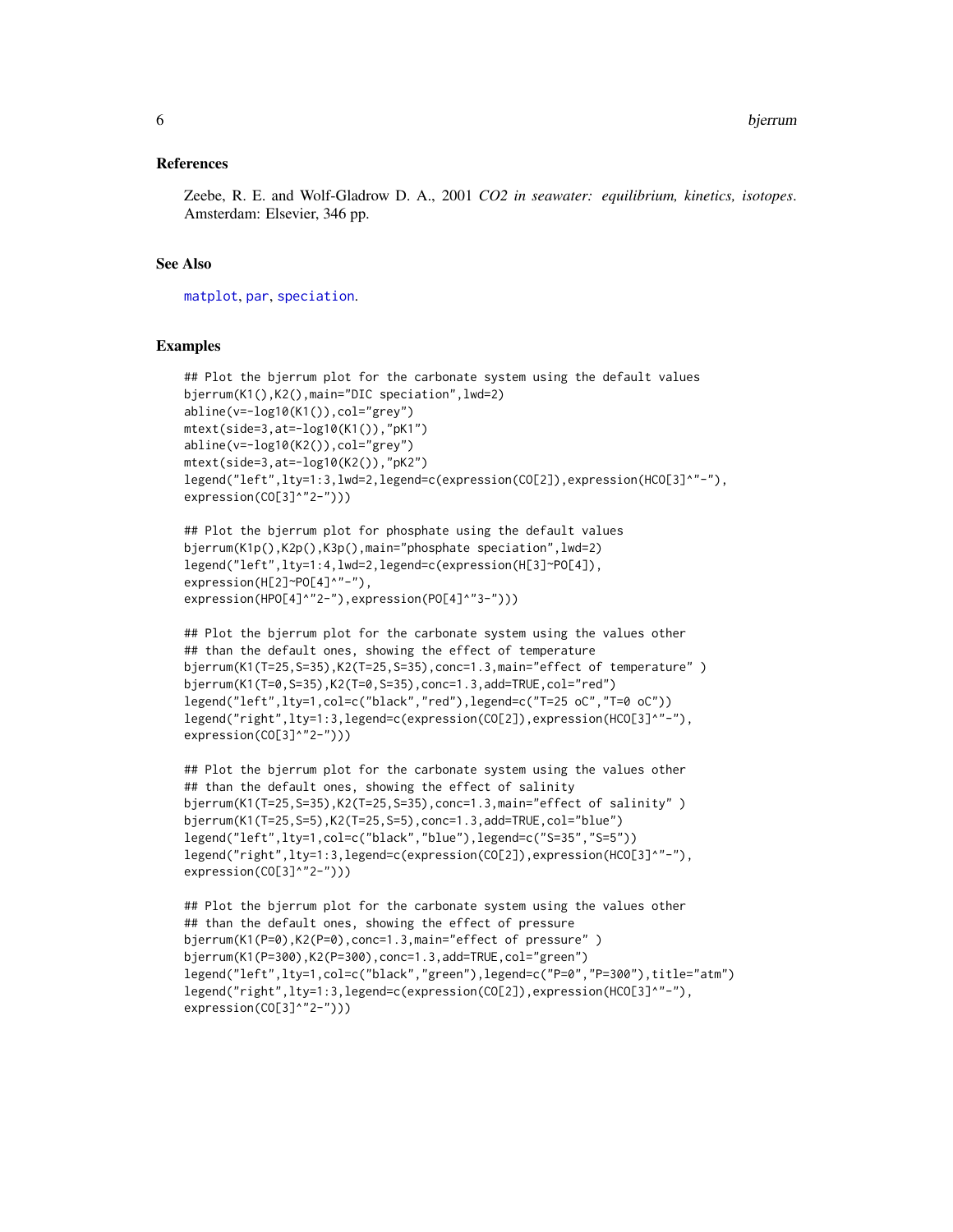<span id="page-6-0"></span>

#### Description

```
total boron concentration (mol kg^{-1})
```
#### Usage

bor(S, b)

#### Arguments

|   | Salinity, default is 35                                                           |
|---|-----------------------------------------------------------------------------------|
| b | "110" for using the formulation of Lee et al. $(2010)$ , "u74" for using the Upp- |
|   | strom (1974), or "k18" for using the Kulinski et al. (2018), default is "u74"     |

### Details

Note that the formulation of Kulinski et al. (2018) is specifically designed for the Baltic Sea. Three formulations are described in their paper:

- based on their measurements: TB =  $[$ umol/kg $]$  = 10.838  $*$  S + 13.821
- based on Kremling (1970 and 1972): TB [umol/kg] =  $11.44 * S + 12.6$ ; R2 = 0.95
- consensus regression (Kremling + their data): TB [umol/kg] =  $11.405 * S + 11.869$ ; R2 = 0.97s

The latter formulation is used here.

#### Value

bor total boron concentration  $(mol kg^{-1})$ 

#### Author(s)

Heloise Lavigne, Aurelien Proye and Jean-Pierre Gattuso <gattuso@obs-vlfr.fr>

# References

DOE 1994 *Handbook of methods for the analysis of the various parameters of the carbon dioxide system in sea water*. ORNL/CDIAC-74. Oak Ridge,Tenn.: Carbon Dioxide Information Analysis Center, Oak Ridge National Laboratory.

Kulinski K., Szymczycha B., Koziorowska K., Hammer K. & Schneider B., 2018. Anomaly of total boron concentration in the brackish waters of the Baltic Sea and its consequence for the CO2 system calculations. *Marine Chemistry*. doi:s10.1016/j.marchem.2018.05.007.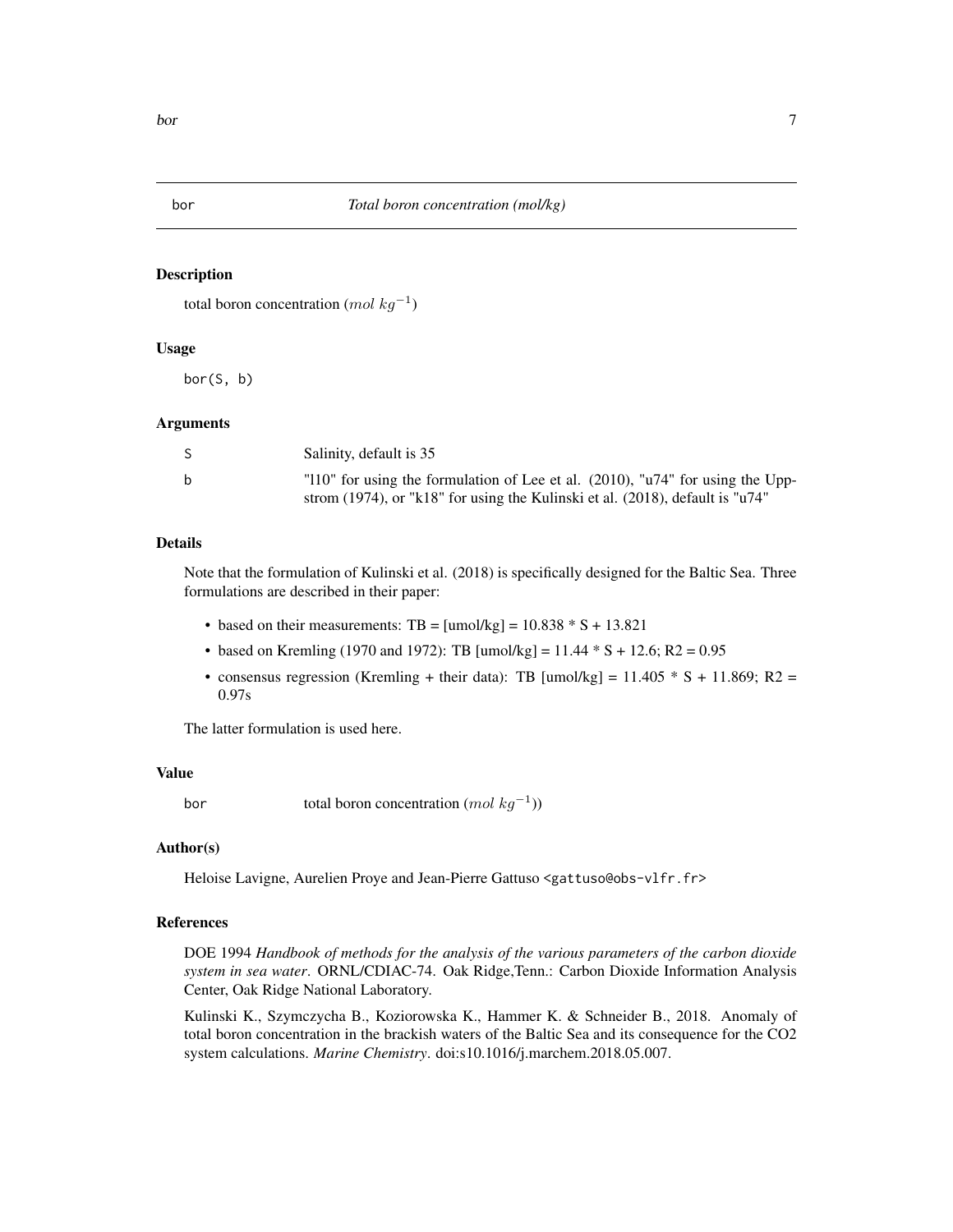<span id="page-7-0"></span>Lee K., Tae-Wook K., Byrne R.H., Millero F.J., Feely R.A. and Liu Y-M, 2010 The universal ratio of the boron to chlorinity for the North Pacific and North Atlantic oceans. *Geochimica et Cosmochimica Acta* 74 1801-1811.

Uppstrom L.R., 1974 The boron/chlorinity ratio of the deep-sea water from the Pacific Ocean. *Deep-Sea Research I* 21 161-162.

#### Examples

bor(35, "l10")

buffer *Buffer parameters of the seawater carbonate system*

#### Description

Returns buffer parameters of the seawater carbonate system.

#### Usage

```
buffer(flag, var1, var2, S = 35, T = 25, Patm = 1, P = 0, Pt = 0, Sit = 0,
 k1k2 = "x", kf = "x", ks = "d", pHscale = "T", b = "u74", warn = "y",
  eos = "eos80", long = 1e+20, lat = 1e+20)
```
#### Arguments

```
flag select the couple of variables available. The flags which can be used are:
                 flag = 1 pH and CO2 given
                 flag = 2 CO2 and HCO3 given
                 flag = 3 CO2 and CO3 given
                 flag = 4 CO2 and ALK given
                 flag = 5 CO2 and DIC given
                 flag = 6 pH and HCO3 given
                 flag = 7 pH and CO3 given
                 flag = 8 pH and ALK given
                 flag = 9 pH and DIC given
                 flag = 10 HCO3 and CO3 given
                 flag = 11 HCO3 and ALK given
                 flag = 12 HCO3 and DIC given
                 flag = 13 CO3 and ALK given
                 flag = 14 CO3 and DIC given
                 flag = 15 ALK and DIC given
                 flag = 21 pCO2 and pH given
                 flag = 22 pCO2 and HCO3 given
                 flag = 23 pCO2 and CO3 given
                 flag = 24 pCO2 and ALK given
```
 $flag = 25 pCO2$  and DIC given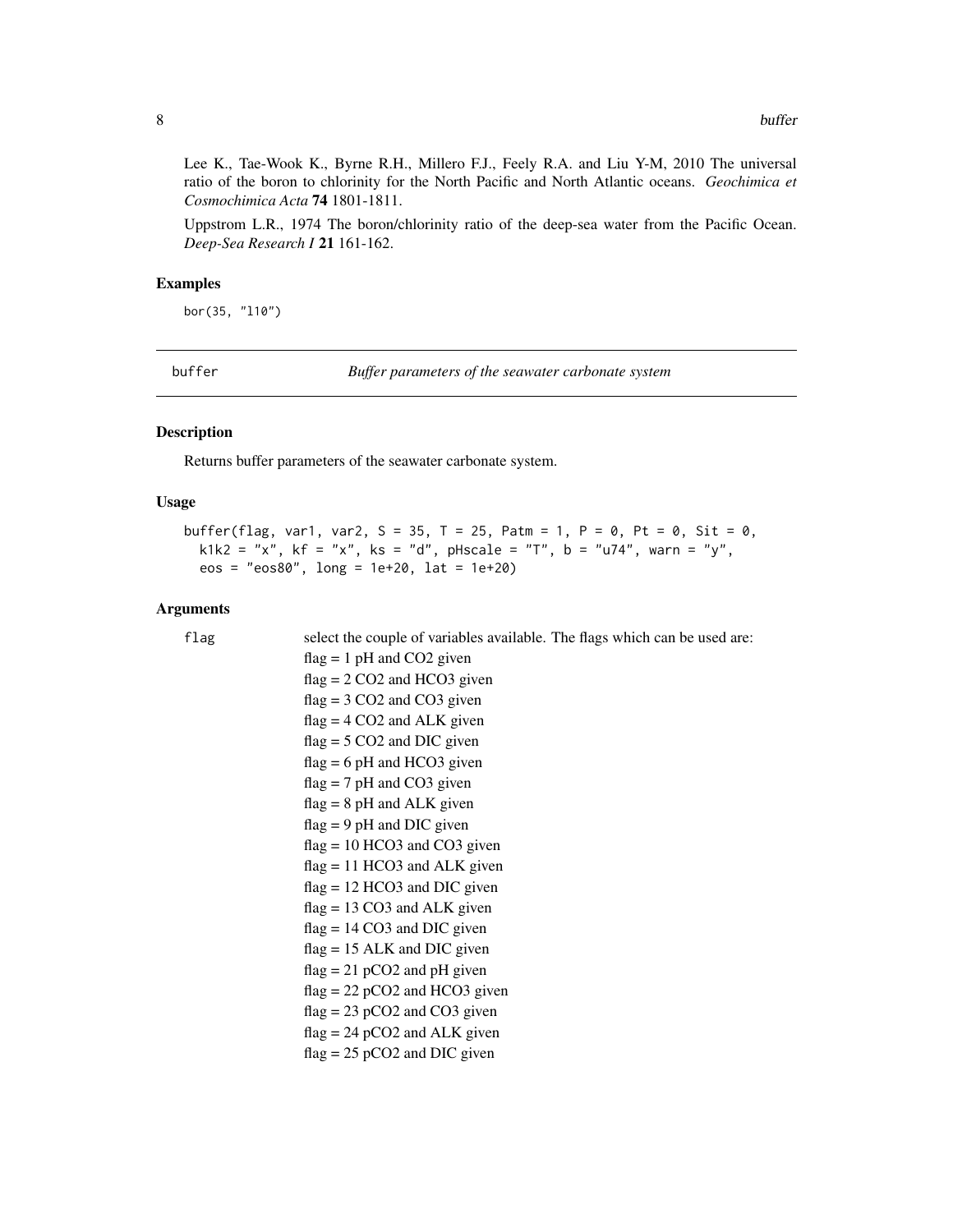#### buffer the contract of the contract of the contract of the contract of the contract of the contract of the contract of the contract of the contract of the contract of the contract of the contract of the contract of the con

| var1    | enter value of the first variable in mol/kg, except for pH and for $pCO2$ in $\mu$ atm                                                                                                                                                                                                                                                                                                                                                                                                                                                                                            |
|---------|-----------------------------------------------------------------------------------------------------------------------------------------------------------------------------------------------------------------------------------------------------------------------------------------------------------------------------------------------------------------------------------------------------------------------------------------------------------------------------------------------------------------------------------------------------------------------------------|
| var2    | enter value of the second variable in mol/kg, except for pH                                                                                                                                                                                                                                                                                                                                                                                                                                                                                                                       |
| S       | Salinity                                                                                                                                                                                                                                                                                                                                                                                                                                                                                                                                                                          |
| T       | Temperature in degrees Celsius                                                                                                                                                                                                                                                                                                                                                                                                                                                                                                                                                    |
| Patm    | Surface atmospheric pressure in atm                                                                                                                                                                                                                                                                                                                                                                                                                                                                                                                                               |
| Ρ       | Hydrostatic pressure in bar (surface $= 0$ )                                                                                                                                                                                                                                                                                                                                                                                                                                                                                                                                      |
| Pt      | Concentration of total phosphate in mol/kg; set to 0 if NA                                                                                                                                                                                                                                                                                                                                                                                                                                                                                                                        |
| Sit     | Concentration of total silicate in mol/kg; set to 0 if NA                                                                                                                                                                                                                                                                                                                                                                                                                                                                                                                         |
| k1k2    | "1" for using K1 and K2 from Lueker et al. (2000), "m02" from Millero et al.<br>(2002), "m06" from Millero et al. (2006), "m10" from Millero (2010), "mp2"<br>from Mojica Prieto et al. (2002), "p18" from Papadimitriou et al. (2018), "r"<br>from Roy et al. (1993), "sb21" from Shockman & Byrne (2021), "s20" from<br>Sulpis et al. (2020), and "w14" from Waters et al. (2014). "x" is the default flag;<br>the default value is then "1", except if T is outside the range 2 to 35oC and/or S<br>is outside the range 19 to 43. In these cases, the default value is "w14". |
| kf      | "pf" for using Kf from Perez and Fraga (1987) and "dg" for using Kf from Dick-<br>son and Riley (1979 in Dickson and Goyet, 1994). "x" is the default flag; the<br>default value is then "pf", except if T is outside the range $9$ to $33$ oC and/or S is<br>outside the range 10 to 40. In these cases, the default is "dg".                                                                                                                                                                                                                                                    |
| ks      | "d" for using Ks from Dickon (1990), "k" for using Ks from Khoo et al. (1977),<br>default is "d"                                                                                                                                                                                                                                                                                                                                                                                                                                                                                  |
| pHscale | choice of pH scale: "T" for the total scale, "F" for the free scale and "SWS" for<br>using the seawater scale, default is "T" (total scale)                                                                                                                                                                                                                                                                                                                                                                                                                                       |
| b       | Concentration of total boron. "110" for the Lee et al. (2010) formulation or<br>"u74" for the Uppstrom (1974) formulation, default is "u74"                                                                                                                                                                                                                                                                                                                                                                                                                                       |
| warn    | "y" to show warnings when T or S go beyond the valid range for constants; "n"<br>to supress warnings. The default is "y".                                                                                                                                                                                                                                                                                                                                                                                                                                                         |
| eos     | "teos10" to specify T and S according to Thermodynamic Equation Of Seawater<br>- 2010 (TEOS-10); "eos80" to specify T and S according to EOS-80.                                                                                                                                                                                                                                                                                                                                                                                                                                  |
| long    | longitude of data point, used when eos parameter is "teos10" as a conversion<br>parameter from absolute to practical salinity.                                                                                                                                                                                                                                                                                                                                                                                                                                                    |
| lat     | latitude of data point, used when eos parameter is "teos10".                                                                                                                                                                                                                                                                                                                                                                                                                                                                                                                      |

# Details

The Lueker et al. (2000) constants for K1 and K2, the Perez and Fraga (1987) constant for Kf and the Dickson (1990) constant for Ks are recommended by Dickson et al. (2007). It is, however, critical to consider that each formulation is only valid for specific ranges of temperature and salinity:

### *For K1 and K2:*

- Lueker et al. (2000): S ranging between 19 and 43 and T ranging between 2 and 35oC.
- Millero et al. (2002): S ranging from 34 to 37 and T ranging between -1.6 and 35oC.
- Millero et al. (2006): S ranging between 0.1 and 50 and T ranging between 1 and 50oC.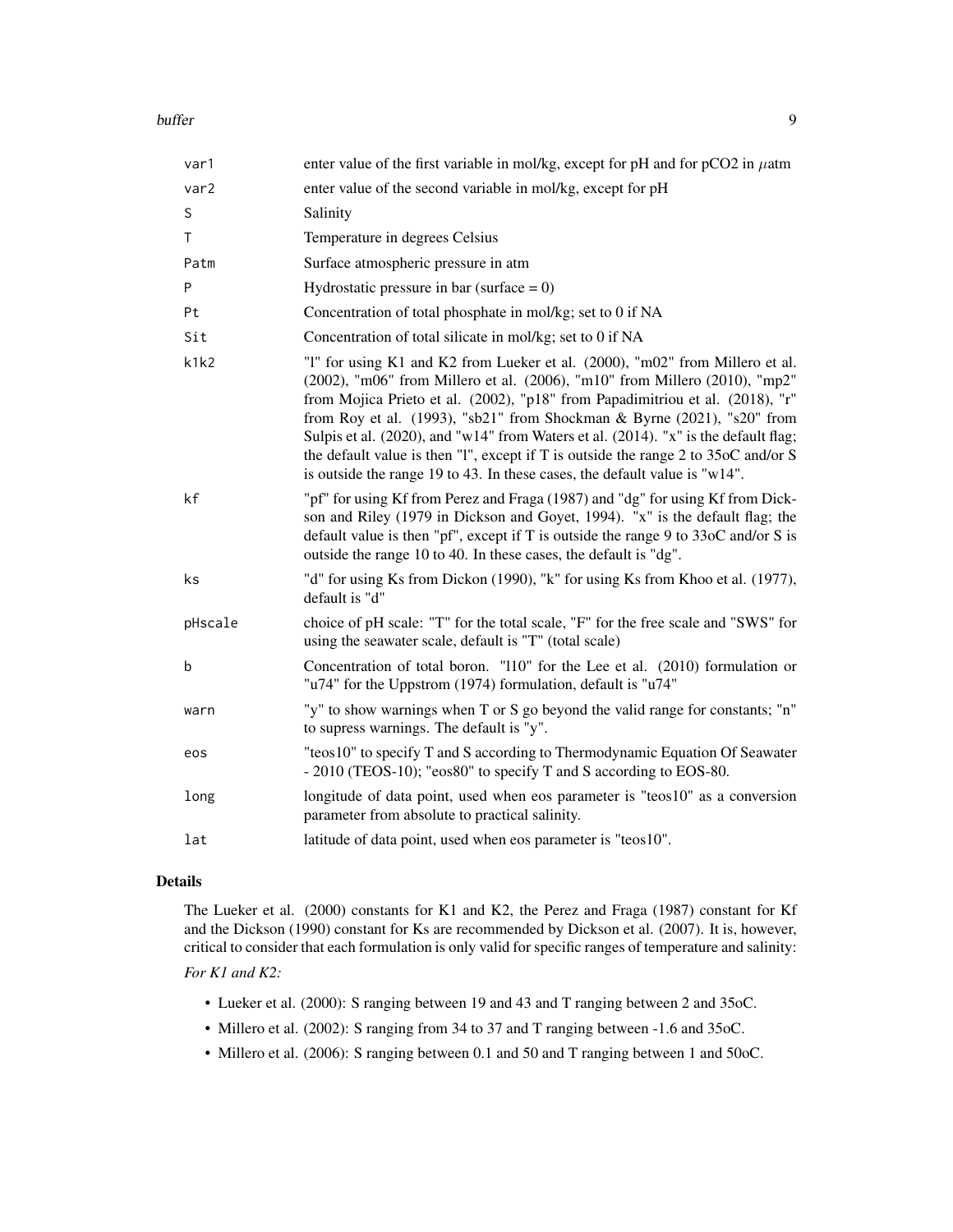- Millero (2010): S ranging between 1 and 50 and T ranging between 0 and 50oC. Millero (2010) provides a K1 and K2 formulation for the seawater, total and free pH scales. Therefore, when this method is used and if  $P=0$ , K1 and K2 are computed with the formulation corresponding to the pH scale given in the flag "pHscale".
- Mojica Prieto et al. (2002): S ranging from 5 to 42 and T ranging between 0 and 45oC.
- Papadimitriou et al. (2018): S ranging from 33 to 100 and T ranging between -6 to 25oC.
- Roy et al. (1993): S ranging between 5 and 45 and T ranging between 0 and 45oC.
- Shockman & Byrne (2021): for K2, S ranging from 19.6 to 41 and T ranging between 15 to 35oC. For K1, formulation is that of Waters et al.
- Sulpis et al. (2020): S ranging from 30.7 to 37.6 and T ranging between -1.7 to 31.8oC.
- Waters et al.(2014): S ranging between 1 and 50 and T ranging between 0 and 50oC. Waters (2014) provides a K1 and K2 formulation for the seawater, total and free pH scales. Therefore, when this method is used and if  $P=0$ , K1 and K2 are computed with the formulation corresponding to the pH scale given in the flag "pHscale".

#### *For Kf:*

- Perez and Fraga (1987): S ranging between 10 and 40 and T ranging between 9 and 33oC.
- Dickson and Riley (1979 in Dickson and Goyet, 1994): S ranging between 0 and 45 and T ranging between 0 and 45oC.

#### *For Ks:*

- Dickson (1990): S ranging between 5 and 45 and T ranging between 0 and 45oC.
- Khoo et al. (1977): S ranging between 20 and 45 and T ranging between 5 and 40oC.

The arguments can be given as a unique number or as vectors. If the lengths of the vectors are different, the longer vector is retained and only the first value of the other vectors is used. It is recommended to use either vectors with the same dimension or one vector for one argument and numbers for the other arguments.

*Pressure corrections and pH scale:*

- For K0, the pressure correction term of Weiss (1974) is used.
- For K1, K2, pK1, pK2, pK3, Kw, Kb, Khs and Ksi, the pressure correction was applied on the seawater scale. Hence, if needed, values were first transformed from the total scale to the seawater scale, the pressure correction applied as described by Millero (1995), and the value was transformed back to the required scale (T, F or SWS).
- For Kf, the pressure correction was applied on the free scale. The formulation of Dickson and Riley (1979 in Dickson and Goyet, 1994) provides Kf on the free scale but that of Perez and Fraga (1987) provides it on the total scale. Hence, in that case, Kf was first transformed from the total scale to the free scale. With both formulations, the pressure correction was applied as described by Millero (1995), and the value was transformed back to the required scale (T, F or SWS).
- For Ks, the pressure correction was applied on the free scale. The pressure correction was applied as described by Millero (1995), and the value was transformed back to the required scale (T, F or SWS).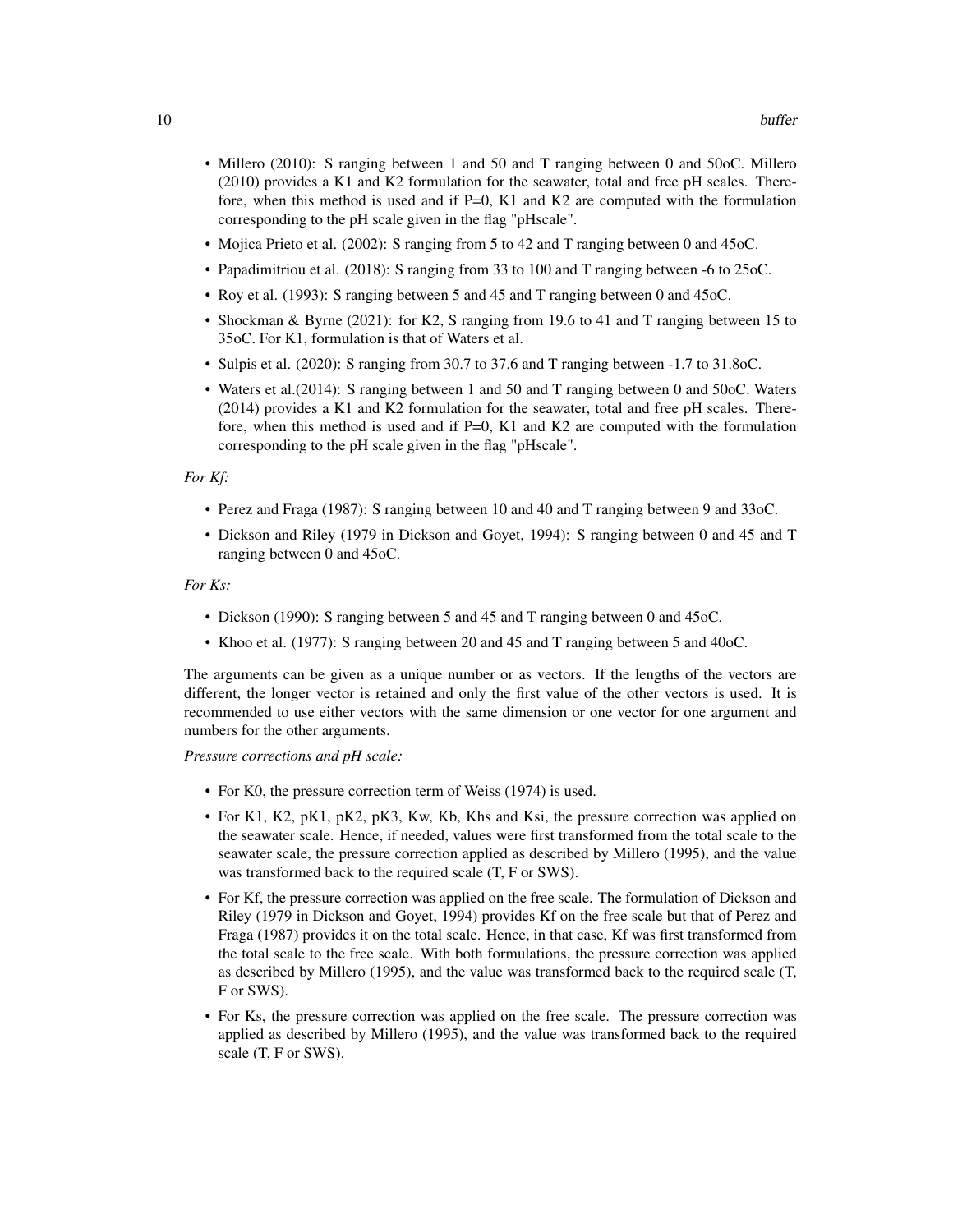#### buffer that the contract of the contract of the contract of the contract of the contract of the contract of the contract of the contract of the contract of the contract of the contract of the contract of the contract of th

• For Kn, The pressure correction was applied on the seawater scale. The pressure correction was applied as described by Millero (1995), and the value was transformed back to the required scale (T, F or SWS).

long and lat are used as conversion parameters from absolute to practical salinity: when seawater is not of standard composition, practical salinity alone is not sufficient to compute absolute salinity and vice-versa. One needs to know the density. When long and lat are given, density is inferred from WOA silicate concentration at given location. When they are not, an arbitrary geographic point is chosen: mid equatorial Atlantic. Note that this implies an error on computed salinity up to 0.02 g/kg.

# Value

The function returns a data frame containing the following columns:

| PhiD  | PhiD, chemical buffer factor (dpH/d[DIC]); input/output of dissolved CO2 (unit<br>pH per mol/kg)               |
|-------|----------------------------------------------------------------------------------------------------------------|
| BetaD | BetaD, homogeneous or Revelle buffer factor (dln(pCO2)/dln[DIC]); input/output<br>of dissolved CO <sub>2</sub> |
| PiD   | PiD, chemical buffer factor (dpCO2/d[DIC]); input/output of dissolved CO2<br>$(\mu atm \text{ per mol/kg})$    |
| PhiB  | PhiB, chemical buffer factor (dpH/d[DIC]); from input/output of bicarbonate<br>(unit pH per mol/kg)            |
| BetaB | BetaB, homogeneous buffer factor (dln(pCO2)/dln[DIC]); input/output of bicar-<br>bonate                        |
| PiB   | PiB, chemical buffer factor (dpCO2/d[DIC]); input/output of dissolved CO2<br>$(\mu atm \text{ per mol/kg})$    |
| PhiC  | PhiC, chemical buffer factor (dpH/d[DIC]); input/output of carbonate (unit pH<br>per mol/kg)                   |
| BetaC | BetaC, homogeneous buffer factor (dln(pCO2)/dln[DIC]); input/output of car-<br>bonate                          |
| PiC   | PiC, chemical buffer factor (dpCO2/d[DIC]); input/output of carbonate ( $\mu atm$<br>per mol/kg)               |
| PhiH  | PhiH, chemical buffer factor (dpH/d[ALK]); input/output of strong acid (unit<br>pH per mol/kg)                 |
| PiH   | PiH, chemical buffer factor (dpCO2/d[ALK]); input/output of strong acid ( $\mu atm$<br>per mol/kg)             |

# Author(s)

Heloise Lavigne, Aurelien Proye and Jean-Pierre Gattuso <gattuso@obs-vlfr.fr>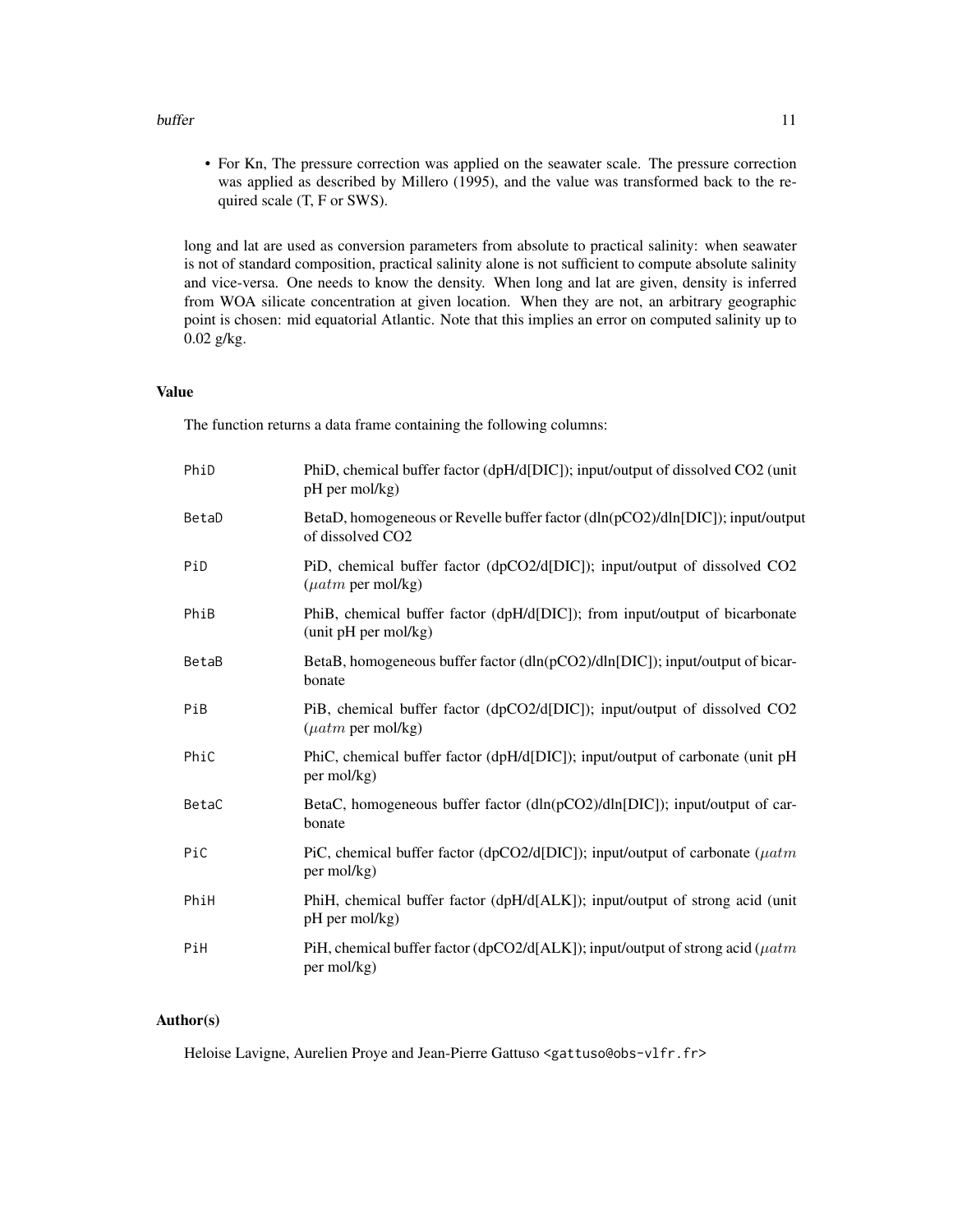#### References

Dickson A. G., 1990 Standard potential of the reaction:  $AgCI(s) + 1/2H2(g) = Ag(s) + HCI(aq)$ , and the standard acidity constant of the ion HSO4 in synthetic sea water from 273.15 to 318.15 K. *Journal of Chemical Thermodynamics* 22, 113-127.

Dickson A. G., Sabine C. L. and Christian J. R., 2007 Guide to best practices for ocean CO2 measurements. *PICES Special Publication* 3, 1-191.

Khoo H. K., Ramette R. W., Culberson C. H. and Bates R. G., 1977 Determination of Hydrogen Ion Concentration in Seawater from 5 to 40oC: Standard Potentials at Salinities from 20 to 45. *Analytical Chemistry* 49, 29-34.

Frankignoulle M., 1994 A complete set of buffer factors for acid/base CO2 system in seawater. *Journal of Marine Systems* 5, 111-118.

Lee K., Tae-Wook K., Byrne R.H., Millero F.J., Feely R.A. and Liu Y-M, 2010 The universal ratio of the boron to chlorinity for the North Pacific and North Atlantoc oceans. *Geochimica et Cosmochimica Acta* 74 1801-1811.

Lueker T. J., Dickson A. G. and Keeling C. D., 2000 Ocean pCO2 calculated from dissolved inorganic carbon, alkalinity, and equations for K1 and K2: validation based on laboratory measurements of CO2 in gas and seawater at equilibrium. *Marine Chemistry* 70 105-119.

Millero F. J., 2010 Carbonate constant for estuarine waters. *Marine and Freshwater Research* 61: 139-142.

Millero F. J., Graham T. B., Huang F., Bustos-Serrano H. and Pierrot D., 2006 Dissociation constants of carbonic acid in seawateras a function of salinity and temperature. *Marine Chemistry* 100, 80-84.

Perez F. F. and Fraga F., 1987 Association constant of fluoride and hydrogen ions in seawater. *Marine Chemistry* 21, 161-168.

Roy R. N., Roy L. N., Vogel K. M., Porter-Moore C., Pearson T., Good C. E., Millero F. J. and Campbell D. M., 1993. The dissociation constants of carbonic acid in seawater at salinities 5 to 45 and temperatures 0 to 45oC. *Marine Chemistry* 44, 249-267.

Schockman, K.M., Byrne, R.H., 2021. Spectrophotometric determination of the bicarbonate dissociation constant in seawater, *Geochimica et Cosmochimica Acta*.

Uppstrom L.R., 1974 The boron/chlorinity ratio of the deep-sea water from the Pacific Ocean. *Deep-Sea Research I* 21 161-162.

### Examples

```
## Computation with a couple of variables
buffer(flag=8, var1=8.2, var2=0.00234, S=35, T=25, Patm=1, P=0, Pt=0,
Sit=0, pHscale="T", kf="pf", k1k2="l", b="u74")
## Using vectors as arguments
flag <-c(8, 2, 8)var1 <- c(8.2, 7.477544e-06, 8.2)
var2 <- c(0.002343955, 0.001649802, 2400e-6)
S \leftarrow c(35, 35, 30)T < -c(25, 25, 30)P \leftarrow c(0, 0, 0)
```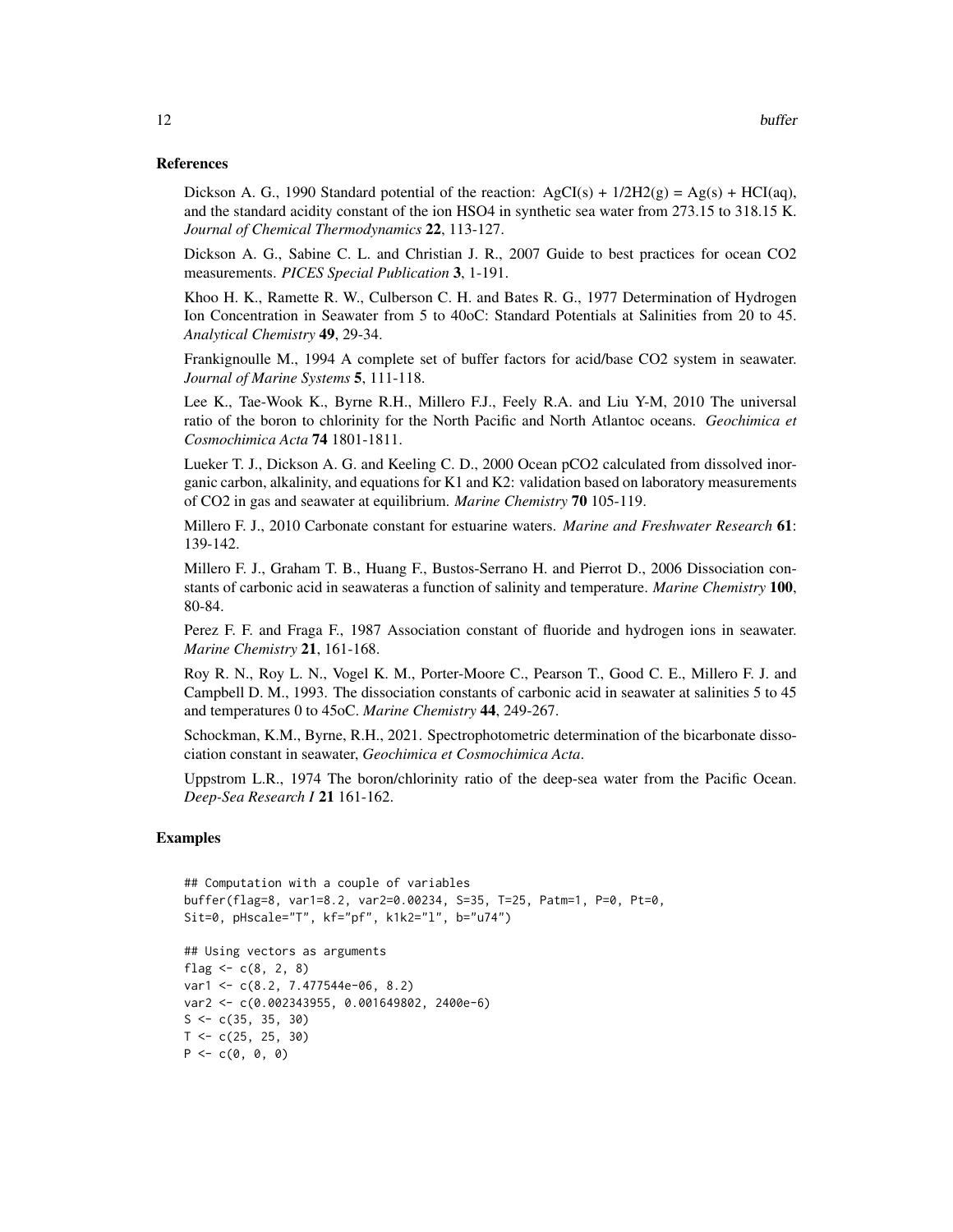<span id="page-12-0"></span>buffergen 13

```
Pt <-c(0, 0, 0)Sit \leftarrow c(0, 0, 0)kf <- c("pf", "pf", "pf")
k1k2 <- c("l", "l", "l")
pHscale <- c("T", "T", "T")
b \leq c("110", "110", "110")buffer(flag=flag, var1=var1, var2=var2, S=S, T=T, P=P, Pt=Pt,
Sit=Sit, kf=kf, k1k2=k1k2, pHscale=pHscale, b=b)
## Test for all flags
flag <- c(1, 2, 3, 4, 5, 6, 7, 8, 9, 10, 11, 12, 13, 14, 15, 21, 22, 23, 24, 25)
var1 <- c(8.200000, 7.477544e-06, 7.477544e-06, 7.477544e-06, 7.477544e-06, 8.2,
8.2, 8.2, 8.2, 0.001685024, 0.001685024, 0.001685024, 0.0002888382,
0.0002888382, 0.002391252, 264.2008, 264.2008, 264.2008, 264.2008, 264.2008)
var2 <- c(7.477544e-06, 0.001685024, 0.0002888382, 0.002391252, 0.001981340,
0.001685024, 0.0002888382, 0.002391252, 0.001981340, 0.0002888382, 0.002391252,
0.001981340, 0.002391252, 0.001981340, 0.001981340, 8.2, 0.001685024,
0.0002888382, 0.002391252, 0.001981340)
buffer(flag=flag, var1=var1, var2=var2)
```
buffergen *Buffer factors of the seawater carbonate system as defined by Hagens and Middelburg (2016)*

#### **Description**

Returns the suite of buffer factors presented in Table 3 of Hagens and Middelburg (2016), as well as the proton concentration buffer factor (beta.H of Hofmann et al, 2010) and the classic Revelle factor. For practical purposes, this function excludes the nitrate and nitrite acid-base systems presented in this paper, as well as the fully protonoted form of sulfate (H2SO4) and fully deprotonated form of sulfide (S2-), as their contributions to total alkalinity under natural seawater conditions are negligible. Its input arguments are identical to those in the carbfull function of seacarb.

#### Usage

```
buffergen(flag, var1, var2, S=35, T=25, Patm=1, P=0, Pt=0, Sit=0, k1k2="x", kf="x",
                 ks="d", pHscale="T", b="u74", gas="potential", NH4t=0, HSt=0)
```
#### Arguments

flag select the couple of variables available. The flags which can be used are:  $flag = 1 pH$  and CO2 given  $flag = 2 CO2$  and HCO3 given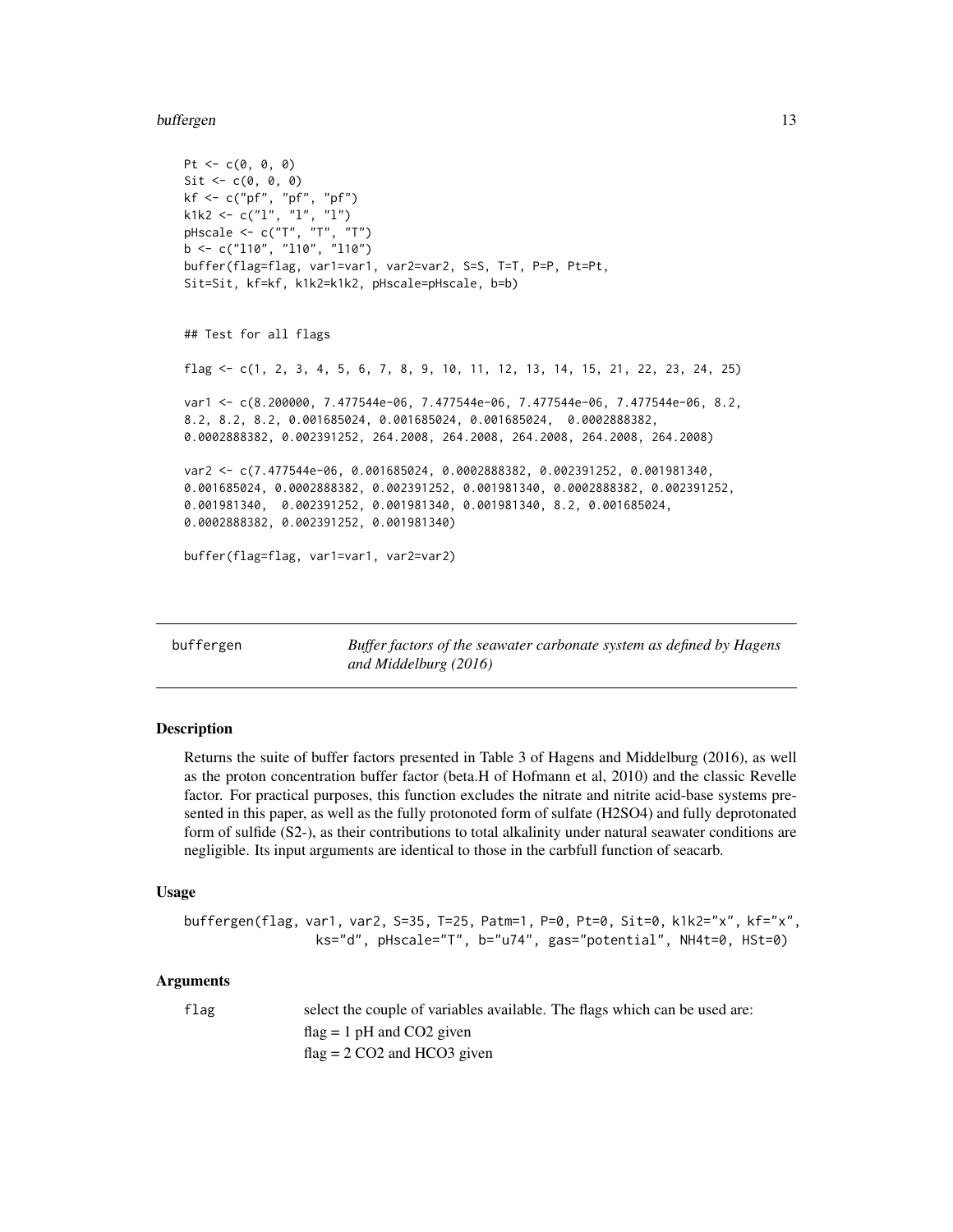|         | $flag = 3 CO2$ and $CO3$ given                                                                                                                                                                                                                                                                                                                                                                                                                                                                                                                                                      |
|---------|-------------------------------------------------------------------------------------------------------------------------------------------------------------------------------------------------------------------------------------------------------------------------------------------------------------------------------------------------------------------------------------------------------------------------------------------------------------------------------------------------------------------------------------------------------------------------------------|
|         | $flag = 4 CO2$ and ALK given                                                                                                                                                                                                                                                                                                                                                                                                                                                                                                                                                        |
|         | $flag = 5 CO2$ and DIC given                                                                                                                                                                                                                                                                                                                                                                                                                                                                                                                                                        |
|         | $flag = 6 pH$ and HCO3 given                                                                                                                                                                                                                                                                                                                                                                                                                                                                                                                                                        |
|         | $flag = 7 pH$ and CO3 given                                                                                                                                                                                                                                                                                                                                                                                                                                                                                                                                                         |
|         | $flag = 8 pH$ and ALK given                                                                                                                                                                                                                                                                                                                                                                                                                                                                                                                                                         |
|         | $flag = 9 pH$ and DIC given                                                                                                                                                                                                                                                                                                                                                                                                                                                                                                                                                         |
|         | $flag = 10 HCO3$ and $CO3$ given                                                                                                                                                                                                                                                                                                                                                                                                                                                                                                                                                    |
|         | $flag = 11 HCO3$ and ALK given                                                                                                                                                                                                                                                                                                                                                                                                                                                                                                                                                      |
|         | $flag = 12 HCO3$ and DIC given                                                                                                                                                                                                                                                                                                                                                                                                                                                                                                                                                      |
|         | $flag = 13 CO3$ and ALK given                                                                                                                                                                                                                                                                                                                                                                                                                                                                                                                                                       |
|         | $flag = 14 CO3$ and DIC given                                                                                                                                                                                                                                                                                                                                                                                                                                                                                                                                                       |
|         | $flag = 15$ ALK and DIC given                                                                                                                                                                                                                                                                                                                                                                                                                                                                                                                                                       |
|         | $flag = 21 pCO2$ and pH given                                                                                                                                                                                                                                                                                                                                                                                                                                                                                                                                                       |
|         | $flag = 22 pCO2$ and HCO3 given<br>$flag = 23 pCO2$ and $CO3$ given                                                                                                                                                                                                                                                                                                                                                                                                                                                                                                                 |
|         | $flag = 24 pCO2$ and ALK given                                                                                                                                                                                                                                                                                                                                                                                                                                                                                                                                                      |
|         | $flag = 25 pCO2$ and DIC given                                                                                                                                                                                                                                                                                                                                                                                                                                                                                                                                                      |
| var1    | Value of the first variable in mol/kg, except for pH and for $pCO2$ in $\mu$ atm                                                                                                                                                                                                                                                                                                                                                                                                                                                                                                    |
| var2    | Value of the second variable in mol/kg, except for pH                                                                                                                                                                                                                                                                                                                                                                                                                                                                                                                               |
| S       | Salinity                                                                                                                                                                                                                                                                                                                                                                                                                                                                                                                                                                            |
| Τ       | Temperature in degrees Celsius                                                                                                                                                                                                                                                                                                                                                                                                                                                                                                                                                      |
| Patm    | Surface atmospheric pressure in atm, default is 1 atm                                                                                                                                                                                                                                                                                                                                                                                                                                                                                                                               |
| P       | Hydrostatic pressure in bar (surface $= 0$ )                                                                                                                                                                                                                                                                                                                                                                                                                                                                                                                                        |
| Pt      | Concentration of total phosphate in mol/kg; set to 0 if NA                                                                                                                                                                                                                                                                                                                                                                                                                                                                                                                          |
| Sit     | Concentration of total silicate in mol/kg; set to 0 if NA                                                                                                                                                                                                                                                                                                                                                                                                                                                                                                                           |
| k1k2    | "I" for using K1 and K2 from Lueker et al. (2000), "mp2" from Mojica Prieto<br>et al. (2002), "m02" from Millero et al. (2002), "m06" from Millero et al.<br>(2006), "m10" from Millero (2010), "w14" from Waters et al. (2014), "p18"<br>from Papadimitriou et al. (2018), "s20" from Sulpis et al. (2020), "sb21" from<br>Shockman & Byrne (2021), and "r" from Roy et al. (1993). "x" is the default<br>flag; the default value is then "I", except if $T$ is outside the range 2 to 35oC<br>and/or S is outside the range 19 to 43. In these cases, the default value is "w14". |
| kf      | "pf" for using Kf from Perez and Fraga (1987) and "dg" for using Kf from Dick-<br>son and Riley (1979 in Dickson and Goyet, 1994). "x" is the default flag; the<br>default value is then "pf", except if T is outside the range 9 to $33\text{oC}$ and/or S is<br>outside the range 10 to 40. In these cases, the default is "dg".                                                                                                                                                                                                                                                  |
| ks      | "d" for using Ks from Dickson (1990) and "k" for using Ks from Khoo et al.<br>$(1977)$ , default is "d"                                                                                                                                                                                                                                                                                                                                                                                                                                                                             |
| pHscale | "T" for the total scale, "F" for the free scale and "SWS" for using the seawater<br>scale, default is "T" (total scale)                                                                                                                                                                                                                                                                                                                                                                                                                                                             |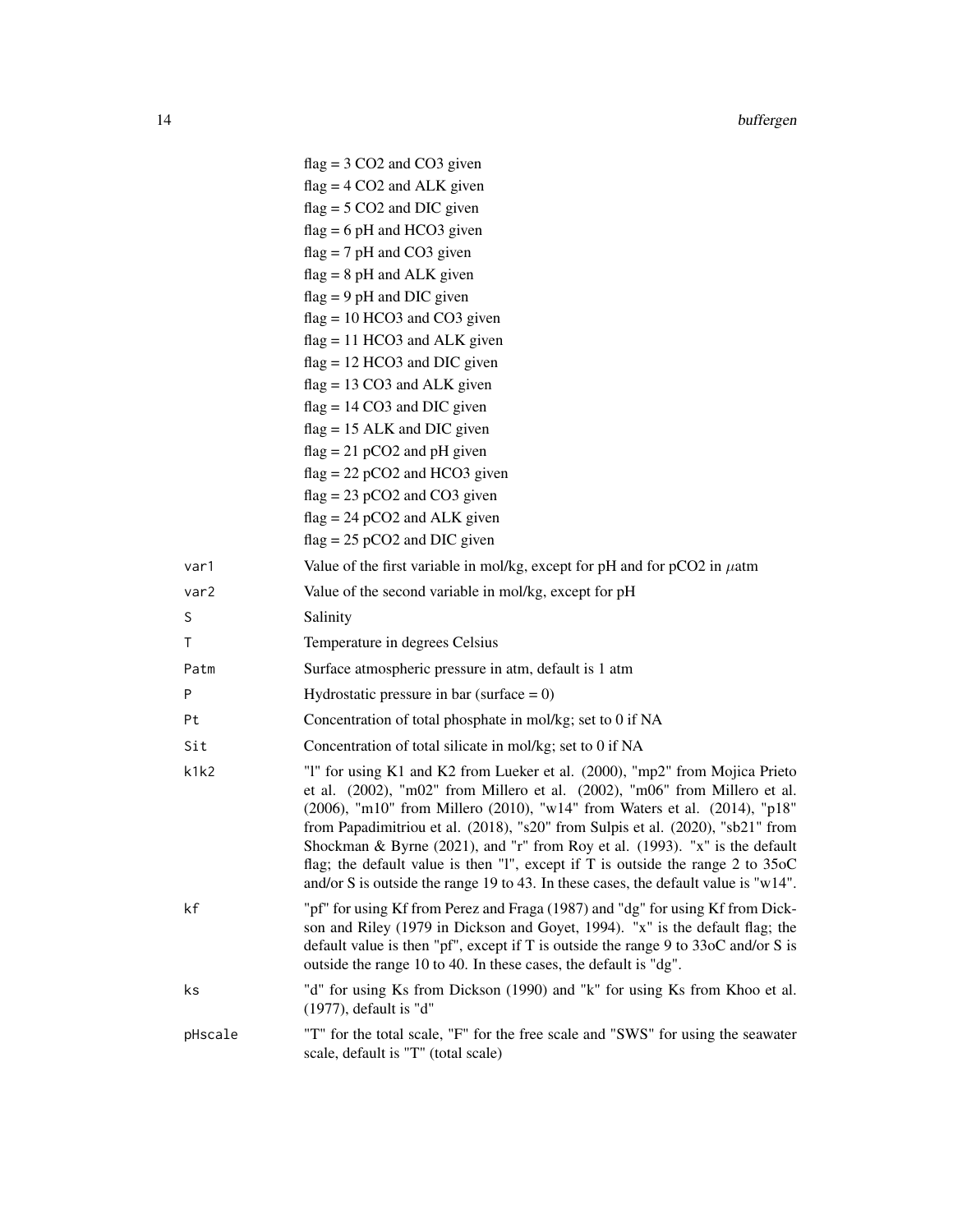#### buffergen 15 besteht in de eerste kommen van de besteld in de steld in de steld in de steld in de steld in de

| b    | Concentration of total boron. "110" for the Lee et al. (2010) formulation or<br>"u74" for the Uppstrom (1974) formulation, default is "u74"                                                                                                                                                                                                                                                                                                                                                                                                                                                   |
|------|-----------------------------------------------------------------------------------------------------------------------------------------------------------------------------------------------------------------------------------------------------------------------------------------------------------------------------------------------------------------------------------------------------------------------------------------------------------------------------------------------------------------------------------------------------------------------------------------------|
| gas  | used to indicate the convention for INPUT pCO2, i.e., when it is an input vari-<br>able (flags 21 to 25): "insitu" indicates it is referenced to in situ pressure and<br>in situ temperature; "potential" indicates it is referenced to 1 atm pressure and<br>potential temperature; and "standard" indicates it is referenced to 1 atm pressure<br>and in situ temperature. All three options should give identical results at surface<br>pressure. This option is not used when $pCO2$ is not an input variable (flags 1 to<br>15). The default is "potential" and should be a unique value |
| NH4t | Concentration of total ammonium in mol/kg; set to 0 if NA                                                                                                                                                                                                                                                                                                                                                                                                                                                                                                                                     |
| HSt  | Concentration of total hydrogen sulfide in mol/kg; set to 0 if NA                                                                                                                                                                                                                                                                                                                                                                                                                                                                                                                             |

### Details

The Lueker et al. (2000) constants for K1 and K2, the Perez and Fraga (1987) constant for Kf and the Dickson (1990) constant for Ks are recommended by Dickson et al. (2007). It is, however, critical to consider that each formulation is only valid for specific ranges of temperature and salinity:

# *For K1 and K2:*

- Lueker et al. (2000): S ranging between 19 and 43 and T ranging between 2 and 35oC.
- Millero et al. (2002): S ranging from 34 to 37 and T ranging between -1.6 and 35oC.
- Millero et al. (2006): S ranging between 0.1 and 50 and T ranging between 1 and 50oC.
- Millero (2010): S ranging between 1 and 50 and T ranging between 0 and 50oC. Millero (2010) provides a K1 and K2 formulation for the seawater, total and free pH scales. Therefore, when this method is used and if  $P=0$ , K1 and K2 are computed with the formulation corresponding to the pH scale given in the flag "pHscale".
- Mojica Prieto et al. (2002): S ranging from 5 to 42 and T ranging between 0 and 45oC.
- Papadimitriou et al. (2018): S ranging from 33 to 100 and T ranging between -6 to 25oC.
- Roy et al. (1993): S ranging between 5 and 45 and T ranging between 0 and 45oC.
- Shockman & Byrne (2021): for K2, S ranging from 19.6 to 41 and T ranging between 15 to 35oC. For K1, formulation is that of Waters et al.
- Sulpis et al. (2020): S ranging from 30.7 to 37.6 and T ranging between -1.7 to 31.8oC.
- Waters et al.(2014): S ranging between 1 and 50 and T ranging between 0 and 50oC. Waters (2014) provides a K1 and K2 formulation for the seawater, total and free pH scales. Therefore, when this method is used and if  $P=0$ , K1 and K2 are computed with the formulation corresponding to the pH scale given in the flag "pHscale".

# *For Kf:*

- Perez and Fraga (1987): S ranging between 10 and 40 and T ranging between 9 and 33oC.
- Dickson and Riley (1979 in Dickson and Goyet, 1994): S ranging between 0 and 45 and T ranging between 0 and 45oC.

#### *For Ks:*

• Dickson (1990): S ranging between 5 and 45 and T ranging between 0 and 45oC.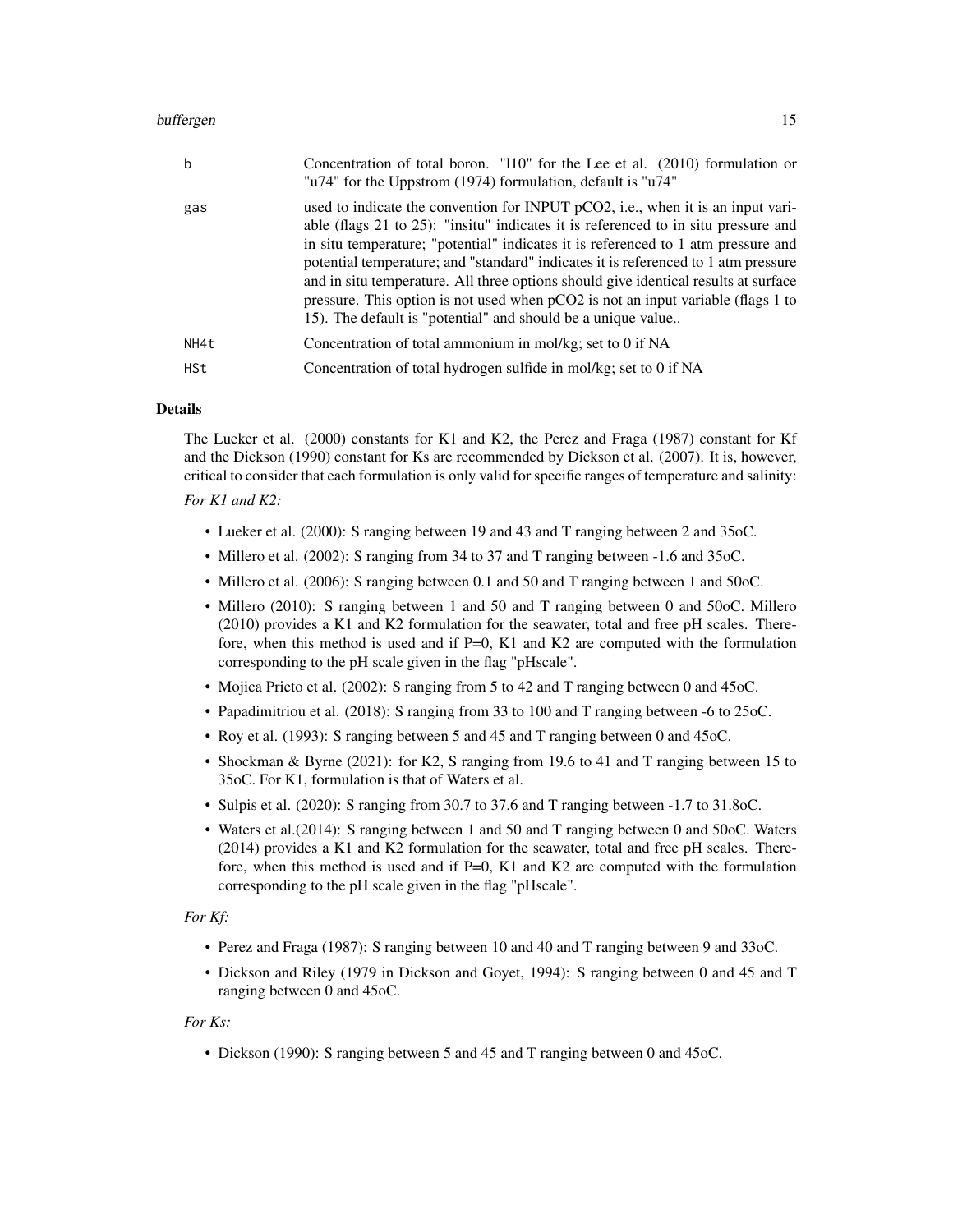• Khoo et al. (1977): S ranging between 20 and 45 and T ranging between 5 and 40oC.

The arguments can be given as a unique number or as vectors. If the lengths of the vectors are different, the longer vector is retained and only the first value of the other vectors is used. It is recommended to use either vectors with the same dimension or one vector for one argument and numbers for the other arguments.

*Pressure corrections and pH scale:*

- For K0, the pressure correction term of Weiss (1974) is used.
- For K1, K2, pK1, pK2, pK3, Kw, Kb, Khs, Ksi and K2si, the pressure correction was applied on the seawater scale. Hence, if needed, values were first transformed from the total scale to the seawater scale, the pressure correction applied as described by Millero (1995), and the value was transformed back to the required scale (T, F or SWS).
- For Kf, the pressure correction was applied on the free scale. The formulation of Dickson and Riley (1979 in Dickson and Goyet, 1994) provides Kf on the free scale but that of Perez and Fraga (1987) provides it on the total scale. Hence, in that case, Kf was first transformed from the total scale to the free scale. With both formulations, the pressure correction was applied as described by Millero (1995), and the value was transformed back to the required scale (T, F or SWS).
- For Ks, the pressure correction was applied on the free scale. The pressure correction was applied as described by Millero (1995), and the value was transformed back to the required scale (T, F or SWS).
- For Kn, the pressure correction was applied on the seawater scale. The pressure correction was applied as described by Millero (1995), and the value was transformed back to the required scale (T, F or SWS).

#### Value

The function returns a list containing the following matrices:

| Carbfull  | Output of the carbfull function that is used within buffergen                                                                                                                                                                                                     |
|-----------|-------------------------------------------------------------------------------------------------------------------------------------------------------------------------------------------------------------------------------------------------------------------|
| dALK.dH   | Sensitivity of ALK to a change in proton concentration (dimensionless). Species-<br>specific.                                                                                                                                                                     |
| dtotX.dH  | Sensitivity of an acid-base species to a change in proton concentration (dimen-<br>sionless). Species-specific.                                                                                                                                                   |
| dALK.dX   | Sensitivity of ALK to a change in an acid-base species (dimensionless). Species-<br>specific.                                                                                                                                                                     |
| dtotX.dX  | Sensitivity of an acid-base species to a change in its total concentration (dimen-<br>sionless). Species-specific.                                                                                                                                                |
| dALK.dpH  | Sensitivity of ALK to a change in pH (mol/kg-soln). Species-specific.                                                                                                                                                                                             |
| dtotX.dpH | Sensitivity of an acid-species to a change in pH (mol/kg-soln). Species-specific.                                                                                                                                                                                 |
| dH.dALK   | Sensitivity of proton concentration to a change in ALK (dimensionless). Values<br>are the same for all species and all acid-base systems, except for the fluoride<br>and sulfate acid-base systems, which slightly deviate due to pH scale conversion<br>effects. |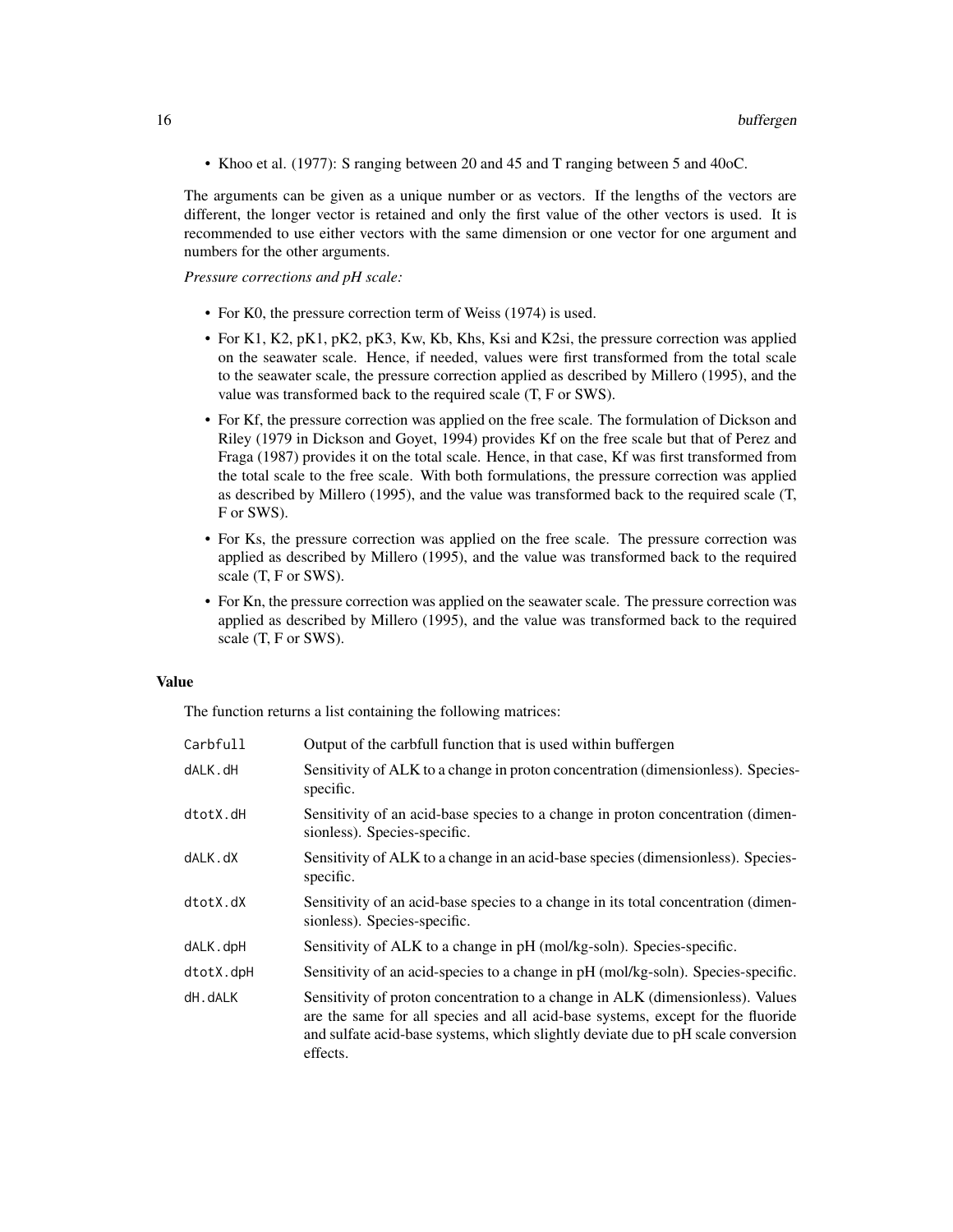#### buffergen til 17. mars 18. mars 17. mars 17. mars 17. mars 17. mars 17. mars 17. mars 17. mars 17. mars 17. ma

| dH.dtotX  | Sensitivity of an acid-species to a change in its total concentration (dimension-<br>less). Values are the same for all species of a specific acid-base system.                                                                                     |
|-----------|-----------------------------------------------------------------------------------------------------------------------------------------------------------------------------------------------------------------------------------------------------|
| dX.dALK   | Sensitivity of an acid-species to a change in its total concentration (dimension-<br>less). Species-specific.                                                                                                                                       |
| dX.dtotX  | Sensitivity of an acid-species to a change in its total concentration (dimension-<br>less). Species-specific.                                                                                                                                       |
| dpH.dALK  | Sensitivity of pH due to a change in ALK ((mol/kg-soln)-1). Values are the same<br>for all species and all acid-base systems, except for the fluoride and sulfate acid-<br>base systems, which slightly deviate due to pH scale conversion effects. |
| dpH.dtotX | Sensitivity of pH due to a change in the total concentration of an acid-base sys-<br>tem ((mol/kg-soln)-1). Values are the same for all species of a specific acid-base<br>system.                                                                  |
| beta.H    | proton concentration buffer factor (Eq.4 of Hagens and Middelburg (2016), di-<br>mensionless)                                                                                                                                                       |
| <b>RF</b> | Revelle factor (dimensionless)                                                                                                                                                                                                                      |

If the total concentration of an acid-base system is 0, the values of the buffer factors corresponding to all species of that acid-base system return NA.

# Author(s)

Mathilde Hagens <m.hagens@uu.nl>

#### References

Hagens M. and Middelburg J. J., 2016 Generalised expressions for the response of pH to changes in ocean chemistry. *Geochimica et Cosmochimica Acta* 187 334-349.

# Examples

```
## With a couple of variables
buffergen(flag=8, var1=8.2, var2=0.00234, S=35, T=25, P=0, Patm=1.0, Pt=0, Sit=0,
pHscale="T", kf="pf", k1k2="l", ks="d", b="u74", gas="potential", NH4t=0, HSt=0)
```

```
## With a couple of variables and non-zero nutrient concentrations
buffergen(flag=8, var1=8.2, var2=0.00234, S=35, T=25, P=0, Patm=1.0, Pt=5e-6, Sit=2e-6,
pHscale="T", kf="pf", k1k2="l", ks="d", b="u74", gas="potential", NH4t=10e-6, HSt=0.1e-6)
```

```
## Using vectors as arguments
flag <-c(8, 2, 8)var1 <- c(8.2, 7.477544e-06, 8.2)
var2 <- c(0.002343955, 0.001649802, 2400e-6)
S \leftarrow c(35, 35, 30)T < -c(25, 25, 30)P \leftarrow c(0, 0, 0)Pt <- c(0, 0, 0)Sit \leftarrow c(\emptyset, \emptyset, \emptyset)kf <- c("pf", "pf", "pf")
```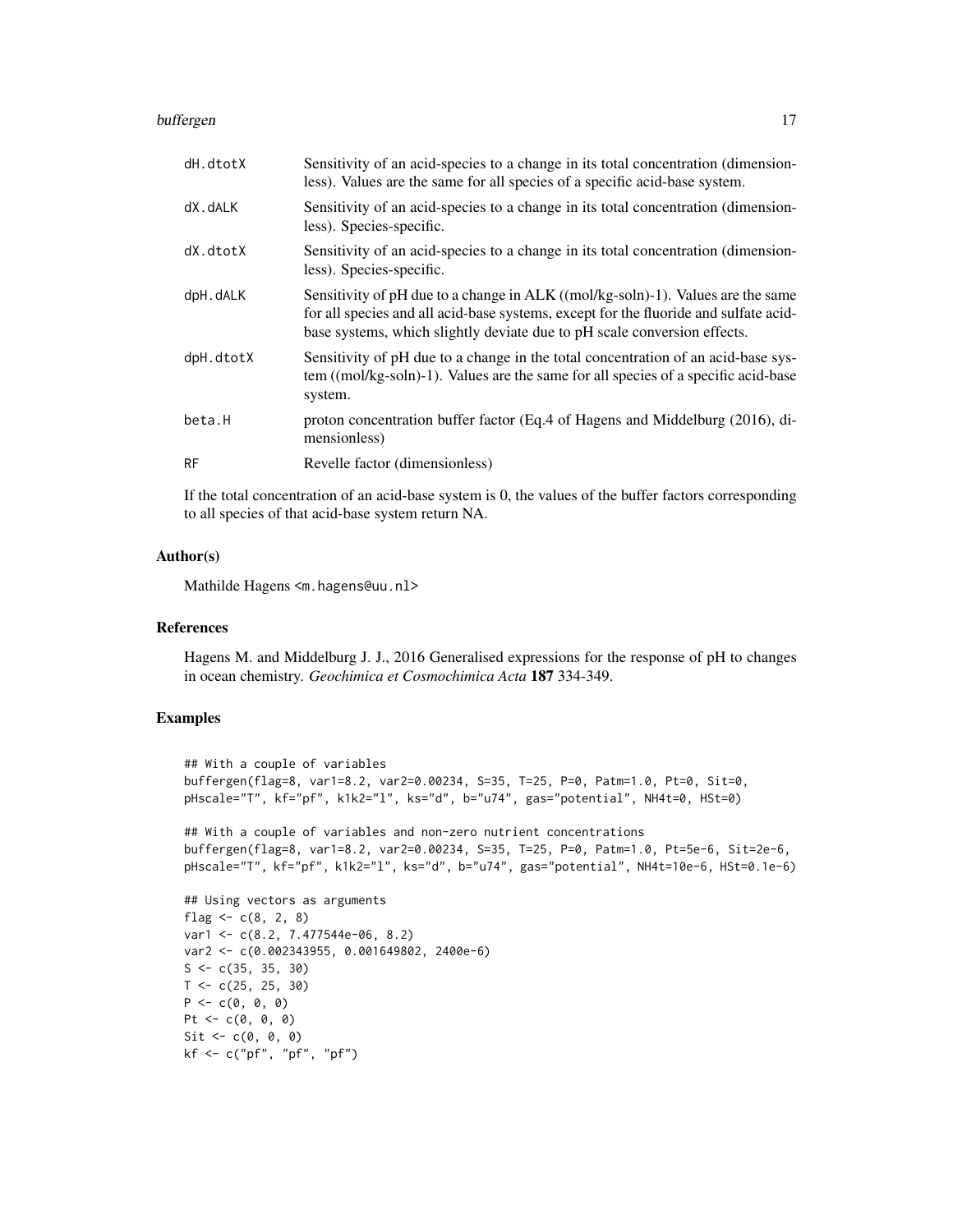```
k1k2 <- c("l", "l", "l")
pHscale <- c("T", "T", "T")
b <- c("l10", "l10", "l10")
gas <- c("potential")
NH4t < -c(0, 0, 0)HSt \leftarrow c(0, 0, 0)
buffergen(flag=flag, var1=var1, var2=var2, S=S, T=T, P=P, Pt=Pt, Sit=Sit,
  kf=kf, k1k2=k1k2, pHscale=pHscale, b=b, gas=gas, NH4t=NH4t, HSt=HSt)
## Test with all flags
flag <- c((1:15), (21:25))
var1 <- c(8.200000, 7.308171e-06, 7.308171e-06, 7.308171e-06, 7.308171e-06,
8.2, 8.2, 8.2, 8.2, 0.001646857, 0.001646857, 0.001646857, 0.0002822957,
0.0002822957, 0.00234, 258.2164, 258.2164, 258.2164, 258.2164, 258.2164 )
var2 <- c(7.308171e-06, 0.001646857, 0.0002822957, 0.00234, 0.001936461,
0.001646857, 0.0002822957, 0.00234, 0.001936461, 0.0002822957,
0.00234, 0.001936461, 0.00234, 0.001936461, 0.001936461, 8.2,
0.001646857, 0.0002822957, 0.00234, 0.001936461)
buffergen(flag=flag, var1=var1, var2=var2)
```
buffesm *Buffer capacities of the seawater carbonate system from Egleston et al. (2010), corrected and enhanced*

#### Description

Returns the six buffer factors of the seawater carbonate system as defined by Egleston, Sabine and Morel (2010), denoted here as ESM. Also returns the classic Revelle factor (relative change in pCO2 over that for DIC). In ESM, there are errors in the equations in Table 1 for S,  $\Omega_{DIC}$ , and  $\Omega_{Alk}$ . These errors have been corrected here. The results of this routine have been validated: when input concentrations of Pt and Sit are set to zero, they produce results that are identical to those shown in ESM's Fig. 2. But when Pt and Sit are nonzero, contributions from phosphoric and silicic acid systems are taken into account, an improvement to the Egleston et al. (2010) approach. This routine was inspired and adapted from seacarb's "buffer" function. Its input arguments are indentical to those in the "buffer" and "carb" functions of seacarb.

#### Usage

buffesm(flag, var1, var2, S = 35, T = 25, Patm = 1, P = 0, Pt = 0, Sit = 0,  $k1k2 = "x", kf = "x", ks = "d", pHscale = "T", b = "u74", warn = "y",$ eos = "eos80", long = 1e+20, lat = 1e+20)

#### Arguments

flag select the couple of variables available. The flags which can be used are:  $flag = 1 pH$  and CO2 given  $flag = 2 CO2$  and HCO3 given  $flag = 3 CO2$  and  $CO3$  given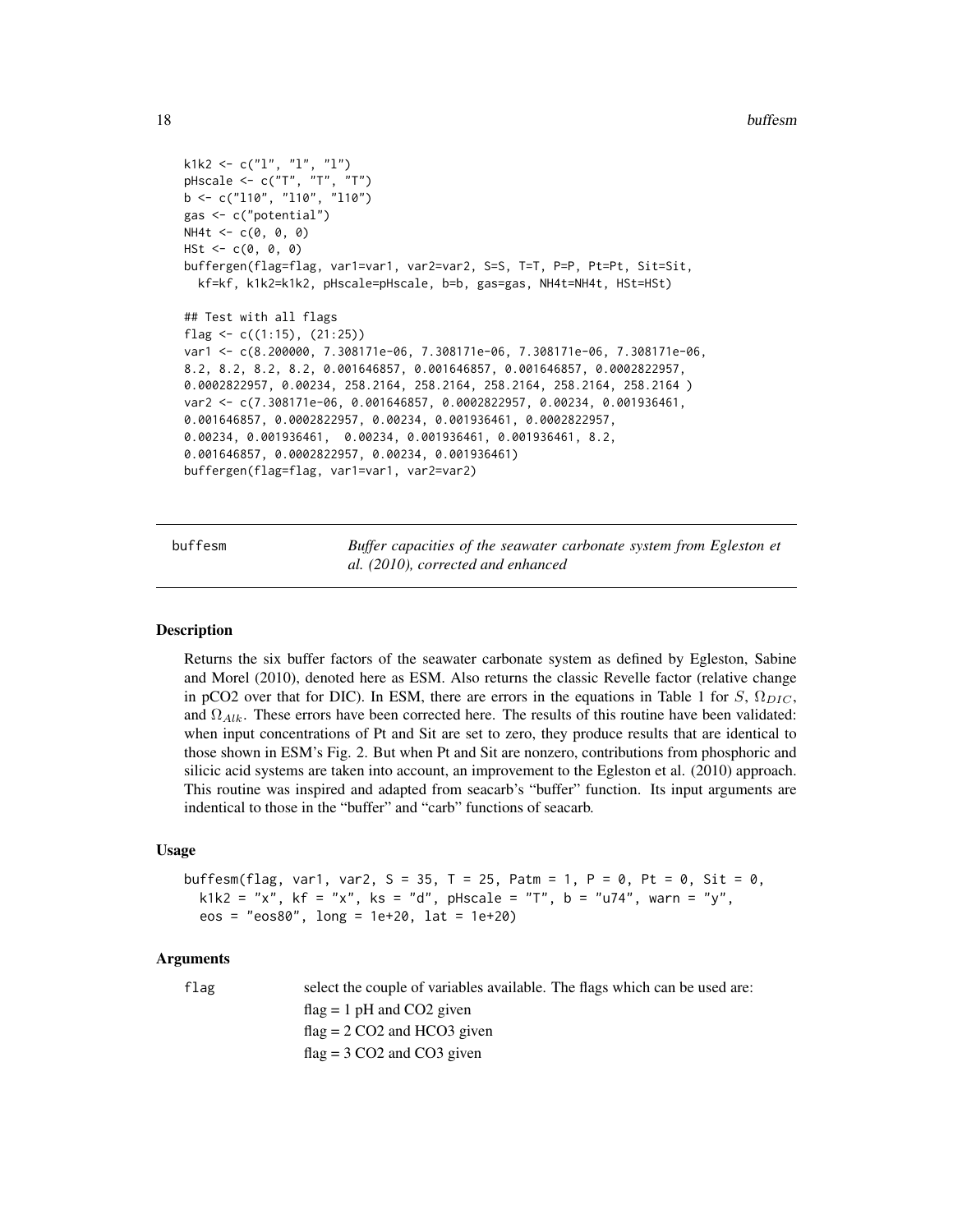#### buffesm and the contract of the contract of the contract of the contract of the contract of the contract of the contract of the contract of the contract of the contract of the contract of the contract of the contract of th

|         | $flag = 4 CO2$ and ALK given                                                                                                                                                                                                                                                                                                                                                                                                                                                                                                                                                          |
|---------|---------------------------------------------------------------------------------------------------------------------------------------------------------------------------------------------------------------------------------------------------------------------------------------------------------------------------------------------------------------------------------------------------------------------------------------------------------------------------------------------------------------------------------------------------------------------------------------|
|         | $flag = 5 CO2$ and DIC given                                                                                                                                                                                                                                                                                                                                                                                                                                                                                                                                                          |
|         | $flag = 6 pH$ and HCO3 given                                                                                                                                                                                                                                                                                                                                                                                                                                                                                                                                                          |
|         | $flag = 7 pH$ and CO3 given                                                                                                                                                                                                                                                                                                                                                                                                                                                                                                                                                           |
|         | $flag = 8 pH$ and ALK given                                                                                                                                                                                                                                                                                                                                                                                                                                                                                                                                                           |
|         | $flag = 9 pH$ and DIC given                                                                                                                                                                                                                                                                                                                                                                                                                                                                                                                                                           |
|         | $flag = 10 HCO3$ and $CO3$ given                                                                                                                                                                                                                                                                                                                                                                                                                                                                                                                                                      |
|         | $flag = 11 HCO3$ and ALK given                                                                                                                                                                                                                                                                                                                                                                                                                                                                                                                                                        |
|         | $flag = 12 HCO3$ and DIC given                                                                                                                                                                                                                                                                                                                                                                                                                                                                                                                                                        |
|         | $flag = 13 CO3$ and ALK given                                                                                                                                                                                                                                                                                                                                                                                                                                                                                                                                                         |
|         | $flag = 14 CO3$ and DIC given                                                                                                                                                                                                                                                                                                                                                                                                                                                                                                                                                         |
|         | $flag = 15$ ALK and DIC given                                                                                                                                                                                                                                                                                                                                                                                                                                                                                                                                                         |
|         | $flag = 21 pCO2$ and pH given                                                                                                                                                                                                                                                                                                                                                                                                                                                                                                                                                         |
|         | $flag = 22 pCO2$ and HCO3 given                                                                                                                                                                                                                                                                                                                                                                                                                                                                                                                                                       |
|         | $flag = 23 pCO2$ and $CO3$ given                                                                                                                                                                                                                                                                                                                                                                                                                                                                                                                                                      |
|         | $flag = 24 pCO2$ and ALK given                                                                                                                                                                                                                                                                                                                                                                                                                                                                                                                                                        |
|         | $flag = 25 pCO2$ and DIC given                                                                                                                                                                                                                                                                                                                                                                                                                                                                                                                                                        |
| var1    | enter value of the first variable in mol/kg, except for pH and for $pCO2$ in $\mu$ atm                                                                                                                                                                                                                                                                                                                                                                                                                                                                                                |
| var2    | enter value of the second variable in mol/kg, except for pH                                                                                                                                                                                                                                                                                                                                                                                                                                                                                                                           |
| S       | Salinity                                                                                                                                                                                                                                                                                                                                                                                                                                                                                                                                                                              |
| T       | Temperature in degrees Celsius                                                                                                                                                                                                                                                                                                                                                                                                                                                                                                                                                        |
| Patm    | Surface atmospheric pressure in atm, default 1 atm                                                                                                                                                                                                                                                                                                                                                                                                                                                                                                                                    |
| P       | Hydrostatic pressure in bar (surface $= 0$ )                                                                                                                                                                                                                                                                                                                                                                                                                                                                                                                                          |
| Pt      | Concentration of total phosphate in mol/kg; set to 0 if NA; when nonzero, ac-<br>count for phosphoric acid system, unlike in Egleston et al. (2010).                                                                                                                                                                                                                                                                                                                                                                                                                                  |
| Sit     | Concentration of total silicate in mol/kg; set to 0 if NA; when nonzero, account<br>for silicic acid system, unlike in Egleston et al. (2010).                                                                                                                                                                                                                                                                                                                                                                                                                                        |
| k1k2    | "1" for using K1 and K2 from Lueker et al. (2000), "m02" from Millero et al.<br>(2002), "m06" from Millero et al. (2006), "m10" from Millero (2010), "mp2"<br>from Mojica Prieto et al. (2002), "p18" from Papadimitriou et al. (2018), "r"<br>from Roy et al. (1993), "sb21" from Shockman & Byrne (2021), "s20" from<br>Sulpis et al. (2020), and "w14" from Waters et al. (2014). "x" is the default flag;<br>the default value is then "1", except if T is outside the range 2 to 35oC and/or S<br>is outside the range 19 to 43. In these cases, the default value is " $w14$ ". |
| kf      | "pf" for using Kf from Perez and Fraga (1987) and "dg" for using Kf from Dick-<br>son and Riley (1979 in Dickson and Goyet, 1994). "x" is the default flag; the<br>default value is then "pf", except if T is outside the range $9$ to $33$ oC and/or S is<br>outside the range 10 to 40. In these cases, the default is "dg".                                                                                                                                                                                                                                                        |
| ks      | "d" for using Ks from Dickon (1990), "k" for using Ks from Khoo et al. (1977),<br>default is "d"                                                                                                                                                                                                                                                                                                                                                                                                                                                                                      |
| pHscale | choice of pH scale: "T" for the total scale, "F" for the free scale and "SWS" for<br>using the seawater scale, default is "T" (total scale)                                                                                                                                                                                                                                                                                                                                                                                                                                           |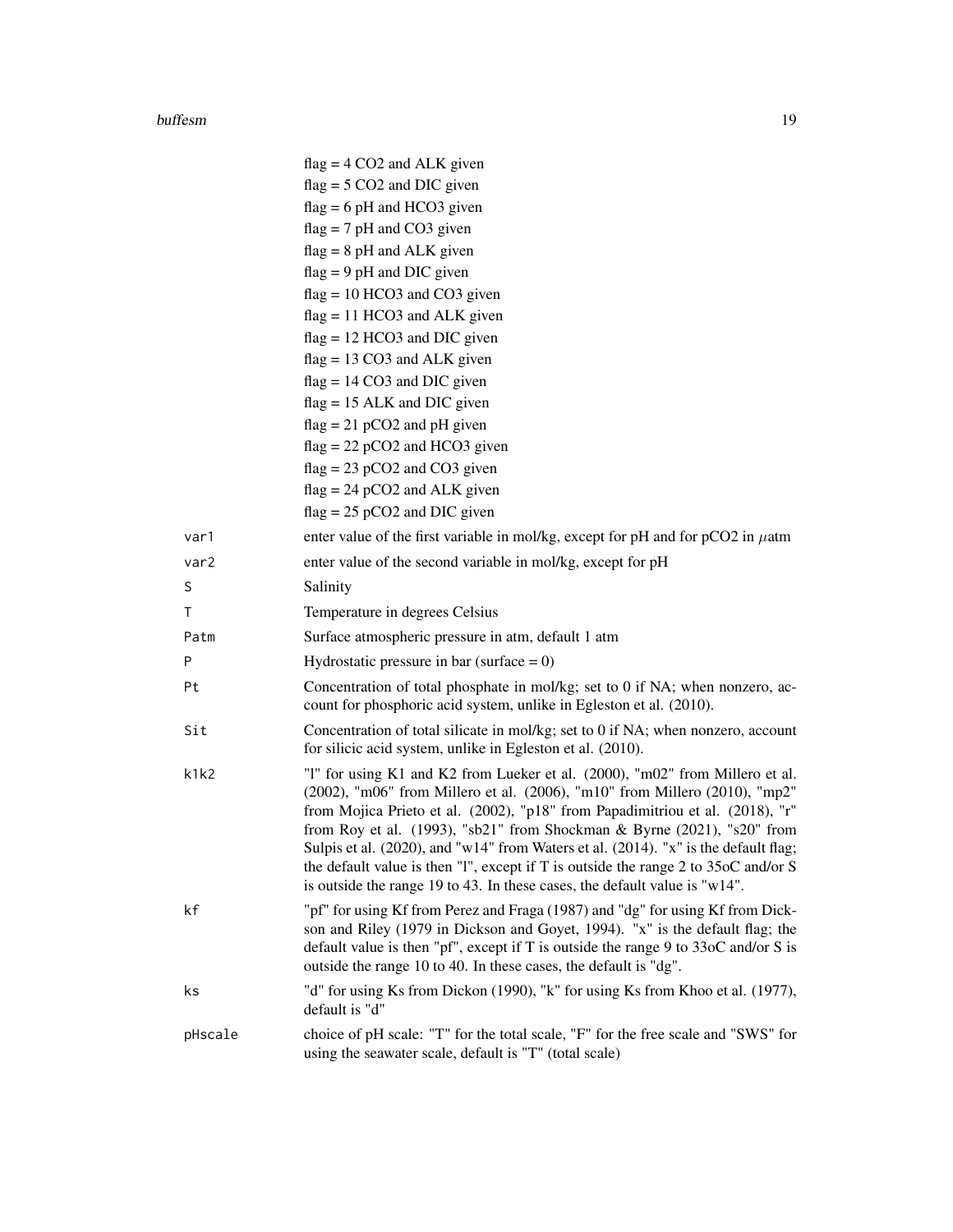| $\mathbf b$ | Concentration of total boron. "110" for the Lee et al. (2010) formulation or<br>"u74" for the Uppstrom (1974) formulation, default is "u74"      |
|-------------|--------------------------------------------------------------------------------------------------------------------------------------------------|
| warn        | "y" to show warnings when T or S go beyond the valid range for constants; "n"<br>to supress warnings. The default is "y".                        |
| eos         | "teos10" to specify T and S according to Thermodynamic Equation Of Seawater<br>- 2010 (TEOS-10); "eos80" to specify T and S according to EOS-80. |
| long        | longitude of data point, used when eos parameter is "teos10" as a conversion<br>parameter from absolute to practical salinity.                   |
| lat         | latitude of data point, used when eos parameter is "teos10".                                                                                     |

#### Details

The Lueker et al. (2000) constants for K1 and K2, the Perez and Fraga (1987) constant for Kf and the Dickson (1990) constant for Ks are recommended by Dickson et al. (2007). It is, however, critical to consider that each formulation is only valid for specific ranges of temperature and salinity:

# *For K1 and K2:*

- Lueker et al. (2000): S ranging between 19 and 43 and T ranging between 2 and 35oC.
- Millero et al. (2002): S ranging from 34 to 37 and T ranging between -1.6 and 35oC.
- Millero et al. (2006): S ranging between 0.1 and 50 and T ranging between 1 and 50oC.
- Millero (2010): S ranging between 1 and 50 and T ranging between 0 and 50oC. Millero (2010) provides a K1 and K2 formulation for the seawater, total and free pH scales. Therefore, when this method is used and if  $P=0$ , K1 and K2 are computed with the formulation corresponding to the pH scale given in the flag "pHscale".
- Mojica Prieto et al. (2002): S ranging from 5 to 42 and T ranging between 0 and 45oC.
- Papadimitriou et al. (2018): S ranging from 33 to 100 and T ranging between -6 to 25oC.
- Roy et al. (1993): S ranging between 5 and 45 and T ranging between 0 and 45oC.
- Shockman & Byrne (2021): for K2, S ranging from 19.6 to 41 and T ranging between 15 to 35oC. For K1, formulation is that of Waters et al.
- Sulpis et al. (2020): S ranging from 30.7 to 37.6 and T ranging between -1.7 to 31.8oC.
- Waters et al.(2014): S ranging between 1 and 50 and T ranging between 0 and 50oC. Waters (2014) provides a K1 and K2 formulation for the seawater, total and free pH scales. Therefore, when this method is used and if P=0, K1 and K2 are computed with the formulation corresponding to the pH scale given in the flag "pHscale".

#### *For K0:*

- Perez and Fraga (1987): S ranging between 10 and 40 and T ranging between 9 and 33oC.
- Dickson and Riley (1979 in Dickson and Goyet, 1994): S ranging between 0 and 45 and T ranging between 0 and 45oC.

#### *For Ks:*

- Dickson (1990): S ranging between 5 and 45 and T ranging between 0 and 45oC.
- Khoo et al. (1977): S ranging between 20 and 45 and T ranging between 5 and 40oC.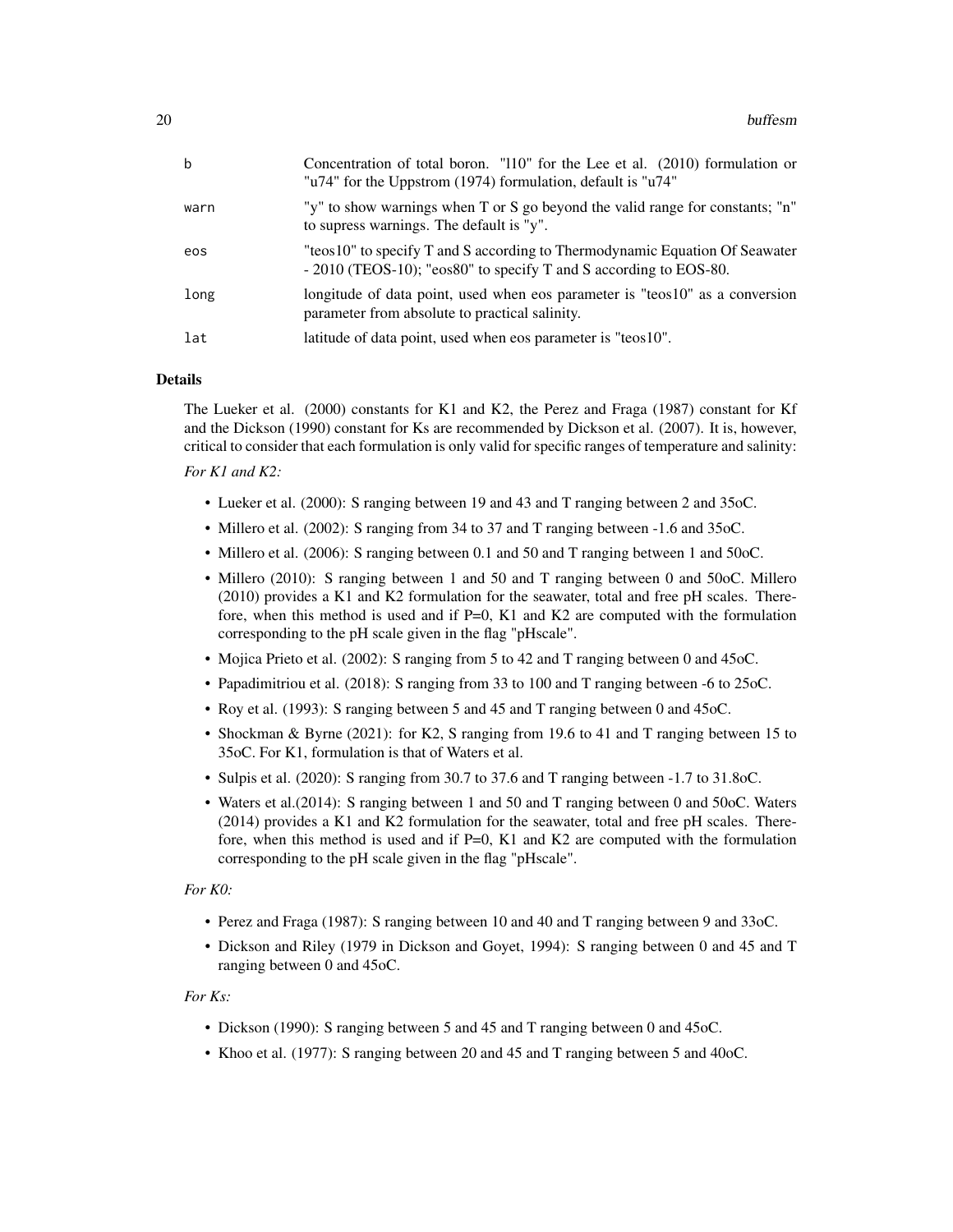#### buffesm 21

The arguments can be given as a unique number or as vectors. If the lengths of the vectors are different, the longer vector is retained and only the first value of the other vectors is used. It is recommended to use either vectors with the same dimension or one vector for one argument and numbers for the other arguments.

*Pressure corrections and pH scale:*

- For K0, the pressure correction term of Weiss (1974) is used.
- For K1, K2, pK1, pK2, pK3, Kw, Kb, Khs and Ksi, the pressure correction was applied on the seawater scale. Hence, if needed, values were first transformed from the total scale to the seawater scale, the pressure correction applied as described by Millero (1995), and the value was transformed back to the required scale (T, F or SWS).
- For Kf, the pressure correction was applied on the free scale. The formulation of Dickson and Riley (1979 in Dickson and Goyet, 1994) provides Kf on the free scale but that of Perez and Fraga (1987) provides it on the total scale. Hence, in that case, Kf was first transformed from the total scale to the free scale. With both formulations, the pressure correction was applied as described by Millero (1995), and the value was transformed back to the required scale (T, F or SWS).
- For Ks, the pressure correction was applied on the free scale. The pressure correction was applied as described by Millero (1995), and the value was transformed back to the required scale (T, F or SWS).
- For Kn, The pressure correction was applied on the seawater scale. The pressure correction was applied as described by Millero (1995), and the value was transformed back to the required scale (T, F or SWS).

long and lat are used as conversion parameters from absolute to practical salinity: when seawater is not of standard composition, practical salinity alone is not sufficient to compute absolute salinity and vice-versa. One needs to know the density. When long and lat are given, density is inferred from WOA silicate concentration at given location. When they are not, an arbitrary geographic point is chosen: mid equatorial Atlantic. Note that this implies an error on computed salinity up to 0.02 g/kg.

#### Value

The function returns a data frame containing the following columns:

| gammaDIC | $\gamma_{DIC}$ , ocean's capacity to buffer changes in [CO2] due to accumulation of CO2<br>from the atmosphere $(\partial ln[CO_2]/\partial DIC)^{-1}$ (units = mol/kg; multiply by 1000<br>to get mmol/kg, i.e., the units presented in Egleston et al., 2010)                             |
|----------|---------------------------------------------------------------------------------------------------------------------------------------------------------------------------------------------------------------------------------------------------------------------------------------------|
| betaDIC  | $\beta_{DIC}$ , ocean's capacity to buffer changes in [H+] due to accumulation of CO2<br>from the atmosphere $(\partial ln[H^+]/\partial DIC)^{-1}$ (units = mol/kg)                                                                                                                        |
| omegaDIC | $\Omega_{DIC}$ , ocean's capacity to buffer changes in $[CO_3^{2-}]$ due to accumulation of<br>CO2 from the atmosphere $(\partial ln[CO_3^{2-}]/\partial DIC)^{-1}$ ; same as $(\partial ln\Omega_A/\partial DIC)^{-1}$<br>and $(\partial ln \Omega_C / \partial DIC)^{-1}$ (units= mol/kg) |
| gammaALK | $\gamma_{Alk}$ , ocean's capacity to buffer changes in [CO2] due to changes in alkalinity<br>$(\partial ln[CO_2]/\partial ALK)^{-1}$ (units = mol/kg)                                                                                                                                       |
| betaALK  | $\beta_{Alk}$ , ocean's capacity to buffer changes in [H+] due to changes in alkalinity<br>$(\partial ln[H^+]/\partial ALK)^{-1}$ (units = mol/kg)                                                                                                                                          |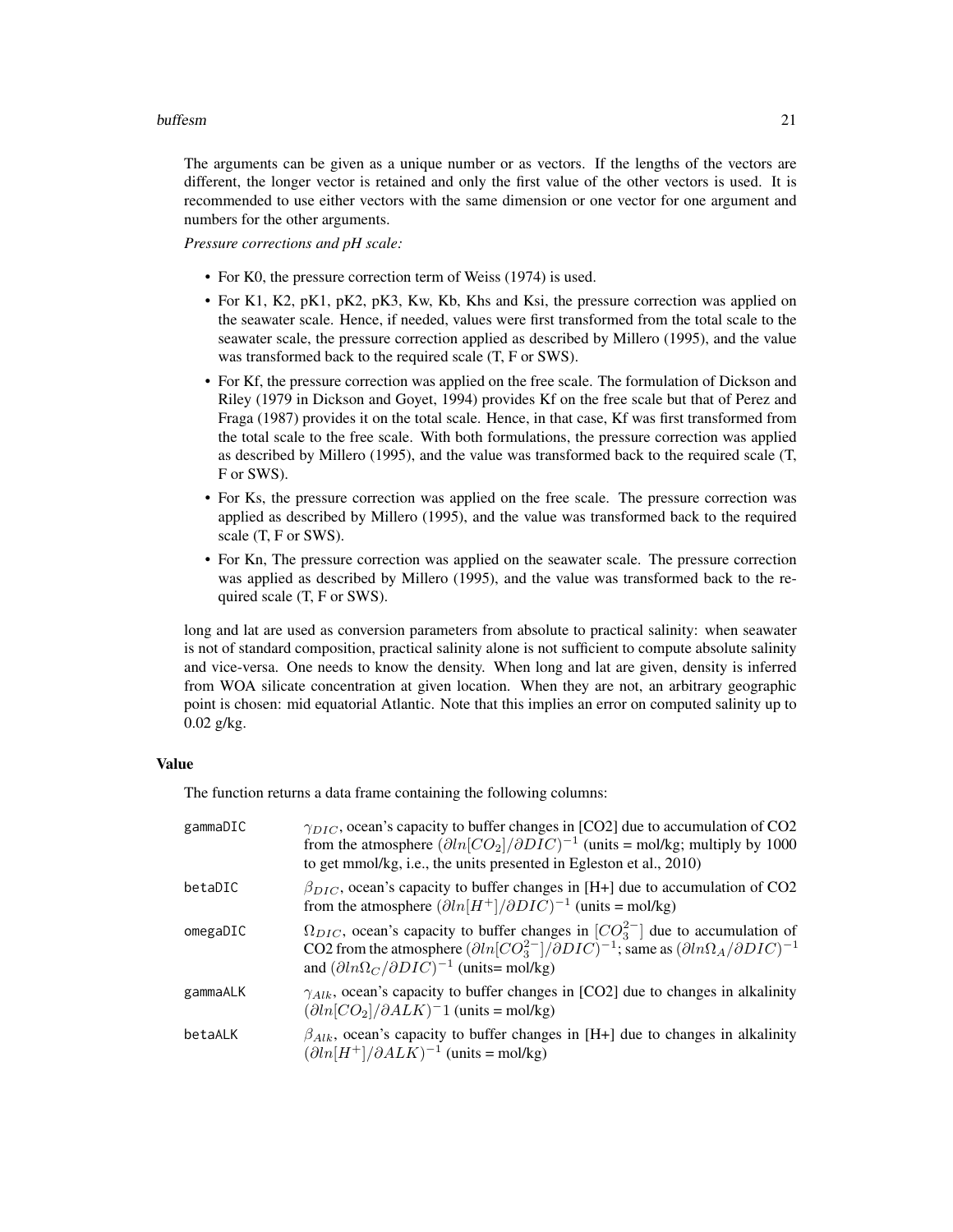| omegaALK | $\Omega_{Alk}$ , ocean's capacity to buffer changes in $[CO_3^{2-}]$ due to changes in alkalinity<br>$(\partial ln[CO_3^{2-}]/\partial ALK)^{-1}$ ; same as $(\partial ln\Omega_A/\partial ALK)^{-1}$ and $(\partial ln\Omega_C/\partial ALK)^{-1}$<br>$(units = mol/kg)$ |
|----------|---------------------------------------------------------------------------------------------------------------------------------------------------------------------------------------------------------------------------------------------------------------------------|
| R        | Revelle factor, relative change in $[CO_2]$ or $pCO_2$ over the relative change in<br>DIC $(\partial ln[CO_2]/\partial lnDIC)^{-1}$ (unitless)                                                                                                                            |

#### Author(s)

James Orr <James.Orr@lsce.ipsl.fr>

#### References

Dickson A. G., 1990 Standard potential of the reaction:  $AgCI(s) + 1/2H2(g) = Ag(s) + HCI(aq)$ , and the standard acidity constant of the ion HSO4 in synthetic sea water from 273.15 to 318.15 K. *Journal of Chemical Thermodynamics* 22, 113-127.

Dickson A. G., Sabine C. L. and Christian J. R., 2007 Guide to best practices for ocean CO2 measurements. *PICES Special Publication* 3, 1-191.

Egleston, E. S., Sabine, C. L. and Morel, F. M. M., 2010 Revelle revisited: Buffer factors that quantify the response of ocean chemistry to changes in DIC and alkalinity, Global Biogeochem. Cycles 24, GB1002, doi:10.1029/2008GB003407.

Khoo H. K., Ramette R. W., Culberson C. H. and Bates R. G., 1977 Determination of hydrogen ion concentration in seawater from 5 to 40oC: standard potentials at salinities from 20 to 45. *Analytical Chemistry* 49, 29-34.

Frankignoulle M., 1994 A complete set of buffer factors for acid/base CO2 system in seawater. *Journal of Marine Systems* 5, 111-118.

Lee K., Tae-Wook K., Byrne R.H., Millero F.J., Feely R.A. and Liu Y-M, 2010 The universal ratio of the boron to chlorinity for the North Pacific and North Atlantoc oceans. *Geochimica et Cosmochimica Acta* 74 1801-1811.

Lueker T. J., Dickson A. G. and Keeling C. D., 2000 Ocean pCO2 calculated from dissolved inorganic carbon, alkalinity, and equations for K1 and K2: validation based on laboratory measurements of CO2 in gas and seawater at equilibrium. *Marine Chemistry* 70 105-119.

Millero F. J., 2010 Carbonate constant for estuarine waters. *Marine and Freshwater Research* 61: 139-142.

Millero F. J., Graham T. B., Huang F., Bustos-Serrano H. and Pierrot D., 2006 Dissociation constants of carbonic acid in seawateras a function of salinity and temperature. *Marine Chemistry* 100, 80-84.

Perez F. F. and Fraga F., 1987 Association constant of fluoride and hydrogen ions in seawater. *Marine Chemistry* 21, 161-168.

Roy R. N., Roy L. N., Vogel K. M., Porter-Moore C., Pearson T., Good C. E., Millero F. J. and Campbell D. M., 1993. The dissociation constants of carbonic acid in seawater at salinities 5 to 45 and temperatures 0 to 45oC. *Marine Chemistry* 44, 249-267.

Schockman, K.M., Byrne, R.H., 2021. Spectrophotometric determination of the bicarbonate dissociation constant in seawater, *Geochimica et Cosmochimica Acta*.

Uppstrom L.R., 1974 The boron/chlorinity ratio of the deep-sea water from the Pacific Ocean. *Deep-Sea Research I* 21 161-162.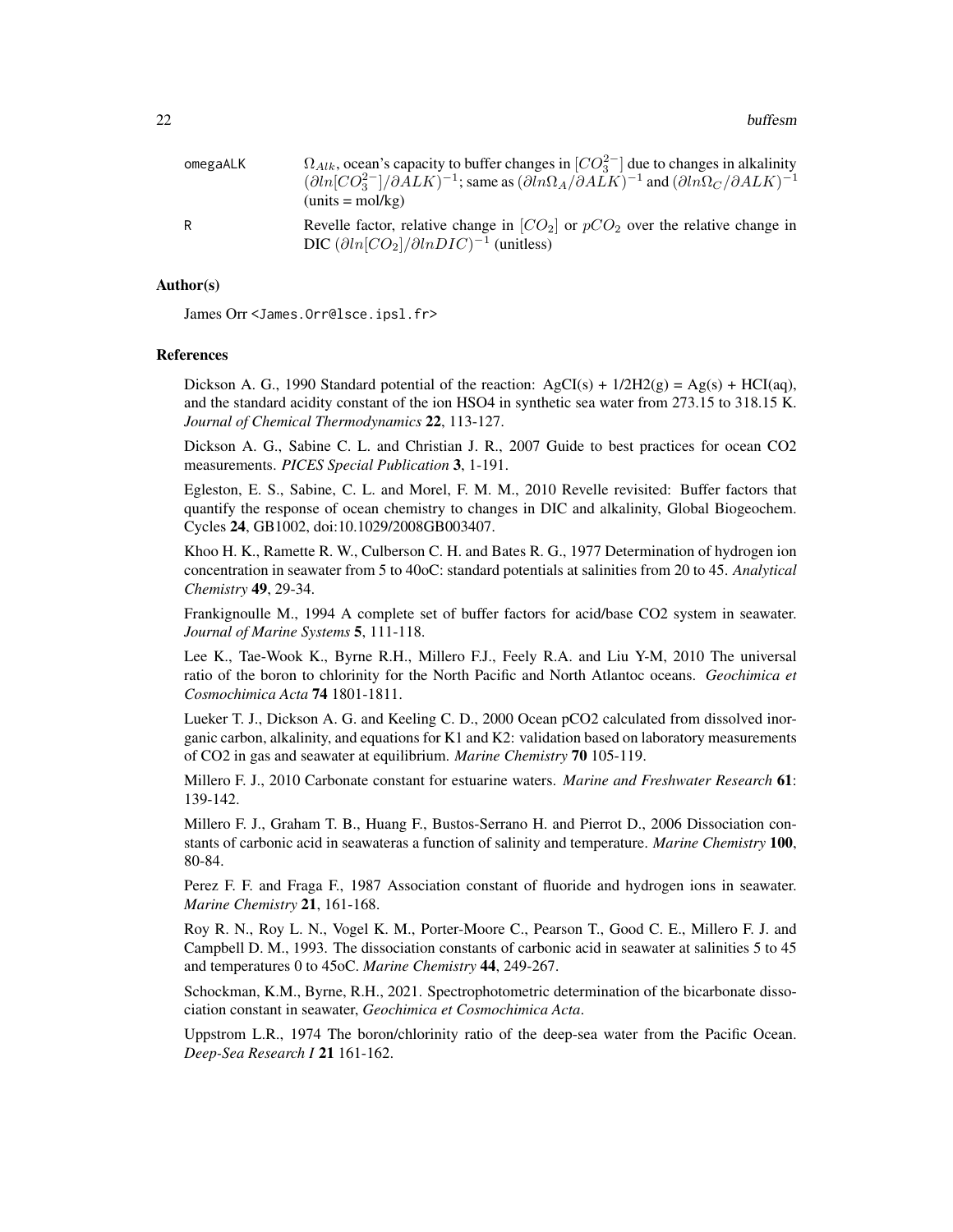#### <span id="page-22-0"></span>carb 23

#### Examples

```
## Computation with a couple of variables
buffesm(flag=8, var1=8.2, var2=0.00234, S=35, T=25, P=0, Pt=0,
Sit=0, pHscale="T", kf="pf", k1k2="l", b="u74")
## Using vectors as arguments
flag <-c(8, 2, 8)var1 <- c(8.2, 7.477544e-06, 8.2)
var2 <- c(0.002343955, 0.001649802, 2400e-6)
S \leftarrow c(35, 35, 30)T < -c(25, 25, 30)P \leftarrow c(0, 0, 0)Pt \leq -c(0, 0, 0)Sit \leftarrow c(0, 0, 0)kf <- c("pf", "pf", "pf")
k1k2 <- c("1", "1", "1")
pHscale <- c("T", "T", "T")
b \leq c("110", "110", "110")buffesm(flag=flag, var1=var1, var2=var2, S=S, T=T, P=P, Pt=Pt,
Sit=Sit, kf=kf, k1k2=k1k2, pHscale=pHscale, b=b)
## Test for all flags
flag <- c(1, 2, 3, 4, 5, 6, 7, 8, 9, 10, 11, 12, 13, 14, 15, 21, 22, 23, 24, 25)
var1 <- c(8.200000, 7.477544e-06, 7.477544e-06, 7.477544e-06, 7.477544e-06, 8.2,
8.2, 8.2, 8.2, 0.001685024, 0.001685024, 0.001685024, 0.0002888382,
0.0002888382, 0.002391252, 264.2008, 264.2008, 264.2008, 264.2008, 264.2008)
var2 <- c(7.477544e-06, 0.001685024, 0.0002888382, 0.002391252, 0.001981340,
0.001685024, 0.0002888382, 0.002391252, 0.001981340, 0.0002888382, 0.002391252,
0.001981340, 0.002391252, 0.001981340, 0.001981340, 8.2, 0.001685024,
0.0002888382, 0.002391252, 0.001981340)
buffesm(flag=flag, var1=var1, var2=var2)
## Compute 2 additional factors of interest (ratios of relative changes)
be <- buffesm(flag=flag, var1=var1, var2=var2, S=S, T=T, P=P, Pt=Pt,
Sit=Sit, kf=kf, k1k2=k1k2, pHscale=pHscale, b=b)
# Ratio of gammaDIC/betaDIC = d ln [H+] / d ln pCO2
     Hfac <- (be$gammaDIC/be$betaDIC) #H+ factor
# Ratio of gammaDIC/omegaDIC = d ln [CO32-] / d ln pCO2
     Satfac <- (be$gammaDIC/be$omegaDIC) #Saturation factor
```
carb *Parameters of the seawater carbonate system*

#### **Description**

Returns parameters of the seawater carbonate system.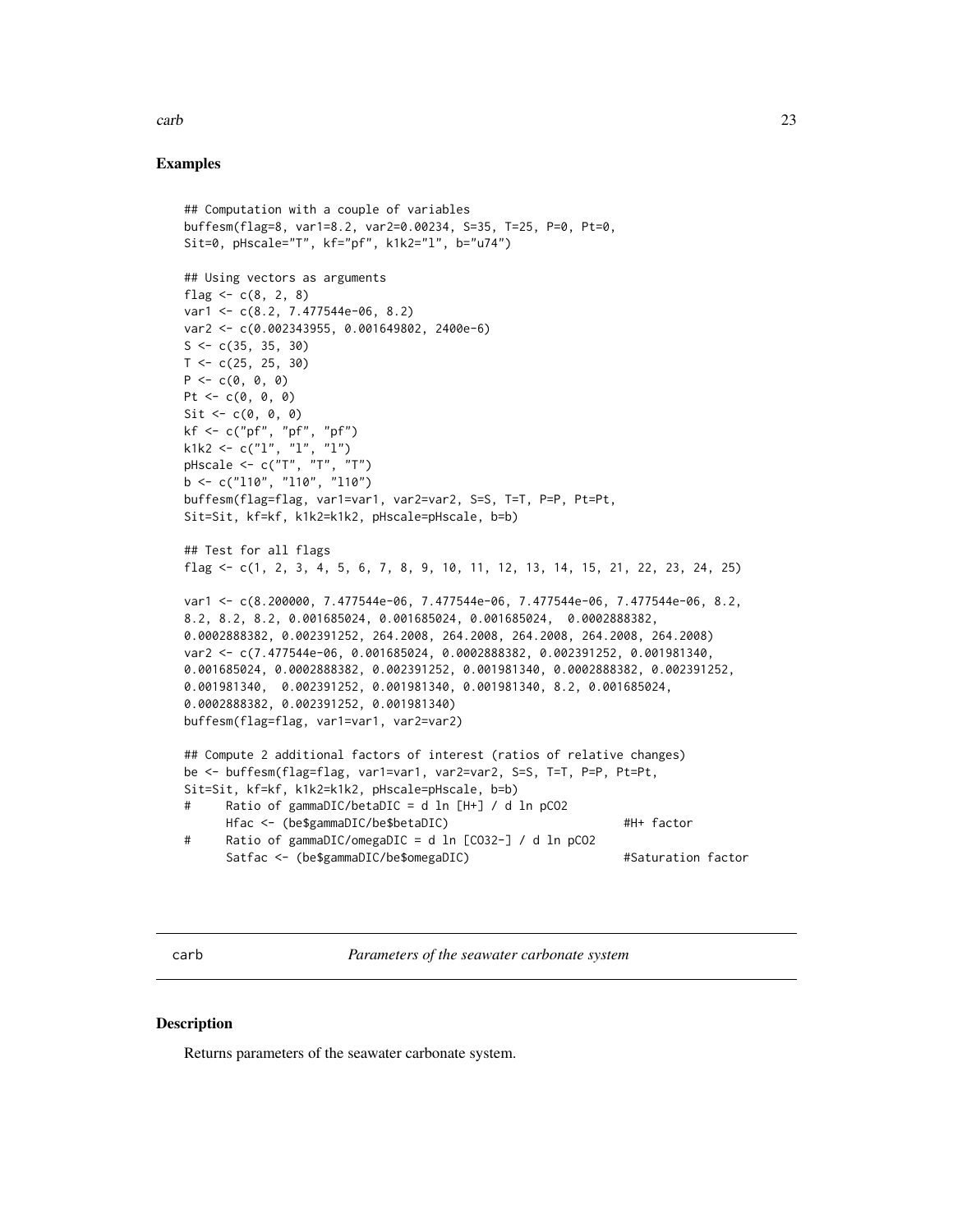# Usage

```
carb(flag, var1, var2, S=35, T=25, Patm=1, P=0, Pt=0, Sit=0,
        k1k2="x", kf="x", ks="d", pHscale="T", b="u74", gas="potential",
        warn="y", eos="eos80", long=1.e20, lat=1.e20)
```
# Arguments

| flag | select the couple of variables available. The flags which can be used are:                                                                                                                                                                                                                                             |
|------|------------------------------------------------------------------------------------------------------------------------------------------------------------------------------------------------------------------------------------------------------------------------------------------------------------------------|
|      | $flag = 1 pH$ and CO2 given                                                                                                                                                                                                                                                                                            |
|      | $flag = 2 CO2$ and HCO3 given                                                                                                                                                                                                                                                                                          |
|      | $flag = 3 CO2$ and $CO3$ given                                                                                                                                                                                                                                                                                         |
|      | $flag = 4 CO2$ and ALK given                                                                                                                                                                                                                                                                                           |
|      | $flag = 5 CO2$ and DIC given                                                                                                                                                                                                                                                                                           |
|      | $flag = 6 pH$ and HCO3 given                                                                                                                                                                                                                                                                                           |
|      | $flag = 7 pH$ and CO3 given                                                                                                                                                                                                                                                                                            |
|      | $flag = 8 pH$ and ALK given                                                                                                                                                                                                                                                                                            |
|      | $flag = 9 pH$ and DIC given                                                                                                                                                                                                                                                                                            |
|      | $flag = 10 HCO3$ and CO3 given                                                                                                                                                                                                                                                                                         |
|      | $flag = 11 HCO3$ and ALK given                                                                                                                                                                                                                                                                                         |
|      | $flag = 12 HCO3$ and DIC given                                                                                                                                                                                                                                                                                         |
|      | $flag = 13 CO3$ and ALK given                                                                                                                                                                                                                                                                                          |
|      | $flag = 14 CO3$ and DIC given                                                                                                                                                                                                                                                                                          |
|      | $flag = 15$ ALK and DIC given                                                                                                                                                                                                                                                                                          |
|      | $flag = 21 pCO2$ and pH given                                                                                                                                                                                                                                                                                          |
|      | $flag = 22 pCO2$ and HCO3 given                                                                                                                                                                                                                                                                                        |
|      | $flag = 23 pCO2$ and $CO3$ given                                                                                                                                                                                                                                                                                       |
|      | $flag = 24 pCO2$ and ALK given                                                                                                                                                                                                                                                                                         |
|      | $flag = 25 pCO2$ and DIC given                                                                                                                                                                                                                                                                                         |
| var1 | Value of the first variable in mol/kg, except for pH and for $pCO2$ in $\mu$ atm                                                                                                                                                                                                                                       |
| var2 | Value of the second variable in mol/kg, except for pH                                                                                                                                                                                                                                                                  |
| S    | Salinity                                                                                                                                                                                                                                                                                                               |
| T    | Temperature in degrees Celsius                                                                                                                                                                                                                                                                                         |
| Patm | Surface atmospheric pressure in atm, default is 1 atm                                                                                                                                                                                                                                                                  |
| P    | Hydrostatic pressure in bar (surface $= 0$ )                                                                                                                                                                                                                                                                           |
| Pt   | Concentration of total phosphate in mol/kg; set to 0 if NA                                                                                                                                                                                                                                                             |
| Sit  | Concentration of total silicate in mol/kg; set to 0 if NA                                                                                                                                                                                                                                                              |
| k1k2 | "1" for using K1 and K2 from Lueker et al. (2000), "m02" from Millero et al.<br>(2002), "m06" from Millero et al. (2006), "m10" from Millero (2010), "mp2"<br>from Mojica Prieto et al. (2002), "p18" from Papadimitriou et al. (2018), "r"<br>from Roy et al. (1993), "sb21" from Shockman & Byrne (2021), "s20" from |
|      | Sulpis et al. (2020), and "w14" from Waters et al. (2014). "x" is the default flag;<br>the default value is then "1", except if T is outside the range 2 to 35oC and/or S<br>is outside the range 19 to 43. In these cases, the default value is "w14".                                                                |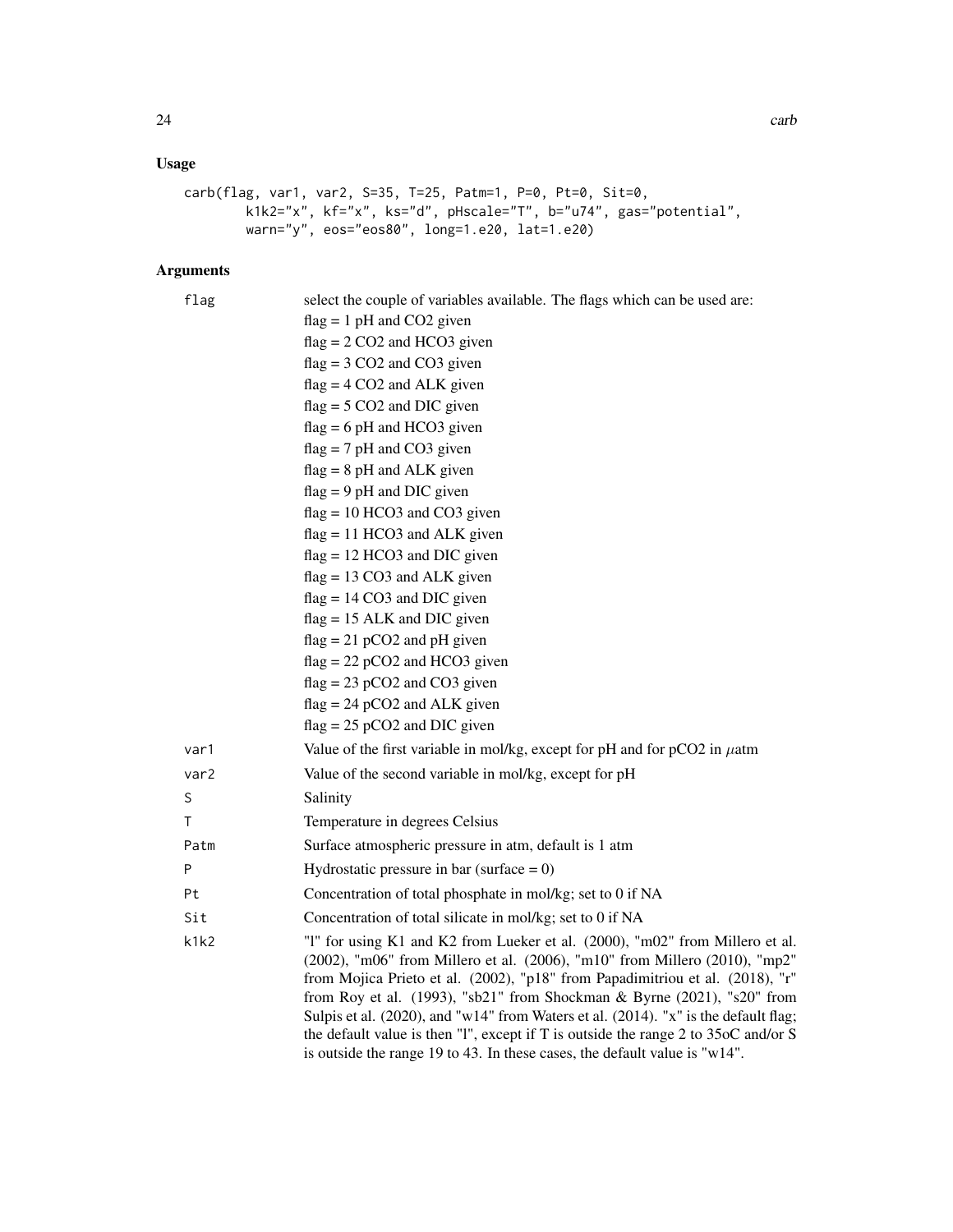| kf      | "pf" for using Kf from Perez and Fraga (1987) and "dg" for using Kf from Dick-<br>son and Riley (1979 in Dickson and Goyet, 1994). "x" is the default flag; the<br>default value is then "pf", except if T is outside the range 9 to $330C$ and/or S is<br>outside the range 10 to 40. In these cases, the default is "dg".                                                                                                                                                                                                                                     |
|---------|-----------------------------------------------------------------------------------------------------------------------------------------------------------------------------------------------------------------------------------------------------------------------------------------------------------------------------------------------------------------------------------------------------------------------------------------------------------------------------------------------------------------------------------------------------------------|
| ks      | "d" for using Ks from Dickson (1990) and "k" for using Ks from Khoo et al.<br>(1977), default is "d"                                                                                                                                                                                                                                                                                                                                                                                                                                                            |
| pHscale | "T" for the total scale, "F" for the free scale and "SWS" for using the seawater<br>scale, default is "T" (total scale)                                                                                                                                                                                                                                                                                                                                                                                                                                         |
| b       | Concentration of total boron. "110" for the Lee et al. (2010) formulation or<br>"u74" for the Uppstrom (1974) formulation, default is "u74"                                                                                                                                                                                                                                                                                                                                                                                                                     |
| gas     | used to indicate the convention for INPUT pCO2, i.e., when it is an input vari-<br>able (flags 21 to 25): "insitu" indicates it is referenced to in situ pressure and<br>in situ temperature; "potential" indicates it is referenced to 1 atm pressure and<br>potential temperature; and "standard" indicates it is referenced to 1 atm pressure<br>and in situ temperature. All three options should give identical results at surface<br>pressure. This option is not used when pCO2 is not an input variable (flags 1 to<br>15). The default is "potential". |
| warn    | "y" to show warnings when T or S go beyond the valid range for constants; "n"<br>to supress warnings. The default is "y".                                                                                                                                                                                                                                                                                                                                                                                                                                       |
| eos     | "teos10" to specify T and S according to Thermodynamic Equation Of Seawater<br>- 2010 (TEOS-10); "eos80" to specify T and S according to EOS-80.                                                                                                                                                                                                                                                                                                                                                                                                                |
| long    | longitude of data point, used when eos parameter is "teos10" as a conversion<br>parameter from absolute to practical salinity.                                                                                                                                                                                                                                                                                                                                                                                                                                  |
| lat     | latitude of data point, used when eos parameter is "teos10".                                                                                                                                                                                                                                                                                                                                                                                                                                                                                                    |

#### Details

The Lueker et al. (2000) constants for K1 and K2, the Perez and Fraga (1987) constant for Kf and the Dickson (1990) constant for Ks are recommended by Dickson et al. (2007). It is, however, critical to consider that each formulation is only valid for specific ranges of temperature and salinity:

#### *For K1 and K2:*

- Lueker et al. (2000): S ranging between 19 and 43 and T ranging between 2 and 35oC.
- Millero et al. (2002): S ranging from 34 to 37 and T ranging between -1.6 and 35oC.
- Millero et al. (2006): S ranging between 0.1 and 50 and T ranging between 1 and 50oC.
- Millero (2010): S ranging between 1 and 50 and T ranging between 0 and 50oC. Millero (2010) provides a K1 and K2 formulation for the seawater, total and free pH scales. Therefore, when this method is used and if P=0, K1 and K2 are computed with the formulation corresponding to the pH scale given in the flag "pHscale".
- Mojica Prieto et al. (2002): S ranging from 5 to 42 and T ranging between 0 and 45oC.
- Papadimitriou et al. (2018): S ranging from 33 to 100 and T ranging between -6 to 25oC.
- Roy et al. (1993): S ranging between 5 and 45 and T ranging between 0 and 45oC.
- Shockman & Byrne (2021): for K2, S ranging from 19.6 to 41 and T ranging between 15 to 35oC. For K1, formulation is that of Waters et al.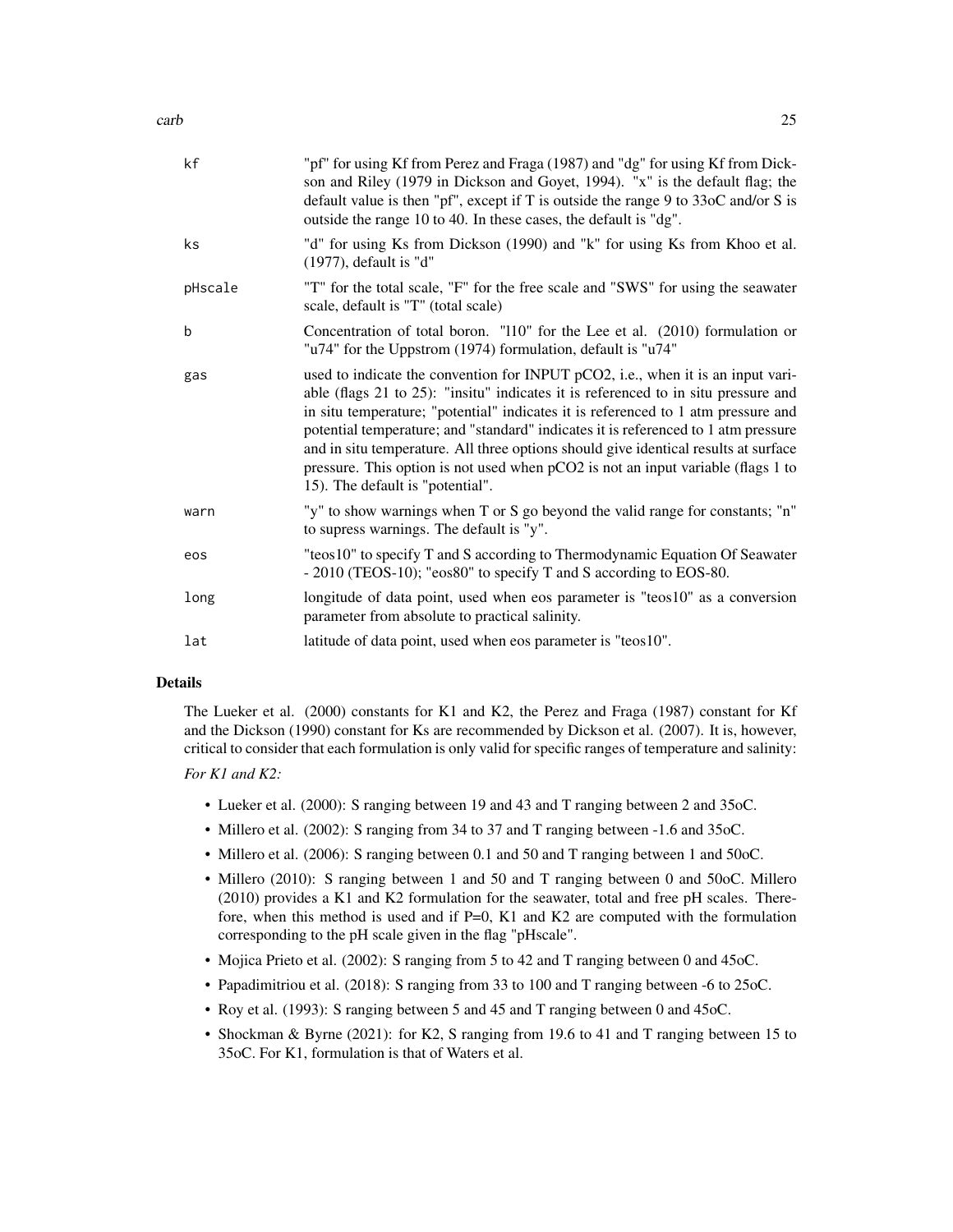- Sulpis et al. (2020): S ranging from 30.7 to 37.6 and T ranging between -1.7 to 31.8oC.
- Waters et al.(2014): S ranging between 1 and 50 and T ranging between 0 and 50oC. Waters (2014) provides a K1 and K2 formulation for the seawater, total and free pH scales. Therefore, when this method is used and if  $P=0$ , K1 and K2 are computed with the formulation corresponding to the pH scale given in the flag "pHscale".

#### *For Kf:*

- Perez and Fraga (1987): S ranging between 10 and 40 and T ranging between 9 and 33oC.
- Dickson and Riley (1979 in Dickson and Goyet, 1994): S ranging between 0 and 45 and T ranging between 0 and 45oC.

#### *For Ks:*

- Dickson (1990): S ranging between 5 and 45 and T ranging between 0 and 45oC.
- Khoo et al. (1977): S ranging between 20 and 45 and T ranging between 5 and 40oC.

The arguments can be given as a unique number or as vectors. If the lengths of the vectors are different, the longer vector is retained and only the first value of the other vectors is used. It is recommended to use either vectors with the same dimension or one vector for one argument and numbers for the other arguments.

*Pressure corrections and pH scale:*

- For K0, the pressure correction term of Weiss (1974) is used.
- For K1, K2, pK1, pK2, pK3, Kw, Kb, Khs and Ksi, the pressure correction was applied on the seawater scale. Hence, if needed, values were first transformed from the total scale to the seawater scale, the pressure correction applied as described by Millero (1995), and the value was transformed back to the required scale (T, F or SWS).
- For Kf, the pressure correction was applied on the free scale. The formulation of Dickson and Riley (1979 in Dickson and Goyet, 1994) provides Kf on the free scale but that of Perez and Fraga (1987) provides it on the total scale. Hence, in that case, Kf was first transformed from the total scale to the free scale. With both formulations, the pressure correction was applied as described by Millero (1995), and the value was transformed back to the required scale (T, F or SWS).
- For Ks, the pressure correction was applied on the free scale. The pressure correction was applied as described by Millero (1995), and the value was transformed back to the required scale (T, F or SWS).
- For Kn, The pressure correction was applied on the seawater scale. The pressure correction was applied as described by Millero (1995), and the value was transformed back to the required scale (T, F or SWS).

long and lat are used as conversion parameters from absolute to practical salinity: when seawater is not of standard composition, practical salinity alone is not sufficient to compute absolute salinity and vice-versa. One needs to know the density. When long and lat are given, density is inferred from WOA silicate concentration at given location. When they are not, an arbitrary geographic point is chosen: mid equatorial Atlantic. Note that this implies an error on computed salinity up to 0.02 g/kg.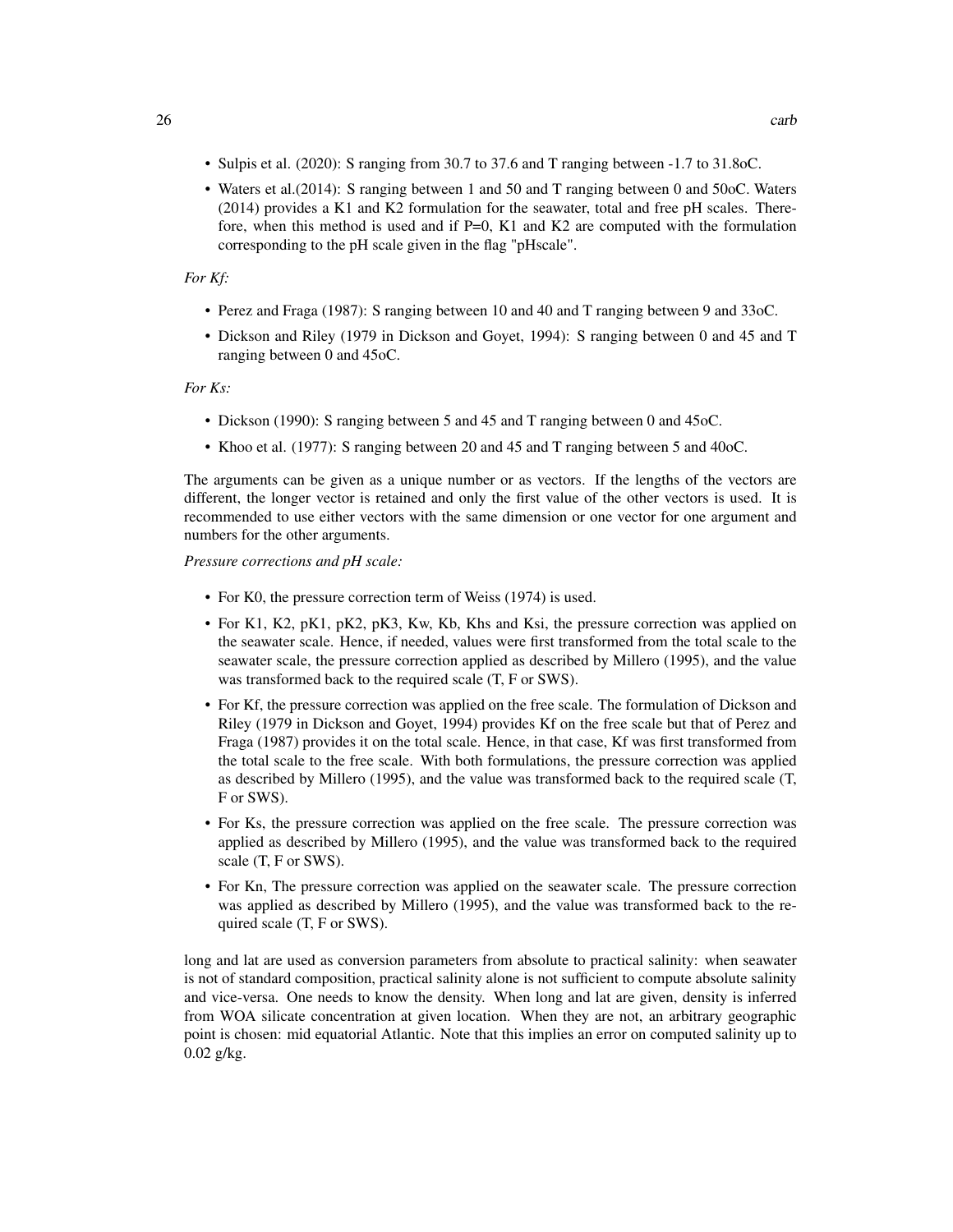#### carb 27

# Value

The function returns a data frame containing the following columns:

| S                | Salinity                                                                                                                    |
|------------------|-----------------------------------------------------------------------------------------------------------------------------|
| T                | Temperature in degrees Celsius                                                                                              |
| Patm             | Surface atmospheric pressure in atm                                                                                         |
| P                | Hydrostatic pressure in bar                                                                                                 |
| рH               | pH                                                                                                                          |
| CO <sub>2</sub>  | CO <sub>2</sub> concentration (mol/kg)                                                                                      |
| pCO <sub>2</sub> | "standard" pCO2, CO2 partial pressure computed at in situ temperature and at-<br>mospheric pressure $(\mu atm)$             |
| f <sub>CO2</sub> | "standard" fCO2, CO2 fugacity computed at in situ temperature and atmospheric<br>pressure $(\mu atm)$                       |
| pC02pot          | "potential" pCO2, CO2 partial pressure computed at potential temperature and<br>atmospheric pressure $(\mu$ atm)            |
| fC02pot          | "potential" fCO2, CO2 fugacity computed at potential temperature and atmo-<br>spheric pressure $(\mu atm)$                  |
| pC02insitu       | "in situ" pCO2, CO2 partial pressure computed at in situ temperature and total<br>pressure (atm + hydrostatic) ( $\mu$ atm) |
| fC02insitu       | "in situ" fCO2, CO2 fugacity computed at in situ temperature and total pressure<br>$(atm + hydrostatic) (\mu atm)$          |
| HCO <sub>3</sub> | HCO3 concentration (mol/kg)                                                                                                 |
| CO <sub>3</sub>  | CO3 concentration (mol/kg)                                                                                                  |
| DIC              | DIC concentration (mol/kg)                                                                                                  |
| <b>ALK</b>       | ALK, total alkalinity (mol/kg)                                                                                              |
|                  | OmegaAragonite Omega aragonite, aragonite saturation state                                                                  |
| OmegaCalcite     | Omega calcite, calcite saturation state                                                                                     |

# Note

Warning: pCO2 estimates below 100 m are subject to considerable uncertainty. See Weiss (1974) and Orr et al. (2015)

#### Author(s)

Heloise Lavigne, James Orr and Jean-Pierre Gattuso <gattuso@obs-vlfr.fr>

# References

Dickson A. G. and Riley J. P., 1979 The estimation of acid dissociation constants in seawater media from potentiometric titrations with strong base. I. The ionic product of water. *Marine Chemistry* 7, 89-99.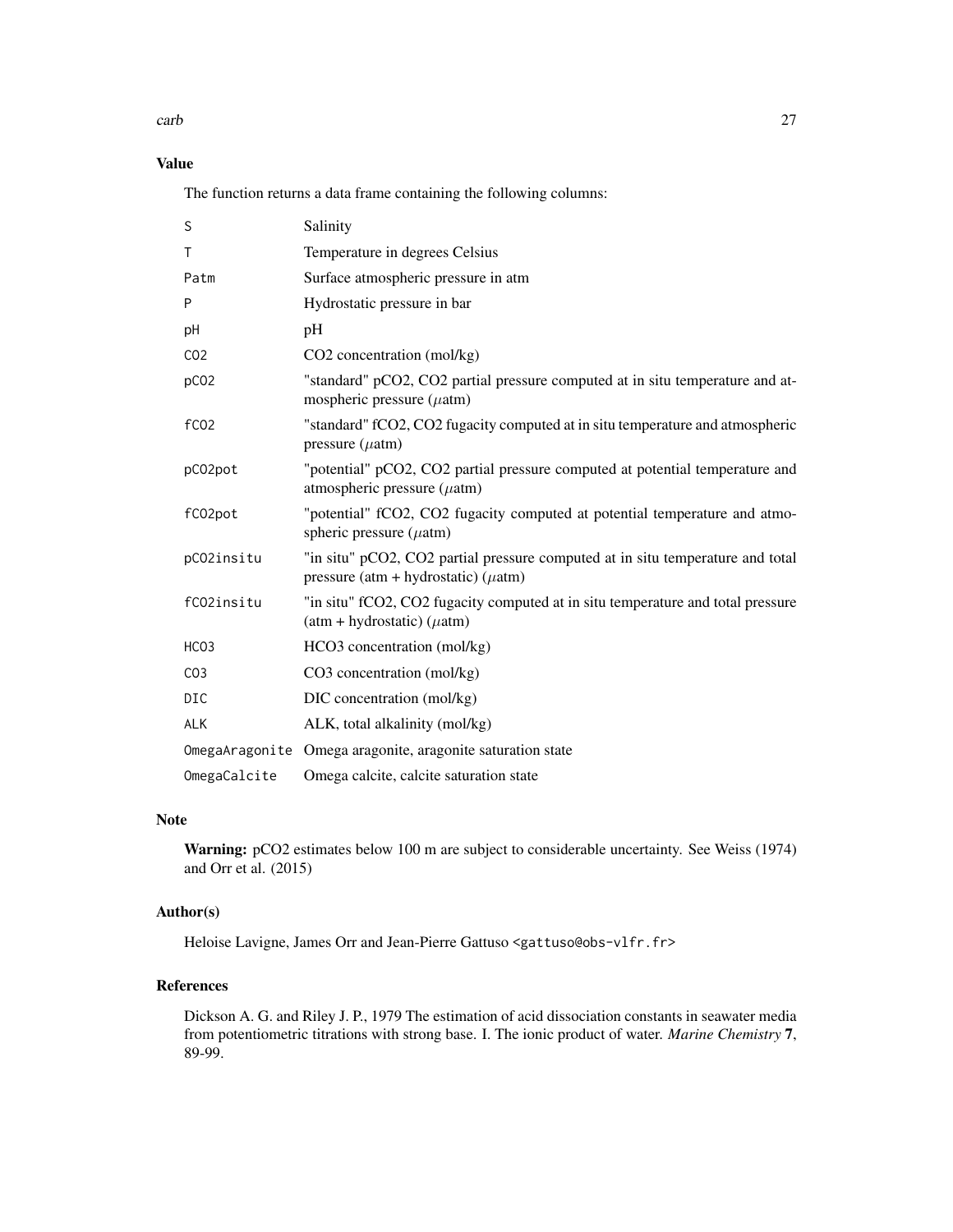Dickson A. G., 1990 Standard potential of the reaction:  $AgCI(s) + 1/2H2(g) = Ag(s) + HCI(aq)$ , and the standard acidity constant of the ion HSO4 in synthetic sea water from 273.15 to 318.15 K. *Journal of Chemical Thermodynamics* 22, 113-127.

Dickson A. G., Sabine C. L. and Christian J. R., 2007 Guide to best practices for ocean CO2 measurements. *PICES Special Publication* 3, 1-191.

Khoo H. K., Ramette R. W., Culberson C. H. and Bates R. G., 1977 Determination of Hydrogen ion concentration in seawater from 5 to 40oC: standard potentials at salinities from 20 to 45. *Analytical Chemistry* 49, 29-34.

Lee K., Tae-Wook K., Byrne R.H., Millero F.J., Feely R.A. and Liu Y-M, 2010 The universal ratio of the boron to chlorinity for the North Pacific and North Atlantoc oceans. *Geochimica et Cosmochimica Acta* 74 1801-1811.

Lueker T. J., Dickson A. G. and Keeling C. D., 2000 Ocean pCO2 calculated from dissolved inorganic carbon, alkalinity, and equations for K1 and K2: validation based on laboratory measurements of CO2 in gas and seawater at equilibrium. *Marine Chemistry* 70 105-119.

Millero F. J., 1995. Thermodynamics of the carbon dioxide system in the oceans. *Geochimica Cosmochimica Acta* 59: 661-677.

Millero F. J., 2010. Carbonate constant for estuarine waters. *Marine and Freshwater Research* 61: 139-142.

Millero F. J., Graham T. B., Huang F., Bustos-Serrano H. and Pierrot D., 2006. Dissociation constants of carbonic acid in seawater as a function of salinity and temperature. *Marine Chemistry* 100, 80-84.

Orr J. C., Epitalon J.-M. and Gattuso J.-P., 2015. Comparison of seven packages that compute ocean carbonate chemistry. *Biogeosciences* 12, 1483-1510.

Perez F. F. and Fraga F., 1987 Association constant of fluoride and hydrogen ions in seawater. *Marine Chemistry* 21, 161-168.

Roy R. N., Roy L. N., Vogel K. M., Porter-Moore C., Pearson T., Good C. E., Millero F. J. and Campbell D. M., 1993. The dissociation constants of carbonic acid in seawater at salinities 5 to 45 and temperatures 0 to 45oC. *Marine Chemistry* 44, 249-267.

Schockman, K.M., Byrne, R.H., 2021. Spectrophotometric determination of the bicarbonate dissociation constant in seawater, *Geochimica et Cosmochimica Acta*.

Uppstrom L.R., 1974 The boron/chlorinity ratio of the deep-sea water from the Pacific Ocean. *Deep-Sea Research I* 21, 161-162.

Waters, J., Millero, F. J., and Woosley, R. J., 2014. Corrigendum to "The free proton concentration scale for seawater pH", [MARCHE: 149 (2013) 8-22], Marine Chemistry 165, 66-67.

Weiss, R. F., 1974. Carbon dioxide in water and seawater: the solubility of a non-ideal gas, *Mar. Chem.*, 2, 203-215.

Weiss, R. F. and Price, B. A., 1980. Nitrous oxide solubility in water and seawater, *Marine Chemistry*, 8, 347-359.

Zeebe R. E. and Wolf-Gladrow D. A., 2001 *CO2 in seawater: equilibrium, kinetics, isotopes*. Amsterdam: Elsevier, 346 pp.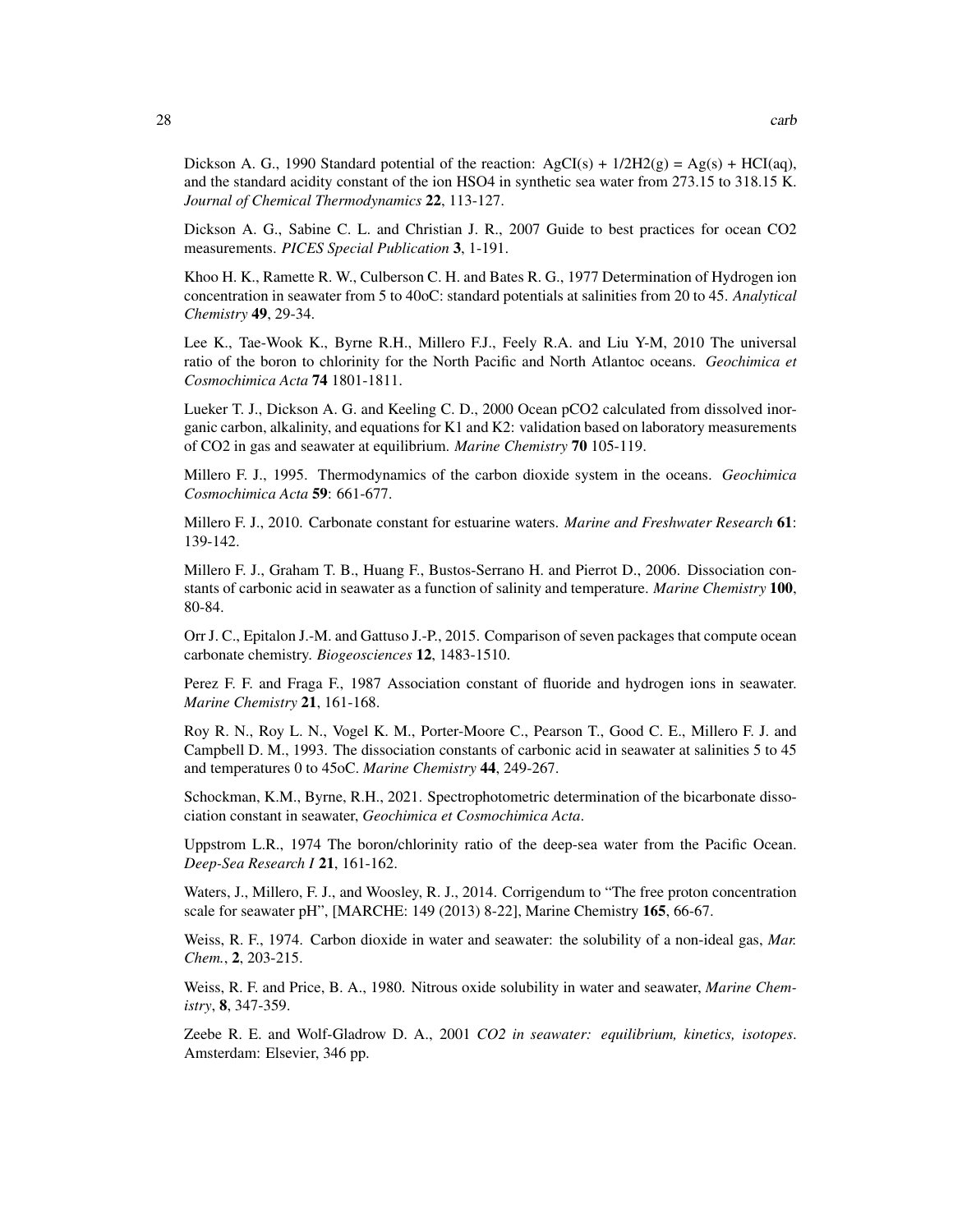#### <span id="page-28-0"></span>carbb 29

### Examples

```
## With a couple of variables
carb(flag=8, var1=8.2, var2=0.00234, S=35, T=25, P=0, Patm=1.0, Pt=0, Sit=0,
pHscale="T", kf="pf", k1k2="l", ks="d", b="u74")
## Using vectors as arguments
flag <-c(8, 2, 8)var1 <- c(8.2, 7.477544e-06, 8.2)
var2 <- c(0.002343955, 0.001649802, 2400e-6)
S \leftarrow c(35, 35, 30)T < -c(25, 25, 30)P \leq C(0, 0, 0)Pt \leq -c(0, 0, 0)Sit \leftarrow c(0, 0, 0)kf <- c("pf", "pf", "pf")
k1k2 <- c("l", "l", "l")
pHscale <- c("T", "T", "T")
b \leq c("110", "110", "110")carb(flag=flag, var1=var1, var2=var2, S=S, T=T, P=P,
  Pt=Pt, Sit=Sit, kf=kf, k1k2=k1k2, pHscale=pHscale, b=b)
## Test with all flags
flag \leq c((1:15), (21:25))var1 <- c(8.200000, 7.308171e-06, 7.308171e-06, 7.308171e-06, 7.308171e-06,
8.2, 8.2, 8.2, 8.2, 0.001646857, 0.001646857, 0.001646857, 0.0002822957,
0.0002822957, 0.00234, 258.2164, 258.2164, 258.2164, 258.2164, 258.2164 )
var2 <- c(7.308171e-06, 0.001646857, 0.0002822957, 0.00234, 0.001936461,
0.001646857, 0.0002822957, 0.00234, 0.001936461, 0.0002822957,
0.00234, 0.001936461, 0.00234, 0.001936461, 0.001936461, 8.2,
0.001646857, 0.0002822957, 0.00234, 0.001936461)
carb(flag=flag, var1=var1, var2=var2)
## Test using a data frame
data(seacarb_test_P0) #test data set for P=0 (surface)
tab <- seacarb_test_P0[14:19,]
## method 1 using the column numbers
carb(flag=tab[[1]], var1=tab[[2]], var2=tab[[3]], S=tab[[4]], T=tab[[5]],
P=tab[[6]], Sit=tab[[8]], Pt=tab[[7]])
## method 2 using the column names
carb(flag=tab$flag, var1=tab$var1, var2=tab$var2, S=tab$S, T=tab$T,
P=tab$P, Sit=tab$Sit, Pt=tab$Pt)
```
carbb *Parameters of the seawater carbonate system with boron addition*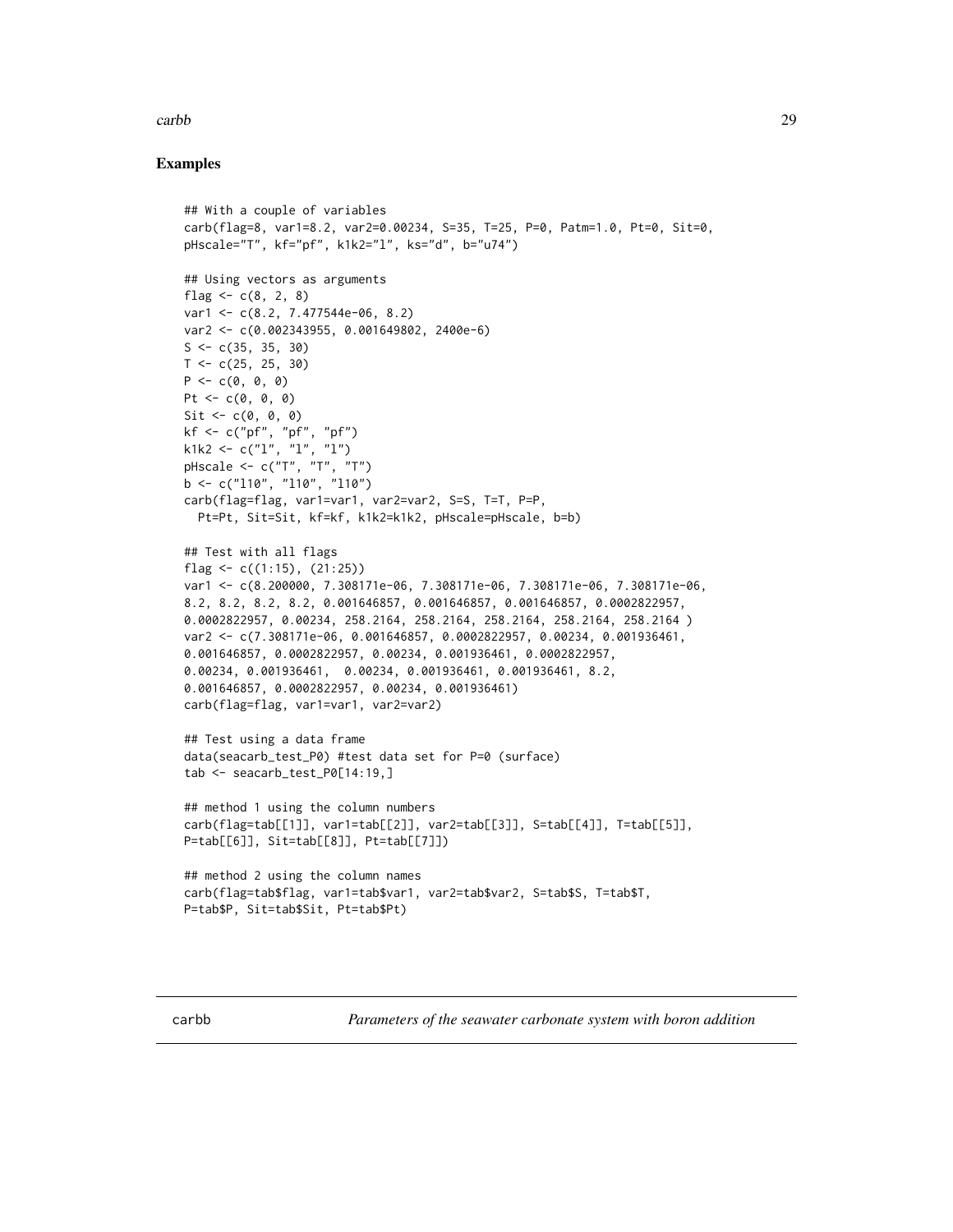#### Description

Returns parameters of the seawater carbonate system when boron is added.

#### Usage

```
carbb(flag, var1, var2, S=35, T=25, Patm=1, P=0, Pt=0, Sit=0,
 k1k2="x", kf="x", ks="d", pHscale="T", b="u74", gas="potential", badd=0,
 warn="y", eos = "eos80", long = 1e+20, lat = 1e+20)
```
#### Arguments

flag select the couple of variables available. The flags which can be used are:  $flag = 1 pH$  and  $CO2$  given  $flag = 2 CO2$  and HCO3 given  $flag = 3 CO2$  and  $CO3$  given  $flag = 4 CO2$  and  $ALK$  given  $flag = 5 CO2$  and DIC given  $flag = 6 pH$  and HCO3 given  $flag = 7 pH$  and CO3 given  $flag = 8 pH$  and ALK given  $flag = 9 pH$  and DIC given flag = 10 HCO3 and CO3 given  $flag = 11 HCO3$  and ALK given flag = 12 HCO3 and DIC given flag = 13 CO3 and ALK given  $flag = 14 CO3$  and DIC given flag = 15 ALK and DIC given  $flag = 21 pCO2$  and  $pH$  given  $flag = 22 pCO2$  and HCO3 given  $flag = 23 pCO2$  and  $CO3$  given  $flag = 24 pCO2$  and ALK given  $flag = 25 pCO2$  and DIC given var1 Value of the first variable in mol/kg, except for pH and for  $pCO2$  in  $\mu$ atm var2 Value of the second variable in mol/kg, except for pH S Salinity T Temperature in degrees Celsius Patm Surface atmospheric pressure in atm, default is 1 atm  $P$  Hydrostatic pressure in bar (surface = 0) Pt Concentration of total phosphate in mol/kg; set to 0 if NA Sit Concentration of total silicate in mol/kg; set to 0 if NA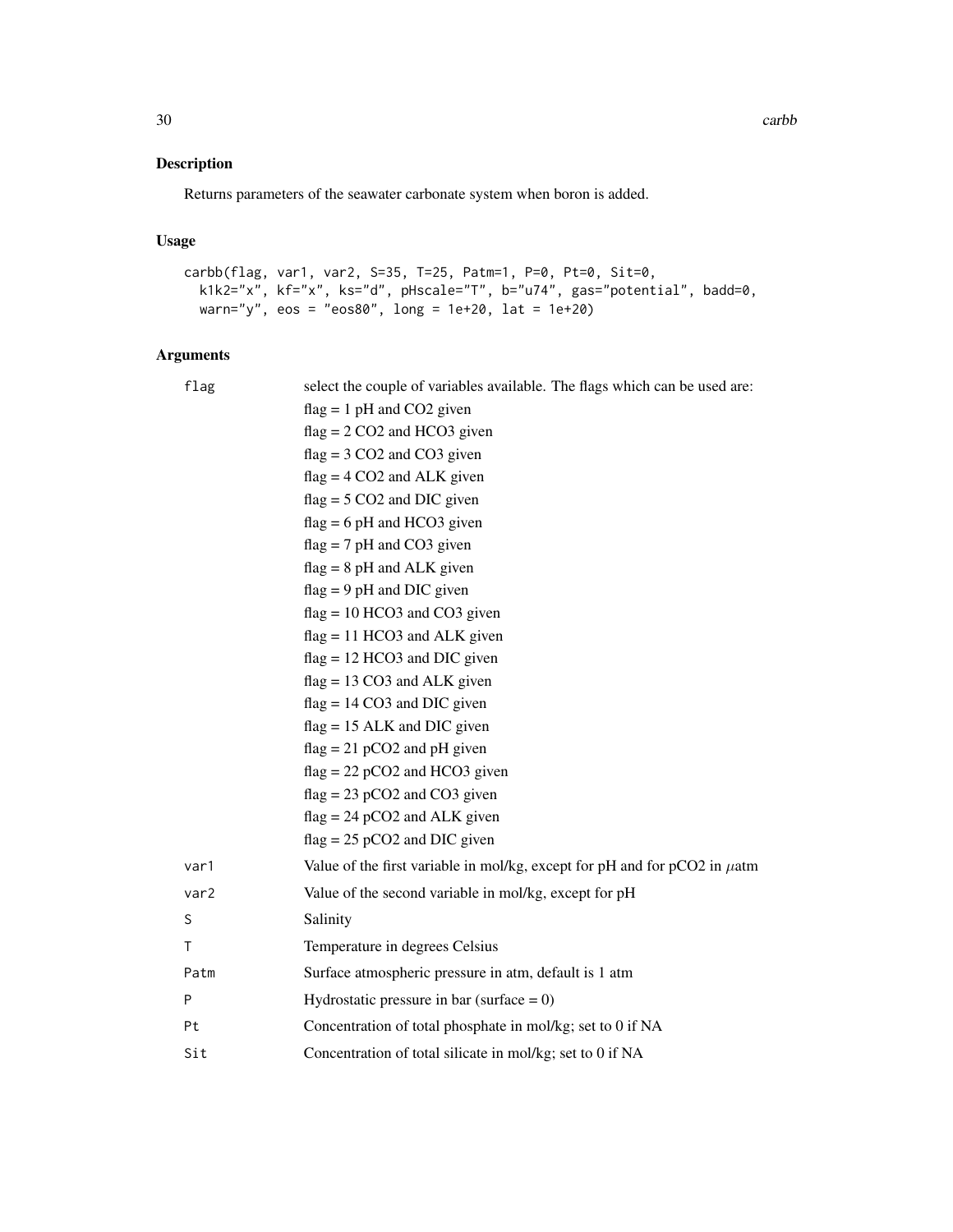#### carbb 31

| k1k2    | "1" for using K1 and K2 from Lueker et al. (2000), "m02" from Millero et al.<br>(2002), "m06" from Millero et al. (2006), "m10" from Millero (2010), "mp2"<br>from Mojica Prieto et al. (2002), "p18" from Papadimitriou et al. (2018), "r"<br>from Roy et al. (1993), "sb21" from Shockman & Byrne (2021), "s20" from<br>Sulpis et al. (2020), and "w14" from Waters et al. (2014). "x" is the default flag;<br>the default value is then "1", except if T is outside the range $2$ to $35$ oC and/or S<br>is outside the range 19 to 43. In these cases, the default value is "w14". |
|---------|----------------------------------------------------------------------------------------------------------------------------------------------------------------------------------------------------------------------------------------------------------------------------------------------------------------------------------------------------------------------------------------------------------------------------------------------------------------------------------------------------------------------------------------------------------------------------------------|
| kf      | "pf" for using Kf from Perez and Fraga (1987) and "dg" for using Kf from Dick-<br>son and Riley (1979 in Dickson and Goyet, 1994). "x" is the default flag; the<br>default value is then "pf", except if T is outside the range $9$ to $33$ oC and/or S is<br>outside the range 10 to 40. In these cases, the default is "dg".                                                                                                                                                                                                                                                         |
| ks      | "d" for using Ks from Dickson (1990) and "k" for using Ks from Khoo et al.<br>$(1977)$ , default is "d"                                                                                                                                                                                                                                                                                                                                                                                                                                                                                |
| pHscale | "T" for the total scale, "F" for the free scale and "SWS" for using the seawater<br>scale, default is "T" (total scale)                                                                                                                                                                                                                                                                                                                                                                                                                                                                |
| b       | Concentration of total boron. "110" for the Lee et al. (2010) formulation or<br>"u74" for the Uppstrom (1974) formulation, default is "u74"                                                                                                                                                                                                                                                                                                                                                                                                                                            |
| gas     | used to indicate the convention for INPUT pCO2, i.e., when it is an input vari-<br>able (flags 21 to 25): "insitu" indicates it is referenced to in situ pressure and<br>in situ temperature; "potential" indicates it is referenced to 1 atm pressure and<br>potential temperature; and "standard" indicates it is referenced to 1 atm pressure<br>and in situ temperature. All three options should give identical results at surface<br>pressure. This option is not used when pCO2 is not an input variable (flags 1 to<br>15). The default is "potential".                        |
| badd    | Amount of boron added in mol/kg.                                                                                                                                                                                                                                                                                                                                                                                                                                                                                                                                                       |
| warn    | "y" to show warnings when T or S go beyond the valid range for constants; "n"<br>to supress warnings. The default is "y".                                                                                                                                                                                                                                                                                                                                                                                                                                                              |

| eos | "teos10" to specify T and S according to Thermodynamic Equation Of Seawater |
|-----|-----------------------------------------------------------------------------|
|     | $-2010$ (TEOS-10); "eos80" to specify T and S according to EOS-80.          |
|     |                                                                             |

long longitude of data point, used when eos parameter is "teos10" as a conversion parameter from absolute to practical salinity.

lat latitude of data point, used when eos parameter is "teos10".

#### Details

The Lueker et al. (2000) constants for K1 and K2, the Perez and Fraga (1987) constant for Kf and the Dickson (1990) constant for Ks are recommended by Dickson et al. (2007). It is, however, critical to consider that each formulation is only valid for specific ranges of temperature and salinity:

# *For K1 and K2:*

- Lueker et al. (2000): S ranging between 19 and 43 and T ranging between 2 and 35oC.
- Millero et al. (2002): S ranging from 34 to 37 and T ranging between -1.6 and 35oC.
- Millero et al. (2006): S ranging between 0.1 and 50 and T ranging between 1 and 50oC.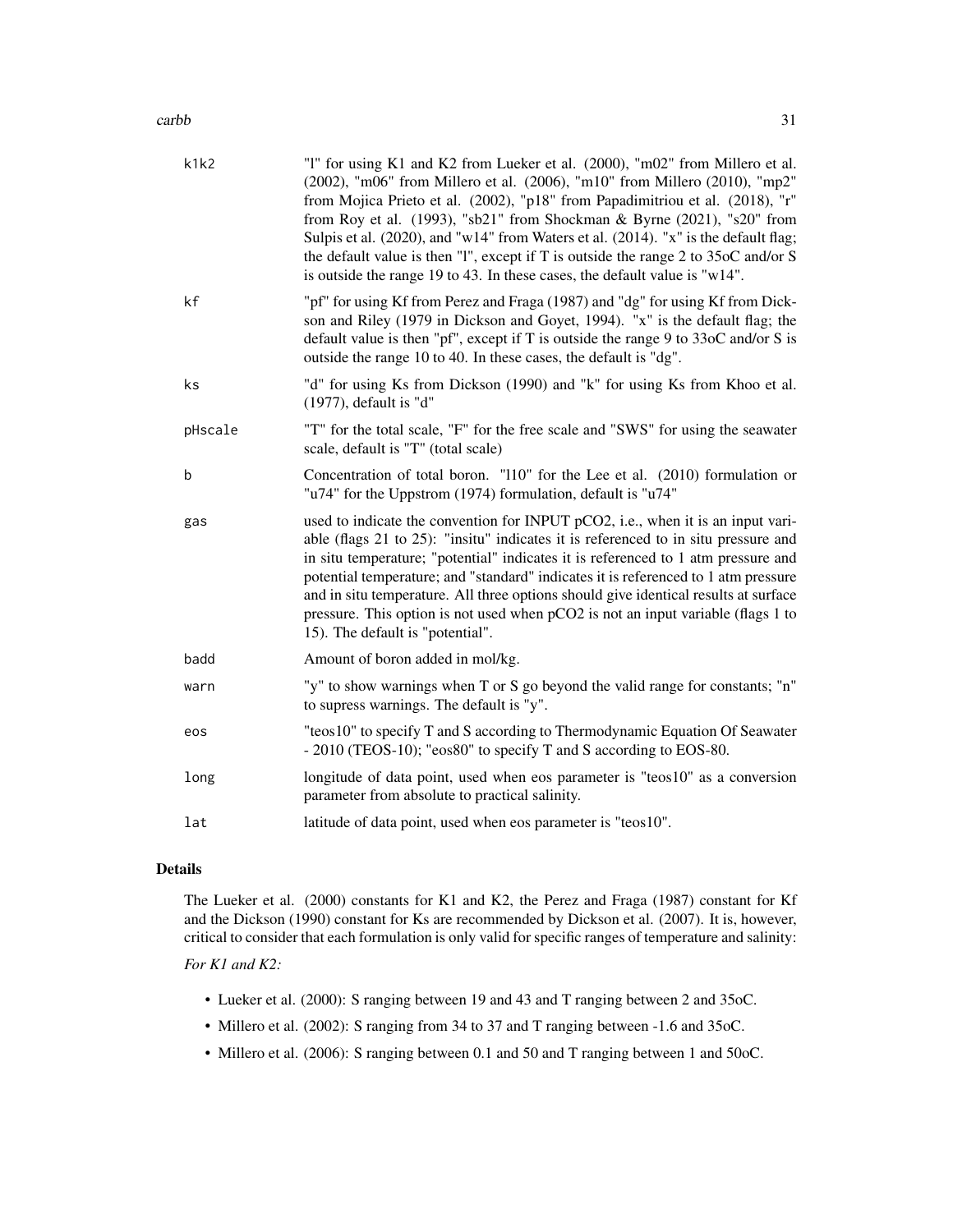- Millero (2010): S ranging between 1 and 50 and T ranging between 0 and 50oC. Millero (2010) provides a K1 and K2 formulation for the seawater, total and free pH scales. Therefore, when this method is used and if  $P=0$ , K1 and K2 are computed with the formulation corresponding to the pH scale given in the flag "pHscale".
- Mojica Prieto et al. (2002): S ranging from 5 to 42 and T ranging between 0 and 45oC.
- Papadimitriou et al. (2018): S ranging from 33 to 100 and T ranging between -6 to 25oC.
- Roy et al. (1993): S ranging between 5 and 45 and T ranging between 0 and 45oC.
- Shockman & Byrne (2021): for K2, S ranging from 19.6 to 41 and T ranging between 15 to 35oC. For K1, formulation is that of Waters et al.
- Sulpis et al. (2020): S ranging from 30.7 to 37.6 and T ranging between -1.7 to 31.8oC.
- Waters et al.(2014): S ranging between 1 and 50 and T ranging between 0 and 50oC. Waters (2014) provides a K1 and K2 formulation for the seawater, total and free pH scales. Therefore, when this method is used and if  $P=0$ , K1 and K2 are computed with the formulation corresponding to the pH scale given in the flag "pHscale".

#### *For Kf:*

- Perez and Fraga (1987): S ranging between 10 and 40 and T ranging between 9 and 33oC.
- Dickson and Riley (1979 in Dickson and Goyet, 1994): S ranging between 0 and 45 and T ranging between 0 and 45oC.

#### *For Ks:*

- Dickson (1990): S ranging between 5 and 45 and T ranging between 0 and 45oC.
- Khoo et al. (1977): S ranging between 20 and 45 and T ranging between 5 and 40oC.

The arguments can be given as a unique number or as vectors. If the lengths of the vectors are different, the longer vector is retained and only the first value of the other vectors is used. It is recommended to use either vectors with the same dimension or one vector for one argument and numbers for the other arguments.

*Pressure corrections and pH scale:*

- For K0, the pressure correction term of Weiss (1974) is used.
- For K1, K2, pK1, pK2, pK3, Kw, Kb, Khs and Ksi, the pressure correction was applied on the seawater scale. Hence, if needed, values were first transformed from the total scale to the seawater scale, the pressure correction applied as described by Millero (1995), and the value was transformed back to the required scale (T, F or SWS).
- For Kf, the pressure correction was applied on the free scale. The formulation of Dickson and Riley (1979 in Dickson and Goyet, 1994) provides Kf on the free scale but that of Perez and Fraga (1987) provides it on the total scale. Hence, in that case, Kf was first transformed from the total scale to the free scale. With both formulations, the pressure correction was applied as described by Millero (1995), and the value was transformed back to the required scale (T, F or SWS).
- For Ks, the pressure correction was applied on the free scale. The pressure correction was applied as described by Millero (1995), and the value was transformed back to the required scale (T, F or SWS).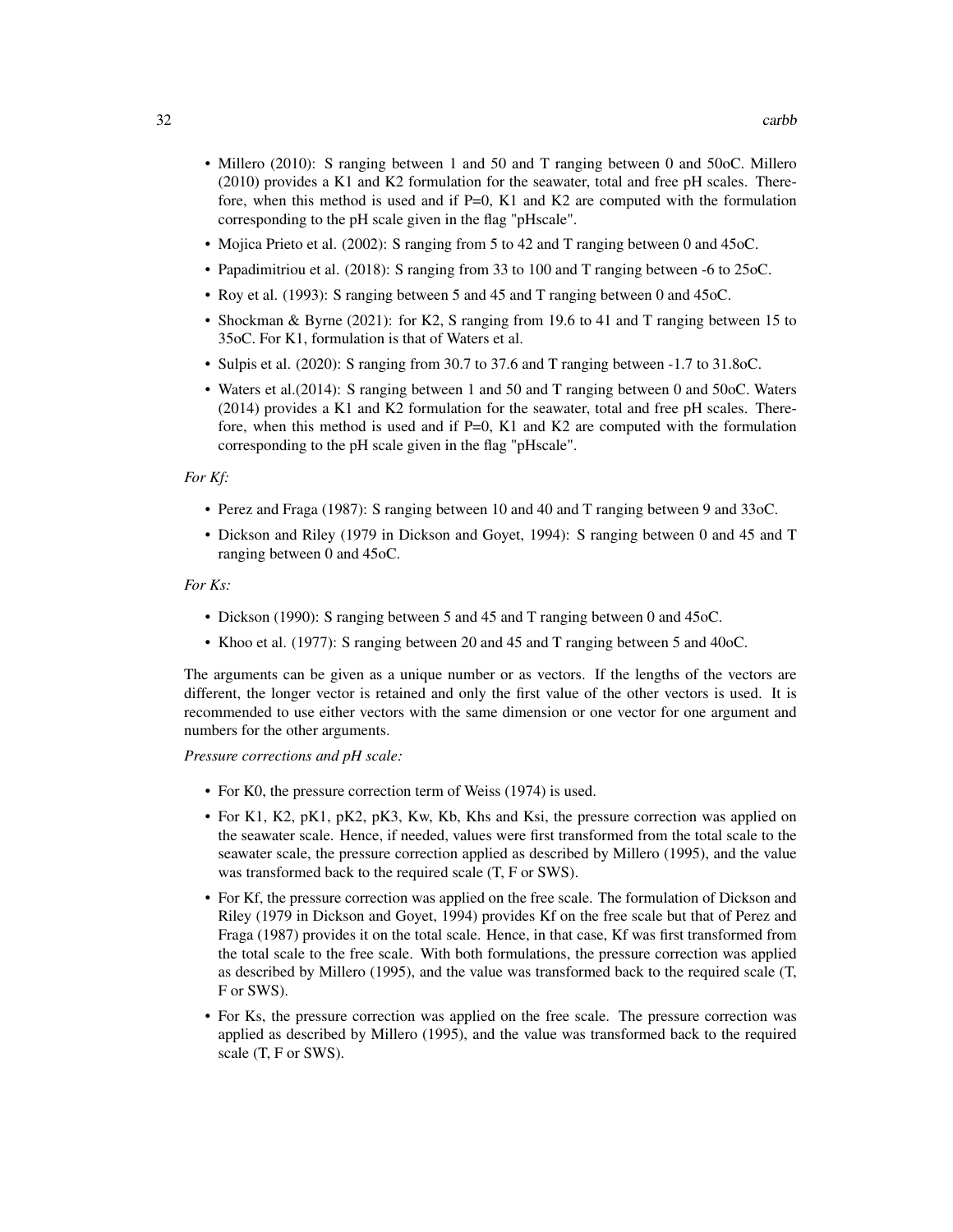#### carbb 33

• For Kn, The pressure correction was applied on the seawater scale. The pressure correction was applied as described by Millero (1995), and the value was transformed back to the required scale (T, F or SWS).

long and lat are used as conversion parameters from absolute to practical salinity: when seawater is not of standard composition, practical salinity alone is not sufficient to compute absolute salinity and vice-versa. One needs to know the density. When long and lat are given, density is inferred from WOA silicate concentration at given location. When they are not, an arbitrary geographic point is chosen: mid equatorial Atlantic. Note that this implies an error on computed salinity up to 0.02 g/kg.

#### Value

The function returns a data frame containing the following columns:

| S                | Salinity                                                                                                                    |
|------------------|-----------------------------------------------------------------------------------------------------------------------------|
| T                | Temperature in degrees Celsius                                                                                              |
| Patm             | Surface atmospheric pressure in atm                                                                                         |
| P                | Hydrostatic pressure in bar                                                                                                 |
| pH               | pH                                                                                                                          |
| CO <sub>2</sub>  | CO2 concentration (mol/kg)                                                                                                  |
| pCO <sub>2</sub> | "standard" pCO2, CO2 partial pressure computed at in situ temperature and at-<br>mospheric pressure $(\mu$ atm)             |
| fC <sub>02</sub> | "standard" fCO2, CO2 fugacity computed at in situ temperature and atmospheric<br>pressure $(\mu atm)$                       |
| pC02pot          | "potential" pCO2, CO2 partial pressure computed at potential temperature and<br>atmospheric pressure $(\mu$ atm)            |
| fC02pot          | "potential" fCO2, CO2 fugacity computed at potential temperature and atmo-<br>spheric pressure $(\mu atm)$                  |
| pC02insitu       | "in situ" pCO2, CO2 partial pressure computed at in situ temperature and total<br>pressure (atm + hydrostatic) ( $\mu$ atm) |
| fC02insitu       | "in situ" fCO2, CO2 fugacity computed at in situ temperature and total pressure<br>$(atm + hydrostatic) (\mu atm)$          |
| HCO <sub>3</sub> | HCO3 concentration (mol/kg)                                                                                                 |
| CO <sub>3</sub>  | CO3 concentration (mol/kg)                                                                                                  |
| <b>DIC</b>       | DIC concentration (mol/kg)                                                                                                  |
| <b>ALK</b>       | ALK, total alkalinity (mol/kg)                                                                                              |
|                  | OmegaAragonite Omega aragonite, aragonite saturation state                                                                  |
| OmegaCalcite     | Omega calcite, calcite saturation state                                                                                     |

#### Note

Warning: pCO2 estimates below 100 m are subject to considerable uncertainty. See Weiss (1974) and Orr et al. (2015)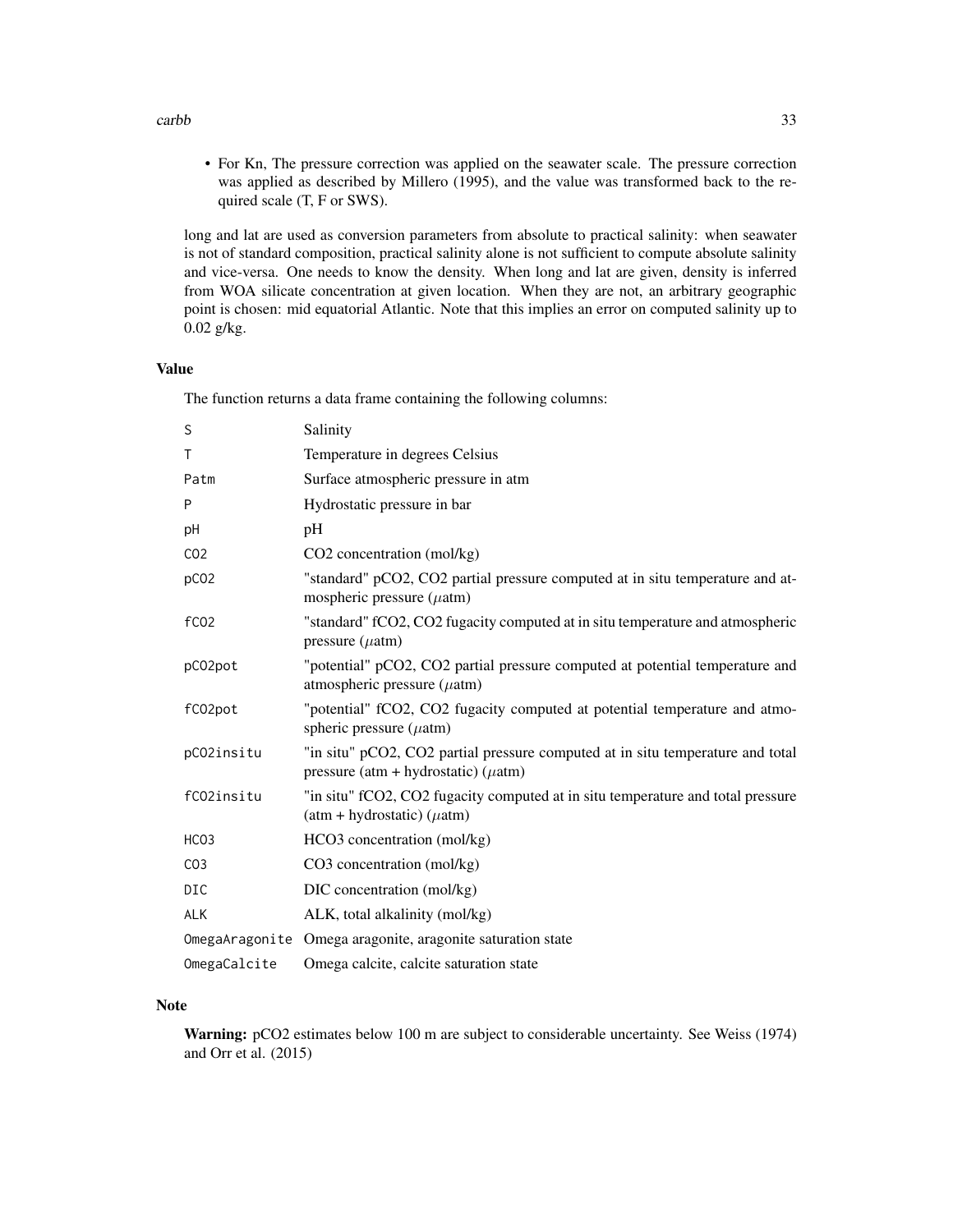#### Author(s)

Heloise Lavigne, James Orr and Jean-Pierre Gattuso <gattuso@obs-vlfr.fr>

#### References

Dickson A. G. and Riley J. P., 1979 The estimation of acid dissociation constants in seawater media from potentiometric titrations with strong base. I. The ionic product of water. *Marine Chemistry* 7, 89-99.

Dickson A. G., 1990 Standard potential of the reaction:  $AgCI(s) + 1/2H2(g) = Ag(s) + HCI(aq)$ , and the standard acidity constant of the ion HSO4 in synthetic sea water from 273.15 to 318.15 K. *Journal of Chemical Thermodynamics* 22, 113-127.

Dickson A. G., Sabine C. L. and Christian J. R., 2007 Guide to best practices for ocean CO2 measurements. *PICES Special Publication* 3, 1-191.

Khoo H. K., Ramette R. W., Culberson C. H. and Bates R. G., 1977 Determination of Hydrogen ion concentration in seawater from 5 to 40oC: standard potentials at salinities from 20 to 45. *Analytical Chemistry* 49, 29-34. Lee K., Tae-Wook K., Byrne R.H., Millero F.J., Feely R.A. and Liu Y-M, 2010 The universal ratio of the boron to chlorinity for the North Pacific and North Atlantoc oceans. *Geochimica et Cosmochimica Acta* 74 1801-1811.

Lueker T. J., Dickson A. G. and Keeling C. D., 2000 Ocean pCO2 calculated from dissolved inorganic carbon, alkalinity, and equations for K1 and K2: validation based on laboratory measurements of CO2 in gas and seawater at equilibrium. *Marine Chemistry* 70 105-119.

Millero F. J., 1995. Thermodynamics of the carbon dioxide system in the oceans. *Geochimica Cosmochimica Acta* 59: 661-677.

Millero F. J., 2010. Carbonate constant for estuarine waters. *Marine and Freshwater Research* 61: 139-142.

Millero F. J., Graham T. B., Huang F., Bustos-Serrano H. and Pierrot D., 2006. Dissociation constants of carbonic acid in seawater as a function of salinity and temperature. *Marine Chemistry* 100, 80-84.

Orr J. C., Epitalon J.-M. and Gattuso J.-P., 2015. Comparison of seven packages that compute ocean carbonate chemistry. *Biogeosciences* 12, 1483-1510.

Perez F. F. and Fraga F., 1987 Association constant of fluoride and hydrogen ions in seawater. *Marine Chemistry* 21, 161-168.

Roy R. N., Roy L. N., Vogel K. M., Porter-Moore C., Pearson T., Good C. E., Millero F. J. and Campbell D. M., 1993. The dissociation constants of carbonic acid in seawater at salinities 5 to 45 and temperatures 0 to 45oC. *Marine Chemistry* 44, 249-267.

Schockman, K.M., Byrne, R.H., 2021. Spectrophotometric determination of the bicarbonate dissociation constant in seawater, *Geochimica et Cosmochimica Acta*.

Uppstrom L.R., 1974 The boron/chlorinity ratio of the deep-sea water from the Pacific Ocean. *Deep-Sea Research I* 21 161-162.

Weiss, R. F., 1974. Carbon dioxide in water and seawater: the solubility of a non-ideal gas, *Mar. Chem.*, 2, 203-215.

Weiss, R. F. and Price, B. A., 1980. Nitrous oxide solubility in water and seawater, *Marine Chemistry*, 8, 347-359.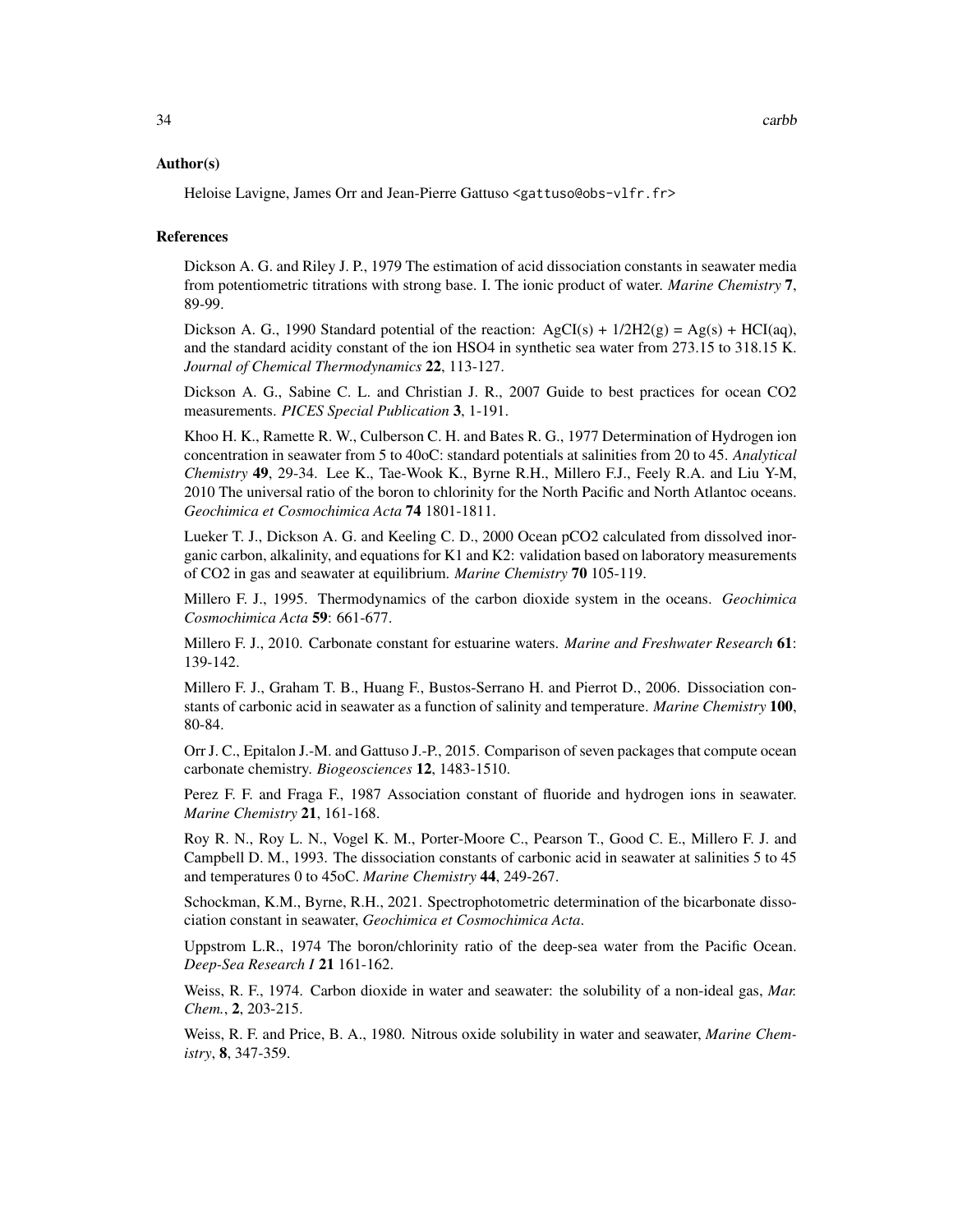#### <span id="page-34-0"></span>carbfull 35

Zeebe R. E. and Wolf-Gladrow D. A., 2001 *CO2 in seawater: equilibrium, kinetics, isotopes*. Amsterdam: Elsevier, 346 pp.

#### Examples

```
## With a couple of variables
carbb(flag=8, var1=8.2, var2=0.00234, S=35, T=25, P=0, Patm=1.0, Pt=0, Sit=0,
pHscale="T", kf="pf", k1k2="l", ks="d", b="u74", badd=0)
```

| carbfull |  |  |
|----------|--|--|
|          |  |  |

Parameters of the seawater carbonate system - extension of carb

#### Description

Returns parameters of the seawater carbonate system, including the ammonium and sulfide acidbase systems, as well as full acid-base speciation

#### Usage

```
carbfull(flag, var1, var2, S=35, T=25, Patm=1, P=0, Pt=0, Sit=0,
       k1k2="x", kf="x", ks="d", pHscale="T", b="u74", gas="potential",
       NH4t=0, HSt=0)
```
#### Arguments

```
flag select the couple of variables available. The flags which can be used are:
                 flag = 1 pH and CO2 given
                 flag = 2 CO2 and HCO3 given
                 flag = 3 CO2 and CO3 given
                 flag = 4 CO2 and ALK given
                 flag = 5 CO2 and DIC given
                 flag = 6 pH and HCO3 given
                 flag = 7 pH and CO3 given
                 flag = 8 pH and ALK given
                 flag = 9 pH and DIC given
                 flag = 10 HCO3 and CO3 given
                 flag = 11 HCO3 and ALK given
                 flag = 12 HCO3 and DIC given
                 flag = 13 CO3 and ALK given
                 flag = 14 CO3 and DIC given
                 flag = 15 ALK and DIC given
                 flag = 21 pCO2 and pH given
```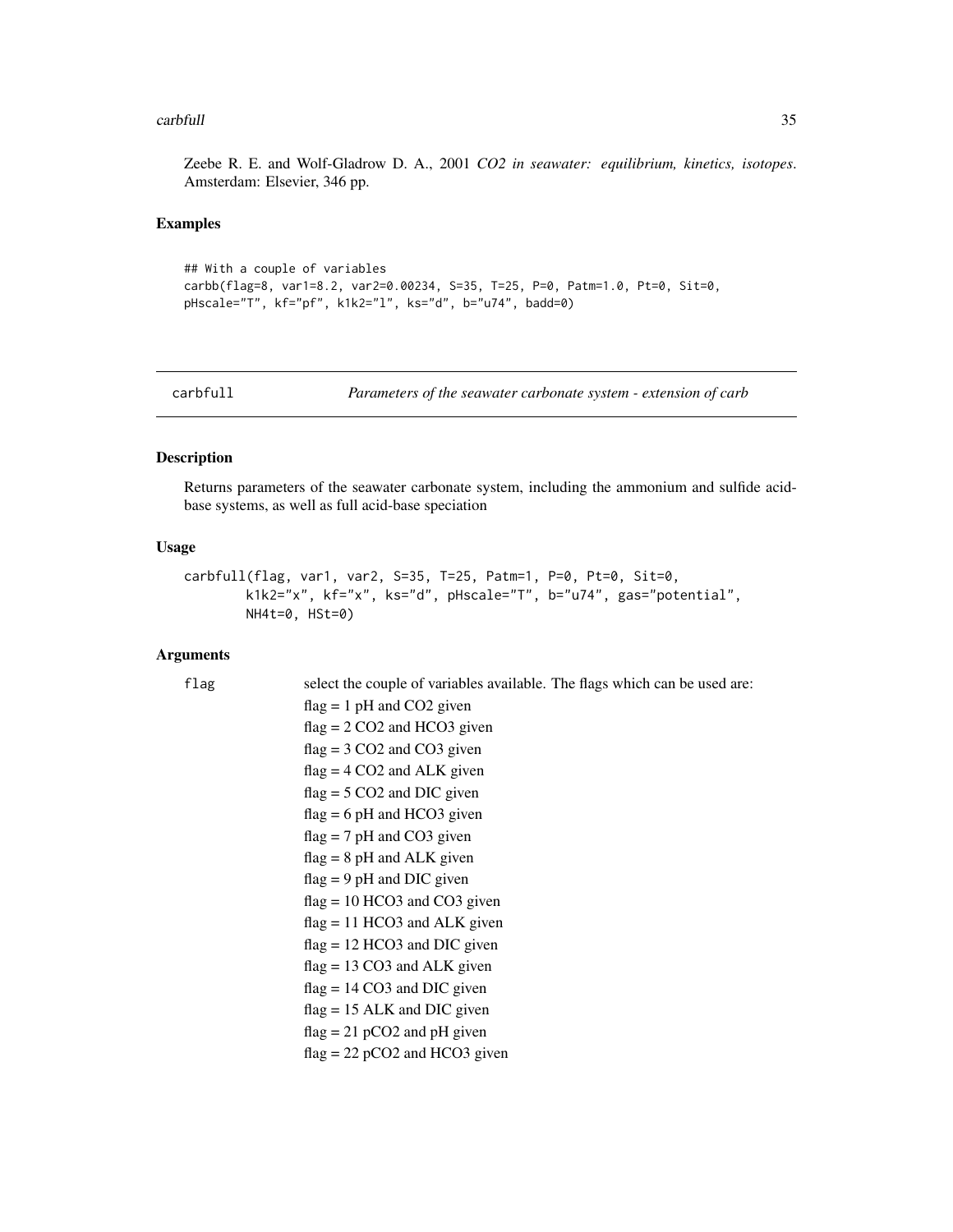|   |            | $flag = 23 pCO2$ and $CO3$ given                                                                                                                                                                                                                                                                                                                                                                                                                                                                                                                                                  |
|---|------------|-----------------------------------------------------------------------------------------------------------------------------------------------------------------------------------------------------------------------------------------------------------------------------------------------------------------------------------------------------------------------------------------------------------------------------------------------------------------------------------------------------------------------------------------------------------------------------------|
|   |            | $flag = 24 pCO2$ and ALK given                                                                                                                                                                                                                                                                                                                                                                                                                                                                                                                                                    |
|   |            | $flag = 25 pCO2$ and DIC given                                                                                                                                                                                                                                                                                                                                                                                                                                                                                                                                                    |
|   | var1       | Value of the first variable in mol/kg-soln, except for pH and for pCO2 in $\mu$ atm                                                                                                                                                                                                                                                                                                                                                                                                                                                                                               |
|   | var2       | Value of the second variable in mol/kg-soln, except for pH                                                                                                                                                                                                                                                                                                                                                                                                                                                                                                                        |
| S |            | Salinity                                                                                                                                                                                                                                                                                                                                                                                                                                                                                                                                                                          |
| Τ |            | Temperature in degrees Celsius                                                                                                                                                                                                                                                                                                                                                                                                                                                                                                                                                    |
|   | Patm       | Surface atmospheric pressure in atm, default is 1 atm                                                                                                                                                                                                                                                                                                                                                                                                                                                                                                                             |
| P |            | Hydrostatic pressure in bar (surface $= 0$ )                                                                                                                                                                                                                                                                                                                                                                                                                                                                                                                                      |
|   | Pt         | Concentration of total phosphate in mol/kg-soln; set to 0 if NA                                                                                                                                                                                                                                                                                                                                                                                                                                                                                                                   |
|   | Sit        | Concentration of total silicate in mol/kg-soln; set to 0 if NA                                                                                                                                                                                                                                                                                                                                                                                                                                                                                                                    |
|   | k1k2       | "I" for using K1 and K2 from Lueker et al. (2000), "mp2" from Mojica Prieto<br>et al. (2002), "m02" from Millero et al. (2002), "m06" from Millero et al.<br>(2006), "m10" from Millero (2010), "w14" from Waters et al. (2014), "p18"<br>from Papadimitriou et al. (2018), "s20" from Sulpis et al. (2020), "sb21" from<br>Shockman & Byrne (2021), and "r" from Roy et al. (1993). "x" is the default<br>flag; the default value is then "1", except if T is outside the range 2 to 35oC<br>and/or S is outside the range 19 to 43. In these cases, the default value is "w14". |
|   | kf         | "pf" for using Kf from Perez and Fraga (1987) and "dg" for using Kf from Dick-<br>son and Riley (1979 in Dickson and Goyet, 1994). "x" is the default flag; the<br>default value is then "pf", except if T is outside the range 9 to 33oC and/or S is<br>outside the range 10 to 40. In these cases, the default is "dg".                                                                                                                                                                                                                                                         |
|   | ks         | "d" for using Ks from Dickson (1990) and "k" for using Ks from Khoo et al.<br>$(1977)$ , default is "d"                                                                                                                                                                                                                                                                                                                                                                                                                                                                           |
|   | pHscale    | "T" for the total scale, "F" for the free scale and "SWS" for using the seawater<br>scale, default is "T" (total scale)                                                                                                                                                                                                                                                                                                                                                                                                                                                           |
| b |            | Concentration of total boron. "110" for the Lee et al. (2010) formulation or<br>"u74" for the Uppstrom (1974) formulation, default is "u74"                                                                                                                                                                                                                                                                                                                                                                                                                                       |
|   | gas        | used to indicate the convention for INPUT pCO2, i.e., when it is an input vari-<br>able (flags 21 to 25): "insitu" indicates it is referenced to in situ pressure and<br>in situ temperature; "potential" indicates it is referenced to 1 atm pressure and<br>potential temperature; and "standard" indicates it is referenced to 1 atm pressure<br>and in situ temperature. All three options should give identical results at surface<br>pressure. This option is not used when pCO2 is not an input variable (flags 1 to<br>15). The default is "potential".                   |
|   | NH4t       | Concentration of total ammonium in mol/kg-soln; set to 0 if NA                                                                                                                                                                                                                                                                                                                                                                                                                                                                                                                    |
|   | <b>HSt</b> | Concentration of total hydrogen sulfide in mol/kg-soln; set to 0 if NA                                                                                                                                                                                                                                                                                                                                                                                                                                                                                                            |

# Details

The Lueker et al. (2000) constants for K1 and K2, the Perez and Fraga (1987) constant for Kf and the Dickson (1990) constant for Ks are recommended by Dickson et al. (2007). It is, however, critical to consider that each formulation is only valid for specific ranges of temperature and salinity: *For K1 and K2:*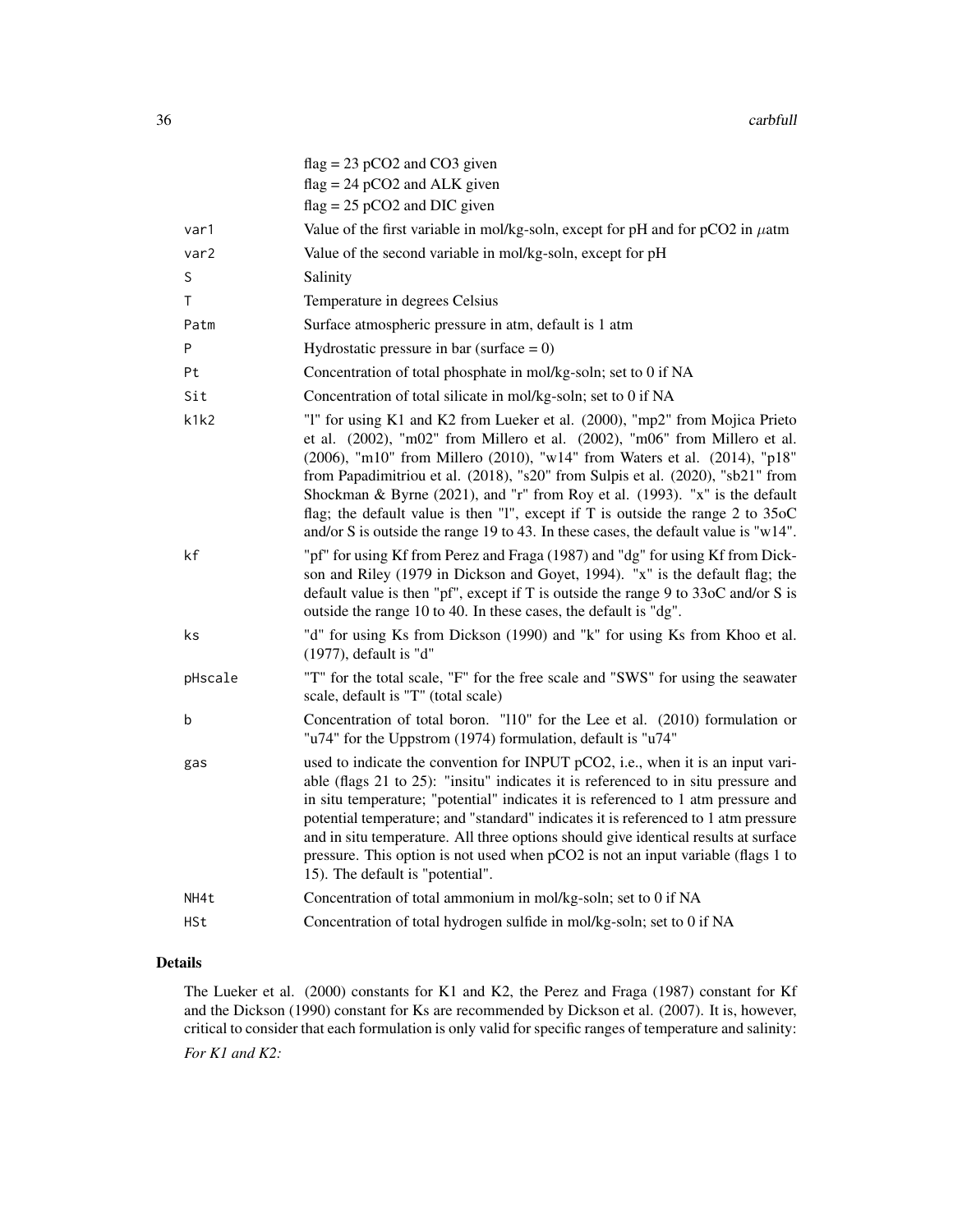### carbfull 37

- Lueker et al. (2000): S ranging between 19 and 43 and T ranging between 2 and 35oC.
- Millero et al. (2002): S ranging from 34 to 37 and T ranging between -1.6 and 35oC.
- Millero et al. (2006): S ranging between 0.1 and 50 and T ranging between 1 and 50oC.
- Millero (2010): S ranging between 1 and 50 and T ranging between 0 and 50oC. Millero (2010) provides a K1 and K2 formulation for the seawater, total and free pH scales. Therefore, when this method is used and if  $P=0$ , K1 and K2 are computed with the formulation corresponding to the pH scale given in the flag "pHscale".
- Mojica Prieto et al. (2002): S ranging from 5 to 42 and T ranging between 0 and 45oC.
- Papadimitriou et al. (2018): S ranging from 33 to 100 and T ranging between -6 to 25oC.
- Roy et al. (1993): S ranging between 5 and 45 and T ranging between 0 and 45oC.
- Shockman & Byrne (2021): for K2, S ranging from 19.6 to 41 and T ranging between 15 to 35oC. For K1, formulation is that of Waters et al.
- Sulpis et al. (2020): S ranging from 30.7 to 37.6 and T ranging between -1.7 to 31.8oC.
- Waters et al.(2014): S ranging between 1 and 50 and T ranging between 0 and 50oC. Waters (2014) provides a K1 and K2 formulation for the seawater, total and free pH scales. Therefore, when this method is used and if  $P=0$ , K1 and K2 are computed with the formulation corresponding to the pH scale given in the flag "pHscale".

#### *For Kf:*

- Perez and Fraga (1987): S ranging between 10 and 40 and T ranging between 9 and 33oC.
- Dickson and Riley (1979 in Dickson and Goyet, 1994): S ranging between 0 and 45 and T ranging between 0 and 45oC.

### *For Ks:*

- Dickson (1990): S ranging between 5 and 45 and T ranging between 0 and 45oC.
- Khoo et al. (1977): S ranging between 20 and 45 and T ranging between 5 and 40oC.

The arguments can be given as a unique number or as vectors. If the lengths of the vectors are different, the longer vector is retained and only the first value of the other vectors is used. It is recommended to use either vectors with the same dimension or one vector for one argument and numbers for the other arguments.

*Pressure corrections and pH scale:*

- For K0, the pressure correction term of Weiss (1974) is used.
- For K1, K2, pK1, pK2, pK3, Kw, Kb, Khs, Ksi and K2si, the pressure correction was applied on the seawater scale. Hence, if needed, values were first transformed from the total scale to the seawater scale, the pressure correction applied as described by Millero (1995), and the value was transformed back to the required scale (T, F or SWS).
- For Kf, the pressure correction was applied on the free scale. The formulation of Dickson and Riley (1979 in Dickson and Goyet, 1994) provides Kf on the free scale but that of Perez and Fraga (1987) provides it on the total scale. Hence, in that case, Kf was first transformed from the total scale to the free scale. With both formulations, the pressure correction was applied as described by Millero (1995), and the value was transformed back to the required scale (T, F or SWS).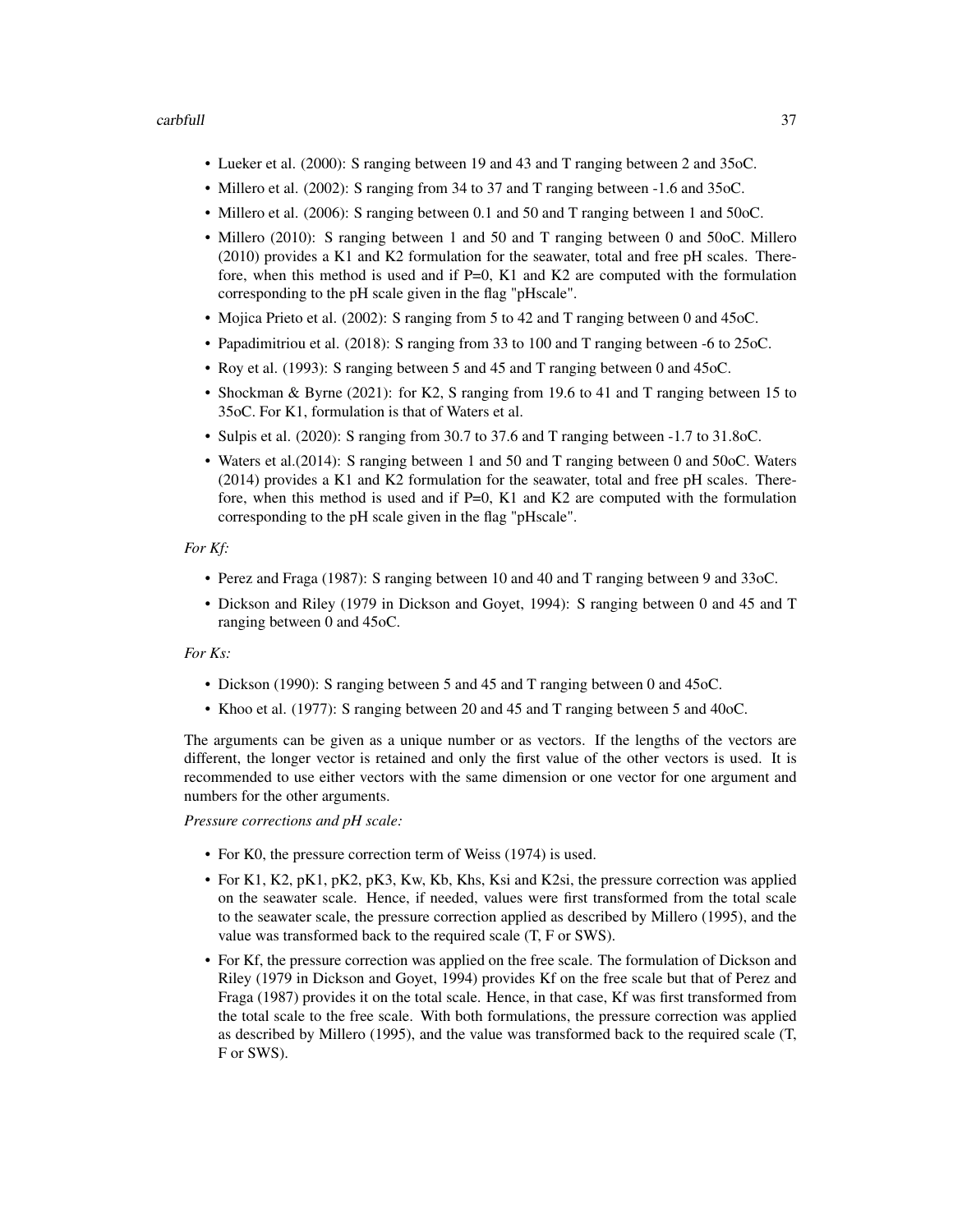- For Ks, the pressure correction was applied on the free scale. The pressure correction was applied as described by Millero (1995), and the value was transformed back to the required scale (T, F or SWS).
- For Kn, the pressure correction was applied on the seawater scale. The pressure correction was applied as described by Millero (1995), and the value was transformed back to the required scale (T, F or SWS).

# Value

The function returns a data frame containing the following columns:

| S                | Salinity                                                                                                                    |
|------------------|-----------------------------------------------------------------------------------------------------------------------------|
| Τ                | Temperature in degrees Celsius                                                                                              |
| Patm             | Surface atmospheric pressure in atm                                                                                         |
| P                | Hydrostatic pressure in bar                                                                                                 |
| рH               | pH                                                                                                                          |
| CO <sub>2</sub>  | CO2 concentration (mol/kg-soln)                                                                                             |
| pC <sub>02</sub> | "standard" pCO2, CO2 partial pressure computed at in situ temperature and at-<br>mospheric pressure $(\mu$ atm)             |
| fC <sub>02</sub> | "standard" fCO2, CO2 fugacity computed at in situ temperature and atmospheric<br>pressure $(\mu atm)$                       |
| pC02pot          | "potential" pCO2, CO2 partial pressure computed at potential temperature and<br>atmospheric pressure $(\mu atm)$            |
| fC02pot          | "potential" fCO2, CO2 fugacity computed at potential temperature and atmo-<br>spheric pressure $(\mu$ atm)                  |
| pCO2insitu       | "in situ" pCO2, CO2 partial pressure computed at in situ temperature and total<br>pressure (atm + hydrostatic) ( $\mu$ atm) |
| fC02insitu       | "in situ" fCO2, CO2 fugacity computed at in situ temperature and total pressure<br>$(atm + hydrostatic) (\mu atm)$          |
| HCO3             | HCO3 concentration (mol/kg-soln)                                                                                            |
| CO <sub>3</sub>  | CO3 concentration (mol/kg-soln)                                                                                             |
| <b>DIC</b>       | DIC concentration (mol/kg-soln)                                                                                             |
| <b>ALK</b>       | ALK, total alkalinity (mol/kg-soln)                                                                                         |
|                  | OmegaAragonite Omega aragonite, aragonite saturation state                                                                  |
| OmegaCalcite     | Omega calcite, calcite saturation state                                                                                     |
| NH4              | NH4 concentration (mol/kg-soln)                                                                                             |
| NH3              | NH3 concentration (mol/kg-soln)                                                                                             |
| BOH3             | B(OH)3 concentration (mol/kg-soln)                                                                                          |
| BOH4             | B(OH)4 concentration (mol/kg-soln)                                                                                          |
| H3P04            | H3PO4 concentration (mol/kg-soln)                                                                                           |
| <b>H2P04</b>     | H2PO4 concentration (mol/kg-soln)                                                                                           |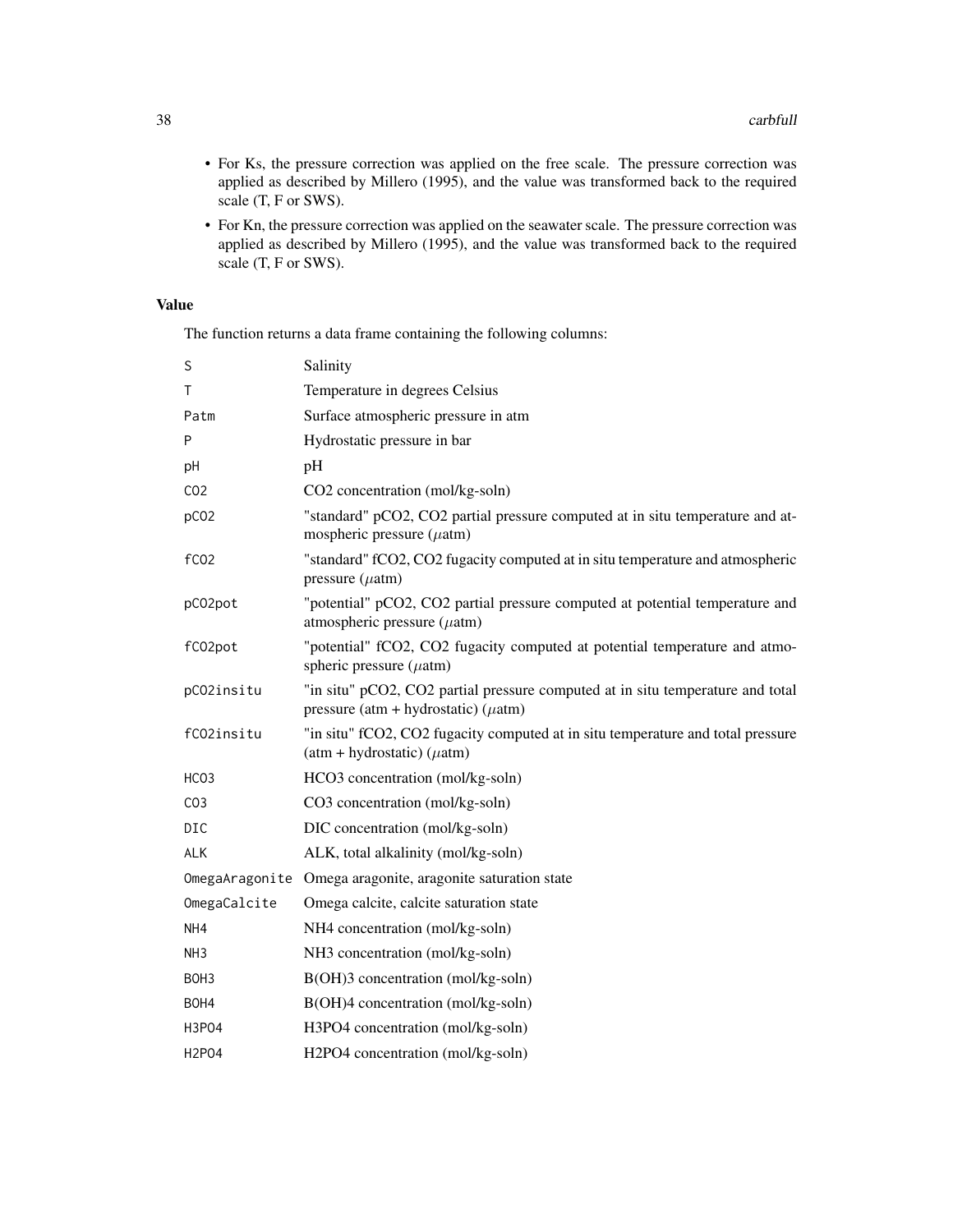#### carbfull 39

| HP04             | HPO4 concentration (mol/kg-soln)                                           |
|------------------|----------------------------------------------------------------------------|
| <b>PO4</b>       | PO4 concentration (mol/kg-soln)                                            |
| H <sub>2</sub> S | H2S concentration (mol/kg-soln)                                            |
| <b>HS</b>        | HS concentration (mol/kg-soln)                                             |
| SiOH4            | SiOH4 concentration (mol/kg-soln)                                          |
| SiOOH3           | SiOOH3 concentration (mol/kg-soln)                                         |
| Si020H2          | SiO2OH2 concentration (mol/kg-soln)                                        |
| <b>HF</b>        | HF concentration (mol/kg-soln)                                             |
| F                | F concentration (mol/kg-soln)                                              |
| HSO4             | HSO4 concentration (mol/kg-soln)                                           |
| S04              | SO4 concentration (mol/kg-soln)                                            |
| H                | H concentration at specified pH scale (mol/kg-soln)                        |
| <b>OH</b>        | OH concentration (mol/kg-soln)                                             |
| NH4t             | Supplied NHt concentration (mol/kg-soln); values are recycled if necessary |
| <b>BOR</b>       | Calculated total borate concentration (mol/kg-soln)                        |
| Pt               | Supplied Pt concentration (mol/kg-soln); values are recycled if necessary  |
| <b>HSt</b>       | Supplied HSt concentration (mol/kg-soln); values are recycled if necessary |
| Sit              | Supplied Sit concentration (mol/kg-soln); values are recycled if necessary |
| <b>FLUO</b>      | Calculated total fluoride concentration (mol/kg-soln)                      |
| <b>ST</b>        | Calculated total sulfate concentration (mol/kg-soln)                       |

#### Note

Warning: pCO2 estimates below 100 m are subject to considerable uncertainty. See Weiss (1974) and Orr et al. (2014)

# Author(s)

Heloise Lavigne, James Orr, Mathilde Hagens and Jean-Pierre Gattuso <gattuso@obs-vlfr.fr>

### References

Dickson A. G. and Riley J. P., 1979 The estimation of acid dissociation constants in seawater media from potentiometric titrations with strong base. I. The ionic product of water. *Marine Chemistry* 7, 89-99.

Dickson A. G., 1990 Standard potential of the reaction:  $AgCI(s) + 1/2H2(g) = Ag(s) + HCI(aq)$ , and the standard acidity constant of the ion HSO4 in synthetic sea water from 273.15 to 318.15 K. *Journal of Chemical Thermodynamics* 22, 113-127.

Dickson A. G., Sabine C. L. and Christian J. R., 2007 Guide to best practices for ocean CO2 measurements. *PICES Special Publication* 3, 1-191.

Khoo H. K., Ramette R. W., Culberson C. H. and Bates R. G., 1977 Determination of Hydrogen Ion Concentration in Seawater from 5 to 40oC: Standard Potentials at Salinities from 20 to 45. *Analytical Chemistry* 22, vol49 29-34.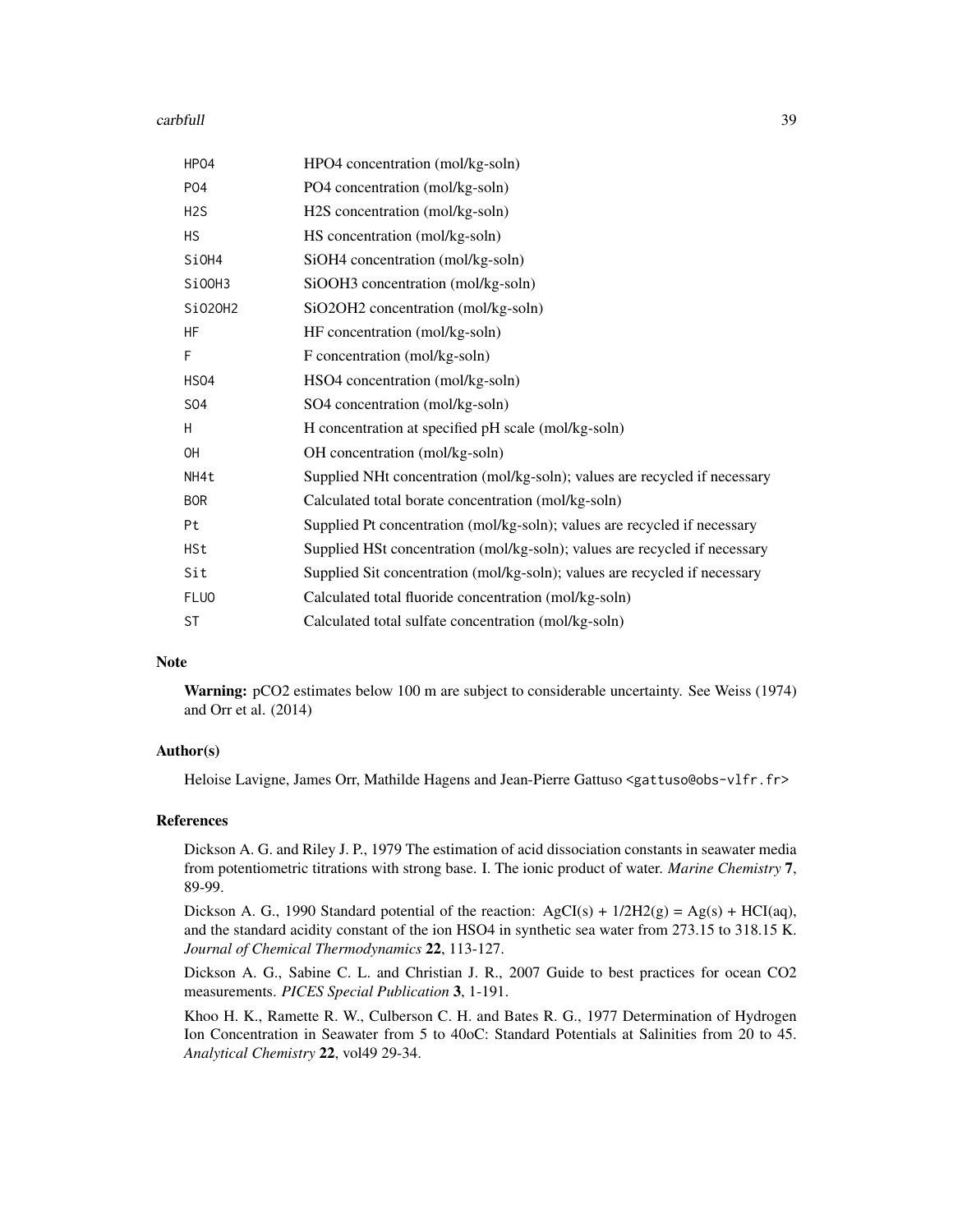Lee K., Tae-Wook K., Byrne R.H., Millero F.J., Feely R.A. and Liu Y-M, 2010 The universal ratio of the boron to chlorinity for the North Pacific and North Atlantoc oceans. *Geochimica et Cosmochimica Acta* 74 1801-1811.

Lueker T. J., Dickson A. G. and Keeling C. D., 2000 Ocean pCO2 calculated from dissolved inorganic carbon, alkalinity, and equations for K1 and K2: validation based on laboratory measurements of CO2 in gas and seawater at equilibrium. *Marine Chemistry* 70 105-119.

Millero F. J., 1995. Thermodynamics of the carbon dioxide system in the oceans. *Geochimica Cosmochimica Acta* 59: 661-677.

Millero F. J., 2010. Carbonate constant for estuarine waters. *Marine and Freshwater Research* 61: 139-142.

Millero F. J., Graham T. B., Huang F., Bustos-Serrano H. and Pierrot D., 2006. Dissociation constants of carbonic acid in seawater as a function of salinity and temperature. *Marine Chemistry* 100, 80-84.

Orr J. C., Epitalon J.-M. and Gattuso J.-P., 2014. Comparison of seven packages that compute ocean carbonate chemistry. *Biogeosciences Discussions* 11, 5327-5397.

Perez F. F. and Fraga F., 1987 Association constant of fluoride and hydrogen ions in seawater. *Marine Chemistry* 21, 161-168.

Roy R. N., Roy L. N., Vogel K. M., Porter-Moore C., Pearson T., Good C. E., Millero F. J. and Campbell D. M., 1993. The dissociation constants of carbonic acid in seawater at salinities 5 to 45 and temperatures 0 to 45oC. *Marine Chemistry* 44, 249-267.

Schockman, K.M., Byrne, R.H., 2021. Spectrophotometric determination of the bicarbonate dissociation constant in seawater, *Geochimica et Cosmochimica Acta*.

Uppstrom L.R., 1974 The boron/chlorinity ratio of the deep-sea water from the Pacific Ocean. *Deep-Sea Research I* 21 161-162.

Waters, J., Millero, F. J., and Woosley, R. J., 2014. Corrigendum to "The free proton concentration scale for seawater pH", [MARCHE: 149 (2013) 8-22], Mar. Chem. 165, 66-67.

Weiss, R. F., 1974. Carbon dioxide in water and seawater: the solubility of a non-ideal gas, *Mar. Chem.*, 2, 203-215.

Weiss, R. F. and Price, B. A., 1980. Nitrous oxide solubility in water and seawater, *Mar. Chem.*, 8, 347-359.

Zeebe R. E. and Wolf-Gladrow D. A., 2001 *CO2 in seawater: equilibrium, kinetics, isotopes*. Amsterdam: Elsevier, 346 pp.

### Examples

```
## With a couple of variables
carbfull(flag=8, var1=8.2, var2=0.00234, S=35, T=25, P=0, Patm=1.0, Pt=0, Sit=0,
pHscale="T", kf="pf", k1k2="l", ks="d", b="u74", gas="potential", NH4t=0, HSt=0)
## With a couple of variables and non-zero nutrient concentrations
carbfull(flag=8, var1=8.2, var2=0.00234, S=35, T=25, P=0, Patm=1.0, Pt=5e-6, Sit=2e-6,
pHscale="T", kf="pf", k1k2="l", ks="d", b="u74", gas="potential", NH4t=10e-6, HSt=0.1e-6)
```
## Using vectors as arguments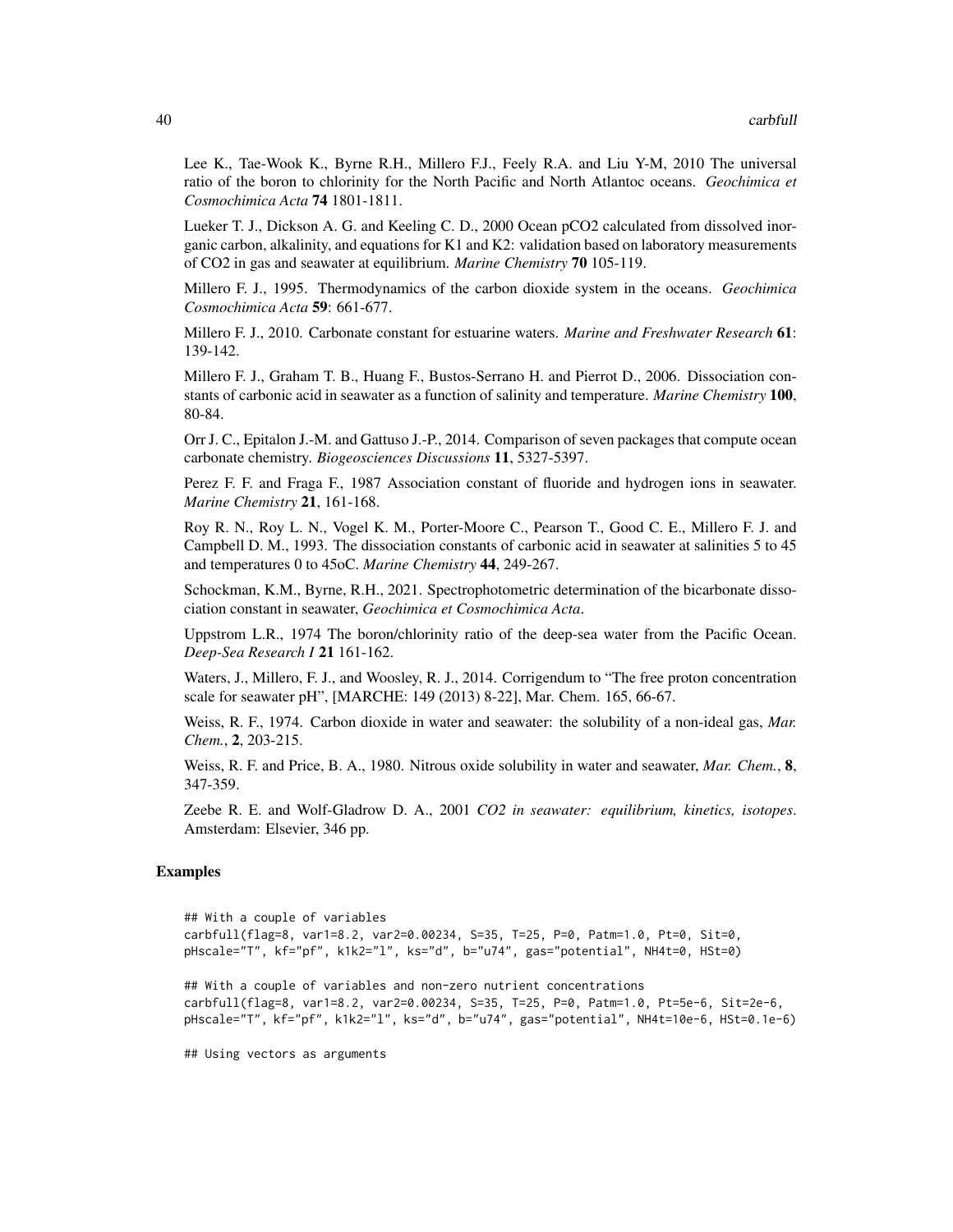```
flag <-c(8, 2, 8)var1 <- c(8.2, 7.477544e-06, 8.2)
var2 <- c(0.002343955, 0.001649802, 2400e-6)
S \leftarrow c(35, 35, 30)T < -c(25, 25, 30)P \leftarrow c(\emptyset, \emptyset, \emptyset)Pt <- c(0, 0, 0)Sit \leftarrow c(\emptyset, \emptyset, \emptyset)kf <- c("pf", "pf", "pf")
k1k2 <- c("l", "l", "l")
pHscale <- c("T", "T", "T")
b \leq c("110", "110", "110")gas <- c("potential", "potential", "potential")
NH4t < -c(0, 0, 0)HSt < -c(0, 0, 0)carbfull(flag=flag, var1=var1, var2=var2, S=S, T=T, P=P, Pt=Pt, Sit=Sit,
  kf=kf, k1k2=k1k2, pHscale=pHscale, b=b, gas=gas, NH4t=NH4t, HSt=HSt)
## Test with all flags
flag \leq c((1:15), (21:25))var1 <- c(8.200000, 7.308171e-06, 7.308171e-06, 7.308171e-06, 7.308171e-06,
8.2, 8.2, 8.2, 8.2, 0.001646857, 0.001646857, 0.001646857, 0.0002822957,
0.0002822957, 0.00234, 258.2164, 258.2164, 258.2164, 258.2164, 258.2164 )
var2 <- c(7.308171e-06, 0.001646857, 0.0002822957, 0.00234, 0.001936461,
0.001646857, 0.0002822957, 0.00234, 0.001936461, 0.0002822957,
0.00234, 0.001936461, 0.00234, 0.001936461, 0.001936461, 8.2,
0.001646857, 0.0002822957, 0.00234, 0.001936461)
carbfull(flag=flag, var1=var1, var2=var2)
```
d2p *Converts depth in meters to pressure in dbar*

#### **Description**

Converts depth in meters to pressure in dbar

#### Usage

d2p(depth, lat=40)

### Arguments

| depth | Depth in meters                                            |
|-------|------------------------------------------------------------|
| lat   | Latitude in degrees, N and S is irrelevant, default is 40o |

# Value

|  | pressure | Pressure corresponding to the depth given, in dbar |  |  |  |  |
|--|----------|----------------------------------------------------|--|--|--|--|
|--|----------|----------------------------------------------------|--|--|--|--|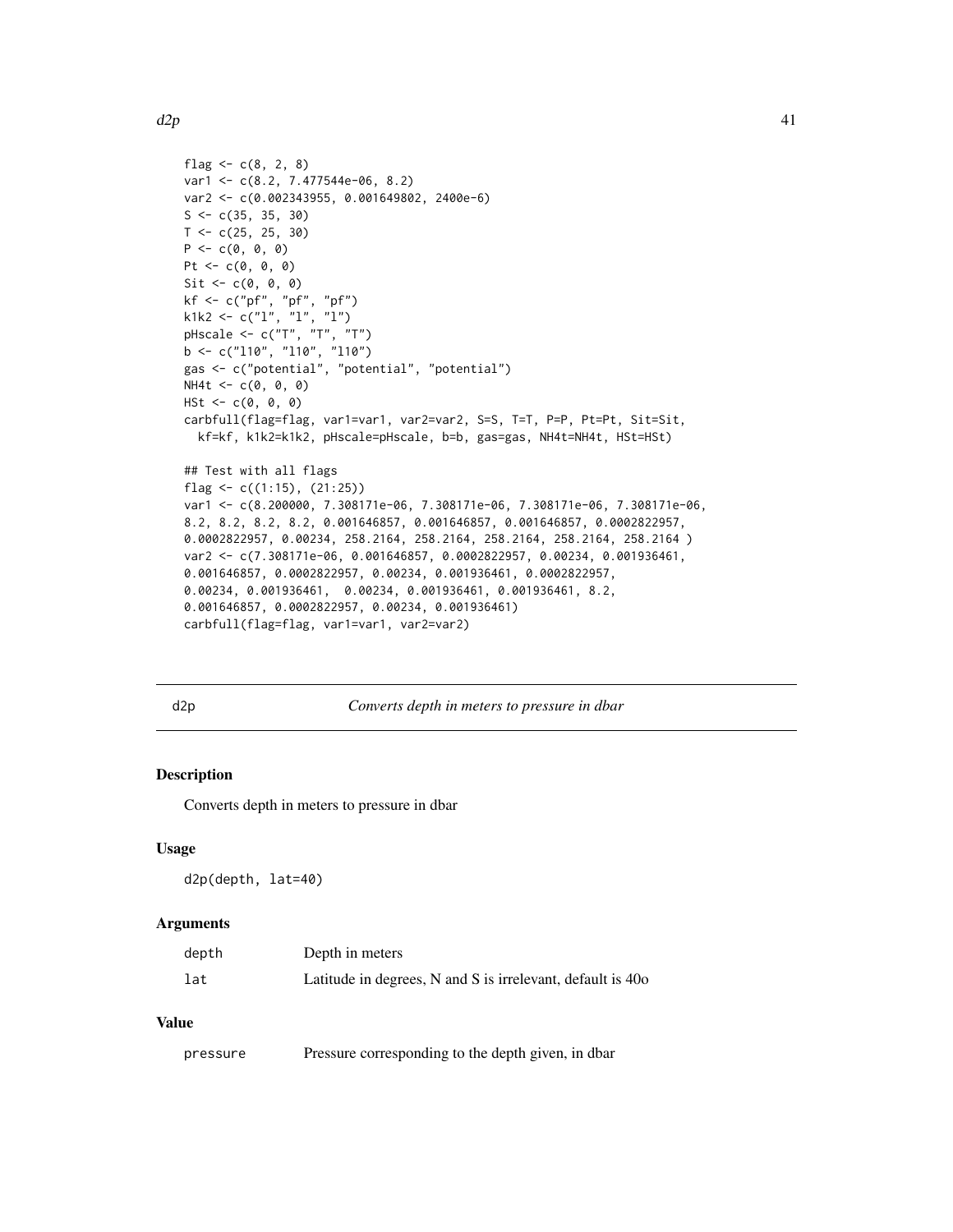### Author(s)

Heloise Lavigne and Jean-Pierre Gattuso <gattuso@obs-vlfr.fr>

### References

Saunders P. M., 1981. Practical conversion of pressure to depth. *J. Phys. Oceanogr.* 11: 573-574.

# See Also

[p2d](#page-92-0)

# Examples

```
d2p(depth=7500, lat=30)
```
derivnum *Numerical derivatives of seawater carbonate system variables*

### Description

Returns numerical derivatives of the seawater carbonate system output variables with respect to input variables.

# Usage

```
derivnum(varid, flag, var1, var2, S=35, T=25, Patm=1, P=0, Pt=0, Sit=0,
     k1k2="x", kf="x", ks="d", pHscale="T", b="u74", gas="potential", warn="y",
      eos = "eos80", long = 1e+20, lat = 1e+20)
```

| varid | Variable length, case insensitive, character identificator of variable with respect<br>to which derivatives are requested. Possible values are: |  |  |
|-------|-------------------------------------------------------------------------------------------------------------------------------------------------|--|--|
|       | '1' or 'var1': Variable 1 of the input pair (This is TAIk if flag is 15)                                                                        |  |  |
|       | '2' or 'var2': Variable 2 of the input pair (This is DIC if flag is 15)                                                                         |  |  |
|       | 'sil', 'silt', 'tsil' or 'silicate': Total silicate concentration                                                                               |  |  |
|       | 'phos', 'phost', 'tphos' or 'phosphate': Total phosphate concentration                                                                          |  |  |
|       | 't', 'temp' or 'temperature' : temperature'                                                                                                     |  |  |
|       | 's', 'sal' or 'salinity' : salinity'                                                                                                            |  |  |
|       | $'K0','K1','K2','Kb','Kw','Kspa'$ or 'Kspc' : one of the dissociation constants                                                                 |  |  |
|       | 'bor': total boron                                                                                                                              |  |  |
| flag  | select the input pair of carbonate-system variables available by choosing the<br>following flag:                                                |  |  |
|       | $flag = 1 pH$ and CO2 given                                                                                                                     |  |  |
|       | $flag = 2 CO2$ and HCO3 given                                                                                                                   |  |  |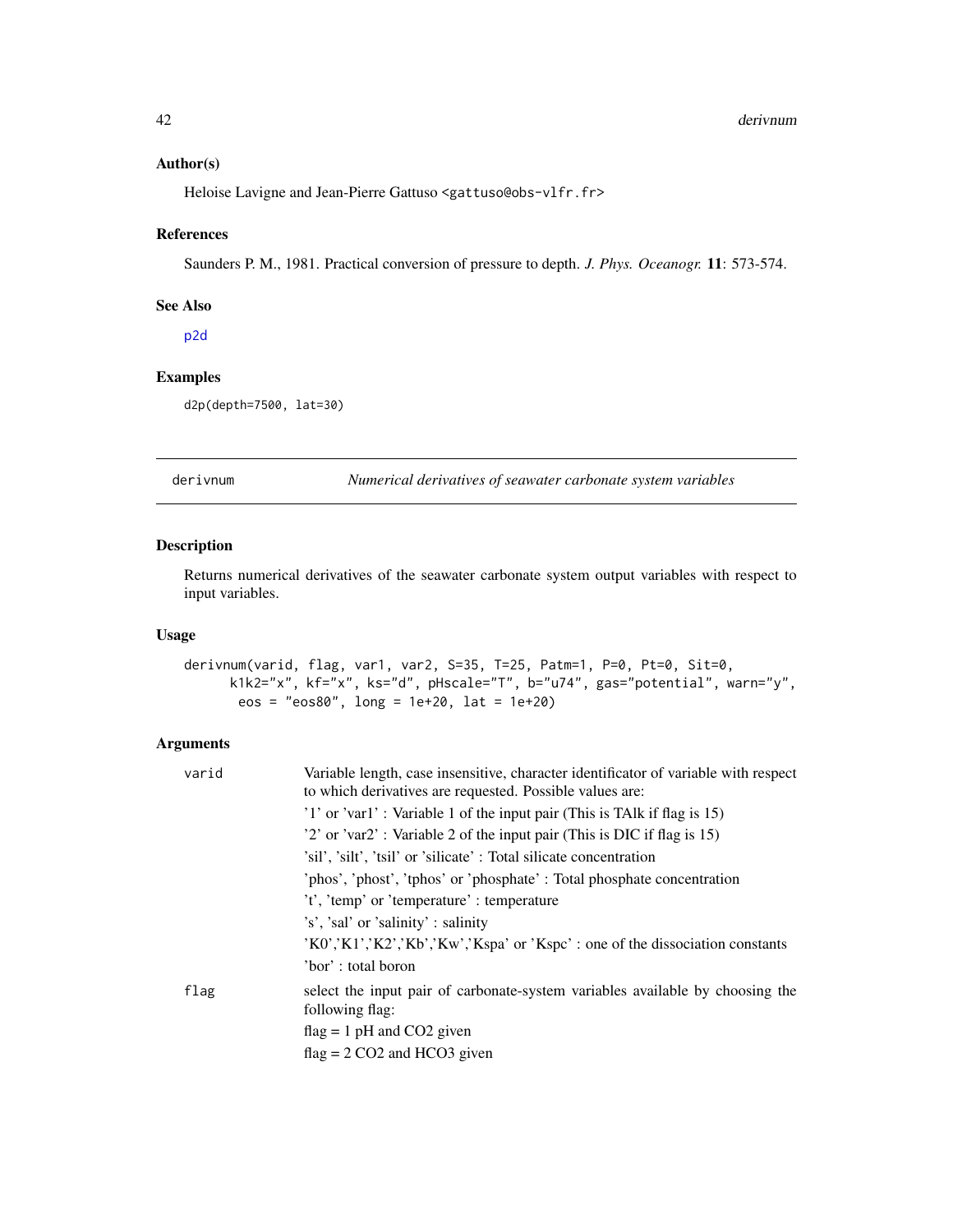#### derivnum 43

|                  | $flag = 3 CO2$ and $CO3$ given                                                                                                                                                                                                                                                                                                                                                                                                                                                                                                                                                               |
|------------------|----------------------------------------------------------------------------------------------------------------------------------------------------------------------------------------------------------------------------------------------------------------------------------------------------------------------------------------------------------------------------------------------------------------------------------------------------------------------------------------------------------------------------------------------------------------------------------------------|
|                  | $flag = 4 CO2$ and ALK given                                                                                                                                                                                                                                                                                                                                                                                                                                                                                                                                                                 |
|                  | $flag = 5 CO2$ and DIC given                                                                                                                                                                                                                                                                                                                                                                                                                                                                                                                                                                 |
|                  | $flag = 6 pH$ and HCO3 given                                                                                                                                                                                                                                                                                                                                                                                                                                                                                                                                                                 |
|                  | $flag = 7 pH$ and CO3 given                                                                                                                                                                                                                                                                                                                                                                                                                                                                                                                                                                  |
|                  | $flag = 8 pH$ and ALK given                                                                                                                                                                                                                                                                                                                                                                                                                                                                                                                                                                  |
|                  | $flag = 9 pH$ and DIC given                                                                                                                                                                                                                                                                                                                                                                                                                                                                                                                                                                  |
|                  | $flag = 10 HCO3$ and $CO3$ given                                                                                                                                                                                                                                                                                                                                                                                                                                                                                                                                                             |
|                  | $flag = 11 HCO3$ and ALK given                                                                                                                                                                                                                                                                                                                                                                                                                                                                                                                                                               |
|                  | $flag = 12 HCO3$ and DIC given                                                                                                                                                                                                                                                                                                                                                                                                                                                                                                                                                               |
|                  | $flag = 13 CO3$ and ALK given                                                                                                                                                                                                                                                                                                                                                                                                                                                                                                                                                                |
|                  | $flag = 14 CO3$ and DIC given                                                                                                                                                                                                                                                                                                                                                                                                                                                                                                                                                                |
|                  | $flag = 15$ ALK and DIC given                                                                                                                                                                                                                                                                                                                                                                                                                                                                                                                                                                |
|                  | $flag = 21 pCO2$ and pH given<br>$flag = 22 pCO2$ and HCO3 given                                                                                                                                                                                                                                                                                                                                                                                                                                                                                                                             |
|                  | $flag = 23 pCO2$ and $CO3$ given                                                                                                                                                                                                                                                                                                                                                                                                                                                                                                                                                             |
|                  | $flag = 24 pCO2$ and ALK given                                                                                                                                                                                                                                                                                                                                                                                                                                                                                                                                                               |
|                  | $flag = 25 pCO2$ and DIC given                                                                                                                                                                                                                                                                                                                                                                                                                                                                                                                                                               |
| var1             | Value of the first variable in mol/kg, except for pH and for $pCO2$ in $\mu$ atm                                                                                                                                                                                                                                                                                                                                                                                                                                                                                                             |
| var <sub>2</sub> | Value of the second variable in mol/kg, except for pH                                                                                                                                                                                                                                                                                                                                                                                                                                                                                                                                        |
| S                | Salinity                                                                                                                                                                                                                                                                                                                                                                                                                                                                                                                                                                                     |
| Τ                | Temperature in degrees Celsius                                                                                                                                                                                                                                                                                                                                                                                                                                                                                                                                                               |
| Patm             | Surface atmospheric pressure in atm, default is 1 atm                                                                                                                                                                                                                                                                                                                                                                                                                                                                                                                                        |
| P                | Hydrostatic pressure in bar (surface $= 0$ )                                                                                                                                                                                                                                                                                                                                                                                                                                                                                                                                                 |
| Pt               | Concentration of total phosphate in mol/kg; set to 0 if NA                                                                                                                                                                                                                                                                                                                                                                                                                                                                                                                                   |
| Sit              | Concentration of total silicate in mol/kg; set to 0 if NA                                                                                                                                                                                                                                                                                                                                                                                                                                                                                                                                    |
| k1k2             | "1" for using K1 and K2 from Lueker et al. (2000), "m02" from Millero et al.<br>(2002), "m06" from Millero et al. (2006), "m10" from Millero (2010), "mp2"<br>from Mojica Prieto et al. (2002), "p18" from Papadimitriou et al. (2018), "r"<br>from Roy et al. (1993), "sb21" from Shockman & Byrne (2021), "s20" from<br>Sulpis et al. (2020), and "w14" from Waters et al. (2014). "x" is the default flag;<br>the default value is then "1", except if T is outside the range $2$ to $35\text{oC}$ and/or S<br>is outside the range 19 to 43. In these cases, the default value is "w14". |
| kf               | "pf" for using Kf from Perez and Fraga (1987) and "dg" for using Kf from Dick-<br>son and Riley (1979 in Dickson and Goyet, 1994). "x" is the default flag; the<br>default value is then "pf", except if T is outside the range 9 to $33\text{oC}$ and/or S is<br>outside the range 10 to 40. In these cases, the default is "dg".                                                                                                                                                                                                                                                           |
| ks               | "d" for using Ks from Dickson (1990) and "k" for using Ks from Khoo et al.<br>$(1977)$ , default is "d"                                                                                                                                                                                                                                                                                                                                                                                                                                                                                      |
| pHscale          | "T" for the total scale, "F" for the free scale and "SWS" for using the seawater<br>scale, default is "T" (total scale)                                                                                                                                                                                                                                                                                                                                                                                                                                                                      |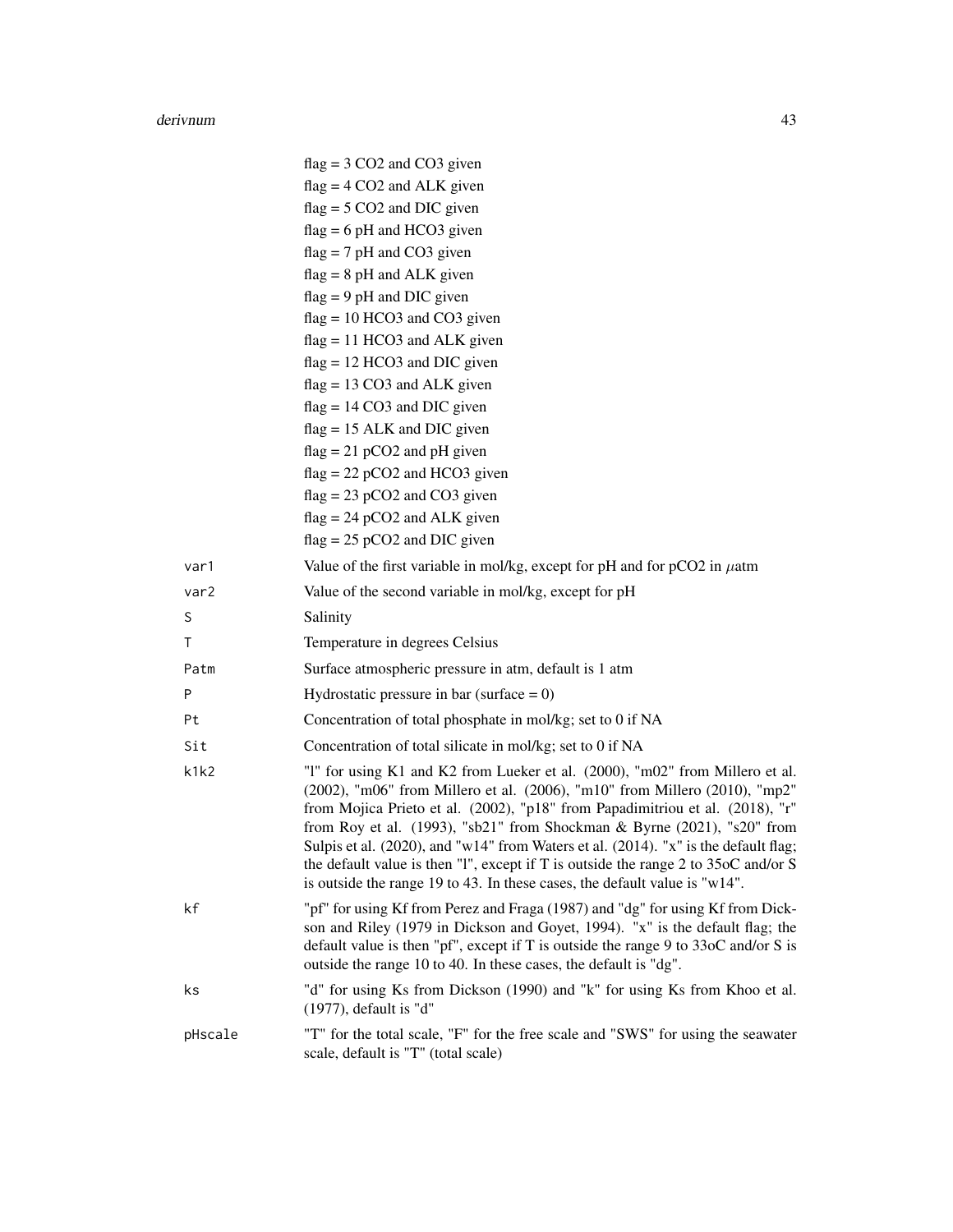| b    | Concentration of total boron. "110" for the Lee et al. (2010) formulation or<br>"u74" for the Uppstrom (1974) formulation, default is "u74"                                                                                                                                                                                                                                                                                                                                                                                                                     |
|------|-----------------------------------------------------------------------------------------------------------------------------------------------------------------------------------------------------------------------------------------------------------------------------------------------------------------------------------------------------------------------------------------------------------------------------------------------------------------------------------------------------------------------------------------------------------------|
| gas  | used to indicate the convention for INPUT pCO2, i.e., when it is an input vari-<br>able (flags 21 to 25): "insitu" indicates it is referenced to in situ pressure and<br>in situ temperature; "potential" indicates it is referenced to 1 atm pressure and<br>potential temperature; and "standard" indicates it is referenced to 1 atm pressure<br>and in situ temperature. All three options should give identical results at surface<br>pressure. This option is not used when pCO2 is not an input variable (flags 1 to<br>15). The default is "potential". |
| warn | "y" to show warnings when T or S go beyond the valid range for constants; "n"<br>to supress warnings. The default is "y".                                                                                                                                                                                                                                                                                                                                                                                                                                       |
| eos  | "teos10" to specify T and S according to Thermodynamic Equation Of Seawater<br>- 2010 (TEOS-10); "eos80" to specify T and S according to EOS-80.                                                                                                                                                                                                                                                                                                                                                                                                                |
| long | longitude of data point, used when eos parameter is "teos10" as a conversion<br>parameter from absolute to practical salinity.                                                                                                                                                                                                                                                                                                                                                                                                                                  |
| lat  | latitude of data point, used when eos parameter is "teos10".                                                                                                                                                                                                                                                                                                                                                                                                                                                                                                    |

# Details

This subroutine has same input parameters as subroutine carb(). For details on these parameters, refer to documentation of 'carb'.

This subroutine computes partial derivatives of each output variable with respect to each of the input variable (including each of the two chosen carbonate system variables, each of the nutrients (total silicon and total phosphorus), temperature, and salinity.

It computes these derivatives (dy/dx) using the method of central differences, i.e.,

- for dx, it adds a positive and negative perturbation, same and equal in magnitude, to each input variable, one at a time, and
- for dy, it then computes the corresponding induced change in output variables

All arguments but the first (varid), can be given as scalers or vectors. If the lengths of the vectors differs, only the longest vector is retained and the other arguments are set equal to the first value of the other vectors are used. Hence users should use either vectors with the same dimension or one vector for one argument and scalars for others; otherwise, results may not be as intended.

long and lat are used as conversion parameters from absolute to practical salinity: when seawater is not of standard composition, practical salinity alone is not sufficient to compute absolute salinity and vice-versa. One needs to know the density. When long and lat are given, density is inferred from WOA silicate concentration at given location. When they are not, an arbitrary geographic point is chosen: mid equatorial Atlantic. Note that this implies an error on computed salinity up to 0.02 g/kg.

#### Value

The function returns a data frame containing the following columns:

- H derivative of [H+] concentration (mol/kg/...)
- pH derivative of pH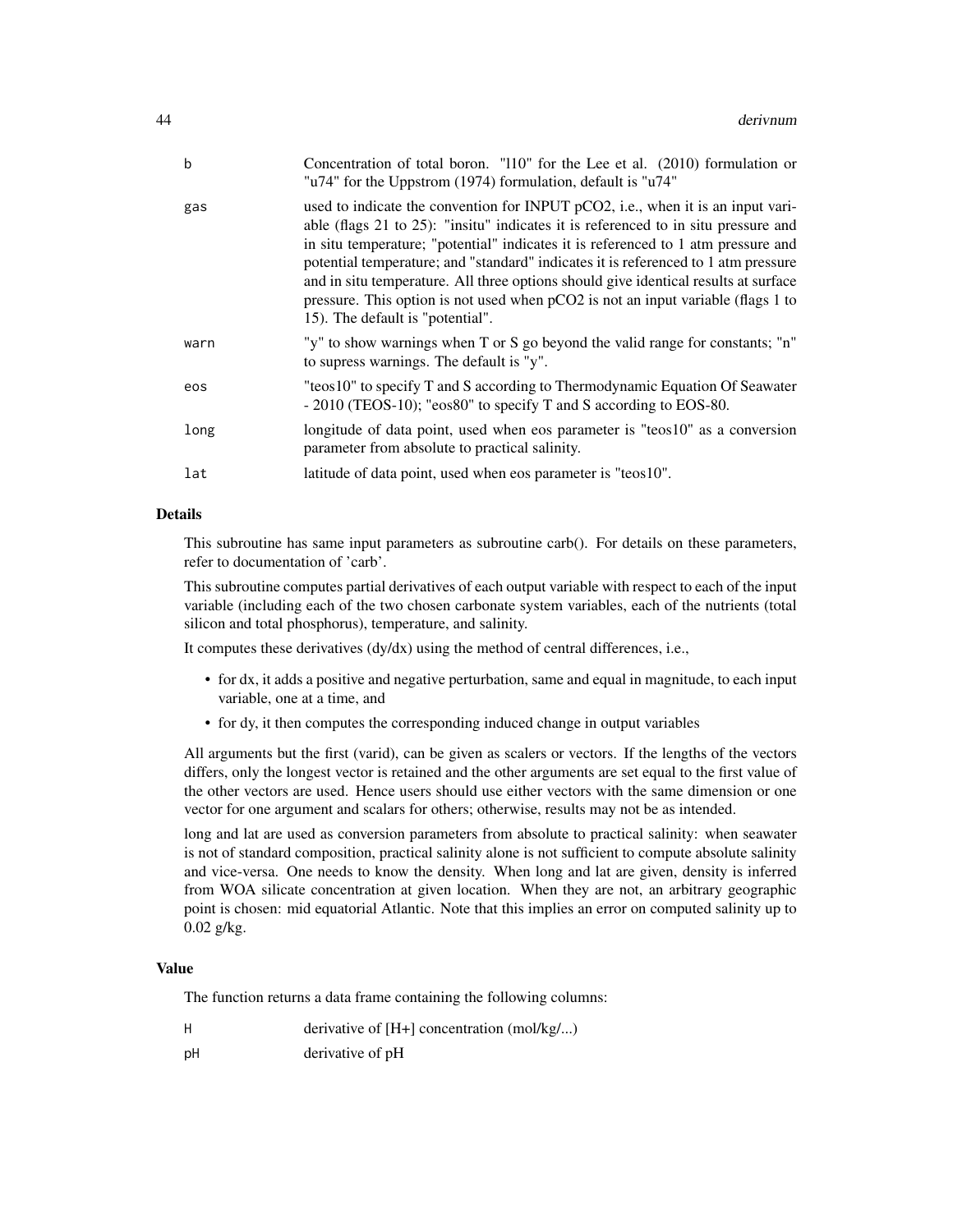| CO <sub>2</sub>  | derivative of $CO2$ concentration (mol/kg/)                                                                             |
|------------------|-------------------------------------------------------------------------------------------------------------------------|
| pCO <sub>2</sub> | "standard" pCO2, CO2 partial pressure computed at in situ temperature and at-<br>mospheric pressure $(\mu \text{atm}/)$ |
| fC <sub>02</sub> | "standard" fCO2, CO2 fugacity computed at in situ temperature and atmospheric<br>pressure $(\mu \text{atm}/)$           |
| HCO3             | derivative of HCO3 concentration (mol/kg/)                                                                              |
| CO <sub>3</sub>  | derivative of $CO3$ concentration (mol/kg/)                                                                             |
| <b>DIC</b>       | derivative of DIC concentration (mol/kg/)                                                                               |
| <b>ALK</b>       | derivative of ALK, total alkalinity (mol/kg/)                                                                           |
|                  | OmegaAragonite derivative of Omega aragonite, aragonite saturation state                                                |
| OmegaCalcite     | derivative of Omega calcite, calcite saturation state                                                                   |

If all input data have the same 'flag' value, returned data frame does not show derivatives of input pair of carbonate system variables. For example, if all input flags are 15, the input pair is DIC and ALK; hence, derivatives of DIC and ALK are not returned.

Units of derivative dy/dx is unit(y)/unit(x) where unit(x) are as follows:

| degree C | when x is Temperature |
|----------|-----------------------|
| psu      | when x is Salinity    |
| uatm     | when x is $pCO2$      |
| mol/kg   | for all other cases   |

#### Author(s)

Jean-Marie Epitalon, James Orr, and Jean-Pierre Gattuso<gattuso@obs-vlfr.fr>

#### **References**

Dickson A. G. and Riley J. P., 1979 The estimation of acid dissociation constants in seawater media from potentiometric titrations with strong base. I. The ionic product of water. *Marine Chemistry* 7, 89-99.

Dickson A. G., 1990 Standard potential of the reaction:  $AgCI(s) + 1/2H2(g) = Ag(s) + HCI(aq)$ , and the standard acidity constant of the ion HSO4 in synthetic sea water from 273.15 to 318.15 K. *Journal of Chemical Thermodynamics* 22, 113-127.

Dickson A. G., Sabine C. L. and Christian J. R., 2007 Guide to best practices for ocean CO2 measurements. *PICES Special Publication* 3, 1-191.

Khoo H. K., Ramette R. W., Culberson C. H. and Bates R. G., 1977 Determination of Hydrogen Ion Concentration in Seawater from 5 to 40oC: Standard Potentials at Salinities from 20 to 45. *Analytical Chemistry* 22, vol49 29-34.

Lee K., Tae-Wook K., Byrne R.H., Millero F.J., Feely R.A. and Liu Y-M, 2010 The universal ratio of the boron to chlorinity for the North Pacific and North Atlantoc oceans. *Geochimica et Cosmochimica Acta* 74 1801-1811.

Lueker T. J., Dickson A. G. and Keeling C. D., 2000 Ocean pCO2 calculated from dissolved inorganic carbon, alkalinity, and equations for K1 and K2: validation based on laboratory measurements of CO2 in gas and seawater at equilibrium. *Marine Chemistry* 70 105-119.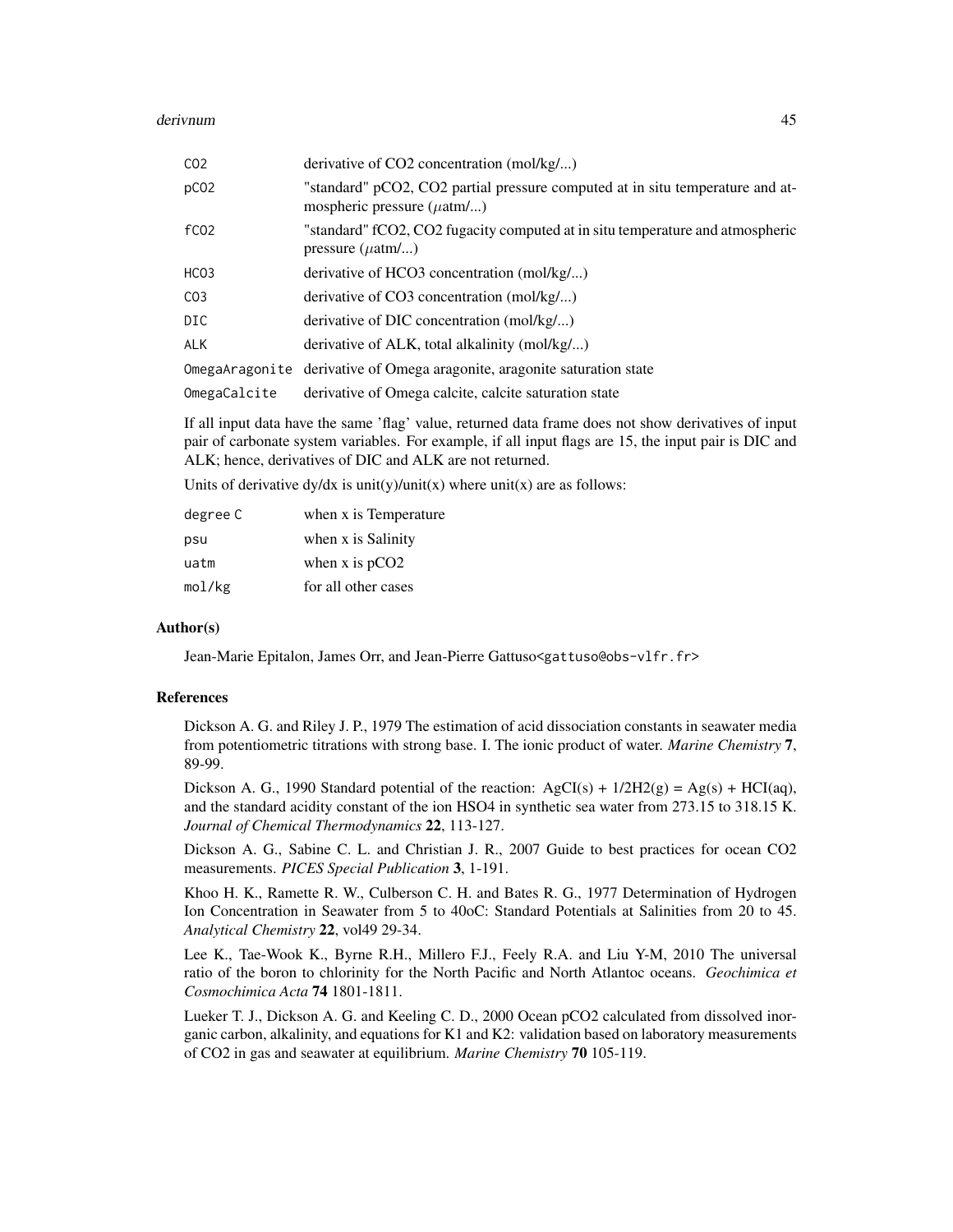Millero F. J., 1995. Thermodynamics of the carbon dioxide system in the oceans. *Geochimica Cosmochimica Acta* 59: 661-677.

Millero F. J., 2010. Carbonate constant for estuarine waters. *Marine and Freshwater Research* 61: 139-142.

Millero F. J., Graham T. B., Huang F., Bustos-Serrano H. and Pierrot D., 2006. Dissociation constants of carbonic acid in seawater as a function of salinity and temperature. *Marine Chemistry* 100, 80-84.

Orr J. C., Epitalon J.-M. and Gattuso J.-P., 2015. Comparison of seven packages that compute ocean carbonate chemistry. *Biogeosciences* 12, 1483-1510.

Perez F. F. and Fraga F., 1987 Association constant of fluoride and hydrogen ions in seawater. *Marine Chemistry* 21, 161-168.

Roy R. N., Roy L. N., Vogel K. M., Porter-Moore C., Pearson T., Good C. E., Millero F. J. and Campbell D. M., 1993. The dissociation constants of carbonic acid in seawater at salinities 5 to 45 and temperatures 0 to 45oC. *Marine Chemistry* 44, 249-267.

Schockman, K.M., Byrne, R.H., 2021. Spectrophotometric determination of the bicarbonate dissociation constant in seawater, *Geochimica et Cosmochimica Acta*.

Uppstrom L.R., 1974 The boron/chlorinity ratio of the deep-sea water from the Pacific Ocean. *Deep-Sea Research I* 21 161-162.

Waters, J., Millero, F. J., and Woosley, R. J., 2014. Corrigendum to "The free proton concentration scale for seawater pH", [MARCHE: 149 (2013) 8-22], *Marine Chemistry*, 165, 66-67.

Weiss, R. F., 1974. Carbon dioxide in water and seawater: the solubility of a non-ideal gas, *Marine Chemistry*, 2, 203-215.

Weiss, R. F. and Price, B. A., 1980. Nitrous oxide solubility in water and seawater, *Marine Chemistry*, 8, 347-359.

Zeebe R. E. and Wolf-Gladrow D. A., 2001 *CO2 in seawater: equilibrium, kinetics, isotopes*. Amsterdam: Elsevier, 346 pp.

# Examples

```
## 1) For the input pair ALK and DIC (var1 and var2 when flag=15)
## compute derivatives of all output varialbes
## with respect to DIC (i.e., var2)
derivnum(varid='var2', flag=15, var1=2300e-6, var2=2000e-6,
        S=35, T=25, P=0, Patm=1.0, Pt=0, Sit=0,
        pHscale="T", kf="pf", k1k2="l", ks="d", b="u74")
## 2) For the input pair pH and ALK (var1 and var2 when flag=8)
## compute derivatives of all output variables
## with respect to [H+] concentration
derivnum(varid='var1', flag=8, var1=8.2, var2=0.00234,
        S=35, T=25, P=0, Patm=1.0, Pt=0, Sit=0,
        pHscale="T", kf="pf", k1k2="l", ks="d", b="u74")
## 3) Using vectors as arguments and compute derivatives of all output
## variables with respect to temperature
flag <-c(8, 2, 8)
```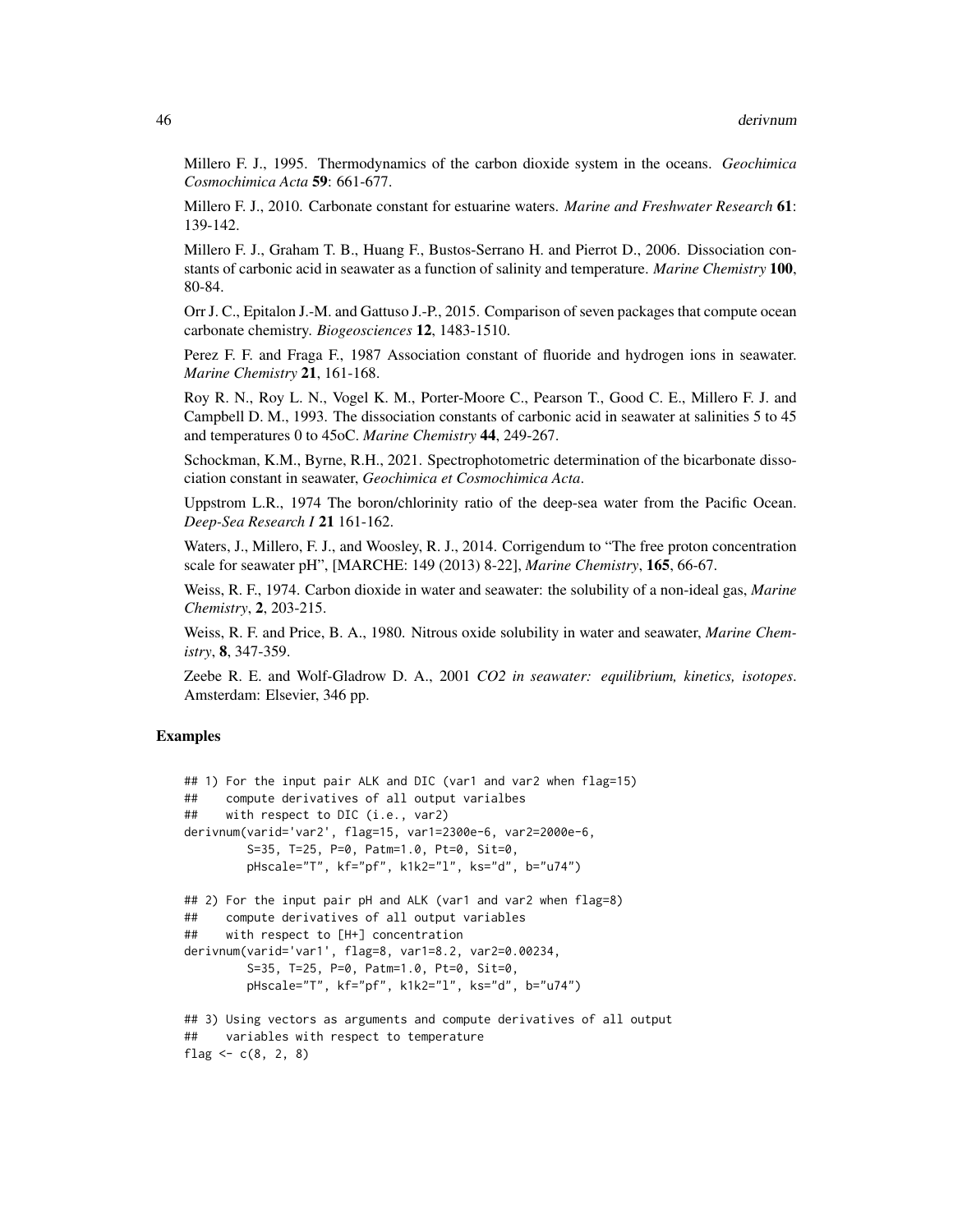# eos2teos\_chem 47

```
var1 <- c(8.2, 7.477544e-06, 8.2)
var2 <- c(0.002343955, 0.001649802, 2400e-6)
S \leftarrow c(35, 35, 30)T < -c(25, 25, 30)P \leftarrow c(0, 0, 0)Pt <- c(0, 0, 0)Sit \leftarrow c(0, 0, 0)kf <- c("pf", "pf", "pf")
k1k2 <- c("l", "l", "l")
pHscale <- c("T", "T", "T")
b <- c("u74", "u74", "u74")
derivnum(varid='T', flag=flag, var1=var1, var2=var2, S=S, T=T, P=P,
         Pt=Pt, Sit=Sit, kf=kf, k1k2=k1k2, pHscale=pHscale, b=b)
# For more examples of use of derivnum.R,
```

```
# consult the code of seacarb's errors routine.
```
eos2teos\_chem *Convert temperature and salinity from EOS-80 to TEOS-10*

### Description

Converts in situ temperature to conservative temperature and practical to absolute salinity (SA). Salinity conversion depends on total alkalinity as well as the concentrations of dissolved inorganic carbon, nitrate and silicate.

#### Usage

eos2teos\_chem(SP, T, P=0, TA=2300e-6, DIC=2000e-6, NO3=0, SIOH4=0)

# Arguments

| <b>SP</b>       | Practical salinity on the practical salinity scale                           |
|-----------------|------------------------------------------------------------------------------|
| $\top$          | In situ temperature in deg. C                                                |
| P               | Sea water pressure in dbar                                                   |
| TA              | Total alkalinity, in mol/kg, default is 2300 µmol/kg                         |
| DIC             | Dissolved inorganic carbon concentration in mol/kg, default is 2000 Âumol/kg |
| NO <sub>3</sub> | Total nitrate concentration in mol/kg, default is 0                          |
| SIOH4           | Total silicate concentration in mol/kg, default is 0                         |

# Details

Conversion from practical to absolute salinity depends on carbonate system parameters and ion concentration which mostly affect water density anomalies.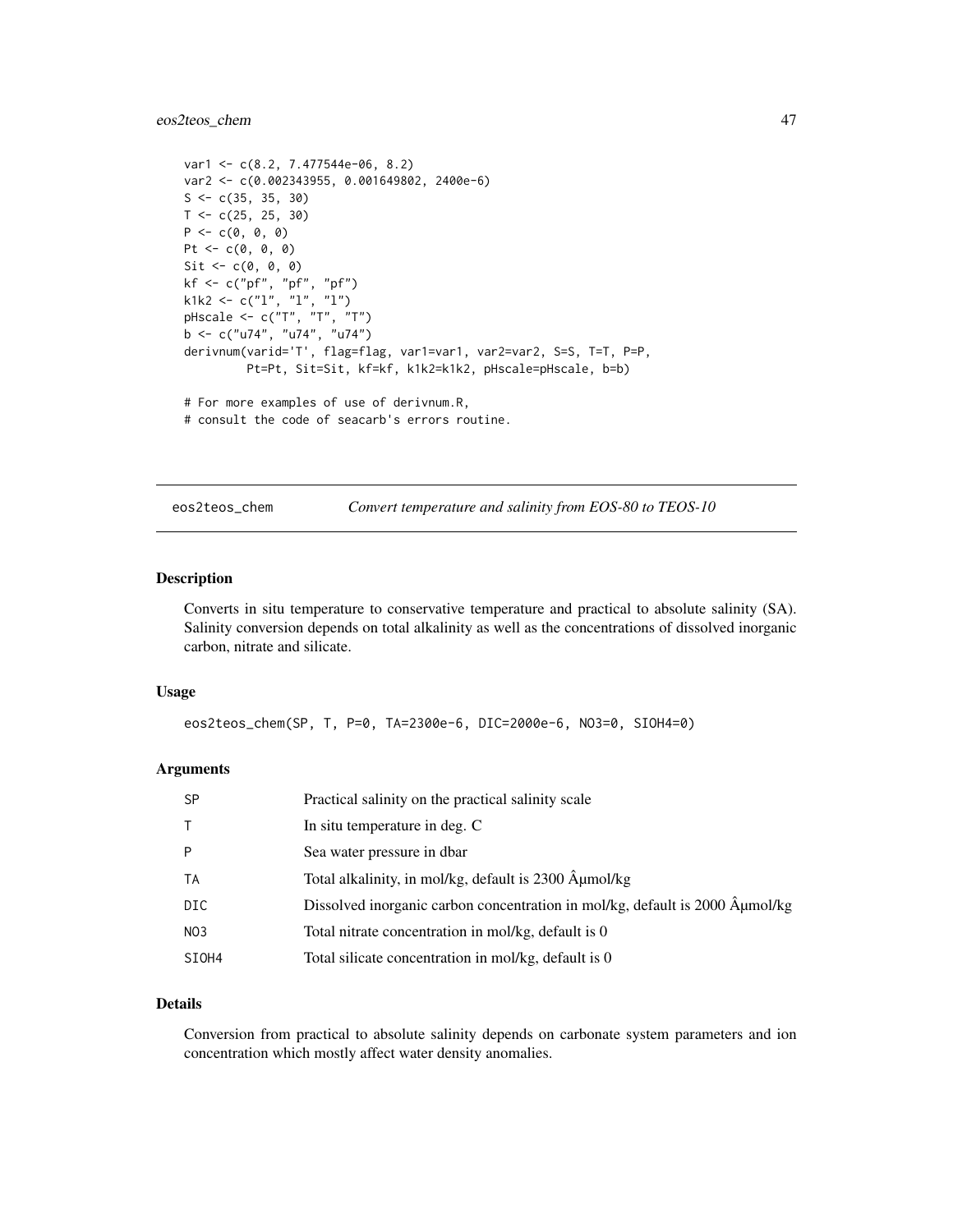# Value

The function returns a data frame containing the following columns:

| CT. | Conservative temperature $(\deg C)$ |
|-----|-------------------------------------|
| -SA | Absolute salinity $(g/kg)$          |

### Author(s)

Jean-Marie Epitalon

# References

McDougall T. J., Jackett D. R., Millero F. J., Pawlowicz R. and Barker P. M., 2012. A global algorithm for estimating Absolute Salinity. *Ocean Science* 8, 1123-1134.

Pawlowicz R., Wright D. G. and Millero F. J., 2011. The effects of biogeochemical processes on oceanic conductivity/salinity/density relationships and the characterization of real seawater. *Ocean Science* 7, 363-387.

Pawlowicz R., 2013. What every oceanographer needs to know about TEOS-10 (The TEOS-10 Primer). http://www.teos-10.org/

# See Also

teos2eos\_chem does the reverse, eos2teos\_geo, sp2sa\_chem

package gsw

### Examples

```
# Calculate Conservative Temperature and Absolute Salinity of a sample with
# Practical salinity of 35 psu, in-situ temperature of 18 deg C,
# at 0 dbar and total alkalinity of 0.00234 mol/kg and DIC of 0.00202 mol/kg
f <- eos2teos_chem(SP=35, T=18, P=0, TA=0.00234, DIC=0.00202)
CT <- f$CT # Conservative Temperature
SA <- f$SA # Absolute Salinity
```
eos2teos\_geo *Convert temperature and salinity from EOS-80 to TEOS-10*

### Description

Converts in situ to conservative temperature and practical to absolute salinity (SA). Salinity conversion depends on depth and geographic location.

### Usage

```
eos2teos_geo(SP, T, P=0, long=1.e20, lat=1.e20)
```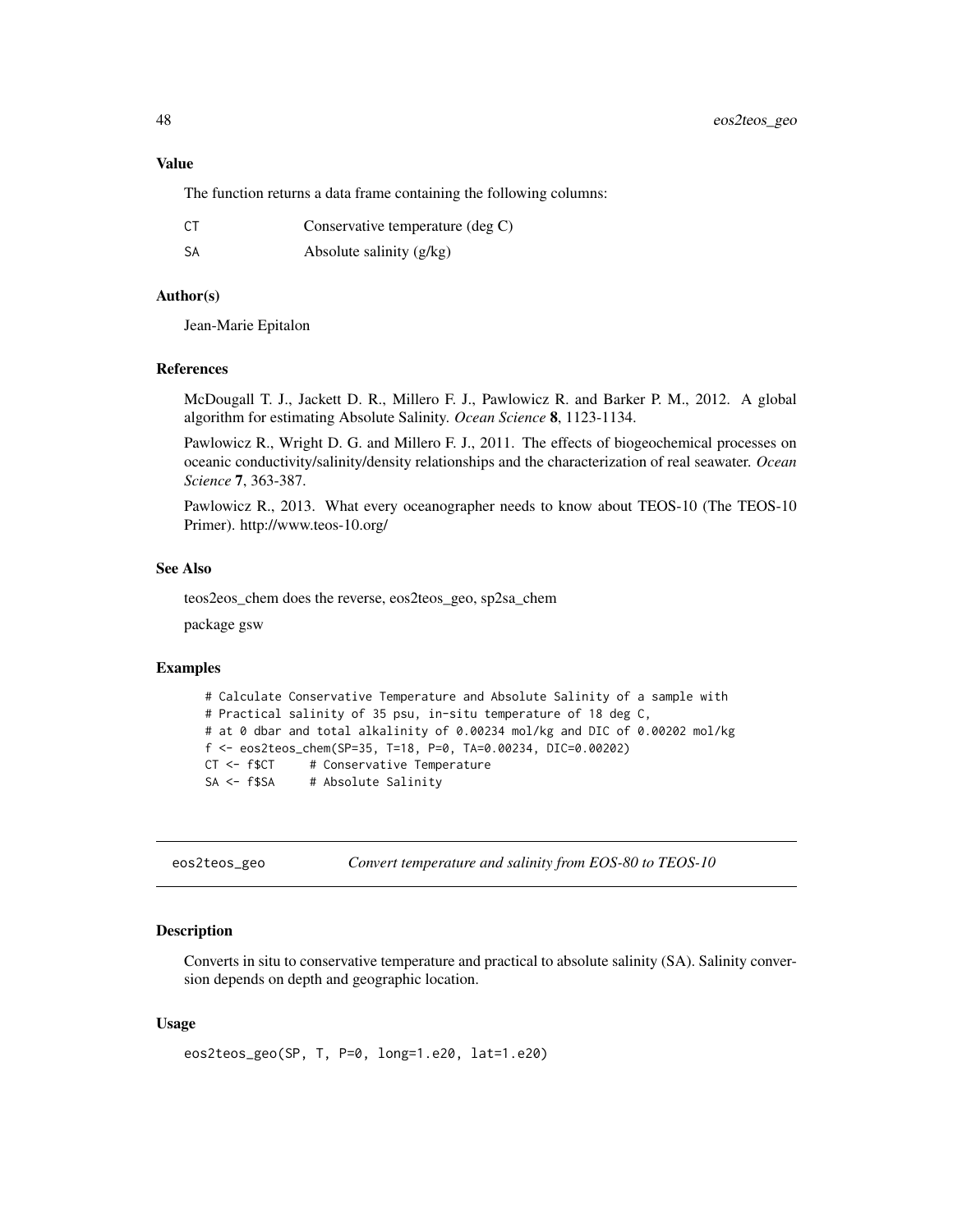# eos2teos\_geo 49

### **Arguments**

| <b>SP</b> | Practical salinity on the practical salinity scale     |
|-----------|--------------------------------------------------------|
| T.        | In situ temperature in deg. C                          |
| P         | Sea water pressure in dbar                             |
| long      | Longitude in decimal degrees $[0+360]$ or $[-180+180]$ |
| lat       | Latitude in decimal degrees [-90  90]                  |

### Details

Conversion from practical to absolute salinity depends on water density anomaly which is correlated with silicate concentration. This function relies on silicate concentration taken from WOA (World Ocean Atlas) to evaluate density anomaly.

#### Value

The function returns a data frame containing the following columns:

| CT. | Conservative temperature (deg C) |
|-----|----------------------------------|
| -SA | Absolute salinity $(g/kg)$       |

### Author(s)

Jean-Marie Epitalon

### References

McDougall T. J., Jackett D. R., Millero F. J., Pawlowicz R. and Barker P. M., 2012. A global algorithm for estimating Absolute Salinity. *Ocean Science* 8, 1123-1134.

Pawlowicz R., 2013. What every oceanographer needs to know about TEOS-10 (The TEOS-10 Primer). http://www.teos-10.org/

# See Also

teos2eos\_geo does the reverse, eos2teos\_chem, sp2sa\_geo, package gsw

# Examples

# Calculate conservative temperature and absolute salinity of a sample with # Practical salinity of 35 psu, in situ temperature of 18 deg C, # depth is 10 dbar and location is 188 degrees East and 4 degrees North. f <- eos2teos\_geo(SP=35, T=18, P=10, long=188, lat=4) CT <- f\$CT # Conservative temperature SA <- f\$SA # Absolute salinity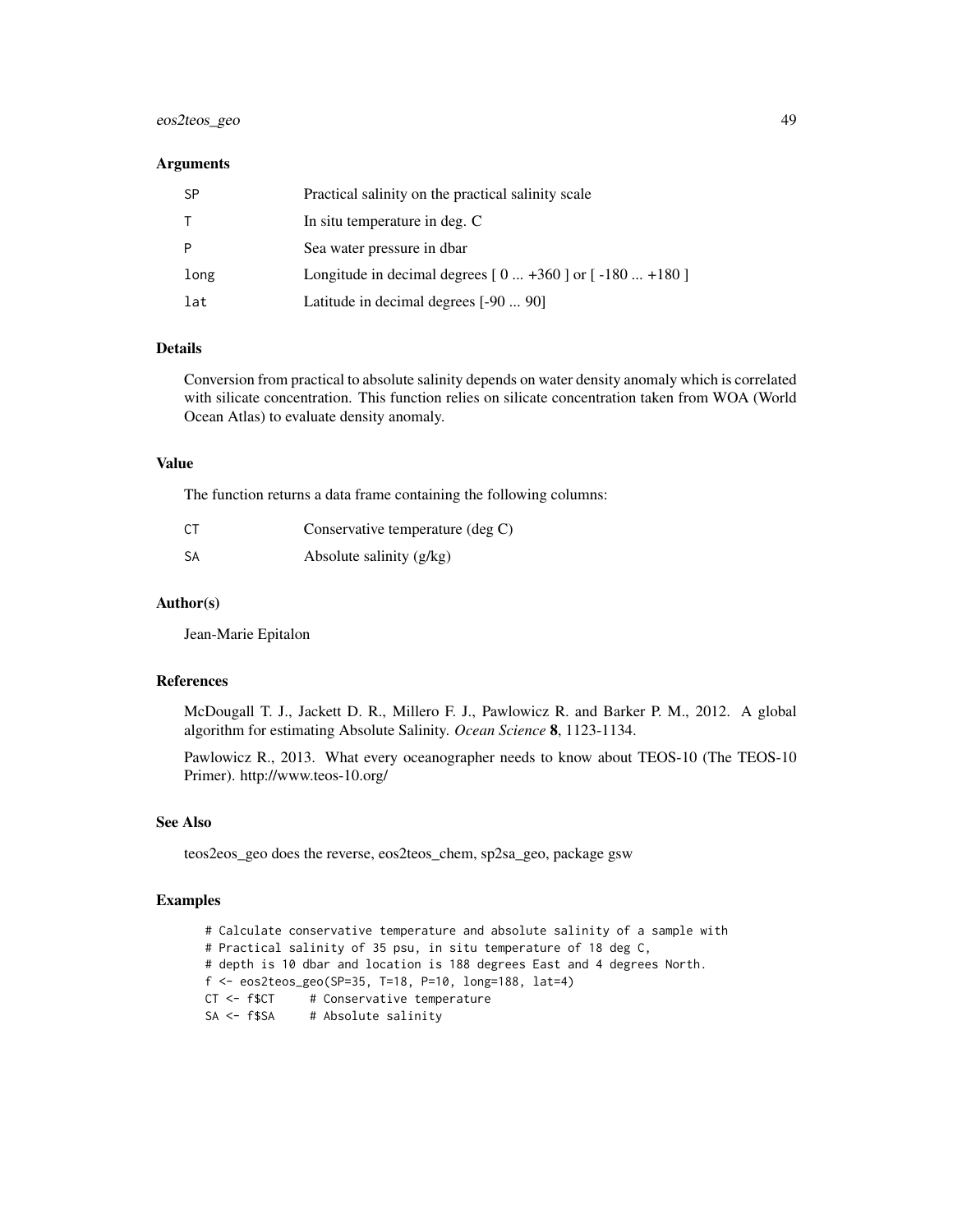50 errors

errors *Uncertainty propagation for computed marine carbonate system variables*

# Description

Estimates combined standard uncertainties in computed carbonate system variables by propagating inout uncertainties (standard uncertainties) in six input variables, including (Orr et al., Mar. Chem., in press):

- the input pair of carbonate system variables,
- the 2 input nutrients (silicate and phosphate concentrations),
- temperature and salinity. It also accounts for
- the errors in the key dissociation constants pK0, pK1, pK2, pKb, pKw, pKspa and pKspc
- the error in total boron

# Usage

```
errors(flag, var1, var2, S=35, T=25, Patm=1, P=0, Pt=0, Sit=0,
              evar1=0, evar2=0, eS=0.01, eT=0.01, ePt=0, eSit=0,
              epK=c(0.002, 0.0075, 0.015, 0.01, 0.01, 0.02, 0.02),
              eBt=0.02, method = "ga", r=0.0, runs=10000,
              k1k2='x', kf='x', ks="d", pHscale="T", b="u74", gas="potential",
              warn="y", eos = "eos80", long = 1e+20, lat = 1e+20)
```

```
flag select the pair of carbonate system input variables. The flags to be used are as
                 follows:
                 flag = 1 pH and CO2 given
                 flag = 2 CO2 and HCO3 given
                 flag = 3 CO2 and CO3 given
                 flag = 4 CO2 and ALK given
                 flag = 5 CO2 and DIC given
                 flag = 6 pH and HCO3 given
                 flag = 7 pH and CO3 given
                 flag = 8 pH and ALK given
                 flag = 9 pH and DIC given
                 flag = 10 HCO3 and CO3 given
                 flag = 11 HCO3 and ALK given
                 flag = 12 HCO3 and DIC given
                 flag = 13 CO3 and ALK given
                 flag = 14 CO3 and DIC given
                 flag = 15 ALK and DIC given
```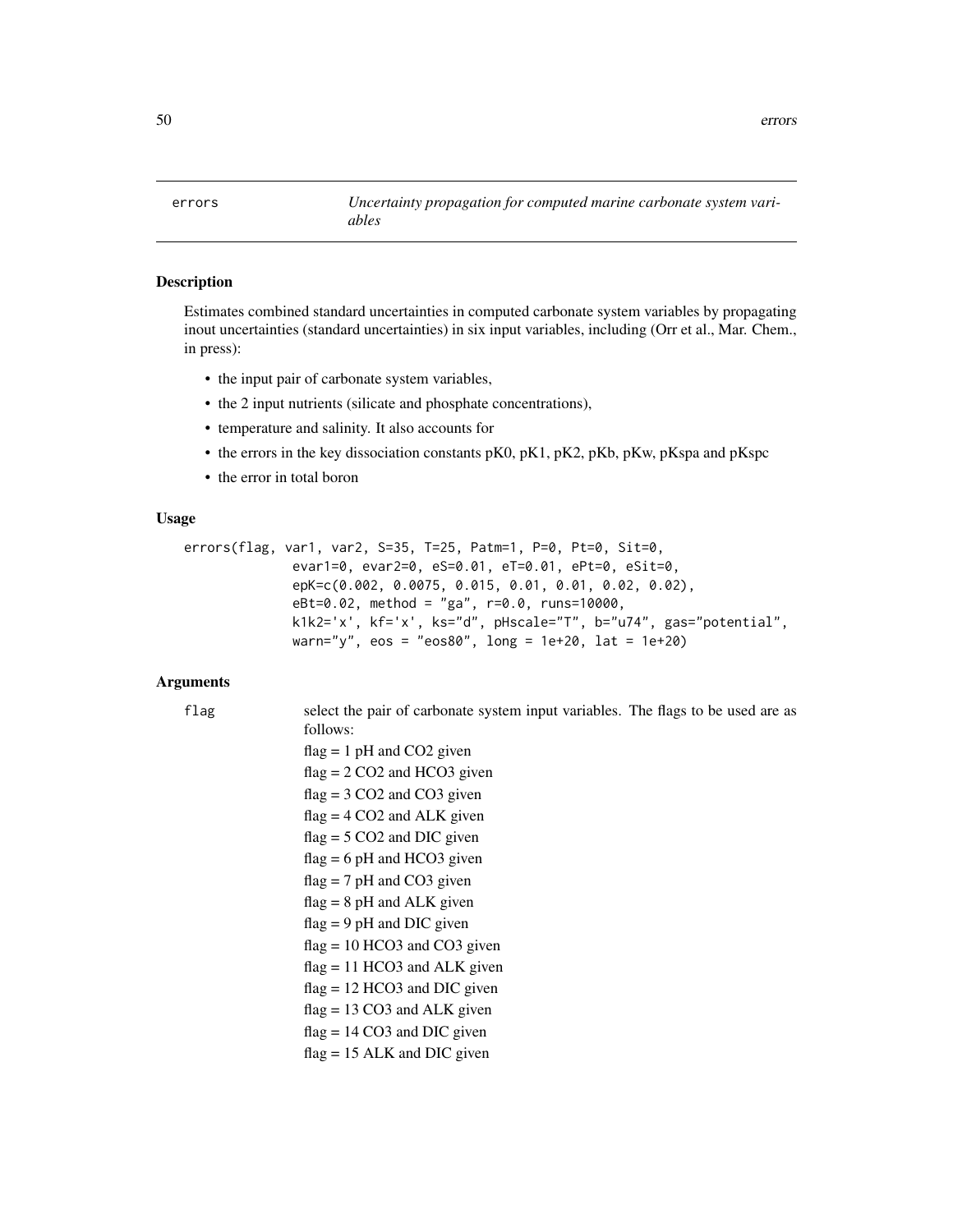|        | $flag = 21 pCO2$ and pH given                                                                                                                                                                                                                                                                                                                                                                                                                                                                                                                                                          |
|--------|----------------------------------------------------------------------------------------------------------------------------------------------------------------------------------------------------------------------------------------------------------------------------------------------------------------------------------------------------------------------------------------------------------------------------------------------------------------------------------------------------------------------------------------------------------------------------------------|
|        | $flag = 22 pCO2$ and HCO3 given                                                                                                                                                                                                                                                                                                                                                                                                                                                                                                                                                        |
|        | $flag = 23 pCO2$ and $CO3$ given                                                                                                                                                                                                                                                                                                                                                                                                                                                                                                                                                       |
|        | $flag = 24 pCO2$ and ALK given<br>$flag = 25 pCO2$ and DIC given                                                                                                                                                                                                                                                                                                                                                                                                                                                                                                                       |
|        |                                                                                                                                                                                                                                                                                                                                                                                                                                                                                                                                                                                        |
| var1   | Value of the first variable (in mol/kg, except for pH and for $pCO2$ in $\mu$ atm)                                                                                                                                                                                                                                                                                                                                                                                                                                                                                                     |
| var2   | Value of the second variable (in mol/kg, except for pH)                                                                                                                                                                                                                                                                                                                                                                                                                                                                                                                                |
| S      | Salinity (practical salinity scale)                                                                                                                                                                                                                                                                                                                                                                                                                                                                                                                                                    |
| Τ      | Temperature in degrees Celsius                                                                                                                                                                                                                                                                                                                                                                                                                                                                                                                                                         |
| Patm   | Surface atmospheric pressure in atm, default is 1 atm                                                                                                                                                                                                                                                                                                                                                                                                                                                                                                                                  |
| P      | Hydrostatic pressure in bar (surface $= 0$ )                                                                                                                                                                                                                                                                                                                                                                                                                                                                                                                                           |
| Pt     | Concentration of total dissolved inorganic phosphorus (mol/kg); set to 0 if NA                                                                                                                                                                                                                                                                                                                                                                                                                                                                                                         |
| Sit    | Concentration of total dissolved inorganic silicon (mol/kg); set to 0 if NA                                                                                                                                                                                                                                                                                                                                                                                                                                                                                                            |
| evar1  | Standard uncertainty in var1 of input pair of carbonate system variables                                                                                                                                                                                                                                                                                                                                                                                                                                                                                                               |
| evar2  | Standard uncertainty in var2 of input pair of carbonate system variables                                                                                                                                                                                                                                                                                                                                                                                                                                                                                                               |
| eS     | Standard uncertainty in salinity; default is 0.01                                                                                                                                                                                                                                                                                                                                                                                                                                                                                                                                      |
| еT     | Standard uncertainty in temperature (degree C); default is 0.01                                                                                                                                                                                                                                                                                                                                                                                                                                                                                                                        |
| ePt    | Standard uncertainty in total dissolved inorganic phosphorus concentration (mol/kg)                                                                                                                                                                                                                                                                                                                                                                                                                                                                                                    |
| eSit   | Standard uncertainty in total dissolved inorganic silicon concentration (mol/kg)                                                                                                                                                                                                                                                                                                                                                                                                                                                                                                       |
| epK    | Standard uncertainty) in 7 key dissociation constants: pK0, pK1, pK2, pKb,<br>pKw, pKspa and pKspc. This is a vector. The default is $c(0.002, 0.0075, 0.015, 0.015)$<br>$0.01, 0.01, 0.02, 0.02$ ).                                                                                                                                                                                                                                                                                                                                                                                   |
| eBt    | Standard uncertainty in total boron, given as a relative fractional error. The<br>default is 0.02, which equates to a $2\%$ error                                                                                                                                                                                                                                                                                                                                                                                                                                                      |
| method | Case insensitive character string to choose the error-propagation method: 1)<br>Gaussian, 2) Method of Moments, or 3) Monte Carlo).<br>These methods are specified using the 2-letter codes "ga", "mo", or "mc", re-<br>spectively. The default is "ga" (Gaussian).                                                                                                                                                                                                                                                                                                                    |
| r      | Correlation coefficient between standard uncertainties of var1 and var2 (only<br>useful with method="mo", i.e., ignored for the 2 other methods, the default is<br>$r = 0.0$                                                                                                                                                                                                                                                                                                                                                                                                           |
| runs   | Number of random samples (ignored unless method="mc"; the default is runs=10000                                                                                                                                                                                                                                                                                                                                                                                                                                                                                                        |
| k1k2   | "1" for using K1 and K2 from Lueker et al. (2000), "m02" from Millero et al.<br>(2002), "m06" from Millero et al. (2006), "m10" from Millero (2010), "mp2"<br>from Mojica Prieto et al. (2002), "p18" from Papadimitriou et al. (2018), "r"<br>from Roy et al. (1993), "sb21" from Shockman & Byrne (2021), "s20" from<br>Sulpis et al. (2020), and "w14" from Waters et al. (2014). "x" is the default flag;<br>the default value is then "1", except if T is outside the range $2$ to $35$ oC and/or S<br>is outside the range 19 to 43. In these cases, the default value is "w14". |
| kf     | "pf" for using Kf from Perez and Fraga (1987) and "dg" for using Kf from Dick-<br>son and Riley (1979 in Dickson and Goyet, 1994). "x" is the default flag; the<br>default value is then "pf", except if T is outside the range 9 to 33oC and/or S is<br>outside the range 10 to 40. In these cases, the default is "dg".                                                                                                                                                                                                                                                              |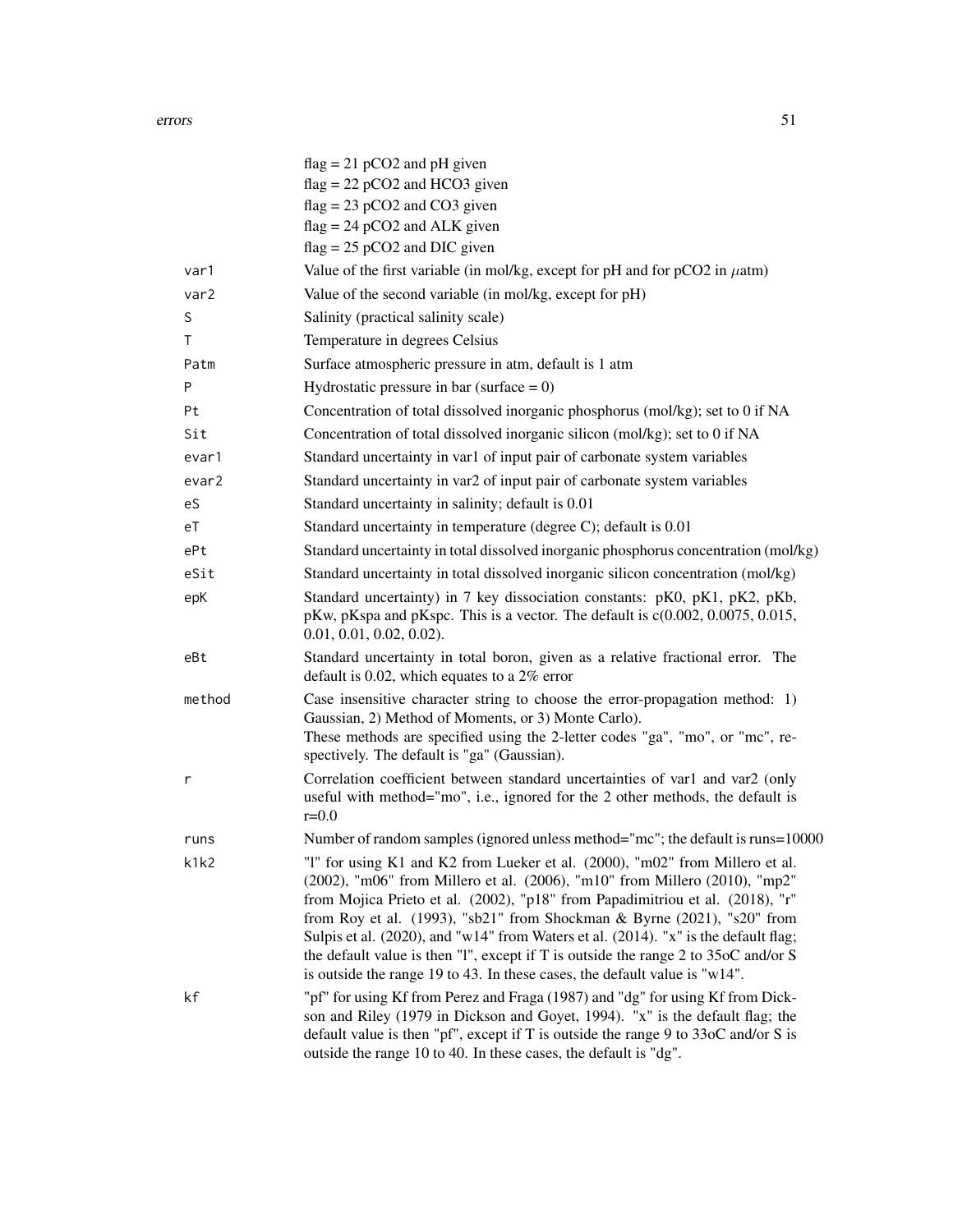| ks      | "d" for using Ks from Dickson (1990) and "k" for using Ks from Khoo et al.<br>$(1977)$ , default is "d"                                                                                                                                                                                                                                                                                                                                                                                                                                                         |
|---------|-----------------------------------------------------------------------------------------------------------------------------------------------------------------------------------------------------------------------------------------------------------------------------------------------------------------------------------------------------------------------------------------------------------------------------------------------------------------------------------------------------------------------------------------------------------------|
| pHscale | "T" for the total scale, "F" for the free scale and "SWS" for using the seawater<br>scale, default is "T" (total scale)                                                                                                                                                                                                                                                                                                                                                                                                                                         |
| b       | Concentration of total boron. "110" for the Lee et al. $(2010)$ formulation or<br>"u74" for the Uppstrom (1974) formulation, default is "u74"                                                                                                                                                                                                                                                                                                                                                                                                                   |
| gas     | used to indicate the convention for INPUT pCO2, i.e., when it is an input vari-<br>able (flags 21 to 25): "insitu" indicates it is referenced to in situ pressure and<br>in situ temperature; "potential" indicates it is referenced to 1 atm pressure and<br>potential temperature; and "standard" indicates it is referenced to 1 atm pressure<br>and in situ temperature. All three options should give identical results at surface<br>pressure. This option is not used when pCO2 is not an input variable (flags 1 to<br>15). The default is "potential". |
| warn    | "y" to show warnings when T or S go beyond the valid range for constants; "n"<br>to supress warnings. The default is "y".                                                                                                                                                                                                                                                                                                                                                                                                                                       |
| eos     | "teos10" to specify T and S according to Thermodynamic Equation Of Seawater<br>- 2010 (TEOS-10); "eos80" to specify T and S according to EOS-80.                                                                                                                                                                                                                                                                                                                                                                                                                |
| long    | longitude of data point, used when eos parameter is "teos10" as a conversion<br>parameter from absolute to practical salinity.                                                                                                                                                                                                                                                                                                                                                                                                                                  |
| lat     | latitude of data point, used when eos parameter is "teos10".                                                                                                                                                                                                                                                                                                                                                                                                                                                                                                    |

### Details

Complete information on routine uncertainty propagation for the marine carbon dioxide system can be found in Orr et al. (in press). This function requires users to specify each input standard uncertainty as either the standard deviation or the standard error of the mean. The latter implies much smaller propagated uncertainties, but is appropriate only when interested in the error in the mean, not the error of a given measurement. Beware that it is easy to fool oneself when using the standard error of the mean rather than the standard deviation.

This function requires different types of standard uncertainties:

- Standard uncertainties for evar1, evar2, eS, eT, ePt, eSit (same units as the input data, e.g., mol/kg);
- Standard uncertainties in pK units for epK; and
- Standard uncertainties in relative fractional units (between 0.0 and 1.0) for eBt.

This function propagates standard uncertainty from input to output variables using one of three methods:

- Gaussian: The Gaussian method is the standard technique for estimating a computed variable's (z) second moment (its variance or standard deviation) based on a first-order approximation to z. More precisely, we use here the basic 1st order, 2nd moment uncertainty analysis (a type of Taylor expansion), assuming no covariance between input variables. This is the approach used by Dickson and Riley (1978). It is the default method.
- Method of moments: The method of moments is a more general form of the Gaussian method. But in addition, it also accounts for covariance between input variables. In this case, the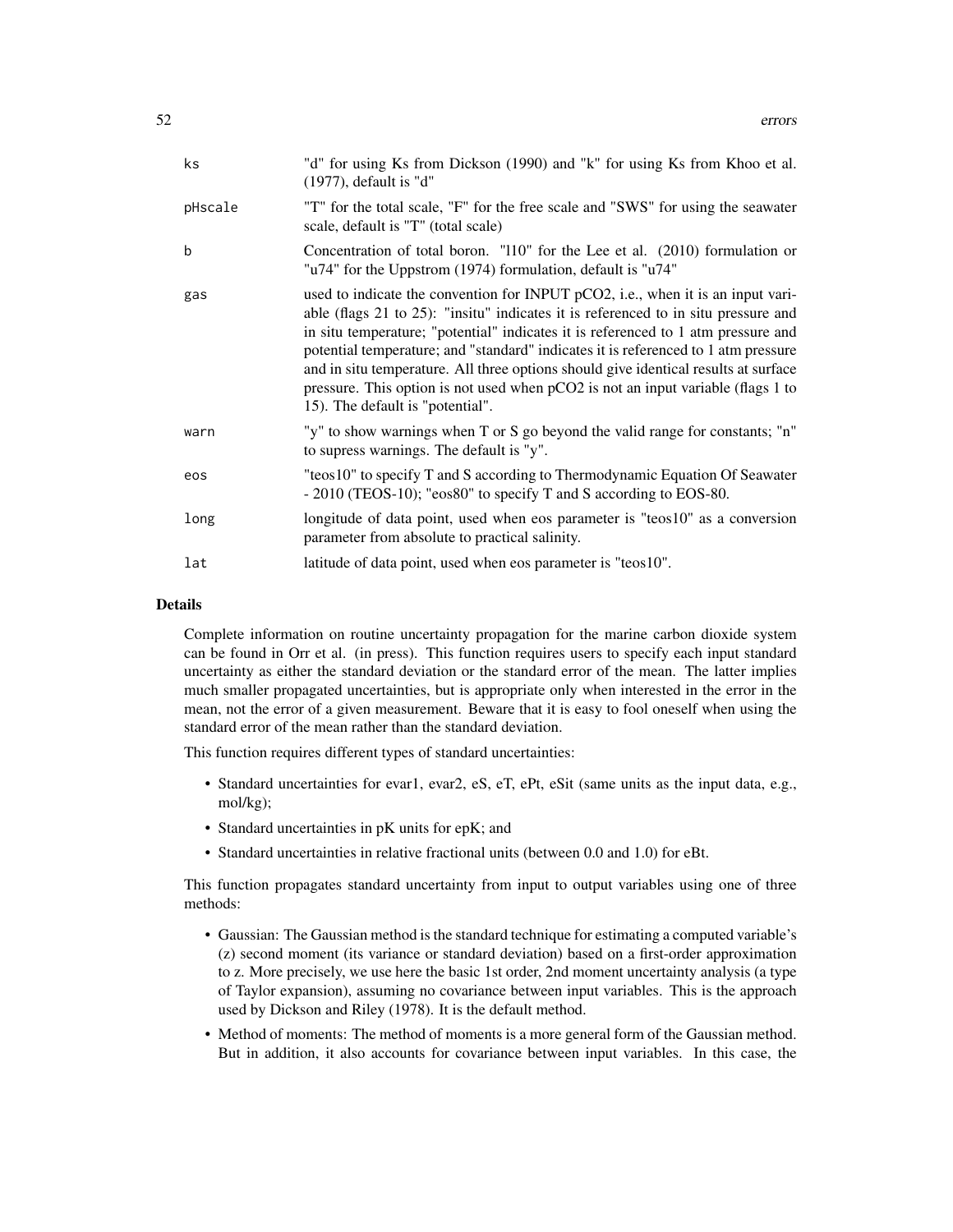'errors' routine allows the user to specify a value of the correlation coefficient 'r', having a value between -1.0 and 1.0, to indicate the correlation between standard uncertainties of the input pair of carbonate system variables. That correlation is used to compute the covariance. But by default, it is assumed that there is no covariance  $(r=0.0)$ .

• Monte Carlo: The Monte Carlo method is a brute-force approach relying on repeated random sampling of input errors, adding those to each input variables, calculating the corresponding output variables for each sample, and finally assessing the standard deviation in each output variables.

This function has many input parameters that are identical to those in the carb function. For their details, refer to the 'carb' documentation.

All parameters may be scalars or vectors except epK, eBt, method, runs, and gas.

- runs and eBt must be scalars
- method and gas must each consist of a character string
- epK may be a vector of 7 values. In that case, it must list errors for pK0, pK1, pK2, pKb, pKw, pKspa and pKspc, respectively. That set of errors is identical for all input data. Alternatively, users may specify 'epK=NULL' or 'epK=0' to set all 7 values to zero and thus neglect errors in the equilibrium constants.

In constrast, for evar1, evar2, r, eS, eT, ePt and eSit:

- if they are vectors, they represent standard uncertainties associated with each data point
- if they are scalars (single real numbers), they represent one standard uncertainty value each associated to all data points

The same remark applies to parameter r (correlation coefficient).

long and lat are used as conversion parameters from absolute to practical salinity: when seawater is not of standard composition, practical salinity alone is not sufficient to compute absolute salinity and vice-versa. One needs to know the density. When long and lat are given, density is inferred from WOA silicate concentration at given location. When they are not, an arbitrary geographic point is chosen: mid equatorial Atlantic. Note that this implies an error on computed salinity up to 0.02 g/kg.

### Value

The function returns a 2-dimensional dataframe, with the following columns:

- H combined standard uncertainty in [H+] concentration (mol/kg)
- pH combined standard uncertainty in pH
- CO2 combined standard uncertainty in CO2 concentration (mol/kg)
- pCO2combined standard uncertainty in "standard" pCO2, CO2 partial pressure computed at in situ temperature and atmospheric pressure  $(\mu$ atm)
- fCO2combined standard uncertainty in "standard" fCO2, CO2 fugacity computed at in situ temperature and atmospheric pressure  $(\mu$ atm)
- HCO3combined standard uncertainty in HCO3 concentration (mol/kg)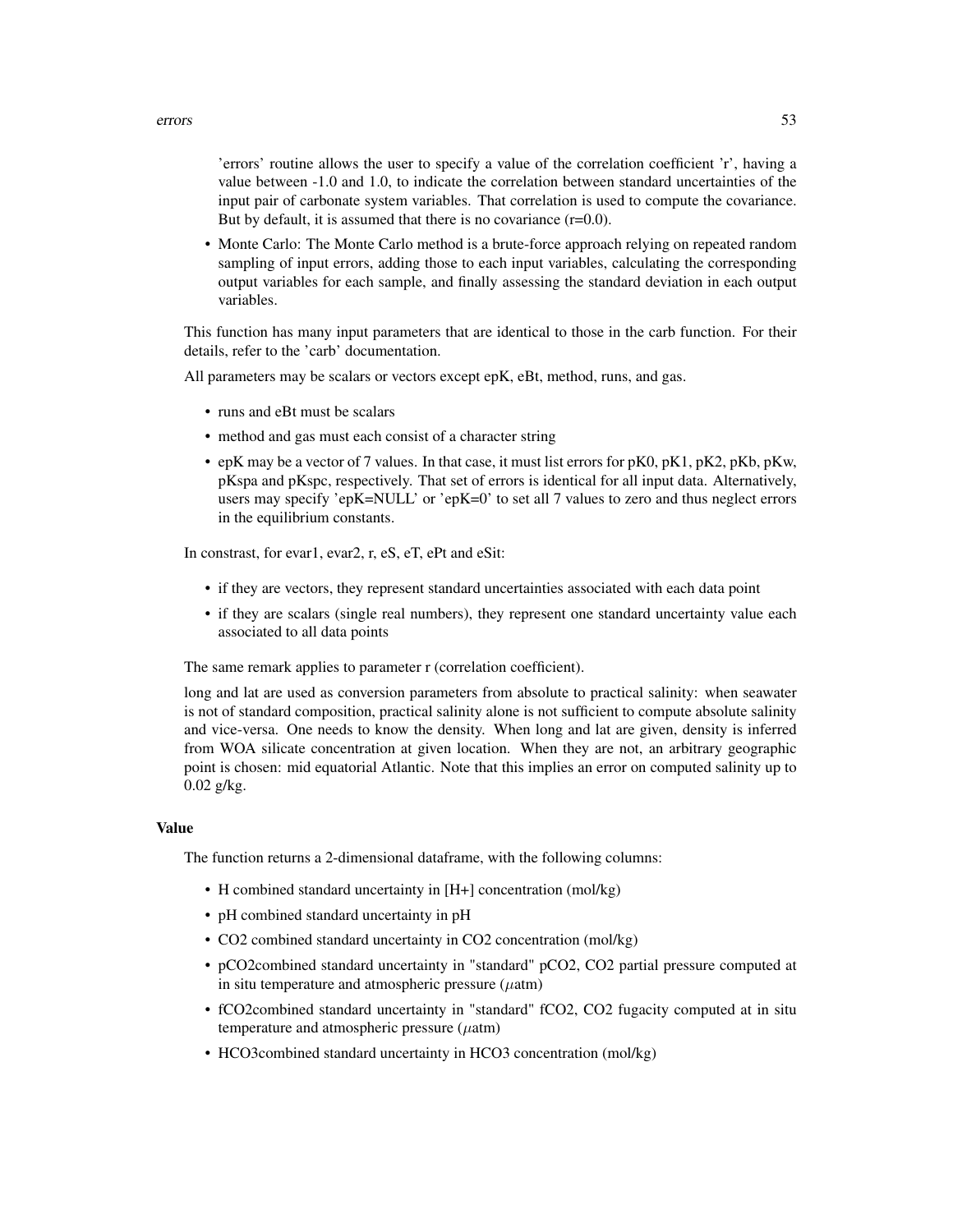- CO3combined standard uncertainty in CO3 concentration (mol/kg)
- DICcombined standard uncertainty in DIC concentration (mol/kg)
- ALKcombined standard uncertainty in ALK, total alkalinity (mol/kg)
- OmegaAragonitecombined standard uncertainty in Omega aragonite (aragonite saturation state)
- OmegaCalcitecombined standard uncertainty in Omega calcite (calcite saturation state)

If all input data have the same 'flag' value, the returned data frame does not show combined standard uncertainties on input pair of carbonate system variables. For example, if all input flags are 15, the input pair is DIC and ALK; hence, errors on DIC and ALK are not returned.

### Correlation coefficient

By default, 'r' is zero. However, for some pairs the user may want to specify a different value. For example, measurements of pCO2 and pH are often anti-correlated. The same goes for two other pairs: 'CO2 and CO3' and 'pCO2 and CO3'. But even for these cases, care is needed before using non-zero values of 'r'.

When the user wishes to propagate standard uncertainties for an individual measurement, 'r' should ALWAYS be zero if each member of the input pair is measured independently. In this case, we are interested in the correlation between the uncertainties in those measurements, not in the correlation between the measurements themselves. Uncertainties from those measurements are probably not correlated if they come from different instruments. Conversely, if users are interested in the error in the mean of a distribution of measurements (i.e., if they are propagating standard errors instead of standard deviations), one should then also account for the correlation between the measurements of the two variables of the input pair.

For input pairs where one member is pH (flags 1, 6, 7, 8, 9, and 21), this 'errors' function automatically inverses the sign of 'r'. The reason for that is that the associated derivatives are computed in terms of the hydrogen ion concentration (H+), not pH. Therefore for each of these 6 flags, if the user wants to compute their own 'r' that should be done by (1) using the H+ concentration instead of pH, and (2) inversing the sign of that computed 'r' before passing it as an argument to this routine. Usually though (when not calculating r for pH), the user may just use the 'r' in the expected way. For example, to include the covariance term when there is a perfect anticorrelation of pH with pCO2, one would use 'r=-1.0'.

### Computation time

Computation time depends on the method chosen; the Monte Carlo method takes much longer to execute. The computational time required for the Monte Carlo method is proportional to the number of runs. More runs, implies improved accuracy: runs = 10000 appears a minimum to obtain an accuracy of less than 1%. Accuracy is inversely proportional to the number of runs.

Computation time also depends on the chosen pair of input variables. For example, with the input pair DIC and Total alkalinity (flag=15), it is much longer than for input pair pH and Total alkalinity  $(hag=8)$ 

### Author(s)

Jean-Marie Epitalon, James Orr, and Jean-Pierre Gattuso<gattuso@obs-vlfr.fr>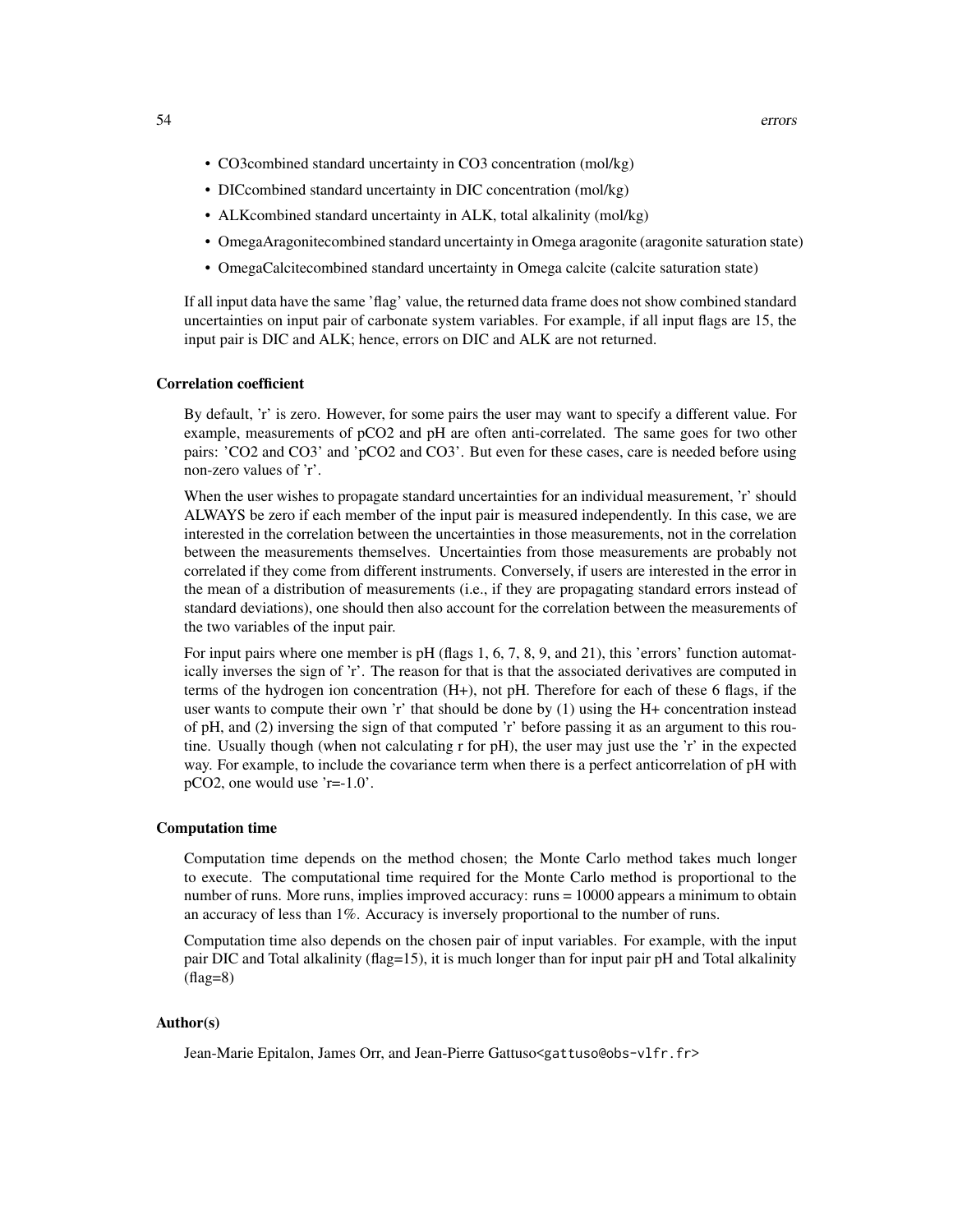### errors 55

#### References

Dickson, A. G. and Riley, J. P., 1978 The effect of analytical error on the evaluation of the components of the aquatic carbon-dioxide system, *Marine Chemistry*, 6, 77-85.

Dickson A. G. and Riley J. P., 1979 The estimation of acid dissociation constants in seawater media from potentiometric titrations with strong base. I. The ionic product of water. *Marine Chemistry* 7, 89-99.

Dickson A. G., 1990 Standard potential of the reaction:  $AgCI(s) + 1/2H2(g) = Ag(s) + HCI(aq)$ , and the standard acidity constant of the ion HSO4 in synthetic sea water from 273.15 to 318.15 K. *Journal of Chemical Thermodynamics* 22, 113-127.

Dickson A. G., Sabine C. L. and Christian J. R., 2007 Guide to best practices for ocean CO2 measurements. *PICES Special Publication* 3, 1-191.

Khoo H. K., Ramette R. W., Culberson C. H. and Bates R. G., 1977 Determination of hydrogen ion concentration in seawater from 5 to 40oC: standard potentials at salinities from 20 to 45. *Analytical Chemistry* 22, vol49 29-34.

Lee K., Tae-Wook K., Byrne R.H., Millero F.J., Feely R.A. and Liu Y-M, 2010 The universal ratio of the boron to chlorinity for the North Pacific and North Atlantoc oceans. *Geochimica et Cosmochimica Acta* 74 1801-1811.

Lueker T. J., Dickson A. G. and Keeling C. D., 2000 Ocean pCO2 calculated from dissolved inorganic carbon, alkalinity, and equations for K1 and K2: validation based on laboratory measurements of CO2 in gas and seawater at equilibrium. *Marine Chemistry* 70 105-119.

Millero F. J., 1995. Thermodynamics of the carbon dioxide system in the oceans. *Geochimica Cosmochimica Acta* 59: 661-677.

Millero F. J., 2010. Carbonate constant for estuarine waters. *Marine and Freshwater Research* 61: 139-142.

Millero F. J., Graham T. B., Huang F., Bustos-Serrano H. and Pierrot D., 2006. Dissociation constants of carbonic acid in seawater as a function of salinity and temperature. *Marine Chemistry* 100, 80-84.

Orr J. C., Epitalon J.-M., Dickson A. and Gattuso J.-P., in press. Routine uncertainty propagation for the marine carbon dioxide system. *Marine Chemistry*.

Orr J. C., Epitalon J.-M. and Gattuso J.-P., 2015. Comparison of seven packages that compute ocean carbonate chemistry. *Biogeosciences* 12, 1483-1510.

Perez F. F. and Fraga F., 1987 Association constant of fluoride and hydrogen ions in seawater. *Marine Chemistry* 21, 161-168.

Roy R. N., Roy L. N., Vogel K. M., Porter-Moore C., Pearson T., Good C. E., Millero F. J. and Campbell D. M., 1993. The dissociation constants of carbonic acid in seawater at salinities 5 to 45 and temperatures 0 to 45oC. *Marine Chemistry* 44, 249-267.

Schockman, K.M., Byrne, R.H., 2021. Spectrophotometric determination of the bicarbonate dissociation constant in seawater, *Geochimica et Cosmochimica Acta*.

Uppstrom L.R., 1974 The boron/chlorinity ratio of the deep-sea water from the Pacific Ocean. *Deep-Sea Research I* 21 161-162.

Waters, J., Millero, F. J., and Woosley, R. J., 2014. Corrigendum to "The free proton concentration scale for seawater pH", [MARCHE: 149 (2013) 8-22], *Marine Chemistry*, 165, 66-67.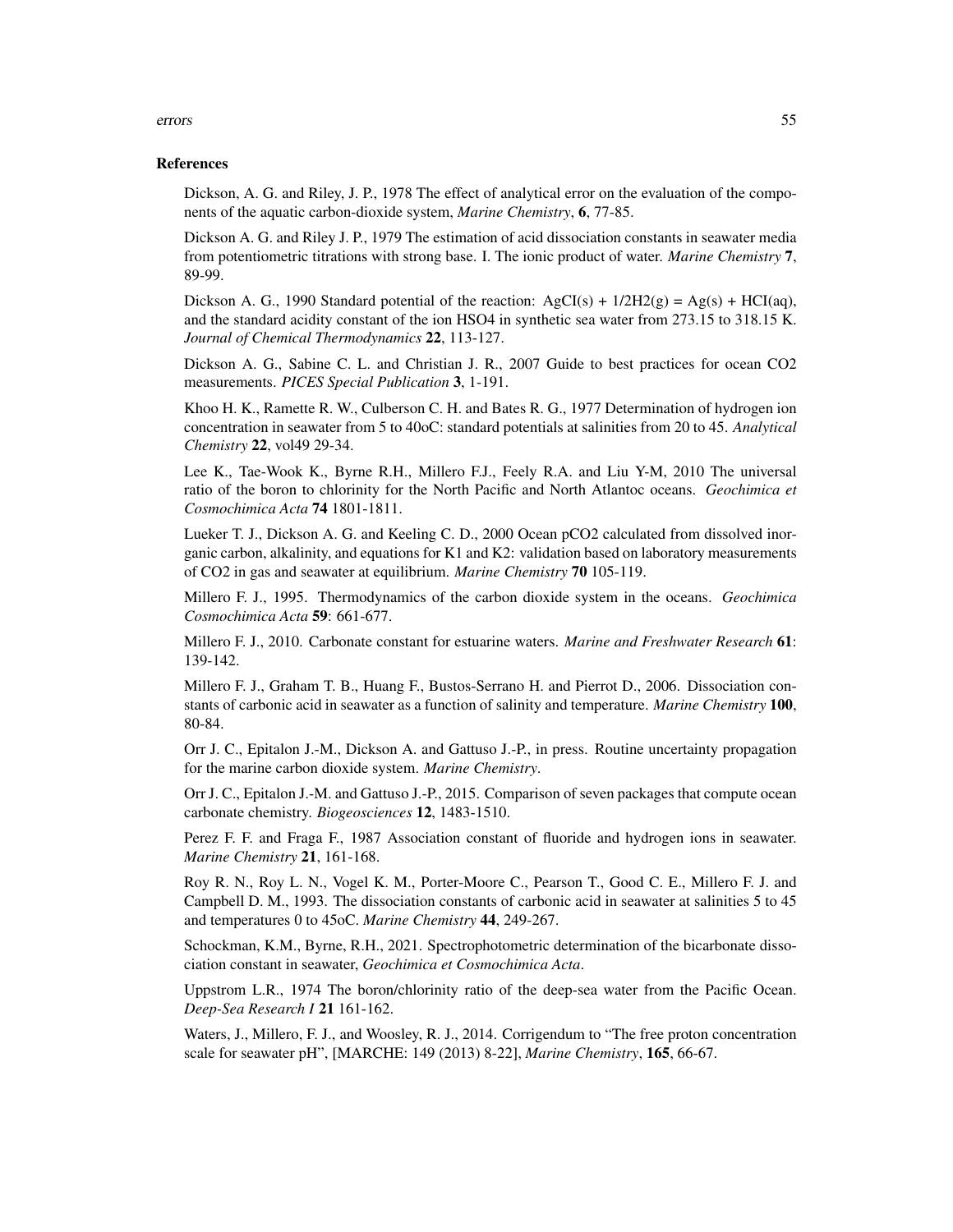Weiss, R. F., 1974. Carbon dioxide in water and seawater: the solubility of a non-ideal gas, *Marine Chemistry*, 2, 203-215.

Weiss, R. F. and Price, B. A., 1980. Nitrous oxide solubility in water and seawater, *Marine Chemistry*, 8, 347-359.

Zeebe R. E. and Wolf-Gladrow D. A., 2001 *CO2 in seawater: equilibrium, kinetics, isotopes*. Amsterdam: Elsevier, 346 pp.

### Examples

```
## 1) For the input pair ALK and DIC (var1 and var2 when flag=15),
## compute resulting uncertainty from given uncertainty on ALK and DIC (5 umol/kg)
## and default uncertainties in dissociation constants and total boron
## using the default method (Gaussian)
errors(flag=15, var1=2300e-6, var2=2000e-6, S=35, T=25, P=0, Patm=1.0, Pt=0, Sit=0,
      evar1=5e-6, evar2=5e-6, eS=0, eT=0, ePt=0, eSit=0,
      pHscale="T", kf="pf", k1k2="l", ks="d", b="u74")
## Typical output:
## H pH CO2 fCO2 pCO2 HCO3 ...
## 3.721614e-10 0.01796767 5.441869e-07 19.25338 19.31504 9.170116e-06 ...
## 2) Do the same as in one, but assign a 4% uncertainty to total boron
## This uncertainty is the amount by which estimates from Lee et al (2010) and
## Uppstrom (1974) differ. The default for the latter is eBt=0.02.
errors(flag=15, var1=2300e-6, var2=2000e-6, S=35, T=25, P=0, Patm=1.0, Pt=0, Sit=0,
      evar1=5e-6, evar2=5e-6, eS=0, eT=0, ePt=0, eSit=0, eBt=0.04,
      pHscale="T", kf="pf", k1k2="l", ks="d", b="u74")
## 3) For the input pair pH and ALK (var1 and var2 when flag=8)
## compute standard errors in output variables from errors in input variables, i.e.,
## for pH (0.005 pH units) and in ALK (5 umol/kg), along with
## errors in total dissolved inorganic phosphorus (0.1 umol/kg) and
## total dissolved inorganic silicon (2 umol/kg) concentrations, while
## assuming no uncertainty in dissociation constants & boron, using the Gaussian method:
errors(flag=8, var1=8.25, var2=2300e-6, S=35, T=25, P=0, Patm=1.0, Pt=0, Sit=0,
      evar1=0.005, evar2=5e-6, eS=0, eT=0, ePt=0.1, eSit=2, epK=0, eBt=0,
      method="ga", pHscale="T", kf="pf", k1k2="l", ks="d", b="u74")
## 4) For the input pair pCO2 and pH (var1 and var2 when flag=21)
## compute standard errors in output variables from errors in input variables, i.e.,
## for pCO2 (2 uatm) and pH (0.005 pH units), with no uncertainties in Pt and Sit
## nor in the dissociation constants BUT a perfect anticorrelation between pCO2 and pH,
## (the input pair) using the Method of moments:
errors(flag=21, var1=400, var2=8.1, S=35, T=25, P=0, Patm=1.0, Pt=0, Sit=0,
      evar1=2, evar2=0.005, eS=0, eT=0, ePt=0.0, eSit=0, epK=0, eBt=0,
      method="mo", r=-1.0, pHscale="T", kf="pf", k1k2="l", ks="d", b="u74")
## 5) Use vectors as arguments and compute errors on all output variables
## using Monte Carlo method taking into account input errors on pH, ALK, DIC
## and dissociation constants (pKx)
flag <- c(8, 15)
var1 <- c(8.2, 0.002394, 8.25)
```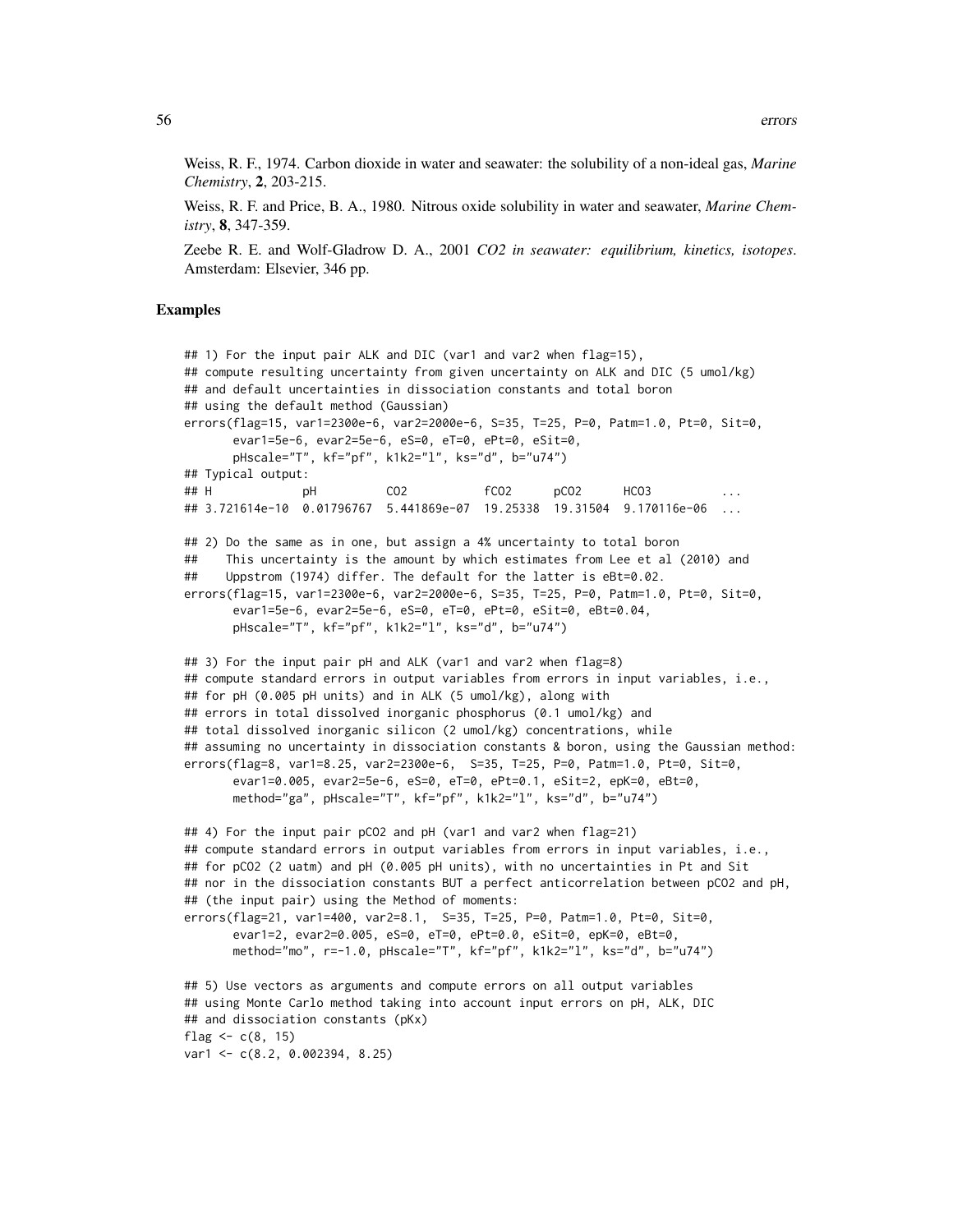#### f2pCO2  $57$

```
var2 <- c(0.002343955, 0.002017)
S \leftarrow c(35, 35)T < -c(25, 25)P \leftarrow \emptysetPt < -0Sit \leftarrow 0
evar1 <- c(0.005, 2e-6)
evar2 <- c(2e-6, 2e-6)
epKx <- c(0.002, 0.01, 0.02, 0.01, 0.01, 0.01, 0.01)
eBtx = 0.01
method <- "mc"
kf \leftarrow "pf"
k1k2 <- "l"
pHscale <- "T"
b <- "u74"
## NOTE that the following is executable but enclosed in "donttest"
## because it takes too long to run when submiting to CRAN
## and is therefore rejected
errors(flag=flag, var1=var1, var2=var2, S=S, T=T, P=P, Pt=Pt, Sit=Sit,
       evar1=evar1, evar2=evar2, eS=0, eT=0, ePt=0, eSit=0, epK=epKx, eBt=eBtx,
       method=method, runs=10000, kf=kf, k1k2=k1k2, pHscale=pHscale, b=b)
```
<span id="page-56-0"></span>f2pCO2 *Converts the CO2 fugacity to CO2 partial pressure*

### Description

Converts fCO2 (fugacity of CO2) into pCO2 (partial pressure in CO2)

#### Usage

 $f2pCO2(T = 25, Patm=1, P=0, fCO2)$ 

### Arguments

|                  | Temperature in degrees Celsius, default is 25oC                          |
|------------------|--------------------------------------------------------------------------|
| Patm             | Surface atmospheric pressure in atm, default 1 atm                       |
|                  | Hydrostatic pressure in bar, default is 0 bar (surface)                  |
| fC <sub>02</sub> | Fugacity of CO2 in $\mu$ atm, the same units as that for the pCO2 output |
|                  |                                                                          |

# Value

| pC <sub>02</sub> | Partial pressure of CO2 in $\mu$ atm, the same units as that for the fCO2 input |
|------------------|---------------------------------------------------------------------------------|
|------------------|---------------------------------------------------------------------------------|

# Note

Warning: pCO2 estimates below 100 m are subject to considerable uncertainty. See Weiss (1974) and Orr et al. (2015)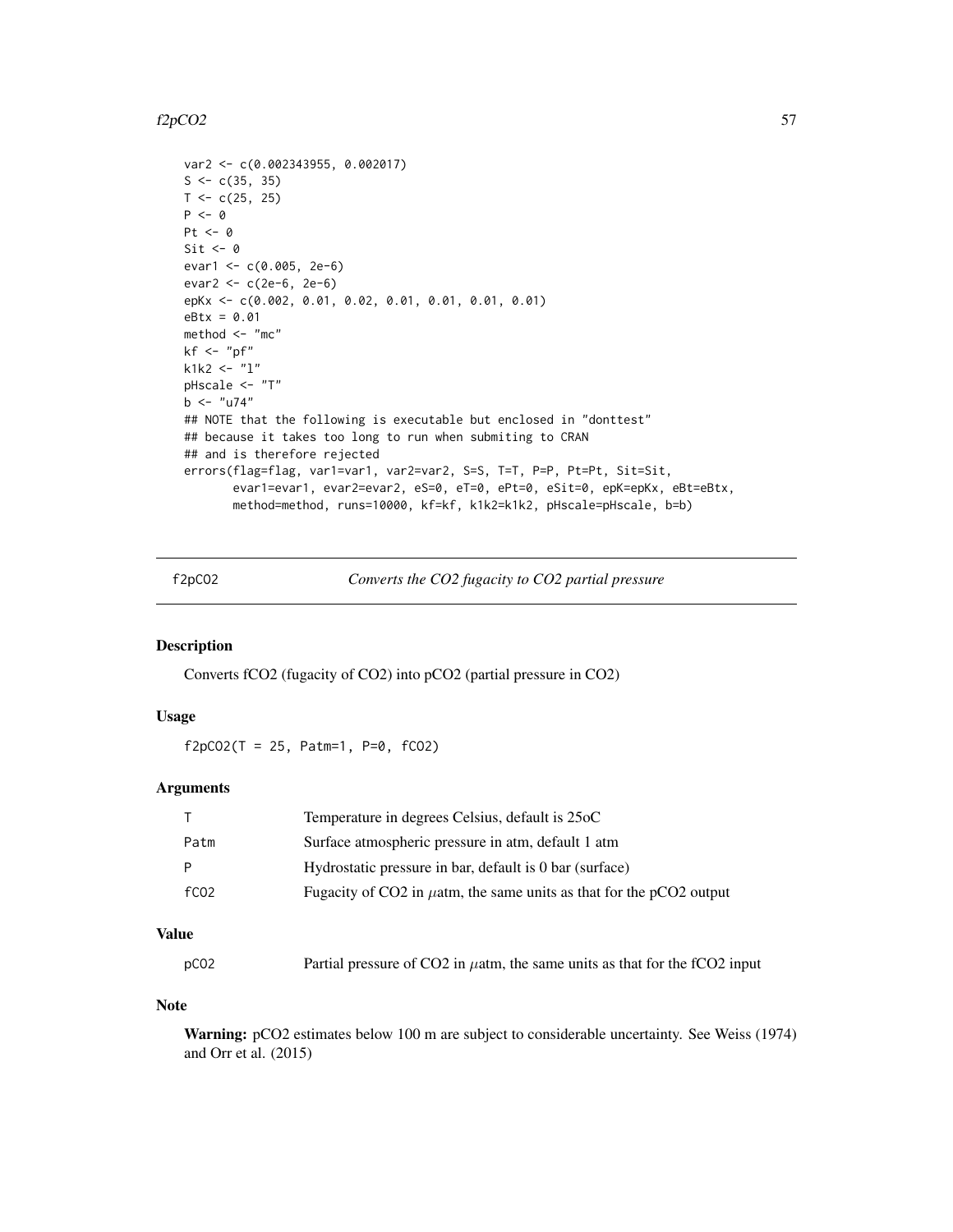### Author(s)

Heloise Lavigne, Jean-Pierre Gattuso, and James Orr <gattuso@obs-vlfr.fr>

### References

Dickson A. G., Sabine C. L. and Christian J. R., 2007. Guide to best practices for ocean CO2 measurements. *PICES Special Publication* 3, 1-191.

Orr J. C., Epitalon J.-M. and Gattuso J.-P., 2015. Comparison of seven packages that compute ocean carbonate chemistry. *Biogeosciences* 12, 1483-1510.

Weiss, R. F. and Price, B. A., 1980. Nitrous oxide solubility in water and seawater, *Marine Chemistry*, 8, 347-359, 1980.

Weiss, R. F., 1974. Carbon dioxide in water and seawater: the solubility of a non-ideal gas, *Mar. Chem.*, 2, 203-215.

Weiss, R. F. and Price, B. A., 1980. Nitrous oxide solubility in water and seawater, *Marine Chemistry*, 8, 347-359.

# See Also

[p2fCO2](#page-93-0).

### Examples

f2pCO2(T=25, Patm=1.0, P=0, fCO2=380)

fCO2insi *fCO2 at in situ temperature*

# Description

Correction to compensate for the difference in temperature between the temperature of measurement and in situ temperature.

### Usage

```
fCO2insi(fCO2lab = 400, Tlab = 20, SST = 19)
```
# Arguments

| fCO2lab | Fugacity of CO2 measured in the lab in $\mu$ atm                           |
|---------|----------------------------------------------------------------------------|
| Tlab    | Temperaure of measurment in the lab in in degrees Celsius, default is 20oC |
| -SST    | Temperature in degrees Celsius, default is 19oC                            |

### Value

| fCO2insi | Fugacity of CO2 at in situ temperature in $\mu$ atm, the same units as that for the |
|----------|-------------------------------------------------------------------------------------|
|          | fCO <sub>2</sub> input.                                                             |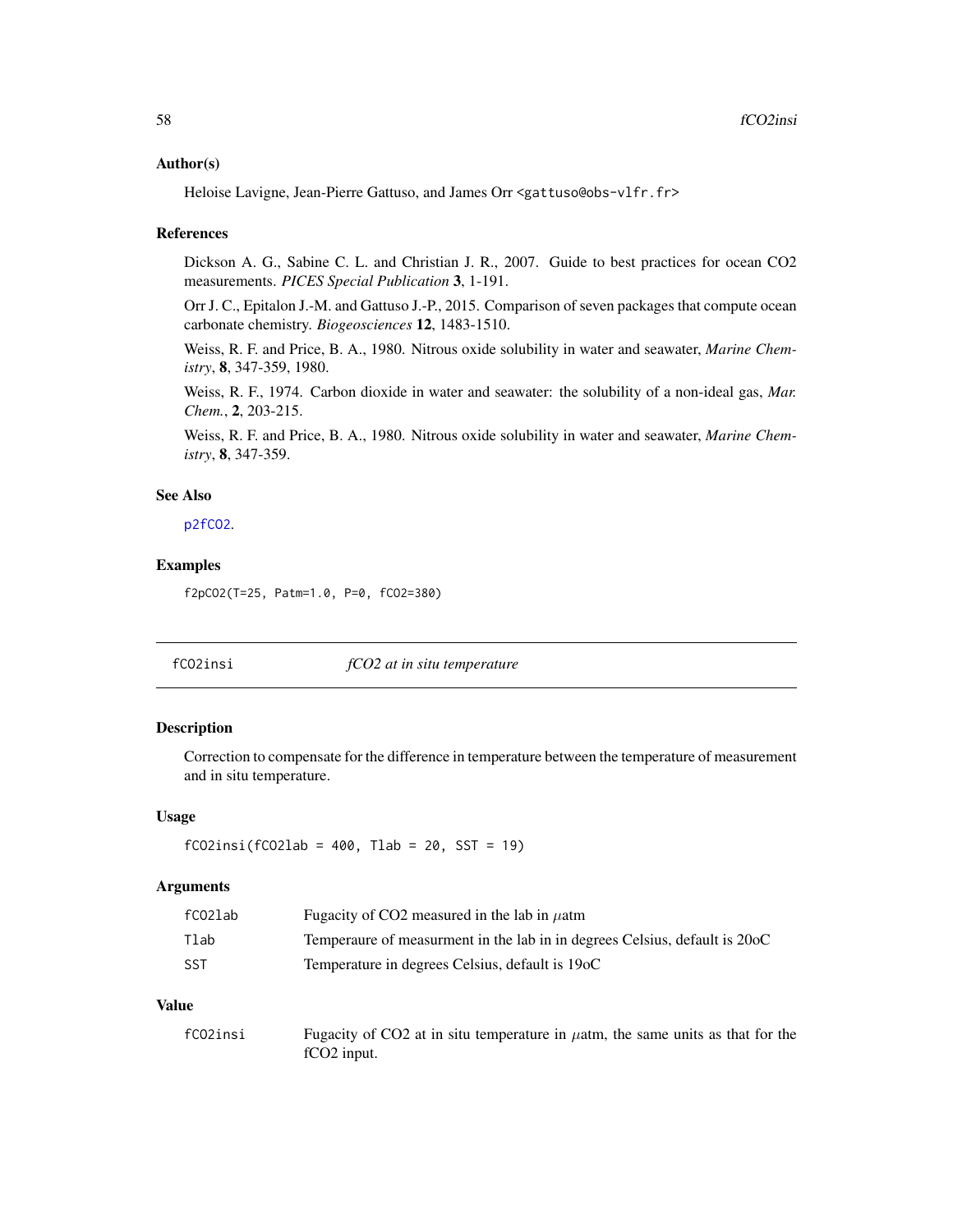# Note

The empirical correction applied is from Takahashi (1993) as recommended by Pierrot et al. (2009)

# Author(s)

Jean-Pierre Gattuso <gattuso@obs-vlfr.fr>

# References

Pierrot D., Neill C., Sullivan K., Castle R., Wanninkhof R., LÄ<sup>1</sup>/4ger H., Johannessen T., Olsen A., Feely R. A. and Cosca C. E., 2009. Recommendations for autonomous underway pCO2 measuring systems and data-reduction routines. *Deep-Sea Res. II* 56, 512-522.

Takahashi T., Olafsson J., Goddard J. G., Chipman D. W. and Sutherland S. C., 1993. Seasonal variation of CO2 and nutrients in the high-latitude surface oceans: a comparative study. *Glob. Biogeochem. Cycles* 7, 843-878.

# See Also

[f2pCO2](#page-56-0), [pCO2insi](#page-100-0).

### Examples

 $fCO2insi(fCO2lab = 400, SST = 15, Tlab = 16)$ 

#### K0 *Henry's constant mol/(kg/atm)*

# Description

Henry's constant mol/(kg/atm)

#### Usage

```
K0(S=35, T=25, P=0, Patm=1, warn="y")
```

| <sub>S</sub> | Salinity, default is 35                                                                                            |
|--------------|--------------------------------------------------------------------------------------------------------------------|
| $\top$       | Temperature in degrees Celsius, default is 25oC                                                                    |
| P            | Hydrostatic pressure in bar (surface $= 0$ ), default is 0                                                         |
| Patm         | Surface atmospheric pressure in atm, default is 1 atm                                                              |
| warn         | "y" to show warnings when T or S go beyond the valid range for K0; "n" to<br>supress warnings. The default is "y". |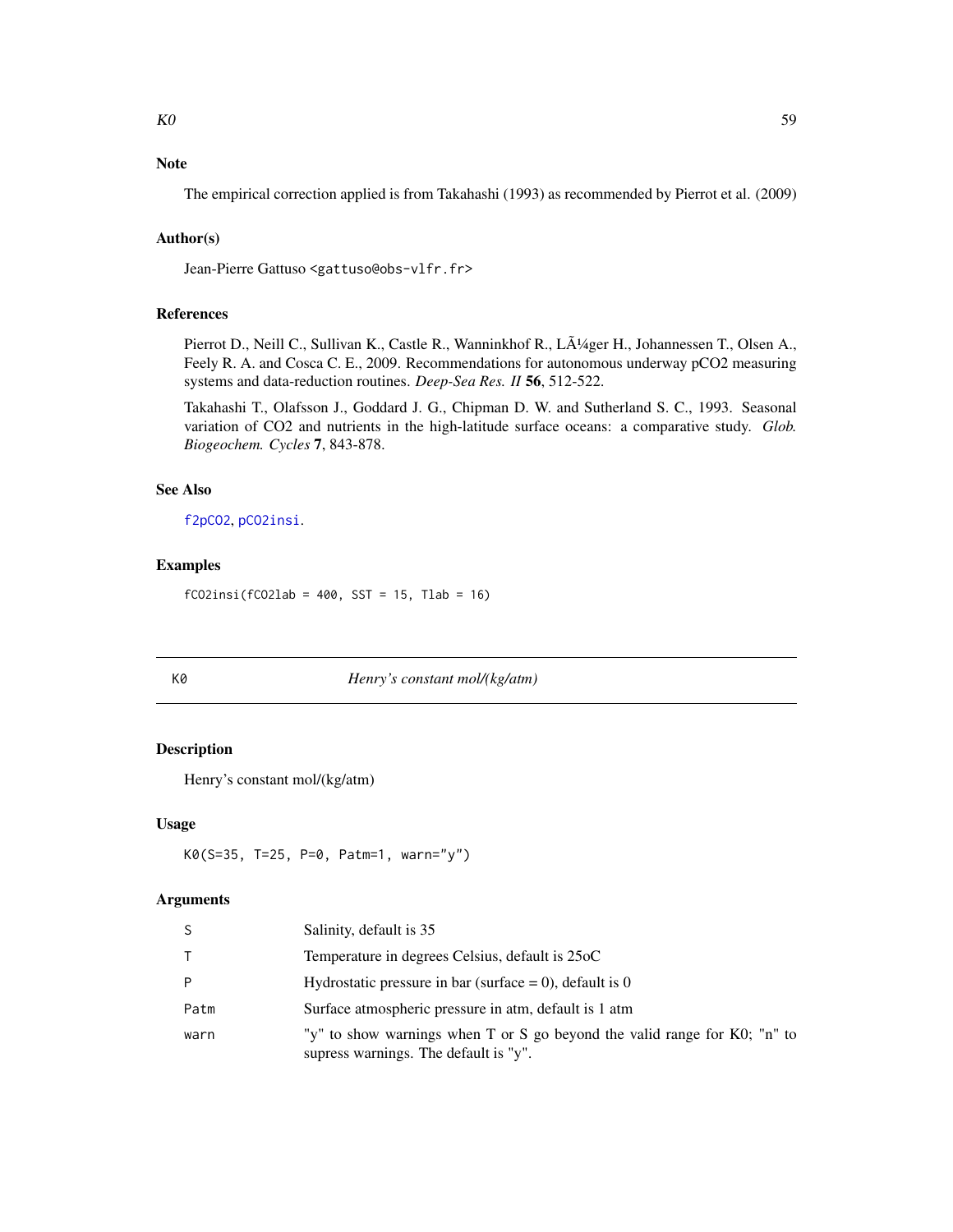# Details

This formulation is only valid for specific ranges of temperature and salinity:

• S ranging between 0 and 45 and T ranging between -1 and 45oC.

Note that the arguments can be given as a unique number or as vectors. If the lengths of the vectors are different, the longer vector is retained and only the first value of the other vectors is used. It can therefore be critical to use vectors of the same length.

For pressure corrections: the pressure correction term of Weiss (1974) is used.

# Value

K0 Henry's constant mol/(kg/atm)

### Author(s)

Jean-Marie Epitalon, Aurelien Proye, and Jean-Pierre Gattuso <gattuso@obs-vlfr.fr>

### References

Weiss R. F., 1974 Carbon dioxide in water and seawater: the solubility of a non-ideal gas. *Marine Chemistry* 2, 203-215.

#### Examples

K0(S=35,T=25,P=0)

<span id="page-59-0"></span>

K1 *First dissociation constant of carbonic acid (mol/kg)*

#### Description

First dissociation constant of carbonic acid (mol/kg)

### Usage

K1(S=35, T=25, P=0, k1k2="x", pHscale="T", kSWS2scale="x", ktotal2SWS\_P0="x", warn="y")

| S | Salinity, default is 35                                    |
|---|------------------------------------------------------------|
|   | Temperature in degrees Celsius, default is 25oC            |
| D | Hydrostatic pressure in bar (surface $= 0$ ), default is 0 |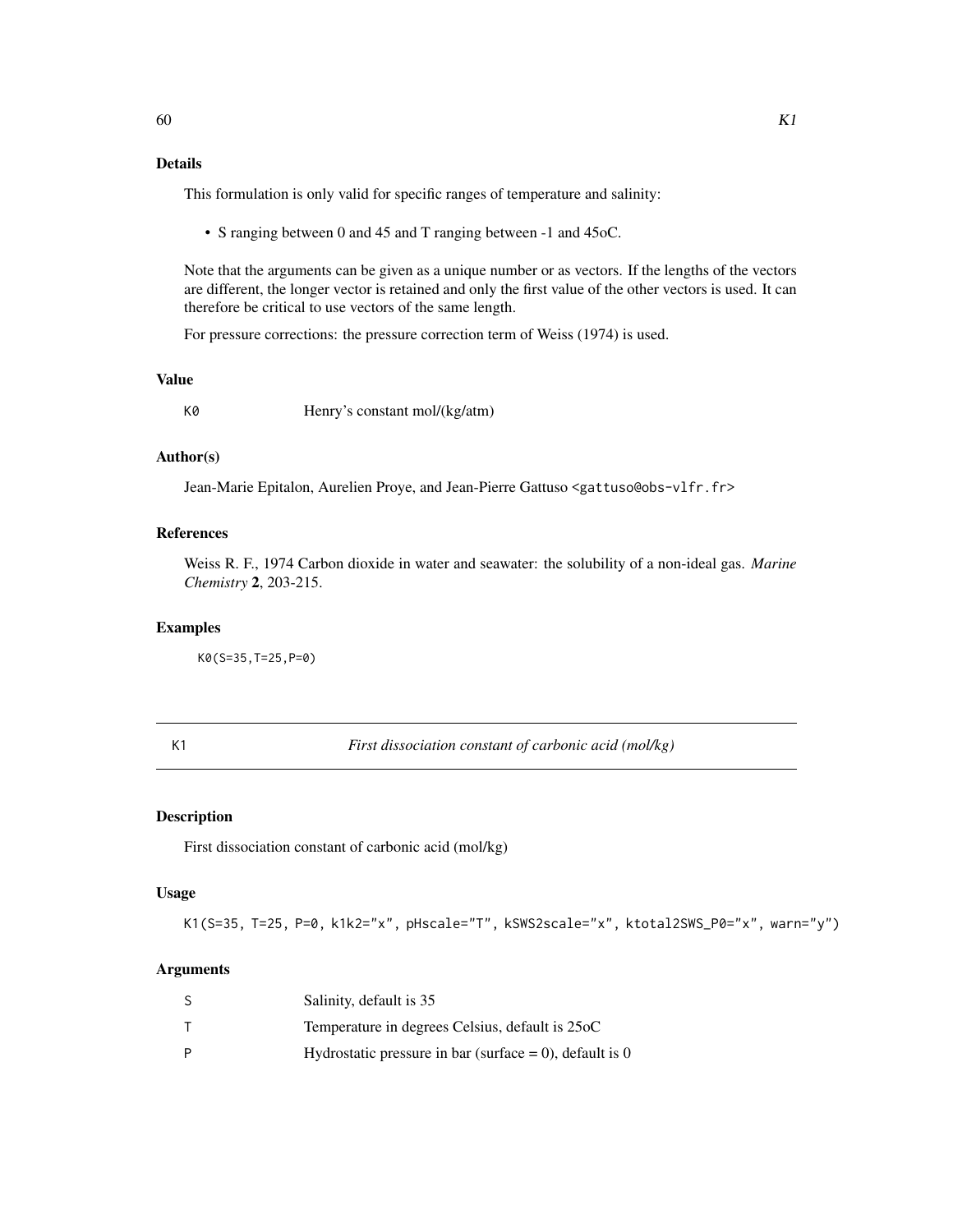| k1k2          | "1" for using K1 and K2 from Lueker et al. (2000), "m02" from Millero et al.<br>(2002), "m06" from Millero et al. (2006), "m10" from Millero (2010), "mp2"<br>from Mojica Prieto et al. (2002), "p18" from Papadimitriou et al. (2018), "r"<br>from Roy et al. (1993), "sb21" from Shockman & Byrne (2021), "s20" from<br>Sulpis et al. (2020), and "w14" from Waters et al. (2014). "x" is the default flag;<br>the default value is then "1", except if T is outside the range 2 to $35\text{oC}$ and/or S<br>is outside the range 19 to 43. In these cases, the default value is " $w14$ ". |
|---------------|------------------------------------------------------------------------------------------------------------------------------------------------------------------------------------------------------------------------------------------------------------------------------------------------------------------------------------------------------------------------------------------------------------------------------------------------------------------------------------------------------------------------------------------------------------------------------------------------|
| pHscale       | choice of pH scale: "T" for using the total scale, "F" for using the free scale and<br>"SWS" for using the seawater scale, default is total scale                                                                                                                                                                                                                                                                                                                                                                                                                                              |
| kSWS2scale    | Conversion factor from the seawater scale (SWS) to the pH scale selected at the<br>hydrostatic pressure value indicated. It is not required for all formulations of K1<br>and K2, nor when the hydrostatic pressure is 0. It is advised to use default value<br>"x", in which case it is computed when required.                                                                                                                                                                                                                                                                               |
| ktotal2SWS_P0 | Conversion factor from the total scale to the SWS at an hydrostatic pressure of 0.<br>It is not required for all formulations of K1 and K2. It is advised to use default<br>value "x", in which case it is computed when required.                                                                                                                                                                                                                                                                                                                                                             |
| warn          | "y" to show warnings when T or S go beyond the valid range for K1; "n" to<br>supress warnings. The default is "y".                                                                                                                                                                                                                                                                                                                                                                                                                                                                             |

### Details

The Lueker et al. (2000) constant is recommended by Guide to Best Practices for Ocean CO2 Measurements (2007). It is, however, critical to consider that each formulation is only valid for specific ranges of temperature and salinity:

- Lueker et al. (2000): S ranging between 19 and 43 and T ranging between 2 and 35oC.
- Millero et al. (2002): S ranging from 34 to 37 and T ranging between -1.6 and 35oC.
- Millero et al. (2006): S ranging between 0.1 and 50 and T ranging between 1 and 50oC.
- Millero (2010): S ranging between 1 and 50 and T ranging between 0 and 50oC. Millero (2010) provides a K1 and K2 formulation for the seawater, total and free pH scales. Therefore, when this method is used and if P=0, K1 and K2 are computed with the formulation corresponding to the pH scale given in the flag "pHscale".
- Mojica Prieto et al. (2002): S ranging from 5 to 42 and T ranging between 0 and 45oC.
- Papadimitriou et al. (2018): S ranging from 33 to 100 and T ranging between -6 to 25oC.
- Roy et al. (1993): S ranging between 5 and 45 and T ranging between 0 and 45oC.
- Shockman & Byrne (2021): formulation is that of Waters et al (2014). See below.
- Sulpis et al. (2020): S ranging from 30.7 to 37.6 and T ranging between -1.7 to 31.8oC.
- Waters et al.(2014): S ranging between 1 and 50 and T ranging between 0 and 50oC. Waters (2014) provides a K1 and K2 formulation for the seawater, total and free pH scales. Therefore, when this method is used and if P=0, K1 and K2 are computed with the formulation corresponding to the pH scale given in the flag "pHscale".

The arguments can be given as a unique number or as vectors. If the lengths of the vectors are different, the longer vector is retained and only the first value of the other vectors is used. It can therefore be critical to use vectors of the same length.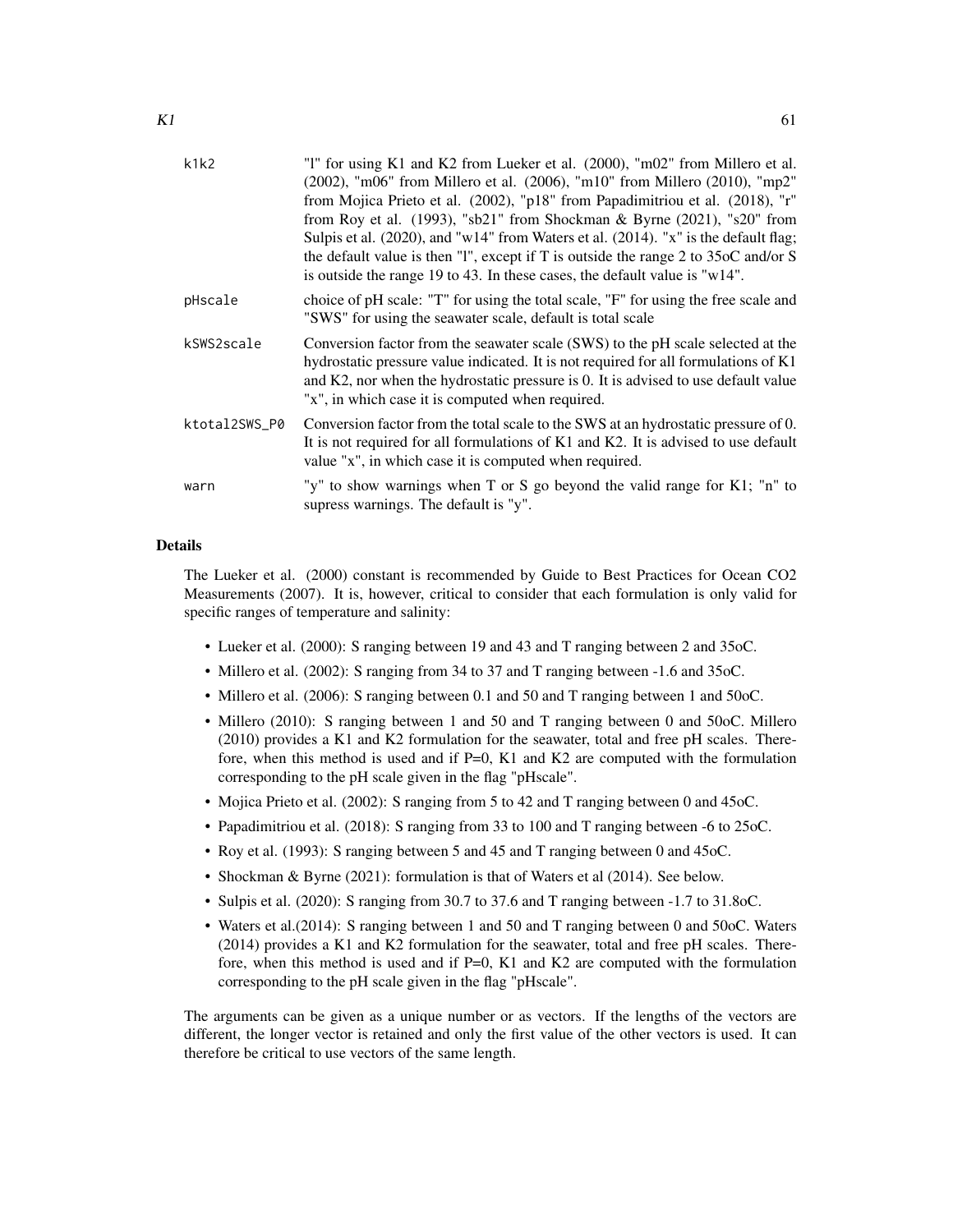The pressure correction was applied on the seawater scale. Hence, if needed, values were first transformed from the total scale to the seawater scale, the pressure correction applied as described by Millero (1995), and the value was transformed back to the required scale (T, F or SWS).

### Value

K1 First dissociation constant of carbonic acid (mol/kg)

#### Author(s)

Jean-Marie Epitalon and Jean-Pierre Gattuso <gattuso@obs-vlfr.fr>

#### References

Dickson A. G., Sabine C. L. and Christian J. R., 2007 Guide to best practices for ocean CO2 measurements. *PICES Special Publication* 3, 1-191.

DOE 1994 *Handbook of methods for the analysis of the various parameters of the carbon dioxide system in sea water*. ORNL/CDIAC-74. Oak Ridge,Tenn.: Carbon Dioxide Information Analysis Center, Oak Ridge National Laboratory.

Lueker T. J., Dickson A. G., and Keeling C. D., 2000 Ocean pCO2 calculated from dissolved inorganic carbon, alkalinity, and equations for K1 and K2: validation based on laboratory measurements of CO2 in gas and seawater at equilibrium. *Marine Chemistry* 70 105-119.

Millero F. J., 1995 Thermodynamics of the carbon dioxide system in the oceans. *Geochimica Cosmochimica Acta* 59: 661-677.

Millero F. J., Pierrot D., Lee K., Wanninkhof R., Feely R., Sabine C. L., Key R. M. and Takahashi T., 2002. Dissociation constants for carbonic acid determined from field measurements. Deep Sea Research Part I: Oceanographic Research Papers 49:1705-1723.

Millero F. J., Graham T. B., Huang F., Bustos-Serrano H., and Pierrot D., 2006 Dissociation constants of carbonic acid in seawater as a function of salinity and temperature. *Marine Chemistry* 100, 80-84.

Millero F. J., 2010 Carbonate constant for estuarine waters. *Marine and Freshwater Research* 61: 139-142.

Mojica Prieto F. J. and Millero F. J., 2002. The values of  $pK1 + pK2$  for the dissociation of carbonic acid in seawater. *Geochimica et Cosmochimica Acta* 66, 2529-2540.

Papadimitriou S., Loucaides S., R©rolle V. M. C., Kennedy P., Achterberg E. P., Dickson A. G., Mowlem M. and Kennedy H., 2018. The stoichiometric dissociation constants of carbonic acid in seawater brines from 298 to 267 K. *Geochimica et Cosmochimica Acta* 220, 55-70.

Roy R. N., Roy L. N., Vogel K. M., Porter-Moore C., Pearson T., Good C. E., Millero F. J. and Campbell D. M., 1993. The dissociation constants of carbonic acid in seawater at salinities 5 to 45 and temperatures 0 to 45oC. *Marine Chemistry* 44, 249-267.

Schockman, K.M., Byrne, R.H., 2021. Spectrophotometric determination of the bicarbonate dissociation constant in seawater, *Geochimica et Cosmochimica Acta*..

Sulpis O., Lauvset S. K. and Hagens M., 2020. Current estimates of K1\* and K2\* appear inconsistent with measured CO2 system parameters in cold oceanic regions. *Ocean Science* 16, 847-862.

Waters, J., Millero, F. J., and Woosley, R. J., 2014. Corrigendum to "The free proton concentration scale for seawater pH", [MARCHE: 149 (2013) 8-22], *Marine Chemistry* 165, 66-67.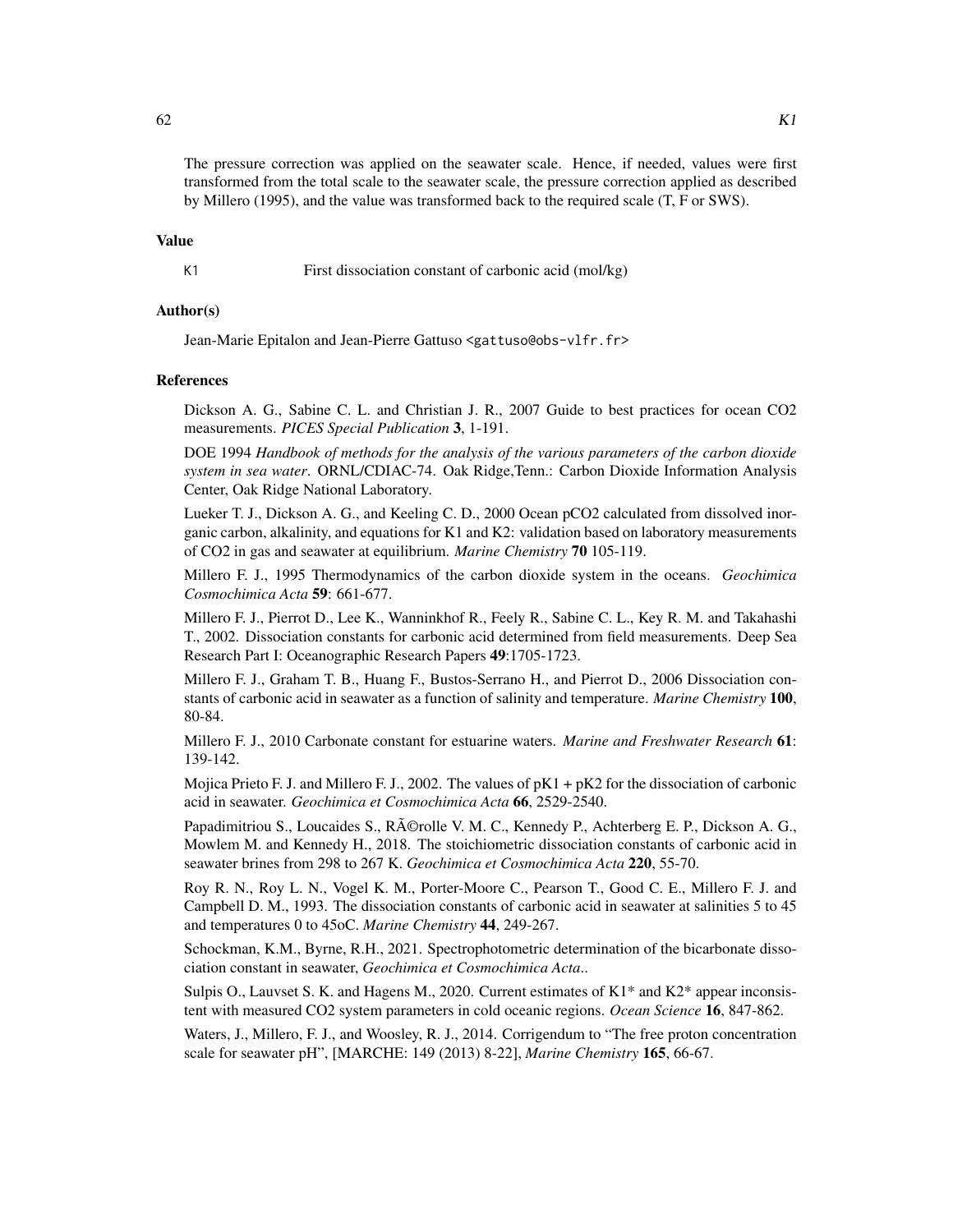### $K1p$  63

# See Also

[K2](#page-63-0).

# Examples

K1(S=35,T=25,P=0,k1k2="l",pHscale="T")

<span id="page-62-0"></span>K1p *First dissociation constant of phosphoric acid (mol/kg)*

# Description

First dissociation constant of phosphoric acid (mol/kg)

#### Usage

K1p(S=35, T=25, P=0, pHscale="T", kSWS2scale="x", warn="y")

### Arguments

| <sub>S</sub> | Salinity, default is 35                                                                                                                                                                                         |
|--------------|-----------------------------------------------------------------------------------------------------------------------------------------------------------------------------------------------------------------|
| $\top$       | Temperature in degrees Celsius, default is 25oC                                                                                                                                                                 |
| P            | Hydrostatic pressure in bar (surface $= 0$ ), default is 0                                                                                                                                                      |
| pHscale      | Choice of pH scale: "T" for using the total scale, "F" for using the free scale and<br>"SWS" for using the seawater scale, default is total scale                                                               |
| kSWS2scale   | Conversion factor from the seawater scale (SWS) to the pH scale selected at the<br>hydrostatic pressure value indicated. It is advised to use default value "x", in<br>which case it is computed when required. |
| warn         | "y" to show warnings when T or S go beyond the valid range for K1p; "n" to<br>supress warnings. The default is "y".                                                                                             |

# Details

This formulation is only valid for specific ranges of temperature and salinity:

• S ranging between 0 and 45 and T ranging between 0 and 45oC.

The pressure correction was applied on the seawater scale. Hence, values were first transformed from the total scale to the seawater scale, the pressure correction applied as described by Millero (1995), and the value was transformed back to the required scale (T, F or SWS).

Note that the arguments can be given as a unique number or as vectors. If the lengths of the vectors are different, the longer vector is retained and only the first value of the other vectors is used. It can therefore be critical to use vectors of the same length.

# Value

K1p First dissociation constant of phosphoric acid (mol/kg)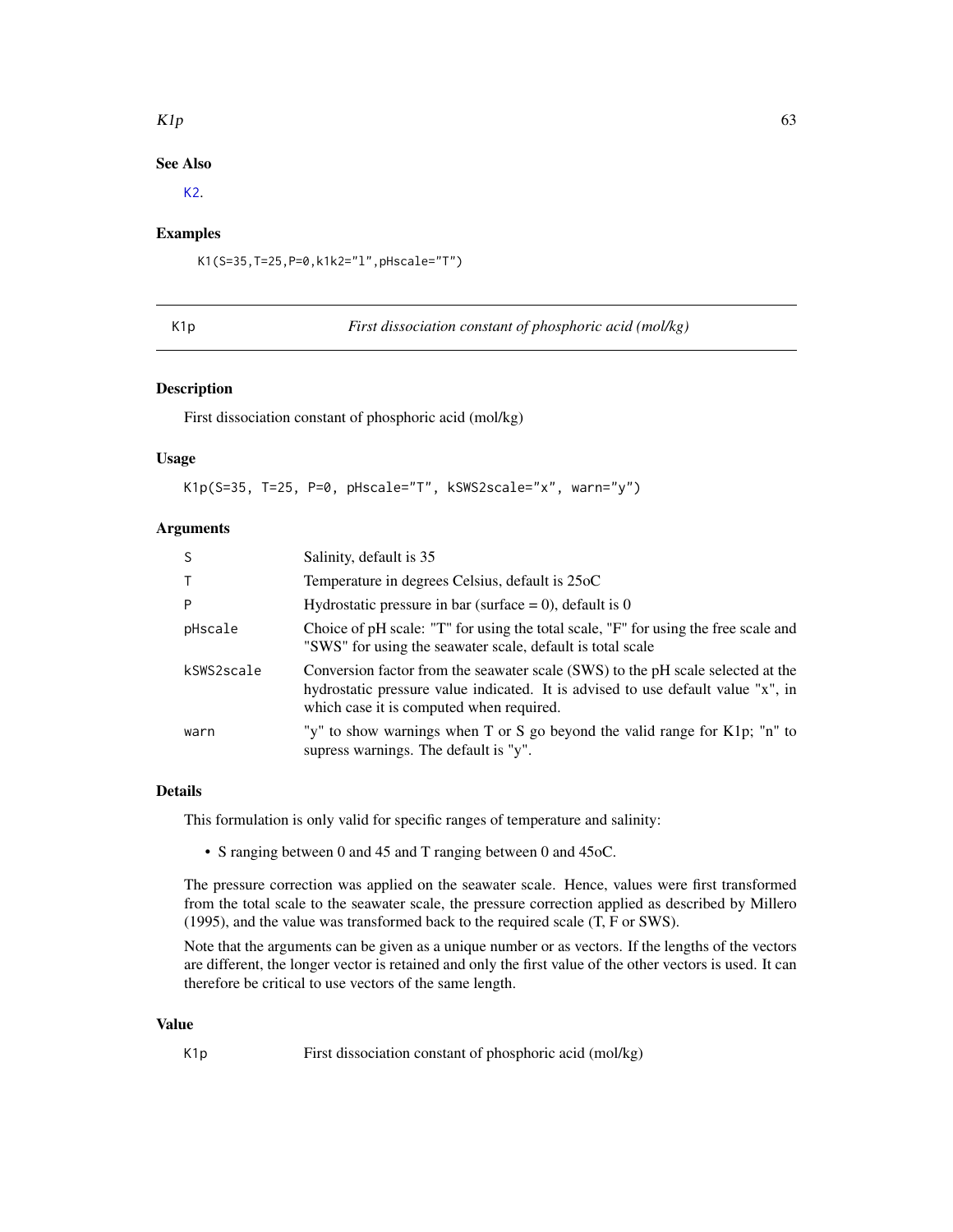# Author(s)

Jean-Marie Epitalon, Heloise Lavigne, Aurelien Proye and Jean-Pierre Gattuso <gattuso@obs-vlfr.fr>

# References

Millero F. J., 1995 Thermodynamics of the carbon dioxide system in the oceans. *Geochimica Cosmochimica Acta* 59: 661-677.

Dickson A. G., Sabine C. L. and Christian J. R., 2007 Guide to best practices for ocean CO2 measurements. *PICES Special Publication* 3, 1-191.

# See Also

[K2p](#page-66-0), [K3p](#page-68-0).

# Examples

K1p(35,25,0)

<span id="page-63-0"></span>K2 *Second dissociation constant of carbonic acid (mol/kg)*

# Description

Second dissociation constant of carbonic acid (mol/kg)

# Usage

K2(S=35, T=25, P=0, k1k2="x", pHscale="T", kSWS2scale="x", ktotal2SWS\_P0="x", warn="y")

| -S      | Salinity, default is 35                                                                                                                                                                                                                                                                                                                                                                                                                                                                                                                                                                              |
|---------|------------------------------------------------------------------------------------------------------------------------------------------------------------------------------------------------------------------------------------------------------------------------------------------------------------------------------------------------------------------------------------------------------------------------------------------------------------------------------------------------------------------------------------------------------------------------------------------------------|
|         | Temperature in degrees Celsius, default is 25oC                                                                                                                                                                                                                                                                                                                                                                                                                                                                                                                                                      |
| P       | Hydrostatic pressure in bar (surface = 0), default is 0                                                                                                                                                                                                                                                                                                                                                                                                                                                                                                                                              |
| k1k2    | "1" for using K1 and K2 from Lueker et al. (2000), "m02" from Millero et al.<br>(2002), "m06" from Millero et al. (2006), "m10" from Millero (2010), "mp2"<br>from Mojica Prieto et al. (2002), "p18" from Papadimitriou et al. (2018), "r"<br>from Roy et al. $(1993)$ , "sb21" from Shockman & Byrne $(2021)$ , "s20" from<br>Sulpis et al. (2020), and "w14" from Waters et al. (2014). "x" is the default flag;<br>the default value is then "1", except if T is outside the range 2 to $35\text{oC}$ and/or S<br>is outside the range 19 to 43. In these cases, the default value is " $w14$ ". |
| pHscale | choice of pH scale: "T" for using the total scale, "F" for using the free scale and<br>"SWS" for using the seawater scale, default is total scale                                                                                                                                                                                                                                                                                                                                                                                                                                                    |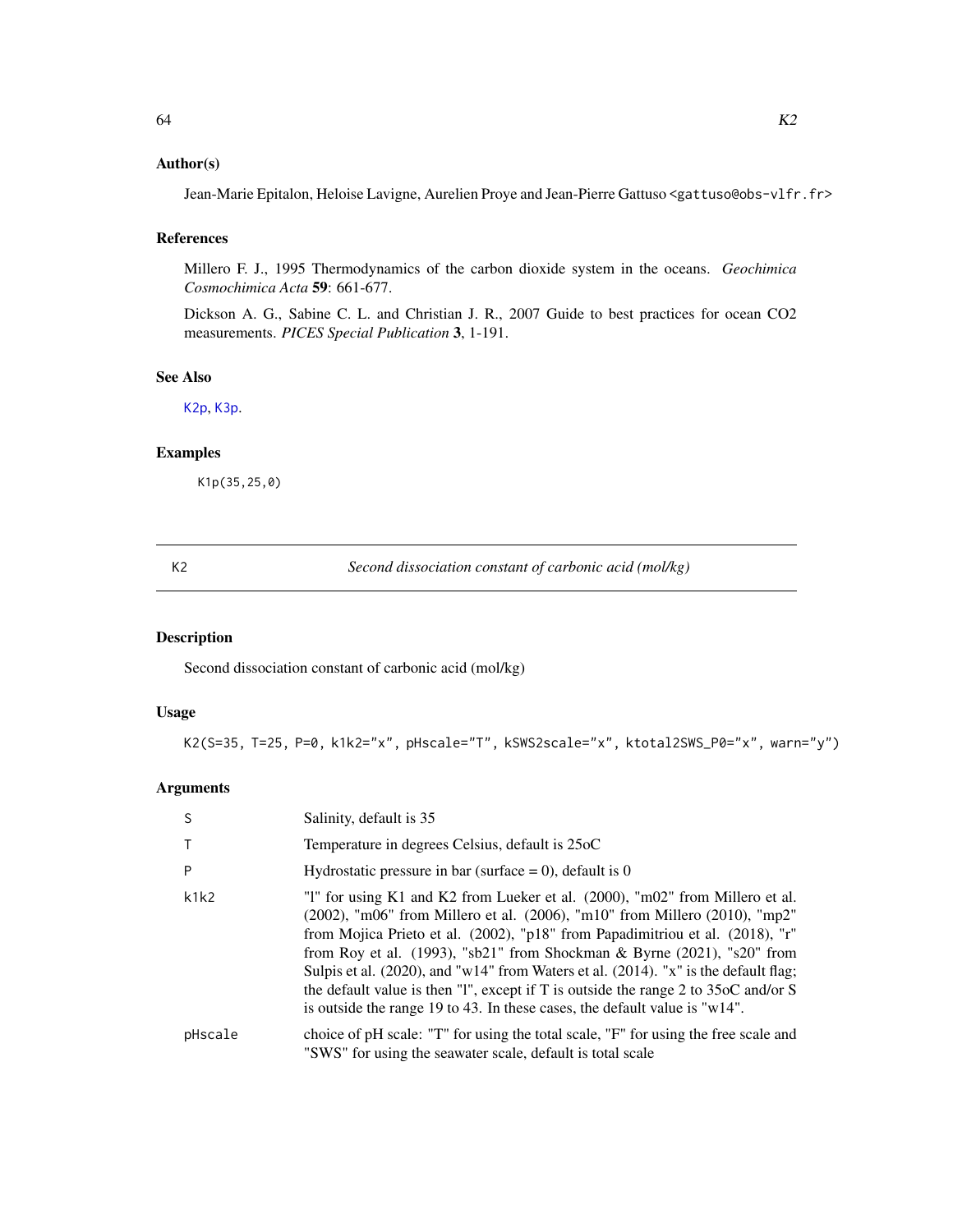| kSWS2scale    | Conversion factor from the seawater scale (SWS) to the pH scale selected at the<br>hydrostatic pressure value indicated. It is not required for all formulations of K1<br>and K2, nor when the hydrostatic pressure is 0. It is advised to use default value<br>"x", in which case it is computed when required. |
|---------------|------------------------------------------------------------------------------------------------------------------------------------------------------------------------------------------------------------------------------------------------------------------------------------------------------------------|
| ktotal2SWS_P0 | Conversion factor from the total scale to the SWS at an hydrostatic pressure of 0.<br>It is not required for all formulations of K1 and K2. It is advised to use default<br>value "x", in which case it is computed when required.                                                                               |
| warn          | "y" to show warnings when T or S go beyond the valid range for K2; "n" to<br>supress warnings. The default is "y".                                                                                                                                                                                               |

# Details

The Lueker et al. (2000) constant is recommended by Guide to Best Practices for Ocean CO2 Measurements (2007). It is, however, critical to consider that each formulation is only valid for specific ranges of temperature and salinity:

- Lueker et al. (2000): S ranging between 19 and 43 and T ranging between 2 and 35oC.
- Millero et al. (2002): S ranging from 34 to 37 and T ranging between -1.6 and 35 oC.
- Millero et al. (2006): S ranging between 0.1 and 50 and T ranging between 1 and 50 oC.
- Millero (2010): S ranging between 1 and 50 and T ranging between 0 and 50oC. Millero (2010) provides a K1 and K2 formulation for the seawater, total and free pH scales. Therefore, when this method is used and if  $P=0$ , K1 and K2 are computed with the formulation corresponding to the pH scale given in the flag "pHscale".
- Mojica Prieto et al. (2002): S ranging from 5 to 42 and T ranging between 0 and 45oC.
- Papadimitriou et al. (2018): S ranging from 33 to 100 and T ranging between -6 to 25oC.
- Roy et al. (1993): S ranging between 5 and 45 and T ranging between 0 and 45oC.
- Shockman & Byrne (2021): S ranging from 19.6 to 41 and T ranging between 15 to 35oC.
- Sulpis et al. (2020): S ranging from 30.7 to 37.6 and T ranging between -1.7 to 31.8oC.
- Waters et al.(2014): S ranging between 1 and 50 and T ranging between 0 and 50oC. Waters (2014) provides a K1 and K2 formulation for the seawater, total and free pH scales. Therefore, when this method is used and if  $P=0$ , K1 and K2 are computed with the formulation corresponding to the pH scale given in the flag "pHscale".

The arguments can be given as a unique number or as vectors. If the lengths of the vectors are different, the longer vector is retained and only the first value of the other vectors is used. It can therefore be critical to use vectors of the same length.

The pressure correction was applied on the seawater scale. Hence, if needed, values were first transformed from the total scale to the seawater scale, the pressure correction applied as described by Millero (1995), and the value was transformed back to the required scale (T, F or SWS).

# Value

K2 Second dissociation constant of carbonic acid (mol/kg)

### Author(s)

Jean-Marie Epitalon, Heloise Lavigne, Aurelien Proye and Jean-Pierre Gattuso <gattuso@obs-vlfr.fr>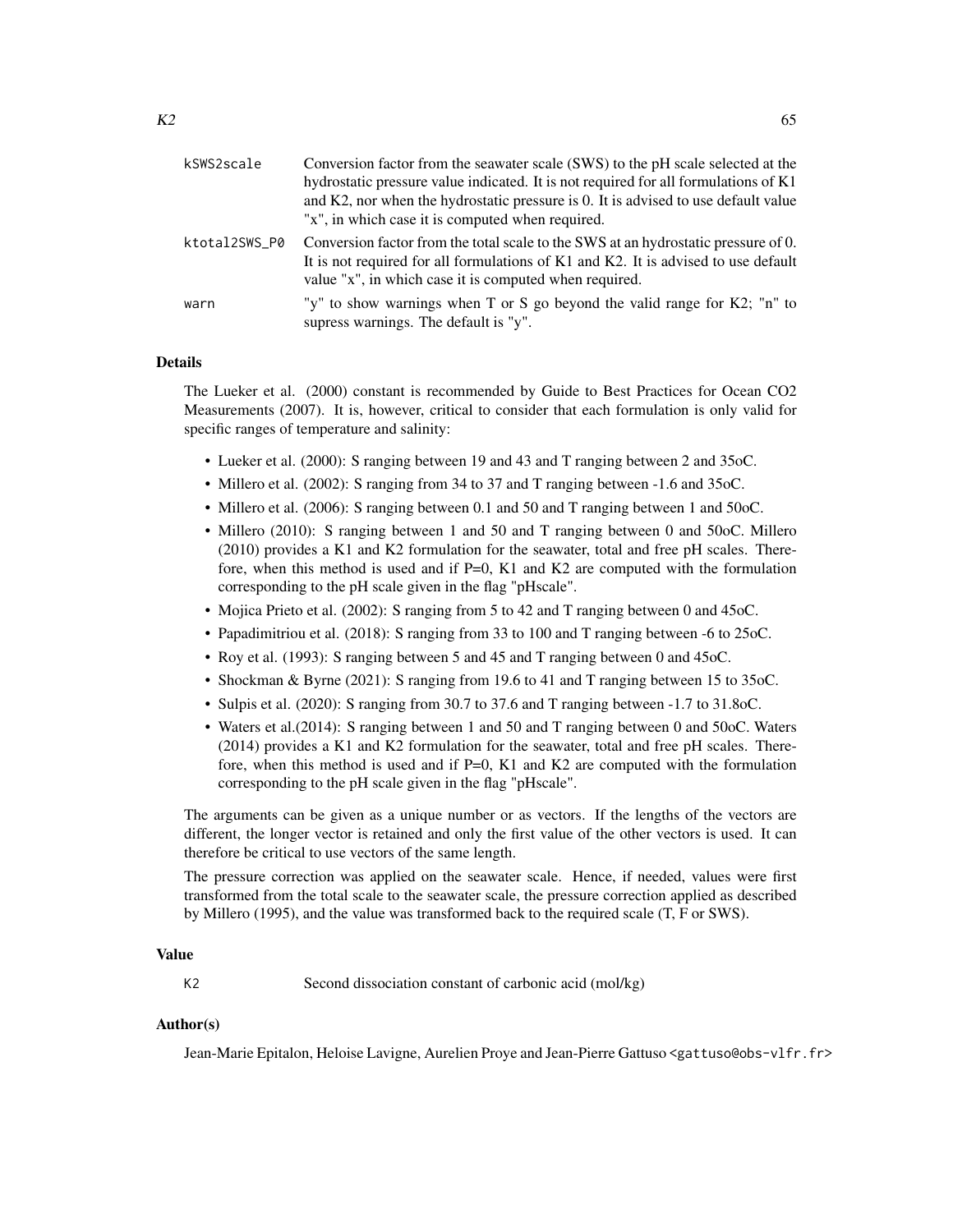### References

The Lueker et al. (2000) constant is recommended by Guide to Best Practices for Ocean CO2 Measurements (2007). The Roy et al. (1993) constants is recommended by DOE (1994).

Dickson A. G., Sabine C. L. and Christian J. R., 2007 Guide to best practices for ocean CO2 measurements. *PICES Special Publication* 3, 1-191.

DOE 1994 *Handbook of methods for the analysis of the various parameters of the carbon dioxide system in sea water*. ORNL/CDIAC-74. Oak Ridge,Tenn.: Carbon Dioxide Information Analysis Center, Oak Ridge National Laboratory.

Lueker T. J., Dickson A. G. and Keeling C. D., 2000 Ocean pCO2 calculated from dissolved inorganic carbon, alkalinity, and equations for K1 and K2: validation based on laboratory measurements of CO2 in gas and seawater at equilibrium. *Marine Chemistry* 70 105-119.

Millero F. J., 1995 Thermodynamics of the carbon dioxide system in the oceans. *Geochimica Cosmochimica Acta* 59: 661-677.

Millero F. J., Graham T. B., Huang F., Bustos-Serrano H. and Pierrot D., 2006 Dissociation constants of carbonic acid in seawater as a function of salinity and temperature. *Marine Chemistry* 100, 80-84.

Millero F. J., 2010 Carbonate constant for estuarine waters. *Marine and Freshwater Research* 61: 139-142.

Mojica Prieto F. J. and Millero F. J., 2002. The values of  $pK1 + pK2$  for the dissociation of carbonic acid in seawater. *Geochimica et Cosmochimica Acta* 66, 2529-2540.

Papadimitriou S., Loucaides S., Rérolle V. M. C., Kennedy P., Achterberg E. P., Dickson A. G., Mowlem M. and Kennedy H., 2018. The stoichiometric dissociation constants of carbonic acid in seawater brines from 298 to 267 K. *Geochimica et Cosmochimica Acta* 220, 55-70.

Roy R. N., Roy L. N., Vogel K. M., Porter-Moore C., Pearson T., Good C. E., Millero F. J. and Campbell D. M., 1993. The dissociation constants of carbonic acid in seawater at salinities 5 to 45 and temperatures 0 to 45oC. *Marine Chemistry* 44, 249-267.

Schockman, K.M., Byrne, R.H., 2021. Spectrophotometric determination of the bicarbonate dissociation constant in seawater, *Geochimica et Cosmochimica Acta*..

Sulpis O., Lauvset S. K. and Hagens M., 2020. Current estimates of K1\* and K2\* appear inconsistent with measured CO2 system parameters in cold oceanic regions. *Ocean Science* 16, 847-862.

Waters, J., Millero, F. J., and Woosley, R. J., 2014. Corrigendum to "The free proton concentration scale for seawater pH", [MARCHE: 149 (2013) 8-22], *Marine Chemistry* 165, 66-67.

#### See Also

[K1](#page-59-0).

# **Examples**

K2(35,25,0)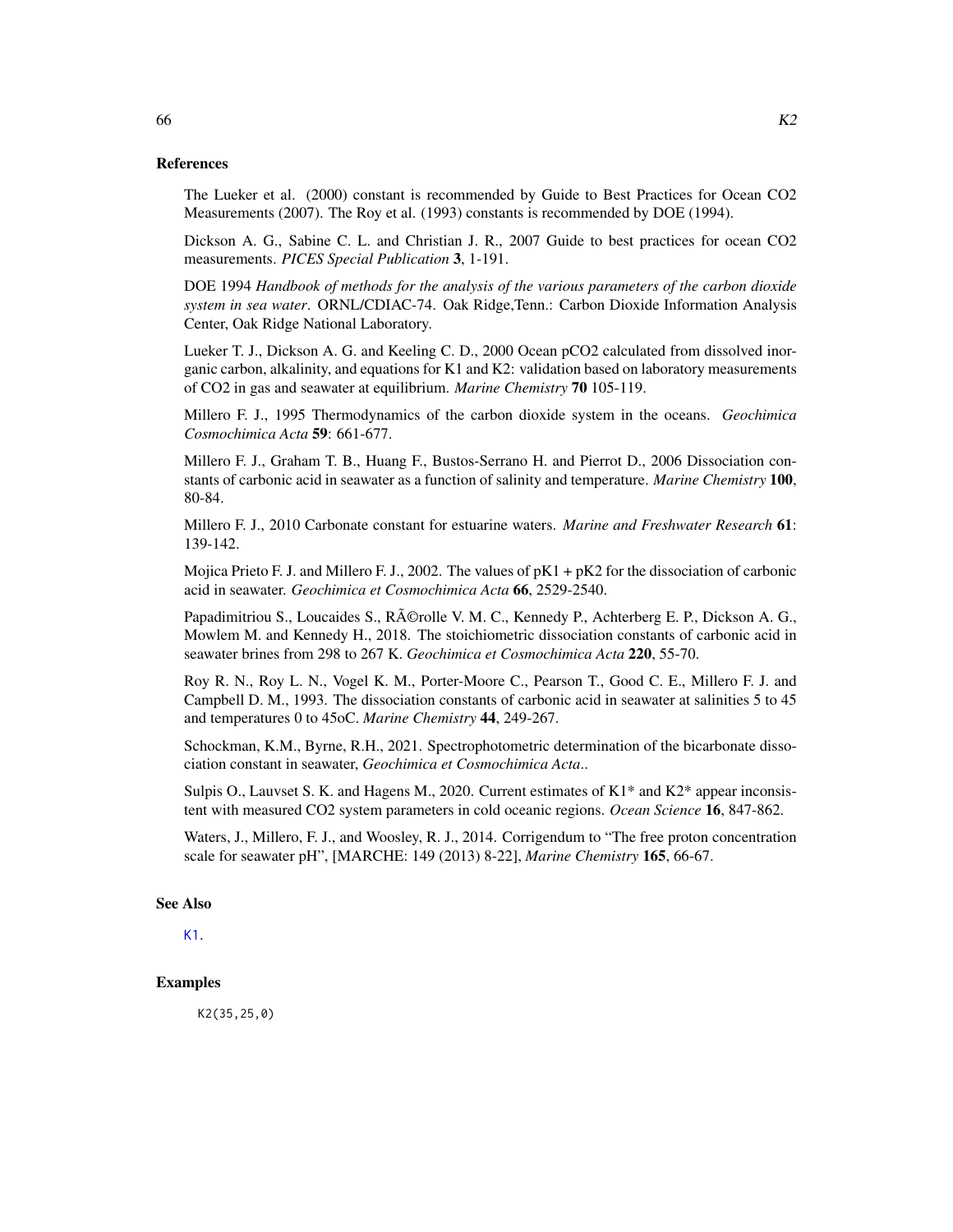# <span id="page-66-0"></span>K2p *Second dissociation constant of phosphoric acid (mol/kg)*

# Description

Second dissociation constant of phosphoric acid (mol/kg)

### Usage

```
K2p(S=35, T=25, P=0, pHscale="T", kSWS2scale="x", warn="y")
```
### **Arguments**

| <sub>S</sub> | Salinity, default is 35                                                                                                                                                                                         |
|--------------|-----------------------------------------------------------------------------------------------------------------------------------------------------------------------------------------------------------------|
| $\mathsf T$  | Temperature in degrees Celsius, default is 25oC                                                                                                                                                                 |
| P            | Hydrostatic pressure in bar (surface $= 0$ ), default is 0                                                                                                                                                      |
| pHscale      | choice of pH scale: "T" for using the total scale, "F" for using the free scale and<br>"SWS" for using the seawater scale, default is total scale                                                               |
| kSWS2scale   | Conversion factor from the seawater scale (SWS) to the pH scale selected at the<br>hydrostatic pressure value indicated. It is advised to use default value "x", in<br>which case it is computed when required. |
| warn         | "y" to show warnings when T or S go beyond the valid range for $K2p$ ; "n" to<br>supress warnings. The default is "y".                                                                                          |

# Details

This formulation is only valid for specific ranges of temperature and salinity:

• S ranging between 0 and 45 and T ranging between 0 and 45oC.

The pressure correction was applied on the seawater scale. Hence, values were first transformed from the total scale to the seawater scale, the pressure correction applied as described by Millero (1995), and the value was transformed back to the required scale (T, F or SWS).

Note that the arguments can be given as a unique number or as vectors. If the lengths of the vectors are different, the longer vector is retained and only the first value of the other vectors is used. It can therefore be critical to use vectors of the same length.

# Value

K2p Second dissociation constant of phosphoric acid (mol/kg)

### Author(s)

Jean-Marie Epitalon, Heloise Lavigne, Aurelien Proye and Jean-Pierre Gattuso <gattuso@obs-vlfr.fr>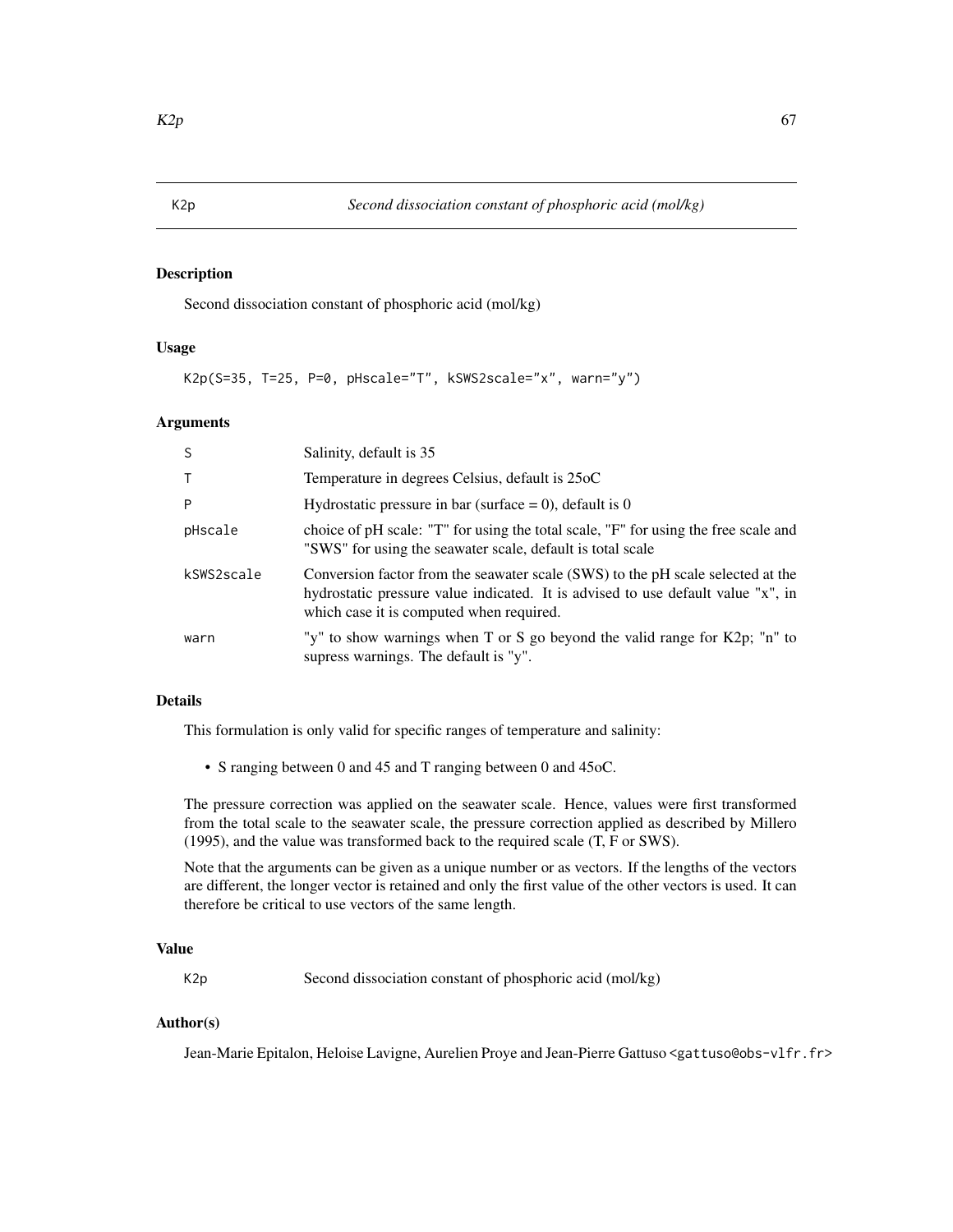# References

Dickson A. G., Sabine C. L. and Christian J. R., 2007 Guide to best practices for ocean CO2 measurements. *PICES Special Publication* 3, 1-191.

Millero F. J., 1995 Thermodynamics of the carbon dioxide system in the oceans. *Geochimica Cosmochimica Acta* 59: 661-677.

# See Also

[K1p](#page-62-0), [K3p](#page-68-0).

# Examples

K2p(35,25,0)

### K2si *Second dissociation constant of Si(OH)4*

# Description

Second dissociation constant of Si(OH)4 (mol/kg)

# Usage

K2si(S=35, T=25, P=0, pHscale="T", kSWS2scale="x", ktotal2SWS\_P0="x")

| <sub>S</sub>  | Salinity, default is 35                                                                                                                                                                                         |
|---------------|-----------------------------------------------------------------------------------------------------------------------------------------------------------------------------------------------------------------|
| $\mathsf{T}$  | Temperature in degrees Celsius, default is 25oC                                                                                                                                                                 |
| P             | Hydrostatic pressure in bar (surface = 0), default is 0                                                                                                                                                         |
| pHscale       | choice of pH scale: "T" for using the total scale, "F" for using the free scale and<br>"SWS" for using the seawater scale, default is total scale                                                               |
| kSWS2scale    | Conversion factor from the seawater scale (SWS) to the pH scale selected at the<br>hydrostatic pressure value indicated. It is advised to use default value "x", in<br>which case it is computed when required. |
| ktotal2SWS_P0 | Conversion factor from the total scale to the SWS at an hydrostatic pressure of<br>0. It is advised to use default value "x", in which case it is computed when<br>required.                                    |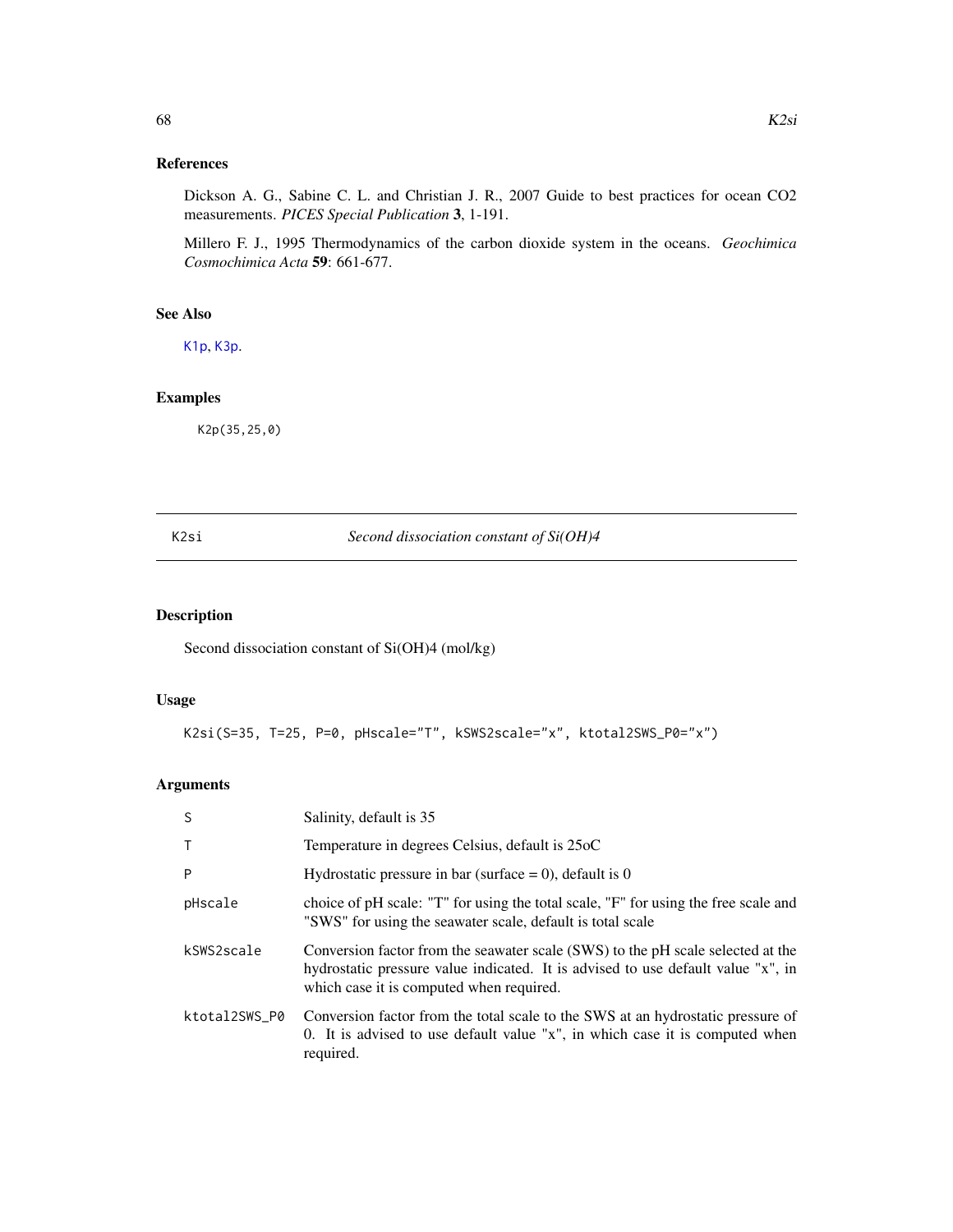#### Details

This equation is modified from Wischmeyer et al. (2003), who fitted the temperature-dependent K2si from Nordstrom et al. (1990) for freshwater to a value of 12.56 for T=25 and an ionic strength of 0.5 mol/kg. The temperature and salinity ranges in which it is valid are not well constrained.

The pressure correction is applied on the seawater scale. Hence, values are first transformed from the total scale to the seawater scale, the pressure correction applied as described by Millero (1995), and the value is transformed back to the required scale (T, F or SWS).

Note that the arguments can be given as a unique number or as vectors. If the lengths of the vectors are different, the longer vector is retained and only the first value of the other vectors is used. It can therefore be critical to use vectors of the same length.

### Value

K2si Second dissociation constant of Si(OH)4 (mol/kg)

#### Author(s)

Mathilde Hagens (<M.Hagens@uu.nl>)

#### References

Millero F. J., 1995 Thermodynamics of the carbon dioxide system in the oceans. *Geochimica Cosmochimica Acta* 59: 661-677.

Nordstrom D. K., L. N. Plummer, D. Langmuir, E. Busenberg, H. M. May, B. F. Jones, D. L. Parkhurst, 1990 Revised chemical equilibrium data from major mineral reactions and their limitations. In: Melchior, D.C., R. L. Bassett (Eds.) Chemical Modeling of Aqueous Systems. *IIACS Series* 416. American Chemical Society, Washington, DC.

Wischmeyer A. G., Y. Del Amo, M. Brzezinski, D. A. Wolf-Gladrow, 1995 Theoretical constraints on the uptake of silicic acid species by marine diatoms. *Marine Chemistry* 82: 13-29.

# Examples

K2si(S=35, T=25, P=0, pHscale="T")

<span id="page-68-0"></span>K3p *Third dissociation constant of phosphoric acid (mol/kg)*

### Description

Third dissociation constant of phosphoric acid (mol/kg)

# Usage

```
K3p(S=35, T=25, P=0, pHscale="T", kSWS2scale="x", warn="y")
```
#### $K3p$  69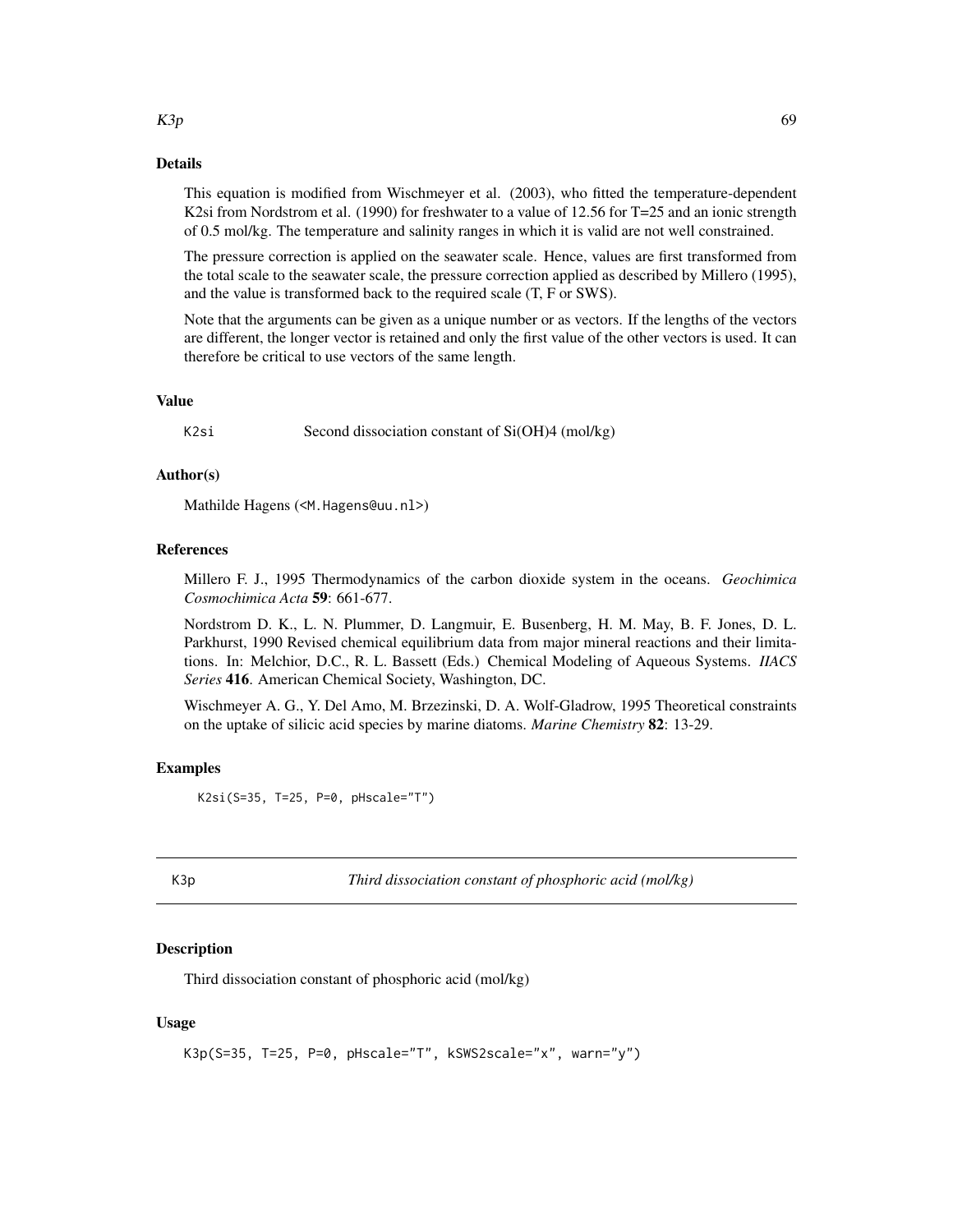# Arguments

| -S         | Salinity, default is 35                                                                                                                                                                                         |
|------------|-----------------------------------------------------------------------------------------------------------------------------------------------------------------------------------------------------------------|
| $\top$     | Temperature in degrees Celsius, default is 25oC                                                                                                                                                                 |
| P          | Hydrostatic pressure in bar (surface $= 0$ ), default is 0                                                                                                                                                      |
| pHscale    | choice of pH scale: "T" for using the total scale, "F" for using the free scale and<br>"SWS" for using the seawater scale, default is total scale                                                               |
| kSWS2scale | Conversion factor from the seawater scale (SWS) to the pH scale selected at the<br>hydrostatic pressure value indicated. It is advised to use default value "x", in<br>which case it is computed when required. |
| warn       | "y" to show warnings when T or S go beyond the valid range for K3p; "n" to<br>supress warnings. The default is "y".                                                                                             |

### Details

This formulation is only valid for specific ranges of temperature and salinity:

• S ranging between 0 and 45 and T ranging between 0 and 45oC.

The pressure correction was applied on the seawater scale. Hence, values were first transformed from the total scale to the seawater scale, the pressure correction applied as described by Millero (1995), and the value was transformed back to the required scale (T, F or SWS).

Note that the arguments can be given as a unique number or as vectors. If the lengths of the vectors are different, the longer vector is retained and only the first value of the other vectors is used. It can therefore be critical to use vectors of the same length.

# Value

K3p Third dissociation constant of phosphoric acid (mol/kg)

# Author(s)

Jean-Marie Epitalon, Heloise Lavigne, Aurelien Proye and Jean-Pierre Gattuso <gattuso@obs-vlfr.fr>

# References

Dickson A. G., Sabine C. L. and Christian J. R., 2007 Guide to best practices for ocean CO2 measurements. *PICES Special Publication* 3, 1-191.

Millero F. J., 1995 Thermodynamics of the carbon dioxide system in the oceans. *Geochimica Cosmochimica Acta* 59: 661-677.

### See Also

[K1p](#page-62-0), [K2p](#page-66-0).

### Examples

K3p(35,25,0)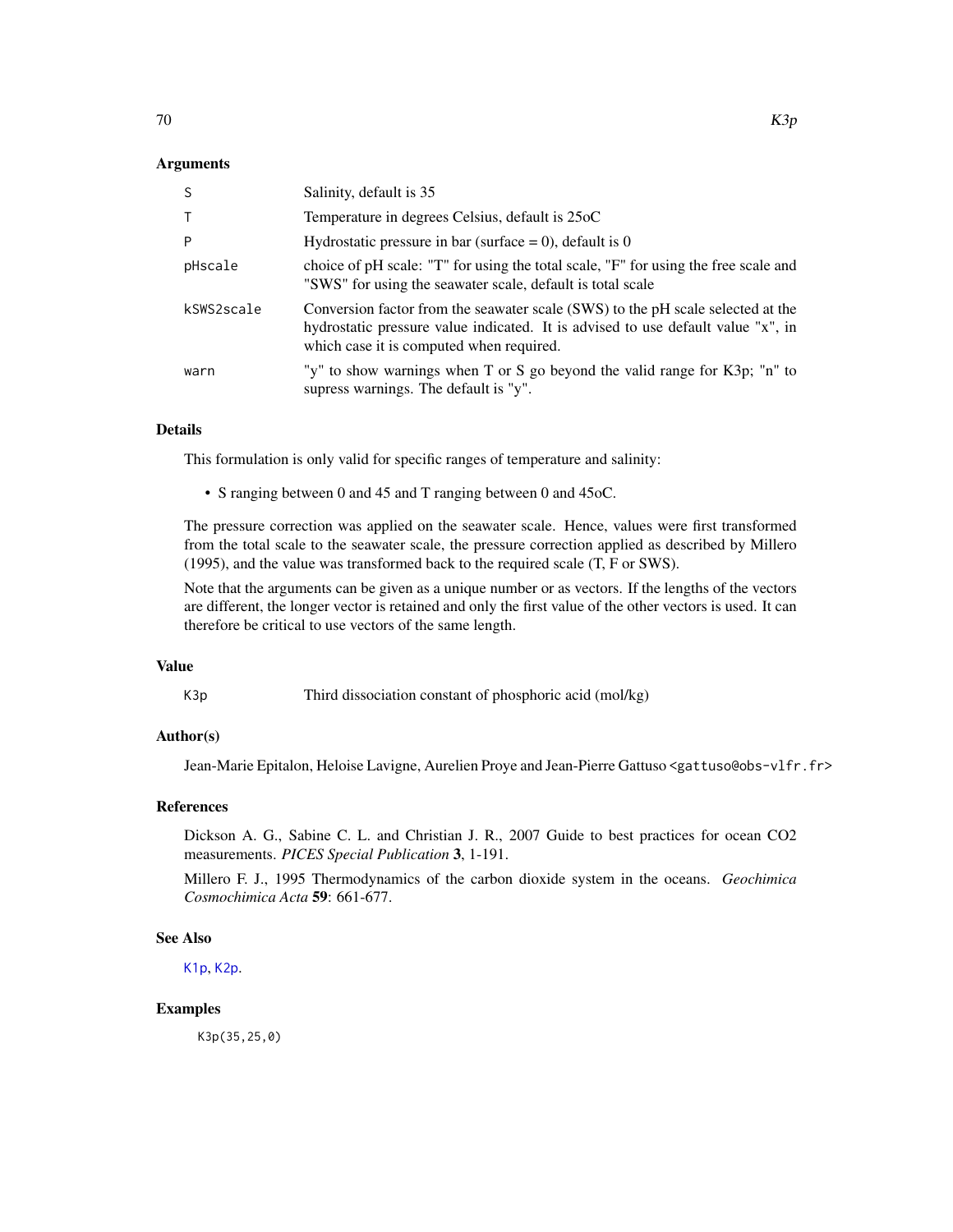### Description

Dissociation constant of boric acid (mol/kg)

# Usage

Kb(S=35, T=25, P=0, pHscale="T", kSWS2scale="x", ktotal2SWS\_P0="x", warn="y")

# Arguments

| <sub>S</sub>  | Salinity, default is 35                                                                                                                                                                                         |
|---------------|-----------------------------------------------------------------------------------------------------------------------------------------------------------------------------------------------------------------|
| Т             | Temperature in degrees Celsius, default is 25oC                                                                                                                                                                 |
| P             | Hydrostatic pressure in bar (surface $= 0$ ), default is 0                                                                                                                                                      |
| pHscale       | choice of pH scale: "T" for using the total scale, "F" for using the free scale and<br>"SWS" for using the seawater scale, default is total scale                                                               |
| kSWS2scale    | Conversion factor from the seawater scale (SWS) to the pH scale selected at the<br>hydrostatic pressure value indicated. It is advised to use default value "x", in<br>which case it is computed when required. |
| ktotal2SWS P0 | Conversion factor from the total scale to the SWS at an hydrostatic pressure of<br>0. It is advised to use default value "x", in which case it is computed when<br>required.                                    |
| warn          | "y" to show warnings when T or S go beyond the valid range for Kb; "n" to<br>supress warnings. The default is "y".                                                                                              |

# Details

This formulation is only valid for specific ranges of temperature and salinity:

• S ranging between 5 and 45 and T ranging between 0 and 45oC.

The pressure correction is applied on the seawater scale. Hence, values are first transformed from the total scale to the seawater scale, the pressure correction applied as described by Millero (1995), and the value transformed back to the required scale (T, F or SWS).

Note that the arguments can be given as a unique number or as vectors. If the lengths of the vectors are different, the longer vector is retained and only the first value of the other vectors is used. It can therefore be critical to use vectors of the same length.

# Value

Kb Dissociation constant of boric acid (mol/kg)

# Author(s)

Jean-Marie Epitalon, Heloise Lavigne, Aurelien Proye and Jean-Pierre Gattuso <gattuso@obs-vlfr.fr>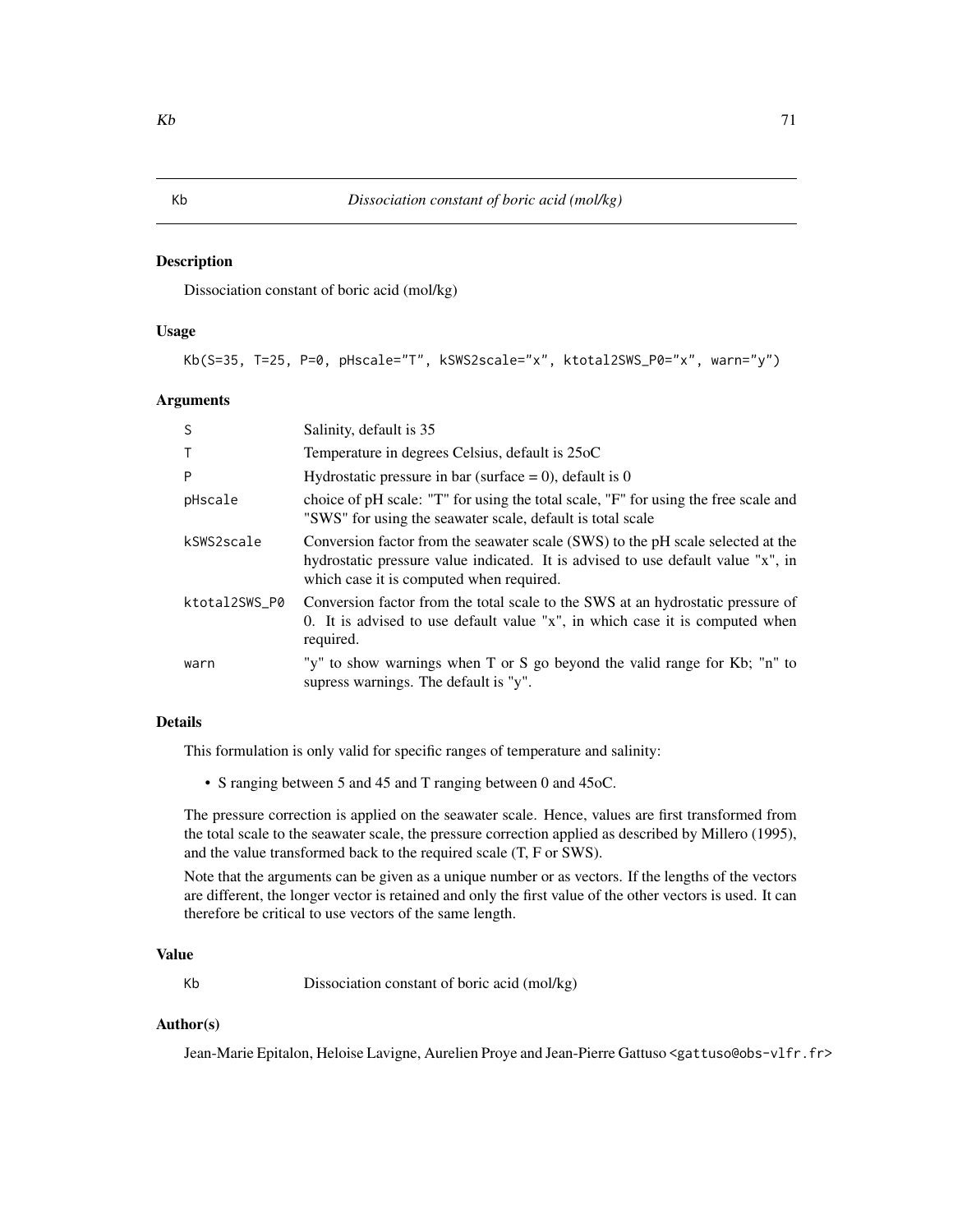# References

Dickson A. G., 1990 Thermodynamics of the dissociation of boric acid in synthetic seawater from 273.15 to 318.15 K. *Deep-Sea Research* 375, 755-766.

Dickson A. G., Sabine C. L. and Christian J. R., 2007 Guide to best practices for ocean CO2 measurements. *PICES Special Publication* 3, 1-191.

DOE 1994 *Handbook of methods for the analysis of the various parameters of the carbon dioxide system in sea water*. ORNL/CDIAC-74. Oak Ridge,Tenn.: Carbon Dioxide Information Analysis Center, Oak Ridge National Laboratory.

Millero F. J., 1995 Thermodynamics of the carbon dioxide system in the oceans. *Geochimica Cosmochimica Acta* 59: 661-677.

# Examples

Kb(S=35,T=25,P=0,pHscale="T")

kconv *Conversion factors to change the pH scale of dissociation constants*

# Description

Conversion factors from the total scale to the free and seawater scales

# Usage

kconv(S=35, T=25, P=0, kf, Ks, Kff, warn="y")

| S    | Salinity, default is 35                                                                                                                                                                                                                                                                                                                                                                                                                                             |
|------|---------------------------------------------------------------------------------------------------------------------------------------------------------------------------------------------------------------------------------------------------------------------------------------------------------------------------------------------------------------------------------------------------------------------------------------------------------------------|
|      | Temperature in degrees Celsius, default is 25oC                                                                                                                                                                                                                                                                                                                                                                                                                     |
| P    | Hydrostatic pressure in bar (surface $= 0$ ), default is 0                                                                                                                                                                                                                                                                                                                                                                                                          |
| kf   | "pf" for using Kf from Perez and Fraga (1987) and "dg" for using Kf from Dick-<br>son and Riley (1979 in Dickson and Goyet, 1994); if the fonction Kf was used<br>previously, the default value is the value given for the argument kf in the fonc-<br>tion Kf. If the Kf function was not used previously, the default value is "pf",<br>except if T is outside the range 9 to 33oC or of S is outside the range 10 to 40.<br>In these cases, the default is "dg". |
| Кs   | Stability constant of hydrogen sulfate (mol/kg) at given S, T and P, optional; if<br>not given, it will be computed, if given, it allows for speed optimisation                                                                                                                                                                                                                                                                                                     |
| Kff  | Stability constant of hydrogen fluoride (mol/kg) on free pH scale at given S, T<br>and P, optional; if not given, it will be computed, if given, it allows for speed<br>optimisation and kf parameter is then ignored                                                                                                                                                                                                                                               |
| warn | "y" to show warnings when T or S go beyond the valid range for constants; "n"<br>to supress warnings. The default is "y".                                                                                                                                                                                                                                                                                                                                           |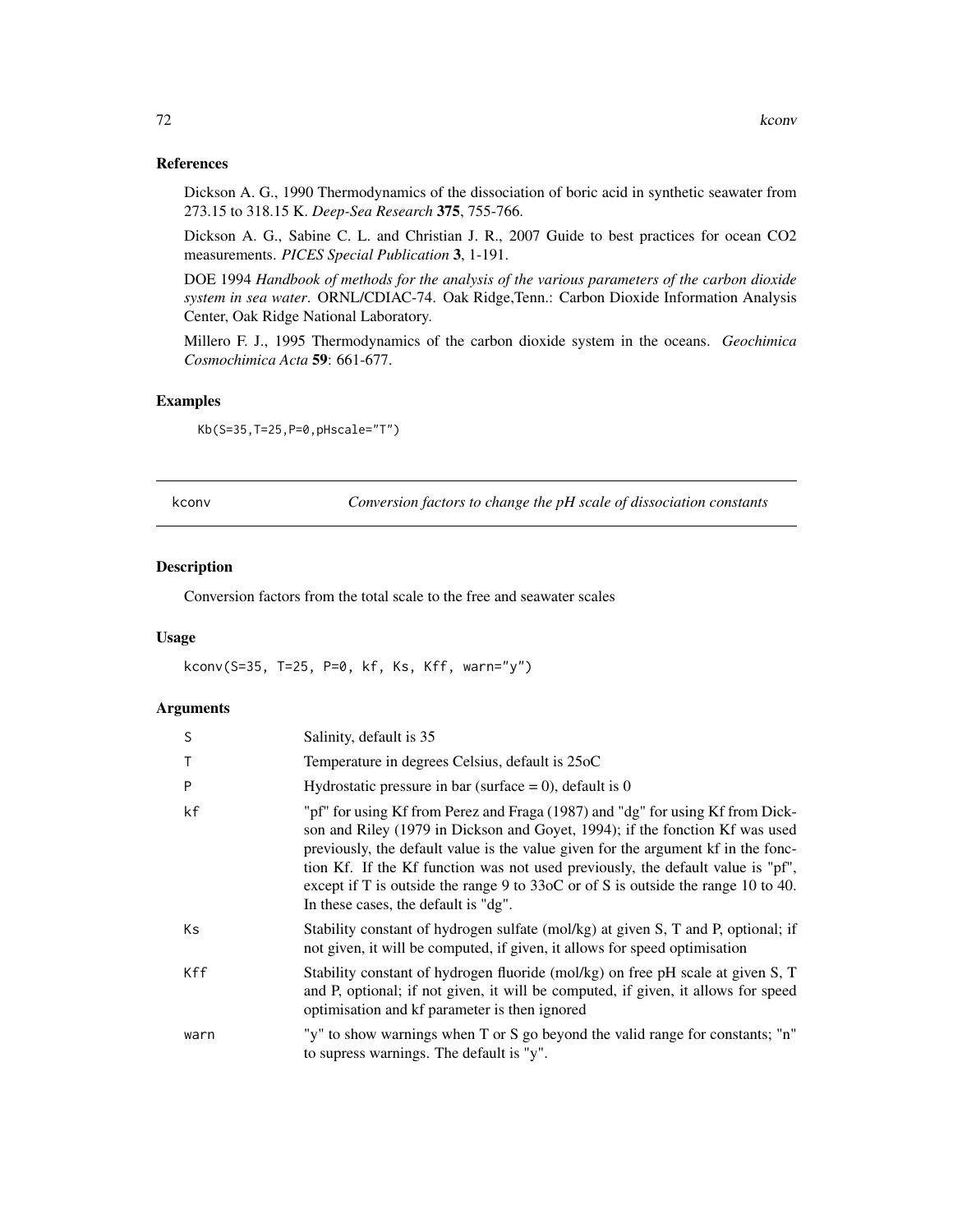#### kconv<sup>273</sup>

# Details

It is critical to consider that each formulation is valid in specific ranges of temperature and salinity:

- Perez and Fraga (1987): S ranging between 10 and 40 and T ranging between 9 and 33oC.
- Dickson and Riley (1979 in Dickson and Goyet, 1994): S ranging between 0 and 45 and T ranging between 0 and 45oC.

Note that kconv may be called in many functions (i.e. K1, K2, K1p, K2p, K3p, Kw, Ksi, K2si, etc...) without user controls it. To force a particular formulation for Kf, it is recommended to call kconv() first then pass the resulting conversion factors to these functions.

### Value

The function returns a list with 6 conversion factors :

| ktotal2SWS  | to convert from the total scale to seawater scale     |
|-------------|-------------------------------------------------------|
| ktotal2free | to convert from the total scale to the free scale     |
| kfree2SWS   | to convert from the free scale to the seawater scale  |
| kfree2total | to convert from the free scale to total scale         |
| kSWS2total  | to convert from the seawater scale to the total scale |
| kSWS2free   | to convert from the seawater scale to the free scale  |

# Author(s)

Karline Soetaert <K.Soetaert@nioo.knaw.nl>

# References

Dickson A.G. and F.J. Millero, 1987 A comparison of the equilibrium constants for the dissociation of carbonic acid in seawater media. *Deep-Sea Research* 34:1733-1743.

### See Also

[pHconv](#page-109-0).

# Examples

```
##To convert dissociation constants from the total scale to the free scale
## (at salinity=35, temperature=25oC and atmospheric pressure):
kconv(35,25,0)
conv <- kconv()
c(K1_total=K1(),K1_SWS=K1()*conv$ktotal2SWS,K1_free=K1()*conv$ktotal2free)
```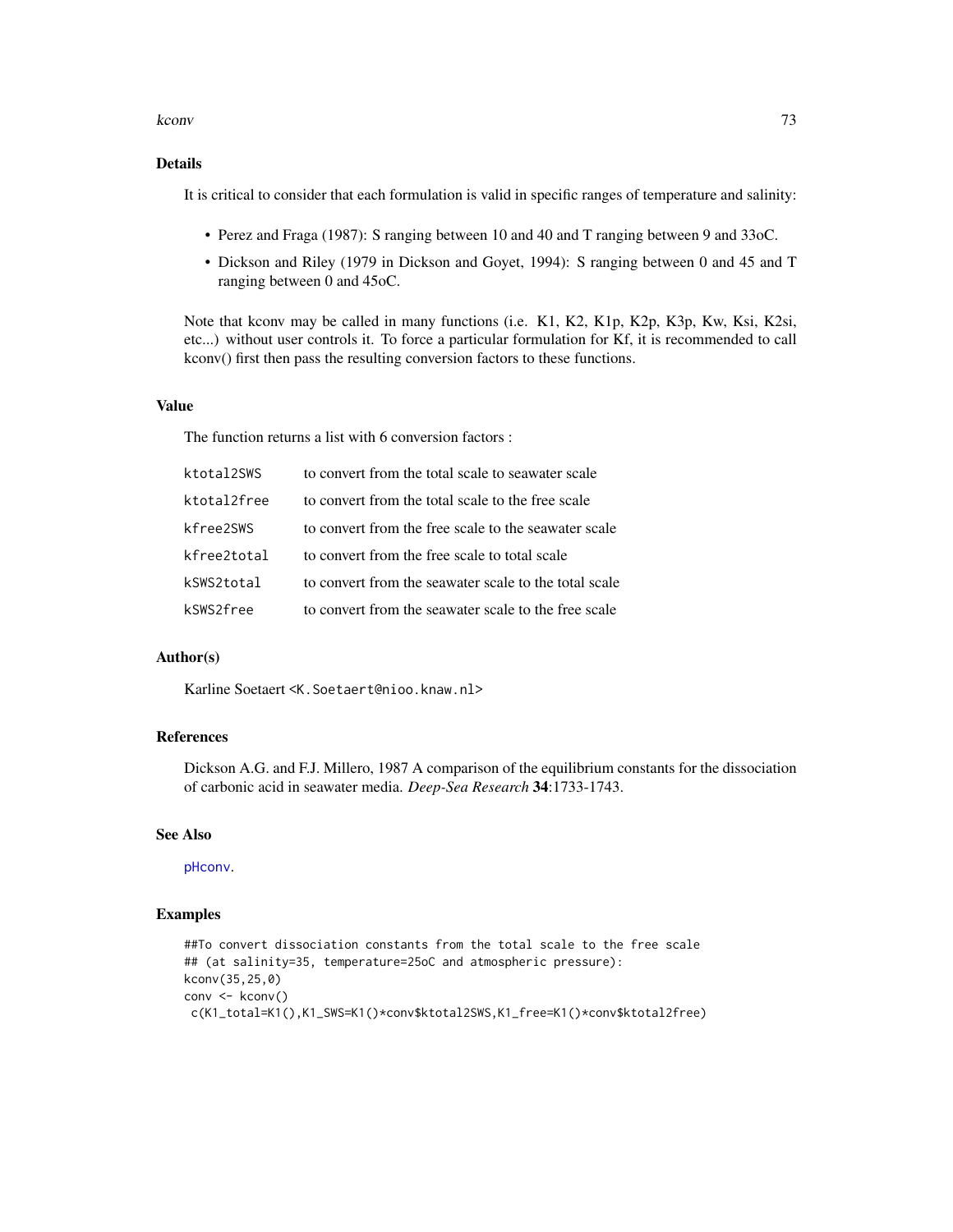### Description

Stability constant of hydrogen fluoride (mol/kg)

# Usage

Kf(S=35, T=25, P=0, kf="x", pHscale="T", Ks\_p0="x", Ks\_p="x", warn="y")

#### Arguments

| S                     | Salinity, default is 35                                                                                                                                                                           |
|-----------------------|---------------------------------------------------------------------------------------------------------------------------------------------------------------------------------------------------|
|                       | Temperature in degrees Celsius, default is 25oC                                                                                                                                                   |
| P                     | Hydrostatic pressure in bar (surface = 0), default is 0                                                                                                                                           |
| kf                    | "pf" for using Kf from Perez and Fraga (1987) "dg" for using Kf from Dickson<br>and Riley (1979 in Dickson and Goyet, 1994), default is "pf". Attention do not<br>use a vector for this argument. |
| pHscale               | choice of pH scale: "T" for the total scale, "F" for the free scale and "SWS" for<br>using the seawater scale, default is "T" (total scale)                                                       |
| Ks_p0                 | Stability constant of hydrogen sulfate (mol/kg) at pressure zero; needed if $kf =$<br>"pf"; if needed and not given or set to "x", it is computed; if given, computation<br>speed is increased    |
| $Ks$ <sub>-</sub> $p$ | Stability constant of hydrogen sulfate (mol/kg) at chosen pressure; if not given<br>or set to "x", it is computed; if given, computation speed is increased                                       |
| warn                  | "y" to show warnings when T or S go beyond the valid range for Kf; "n" to<br>supress warnings. The default is "y".                                                                                |

### Details

The Perez and Fraga (1987) constant is recommended by Guide to Best Practices for Ocean CO2 Measurements (2007). The Dickson and Riley (1979 in Dickson and Goyet, 1994) constant is recommended by DOE (1994).

It is, however, critical to consider that each formulation is only valid for specific ranges of temperature and salinity:

- Perez and Fraga (1987): S ranging between 10 and 40 and T ranging between 9 and 33oC.
- Dickson and Riley (1979 in Dickson and Goyet, 1994): S ranging between 0 and 45 and T ranging between 0 and 45oC.

Note that the arguments can be given as a unique number or as vectors. If the lengths of the vectors are different, the longer vector is retained and only the first value of the other vectors is used. It can therefore be critical to use vectors of the same length.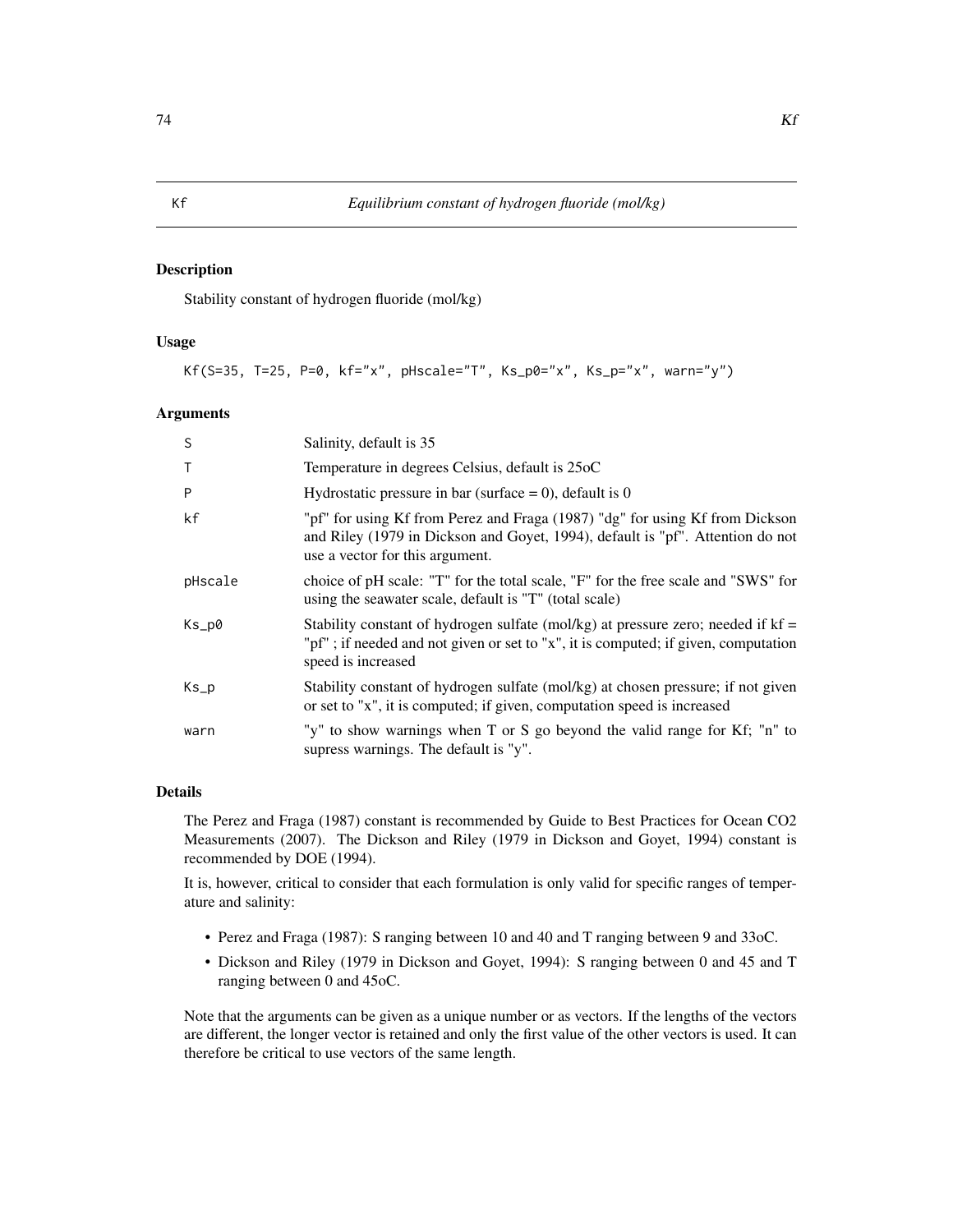#### kfg 55 and 25 and 25 and 26 and 26 and 26 and 26 and 26 and 26 and 26 and 26 and 26 and 26 and 26 and 26 and 2

The pressure correction was applied on the free scale. The formulation of Dickson and Riley (1979 in Dickson and Goyet, 1994) provides Kf on the free scale but that of Perez and Fraga (1987) provides it on the total scale. Hence, in that case, Kf was first transformed from the total scale to the free scale. With both formulations, the pressure correction was applied as described by Millero (1995), and the value was transformed back to the required scale (T, F or SWS).

### Value

Kf Stability constant of hydrogen fluoride (mol/kg)

# Author(s)

Jean-Marie Epitalon, Heloise Lavigne, Aurelien Proye and Jean-Pierre Gattuso <gattuso@obs-vlfr.fr>

# **References**

Dickson A. G. and Riley J. P., 1979 The estimation of acid dissociation constants in seawater media from potentiometric titrations with strong base. I. The ionic product of water. *Marine Chemistry* 7, 89-99.

Dickson A. G., Sabine C. L. and Christian J. R., 2007 Guide to best practices for ocean CO2 measurements. *PICES Special Publication* 3, 1-191.

DOE 1994 *Handbook of methods for the analysis of the various parameters of the carbon dioxide system in sea water*. ORNL/CDIAC-74. Oak Ridge,Tenn.: Carbon Dioxide Information Analysis Center, Oak Ridge National Laboratory.

Millero F. J., 1995 Thermodynamics of the carbon dioxide system in the oceans. *Geochimica Cosmochimica Acta* 59: 661-677.

Perez F. F. and Fraga F., 1987 Association constant of fluoride and hydrogen ions in seawater. *Marine Chemistry* 21, 161-168.

#### Examples

Kf(S=35,T=25,P=0,kf="pf",pHscale="T")

kfg *variable for internal use*

# Description

nothing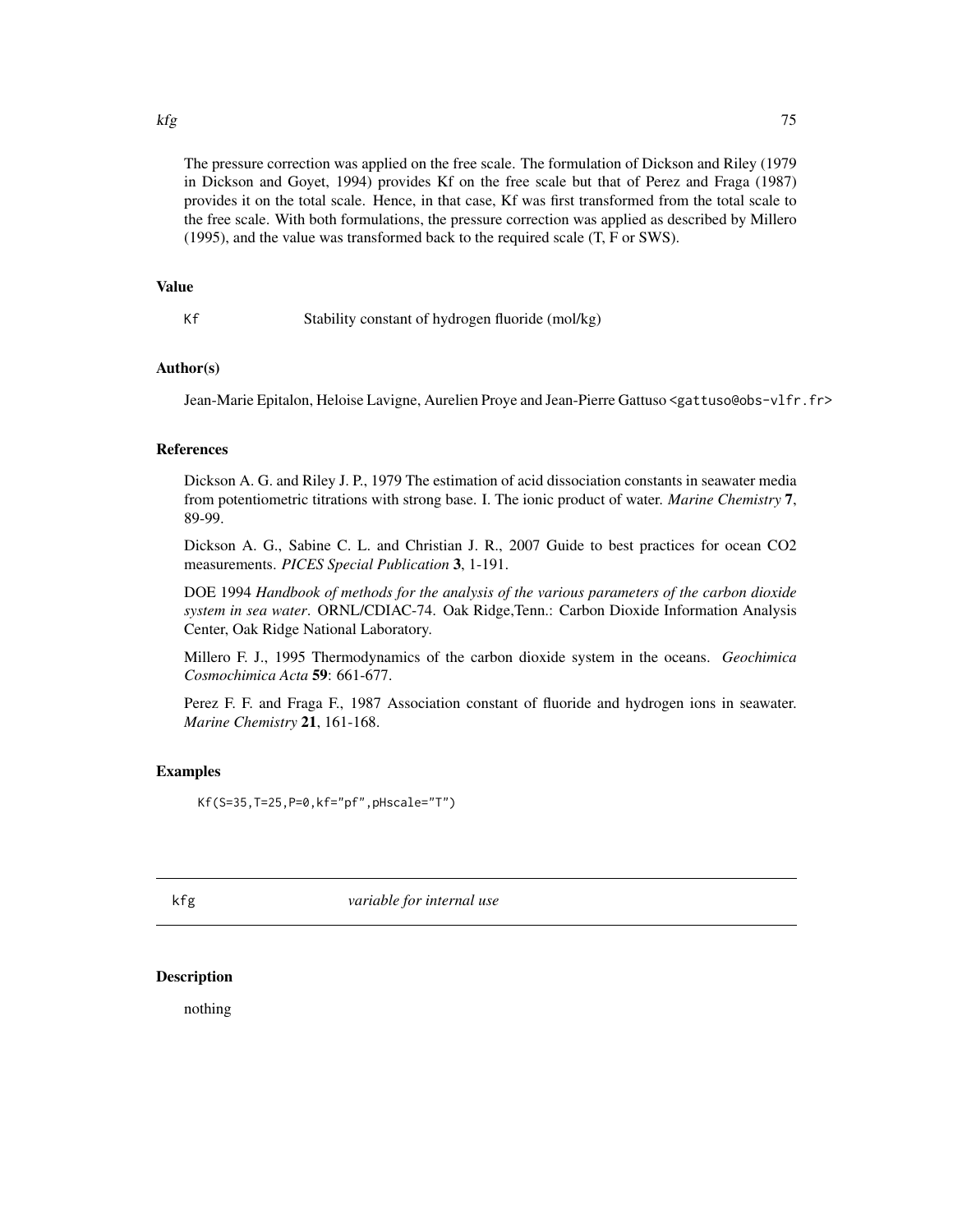### Description

Dissociation constant of hydrogen sulfide (mol/kg)

### Usage

Khs(S=35, T=25, P=0, pHscale="T", warn="y")

# Arguments

| <sub>S</sub> | Salinity, default is 35                                                                                                                           |
|--------------|---------------------------------------------------------------------------------------------------------------------------------------------------|
| $\top$       | Temperature in degrees Celsius, default is 25oC                                                                                                   |
| P            | Hydrostatic pressure in bar (surface = 0), default is 0                                                                                           |
| pHscale      | choice of pH scale: "T" for using the total scale, "F" for using the free scale and<br>"SWS" for using the seawater scale, default is total scale |
| warn         | "y" to show warnings when T or S go beyond the valid range for Khs; "n" to<br>supress warnings. The default is "y".                               |

# Details

This formulation is only valid for specific ranges of temperature and salinity:

• S ranging between 0 and 45 and T ranging between 0 and 45oC.

The pressure correction is applied on the seawater scale. Hence, the values are first transformed from the total scale to the seawater scale, the pressure correction applied as described by Millero (1995), and the value is transformed back to the required scale (T, F or SWS).

Note that the arguments can be given as a unique number or as vectors. If the lengths of the vectors are different, the longer vector is retained and only the first value of the other vectors is used. It can therefore be critical to use vectors of the same length.

### Value

Khs Dissociation constant of hydrogen sulfide

# Author(s)

Karline Soetaert <K.Soetaert@nioo.knaw.nl> and Heloise Lavigne

#### References

Millero F. J., 1995 Thermodynamics of the carbon dioxide system in the oceans. *Geochimica Cosmochimica Acta* 59: 661-677.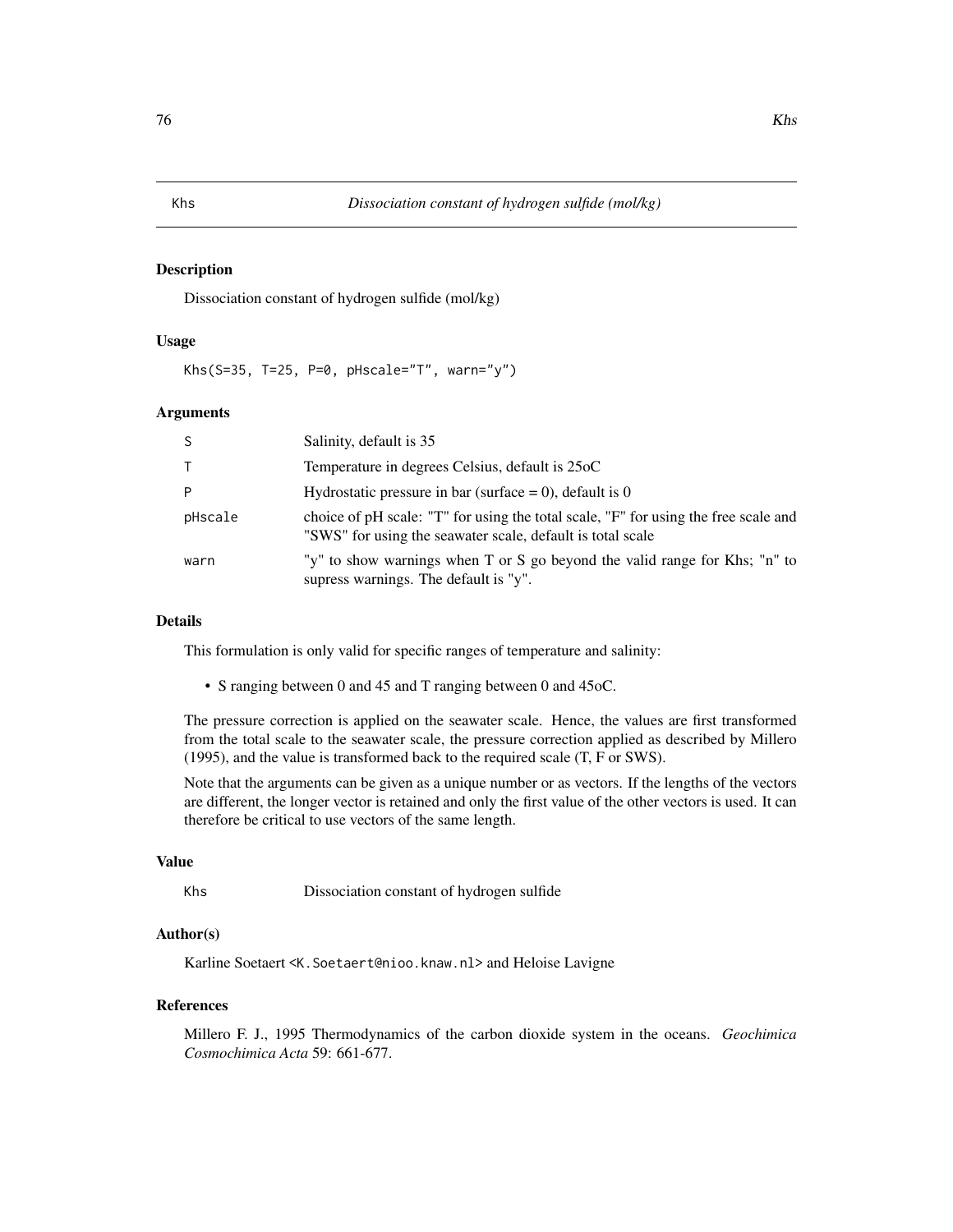# Examples

Khs(S=35,T=25,P=0, pHscale="T")

#### Kn *Dissociation constant of ammonium (mol/kg)*

# Description

Dissociation constant of ammonium on the total scale (mol/kg)

### Usage

Kn(S=35, T=25, P=0, pHscale="T", warn="y")

# **Arguments**

| -S      | Salinity, default is 35                                                                                                                           |
|---------|---------------------------------------------------------------------------------------------------------------------------------------------------|
|         | Temperature in degrees Celsius, default is 25oC                                                                                                   |
| P       | Hydrostatic pressure in bar (surface $= 0$ ), default is 0                                                                                        |
| pHscale | choice of pH scale: "T" for using the total scale, "F" for using the free scale and<br>"SWS" for using the seawater scale, default is total scale |
| warn    | "y" to show warnings when T or S go beyond the valid range for Kn; "n" to<br>supress warnings. The default is "y".                                |

# Details

This formulation is only valid for specific ranges of temperature and salinity:

• S ranging between 0 and 45 and T ranging between 0 and 45oC.

The pressure correction is applied on the seawater scale. Hence, values are first transformed from the total scale to the seawater scale, the pressure correction applied as described by Millero (1995), and the value is transformed back to the required scale (T, F or SWS).

Note that the arguments can be given as a unique number or as vectors. If the lengths of the vectors are different, the longer vector is retained and only the first value of the other vectors is used. It can therefore be critical to use vectors of the same length.

# Value

Kn Dissociation constant of ammonium (mol/kg)

### Author(s)

Karline Soetaert <K.Soetaert@nioo.knaw.nl> and Heloise Lavigne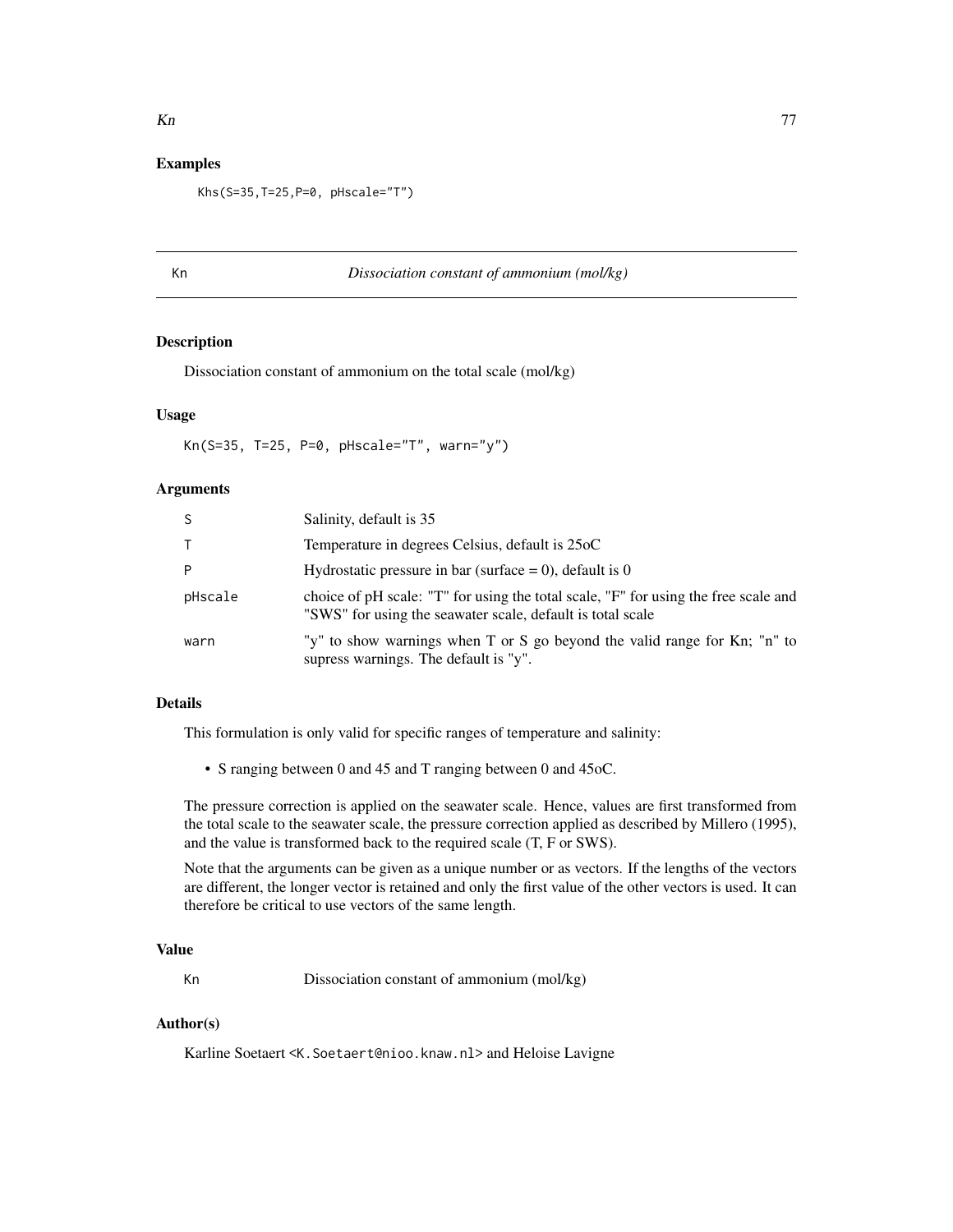### References

Millero F. J., 1995 Thermodynamics of the carbon dioxide system in the oceans. *Geochimica Cosmochimica Acta* 59: 661-677.

#### Examples

```
Kn(S=35,T=25,P=0, pHscale="T")
```
Ks *Stability constant of hydrogen sulfate (mol/kg)*

### Description

Stability constant of hydrogen sulfate (mol/kg)

### Usage

Ks(S=35, T=25, P=0, ks="d", warn="y")

# Arguments

| S    | Salinity, default is 35                                                                                            |
|------|--------------------------------------------------------------------------------------------------------------------|
| T.   | Temperature in degrees Celsius, default is 25oC                                                                    |
| P    | Hydrostatic pressure in bar (surface $= 0$ ), default is 0                                                         |
| ks   | "d" for using Ks from Dickson (1990), "k" for using Ks from Khoo et al. (1977),<br>default is "d"                  |
| warn | "y" to show warnings when T or S go beyond the valid range for Ks; "n" to<br>supress warnings. The default is "y". |

### Details

The Dickson (1990) constant is recommended by Guide to Best Practices for Ocean CO2 Measurements (2007). It is, however, critical to consider that each formulation is only valid for specific ranges of temperature and salinity:

- Dickson (1990): S ranging between 5 and 45 and T ranging between 0 and 45oC.
- Khoo et al. (1977): S ranging between 20 and 45 and T ranging between 5 and 40oC.

Note that the arguments can be given as a unique number or as vectors. If the lengths of the vectors are different, the longer vector is retained and only the first value of the other vectors is used. It can therefore be critical to use vectors of the same length.

The pressure correction is applied on the free scale as described by Millero (1995), and the value transformed back to the required scale (T, F or SWS).

#### Value

Ks Stability constant of hydrogen sulfate (mol/kg), pHscale = free scale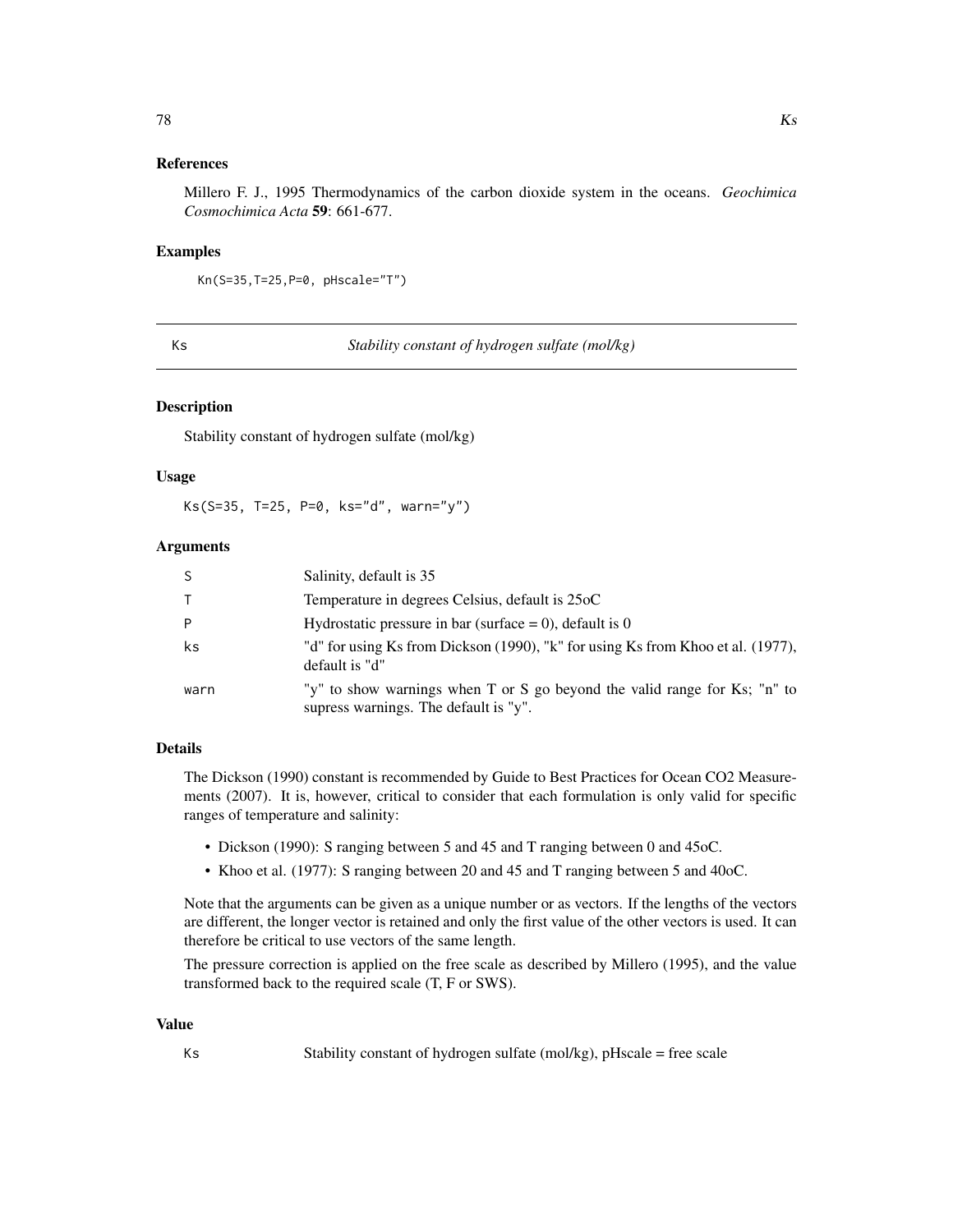# Author(s)

Heloise Lavigne, Aurelien Proye and Jean-Pierre Gattuso <gattuso@obs-vlfr.fr>

# References

Dickson A. G., 1990 Standard potential of the reaction:  $AgCI(s) + 1/2H2(g) = Ag(s) + HCI(aq)$ , and the standard acidity constant of the ion HSO4 in synthetic sea water from 273.15 to 318.15 K. *Journal of Chemical Thermodynamics* 22, 113-127.

Dickson A. G., Sabine C. L. and Christian J. R., 2007 Guide to best practices for ocean CO2 measurements. *PICES Special Publication* 3, 1-191.

Khoo H. K., Ramette R. W., Culberson C. H. and Bates R. G., 1977 Determination of Hydrogen ion concentration in seawater from 5 to 40oC: standard potentials at salinities from 20 to 45. *Analytical Chemistry* 49, 29-34.

# Examples

Ks(S=35,T=25,P=0, ks="d")

Ksi *Dissociation constant of Si(OH)4*

# Description

Dissociation constant of Si(OH)4 on total scale (mol/kg)

# Usage

```
Ksi(S=35, T=25, P=0, pHscale="T", kSWS2scale="x", warn="y")
```
# Arguments

| <sub>S</sub> | Salinity, default is 35                                                                                                                                                                                         |
|--------------|-----------------------------------------------------------------------------------------------------------------------------------------------------------------------------------------------------------------|
| $\mathsf{T}$ | Temperature in degrees Celsius, default is 25oC                                                                                                                                                                 |
| P            | Hydrostatic pressure in bar (surface = 0), default is 0                                                                                                                                                         |
| pHscale      | choice of pH scale: "T" for using the total scale, "F" for using the free scale and<br>"SWS" for using the seawater scale, default is total scale                                                               |
| kSWS2scale   | Conversion factor from the seawater scale (SWS) to the pH scale selected at the<br>hydrostatic pressure value indicated. It is advised to use default value "x", in<br>which case it is computed when required. |
| warn         | "y" to show warnings when T or S go beyond the valid range for Ksi; "n" to<br>supress warnings. The default is "y".                                                                                             |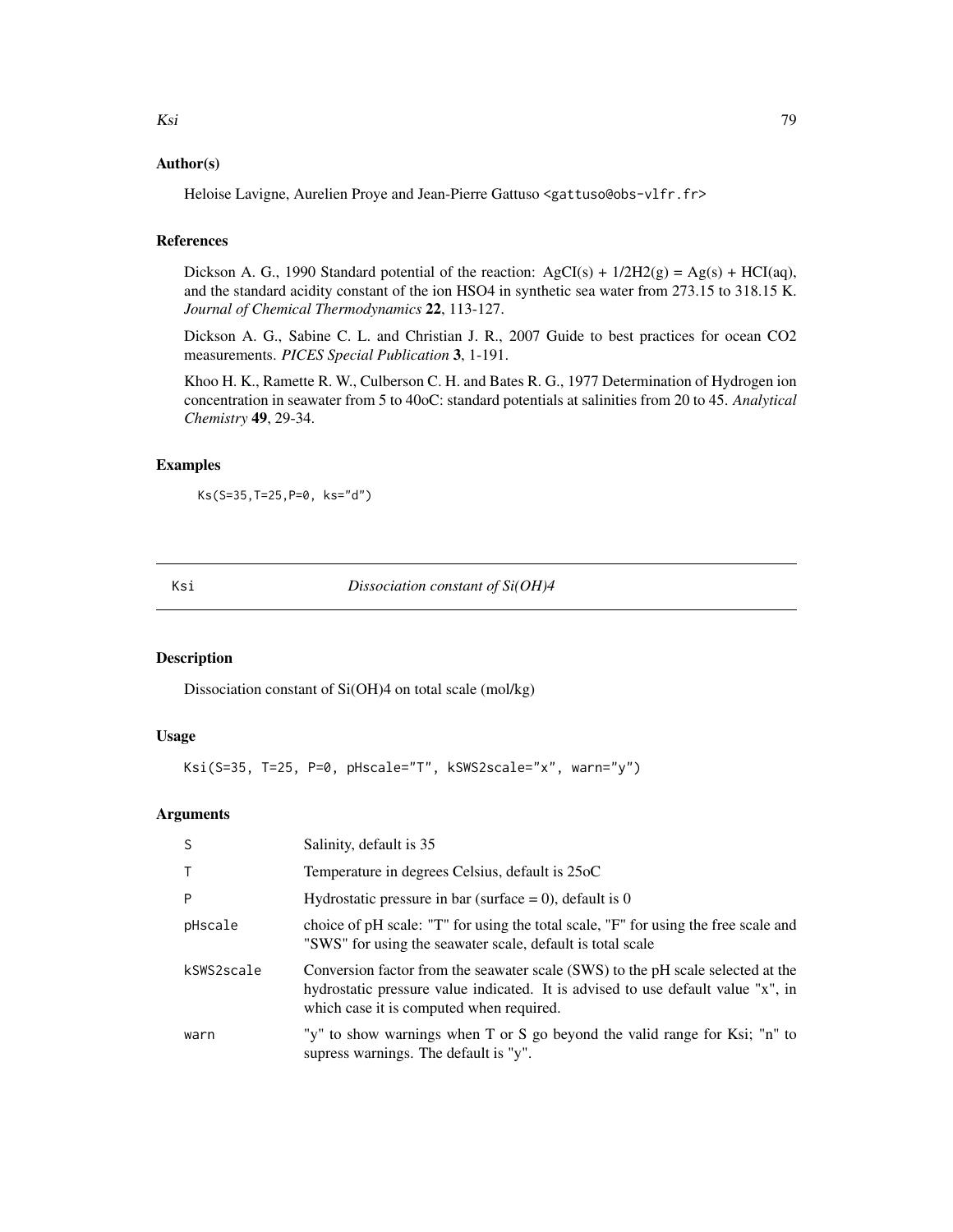# Details

This formulation is only valid for specific ranges of temperature and salinity:

• S ranging between 0 and 45 and T ranging between 0 and 45oC.

The pressure correction is applied on the seawater scale. Hence, values are first transformed from the total scale to the seawater scale, the pressure correction applied as described by Millero (1995), and the value is transformed back to the required scale (T, F or SWS).

Note that the arguments can be given as a unique number or as vectors. If the lengths of the vectors are different, the longer vector is retained and only the first value of the other vectors is used. It can therefore be critical to use vectors of the same length.

#### Value

Ksi Dissociation constant of Si(OH)4 (mol/kg)

# Author(s)

Karline Soetaert <K.Soetaert@nioo.knaw.nl> and Heloise Lavigne

#### References

DOE 1994 *Handbook of methods for the analysis of the various parameters of the carbon dioxide system in sea water*. ORNL/CDIAC-74. Oak Ridge,Tenn.: Carbon Dioxide Information Analysis Center, Oak Ridge National Laboratory.

Millero F. J., 1995 Thermodynamics of the carbon dioxide system in the oceans. *Geochimica Cosmochimica Acta* 59: 661-677.

#### Examples

Ksi(S=35, T=25, P=0, pHscale="T")

<span id="page-79-0"></span>

Kspa *Solubility product of aragonite (mol/kg)*

#### Description

Solubility product of aragonite (mol/kg)

#### Usage

Kspa(S=35, T=25, P=0, warn="y")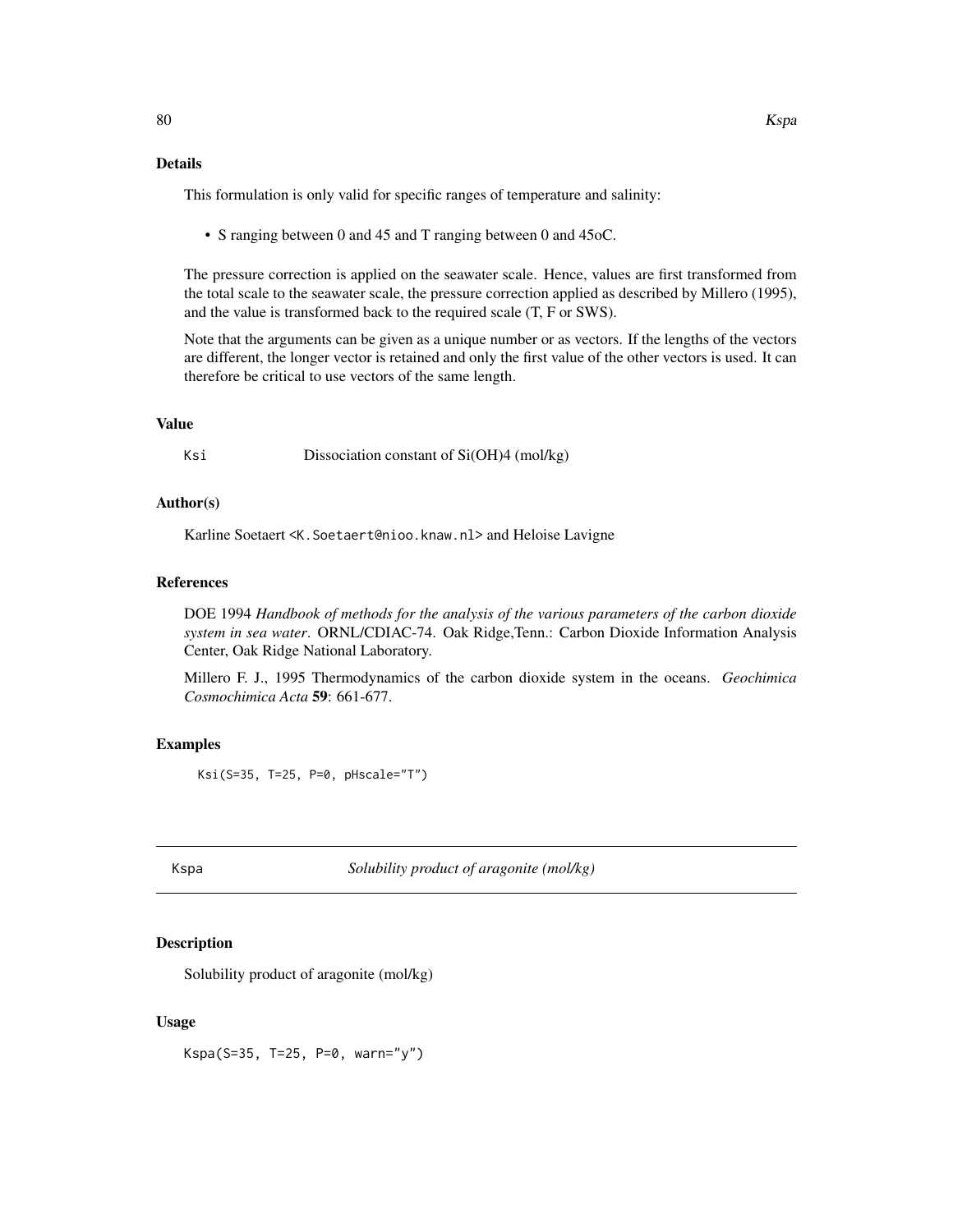#### Kspa 81

### Arguments

|      | Salinity, default is 35                                                                                              |
|------|----------------------------------------------------------------------------------------------------------------------|
|      | Temperature in degrees Celsius, default is 25oC                                                                      |
|      | Hydrostatic pressure in bar (surface $= 0$ ), default is 0                                                           |
| warn | "y" to show warnings when T or S go beyond the valid range for Kspa; "n" to<br>supress warnings. The default is "y". |

### Details

This formulation is only valid for specific ranges of temperature and salinity:

• S ranging between 5 and 44 and T ranging between 5 and 40oC.

Pressure coorection was performed as described by Millero (1995).

Note that the arguments can be given as a unique number or as vectors. If the lengths of the vectors are different, the longer vector is retained and only the first value of the other vectors is used. It can therefore be critical to use vectors of the same length.

# Value

Kspa Solubility product of aragonite (mol2/kg)

### Author(s)

Aurelien Proye and Jean-Pierre Gattuso <gattuso@obs-vlfr.fr>

#### References

Millero F. J., 1995 Thermodynamics of the carbon dioxide system in the oceans. *Geochimica et Cosmochimica Acta* 59 661-677.

Mucci A., 1983 The solubility of calcite and aragonite in seawater at various salinities, temperature, and one atmosphere total pressure. *American Journal of Science* 283: 780-799.

# See Also

[Kspc](#page-81-0).

# Examples

Kspa(S=35,T=25,P=0)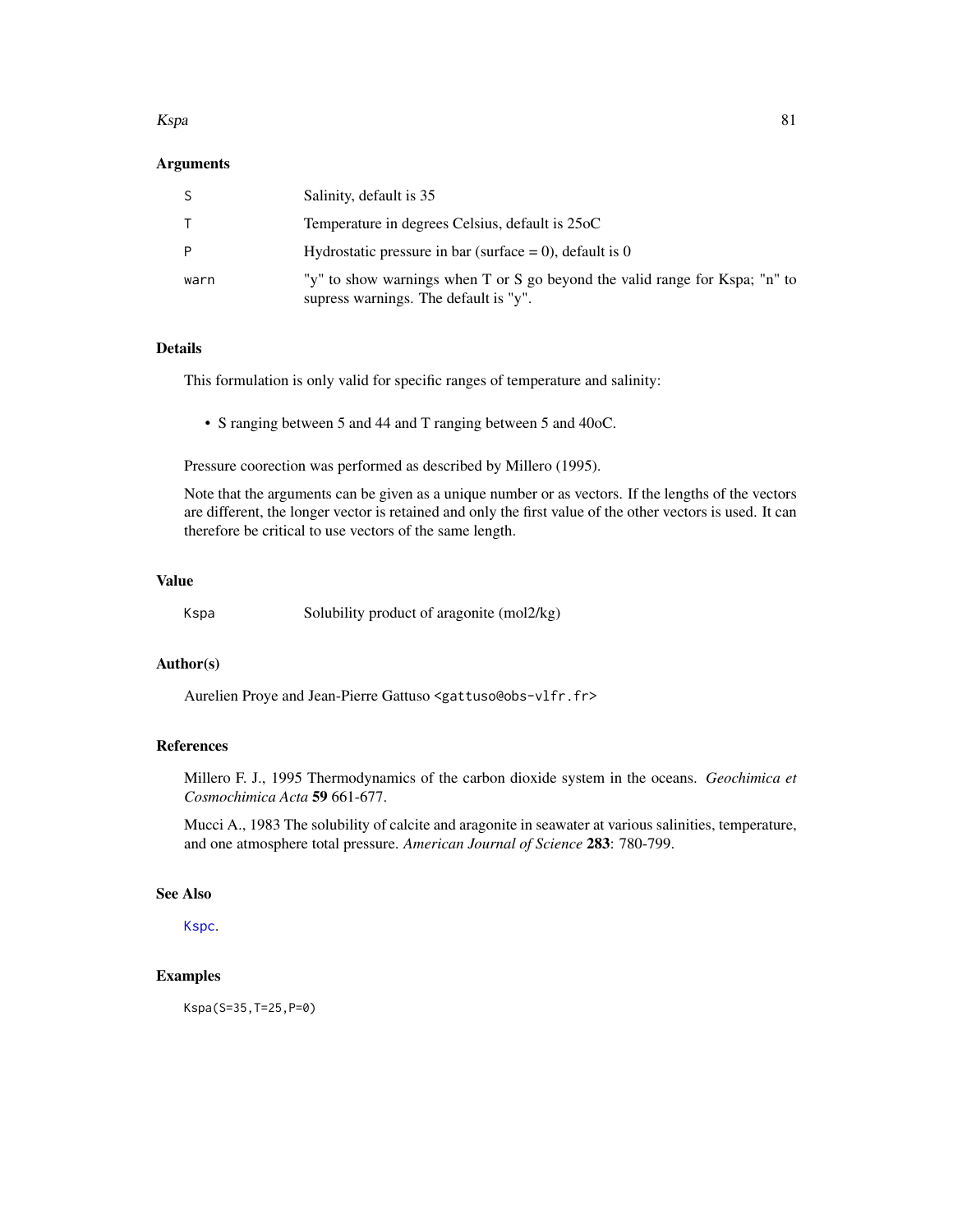### Description

Solubility product of calcite (mol/kg)

# Usage

Kspc(S=35, T=25, P=0, warn="y")

#### Arguments

|      | Salinity, default is 35                                                                                              |
|------|----------------------------------------------------------------------------------------------------------------------|
|      | Temperature in degrees Celsius, default is 25oC                                                                      |
|      | Hydrostatic pressure in bar (surface $= 0$ ), default is 0                                                           |
| warn | "y" to show warnings when T or S go beyond the valid range for Kspc; "n" to<br>supress warnings. The default is "y". |

### Details

This formulation is only valid for specific ranges of temperature and salinity:

• S ranging between 5 and 44 and T ranging between 5 and 40oC.

The pressure coorection was performed as described by Millero (1995).

Note that the arguments can be given as a unique number or as vectors. If the lengths of the vectors are different, the longer vector is retained and only the first value of the other vectors is used. It can therefore be critical to use vectors of the same length.

#### Value

Kspc Solubility product of calcite (mol2/kg)

#### Author(s)

Aurelien Proye and Jean-Pierre Gattuso <gattuso@obs-vlfr.fr>

# References

Millero F. J., 1995 Thermodynamics of the carbon dioxide system in the oceans. *Geochimica et Cosmochimica Acta* 59 661-677.

Mucci A., 1983 The solubility of calcite and aragonite in seawater at various salinities, temperature, and one atmosphere total pressure. *American Journal of Science* 283: 780-799.

<span id="page-81-0"></span>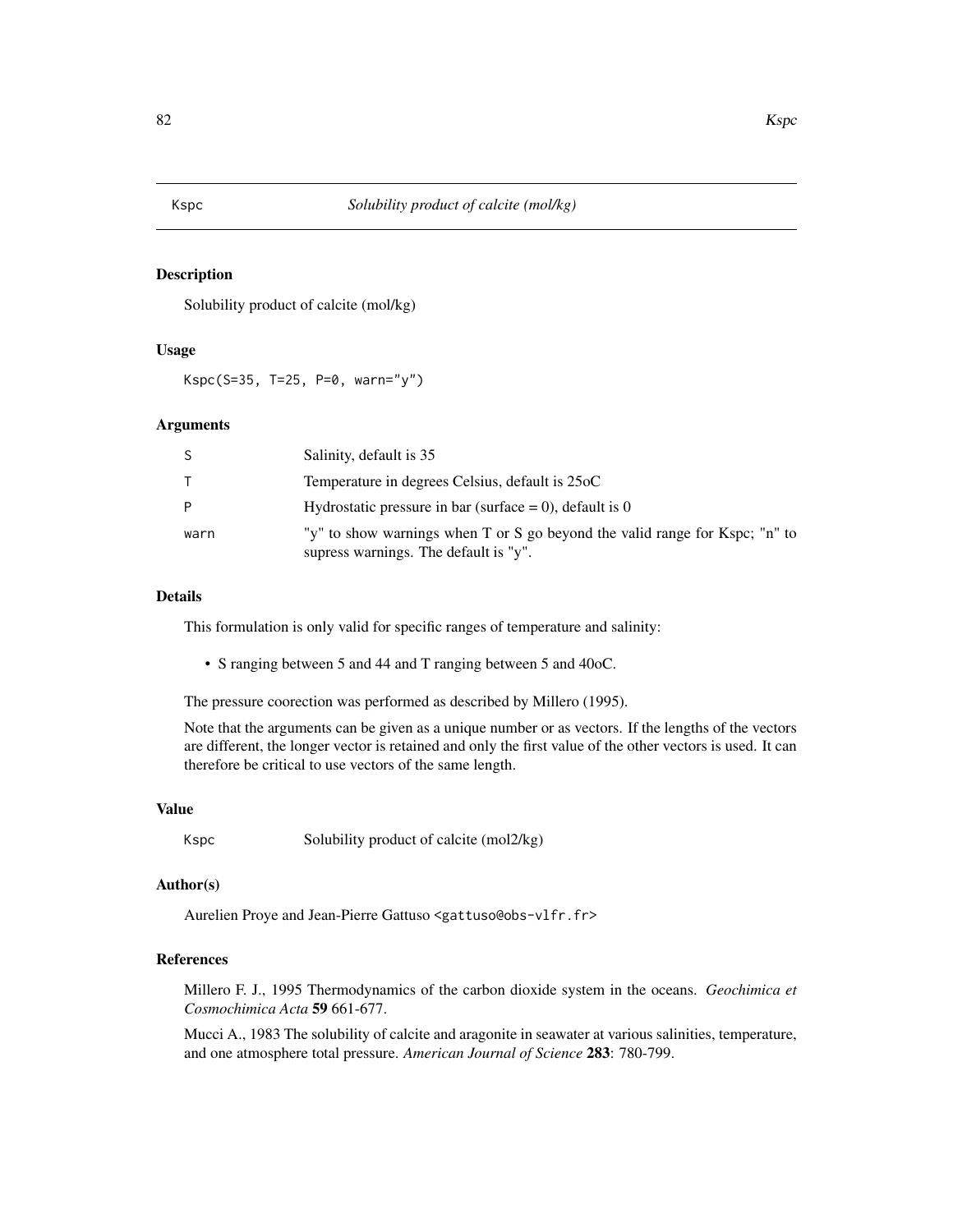#### $K_{W}$  83

# See Also

[Kspa](#page-79-0).

# Examples

Kspc(S=35,T=25,P=0)

# Kw *Ion product of water (mol2/kg2)*

# Description

Ion product of water (mol2/kg2)

### Usage

```
Kw(S=35, T=25, P=0, pHscale="T", kSWS2scale="x", warn="y")
```
### Arguments

| <sub>S</sub> | Salinity, default is 35                                                                                                                                                                                         |
|--------------|-----------------------------------------------------------------------------------------------------------------------------------------------------------------------------------------------------------------|
| $\top$       | Temperature in degrees Celsius, default is 25oC                                                                                                                                                                 |
| P            | Hydrostatic pressure in bar (surface = 0), default is 0                                                                                                                                                         |
| pHscale      | choice of pH scale: "T" for using the total scale, "F" for using the free scale and<br>"SWS" for using the seawater scale, default is total scale                                                               |
| kSWS2scale   | Conversion factor from the seawater scale (SWS) to the pH scale selected at the<br>hydrostatic pressure value indicated. It is advised to use default value "x", in<br>which case it is computed when required. |
| warn         | "y" to show warnings when T or S go beyond the valid range for Kw; "n" to<br>supress warnings. The default is "y".                                                                                              |

## Details

This formulation is only valid for specific ranges of temperature and salinity:

• S ranging between 0 and 45 and T ranging between 0 and 45oC.

The pressure correction was applied on the seawater scale. Hence, if needed, values were first transformed from the total scale to the seawater scale, the pressure correction applied as described by Millero (1995), and the value was transformed back to the required scale (T, F or SWS).

Note that the arguments can be given as a unique number or as vectors. If the lengths of the vectors are different, the longer vector is retained and only the first value of the other vectors is used. It can therefore be critical to use vectors of the same length.

### Value

Kw Ion product of water (mol2/kg2)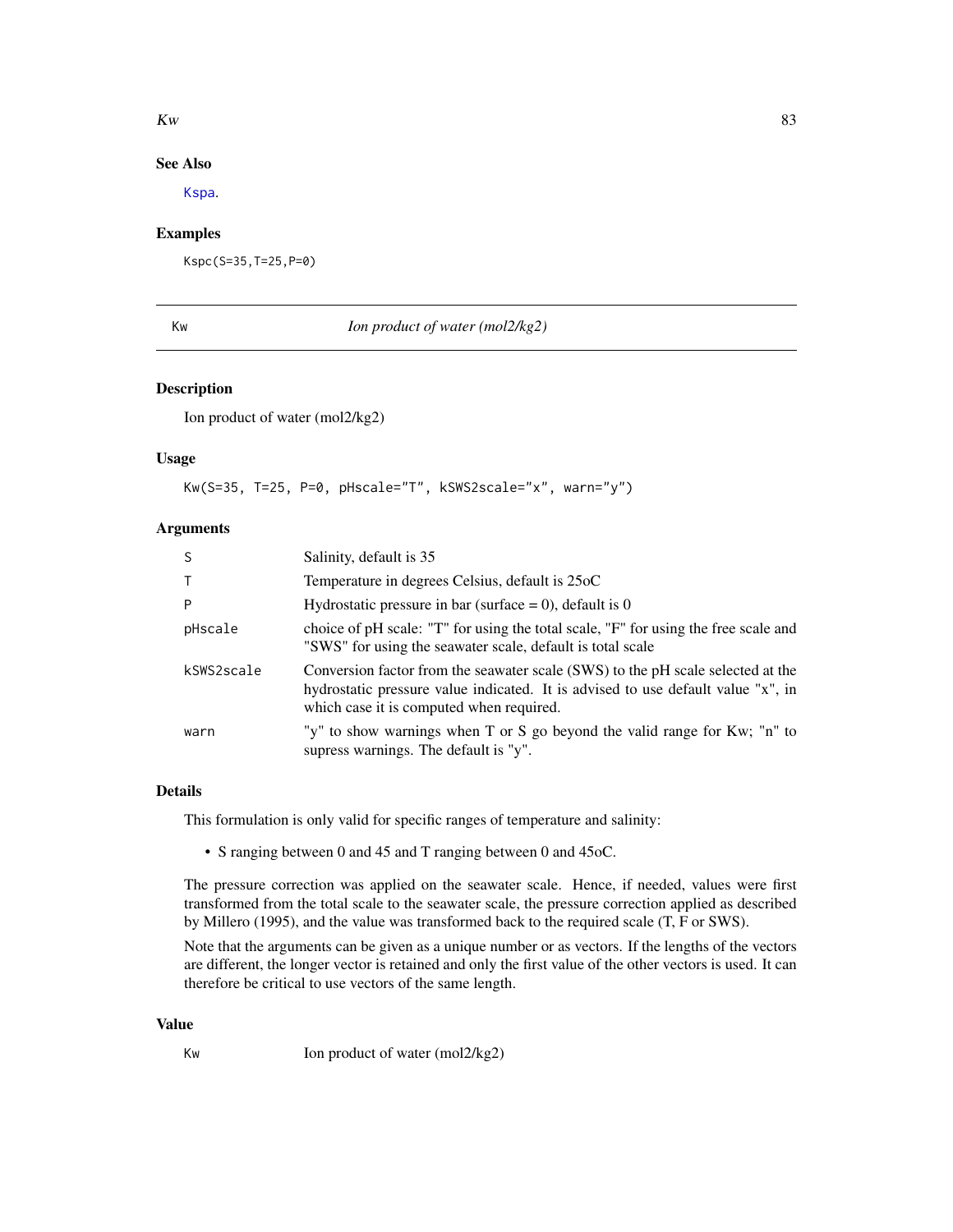## Author(s)

Heloise Lavigne, Aurelien Proye and Jean-Pierre Gattuso <gattuso@obs-vlfr.fr>

#### References

Dickson A. G., Sabine C. L. and Christian J. R., 2007 Guide to best practices for ocean CO2 measurements. *PICES Special Publication* 3, 1-191.

Millero F. J., 1995 Thermodynamics of the carbon dioxide system in the oceans. *Geochimica et Cosmochimica Acta* 59 661-677.

# Examples

Kw(S=35,T=25,P=0,pHscale="T")

oa *Perturbation of the seawater carbonate system*

### Description

Describes the various approaches that can be used to alter the seawater carbonate system. Its main purpose is to assist the design of ocean acidification perturbation experiments.

#### Usage

oa(flag, var1, var2, pCO2f, pCO2s=1e6, S=35, T=25, P=0, Pt=0, Sit=0, k1k2='x', kf='x', ks="d", pHscale="T", plot=FALSE,  $b="u74", eos = "eos80", long = 1e+20, lat = 1e+20)$ 

#### Arguments

flag select the couple of variables available to describe the initial seawater. The flags which can be used are:

flag = 1 pH and CO2 given flag = 2 CO2 and HCO3 given flag = 3 CO2 and CO3 given flag = 4 CO2 and ALK given flag = 5 CO2 and DIC given flag = 6 pH and HCO3 given flag = 7 pH and CO3 given flag = 8 pH and ALK given flag = 9 pH and DIC given flag = 10 HCO3 and CO3 given flag = 11 HCO3 and ALK given flag = 12 HCO3 and DIC given flag = 13 CO3 and ALK given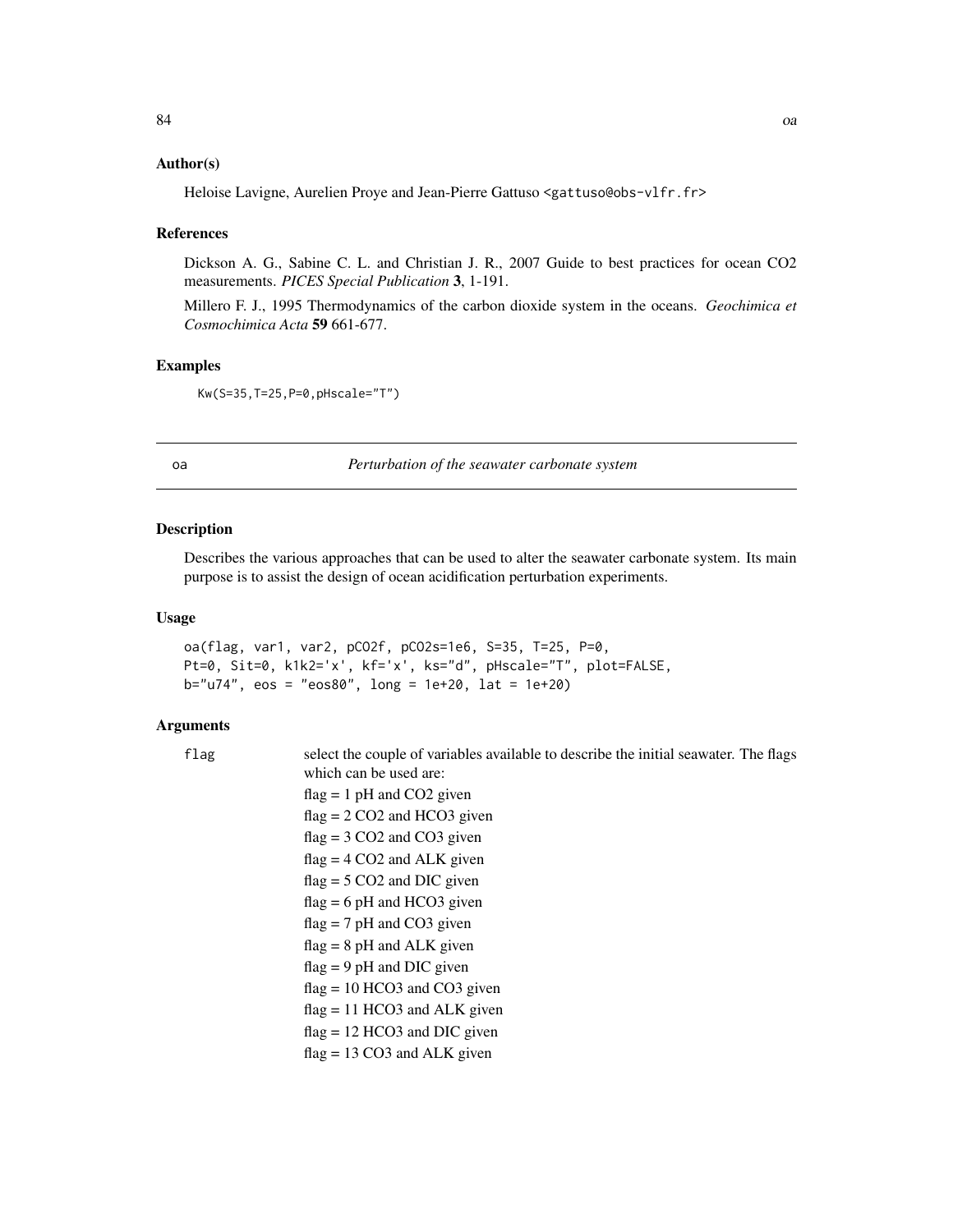|         | $flag = 14 CO3$ and DIC given                                                                                                                                                                                                                                                                                                                                                                                                                                                                                                                                                                |
|---------|----------------------------------------------------------------------------------------------------------------------------------------------------------------------------------------------------------------------------------------------------------------------------------------------------------------------------------------------------------------------------------------------------------------------------------------------------------------------------------------------------------------------------------------------------------------------------------------------|
|         | $flag = 15$ ALK and DIC given                                                                                                                                                                                                                                                                                                                                                                                                                                                                                                                                                                |
|         | $flag = 21 pCO2$ and pH given                                                                                                                                                                                                                                                                                                                                                                                                                                                                                                                                                                |
|         | $flag = 22 pCO2$ and HCO3 given<br>$flag = 23 pCO2$ and $CO3$ given                                                                                                                                                                                                                                                                                                                                                                                                                                                                                                                          |
|         | $flag = 24 pCO2$ and ALK given                                                                                                                                                                                                                                                                                                                                                                                                                                                                                                                                                               |
|         | $flag = 25 pCO2$ and DIC given                                                                                                                                                                                                                                                                                                                                                                                                                                                                                                                                                               |
| var1    | Value of the first variable available to describe the initial seawater, in mol/kg<br>except for pH and for pCO2 in uatm                                                                                                                                                                                                                                                                                                                                                                                                                                                                      |
| var2    | Value of the second variable available to describe the initial seawater, in mol/kg<br>except for pH                                                                                                                                                                                                                                                                                                                                                                                                                                                                                          |
| pC02f   | pCO2 target value, in uatm                                                                                                                                                                                                                                                                                                                                                                                                                                                                                                                                                                   |
| pC02s   | pCO2s is the pCO2, in uatm, of the "high-CO2" seawater that will be mixed with<br>"normal seawater". The default value is 10^6 uatm, that is seawater bubbled<br>with pure CO2 gas and saturated with CO2.                                                                                                                                                                                                                                                                                                                                                                                   |
| S       | Salinity, default is 35                                                                                                                                                                                                                                                                                                                                                                                                                                                                                                                                                                      |
| Τ       | Temperature in degrees Celsius, default is 25                                                                                                                                                                                                                                                                                                                                                                                                                                                                                                                                                |
| P       | Hydrostatic pressure in bar (surface $= 0$ ), default is 0                                                                                                                                                                                                                                                                                                                                                                                                                                                                                                                                   |
| Pt      | Concentration of total phosphate in mol/kg, default is 0                                                                                                                                                                                                                                                                                                                                                                                                                                                                                                                                     |
| Sit     | Concentration of total silicate in mol/kg, default is 0                                                                                                                                                                                                                                                                                                                                                                                                                                                                                                                                      |
| k1k2    | "1" for using K1 and K2 from Lueker et al. (2000), "m02" from Millero et al.<br>(2002), "m06" from Millero et al. (2006), "m10" from Millero (2010), "mp2"<br>from Mojica Prieto et al. (2002), "p18" from Papadimitriou et al. (2018), "r"<br>from Roy et al. $(1993)$ , "sb21" from Shockman & Byrne $(2021)$ , "s20" from<br>Sulpis et al. (2020), and "w14" from Waters et al. (2014). "x" is the default flag;<br>the default value is then "1", except if T is outside the range $2$ to $35$ oC and/or S<br>is outside the range 19 to 43. In these cases, the default value is "w14". |
| kf      | "pf" for using Kf from Perez and Fraga (1987) and "dg" for using Kf from Dick-<br>son and Riley (1979 in Dickson and Goyet, 1994). "x" is the default flag; the<br>default value is then "pf", except if T is outside the range $9$ to $33$ oC and/or S is<br>outside the range 10 to 40. In these cases, the default is "dg".                                                                                                                                                                                                                                                               |
| ks      | "d" for using Ks from Dickon (1990), "k" for using Ks from Khoo et al. (1977),<br>default is "d"                                                                                                                                                                                                                                                                                                                                                                                                                                                                                             |
| pHscale | "T" for the total scale, "F" for the free scale and "SWS" for using the seawater<br>scale, default is "T" (total scale)                                                                                                                                                                                                                                                                                                                                                                                                                                                                      |
| plot    | A plot of the different perturbation methods can be plotted in a DIC vs ALK<br>field with pCO2 isoclines are drawn in the back. Default is false.                                                                                                                                                                                                                                                                                                                                                                                                                                            |
| b       | Concentration of total boron. "110" for the Lee et al. (2010) formulation or<br>"u74" for the Uppstrom (1974) formulation, default is "u74".                                                                                                                                                                                                                                                                                                                                                                                                                                                 |
| eos     | "teos10" to specify T and S according to Thermodynamic Equation Of Seawater<br>- 2010 (TEOS-10); "eos80" to specify T and S according to EOS-80.                                                                                                                                                                                                                                                                                                                                                                                                                                             |
| long    | longitude of data point, used when eos parameter is "teos10" as a conversion<br>parameter from absolute to practical salinity.                                                                                                                                                                                                                                                                                                                                                                                                                                                               |
| lat     | latitude of data point, used when eos parameter is "teos10".                                                                                                                                                                                                                                                                                                                                                                                                                                                                                                                                 |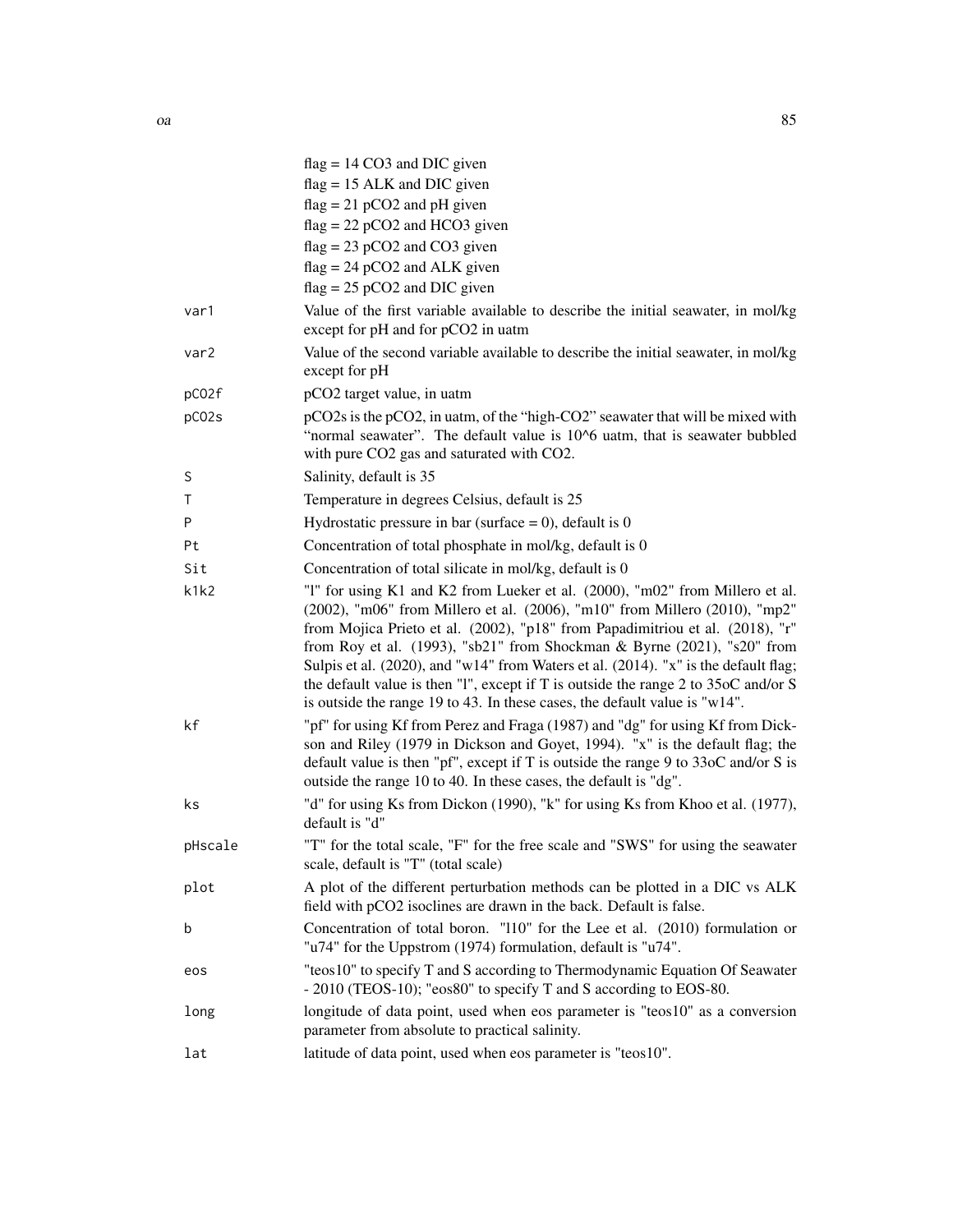### Details

The Lueker et al. (2000) constants for K1 and K2, the Perez and Fraga (1987) constant for Kf and the Dickson (1990) constant for Ks are recommended by Dickson et al. (2007). It is, however, critical to consider that each formulation is only valid for specific ranges of temperature and salinity:

*For K1 and K2:*

- Lueker et al. (2000): S ranging between 19 and 43 and T ranging between 2 and 35oC.
- Millero et al. (2002): S ranging from 34 to 37 and T ranging between -1.6 and 35oC.
- Millero et al. (2006): S ranging between 0.1 and 50 and T ranging between 1 and 50oC.
- Millero (2010): S ranging between 1 and 50 and T ranging between 0 and 50oC. Millero (2010) provides a K1 and K2 formulation for the seawater, total and free pH scales. Therefore, when this method is used and if  $P=0$ , K1 and K2 are computed with the formulation corresponding to the pH scale given in the flag "pHscale".
- Mojica Prieto et al. (2002): S ranging from 5 to 42 and T ranging between 0 and 45oC.
- Papadimitriou et al. (2018): S ranging from 33 to 100 and T ranging between -6 to 25oC.
- Roy et al. (1993): S ranging between 5 and 45 and T ranging between 0 and 45oC.
- Shockman & Byrne (2021): for K2, S ranging from 19.6 to 41 and T ranging between 15 to 35oC. For K1, formulation is that of Waters et al.
- Sulpis et al. (2020): S ranging from 30.7 to 37.6 and T ranging between -1.7 to 31.8oC.
- Waters et al.(2014): S ranging between 1 and 50 and T ranging between 0 and 50oC. Waters (2014) provides a K1 and K2 formulation for the seawater, total and free pH scales. Therefore, when this method is used and if  $P=0$ , K1 and K2 are computed with the formulation corresponding to the pH scale given in the flag "pHscale".

# *For Kf:*

- Perez and Fraga (1987): S ranging between 10 and 40 and T ranging between 9 and 33oC.
- Dickson and Riley (1979 in Dickson and Goyet, 1994): S ranging between 0 and 45 and T ranging between 0 and 45oC.

*For Ks:*

- Dickson (1990): S ranging between 5 and 45 and T ranging between 0 and 45oC.
- Khoo et al. (1977): S ranging between 20 and 45 and T ranging between 5 and 40oC.

The arguments can be given as a unique number or as vectors. If the lengths of the vectors are different, the longer vector is retained and only the first value of the other vectors is used. It is recommended to use either vectors with the same dimension or one vector for one argument and numbers for the other arguments.

*Pressure corrections and pH scale:*

- For K0, the pressure correction term of Weiss (1974) is used.
- For K1, K2, pK1, pK2, pK3, Kw, Kb, Khs and Ksi, the pressure correction was applied on the seawater scale. Hence, if needed, values were first transformed from the total scale to the seawater scale, the pressure correction applied as described by Millero (1995), and the value was transformed back to the required scale (T, F or SWS).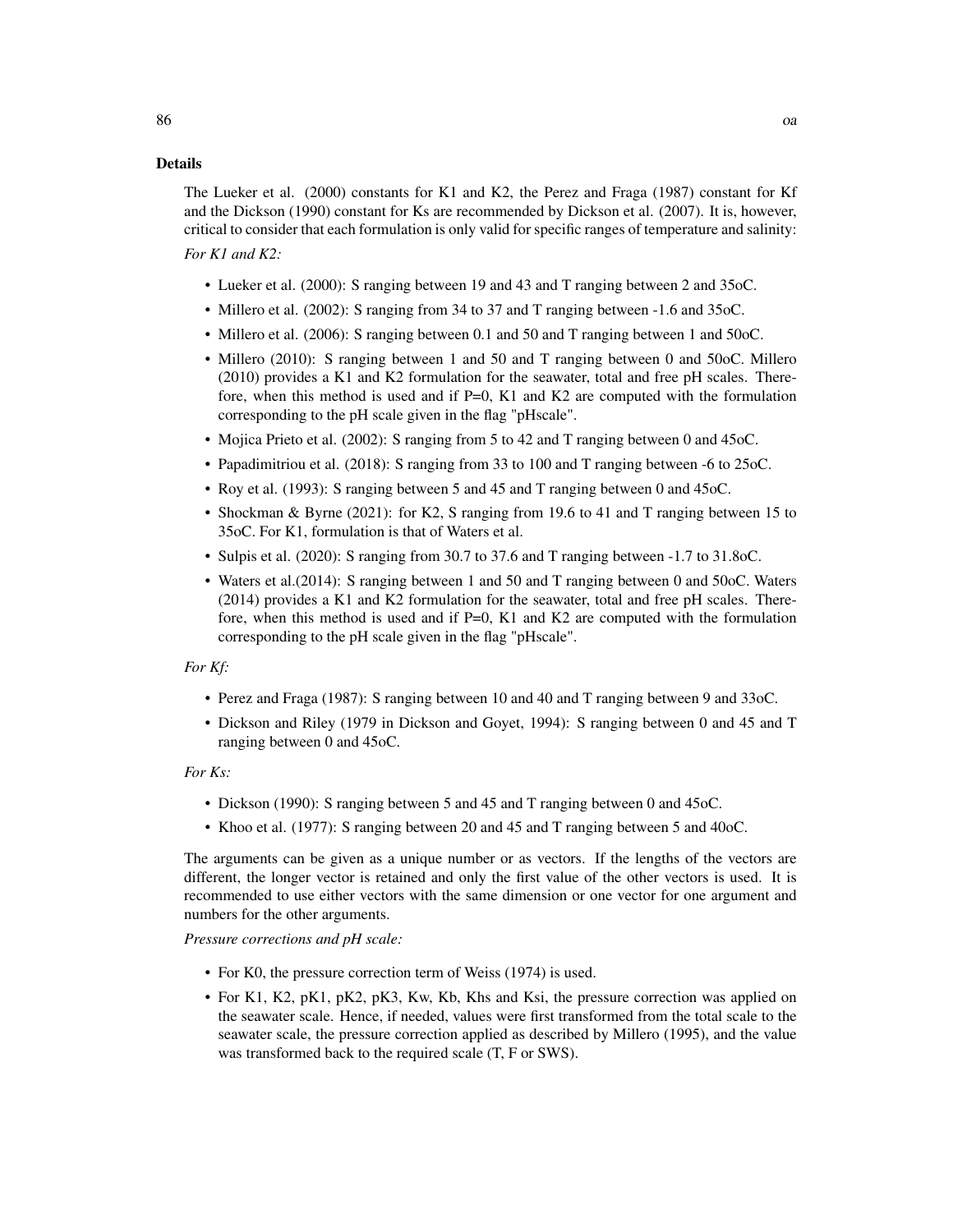- For Kf, the pressure correction was applied on the free scale. The formulation of Dickson and Riley (1979 in Dickson and Goyet, 1994) provides Kf on the free scale but that of Perez and Fraga (1987) provides it on the total scale. Hence, in that case, Kf was first transformed from the total scale to the free scale. With both formulations, the pressure correction was applied as described by Millero (1995), and the value was transformed back to the required scale (T, F or SWS).
- For Ks, the pressure correction was applied on the free scale. The pressure correction was applied as described by Millero (1995), and the value was transformed back to the required scale (T, F or SWS).
- For Kn, The pressure correction was applied on the seawater scale. The pressure correction was applied as described by Millero (1995), and the value was transformed back to the required scale (T, F or SWS).

### Value

The function returns a list built as follows:

| description  | A table describing in plain English the various ways to reach the target pCO2.<br>Note that if a vector is given in argument only the first value is used.                                                                                                                                                                                                                    |
|--------------|-------------------------------------------------------------------------------------------------------------------------------------------------------------------------------------------------------------------------------------------------------------------------------------------------------------------------------------------------------------------------------|
| perturbation | Table providing key parameters for the following methods:                                                                                                                                                                                                                                                                                                                     |
|              | CO2 bubbling: high-CO2 air is bubbled in seawater. The first parameter is the<br>value of the pCO2 in the air required to bubble the seawater (in uatm).                                                                                                                                                                                                                      |
|              | SW mixing: mixing of "normal" and "high-CO2" seawater. The fist parameter,<br>"Weight fraction high-CO2 SW" or wf, is the weight fraction of the high-CO2<br>seawater per kg seawater.                                                                                                                                                                                        |
|              | Addition of acid: strong acid is added to seawater. Note that this method is<br>not recommended because it does not closely mimic natural ocean acidification<br>(Gattuso and Lavigne, 2009). The first parameter, H+ (mol/kg), is the amount of<br>H+ that must be added (mol/kg). The acid must be fortified with NaCl in order<br>to have the same salinity than seawater. |
|              | Addition of HCO3 and acid: bicarbonate (HCO3) and a strong acid are added.<br>The first parameter, HCO3, is the amount of HCO3 that must be added (mol/kg).<br>The second parameter, $H+$ , is the quantity of $H+$ that must be added (mol/kg).<br>The acid must be fortified with NaCl in order to have the same salinity than<br>seawater.                                 |
|              | Addition of CO3 and acid: carbonate, CO3, and a strong acid are added. The<br>first parameter, HCO3, is the quantity of CO3 that must be added (mol/kg). The<br>second parameter, H+, is the quantity of H+ that must be added (mol/kg).                                                                                                                                      |
| summary      | Table summarizing the carbonate chemistry before and after applying each per-<br>turbation: pCO2 bubbling, mixing with high-CO2 seawater, addition of strong<br>acid, and addition of bicarbonate/carbonate and strong acid.                                                                                                                                                  |

# Warnings

- It is recommended to use concentrated solutions of acid or base in order to add small volumes.
- The addition of strong acid does not simulate well natural ocean acidification (higher concentration of dissolved inorganic carbon at constant total alkalinity) since it generates a decrease in total alkalinity while dissolved inorganic carbon is kept constant.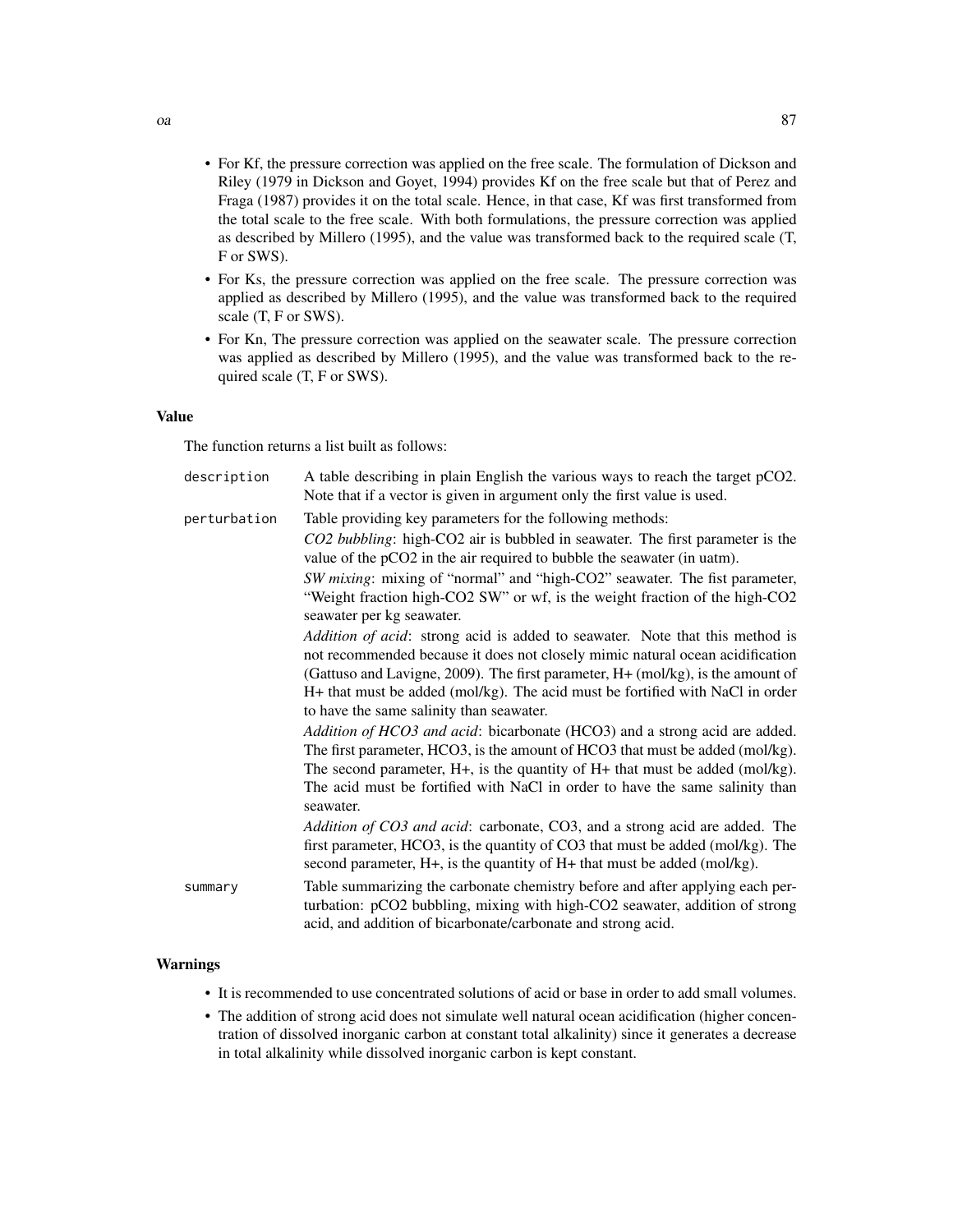• Other important advice is provided in Gattuso and Lavigne (2009), Schulz et al. (2009) and in the "Guide for Best Practices on Ocean Acidification Research and Data Reporting" ([https:](https://www.iaea.org/sites/default/files/18/06/oa-guide-to-best-practices.pdf) [//www.iaea.org/sites/default/files/18/06/oa-guide-to-best-practices.pdf](https://www.iaea.org/sites/default/files/18/06/oa-guide-to-best-practices.pdf))

long and lat are used as conversion parameters from absolute to practical salinity: when seawater is not of standard composition, practical salinity alone is not sufficient to compute absolute salinity and vice-versa. One needs to know the density. When long and lat are given, density is inferred from WOA silicate concentration at given location. When they are not, an arbitrary geographic point is chosen: mid equatorial Atlantic. Note that this implies an error on computed salinity up to 0.02 g/kg.

## Author(s)

Heloise Lavigne and Jean-Pierre Gattuso <gattuso@obs-vlfr.fr>

#### **References**

Dickson A. G., 1990 Standard potential of the reaction:  $AgCI(s) + 1/2H2(g) = Ag(s) + HCI(aq)$ , and the standard acidity constant of the ion HSO4 in synthetic sea water from 273.15 to 318.15 K. *Journal of Chemical Thermodynamics* 22, 113-127.

Dickson A. G., Sabine C. L. and Christian J. R., 2007 Guide to best practices for ocean CO2 measurements. *PICES Special Publication* 3, 1-191.

Khoo H. K., Ramette R. W., Culberson C. H. and Bates R. G., 1977 Determination of Hydrogen Ion Concentration in Seawater from 5 to 40oC: Standard Potentials at Salinities from 20 to 45. *Analytical Chemistry* 49, 29-34.

Gattuso J.-P. and Lavigne H., 2009 Technical note: approaches and software tools to investigate the impact of ocean acidification. *Biogeosciences* 21, 6:2121-2133.

Lueker T. J., Dickson A. G. and Keeling C. D., 2000 Ocean pCO2 calculated from dissolved inorganic carbon, alkalinity, and equations for K1 and K2: validation based on laboratory measurements of CO2 in gas and seawater at equilibrium. *Marine Chemistry* 70 105-119.

Lee K., Tae-Wook K., Byrne R.H., Millero F.J., Feely R.A. and Liu Y-M, 2010 The universal ratio of the boron to chlorinity for the North Pacific and North Atlantoc oceans. *Geochimica et Cosmochimica Acta* 74 1801-1811.

Millero F. J., 2010 Carbonate constant for estuarine waters. *Marine and Freshwater Research* 61: 139-142.

Millero F. J., Graham T. B., Huang F., Bustos-Serrano H. and Pierrot D., 2006. Dissociation constants of carbonic acid in seawater as a function of salinity and temperature. *Marine Chemistry* 100, 80-84.

Perez F. F. and Fraga F., 1987 Association constant of fluoride and hydrogen ions in seawater. *Marine Chemistry* 21, 161-168.

Roy R. N., Roy L. N., Vogel K. M., Porter-Moore C., Pearson T., Good C. E., Millero F. J. and Campbell D. M., 1993 The dissociation constants of carbonic acid in seawater at salinities 5 to 45 and temperatures 0 to 45oC. *Marine Chemistry* 44, 249-267.

Schockman, K.M., Byrne, R.H., 2021. Spectrophotometric determination of the bicarbonate dissociation constant in seawater, *Geochimica et Cosmochimica Acta*.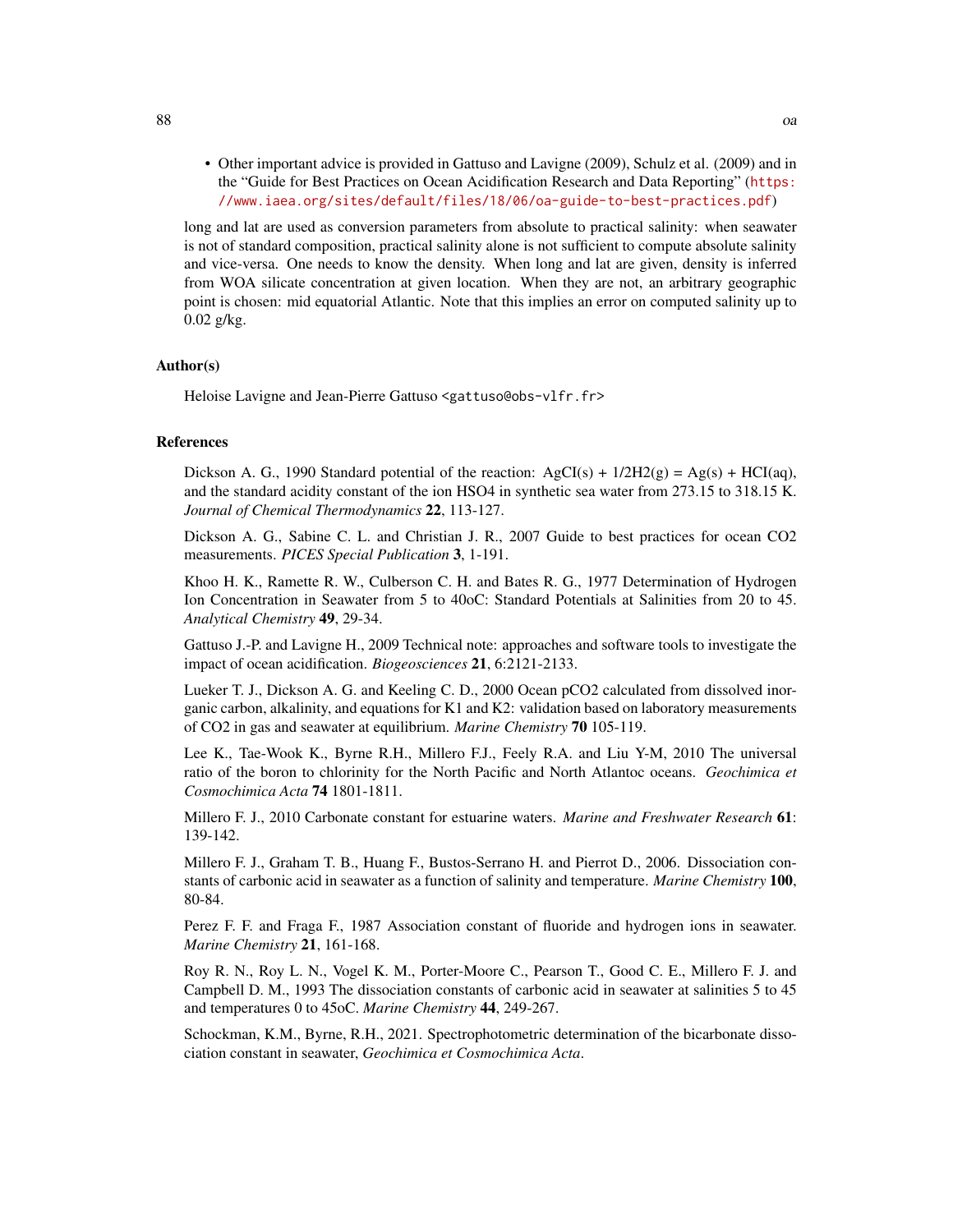Schulz K. G., Barcelos e Ramos J., Zeebe R. E. and Riebesell U., 2009 CO2 perturbation experiments: similarities and differences between dissolved inorganic carbon and total alkalinity manipulations. *Biogeosciences* 6, 2145-2153.

Uppstrom L.R., 1974 The boron/chlorinity ratio of the deep-sea water from the Pacific Ocean. *Deep-Sea Research I* 21 161-162.

Waters, J., Millero, F. J., and Woosley, R. J., 2014. Corrigendum to "The free proton concentration scale for seawater pH", [MARCHE: 149 (2013) 8-22], Marine Chemistry 165, 66-67.

Zeebe R. E. and Wolf-Gladrow D. A., 2001 *CO2 in seawater: equilibrium, kinetics, isotopes*. Amsterdam: Elsevier, 346 pp.

# See Also

[carb](#page-22-0), [pgas](#page-103-0), [pmix](#page-116-0), [ppH](#page-120-0), [pTA](#page-129-0).

### Examples

```
oa(flag=24, var1=384, var2=2325e-6, pCO2s=1e6, pCO2f=793, S=34.3, T=16,
P=0, pHscale="T", kf="pf", k1k2="l", ks="d", plot=TRUE, b="u74")
```
Om *Carbonate saturation state for magnesian calcites*

#### Description

Calculates the calcium carbonate saturation state for magnesian calcite

## Usage

```
Om(x, flag, var1, var2, k1k2='x', kf='x', ks="d", pHscale="T", b="u74")
```
#### Arguments

| $\mathsf{x}$ | mole fraction of magnesium ions, note that the function is only valid for x rang-<br>ing between 0 and 0.25 |
|--------------|-------------------------------------------------------------------------------------------------------------|
| flag         | select the couple of variables available. The flags which can be used are:                                  |
|              | $flag = 1 pH$ and CO2 given                                                                                 |
|              | $flag = 2 CO2$ and HCO3 given                                                                               |
|              | $flag = 3 CO2$ and $CO3$ given                                                                              |
|              | $flag = 4 CO2$ and ALK given                                                                                |
|              | $flag = 5 CO2$ and DIC given                                                                                |
|              | $flag = 6 pH$ and HCO3 given                                                                                |
|              | $flag = 7 pH$ and CO3 given                                                                                 |
|              | $flag = 8$ pH and ALK given                                                                                 |
|              | $flag = 9 pH$ and DIC given                                                                                 |
|              | $flag = 10 HCO3$ and $CO3$ given                                                                            |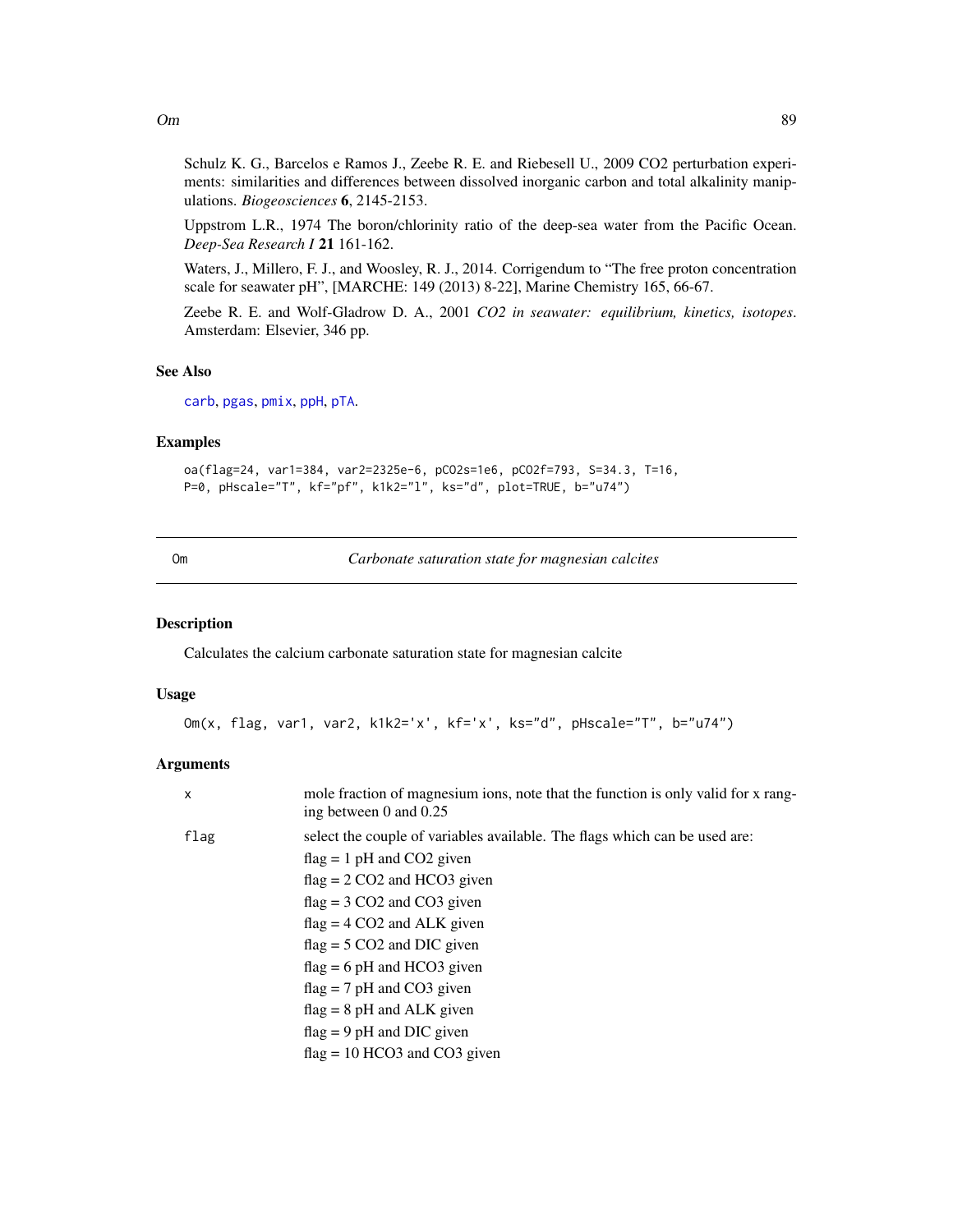|         | $flag = 11 HCO3$ and ALK given                                                                                                                                                                                                                                                                                                                                                                                                                                                                                                                                                     |
|---------|------------------------------------------------------------------------------------------------------------------------------------------------------------------------------------------------------------------------------------------------------------------------------------------------------------------------------------------------------------------------------------------------------------------------------------------------------------------------------------------------------------------------------------------------------------------------------------|
|         | $flag = 12 HCO3$ and DIC given                                                                                                                                                                                                                                                                                                                                                                                                                                                                                                                                                     |
|         | $flag = 13 CO3$ and ALK given                                                                                                                                                                                                                                                                                                                                                                                                                                                                                                                                                      |
|         | $flag = 14 CO3$ and DIC given                                                                                                                                                                                                                                                                                                                                                                                                                                                                                                                                                      |
|         | $flag = 15$ ALK and DIC given                                                                                                                                                                                                                                                                                                                                                                                                                                                                                                                                                      |
|         | $flag = 21 pCO2$ and pH given                                                                                                                                                                                                                                                                                                                                                                                                                                                                                                                                                      |
|         | $flag = 22 pCO2$ and HCO3 given                                                                                                                                                                                                                                                                                                                                                                                                                                                                                                                                                    |
|         | $flag = 23 pCO2$ and $CO3$ given                                                                                                                                                                                                                                                                                                                                                                                                                                                                                                                                                   |
|         | $flag = 24 pCO2$ and ALK given                                                                                                                                                                                                                                                                                                                                                                                                                                                                                                                                                     |
|         | $flag = 25 pCO2$ and DIC given                                                                                                                                                                                                                                                                                                                                                                                                                                                                                                                                                     |
| var1    | Value of the first variable in mol/kg, except for pH and for $pCO2$ in $\mu$ atm                                                                                                                                                                                                                                                                                                                                                                                                                                                                                                   |
| var2    | Value of the second variable in mol/kg, except for pH                                                                                                                                                                                                                                                                                                                                                                                                                                                                                                                              |
| k1k2    | "1" for using K1 and K2 from Lueker et al. (2000), "m02" from Millero et al.<br>(2002), "m06" from Millero et al. (2006), "m10" from Millero (2010), "mp2"<br>from Mojica Prieto et al. (2002), "p18" from Papadimitriou et al. (2018), "r"<br>from Roy et al. (1993), "s20" from Sulpis et al. (2020), "sb21" from Shockman<br>& Byrne (2021), and "w14" from Waters et al. (2014),. "x" is the default flag;<br>the default value is then "1", except if T is outside the range 2 to 35oC and/or S<br>is outside the range 19 to 43. In these cases, the default value is "w14". |
| kf      | "pf" for using Kf from Perez and Fraga (1987) and "dg" for using Kf from Dick-<br>son and Riley (1979 in Dickson and Goyet, 1994). "x" is the default flag; the<br>default value is then "pf", except if T is outside the range 9 to $33\text{oC}$ and/or S is<br>outside the range 10 to 40. In these cases, the default is "dg".                                                                                                                                                                                                                                                 |
| ks      | "d" for using Ks from Dickson (1990) and "k" for using Ks from Khoo et al.<br>(1977), default is "d"                                                                                                                                                                                                                                                                                                                                                                                                                                                                               |
| pHscale | "T" for the total scale, "F" for the free scale and "SWS" for using the seawater<br>scale, default is "T" (total scale)                                                                                                                                                                                                                                                                                                                                                                                                                                                            |
| b       | Concentration of total boron. "110" for the Lee et al. (2010) formulation or<br>"u74" for the Uppstrom (1974) formulation, default is "u74"                                                                                                                                                                                                                                                                                                                                                                                                                                        |

# Details

It is important to note that this function is only valid for:

- Salinity  $= 35$
- Temperature =  $25$  degrees Celsius
- Hydrostatic pressure  $= 0$  bar (surface)
- Concentration of total phosphate  $= 0$  mol/kg
- Concentration of total silicate  $= 0$  mol/kg

Note that the stoichiometric solubility products with respect to Mg-calcite minerals have not been determined experimentally. The saturation state with respect to Mg-calcite minerals is therefore calculated based on ion activities, i.e.,

$$
\Omega_x = \frac{\{Ca^{2+}\}^{1-x} \{Mg^{2+}\}^x \{CO_3\}^{2-}}{K_x}
$$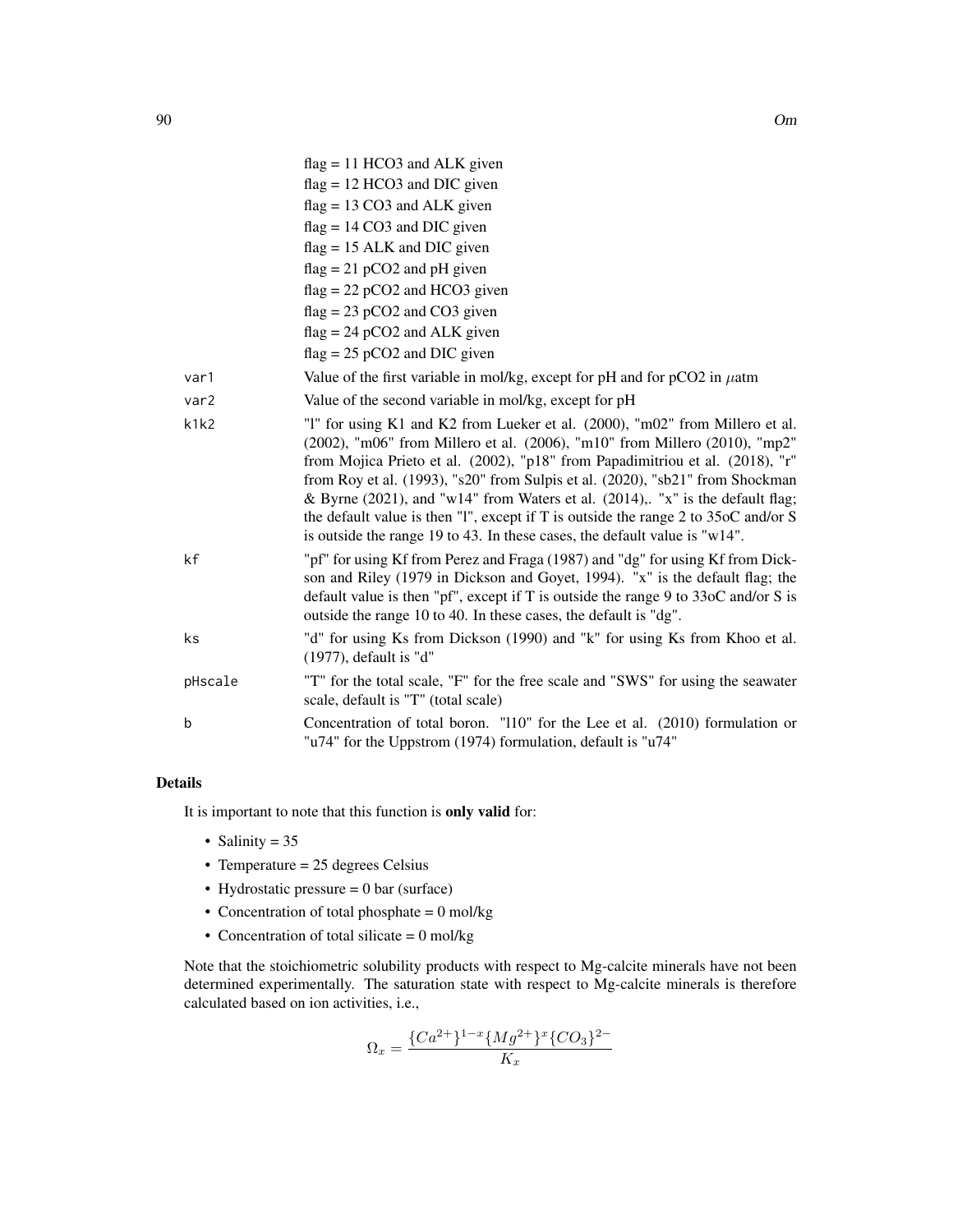The ion activity  $\{a\}$  is calculated based on the observed ion concentrations  $[C]$  multiplied by the total ion activity coefficient,  $\gamma_T$ , which has been determined experimentally or from theory (e.g. Millero & Pierrot 1998): {a}= $\gamma_T$ [C]. Because a true equilibrium cannot be achieved with respect to Mg-calcite minerals,  $K_x$  represents a metastable equilibrium state obtained from what has been referred to as stoichiometric saturation (Thorstenson & Plummer 1977; a term not equivalent to the definition of the stoichiometric solubility product, see for example Morse et al. (2006) and references therein). In the present calculation calcium and magnesium concentrations were calculated based on salinity. Total ion activity coefficients with respect to  $Ca^{2+}$ ,  $Mg^{2+}$ , and  $CO_3^{2-}$  were adopted from Millero & Pierrot (1998).

The Lueker et al. (2000) constants for K1 and K2, the Perez and Fraga (1987) constant for Kf and the Dickson (1990) constant for Ks are recommended by Dickson et al. (2007). It is, however, critical to consider that each formulation is only valid for specific ranges of temperature and salinity:

*For K1 and K2:*

- Lueker et al. (2000): S ranging between 19 and 43 and T ranging between 2 and 35oC.
- Millero et al. (2002): S ranging from 34 to 37 and T ranging between -1.6 and 35oC.
- Millero et al. (2006): S ranging between 0.1 and 50 and T ranging between 1 and 50 oC.
- Millero (2010): S ranging between 1 and 50 and T ranging between 0 and 50oC. Millero (2010) provides a K1 and K2 formulation for the seawater, total and free pH scales. Therefore, when this method is used and if  $P=0$ , K1 and K2 are computed with the formulation corresponding to the pH scale given in the flag "pHscale".
- Mojica Prieto et al. (2002): S ranging from 5 to 42 and T ranging between 0 and 45oC.
- Papadimitriou et al. (2018): S ranging from 33 to 100 and T ranging between -6 to 25oC.
- Roy et al. (1993): S ranging between 5 and 45 and T ranging between 0 and 45oC.
- Shockman & Byrne (2021): for K2, S ranging from 19.6 to 41 and T ranging between 15 to 35oC. For K1, formulation is that of Waters et al.
- Sulpis et al. (2020): S ranging from 30.7 to 37.6 and T ranging between -1.7 to 31.8oC.
- Waters et al.(2014): S ranging between 1 and 50 and T ranging between 0 and 50oC. Waters (2014) provides a K1 and K2 formulation for the seawater, total and free pH scales. Therefore, when this method is used and if  $P=0$ , K1 and K2 are computed with the formulation corresponding to the pH scale given in the flag "pHscale".

#### *For Kf:*

- Perez and Fraga (1987): S ranging between 10 and 40 and T ranging between 9 and 33oC.
- Dickson and Riley (1979 in Dickson and Goyet, 1994): S ranging between 0 and 45 and T ranging between 0 and 45oC.

#### *For Ks:*

- Dickson (1990): S ranging between 5 and 45 and T ranging between 0 and 45oC.
- Khoo et al. (1977): S ranging between 20 and 45 and T ranging between 5 and 40oC.

The arguments can be given as a unique number or as vectors. If the lengths of the vectors are different, the longer vector is retained and only the first value of the other vectors is used. It is recommended to use either vectors with the same dimension or one vector for one argument and numbers for the other arguments.

*Pressure corrections and pH scale:*

 $Om$  91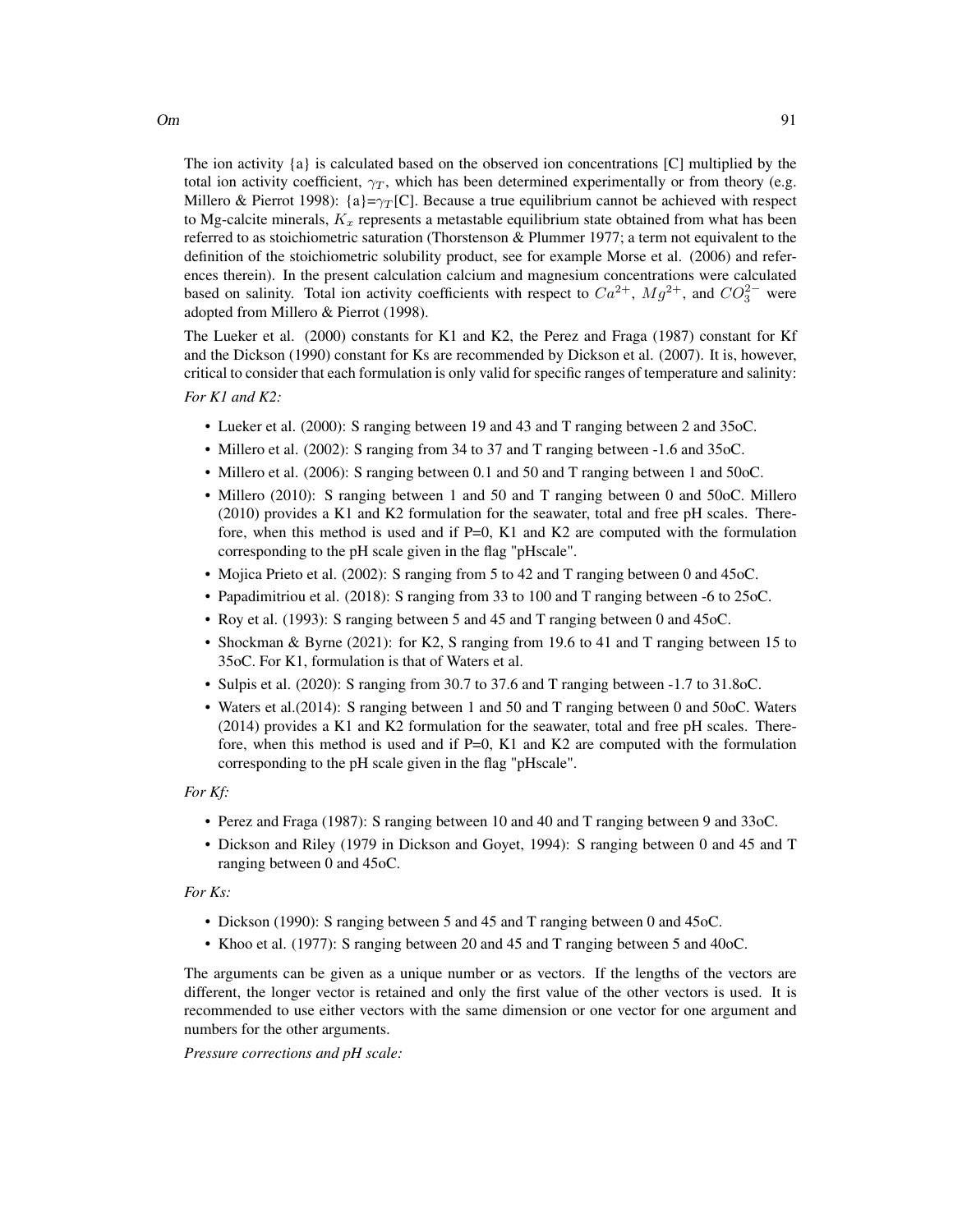- For K0, the pressure correction term of Weiss (1974) is used.
- For K1, K2, pK1, pK2, pK3, Kw, Kb, Khs and Ksi, the pressure correction was applied on the seawater scale. Hence, if needed, values were first transformed from the total scale to the seawater scale, the pressure correction applied as described by Millero (1995), and the value was transformed back to the required scale (T, F or SWS).
- For Kf, the pressure correction was applied on the free scale. The formulation of Dickson and Riley (1979 in Dickson and Goyet, 1994) provides Kf on the free scale but that of Perez and Fraga (1987) provides it on the total scale. Hence, in that case, Kf was first transformed from the total scale to the free scale. With both formulations, the pressure correction was applied as described by Millero (1995), and the value was transformed back to the required scale (T, F or SWS).
- For Ks, the pressure correction was applied on the free scale. The pressure correction was applied as described by Millero (1995), and the value was transformed back to the required scale (T, F or SWS).
- For Kn, The pressure correction was applied on the seawater scale. The pressure correction was applied as described by Millero (1995), and the value was transformed back to the required scale (T, F or SWS).

#### Value

The function returns a list with

OmegaMgCa\_biogenic

Mg-calcite saturation state for minimally prepared biogenic Mg-calcite.

OmegaMgCa\_biogenic\_cleaned

Mg-calcite saturation state for cleaned and annealed biogenic Mg-calcite.

#### Author(s)

Heloise Lavigne, Andreas J. Andersson and Jean-Pierre Gattuso <gattuso@obs-vlfr.fr>

#### References

Only the references related to the saturation state of magnesian calcite are listed below; the other references are listed under the carb function.

Andersson A. J., Mackenzie F. T., Nicholas R. B., 2008, Life on the margin: implications of ocean acidification on Mg-calcite, high latitude and cold-water marine calcifiers. *Marine Ecology Progress Series* 373, 265-273.

Bischoff W. D., Mackenzie F. T. and Bishop F. C., 1987. Stabilities of synthetic magnesian calcites in aqueous solution: comparison with biogenic materials. *Geochimica et Cosmochimica Acta* 51:1413-1423.

Millero F. J. and Pierrot D., 1998. A chemical equilibrium model for natural waters. *Aquatic Geochemistry* 4, 153-199.

Morse J. W., Andersson A. J. and Mackenzie F. T., 2006. Initial responses of carbonate-rich shelf sediments to rising atmospheric pCO2 and ocean acidification: Role of high Mg-calcites. *Geochimica et Cosmochimica Acta* 70, 5814-5830.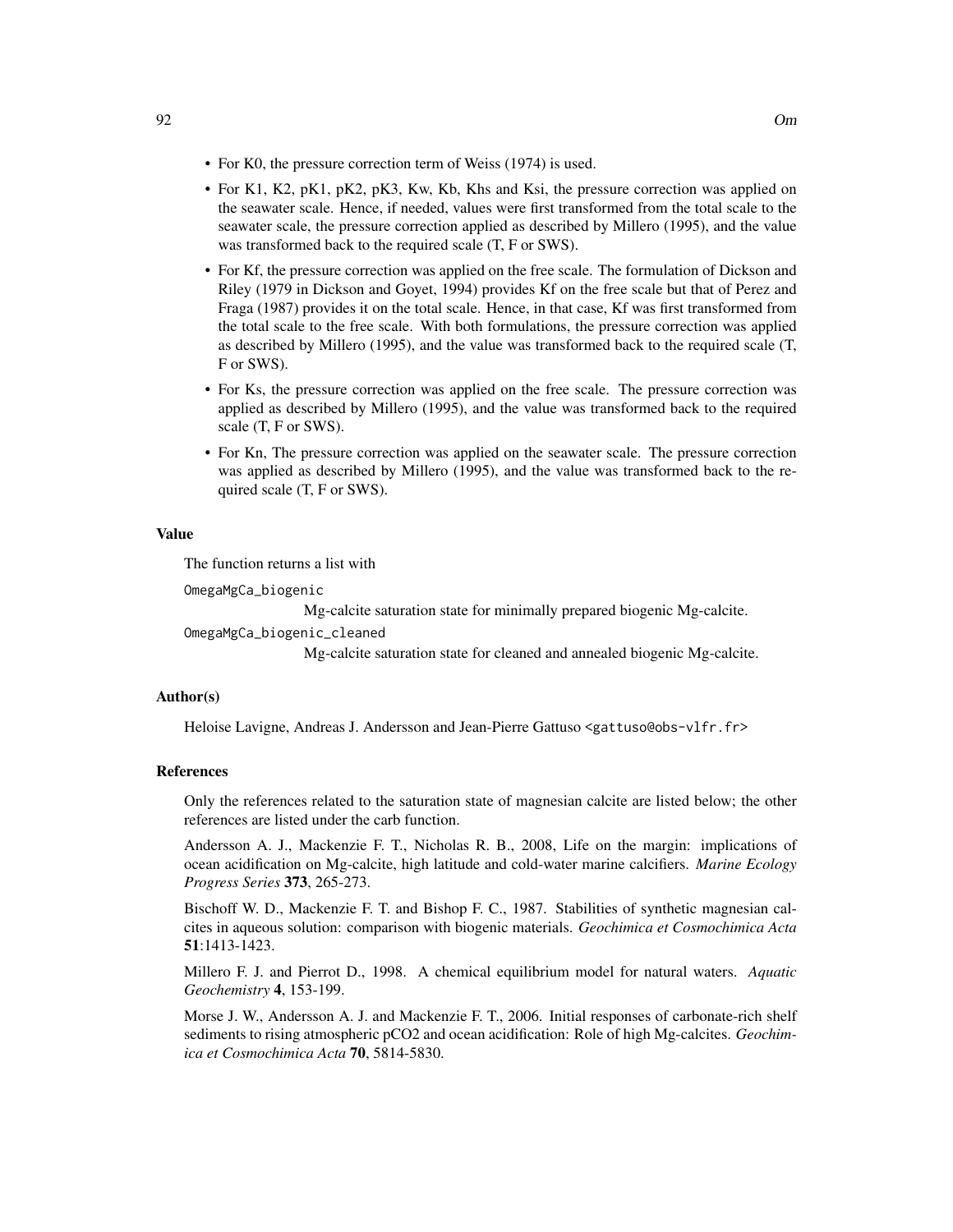Plummer L. N. and Mackenzie F. T., 1974. Predicting mineral solubility from rate data: application to the dissolution of magnesian calcites. *American Journal of Science* 274:61-83.

Thorstenson D.C. and Plummer L.N., 1977. Equilibrium criteria for two component solids reacting with fixed composition in an aqueous phase-example: the magnesian calcites. *American Journal of Science* 277, 1203-1233.

#### Examples

```
Om(x=seq(0.01, 0.252, 0.01), flag=8, var1=8.2, var2=0.00234,
 k1k2='x', kf='x', ks="d", pHscale="T", b="u74")
```
p2d *Converts pressure in dbar to depth in meters*

# Description

Converts pressure in dbar to depth in meters

# Usage

p2d(pressure, lat=40)

# Arguments

| pressure | Pressure in dbar                                           |
|----------|------------------------------------------------------------|
| lat      | Latitude in degrees, N and S is irrelevant, default is 40o |

# Value

depth Depth corresponding to the pressure given, in meters

### Author(s)

Heloise Lavigne and Jean-Pierre Gattuso <gattuso@obs-vlfr.fr>

# References

Saunders P. M., 1981. Practical conversion of pressure to depth. *J. Phys. Oceanogr.* 11: 573-574.

#### See Also

[d2p](#page-40-0)

### Examples

p2d(pressure=7686, lat=30)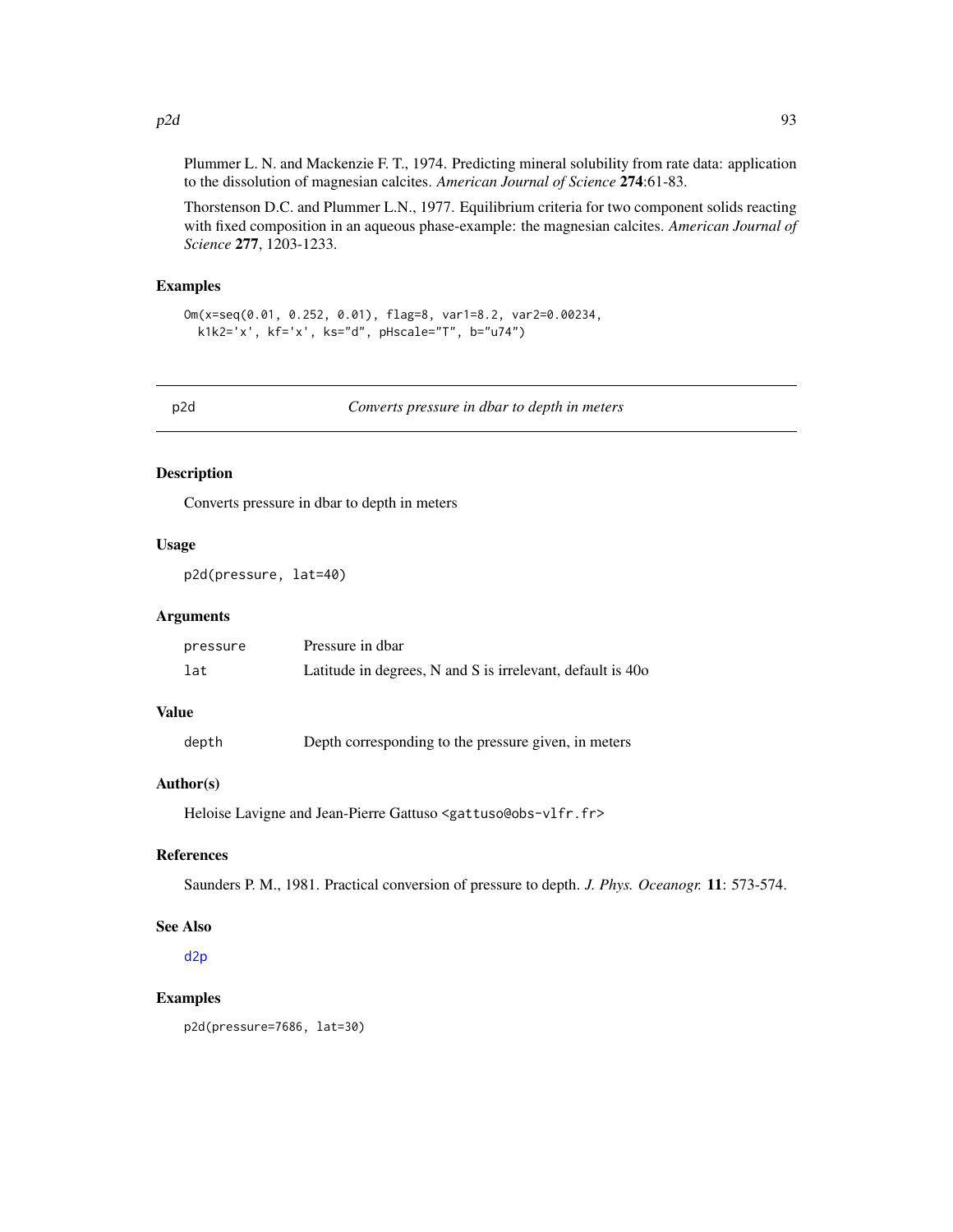# Description

Converts pCO2 (partial pressure in CO2) into fCO2 (fugacity of CO2)

### Usage

 $p2fCO2(T = 25, Patm=1, P=0, pCO2)$ 

### Arguments

|      | Temperature in degrees Celsius, default is 25oC                                      |
|------|--------------------------------------------------------------------------------------|
| Patm | Surface atmospheric pressure in atm, default is 1 atm                                |
| P    | Hydrostatic pressure in bar, default is 0 bar (surface)                              |
| pCO2 | Partial pressure in CO2 in $\mu$ atm, the same units as that for the fugacity output |

# Value

| fC <sub>02</sub> | Fugacity of CO2 in $\mu$ atm, the same units as that for the pCO2 input. |
|------------------|--------------------------------------------------------------------------|
|------------------|--------------------------------------------------------------------------|

# Note

Warning: pCO2 estimates below 100 m are subject to considerable uncertainty. See Weiss (1974) and Orr et al. (2015)

# Author(s)

Heloise Lavigne, Jean-Pierre Gattuso, and James Orr <gattuso@obs-vlfr.fr>

#### References

Dickson A. G., Sabine C. L. and Christian J. R., 2007 Guide to best practices for ocean CO2 measurements. *PICES Special Publication* 3, 1-191.

Orr J. C., Epitalon J.-M. and Gattuso J.-P., 2015. Comparison of seven packages that compute ocean carbonate chemistry. *Biogeosciences* 12, 1483-1510.

Weiss, R. F., 1974. Carbon dioxide in water and seawater: the solubility of a non-ideal gas, *Mar. Chem.*, 2, 203-215.

Weiss, R. F. and Price, B. A., 1980. Nitrous oxide solubility in water and seawater, *Marine Chemistry*, 8, 347-359.

# See Also

[f2pCO2](#page-56-0).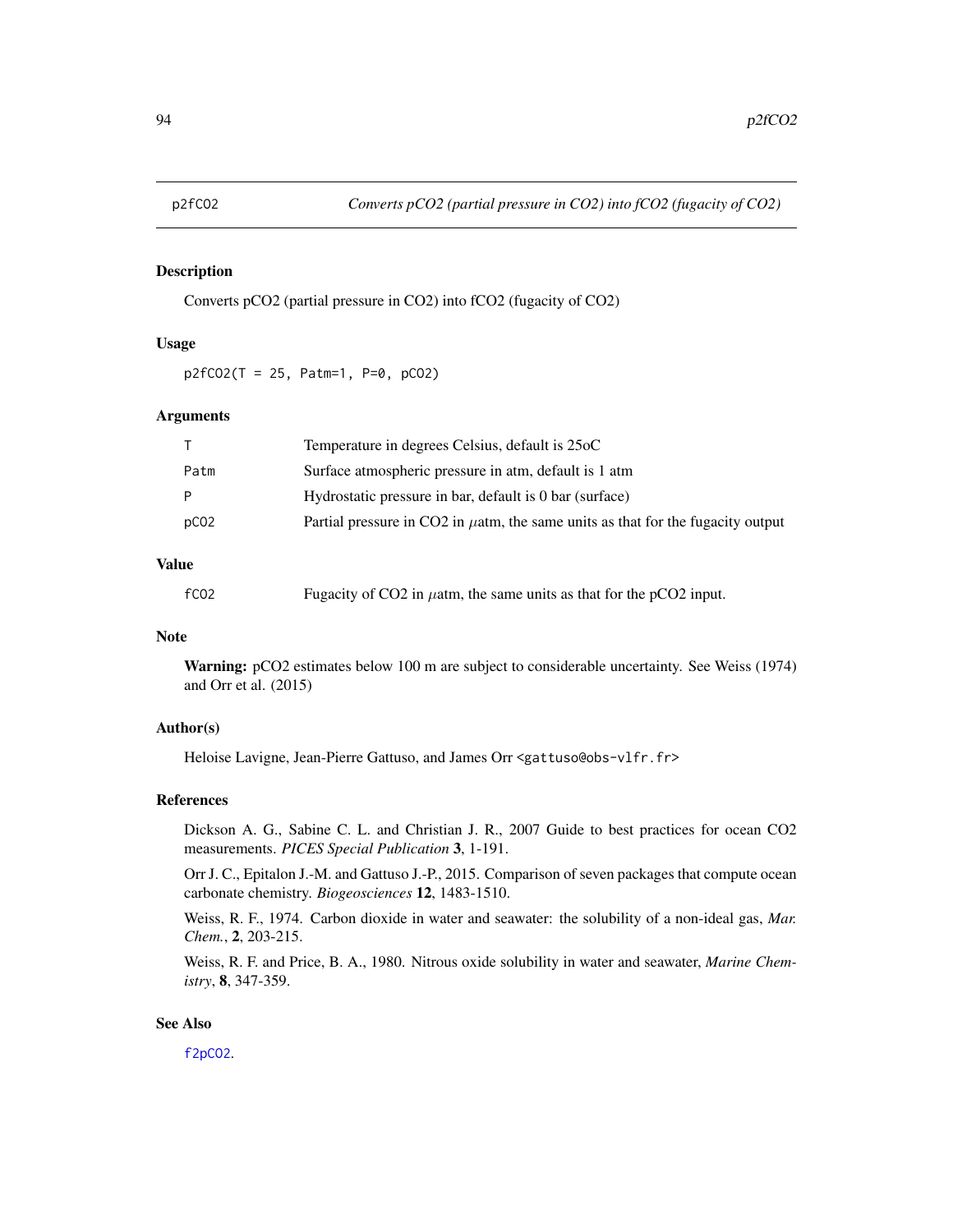#### $p2xCO2$  95

# Examples

p2fCO2(T=25, Patm=0.97, P=0, pCO2=380)

p2xCO2 *Converts partial pressure of CO2 to mole fraction of CO2*

### Description

Converts pCO2 (partial pressure of CO2) into xCO2 (mole fraction of CO2)

# Usage

p2xCO2(S=35, T=25, Patm=1, pCO2)

#### Arguments

| S                | Salinity on the practical salinity scale, default is 35                                       |
|------------------|-----------------------------------------------------------------------------------------------|
| T.               | Temperature in degrees Celsius, default is 25oC                                               |
| Patm             | Atmospheric pressure in atmospheres, default is 1.0 (this is not the hydrostatic<br>pressure) |
| pCO <sub>2</sub> | Partial pressure of CO2 in $\mu$ atm                                                          |

#### Details

The xCO2 (ppm) is computed from pCO2 ( $\mu$ atm) using the following equation:  $xCO2 = pCO2/(Patm$  $pH2O$ ), where pH20 is the vapor pressure of seawater computed following best practices (Dickson et al., 2007). That computed pH20 is identical, when rounded to the 4th decimal place, with that computed by the equation from Weiss and Price (1980).

# Value

```
xCO2 Mole fraction of CO2 in ppm.
```
# Note

Warning: pCO2 estimates below 100 m are subject to considerable uncertainty. See Weiss (1974) and Orr et al. (2015)

# Author(s)

James Orr <james.orr@lsce.ipsl.fr>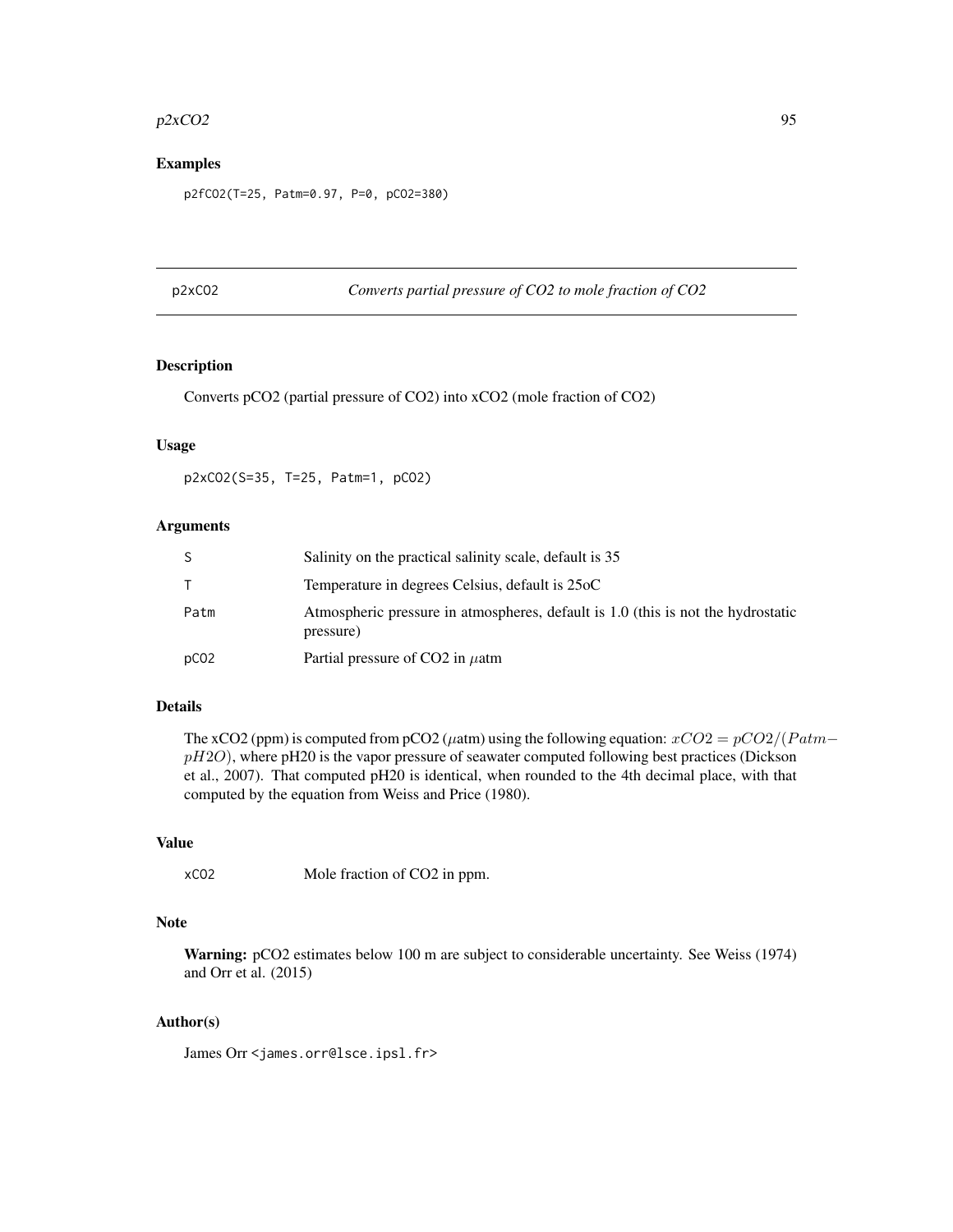# References

Dickson A. G., Sabine C. L. and Christian J. R. (2007) Guide to best practices for ocean CO2 measurements. *PICES Special Publication* 3, 1-191.

Orr J. C., Epitalon J.-M. and Gattuso J.-P., 2015. Comparison of seven packages that compute ocean carbonate chemistry. *Biogeosciences* 12, 1483-1510.

Weiss, R. F. (1974) Carbon dioxide in water and seawater: the solubility of a non-ideal gas, Marine Chemistry, 2, 203-215.

Weiss, R. F. and Price, B. A. (1980) Nitrous oxide solubility in water and seawater, Marine Chemistry, 8, 347-359.

### See Also

[x2pCO2](#page-170-0) and [vapress](#page-169-0)

#### Examples

```
## Convert atmospheric pressure from mbar to atm
  Patm_mbar = 1052 # in millibar
  Patm = Patm_mbar / 1013.25 # in atm
## Compute xCO2 from pCO2
  pCO2 = 380
  xCO2 = p2xCO2(T=25, S=35, Patm=Patm, pCO2=pCO2)
  print(xCO2)
## The result is 377.1546 ppm
```

| pCa<br>nt<br>ノーぃ |
|------------------|
|------------------|

# **Description**

Calculates the changes in the saturation states of aragonite and calcite resulting from the manipulation of the calcium concentration

#### Usage

```
pCa(flag, var1, var2, Ca, S=35, T=20, P=0, Pt=0, Sit=0, k1k2="x",
kf="x", ks="d", pHscale="", b="u74", eos = "eos80", long = 1e+20, lat = 1e+20
```
### Arguments

flag select the couple of variables available. The flags which can be used are:

 $flag = 1 pH$  and  $CO2$  given  $flag = 2 CO2$  and HCO3 given  $flag = 3 CO2$  and  $CO3$  given  $flag = 4 CO2$  and ALK given  $flag = 5 CO2$  and DIC given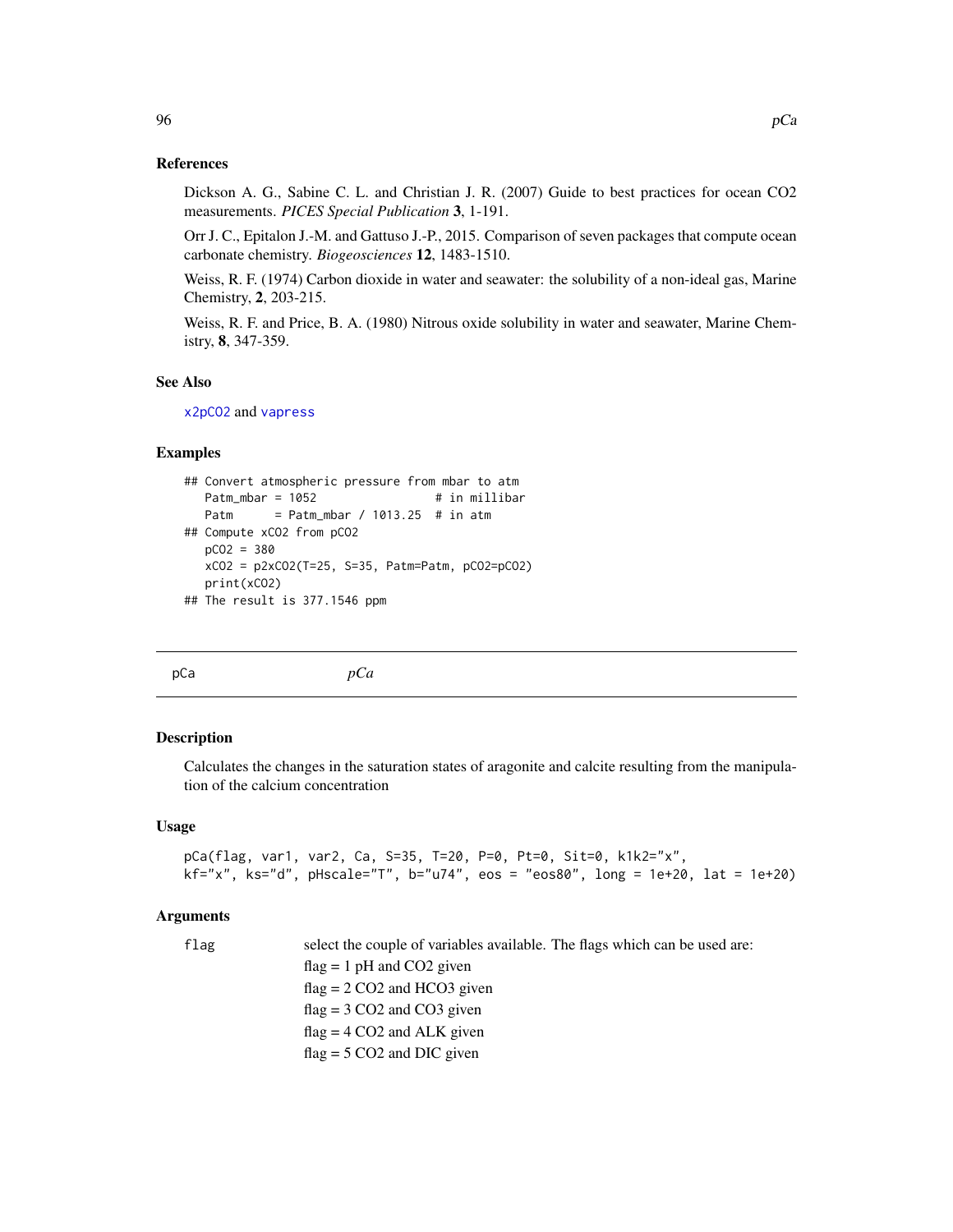|         | $flag = 6 pH$ and HCO3 given                                                                                                                                                                                                                                                                                                          |
|---------|---------------------------------------------------------------------------------------------------------------------------------------------------------------------------------------------------------------------------------------------------------------------------------------------------------------------------------------|
|         | $flag = 7 pH$ and CO3 given                                                                                                                                                                                                                                                                                                           |
|         | $flag = 8 pH$ and ALK given                                                                                                                                                                                                                                                                                                           |
|         | $flag = 9 pH$ and DIC given                                                                                                                                                                                                                                                                                                           |
|         | $flag = 10 HCO3$ and $CO3$ given                                                                                                                                                                                                                                                                                                      |
|         | $flag = 11 HCO3$ and ALK given                                                                                                                                                                                                                                                                                                        |
|         | $flag = 12 HCO3$ and DIC given                                                                                                                                                                                                                                                                                                        |
|         | $flag = 13 CO3$ and ALK given                                                                                                                                                                                                                                                                                                         |
|         | $flag = 14 CO3$ and DIC given                                                                                                                                                                                                                                                                                                         |
|         | $flag = 15$ ALK and DIC given                                                                                                                                                                                                                                                                                                         |
|         | $flag = 21 pCO2$ and pH given                                                                                                                                                                                                                                                                                                         |
|         | $flag = 22 pCO2$ and HCO3 given                                                                                                                                                                                                                                                                                                       |
|         | $flag = 23 pCO2$ and $CO3$ given                                                                                                                                                                                                                                                                                                      |
|         | $flag = 24 pCO2$ and ALK given<br>$flag = 25 pCO2$ and DIC given                                                                                                                                                                                                                                                                      |
|         |                                                                                                                                                                                                                                                                                                                                       |
| var1    | Value of the first variable in mol/kg, except for pH and for $pCO2$ in $\mu$ atm                                                                                                                                                                                                                                                      |
| var2    | Value of the second variable in mol/kg, except for pH                                                                                                                                                                                                                                                                                 |
| Ca      | Calcium concentration in mol/kg                                                                                                                                                                                                                                                                                                       |
| S       | Salinity                                                                                                                                                                                                                                                                                                                              |
| Τ       | Temperature in degrees Celsius                                                                                                                                                                                                                                                                                                        |
| P       | Hydrostatic pressure in bar (surface $= 0$ )                                                                                                                                                                                                                                                                                          |
| Pt      | Concentration of total phosphate in mol/kg                                                                                                                                                                                                                                                                                            |
| Sit     | Concentration of total silicate in mol/kg                                                                                                                                                                                                                                                                                             |
| k1k2    | "1" for using K1 and K2 from Lueker et al. (2000), "m02" from Millero et al.<br>(2002), "m06" from Millero et al. (2006), "m10" from Millero (2010), "mp2"                                                                                                                                                                            |
|         | from Mojica Prieto et al. (2002), "p18" from Papadimitriou et al. (2018), "r"<br>from Roy et al. (1993), "sb21" from Shockman & Byrne (2021), "s20" from<br>Sulpis et al. (2020), and "w14" from Waters et al. (2014). "x" is the default flag;<br>the default value is then "1", except if T is outside the range 2 to 35oC and/or S |
|         | is outside the range 19 to 43. In these cases, the default value is "w14".                                                                                                                                                                                                                                                            |
| kf      | "pf" for using Kf from Perez and Fraga (1987) and "dg" for using Kf from Dick-<br>son and Riley (1979 in Dickson and Goyet, 1994). "x" is the default flag; the<br>default value is then "pf", except if T is outside the range 9 to $330C$ and/or S is                                                                               |
|         | outside the range 10 to 40. In these cases, the default is "dg".                                                                                                                                                                                                                                                                      |
| ks      | "d" for using Ks from Dickon (1990), "k" for using Ks from Khoo et al. (1977),<br>default is "d"                                                                                                                                                                                                                                      |
| pHscale | choice of pH scale: "T" for the total scale, "F" for the free scale and "SWS" for<br>using the seawater scale, default is "T" (total scale)                                                                                                                                                                                           |
| b       | Concentration of total boron. "110" for the Lee et al. (2010) formulation or<br>"u74" for the Uppstrom (1974) formulation, default is "u74".                                                                                                                                                                                          |
| eos     | "teos10" to specify T and S according to Thermodynamic Equation Of Seawater<br>- 2010 (TEOS-10); "eos80" to specify T and S according to EOS-80.                                                                                                                                                                                      |
| long    | longitude of data point, used when eos parameter is "teos10" as a conversion<br>parameter from absolute to practical salinity.                                                                                                                                                                                                        |
| lat     | latitude of data point, used when eos parameter is "teos10".                                                                                                                                                                                                                                                                          |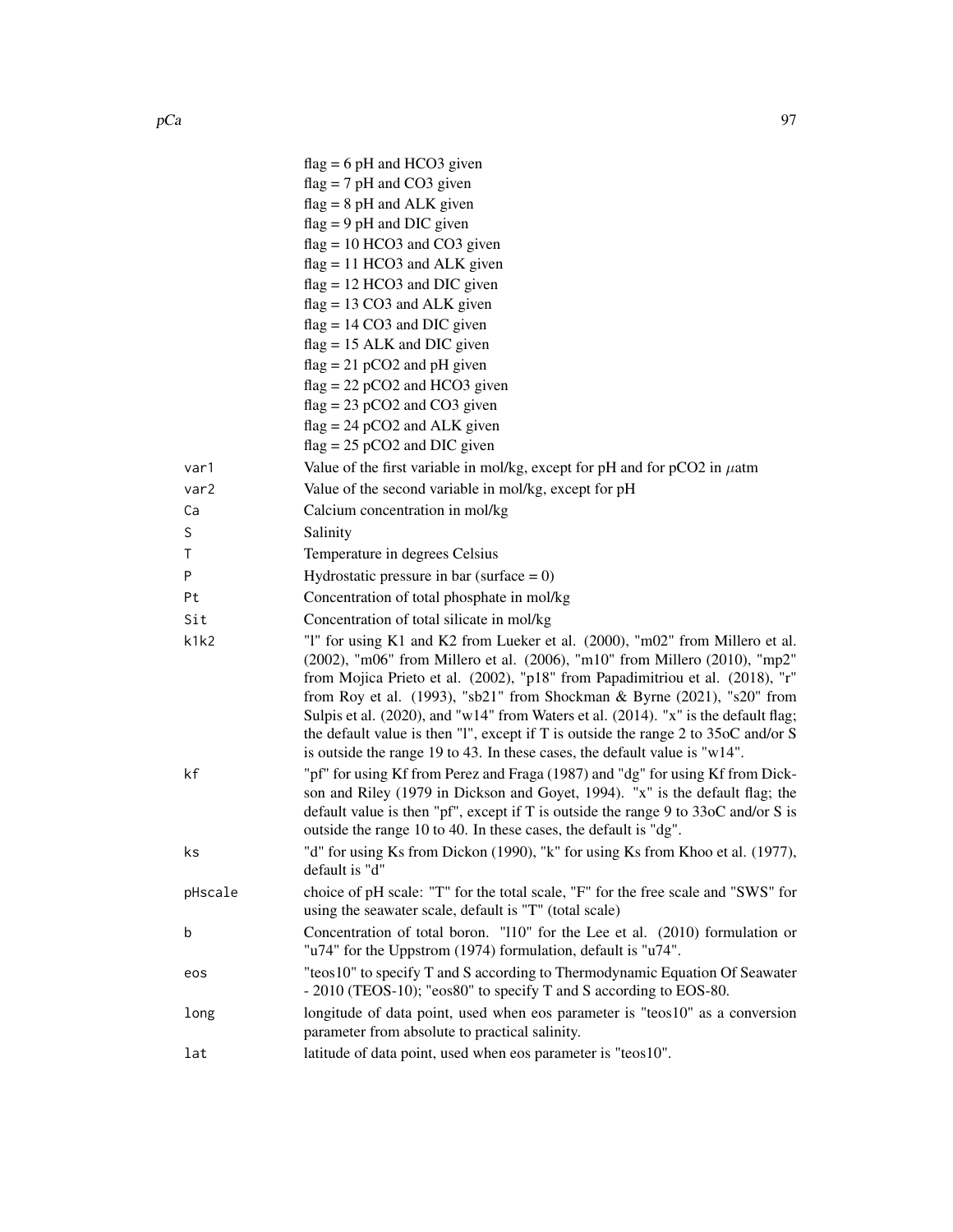### Details

The Lueker et al. (2000) constants for K1 and K2, the Perez and Fraga (1987) constant for Kf and the Dickson (1990) constant for Ks are recommended by Dickson et al. (2007). It is, however, critical to consider that each formulation is only valid for specific ranges of temperature and salinity:

# *For K1 and K2:*

- Lueker et al. (2000): S ranging between 19 and 43 and T ranging between 2 and 35oC.
- Millero et al. (2002): S ranging from 34 to 37 and T ranging between -1.6 and 35oC.
- Millero et al. (2006): S ranging between 0.1 and 50 and T ranging between 1 and 50oC.
- Millero (2010): S ranging between 1 and 50 and T ranging between 0 and 50oC. Millero (2010) provides a K1 and K2 formulation for the seawater, total and free pH scales. Therefore, when this method is used and if  $P=0$ , K1 and K2 are computed with the formulation corresponding to the pH scale given in the flag "pHscale".
- Mojica Prieto et al. (2002): S ranging from 5 to 42 and T ranging between 0 and 45oC.
- Papadimitriou et al. (2018): S ranging from 33 to 100 and T ranging between -6 to 25oC.
- Roy et al. (1993): S ranging between 5 and 45 and T ranging between 0 and 45oC.
- Shockman & Byrne (2021): for K2, S ranging from 19.6 to 41 and T ranging between 15 to 35oC. For K1, formulation is that of Waters et al.
- Sulpis et al. (2020): S ranging from 30.7 to 37.6 and T ranging between -1.7 to 31.8oC.
- Waters et al.(2014): S ranging between 1 and 50 and T ranging between 0 and 50oC. Waters (2014) provides a K1 and K2 formulation for the seawater, total and free pH scales. Therefore, when this method is used and if  $P=0$ , K1 and K2 are computed with the formulation corresponding to the pH scale given in the flag "pHscale".

# *For Kf:*

- Perez and Fraga (1987): S ranging between 10 and 40 and T ranging between 9 and 33oC.
- Dickson and Riley (1979 in Dickson and Goyet, 1994): S ranging between 0 and 45 and T ranging between 0 and 45oC.

#### *For Ks:*

- Dickson (1990): S ranging between 5 and 45 and T ranging between 0 and 45oC.
- Khoo et al. (1977): S ranging between 20 and 45 and T ranging between 5 and 40oC.

The arguments can be given as a unique number or as vectors. If the lengths of the vectors are different, the longer vector is retained and only the first value of the other vectors is used. It is recommended to use either vectors with the same dimension or one vector for one argument and numbers for the other arguments.

*Pressure corrections and pH scale:*

- For K0, the pressure correction term of Weiss (1974) is used.
- For K1, K2, pK1, pK2, pK3, Kw, Kb, Khs and Ksi, the pressure correction was applied on the seawater scale. Hence, if needed, values were first transformed from the total scale to the seawater scale, the pressure correction applied as described by Millero (1995), and the value was transformed back to the required scale (T, F or SWS).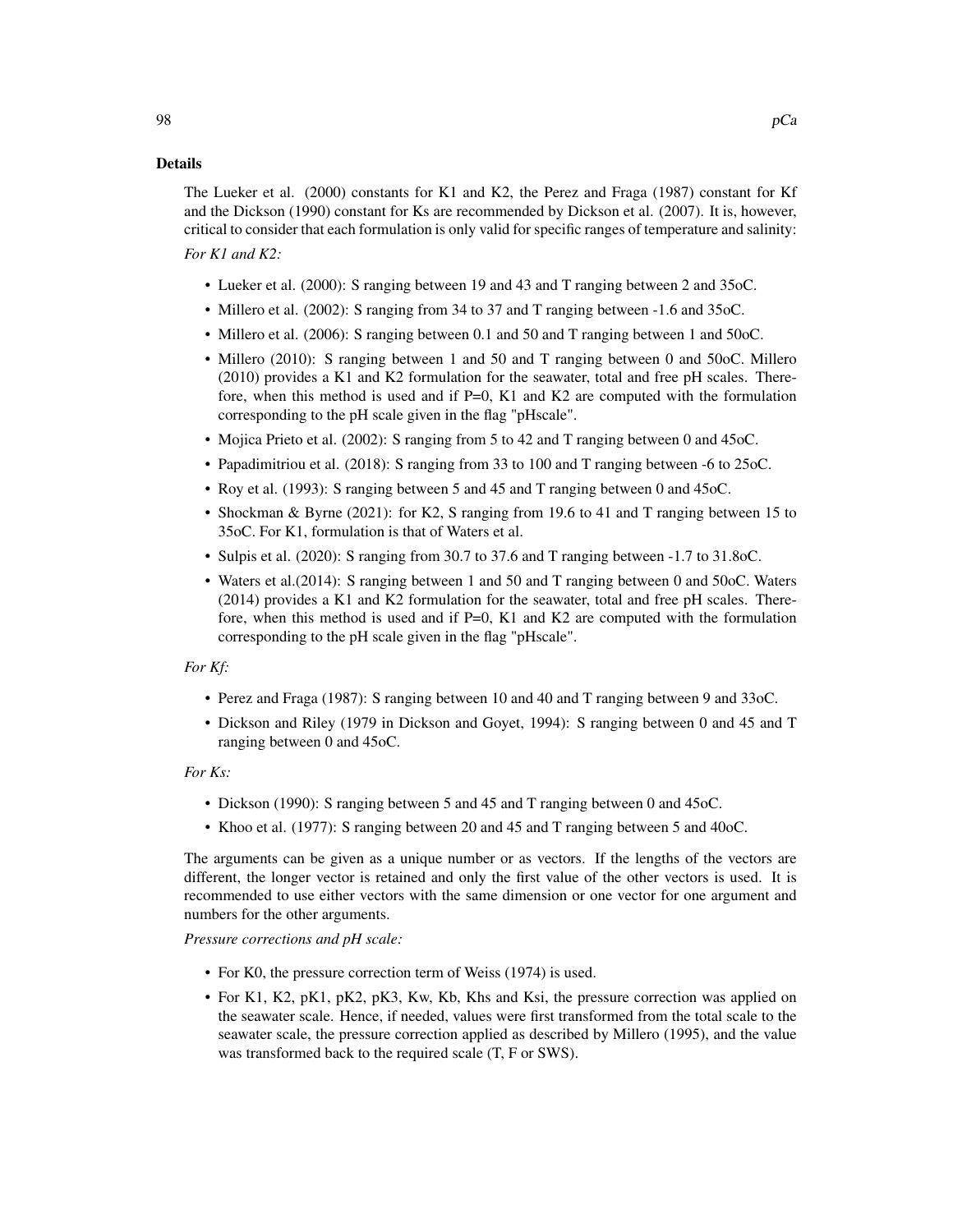- For Kf, the pressure correction was applied on the free scale. The formulation of Dickson and Riley (1979 in Dickson and Goyet, 1994) provides Kf on the free scale but that of Perez and Fraga (1987) provides it on the total scale. Hence, in that case, Kf was first transformed from the total scale to the free scale. With both formulations, the pressure correction was applied as described by Millero (1995), and the value was transformed back to the required scale (T, F or SWS).
- For Ks, the pressure correction was applied on the free scale. The pressure correction was applied as described by Millero (1995), and the value was transformed back to the required scale (T, F or SWS).
- For Kn, The pressure correction was applied on the seawater scale. The pressure correction was applied as described by Millero (1995), and the value was transformed back to the required scale (T, F or SWS).

long and lat are used as conversion parameters from absolute to practical salinity: when seawater is not of standard composition, practical salinity alone is not sufficient to compute absolute salinity and vice-versa. One needs to know the density. When long and lat are given, density is inferred from WOA silicate concentration at given location. When they are not, an arbitrary geographic point is chosen: mid equatorial Atlantic. Note that this implies an error on computed salinity up to 0.02 g/kg.

#### Value

The function returns a data frame containing the following columns:

| comment          | The initial or final state water                           |
|------------------|------------------------------------------------------------|
| S                | Salinity                                                   |
| Τ                | Temperature in degrees Celsius                             |
| P                | Pressure in bar                                            |
| рH               | pH                                                         |
| CO <sub>2</sub>  | $CO2$ concentration (mol/kg)                               |
| pCO <sub>2</sub> | $pCO2$ , CO2 partial pressure ( $\mu$ atm)                 |
| f <sub>CO2</sub> | fCO2, CO2 fugacity ( $\mu$ atm)                            |
| HCO <sub>3</sub> | HCO3 concentration (mol/kg)                                |
| CO <sub>3</sub>  | $CO3$ concentration (mol/kg)                               |
| DIC              | DIC concentration (mol/kg)                                 |
| <b>ALK</b>       | ALK, total alkalinity (mol/kg)                             |
|                  | OmegaAragonite Omega aragonite, aragonite saturation state |
| OmegaCalcite     | Omega calcite, calcite saturation state                    |

#### Note

Warning: pCO2 estimates below 100 m are subject to considerable uncertainty. See Weiss (1974) and Orr et al. (2015)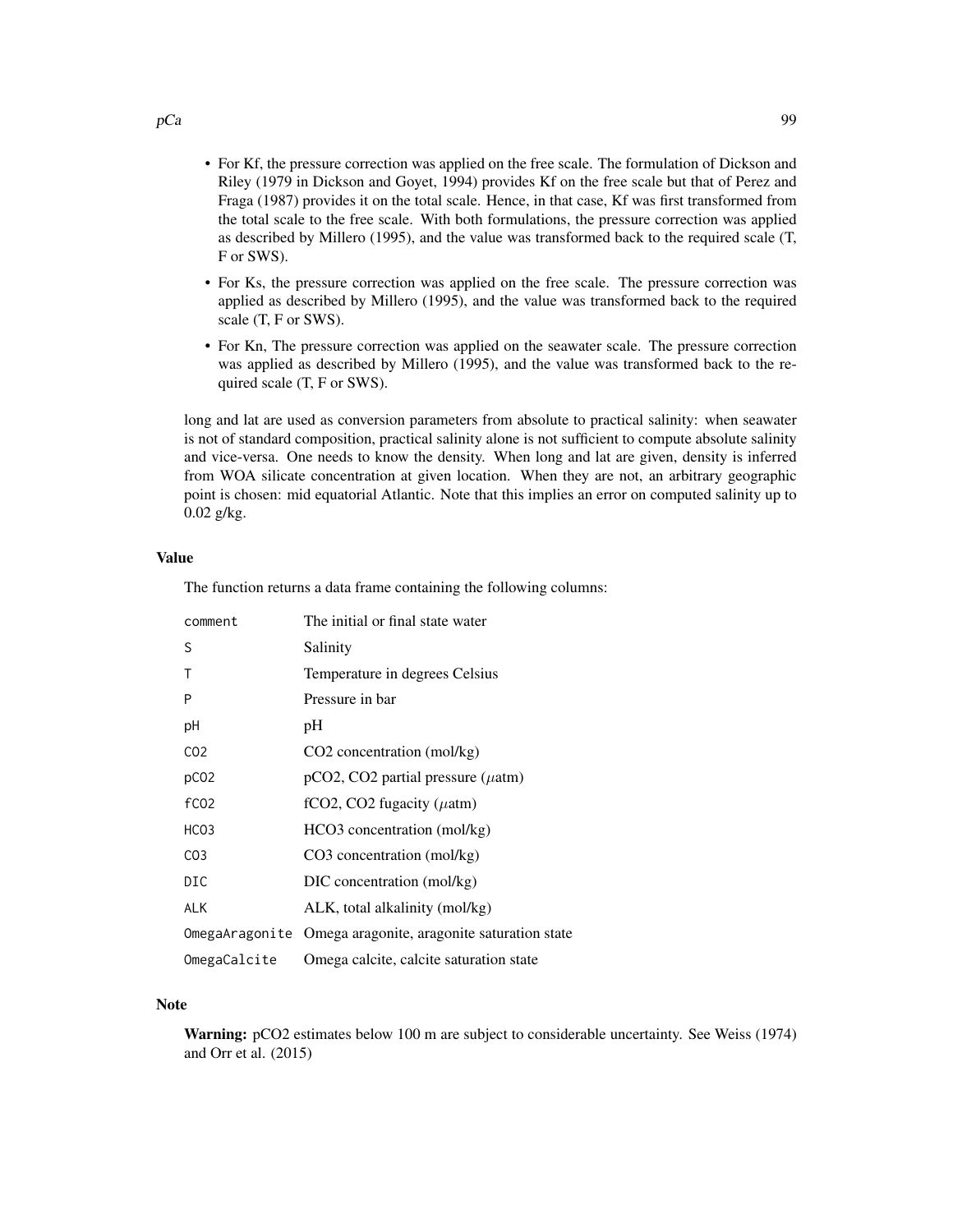### Author(s)

Jean-Pierre Gattuso <gattuso@obs-vlfr.fr>

### References

Ben-Yaakov S. and Goldhaber M. B., 1973 The influence of sea water composition on the apparent constants of the carbonate system. *Deep-Sea Research* 20, 87-99.

Dickson A. G., 1990 Standard potential of the reaction:  $AgCI(s) + 1/2H2(g) = Ag(s) + HCI(aq)$ , and the standard acidity constant of the ion HSO4 in synthetic sea water from 273.15 to 318.15 K. *Journal of Chemical Thermodynamics* 22, 113-127.

Dickson A. G., Sabine C. L. and Christian J. R., 2007 Guide to best practices for ocean CO2 measurements. *PICES Special Publication* 3, 1-191.

Gattuso J.-P. and Lavigne H, 2009 Perturbation experiments to investigate the impact of ocean acidification: approaches and software tools. *Biogeosciences* 6, 4413-4439.

Khoo H. K., Ramette R. W., Culberson C. H. and Bates R. G., 1977 Determination of Hydrogen Ion Concentration in Seawater from 5 to 40oC: Standard Potentials at Salinities from 20 to 45. *Analytical Chemistry* 49, 29-34.

Lee K., Tae-Wook K., Byrne R.H., Millero F.J., Feely R.A. and Liu Y-M, 2010 The universal ratio of the boron to chlorinity for the North Pacific and North Atlantoc oceans. *Geochimica et Cosmochimica Acta* 74 1801-1811.

Millero F. J., 1995 Thermodynamics of the carbon dioxide system in the oceans. *Geochimica Cosmochimica Acta* 59: 661-677.

Millero F. J., 2010 Carbonate constant for estuarine waters. *Marine and Freshwater Research* 61: 139-142.

Millero F. J., Graham T. B., Huang F., Bustos-Serrano H. and Pierrot D., 2006. Dissociation constants of carbonic acid in seawater as a function of salinity and temperature. *Marine Chemistry* 100, 80-84.

Orr J. C., Epitalon J.-M. and Gattuso J.-P., 2015. Comparison of seven packages that compute ocean carbonate chemistry. *Biogeosciences* 12, 1483-1510.

Uppstrom L.R., 1974 The boron/chlorinity ratio of the deep-sea water from the Pacific Ocean. *Deep-Sea Research I* 21 161-162.

Waters, J., Millero, F. J., and Woosley, R. J., 2014. Corrigendum to "The free proton concentration scale for seawater pH", [MARCHE: 149 (2013) 8-22], Marine Chemistry 165, 66-67.

### Examples

pCa(flag=15, var1=2302e-6, var2=2050e-6, Ca=0.01028, S=35, T=20, P=0, Pt=0, Sit=0, pHscale="T", kf="pf", k1k2="l", ks="d", b="u74") # with normal Ca concentration pCa(flag=15, var1=2302e-6, var2=2050e-6, Ca=0.01028/2, S=35, T=20, P=0, Pt=0, Sit=0, pHscale="T", kf="pf", k1k2="l", ks="d", b="u74") # with 0.5 \* Ca concentration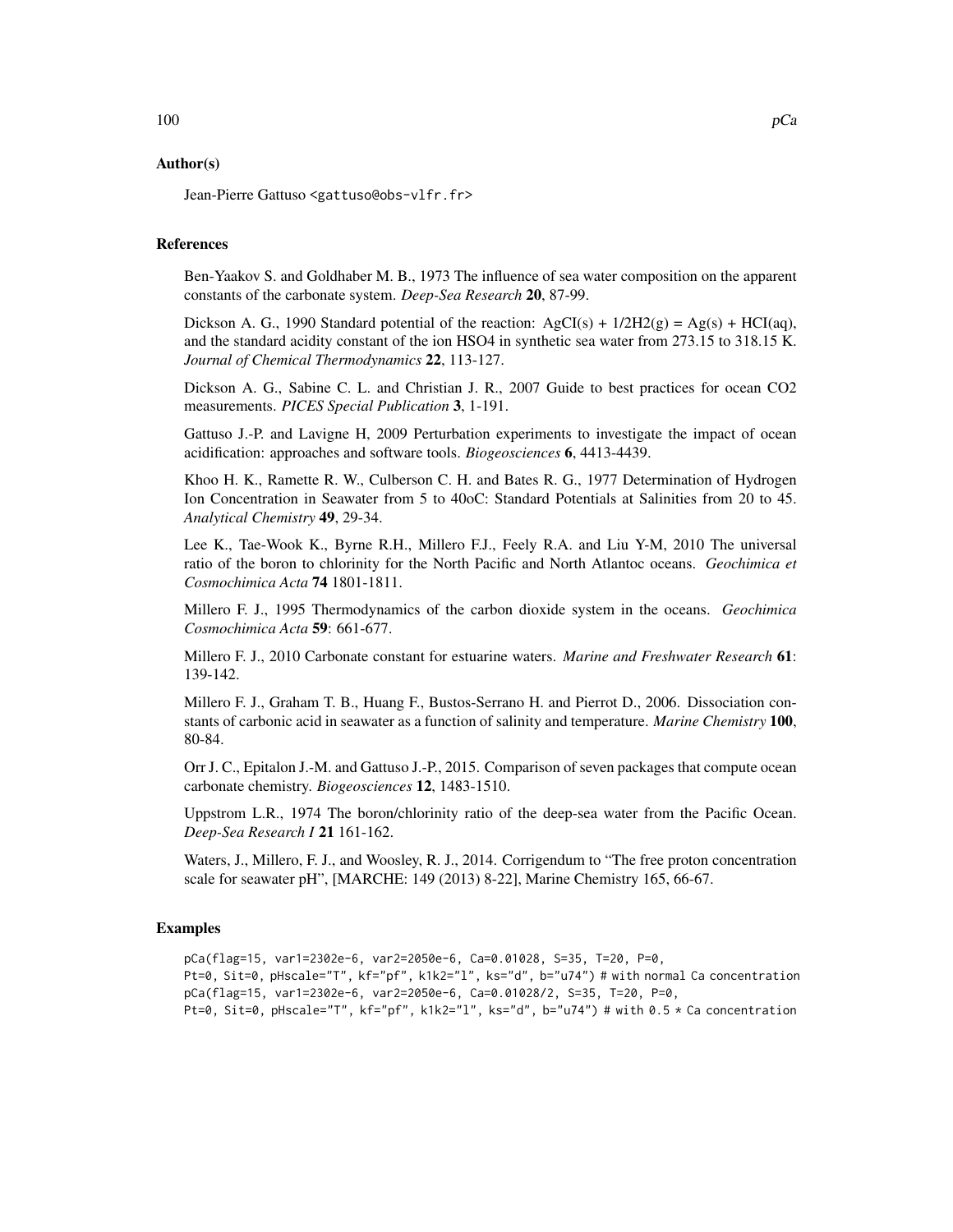# Description

Correction to compensate for the difference in temperature between the temperature of measurement and in situ temperature.

#### Usage

 $pCO2insi(pCO2lab = 400, Tlab = 20, SST = 19)$ 

# Arguments

| pCO2lab    | Partial pressure of CO2 measured in the lab in $\mu$ atm                     |
|------------|------------------------------------------------------------------------------|
| Tlab       | Temperature of measurement in the lab in in degrees Celsius, default is 200C |
| <b>SST</b> | Temperature in degrees Celsius, default is 19oC                              |

### Value

| pCO2insi | Partial pressure of CO2 at in situ temperature in $\mu$ atm, the same units as that for |
|----------|-----------------------------------------------------------------------------------------|
|          | the $pCO2$ input.                                                                       |

#### Note

The empirical correction applied is from Takahashi (1993) as recommended by Pierrot et al. (2009)

# Author(s)

Jean-Pierre Gattuso <gattuso@obs-vlfr.fr>

# References

Pierrot D., Neill C., Sullivan K., Castle R., Wanninkhof R., LÄ<sup>1</sup>/ager H., Johannessen T., Olsen A., Feely R. A. and Cosca C. E., 2009. Recommendations for autonomous underway pCO2 measuring systems and data-reduction routines. *Deep-Sea Res. II* 56, 512-522.

Takahashi T., Olafsson J., Goddard J. G., Chipman D. W. and Sutherland S. C., 1993. Seasonal variation of CO2 and nutrients in the high-latitude surface oceans: a comparative study. *Glob. Biogeochem. Cycles* 7, 843-878.

### See Also

[f2pCO2](#page-56-0), [fCO2insi](#page-57-0).

# Examples

```
pCO2insi(pCO2lab = 400, SST = 15, Tlab = 16)
```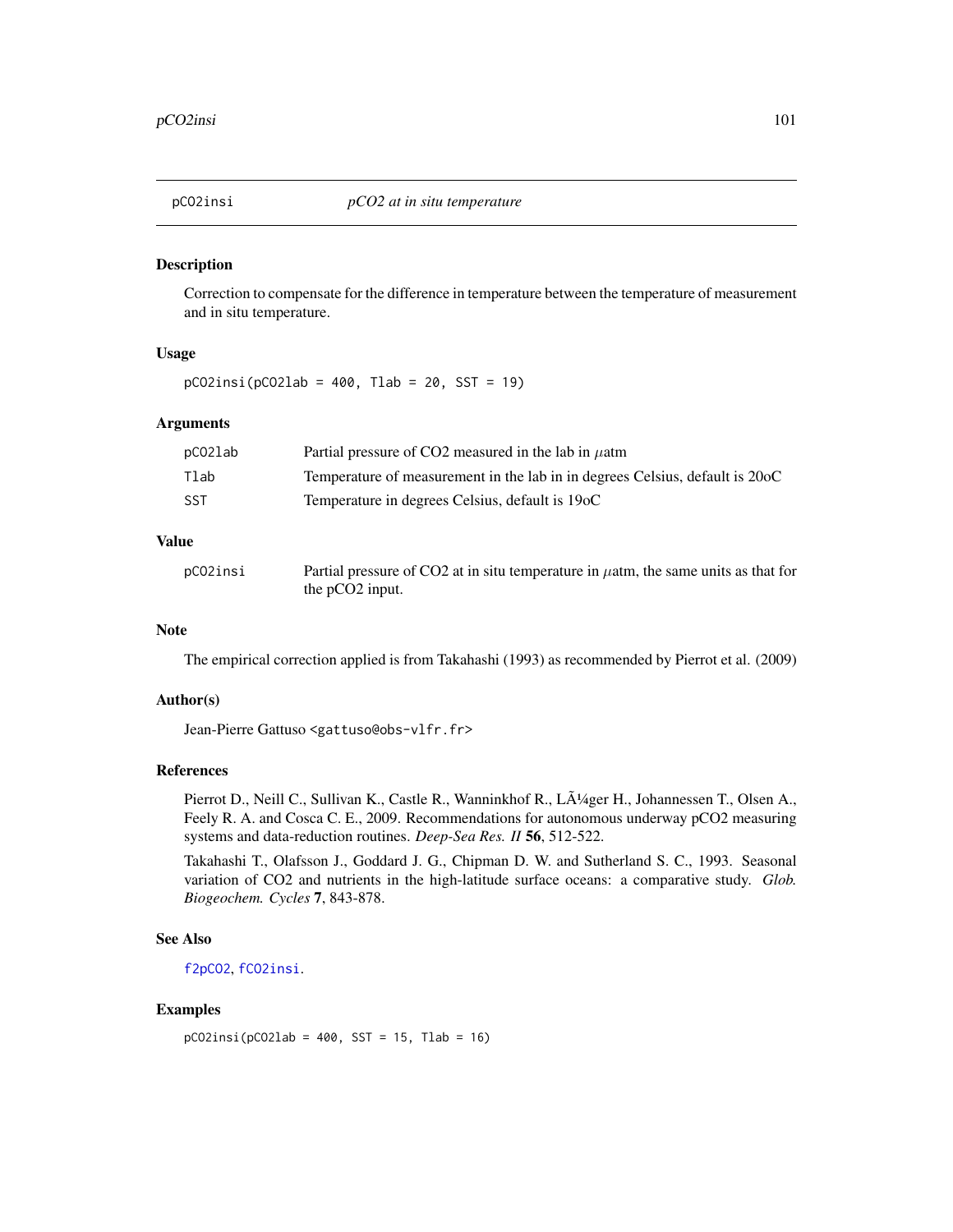$\alpha$ 

#### Description

Pressure corrections are based on the following equations:

$$
\ln \frac{K_i^P}{K_i^0} = -\frac{\Delta V_i}{RT} .P + 0.5 \frac{\Delta K_i}{RT} .P^2
$$

with

$$
\Delta V_i = a_0 + a_1 T + a_2 T^2
$$

and

$$
\Delta K_i = b_0 + b_1 T + b_2 T^2
$$

The variables are:

- K indicating the type of equilibrium constant
- coefficient  $a_0$
- coefficient  $a_1$
- coefficient  $a_2$
- coefficient  $b_0$
- coefficient  $b_1$
- coefficient  $b_2$

## Usage

Pcoeffs

# Format

A data frame with 15 rows and 7 variables

# Details

For Kb, to be consistent with Millero (1979) a2 was changed to -2.608e-3 instead of 2.608e-3 (value given in Millero, 1995) For Kw, coefficients are from Millero (1983).

# Source

Millero F. J., 1979 The thermodynamics of the carbonate system in seawater. *Geochemica et Cosmochemica Acta* 43: 1651-1661.

Millero F. J., 1983 Influence of pressure on chemical processes in the sea. pp. 1-88. In J. P. Riley and R. Chester (eds.), Chemical Oceanography. Academic Press, New York.

Millero F. J., 1995 Thermodynamics of the carbon dioxide system in the oceans. *Geochimica Cosmochimica Acta* 59: 661-677.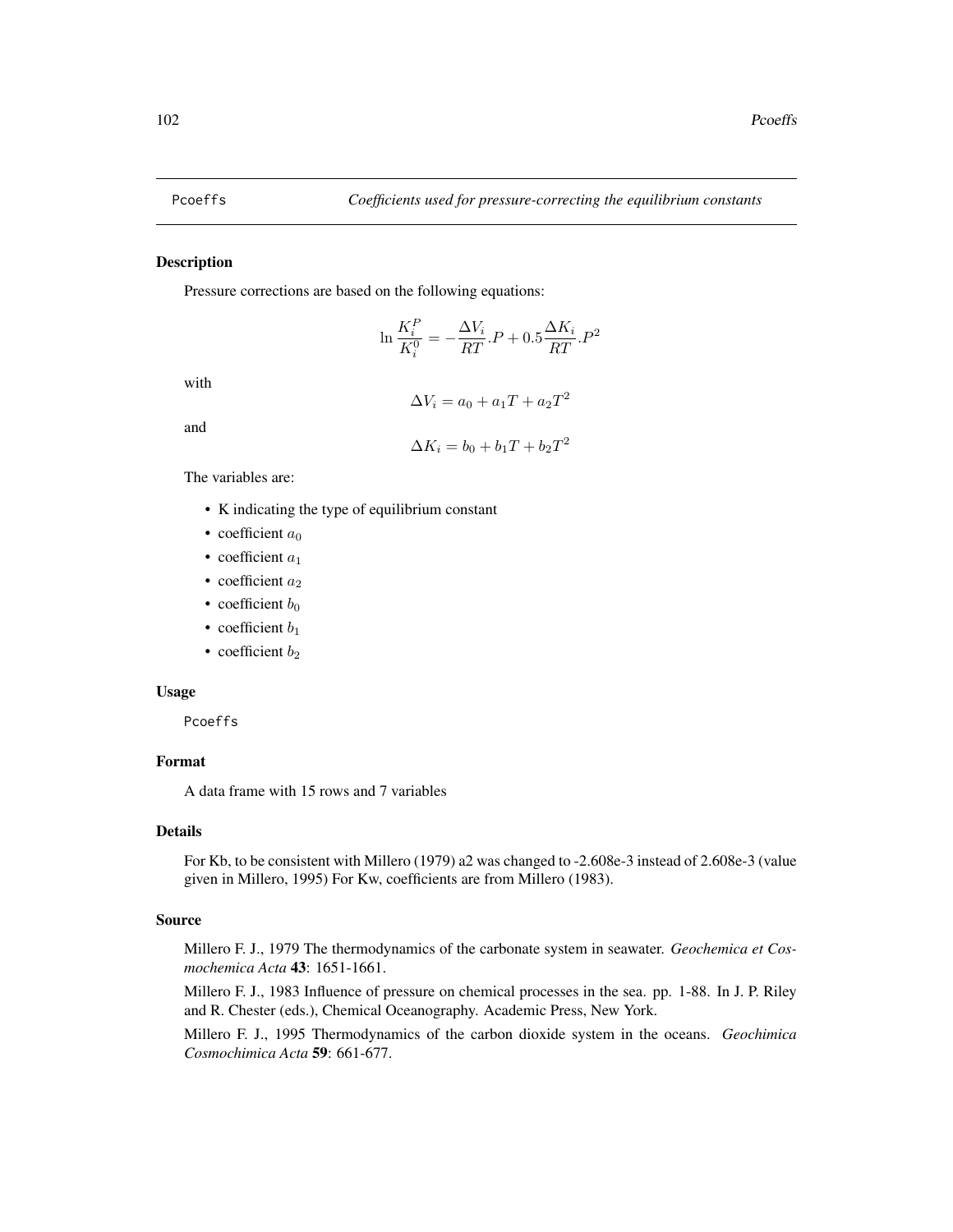#### Pcorrect 203

# See Also

Pcorrect

# Pcorrect *Pressure correction of equilibrium constants*

# Description

Computes the pressure correction of the equilibrium constants

# Usage

```
Pcorrect(Kvalue, Ktype, T=25, S=35, P=0, pHscale="T",
 kconv2ScaleP0="x", kconv2Scale="x", warn="y")
```
# Arguments

| Kvalue        | Value of the constant at P=0 (hydrostatic pressure in bar, surface = 0)                                                                                                                                                    |
|---------------|----------------------------------------------------------------------------------------------------------------------------------------------------------------------------------------------------------------------------|
| Ktype         | Name of the constant,                                                                                                                                                                                                      |
|               | • K1 First dissociation constant of carbonic acid (mol/kg)                                                                                                                                                                 |
|               | • K2 Second dissociation constant of carbonic acid (mol/kg)                                                                                                                                                                |
|               | • Kb Dissociation constant of boric acid (mol/kg)                                                                                                                                                                          |
|               | • Kw Ion product of water (mol2/kg2)                                                                                                                                                                                       |
|               | • Ks Stability constant of hydrogen sulfate (mol/kg)                                                                                                                                                                       |
|               | • Kf Stability constant of hydrogen fluoride (mol/kg)                                                                                                                                                                      |
|               | • Kspc Solubility product of calcite (mol/kg)                                                                                                                                                                              |
|               | • Kspa Solubility product of aragonite (mol/kg)                                                                                                                                                                            |
|               | • K1p First dissociation constant of phosphoric acid (mol/kg)                                                                                                                                                              |
|               | • K2p Second dissociation constant of phosphoric acid (mol/kg)                                                                                                                                                             |
|               | • K3p Third dissociation constant of phosphoric acid (mol/kg)                                                                                                                                                              |
|               | • Khs Dissociation constant of hydrogen sufide (mol/kg)                                                                                                                                                                    |
|               | • Kn Dissociation constant of ammonium (mol/kg)                                                                                                                                                                            |
|               | • Ksi Dissociation constant of Si(OH)4 (mol/kg)                                                                                                                                                                            |
|               | • K2si Second dissociation constant of Si(OH)4 (mol/kg)                                                                                                                                                                    |
| Τ             | Temperature in degrees Celsius, default is 25oC                                                                                                                                                                            |
| S             | Salinity, default is 35                                                                                                                                                                                                    |
| P             | Hydrostatic pressure in bar (surface = 0), default is 0                                                                                                                                                                    |
| pHscale       | pHscale of the constant given in Kvalue                                                                                                                                                                                    |
| kconv2ScaleP0 | Conversion factor from the pH scale selected to the SWS (or free for Kf) scale at<br>pressure zero. It is advised to use default value "x", in which case it is computed<br>when required. (may slow down the computation) |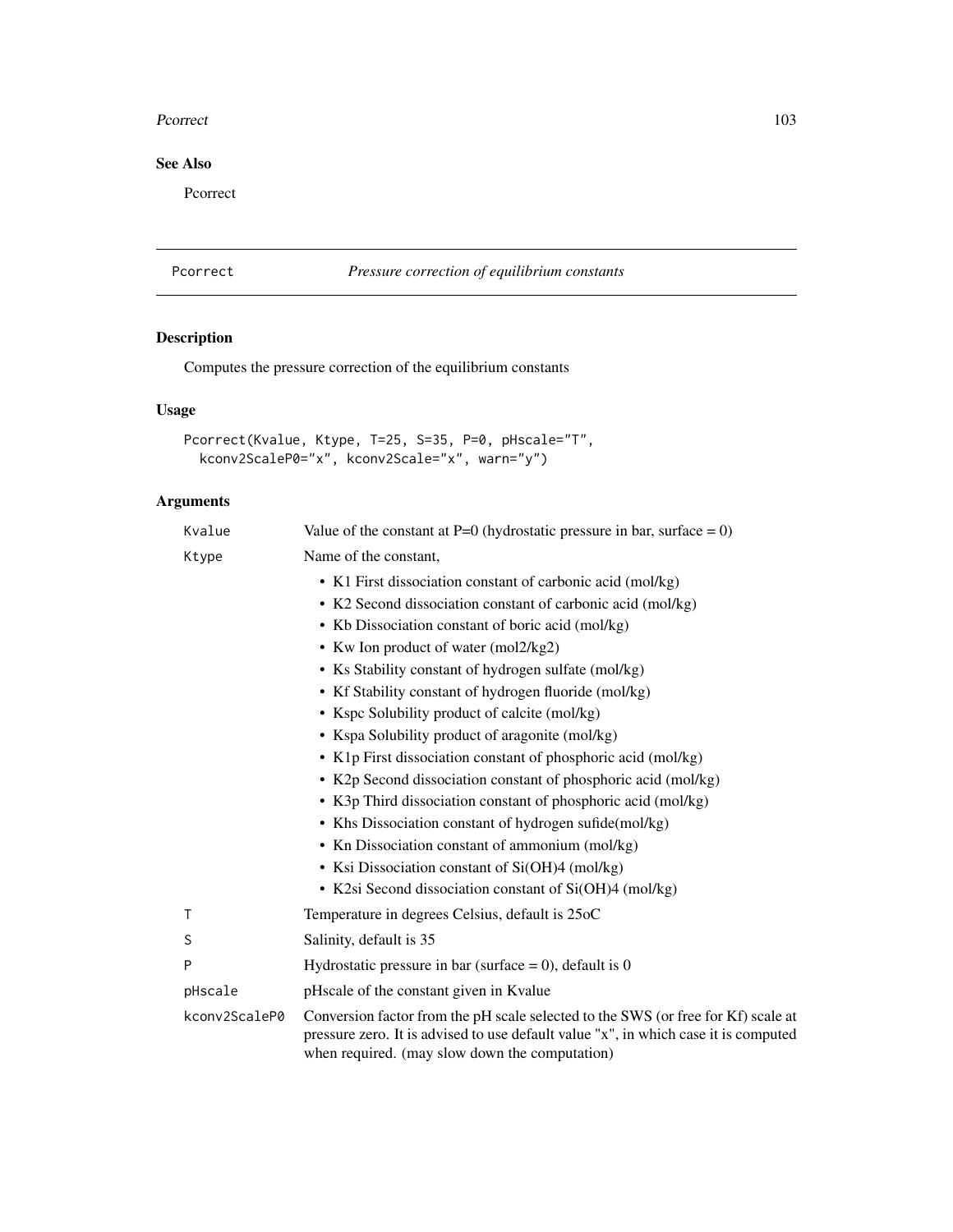| kconv2Scale | Conversion factor from the pH scale selected to the SWS (or free for Kf) scale                                            |
|-------------|---------------------------------------------------------------------------------------------------------------------------|
|             | at the hydrostatic pressure value indicated. It is advised to use default value "x",                                      |
|             | in which case it is computed when required. (may slow down the computation)                                               |
| warn        | "y" to show warnings when T or S go beyond the valid range for constants; "n"<br>to supress warnings. The default is "y". |
|             |                                                                                                                           |

### Details

- The pressure correction is applied on the seawater scale for K1, K2, K1p, K2p, K3p, Kb, Khs, Kn, Ksi, K2si and Kw. Hence the K value is first converted on the seawater scale if needed. After pressure correction, the constant is converted back to the initial pH scale.
- The pressure correction is applied on the free scale for Kf.
- There is no issue of pH scale for Ks, Kspa and Kspc.

# Value

The equilibrium constant given in argument but after pressure correction

#### Author(s)

Heloise Lavigne and Jean-Pierre Gattuso <gattuso@obs-vlfr.fr>

# References

Millero F. J., 1995 Thermodynamics of the carbon dioxide system in the oceans. *Geochimica et Cosmochimica Acta* 59 661-677.

### See Also

Pcoeffs

### Examples

```
k10 <- K1(T=25, P=0, S=35)
Pcorrect(Kvalue=k10, Ktype="K1", P=300, T=25, S=35, pHscale="T")
```
<span id="page-103-0"></span>

pgas *pgas*

# Description

Calculates the carbonate chemistry after changes in pCO2 generated by gas bubbling

#### Usage

```
pgas(flag, var1, var2, pCO2g, S=35, T=20, P=0, Pt=0, Sit=0, k1k2="x",
kf="x", ks="d", pHscale="T", b="u74", eos = "eos80", long = 1e+20, lat = 1e+20)
```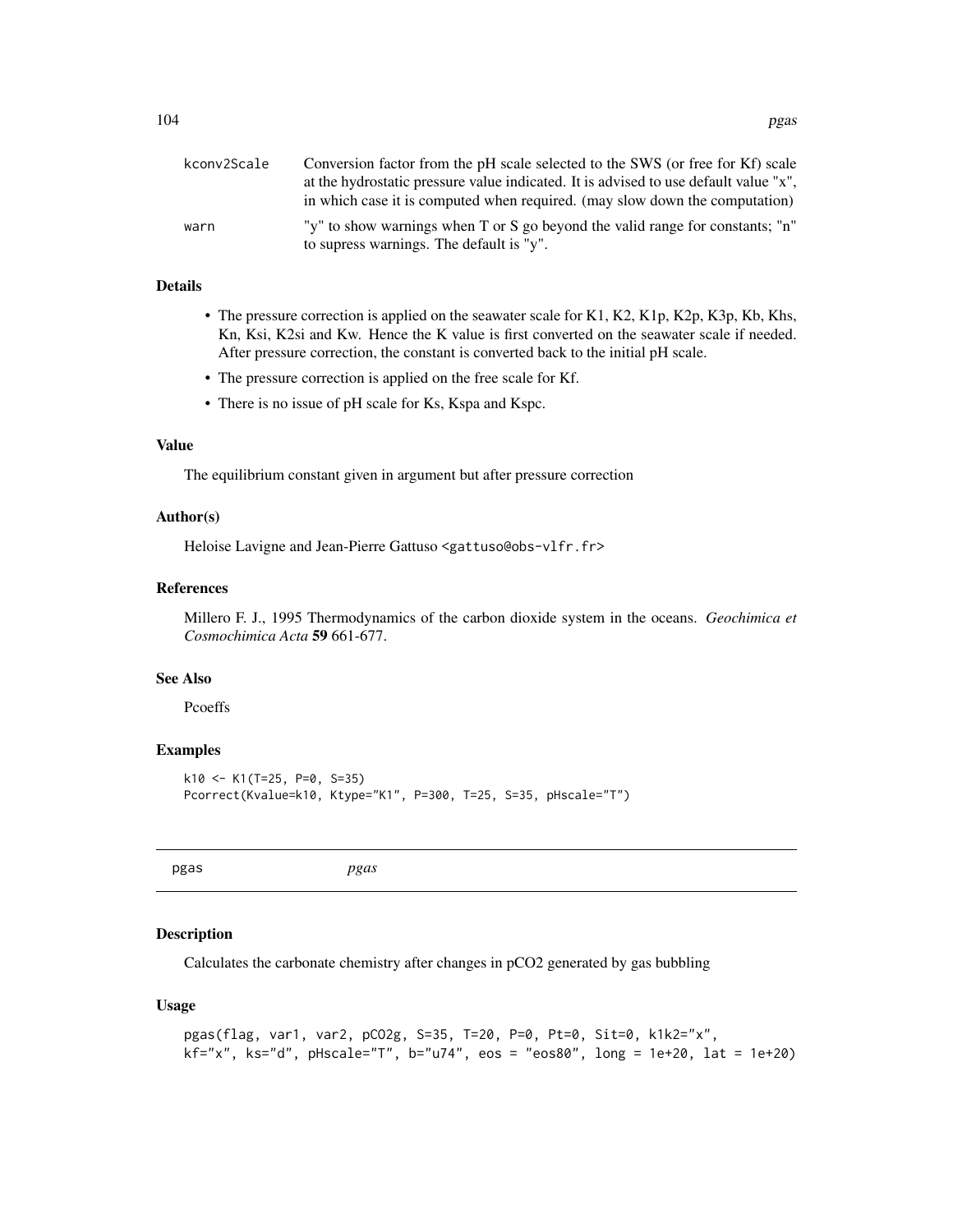#### pgas the contract of the contract of the contract of the contract of the contract of the contract of the contract of the contract of the contract of the contract of the contract of the contract of the contract of the contr

# Arguments

| flag  | select the couple of variables available. The flags which can be used are:                                                                                                                                                                                                                                                                                                                                                                                                                        |
|-------|---------------------------------------------------------------------------------------------------------------------------------------------------------------------------------------------------------------------------------------------------------------------------------------------------------------------------------------------------------------------------------------------------------------------------------------------------------------------------------------------------|
|       | $flag = 1 pH$ and CO2 given                                                                                                                                                                                                                                                                                                                                                                                                                                                                       |
|       | $flag = 2 CO2$ and HCO3 given                                                                                                                                                                                                                                                                                                                                                                                                                                                                     |
|       | $flag = 3 CO2$ and $CO3$ given                                                                                                                                                                                                                                                                                                                                                                                                                                                                    |
|       | $flag = 4 CO2$ and ALK given                                                                                                                                                                                                                                                                                                                                                                                                                                                                      |
|       | $flag = 5 CO2$ and DIC given                                                                                                                                                                                                                                                                                                                                                                                                                                                                      |
|       | $flag = 6 pH$ and HCO3 given                                                                                                                                                                                                                                                                                                                                                                                                                                                                      |
|       | $flag = 7 pH$ and CO3 given                                                                                                                                                                                                                                                                                                                                                                                                                                                                       |
|       | $flag = 8 pH$ and ALK given                                                                                                                                                                                                                                                                                                                                                                                                                                                                       |
|       | $flag = 9 pH$ and DIC given                                                                                                                                                                                                                                                                                                                                                                                                                                                                       |
|       | $flag = 10 HCO3$ and $CO3$ given                                                                                                                                                                                                                                                                                                                                                                                                                                                                  |
|       | $flag = 11 HCO3$ and ALK given                                                                                                                                                                                                                                                                                                                                                                                                                                                                    |
|       | $flag = 12 HCO3$ and DIC given                                                                                                                                                                                                                                                                                                                                                                                                                                                                    |
|       | $flag = 13 CO3$ and ALK given                                                                                                                                                                                                                                                                                                                                                                                                                                                                     |
|       | $flag = 14 CO3$ and DIC given                                                                                                                                                                                                                                                                                                                                                                                                                                                                     |
|       | $flag = 15$ ALK and DIC given                                                                                                                                                                                                                                                                                                                                                                                                                                                                     |
|       | $flag = 21 pCO2$ and pH given                                                                                                                                                                                                                                                                                                                                                                                                                                                                     |
|       | $flag = 22 pCO2$ and HCO3 given                                                                                                                                                                                                                                                                                                                                                                                                                                                                   |
|       | $flag = 23 pCO2$ and $CO3$ given<br>$flag = 24 pCO2$ and ALK given                                                                                                                                                                                                                                                                                                                                                                                                                                |
|       | $flag = 25 pCO2$ and DIC given                                                                                                                                                                                                                                                                                                                                                                                                                                                                    |
| var1  | Value of the first variable in mol/kg, except for pH and for $pCO2$ in $\mu$ atm                                                                                                                                                                                                                                                                                                                                                                                                                  |
| var2  | Value of the second variable in mol/kg, except for pH                                                                                                                                                                                                                                                                                                                                                                                                                                             |
| pC02g | CO2 partial pressure of the gas used for bubbling in $\mu$ atm                                                                                                                                                                                                                                                                                                                                                                                                                                    |
| S     | Salinity                                                                                                                                                                                                                                                                                                                                                                                                                                                                                          |
| Τ     | Temperature in degrees Celsius                                                                                                                                                                                                                                                                                                                                                                                                                                                                    |
| P     | Hydrostatic pressure in bar (surface $= 0$ )                                                                                                                                                                                                                                                                                                                                                                                                                                                      |
| Pt    | Concentration of total phosphate in mol/kg                                                                                                                                                                                                                                                                                                                                                                                                                                                        |
| Sit   | Concentration of total silicate in mol/kg                                                                                                                                                                                                                                                                                                                                                                                                                                                         |
| k1k2  | "1" for using K1 and K2 from Lueker et al. (2000), "m02" from Millero et al.                                                                                                                                                                                                                                                                                                                                                                                                                      |
|       | (2002), "m06" from Millero et al. (2006), "m10" from Millero (2010), "mp2"<br>from Mojica Prieto et al. (2002), "p18" from Papadimitriou et al. (2018), "r"<br>from Roy et al. (1993), "sb21" from Shockman & Byrne (2021), "s20" from<br>Sulpis et al. (2020), and "w14" from Waters et al. (2014). "x" is the default flag;<br>the default value is then "1", except if T is outside the range 2 to 35oC and/or S<br>is outside the range 19 to 43. In these cases, the default value is "w14". |
| kf    | "pf" for using Kf from Perez and Fraga (1987) and "dg" for using Kf from Dick-<br>son and Riley (1979 in Dickson and Goyet, 1994). "x" is the default flag; the<br>default value is then "pf", except if T is outside the range $9$ to $33$ oC and/or S is<br>outside the range 10 to 40. In these cases, the default is "dg".                                                                                                                                                                    |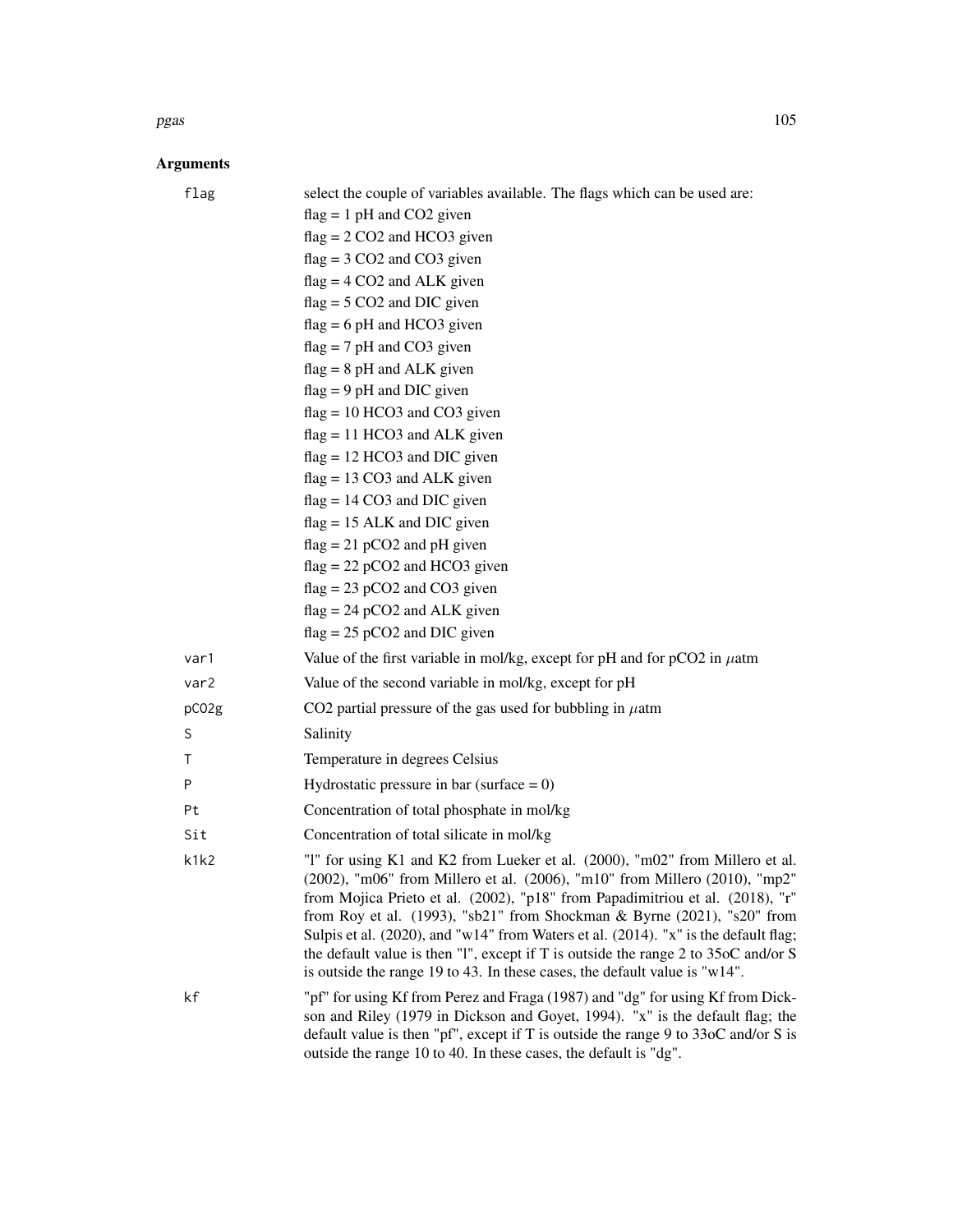| $\mathsf{ks}$ | "d" for using Ks from Dickon (1990), "k" for using Ks from Khoo et al. (1977),<br>default is "d"                                                 |  |
|---------------|--------------------------------------------------------------------------------------------------------------------------------------------------|--|
| pHscale       | "T" for the total scale, "F" for the free scale and "SWS" for using the seawater<br>scale, default is "T" (total scale)                          |  |
| b             | Concentration of total boron. "110" for the Lee et al. $(2010)$ formulation or<br>"u74" for the Uppstrom (1974) formulation, default is "u74".   |  |
| eos           | "teos10" to specify T and S according to Thermodynamic Equation Of Seawater<br>- 2010 (TEOS-10); "eos80" to specify T and S according to EOS-80. |  |
| long          | longitude of data point, used when eos parameter is "teos10" as a conversion<br>parameter from absolute to practical salinity.                   |  |
| lat           | latitude of data point, used when eos parameter is "teos10".                                                                                     |  |
|               |                                                                                                                                                  |  |

# Details

The Lueker et al. (2000) constants for K1 and K2, the Perez and Fraga (1987) constant for Kf and the Dickson (1990) constant for Ks are recommended by Dickson et al. (2007). It is, however, critical to consider that each formulation is only valid for specific ranges of temperature and salinity:

# *For K1 and K2:*

- Lueker et al. (2000): S ranging between 19 and 43 and T ranging between 2 and 35oC.
- Millero et al. (2002): S ranging from 34 to 37 and T ranging between -1.6 and 35oC.
- Millero et al. (2006): S ranging between 0.1 and 50 and T ranging between 1 and 50oC.
- Millero (2010): S ranging between 1 and 50 and T ranging between 0 and 50oC. Millero (2010) provides a K1 and K2 formulation for the seawater, total and free pH scales. Therefore, when this method is used and if P=0, K1 and K2 are computed with the formulation corresponding to the pH scale given in the flag "pHscale".
- Mojica Prieto et al. (2002): S ranging from 5 to 42 and T ranging between 0 and 45oC.
- Papadimitriou et al. (2018): S ranging from 33 to 100 and T ranging between -6 to 25oC.
- Roy et al. (1993): S ranging between 5 and 45 and T ranging between 0 and 45oC.
- Shockman & Byrne (2021): for K2, S ranging from 19.6 to 41 and T ranging between 15 to 35oC. For K1, formulation is that of Waters et al.
- Sulpis et al. (2020): S ranging from 30.7 to 37.6 and T ranging between -1.7 to 31.8oC.
- Waters et al.(2014): S ranging between 1 and 50 and T ranging between 0 and 50oC. Waters (2014) provides a K1 and K2 formulation for the seawater, total and free pH scales. Therefore, when this method is used and if  $P=0$ , K1 and K2 are computed with the formulation corresponding to the pH scale given in the flag "pHscale".

#### *For Kf:*

- Perez and Fraga (1987): S ranging between 10 and 40 and T ranging between 9 and 33oC.
- Dickson and Riley (1979 in Dickson and Goyet, 1994): S ranging between 0 and 45 and T ranging between 0 and 45oC.

#### *For Ks:*

• Dickson (1990): S ranging between 5 and 45 and T ranging between 0 and 45oC.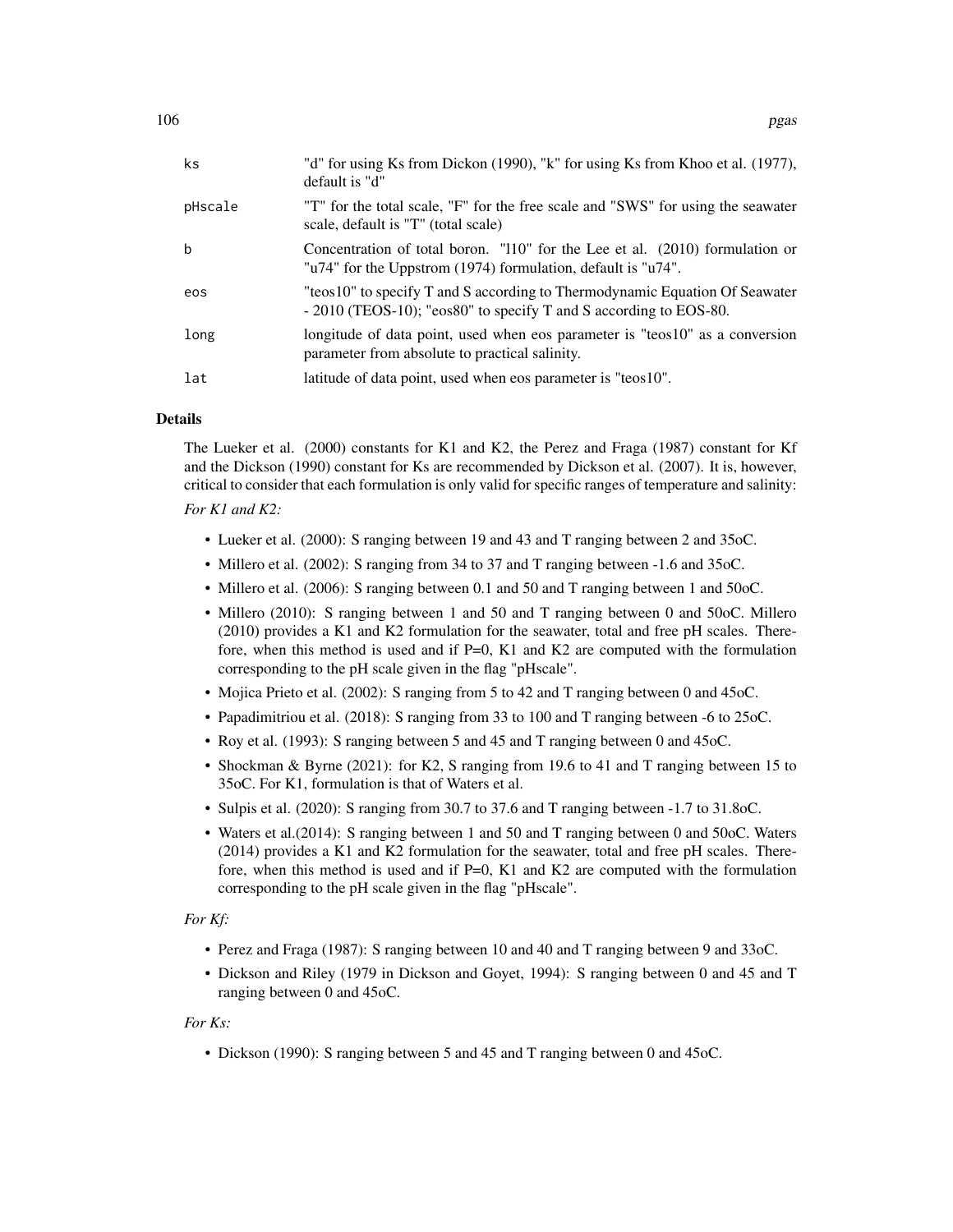• Khoo et al. (1977): S ranging between 20 and 45 and T ranging between 5 and 40oC.

The arguments can be given as a unique number or as vectors. If the lengths of the vectors are different, the longer vector is retained and only the first value of the other vectors is used. It is recommended to use either vectors with the same dimension or one vector for one argument and numbers for the other arguments.

*Pressure corrections and pH scale:*

- For K0, the pressure correction term of Weiss (1974) is used.
- For K1, K2, pK1, pK2, pK3, Kw, Kb, Khs and Ksi, the pressure correction was applied on the seawater scale. Hence, if needed, values were first transformed from the total scale to the seawater scale, the pressure correction applied as described by Millero (1995), and the value was transformed back to the required scale (T, F or SWS).
- For Kf, the pressure correction was applied on the free scale. The formulation of Dickson and Riley (1979 in Dickson and Goyet, 1994) provides Kf on the free scale but that of Perez and Fraga (1987) provides it on the total scale. Hence, in that case, Kf was first transformed from the total scale to the free scale. With both formulations, the pressure correction was applied as described by Millero (1995), and the value was transformed back to the required scale (T, F or SWS).
- For Ks, the pressure correction was applied on the free scale. The pressure correction was applied as described by Millero (1995), and the value was transformed back to the required scale (T, F or SWS).
- For Kn, The pressure correction was applied on the seawater scale. The pressure correction was applied as described by Millero (1995), and the value was transformed back to the required scale (T, F or SWS).

long and lat are used as conversion parameters from absolute to practical salinity: when seawater is not of standard composition, practical salinity alone is not sufficient to compute absolute salinity and vice-versa. One needs to know the density. When long and lat are given, density is inferred from WOA silicate concentration at given location. When they are not, an arbitrary geographic point is chosen: mid equatorial Atlantic. Note that this implies an error on computed salinity up to 0.02 g/kg.

### Value

The function returns a data frame containing the following columns:

| The initial or final state water           |
|--------------------------------------------|
| Salinity                                   |
| Temperature in degrees Celsius             |
| Pressure in bar                            |
| pH                                         |
| CO <sub>2</sub> concentration (mol/kg)     |
| $pCO2$ , CO2 partial pressure ( $\mu$ atm) |
| fCO2, CO2 fugacity ( $\mu$ atm)            |
| HCO3 concentration (mol/kg)                |
|                                            |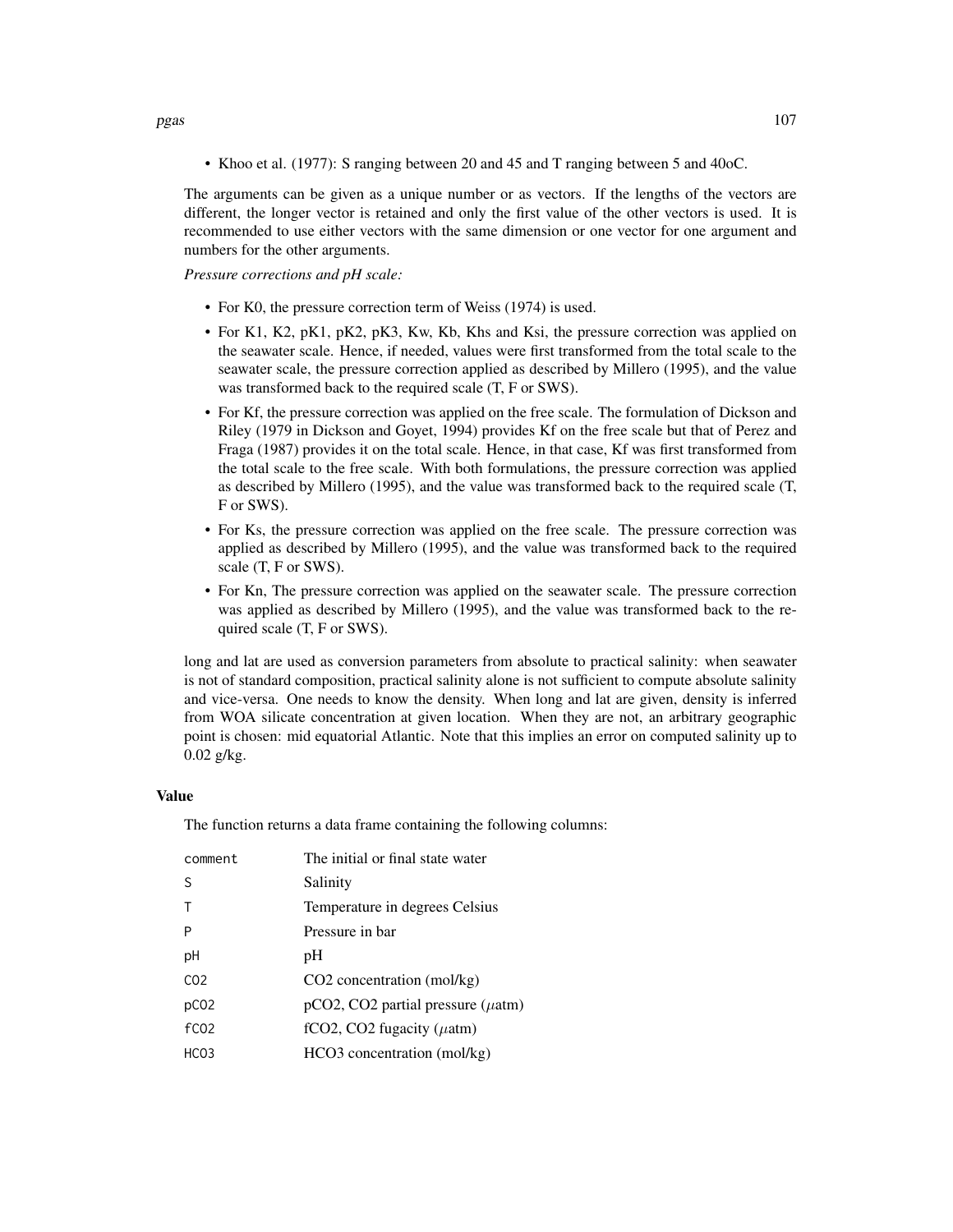| CO3          | $CO3$ concentration (mol/kg)                               |
|--------------|------------------------------------------------------------|
| DIC          | DIC concentration (mol/kg)                                 |
| ALK          | ALK, total alkalinity (mol/kg)                             |
|              | OmegaAragonite Omega aragonite, aragonite saturation state |
| OmegaCalcite | Omega calcite, calcite saturation state                    |

### Note

Warning: pCO2 estimates below 100 m are subject to considerable uncertainty. See Weiss (1974) and Orr et al. (2015)

### Author(s)

Jean-Pierre Gattuso and Heloise Lavigne <gattuso@obs-vlfr.fr>

#### References

Dickson A. G. and Riley J. P., 1979 The estimation of acid dissociation constants in seawater media from potentiometric titrations with strong base. I. The ionic product of water. *Marine Chemistry* 7, 89-99.

Dickson A. G., 1990 Standard potential of the reaction:  $AgCI(s) + 1/2H2(g) = Ag(s) + HCI(aq)$ , and the standard acidity constant of the ion HSO4 in synthetic sea water from 273.15 to 318.15 K. *Journal of Chemical Thermodynamics* 22, 113-127.

Dickson A. G., Sabine C. L. and Christian J. R., 2007 Guide to best practices for ocean CO2 measurements. *PICES Special Publication* 3, 1-191.

Gattuso J.-P. and Lavigne H, 2009 Perturbation experiments to investigate the impact of ocean acidification: approaches and software tools. *Biogeosciences* 6, 4413-4439.

Khoo H. K., Ramette R. W., Culberson C. H. and Bates R. G., 1977 Determination of Hydrogen Ion Concentration in Seawater from 5 to 40oC: Standard Potentials at Salinities from 20 to 45. *Analytical Chemistry* 49, 29-34.

Lee K., Tae-Wook K., Byrne R.H., Millero F.J., Feely R.A. and Liu Y-M, 2010 The universal ratio of the boron to chlorinity for the North Pacific and North Atlantoc oceans. *Geochimica et Cosmochimica Acta* 74 1801-1811.

Millero F. J., 1995 Thermodynamics of the carbon dioxide system in the oceans. *Geochimica Cosmochimica Acta* 59: 661-677.

Millero F. J., 2010 Carbonate constant for estuarine waters. *Marine and Freshwater Research* 61: 139-142.

Millero F. J., Graham T. B., Huang F., Bustos-Serrano H. and Pierrot D., 2006. Dissociation constants of carbonic acid in seawater as a function of salinity and temperature. *Marine Chemistry* 100, 80-84.

Orr J. C., Epitalon J.-M. and Gattuso J.-P., 2015. Comparison of seven packages that compute ocean carbonate chemistry. *Biogeosciences* 12, 1483-1510.

Uppstrom L.R., 1974 The boron/chlorinity ratio of the deep-sea water from the Pacific Ocean. *Deep-Sea Research I* 21 161-162.

Waters, J., Millero, F. J., and Woosley, R. J., 2014. Corrigendum to "The free proton concentration scale for seawater pH", [MARCHE: 149 (2013) 8-22], Marine Chemistry 165, 66-67.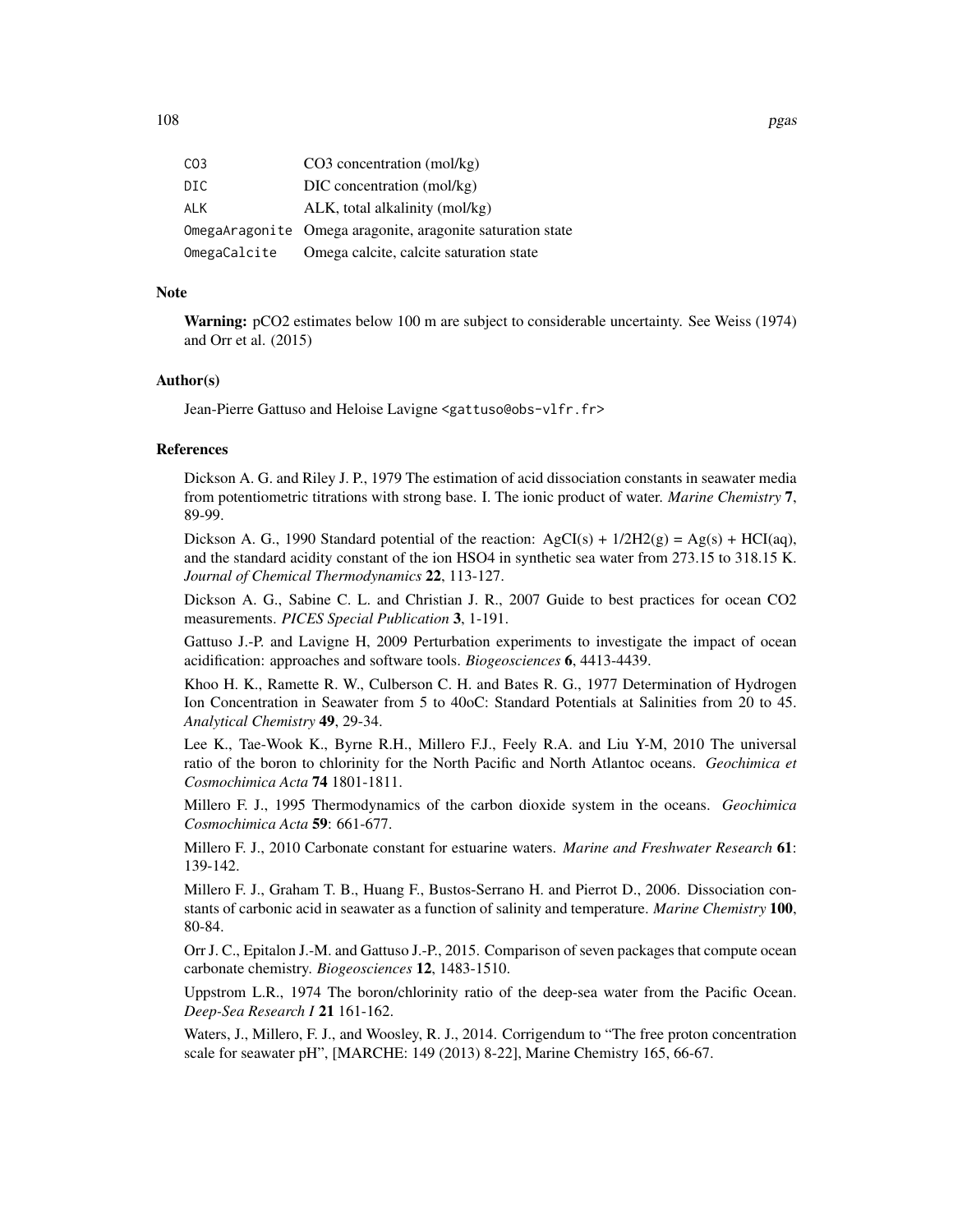# Examples

```
pgas(flag=15, var1=2302e-6, var2=2050e-6, pCO2g=750, S=35, T=20, P=0,
Pt=0, Sit=0, pHscale="T", kf="pf", k1k2="l", ks="d", b="u74")
```
<span id="page-108-0"></span>

pH *Potentiometric pH*

# Description

Calculation of potentiometric pH

## Usage

pH(Ex=-67,Etris=-72.4,S=35,T=25)

# Arguments

| Fx    | e.m.f. of the seawater sample in mV, default is $67$ |
|-------|------------------------------------------------------|
| Etris | e.m.f. of the TRIS buffer in mV, default is -72.4    |
| -S    | Salinity, default is 35                              |
|       | Temperature in degrees Celsius, default is 25oC      |

## Details

Note that the arguments can be given as a unique number or as vectors. If the lengths of the vectors are different, the longer vector is retained and only the first value of the other vectors is used. It can therefore be critical to use vectors of the same length.

### Value

pH Potentiometric pH (in mol/kg on the total scale)

## Author(s)

Jean-Pierre Gattuso <gattuso@obs-vlfr.fr>

# References

Dickson A. G., Sabine C. L. and Christian J. R., 2007 Guide to best practices for ocean CO2 measurements. *PICES Special Publication* 3, 1-191.

# See Also

[tris](#page-168-0), [amp](#page-3-0), [pHslope](#page-114-0).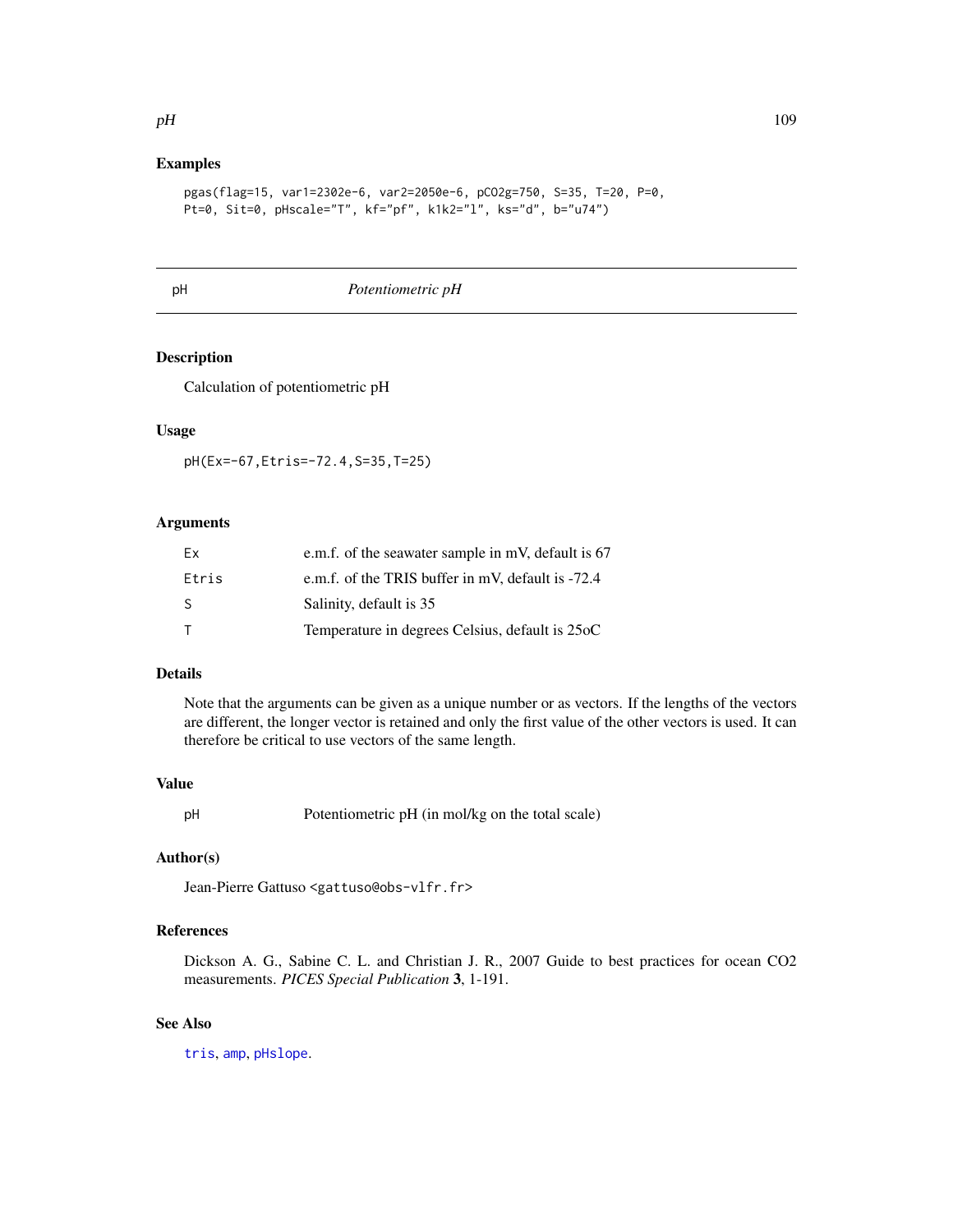110 pHconv

## Examples

```
##Example from Dickson et al. (2007)
pH(Ex=-67,Etris=-72.4,S=35,T=25)
```
pHconv *Conversion of pH*

## Description

Converts pH from one scale to another one chosen between the total scale, the free scale and the seawater scale

## Usage

pHconv(flag=1, pH=8.10, S=35, T=25, P=0, ks="d")

# Arguments

| flag | choice of the type of conversion : flag=1: seawater scale to total scale flag=2:                             |
|------|--------------------------------------------------------------------------------------------------------------|
|      | free scale to total scale flag=3: total scale to seawater scale flag=4: total scale                          |
|      | to free scale flag=5: seawater scale to free scale flag=6: free scale to seawater<br>scale default is flag=1 |
|      |                                                                                                              |
| pH   | Enter the value of pH which need to be converted, default is 8.100                                           |
| S    | Salinity, default is 35                                                                                      |
| T.   | Temperature in degrees Celsius, default is 25oC                                                              |
| P    | Hydrostatic pressure in bar (surface = 0), default is 0                                                      |
| ks   | "d" for using Ks from Dickon (1990), "k" for using Ks from Khoo et al. (1977),                               |
|      | default is "d"                                                                                               |

# Details

The Dickson (1990) constant is recommended by the Guide to Best Practices for Ocean CO2 Measurements (2007). It is critical to consider that each formulation is valid in specific ranges of temperature and salinity:

- Dickson (1990): S ranging between 5 and 45 and T ranging between 0 and 45oC.
- Khoo et al. (1977): S ranging between 20 and 45 and T ranging between 5 and 40oC.

The arguments can be given as a unique number or as vectors. If the lengths of the vectors are different, the longer vector is retained and only the first value of the other vectors is used. It is recommended to use either vectors with the same dimension or one vector for one argument and numbers for the other arguments.

# Value

The function returns the values of pH converted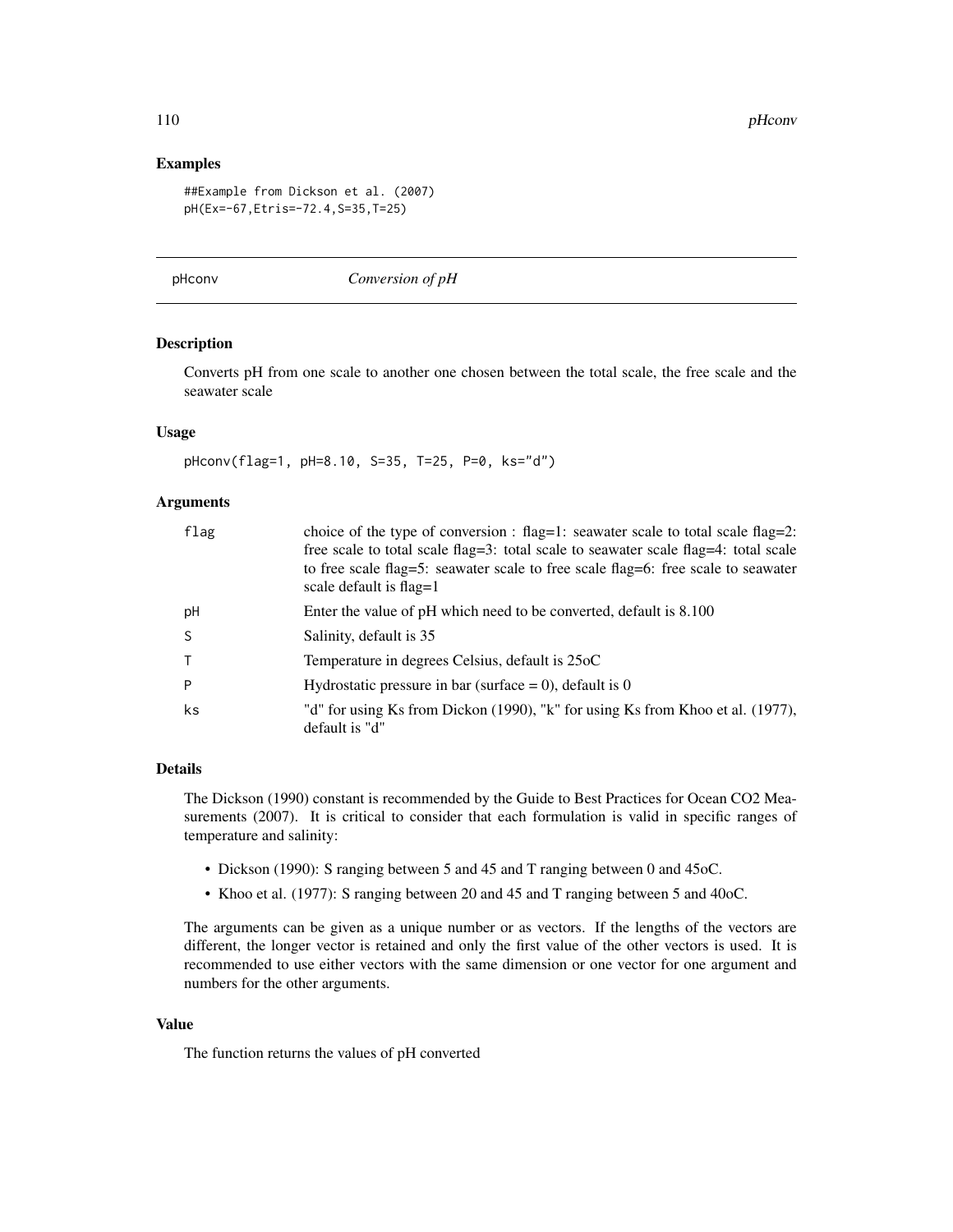#### pHinsi 2011 - 2022 - 2022 - 2022 - 2022 - 2022 - 2022 - 2022 - 2022 - 2023 - 2023 - 2023 - 2023 - 2023 - 2023 - 2023 - 2023 - 2023 - 2023 - 2023 - 2023 - 2023 - 2023 - 2023 - 2023 - 2023 - 2023 - 2023 - 2023 - 2023 - 2023

#### Author(s)

Heloise Lavigne and Jean-Pierre Gattuso <gattuso@obs-vlfr.fr>

# References

Dickson A.G. and F.J. Millero, 1987 A comparison of the equilibrium constants for the dissociation of carbonic acid in seawater media. *Deep-Sea Research* 34:1733-1743.

Dickson A. G., 1990 Standard potential of the reaction:  $AgCI(s) + 1/2H2(g) = Ag(s) + HCI(aq)$ , and the standard acidity constant of the ion HSO4 in synthetic sea water from 273.15 to 318.15 K. *Journal of Chemical Thermodynamics* 22, 113-127.

Dickson A. G., Sabine C. L. and Christian J. R., 2007 Guide to best practices for ocean CO2 measurements. *PICES Special Publication* 3, 1-191.

Khoo H. K., Ramette R. W., Culberson C. H. and Bates R. G., 1977 Determination of Hydrogen Ion Concentration in Seawater from 5 to 40oC: Standard Potentials at Salinities from 20 to 45. *Analytical Chemistry* 49, 29-34.

# See Also

[kconv](#page-71-0).

### Examples

##To convert pH=8.10 from the seawater scale to the total scale ##at salinity=35, temperature=25oC and atmospheric pressure:

pHc <- pHconv(flag=1, pH=8.10, S=35, T=25, P=0, ks="d")

##note that pHc is the value of the pH converted in total scale

```
## By using vectors
## to convert the pH values : 8, 8.05, 8.10, 8.15, 8.20
## from the free to the total scale
```
pH <- c(8, 8.05, 8.10, 8.15, 8.20) pHc <- pHconv(flag=2, pH=pH, S=35, T=25, P=0, ks="d")

```
## note that pHc is a vector containing the value of the pH converted
## to the total scale
```
pHinsi *pH at in situ temperature and pressure*

## **Description**

pH at in situ temperature and pressure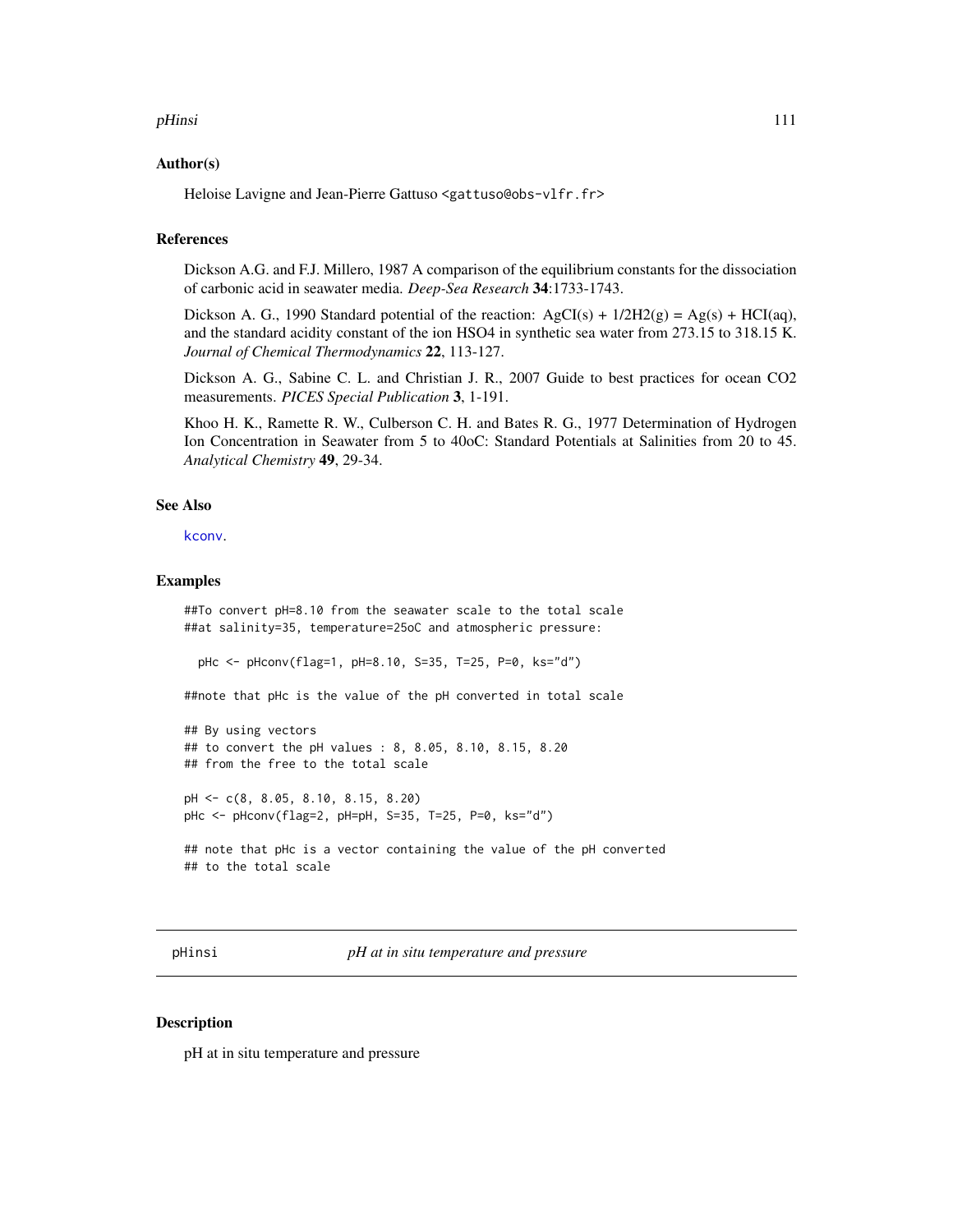# Usage

```
pHinsi(pH=8.2, ALK=2.4e-3, Tinsi=20, Tlab=25, Pinsi=0, S=35, Pt=0, Sit=0,
 k1k2 = "x", kf = "x", ks="d", pHscale = "T", b="u74", eos = "eos80",
 long = 1e+20, 1at = 1e+20)
```
## Arguments

| pH      | pH measured in the laboratory                                                                                                                                                                                                                                                                                                                                                                                                                                                                                                                                                     |
|---------|-----------------------------------------------------------------------------------------------------------------------------------------------------------------------------------------------------------------------------------------------------------------------------------------------------------------------------------------------------------------------------------------------------------------------------------------------------------------------------------------------------------------------------------------------------------------------------------|
| ALK     | ALK, total alkalinity (mol/kg)                                                                                                                                                                                                                                                                                                                                                                                                                                                                                                                                                    |
| Tinsi   | In situ temperature in degrees Celsius                                                                                                                                                                                                                                                                                                                                                                                                                                                                                                                                            |
| Tlab    | Measurement temperature in degrees Celsius                                                                                                                                                                                                                                                                                                                                                                                                                                                                                                                                        |
| Pinsi   | In situ hydrostatic pressure in bar (surface $= 0$ )                                                                                                                                                                                                                                                                                                                                                                                                                                                                                                                              |
| S       | Salinity                                                                                                                                                                                                                                                                                                                                                                                                                                                                                                                                                                          |
| Pt      | value of the concentration of total phosphate in mol/kg                                                                                                                                                                                                                                                                                                                                                                                                                                                                                                                           |
| Sit     | the value of the total silicate in mol/kg                                                                                                                                                                                                                                                                                                                                                                                                                                                                                                                                         |
| k1k2    | "1" for using K1 and K2 from Lueker et al. (2000), "m02" from Millero et al.<br>(2002), "m06" from Millero et al. (2006), "m10" from Millero (2010), "mp2"<br>from Mojica Prieto et al. (2002), "p18" from Papadimitriou et al. (2018), "r"<br>from Roy et al. (1993), "sb21" from Shockman & Byrne (2021), "s20" from<br>Sulpis et al. (2020), and "w14" from Waters et al. (2014). "x" is the default flag;<br>the default value is then "1", except if T is outside the range 2 to 35oC and/or S<br>is outside the range 19 to 43. In these cases, the default value is "w14". |
| kf      | "pf" for using Kf from Perez and Fraga (1987) and "dg" for using Kf from Dick-<br>son and Riley (1979 in Dickson and Goyet, 1994). "x" is the default flag; the<br>default value is then "pf", except if T is outside the range 9 to $330C$ and/or S is<br>outside the range 10 to 40. In these cases, the default is "dg".                                                                                                                                                                                                                                                       |
| ks      | "d" for using Ks from Dickon (1990), "k" for using Ks from Khoo et al. (1977),<br>default is "d"                                                                                                                                                                                                                                                                                                                                                                                                                                                                                  |
| pHscale | choice of pH scale: "T" for the total scale, "F" for the free scale and "SWS" for<br>using the seawater scale, default is "T" (total scale)                                                                                                                                                                                                                                                                                                                                                                                                                                       |
| b       | "110" for computing boron total from the Lee et al. (2010) formulation or "u74"<br>for using the Uppstrom (1974) formulation, default is "u74"                                                                                                                                                                                                                                                                                                                                                                                                                                    |
| eos     | "teos10" to specify T and S according to Thermodynamic Equation Of Seawater<br>- 2010 (TEOS-10); "eos80" to specify T and S according to EOS-80.                                                                                                                                                                                                                                                                                                                                                                                                                                  |
| long    | longitude of data point, used when eos parameter is "teos10" as a conversion<br>parameter from absolute to practical salinity.                                                                                                                                                                                                                                                                                                                                                                                                                                                    |
| lat     | latitude of data point, used when eos parameter is "teos10".                                                                                                                                                                                                                                                                                                                                                                                                                                                                                                                      |
|         |                                                                                                                                                                                                                                                                                                                                                                                                                                                                                                                                                                                   |

# Details

The Lueker et al. (2000) constants for K1 and K2, the Perez and Fraga (1987) constant for Kf and the Dickson (1990) constant for Ks are recommended by Dickson et al. (2007). It is, however, critical to consider that each formulation is only valid for specific ranges of temperature and salinity: *For K1 and K2:*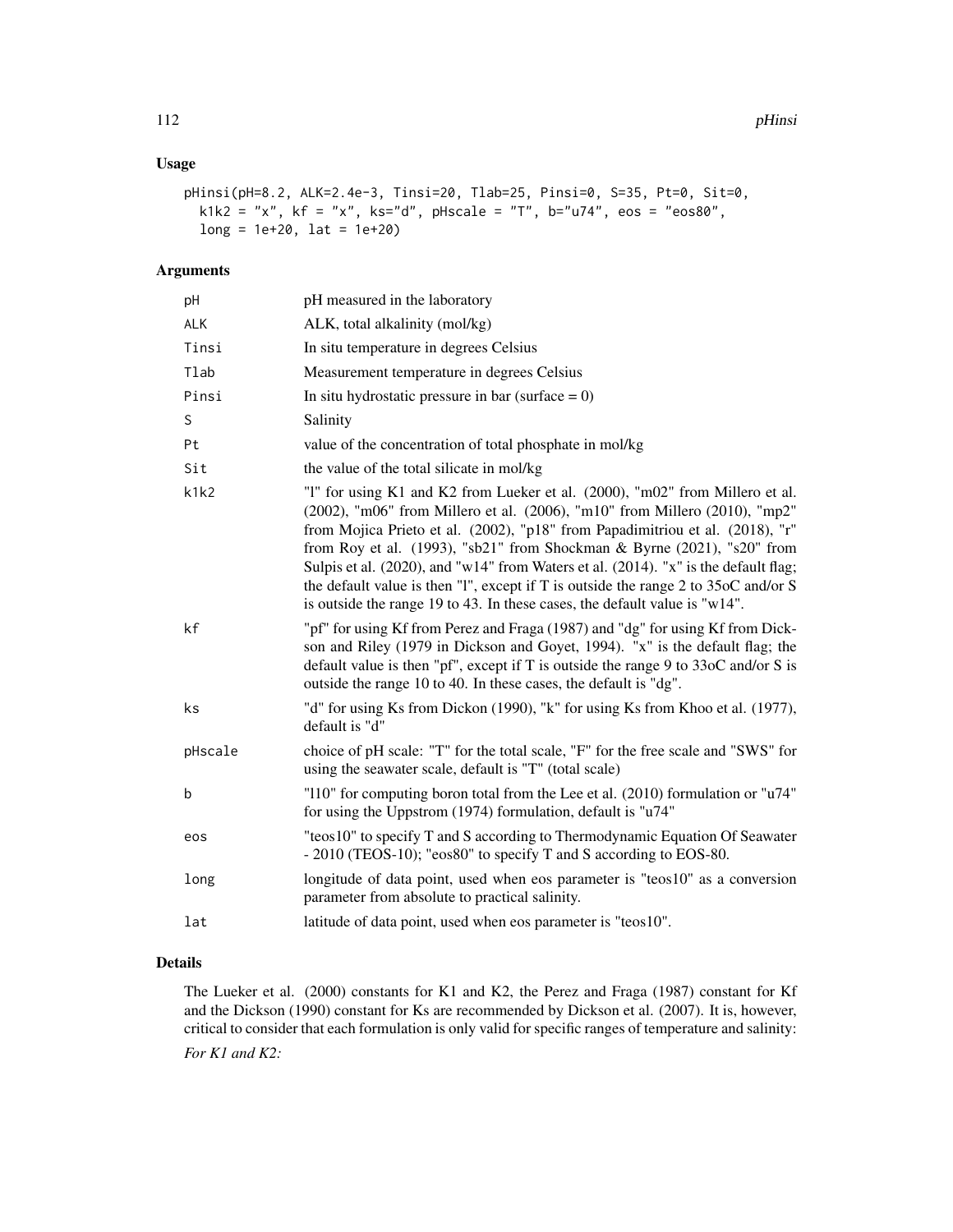## pHinsi 2012 113

- Lueker et al. (2000): S ranging between 19 and 43 and T ranging between 2 and 35oC.
- Millero et al. (2002): S ranging from 34 to 37 and T ranging between -1.6 and 35oC.
- Millero et al. (2006): S ranging between 0.1 and 50 and T ranging between 1 and 50oC.
- Millero (2010): S ranging between 1 and 50 and T ranging between 0 and 50oC. Millero (2010) provides a K1 and K2 formulation for the seawater, total and free pH scales. Therefore, when this method is used and if  $P=0$ , K1 and K2 are computed with the formulation corresponding to the pH scale given in the flag "pHscale".
- Mojica Prieto et al. (2002): S ranging from 5 to 42 and T ranging between 0 and 45oC.
- Papadimitriou et al. (2018): S ranging from 33 to 100 and T ranging between -6 to 25oC.
- Roy et al. (1993): S ranging between 5 and 45 and T ranging between 0 and 45oC.
- Shockman & Byrne (2021): for K2, S ranging from 19.6 to 41 and T ranging between 15 to 35oC. For K1, formulation is that of Waters et al.
- Sulpis et al. (2020): S ranging from 30.7 to 37.6 and T ranging between -1.7 to 31.8oC.
- Waters et al.(2014): S ranging between 1 and 50 and T ranging between 0 and 50oC. Waters (2014) provides a K1 and K2 formulation for the seawater, total and free pH scales. Therefore, when this method is used and if P=0, K1 and K2 are computed with the formulation corresponding to the pH scale given in the flag "pHscale".

#### *For Kf:*

- Perez and Fraga (1987): S ranging between 10 and 40 and T ranging between 9 and 33oC.
- Dickson and Riley (1979 in Dickson and Goyet, 1994): S ranging between 0 and 45 and T ranging between 0 and 45oC.

## *For Ks:*

- Dickson (1990): S ranging between 5 and 45 and T ranging between 0 and 45oC.
- Khoo et al. (1977): S ranging between 20 and 45 and T ranging between 5 and 40oC.

The arguments can be given as a unique number or as vectors. If the lengths of the vectors are different, the longer vector is retained and only the first value of the other vectors is used. It is recommended to use either vectors with the same dimension or one vector for one argument and numbers for the other arguments.

*Pressure corrections and pH scale:*

- For K0, the pressure correction term of Weiss (1974) is used.
- For K1, K2, pK1, pK2, pK3, Kw, Kb, Khs and Ksi, the pressure correction was applied on the seawater scale. Hence, if needed, values were first transformed from the total scale to the seawater scale, the pressure correction applied as described by Millero (1995), and the value was transformed back to the required scale (T, F or SWS).
- For Kf, the pressure correction was applied on the free scale. The formulation of Dickson and Riley (1979 in Dickson and Goyet, 1994) provides Kf on the free scale but that of Perez and Fraga (1987) provides it on the total scale. Hence, in that case, Kf was first transformed from the total scale to the free scale. With both formulations, the pressure correction was applied as described by Millero (1995), and the value was transformed back to the required scale (T, F or SWS).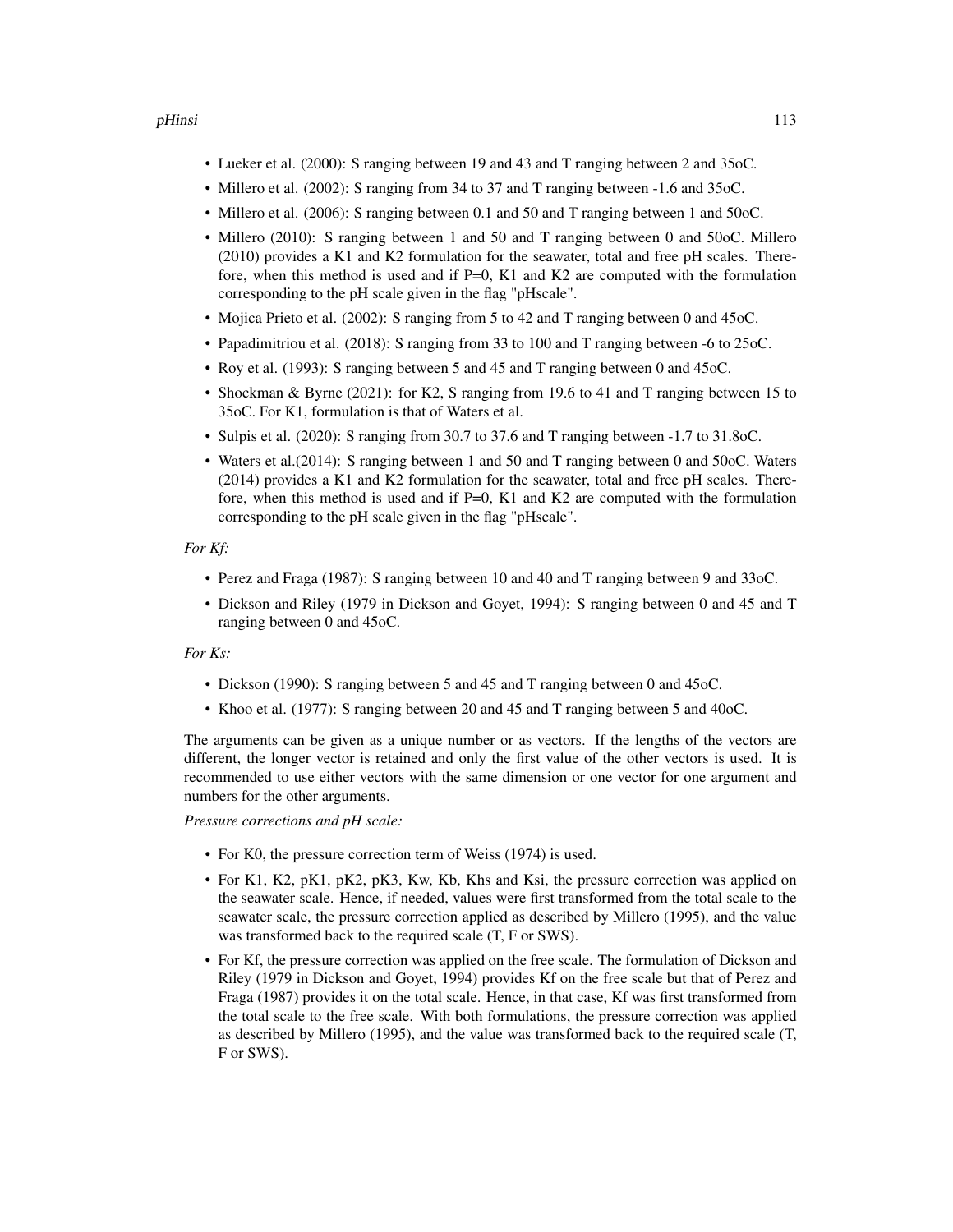- For Ks, the pressure correction was applied on the free scale. The pressure correction was applied as described by Millero (1995), and the value was transformed back to the required scale (T, F or SWS).
- For Kn, The pressure correction was applied on the seawater scale. The pressure correction was applied as described by Millero (1995), and the value was transformed back to the required scale (T, F or SWS).

long and lat are used as conversion parameters from absolute to practical salinity: when seawater is not of standard composition, practical salinity alone is not sufficient to compute absolute salinity and vice-versa. One needs to know the density. When long and lat are given, density is inferred from WOA silicate concentration at given location. When they are not, an arbitrary geographic point is chosen: mid equatorial Atlantic. Note that this implies an error on computed salinity up to 0.02 g/kg.

## Value

pH at in situ temperature and pressure

# Author(s)

Jean-Pierre Gattuso, <gattuso@obs-vlfr.fr>

#### References

Hunter K. A., 1998. The temperature dependence of pH in surface seawater. *Deep-Sea Research (Part I, Oceanographic Research Papers)* 45(11):1919-1930.

Lee K., Tae-Wook K., Byrne R.H., Millero F.J., Feely R.A. and Liu Y-M, 2010 The universal ratio of the boron to chlorinity for the North Pacific and North Atlantoc oceans. *Geochimica et Cosmochimica Acta* 74 1801-1811.

Millero F. J., 2010 Carbonate constant for estuarine waters. *Marine and Freshwater Research* 61: 139-142.

Millero F. J., Graham T. B., Huang F., Bustos-Serrano H. and Pierrot D., 2006. Dissociation constants of carbonic acid in seawater as a function of salinity and temperature. *Marine Chemistry* 100, 80-84.

Uppstrom L.R., 1974 The boron/chlorinity ratio of the deep-sea water from the Pacific Ocean. *Deep-Sea Research I* 21 161-162.

Waters, J., Millero, F. J., and Woosley, R. J., 2014. Corrigendum to "The free proton concentration scale for seawater pH", [MARCHE: 149 (2013) 8-22], Marine Chemistry 165, 66-67.

# Examples

pHinsi(pH=8.2,ALK=2.4e-3,Tinsi=25,Tlab=25,Pinsi=200,S=35,Pt=0,Sit=0)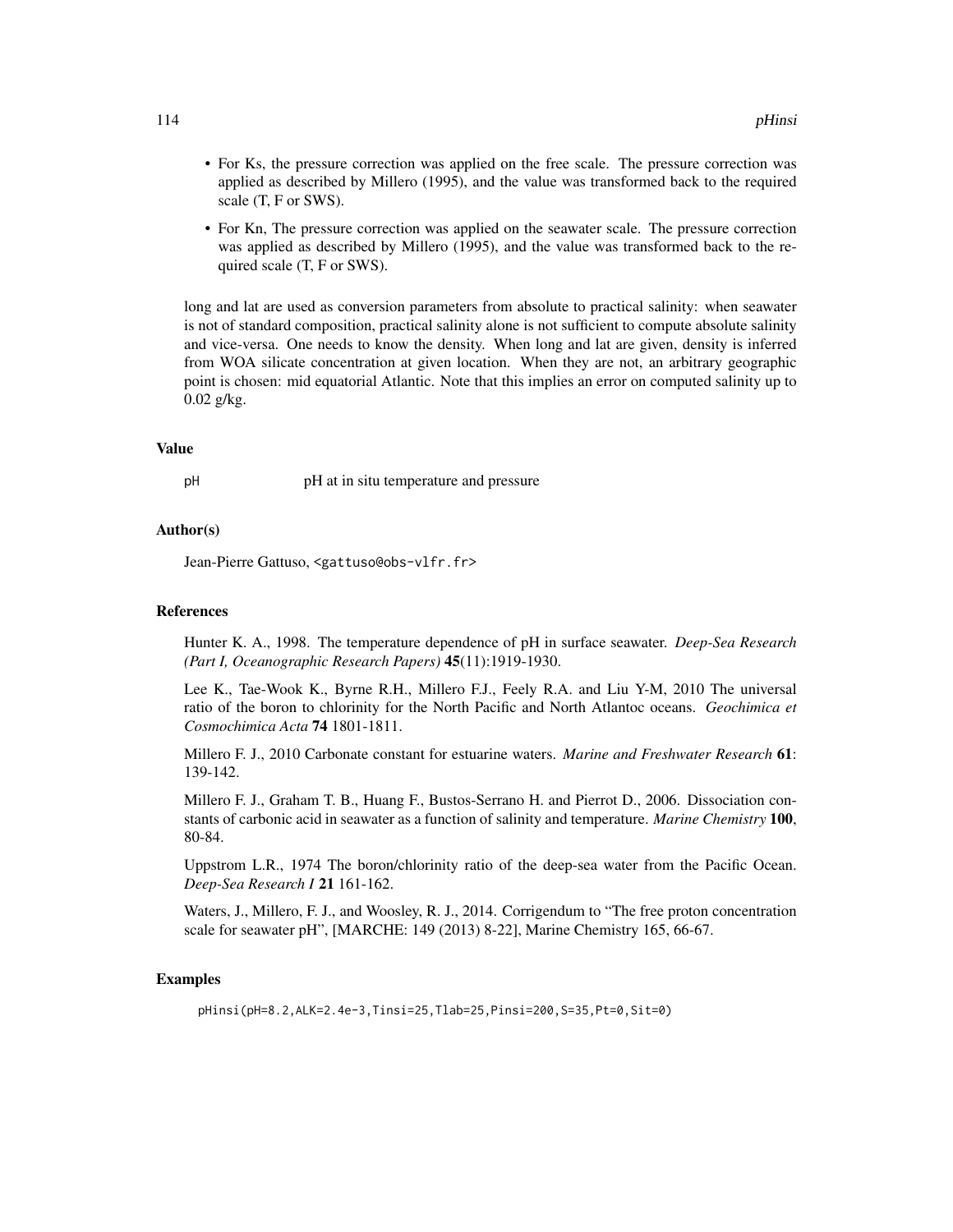<span id="page-114-0"></span>

# Description

Slope of the calibration curve of a pH electrode (percent of theoretical slope)

# Usage

```
pHslope(Etris=-72.4,Eamp=4.9,S=35,T=25)
```
# Arguments

| Etris  | e.m.f. of the TRIS buffer in mV, default is -72.4 |
|--------|---------------------------------------------------|
| Eamp   | e.m.f. of the AMP buffer in mV, default is 4.9    |
| -S     | Salinity, default is 35                           |
| $\top$ | Temperature in degrees Celsius, default is 25oC   |

# Details

Note that the arguments can be given as a unique number or as vectors. If the lengths of the vectors are different, the longer vector is retained and only the first value of the other vectors is used. It can therefore be critical to use vectors of the same length.

#### Value

```
pHslope Slope of the calibration curve (in percent of theoretical slope)
```
# Author(s)

Jean-Pierre Gattuso <gattuso@obs-vlfr.fr>

# References

Dickson A. G., Sabine C. L. and Christian J. R., 2007 Guide to best practices for ocean CO2 measurements. *PICES Special Publication* 3, 1-191.

# See Also

[tris](#page-168-0), [amp](#page-3-0), [pH](#page-108-0).

# Examples

```
##Example from Dickson et al. (2007)
pHslope(Etris=-72.4,Eamp=4.9,S=35,T=25)
```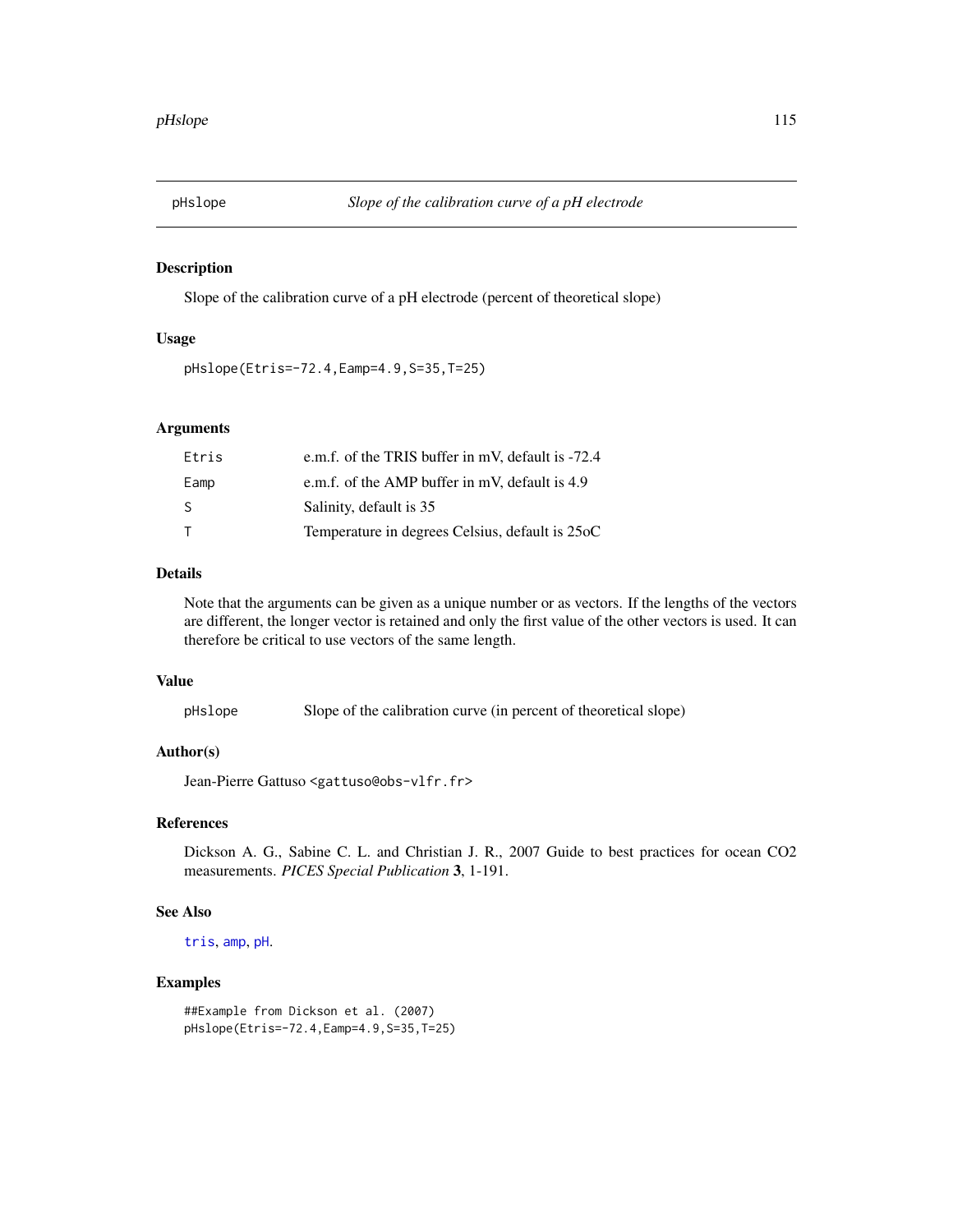## Description

Calculates pH of a water sample from absorbance ratios R, obtained from spectrophotometric measurements with pH indicator dyes (on the total scale in mol/kg-soln)

## Usage

pHspec(S=35, T=25, R=1, d="mCP", k="m18", warn="y")

# Arguments

| -S     | Salinity, default is 35                                                                                                                |
|--------|----------------------------------------------------------------------------------------------------------------------------------------|
| $\top$ | Temperature in degrees Celsius, default is 25oC                                                                                        |
| R      | Absorbance ratio, default is 1                                                                                                         |
| d      | Dye used for spectrophotometric measurement, default is "mCP"                                                                          |
| k      | "m18" for using mCP characterization by Mueller and Rehder (2018)                                                                      |
| warn   | "y" to show warnings when S and/or T go beyond the valid range for the chosen<br>d and k; "n" to supress warnings. The default is "y". |

## Details

The model used to calculate the return value of this function is based on experimental data. It is critical to consider that the formulation refers to the conditions studied during the characterization experiment and is only valid for the studied ranges of temperature and salinity:

• Mueller and Rehder (2018): S ranging between 0 and 40, T ranging between 5 and 35oC, and the dye used being m-Cresol purple (mCP) with R referring to the ratio of absorbances at wavelengths 578 and 434 nm.

Note that the arguments can be given as a unique number or as vectors. If the lengths of the vectors are different, the longer vector is retained and only the first value of the other vectors is used. It can therefore be critical to use vectors of the same length.

#### Value

pHspec The function returns the pH value of a water sample from absorbance ratios R, obtained from spectrophotometric measurements with pH indicator dyes (on the total scale in mol/kg-soln)

# Author(s)

Jens Daniel Mueller <jens.mueller@io-warnemuende.de> Jean-Pierre Gattuso <gattuso@obs-vlfr.fr>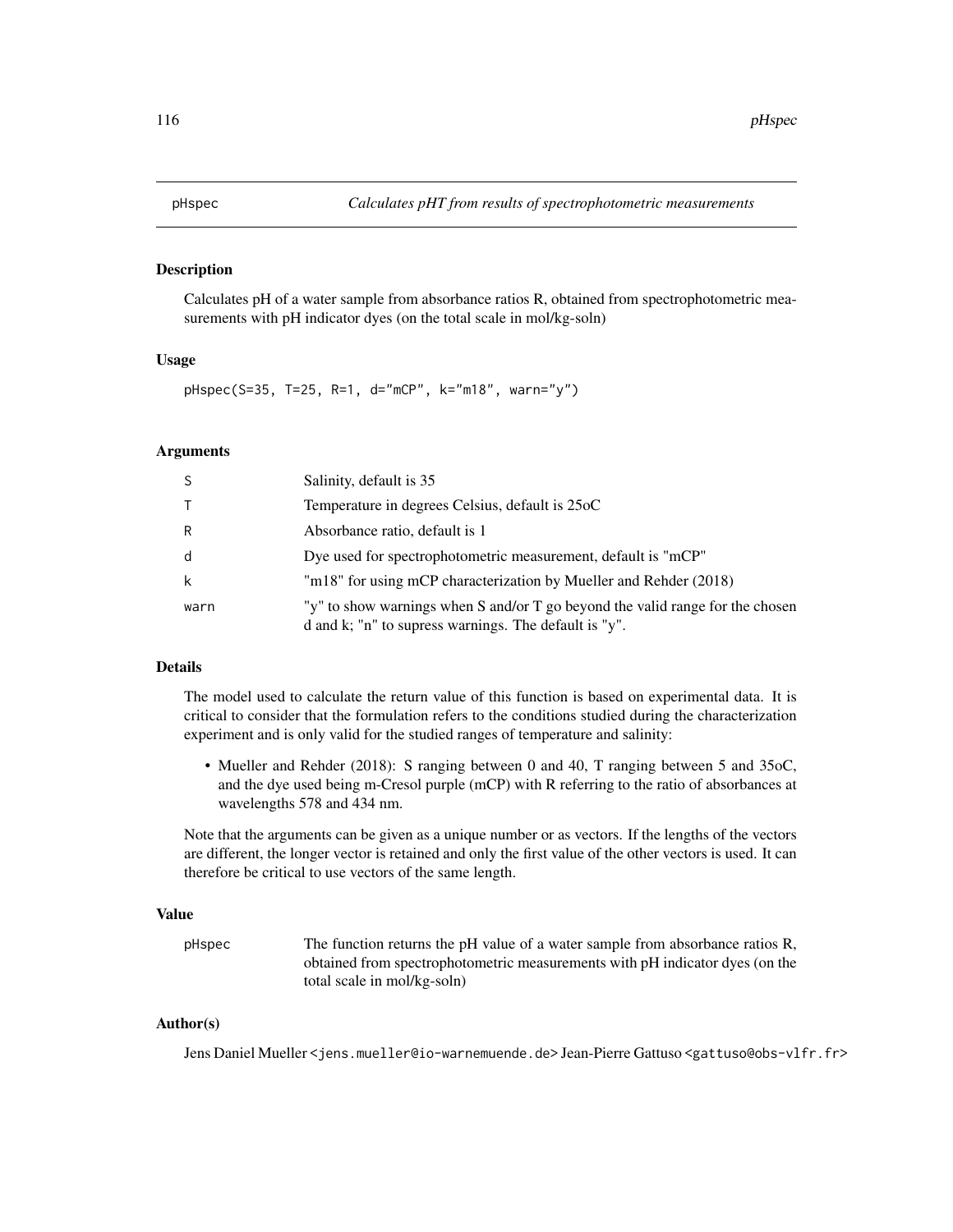#### pmix the contract of the contract of the contract of the contract of the contract of the contract of the contract of the contract of the contract of the contract of the contract of the contract of the contract of the contr

## References

Mueller, J. D. and Rehder, G., 2018 Metrology for pH Measurements in Brackish Waters - Part 2: Experimental Characterization of Purified meta-Cresol Purple for Spectrophotometric pHT Measurements. *Frontiers in Marine Science* 5:177, 1-9. https://doi.org/10.3389/fmars.2018.00177

### See Also

[amp](#page-3-0), [pHslope](#page-114-0), [pH](#page-108-0). [tris](#page-168-0),

# Examples

```
##Example should give test value pHT = 7.6713
pHspec(S=35, T=25, R=1, d="mCP", k="m18", warn="y")
```
pmix *pmix*

# Description

Calculates the carbonate chemistry after mixing of two water samples with different pCO2

#### Usage

```
pmix(flag, var1, var2, pCO2s, wf, S=35, T=20, P=0, Pt=0, Sit=0, k1k2="x",
kf="x", ks="d", pHscale="T", b="u74", eos = "eos80", long = 1e+20, lat = 1e+20)
```
#### Arguments

| flag | select the couple of variables available. The flags which can be used are: |
|------|----------------------------------------------------------------------------|
|      | $flag = 1 pH$ and CO2 given                                                |
|      | $flag = 2 CO2$ and HCO3 given                                              |
|      | $flag = 3 CO2$ and $CO3$ given                                             |
|      | $flag = 4 CO2$ and ALK given                                               |
|      | $flag = 5 CO2$ and DIC given                                               |
|      | $flag = 6 pH$ and HCO3 given                                               |
|      | $flag = 7 pH$ and CO3 given                                                |
|      | $flag = 8 pH$ and ALK given                                                |
|      | $flag = 9 pH$ and DIC given                                                |
|      | $flag = 10 HCO3$ and $CO3$ given                                           |
|      | $flag = 11 HCO3$ and ALK given                                             |
|      | $flag = 12 HCO3$ and DIC given                                             |
|      | $flag = 13 CO3$ and ALK given                                              |
|      | $flag = 14 CO3$ and DIC given                                              |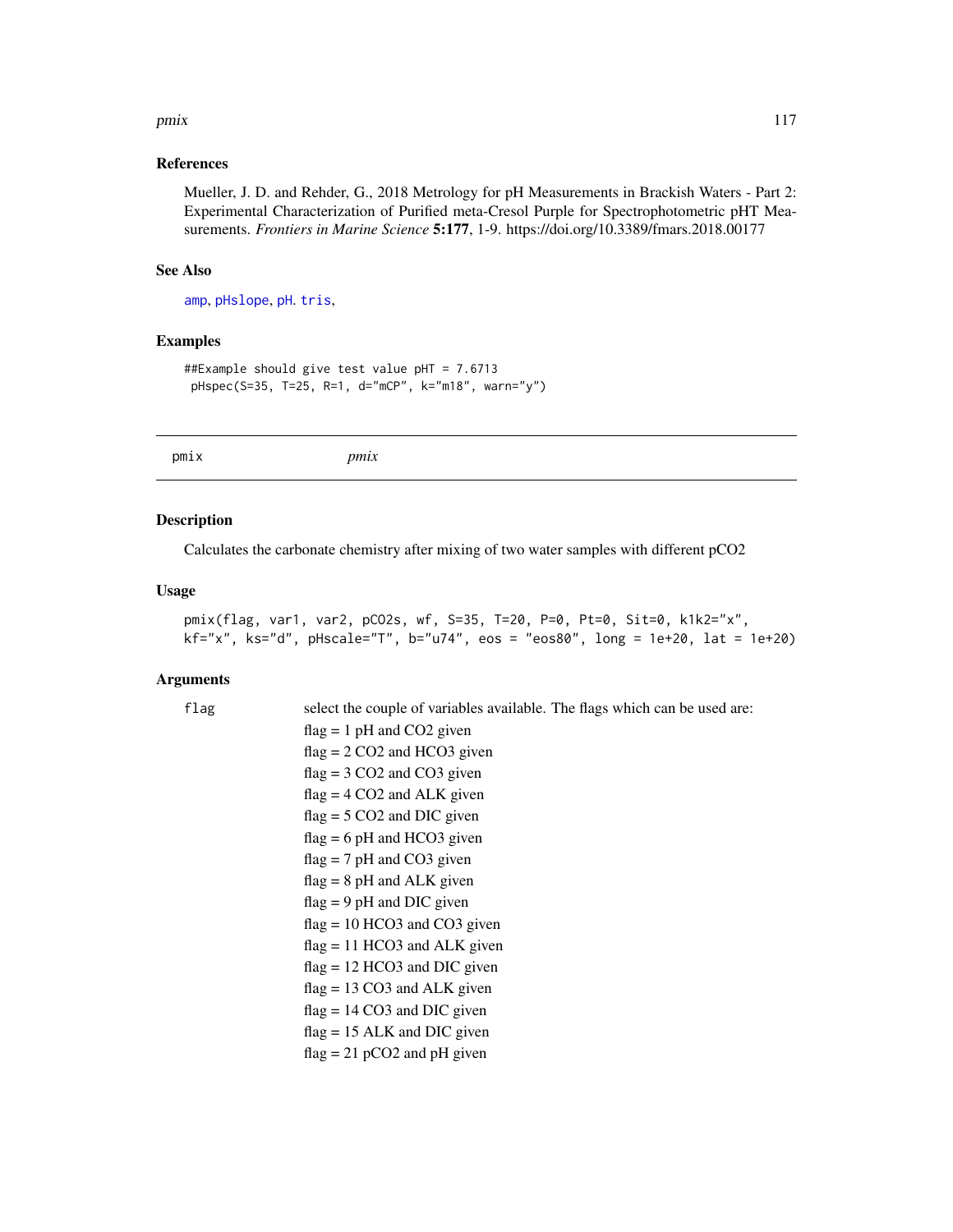|         | $flag = 22 pCO2$ and HCO3 given                                                                                                                                                                                                                                                                                                                                                                                                                                                                                                                                                   |
|---------|-----------------------------------------------------------------------------------------------------------------------------------------------------------------------------------------------------------------------------------------------------------------------------------------------------------------------------------------------------------------------------------------------------------------------------------------------------------------------------------------------------------------------------------------------------------------------------------|
|         | $flag = 23 pCO2$ and $CO3$ given                                                                                                                                                                                                                                                                                                                                                                                                                                                                                                                                                  |
|         | $flag = 24 pCO2$ and ALK given                                                                                                                                                                                                                                                                                                                                                                                                                                                                                                                                                    |
|         | $flag = 25 pCO2$ and DIC given                                                                                                                                                                                                                                                                                                                                                                                                                                                                                                                                                    |
| var1    | Value of the first variable in mol/kg except for pH and for $pCO2$ in $\mu$ atm                                                                                                                                                                                                                                                                                                                                                                                                                                                                                                   |
| var2    | Value of the second variable in mol/kg except for pH                                                                                                                                                                                                                                                                                                                                                                                                                                                                                                                              |
| pC02s   | Partial pressure of the high CO2 component in $\mu$ atm                                                                                                                                                                                                                                                                                                                                                                                                                                                                                                                           |
| wf      | Weight fraction of the high CO2 seawater per kg seawater                                                                                                                                                                                                                                                                                                                                                                                                                                                                                                                          |
| S       | Salinity                                                                                                                                                                                                                                                                                                                                                                                                                                                                                                                                                                          |
| Τ       | Temperature in degrees Celsius                                                                                                                                                                                                                                                                                                                                                                                                                                                                                                                                                    |
| P       | Hydrostatic pressure in bar (surface $= 0$ )                                                                                                                                                                                                                                                                                                                                                                                                                                                                                                                                      |
| Pt      | Concentration of total phosphate in mol/kg                                                                                                                                                                                                                                                                                                                                                                                                                                                                                                                                        |
| Sit     | Concentration of total silicate in mol/kg                                                                                                                                                                                                                                                                                                                                                                                                                                                                                                                                         |
| k1k2    | "1" for using K1 and K2 from Lueker et al. (2000), "m02" from Millero et al.<br>(2002), "m06" from Millero et al. (2006), "m10" from Millero (2010), "mp2"<br>from Mojica Prieto et al. (2002), "p18" from Papadimitriou et al. (2018), "r"<br>from Roy et al. (1993), "sb21" from Shockman & Byrne (2021), "s20" from<br>Sulpis et al. (2020), and "w14" from Waters et al. (2014). "x" is the default flag;<br>the default value is then "I", except if T is outside the range 2 to 35oC and/or S<br>is outside the range 19 to 43. In these cases, the default value is "w14". |
| kf      | "pf" for using Kf from Perez and Fraga (1987) and "dg" for using Kf from Dick-<br>son and Riley (1979 in Dickson and Goyet, 1994). "x" is the default flag; the<br>default value is then "pf", except if T is outside the range 9 to 33oC and/or S is<br>outside the range 10 to 40. In these cases, the default is "dg".                                                                                                                                                                                                                                                         |
| ks      | "d" for using Ks from Dickon (1990), "k" for using Ks from Khoo et al. (1977),<br>default is "d"                                                                                                                                                                                                                                                                                                                                                                                                                                                                                  |
| pHscale | choice of pH scale: "T" for using the total scale, "F" for using the free scale and<br>"SWS" for using the seawater scale, default is total scale                                                                                                                                                                                                                                                                                                                                                                                                                                 |
| b       | Concentration of total boron. "110" for the Lee et al. (2010) formulation or<br>"u74" for the Uppstrom (1974) formulation, default is "u74".                                                                                                                                                                                                                                                                                                                                                                                                                                      |
| eos     | "teos10" to specify T and S according to Thermodynamic Equation Of Seawater<br>- 2010 (TEOS-10); "eos80" to specify T and S according to EOS-80.                                                                                                                                                                                                                                                                                                                                                                                                                                  |
| long    | longitude of data point, used when eos parameter is "teos10" as a conversion<br>parameter from absolute to practical salinity.                                                                                                                                                                                                                                                                                                                                                                                                                                                    |
| lat     | latitude of data point, used when eos parameter is "teos10".                                                                                                                                                                                                                                                                                                                                                                                                                                                                                                                      |

# Details

The Lueker et al. (2000) constants for K1 and K2, the Perez and Fraga (1987) constant for Kf and the Dickson (1990) constant for Ks are recommended by Dickson et al. (2007). It is, however, critical to consider that each formulation is only valid for specific ranges of temperature and salinity:

*For K1 and K2:*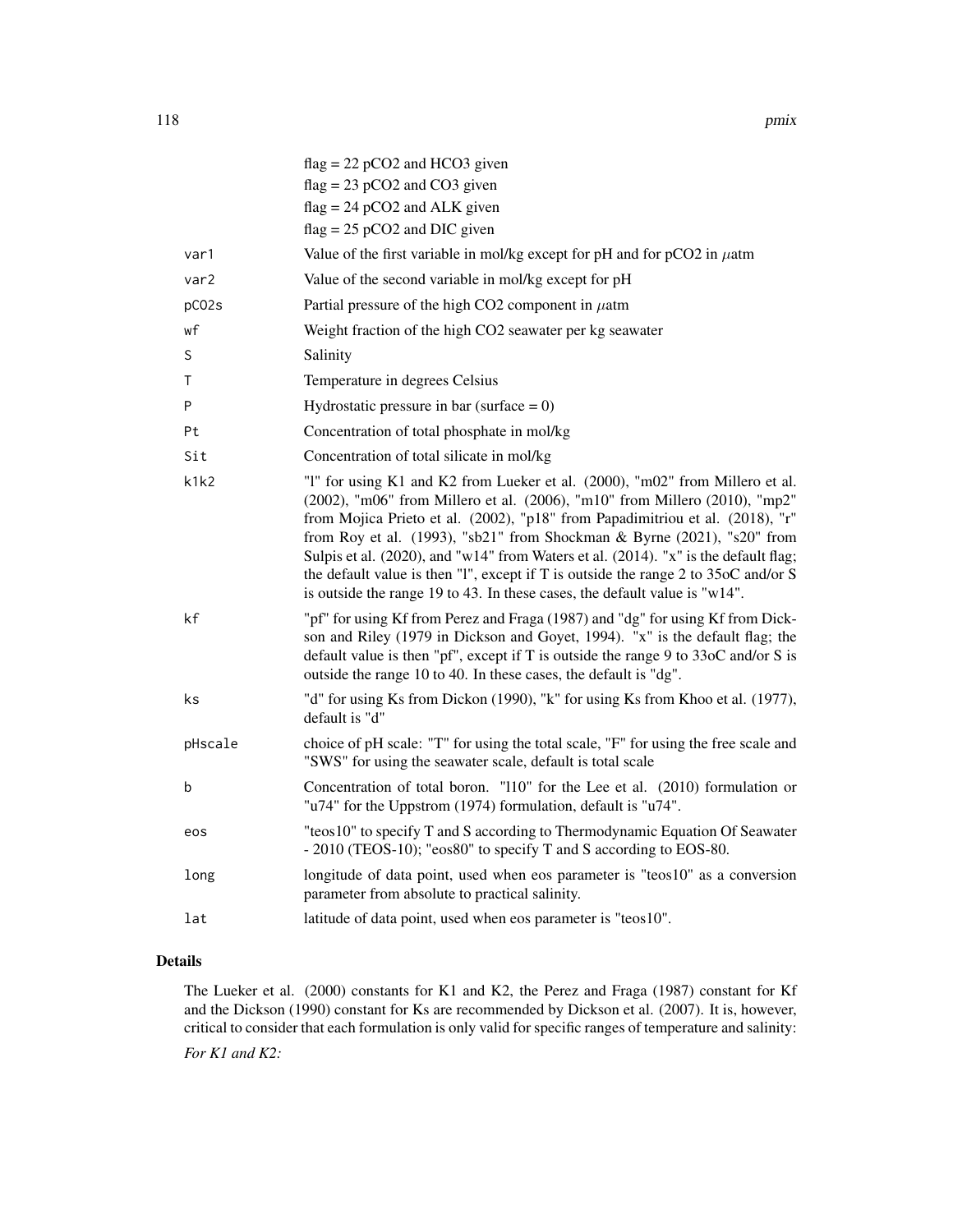- Lueker et al. (2000): S ranging between 19 and 43 and T ranging between 2 and 35oC.
- Millero et al. (2002): S ranging from 34 to 37 and T ranging between -1.6 and 35oC.
- Millero et al. (2006): S ranging between 0.1 and 50 and T ranging between 1 and 50oC.
- Millero (2010): S ranging between 1 and 50 and T ranging between 0 and 50oC. Millero (2010) provides a K1 and K2 formulation for the seawater, total and free pH scales. Therefore, when this method is used and if  $P=0$ , K1 and K2 are computed with the formulation corresponding to the pH scale given in the flag "pHscale".
- Mojica Prieto et al. (2002): S ranging from 5 to 42 and T ranging between 0 and 45oC.
- Papadimitriou et al. (2018): S ranging from 33 to 100 and T ranging between -6 to 25oC.
- Roy et al. (1993): S ranging between 5 and 45 and T ranging between 0 and 45oC.
- Shockman & Byrne (2021): for K2, S ranging from 19.6 to 41 and T ranging between 15 to 35oC. For K1, formulation is that of Waters et al.
- Sulpis et al. (2020): S ranging from 30.7 to 37.6 and T ranging between -1.7 to 31.8oC.
- Waters et al.(2014): S ranging between 1 and 50 and T ranging between 0 and 50oC. Waters (2014) provides a K1 and K2 formulation for the seawater, total and free pH scales. Therefore, when this method is used and if  $P=0$ , K1 and K2 are computed with the formulation corresponding to the pH scale given in the flag "pHscale".

#### *For Kf:*

- Perez and Fraga (1987): S ranging between 10 and 40 and T ranging between 9 and 33oC.
- Dickson and Riley (1979 in Dickson and Goyet, 1994): S ranging between 0 and 45 and T ranging between 0 and 45oC.

## *For Ks:*

- Dickson (1990): S ranging between 5 and 45 and T ranging between 0 and 45oC.
- Khoo et al. (1977): S ranging between 20 and 45 and T ranging between 5 and 40oC.

The arguments can be given as a unique number or as vectors. If the lengths of the vectors are different, the longer vector is retained and only the first value of the other vectors is used. It is recommended to use either vectors with the same dimension or one vector for one argument and numbers for the other arguments.

*Pressure corrections and pH scale:*

- For K0, the pressure correction term of Weiss (1974) is used.
- For K1, K2, pK1, pK2, pK3, Kw, Kb, Khs and Ksi, the pressure correction was applied on the seawater scale. Hence, if needed, values were first transformed from the total scale to the seawater scale, the pressure correction applied as described by Millero (1995), and the value was transformed back to the required scale (T, F or SWS).
- For Kf, the pressure correction was applied on the free scale. The formulation of Dickson and Riley (1979 in Dickson and Goyet, 1994) provides Kf on the free scale but that of Perez and Fraga (1987) provides it on the total scale. Hence, in that case, Kf was first transformed from the total scale to the free scale. With both formulations, the pressure correction was applied as described by Millero (1995), and the value was transformed back to the required scale (T, F or SWS).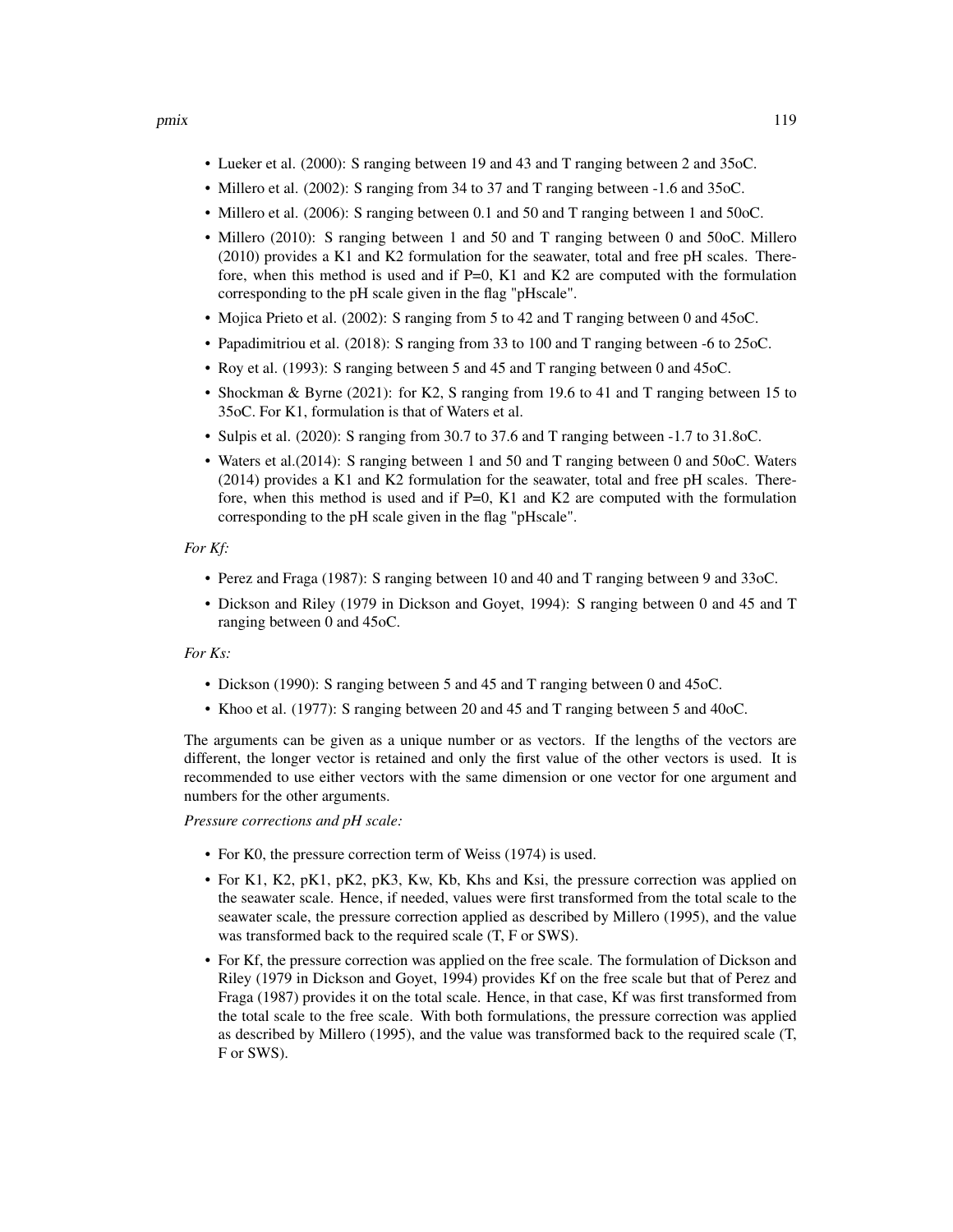- For Ks, the pressure correction was applied on the free scale. The pressure correction was applied as described by Millero (1995), and the value was transformed back to the required scale (T, F or SWS).
- For Kn, The pressure correction was applied on the seawater scale. The pressure correction was applied as described by Millero (1995), and the value was transformed back to the required scale (T, F or SWS).

long and lat are used as conversion parameters from absolute to practical salinity: when seawater is not of standard composition, practical salinity alone is not sufficient to compute absolute salinity and vice-versa. One needs to know the density. When long and lat are given, density is inferred from WOA silicate concentration at given location. When they are not, an arbitrary geographic point is chosen: mid equatorial Atlantic. Note that this implies an error on computed salinity up to 0.02 g/kg.

## Value

The function returns a data frame containing the following columns:

| comment          | The initial or final state water                           |
|------------------|------------------------------------------------------------|
| S                | Salinity                                                   |
| Τ                | Temperature in degrees Celsius                             |
| P                | Pressure in bar                                            |
| рH               | pH                                                         |
| CO <sub>2</sub>  | $CO2$ concentration (mol/kg)                               |
| pC <sub>02</sub> | $pCO2$ , CO2 partial pressure ( $\mu$ atm)                 |
| f <sub>CO2</sub> | fCO2, CO2 fugacity ( $\mu$ atm)                            |
| HCO <sub>3</sub> | HCO3 concentration (mol/kg)                                |
| CO <sub>3</sub>  | $CO3$ concentration (mol/kg)                               |
| DIC              | DIC concentration (mol/kg)                                 |
| <b>ALK</b>       | ALK, total alkalinity (mol/kg)                             |
|                  | OmegaAragonite Omega aragonite, aragonite saturation state |
| OmegaCalcite     | Omega calcite, calcite saturation state                    |

# Note

Warning: pCO2 estimates below 100 m are subject to considerable uncertainty. See Weiss (1974) and Orr et al. (2015)

## Author(s)

Jean-Pierre Gattuso and Heloise Lavigne<gattuso@obs-vlfr.fr>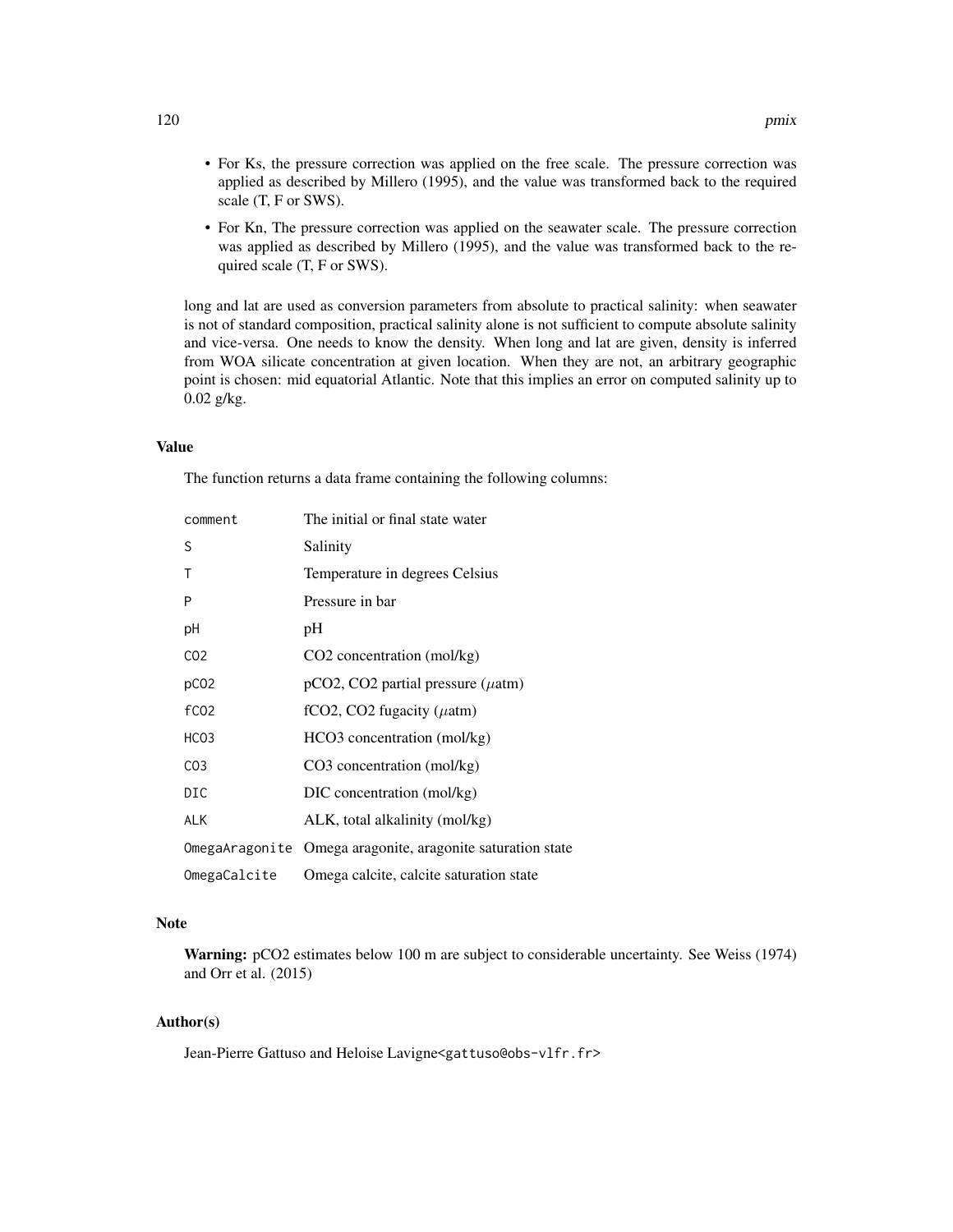## References

Dickson A. G. and Riley J. P., 1979 The estimation of acid dissociation constants in seawater media from potentiometric titrations with strong base. I. The ionic product of water. *Marine Chemistry* 7, 89-99.

Dickson A. G., 1990 Standard potential of the reaction:  $AgCI(s) + 1/2H2(g) = Ag(s) + HCI(aq)$ , and the standard acidity constant of the ion HSO4 in synthetic sea water from 273.15 to 318.15 K. *Journal of Chemical Thermodynamics* 22, 113-127.

Dickson A. G., Sabine C. L. and Christian J. R., 2007 Guide to best practices for ocean CO2 measurements. *PICES Special Publication* 3, 1-191.

Gattuso J.-P. and Lavigne H., 2009. Perturbation experiments to investigate the impact of ocean acidification: approaches and software tools. *Biogeosciences* 6, 4413-4439.

Khoo H. K., Ramette R. W., Culberson C. H. and Bates R. G., 1977 Determination of Hydrogen Ion Concentration in Seawater from 5 to 40oC: Standard Potentials at Salinities from 20 to 45. *Analytical Chemistry* 49, 29-34.

Lee K., Tae-Wook K., Byrne R.H., Millero F.J., Feely R.A. and Liu Y-M, 2010 The universal ratio of the boron to chlorinity for the North Pacific and North Atlantoc oceans. *Geochimica et Cosmochimica Acta* 74 1801-1811.

Millero F. J., 1995 Thermodynamics of the carbon dioxide system in the oceans. *Geochimica Cosmochimica Acta* 59: 661-677.

Millero F. J., 2010 Carbonate constant for estuarine waters. *Marine and Freshwater Research* 61: 139-142.

Millero F. J., Graham T. B., Huang F., Bustos-Serrano H. and Pierrot D., 2006 Dissociation constants of carbonic acid in seawater as a function of salinity and temperature. *Marine Chemistry* 100, 80-84.

Orr J. C., Epitalon J.-M. and Gattuso J.-P., 2015. Comparison of seven packages that compute ocean carbonate chemistry. *Biogeosciences* 12, 1483-1510.

Uppstrom L.R., 1974 The boron/chlorinity ratio of the deep-sea water from the Pacific Ocean. *Deep-Sea Research I* 21 161-162.

Waters, J., Millero, F. J., and Woosley, R. J., 2014. Corrigendum to "The free proton concentration scale for seawater pH", [MARCHE: 149 (2013) 8-22], Marine Chemistry 165, 66-67.

#### Examples

```
pmix(flag=24, var1=384, var2=2302e-6, pCO2s=1e6, wf=0.003, S=34.3,
T=16, P=0, pHscale="T", kf="pf", k1k2="l", ks="d", b="u74")
```
ppH *ppH*

## Description

Calculates the carbonate chemistry after pH manipulations through addition of acid or base

#### $ppH$  121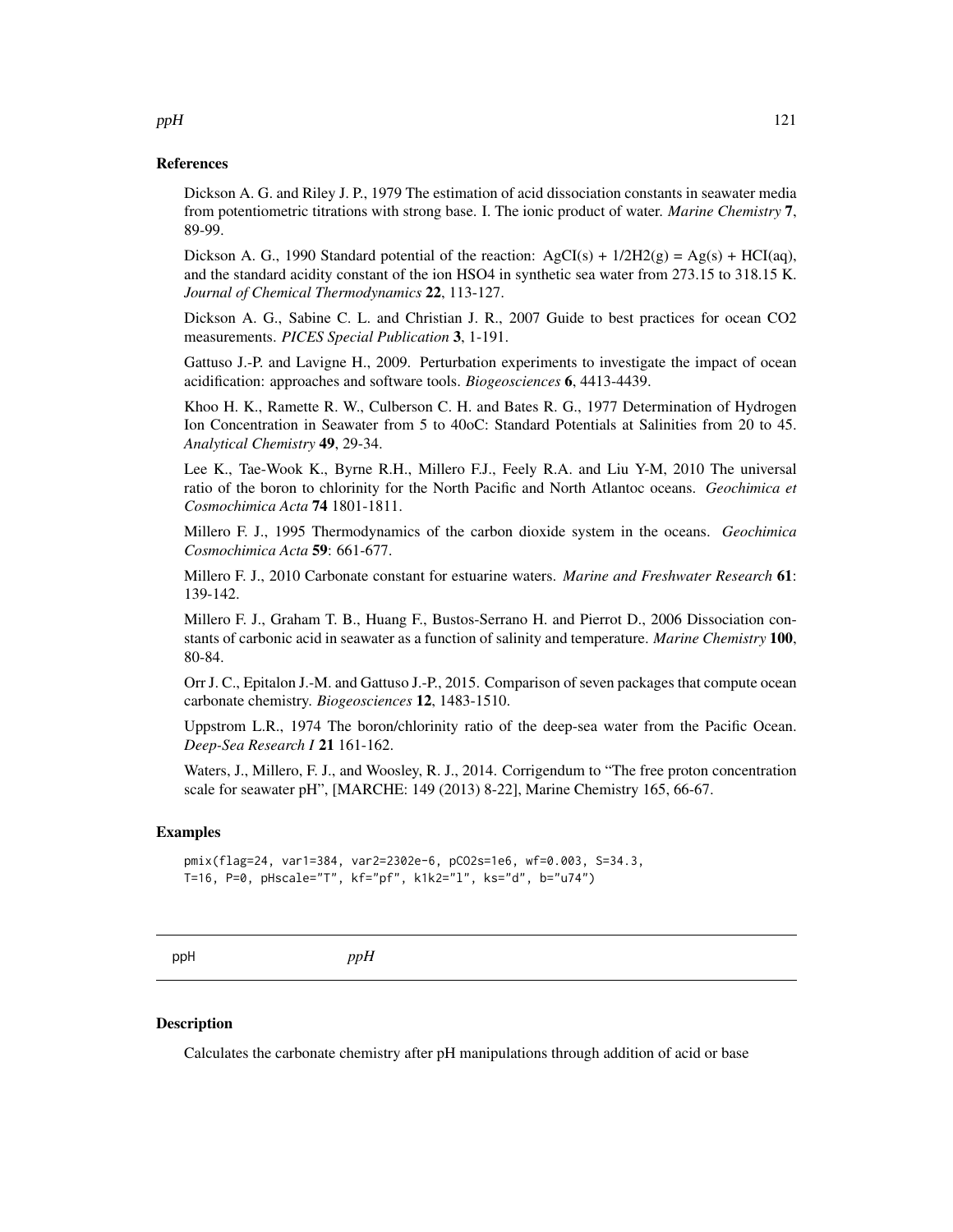# Usage

```
ppH(flag, sys, var1, var2, pCO2a, vol, N, S=35, T=20, P=0, Pt=0,
Sit=0, pHscale="T", k1k2="x", kf="x", ks="d", eos = "eos80",
long = 1e+20, lat = 1e+20
```
# Arguments

| flag             | Select the couple of variables available. The flags which can be used are:<br>$flag = 1 pH$ and CO2 given<br>$flag = 2 CO2$ and HCO3 given<br>$flag = 3 CO2$ and $CO3$ given<br>$flag = 4 CO2$ and ALK given<br>$flag = 5 CO2$ and DIC given<br>$flag = 6 pH$ and HCO3 given<br>$flag = 7 pH$ and CO3 given<br>$flag = 8 pH$ and ALK given<br>$flag = 9 pH$ and DIC given<br>$flag = 10 HCO3$ and $CO3$ given<br>$flag = 11 HCO3$ and ALK given<br>$flag = 12 HCO3$ and DIC given |
|------------------|-----------------------------------------------------------------------------------------------------------------------------------------------------------------------------------------------------------------------------------------------------------------------------------------------------------------------------------------------------------------------------------------------------------------------------------------------------------------------------------|
|                  | $flag = 13 CO3$ and ALK given                                                                                                                                                                                                                                                                                                                                                                                                                                                     |
|                  | $flag = 14 CO3$ and DIC given                                                                                                                                                                                                                                                                                                                                                                                                                                                     |
|                  | $flag = 15$ ALK and DIC given                                                                                                                                                                                                                                                                                                                                                                                                                                                     |
|                  | $flag = 21 pCO2$ and pH given                                                                                                                                                                                                                                                                                                                                                                                                                                                     |
|                  | $flag = 22 pCO2$ and HCO3 given                                                                                                                                                                                                                                                                                                                                                                                                                                                   |
|                  | $flag = 23 pCO2$ and $CO3$ given                                                                                                                                                                                                                                                                                                                                                                                                                                                  |
|                  | $flag = 24 pCO2$ and ALK given                                                                                                                                                                                                                                                                                                                                                                                                                                                    |
|                  | $flag = 25 pCO2$ and DIC given                                                                                                                                                                                                                                                                                                                                                                                                                                                    |
| sys              | 0 if the manipulation is carried out in a system closed to the atmosphere or 1 if<br>its is carried out in a system open to the atmosphere                                                                                                                                                                                                                                                                                                                                        |
| var1             | Value of the first variable in mol/kg, except for pH and for $pCO2$ in $\mu$ atm                                                                                                                                                                                                                                                                                                                                                                                                  |
| var <sub>2</sub> | Value of the second variable in mol/kg, except for pH                                                                                                                                                                                                                                                                                                                                                                                                                             |
| pC02a            | CO2 partial pressure in the atmosphere $pCO2$ in $\mu$ atm. It is only used in systems<br>open to the atmosphere (i.e. when sys=1)                                                                                                                                                                                                                                                                                                                                                |
| vol              | Volume of acid or base added in liter. By convention, it is given a negative<br>sign for acid additions and a positive sign for base additions. The acid must be<br>fortified with NaCl in order to have the same salinity than seawater.                                                                                                                                                                                                                                         |
| N                | Normality of the acid or base in mol/kg                                                                                                                                                                                                                                                                                                                                                                                                                                           |
| S                | Salinity                                                                                                                                                                                                                                                                                                                                                                                                                                                                          |
| Τ                | Temperature in degrees Celsius                                                                                                                                                                                                                                                                                                                                                                                                                                                    |
| P                | Hydrostatic pressure in bar (surface $= 0$ )                                                                                                                                                                                                                                                                                                                                                                                                                                      |
| Pt               | Concentration of total phosphate in mol/kg                                                                                                                                                                                                                                                                                                                                                                                                                                        |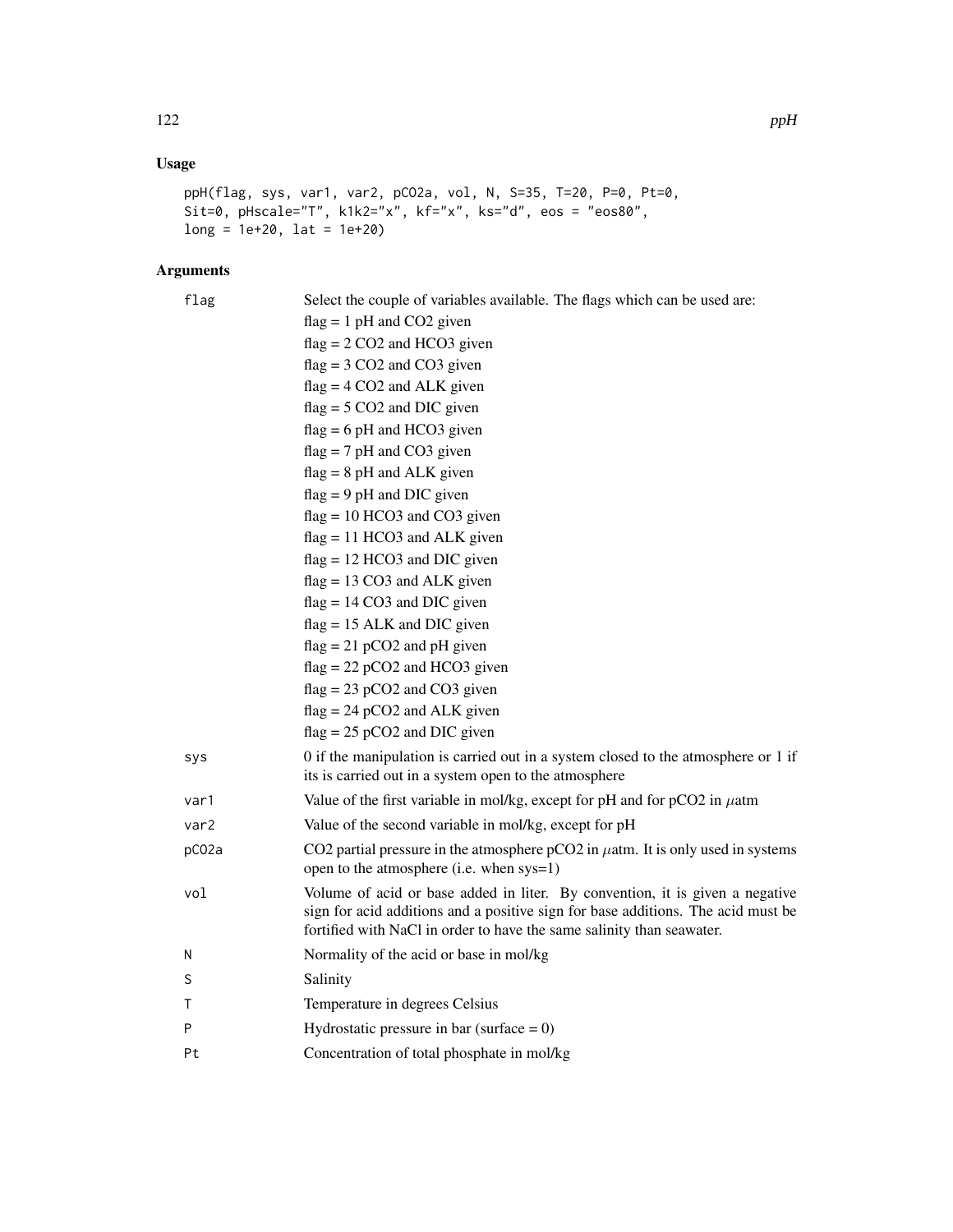| Sit     | Concentration of total silicate in mol/kg                                                                                                                                                                                                                                                                                                                                                                                                                                                                                                                                                        |
|---------|--------------------------------------------------------------------------------------------------------------------------------------------------------------------------------------------------------------------------------------------------------------------------------------------------------------------------------------------------------------------------------------------------------------------------------------------------------------------------------------------------------------------------------------------------------------------------------------------------|
| k1k2    | "1" for using K1 and K2 from Lueker et al. (2000), "m02" from Millero et al.<br>(2002), "m06" from Millero et al. (2006), "m10" from Millero (2010), "mp2"<br>from Mojica Prieto et al. (2002), "p18" from Papadimitriou et al. (2018), "r"<br>from Roy et al. $(1993)$ , "sb21" from Shockman & Byrne $(2021)$ , "s20" from<br>Sulpis et al. (2020), and "w14" from Waters et al. (2014). "x" is the default flag;<br>the default value is then "1", except if T is outside the range $2$ to $35$ oC and/or S<br>is outside the range 19 to 43. In these cases, the default value is " $w14$ ". |
| kf      | "pf" for using Kf from Perez and Fraga (1987) and "dg" for using Kf from Dick-<br>son and Riley (1979 in Dickson and Goyet, 1994). "x" is the default flag; the<br>default value is then "pf", except if T is outside the range 9 to $330C$ and/or S is<br>outside the range 10 to 40. In these cases, the default is "dg".                                                                                                                                                                                                                                                                      |
| ks      | "d" for using Ks from Dickon (1990), "k" for using Ks from Khoo et al. (1977),<br>default is "d"                                                                                                                                                                                                                                                                                                                                                                                                                                                                                                 |
| pHscale | choice of pH scale: "T" for using the total scale, "F" for using the free scale and<br>"SWS" for using the seawater scale, default is total scale                                                                                                                                                                                                                                                                                                                                                                                                                                                |
| eos     | "teos10" to specify T and S according to Thermodynamic Equation Of Seawater<br>- 2010 (TEOS-10); "eos80" to specify T and S according to EOS-80.                                                                                                                                                                                                                                                                                                                                                                                                                                                 |
| long    | longitude of data point, used when eos parameter is "teos10" as a conversion<br>parameter from absolute to practical salinity.                                                                                                                                                                                                                                                                                                                                                                                                                                                                   |
| lat     | latitude of data point, used when eos parameter is "teos10".                                                                                                                                                                                                                                                                                                                                                                                                                                                                                                                                     |

# Details

The Lueker et al. (2000) constants for K1 and K2, the Perez and Fraga (1987) constant for Kf and the Dickson (1990) constant for Ks are recommended by Dickson et al. (2007). It is, however, critical to consider that each formulation is only valid for specific ranges of temperature and salinity:

# *For K1 and K2:*

- Lueker et al. (2000): S ranging between 19 and 43 and T ranging between 2 and 35oC.
- Millero et al. (2002): S ranging from 34 to 37 and T ranging between -1.6 and 35oC.
- Millero et al. (2006): S ranging between 0.1 and 50 and T ranging between 1 and 50oC.
- Millero (2010): S ranging between 1 and 50 and T ranging between 0 and 50oC. Millero (2010) provides a K1 and K2 formulation for the seawater, total and free pH scales. Therefore, when this method is used and if  $P=0$ , K1 and K2 are computed with the formulation corresponding to the pH scale given in the flag "pHscale".
- Mojica Prieto et al. (2002): S ranging from 5 to 42 and T ranging between 0 and 45oC.
- Papadimitriou et al. (2018): S ranging from 33 to 100 and T ranging between -6 to 25oC.
- Roy et al. (1993): S ranging between 5 and 45 and T ranging between 0 and 45oC.
- Shockman & Byrne (2021): for K2, S ranging from 19.6 to 41 and T ranging between 15 to 35oC. For K1, formulation is that of Waters et al.
- Sulpis et al. (2020): S ranging from 30.7 to 37.6 and T ranging between -1.7 to 31.8oC.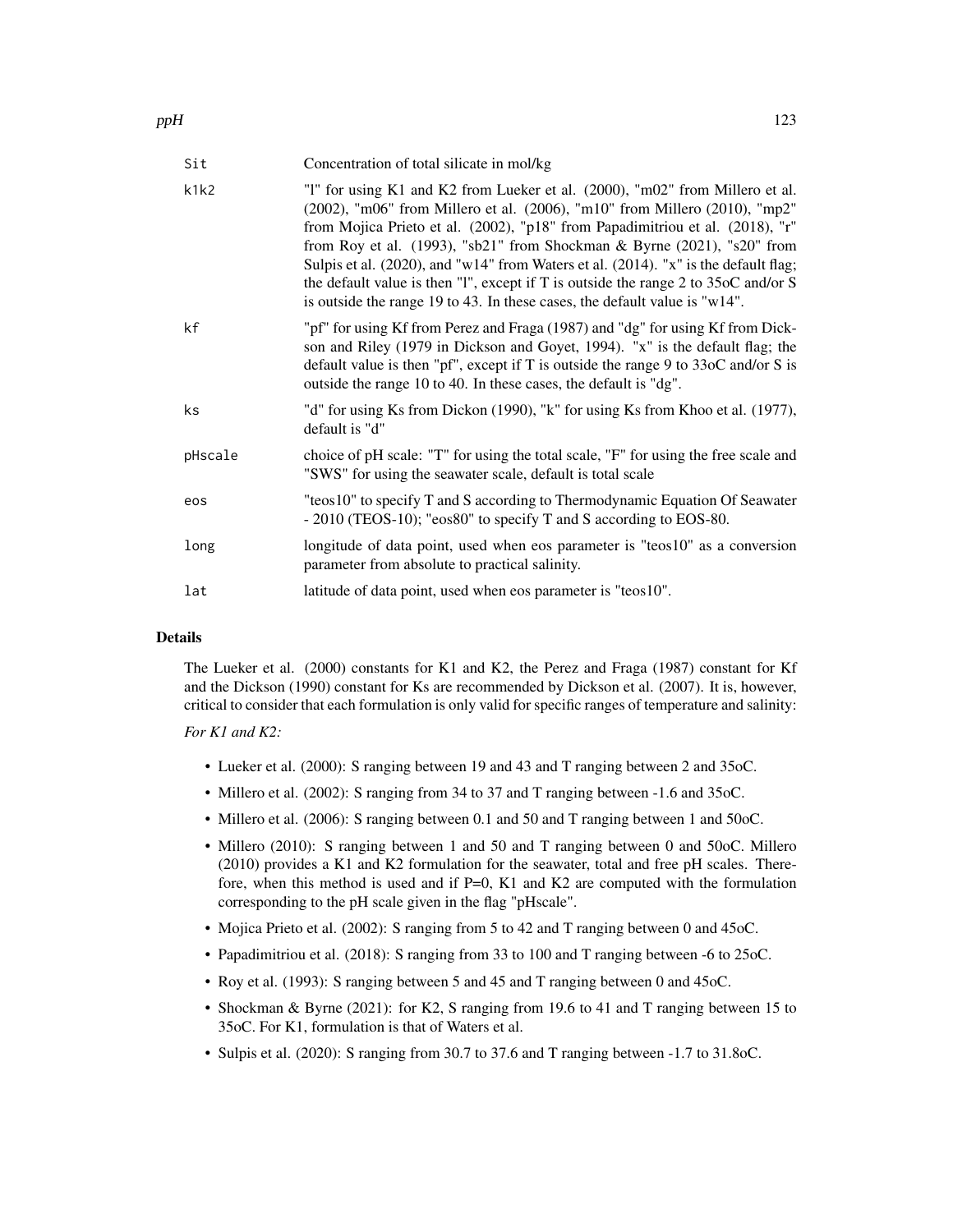# *For Kf:*

- Perez and Fraga (1987): S ranging between 10 and 40 and T ranging between 9 and 33oC.
- Dickson and Riley (1979 in Dickson and Goyet, 1994): S ranging between 0 and 45 and T ranging between 0 and 45oC.

## *For Ks:*

- Dickson (1990): S ranging between 5 and 45 and T ranging between 0 and 45oC.
- Khoo et al. (1977): S ranging between 20 and 45 and T ranging between 5 and 40oC.

The arguments can be given as a unique number or as vectors. If the lengths of the vectors are different, the longer vector is retained and only the first value of the other vectors is used. It is recommended to use either vectors with the same dimension or one vector for one argument and numbers for the other arguments.

*Pressure corrections and pH scale:*

- For K0, the pressure correction term of Weiss (1974) is used.
- For K1, K2, pK1, pK2, pK3, Kw, Kb, Khs and Ksi, the pressure correction was applied on the seawater scale. Hence, if needed, values were first transformed from the total scale to the seawater scale, the pressure correction applied as described by Millero (1995), and the value was transformed back to the required scale (T, F or SWS).
- For Kf, the pressure correction was applied on the free scale. The formulation of Dickson and Riley (1979 in Dickson and Goyet, 1994) provides Kf on the free scale but that of Perez and Fraga (1987) provides it on the total scale. Hence, in that case, Kf was first transformed from the total scale to the free scale. With both formulations, the pressure correction was applied as described by Millero (1995), and the value was transformed back to the required scale (T, F or SWS).
- For Ks, the pressure correction was applied on the free scale. The pressure correction was applied as described by Millero (1995), and the value was transformed back to the required scale (T, F or SWS).
- For Kn, The pressure correction was applied on the seawater scale. The pressure correction was applied as described by Millero (1995), and the value was transformed back to the required scale (T, F or SWS).

long and lat are used as conversion parameters from absolute to practical salinity: when seawater is not of standard composition, practical salinity alone is not sufficient to compute absolute salinity and vice-versa. One needs to know the density. When long and lat are given, density is inferred from WOA silicate concentration at given location. When they are not, an arbitrary geographic point is chosen: mid equatorial Atlantic. Note that this implies an error on computed salinity up to 0.02 g/kg.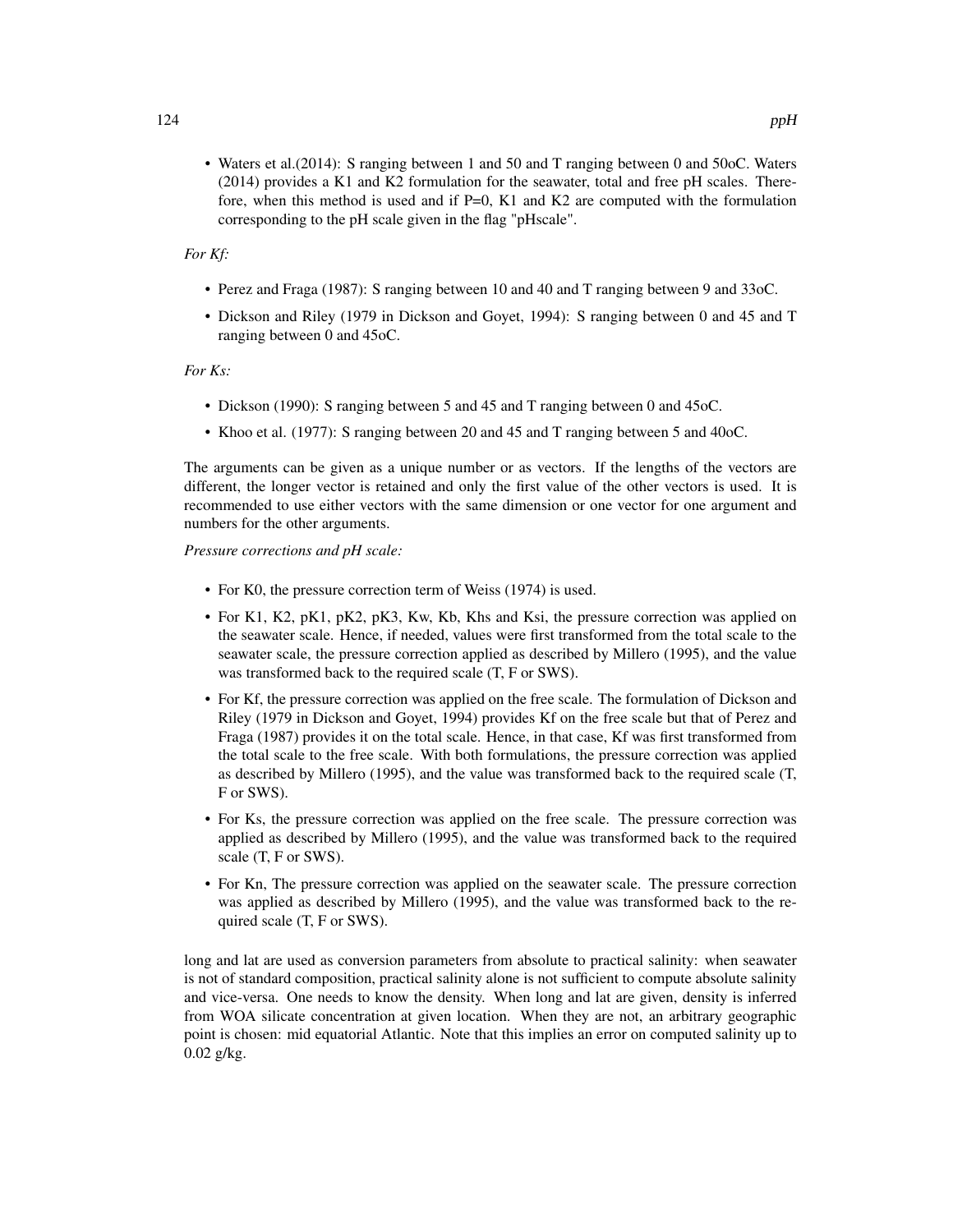#### $ppH$  125

# Value

The function returns a data frame containing the following columns:

| comment          | The initial or final state water                           |
|------------------|------------------------------------------------------------|
| S                | Salinity                                                   |
| Τ                | Temperature in degrees Celsius                             |
| P                | Pressure in bar                                            |
| рH               | pH                                                         |
| CO <sub>2</sub>  | CO <sub>2</sub> concentration (mol/kg)                     |
| pC <sub>02</sub> | $pCO2$ , CO2 partial pressure ( $\mu$ atm)                 |
| fC <sub>02</sub> | fCO2, CO2 fugacity ( $\mu$ atm)                            |
| HCO <sub>3</sub> | HCO3 concentration (mol/kg)                                |
| CO <sub>3</sub>  | $CO3$ concentration (mol/kg)                               |
| DIC              | DIC concentration (mol/kg)                                 |
| <b>ALK</b>       | ALK, total alkalinity (mol/kg)                             |
|                  | OmegaAragonite Omega aragonite, aragonite saturation state |
| OmegaCalcite     | Omega calcite, calcite saturation state                    |

#### Note

Warning: pCO2 estimates below 100 m are subject to considerable uncertainty. See Weiss (1974) and Orr et al. (2015)

## Author(s)

Jean-Pierre Gattuso and Heloise Lavigne<gattuso@obs-vlfr.fr>

#### References

Dickson A. G., 1990 Standard potential of the reaction:  $AgCI(s) + 1/2H2(g) = Ag(s) + HCI(aq)$ , and the standard acidity constant of the ion HSO4 in synthetic sea water from 273.15 to 318.15 K. *Journal of Chemical Thermodynamics* 22, 113-127.

Dickson A. G., Sabine C. L. and Christian J. R., 2007 Guide to best practices for ocean CO2 measurements. *PICES Special Publication* 3, 1-191.

Khoo H. K., Ramette R. W., Culberson C. H. and Bates R. G., 1977 Determination of Hydrogen Ion Concentration in Seawater from 5 to 40oC: Standard Potentials at Salinities from 20 to 45. *Analytical Chemistry* 49, 29-34.

Gattuso J.-P. and Lavigne H., 2009 Perturbation experiments to investigate the impact of ocean acidification: approaches and software tools. *Biogeosciences* 6, 4413-4439.

Millero F. J., 2010 Carbonate constant for estuarine waters. *Marine and Freshwater Research* 61: 139-142.

Millero F. J., Graham T. B., Huang F., Bustos-Serrano H. and Pierrot D., 2006 Dissociation constants of carbonic acid in seawater as a function of salinity and temperature. *Marine Chemistry* 100, 80-84.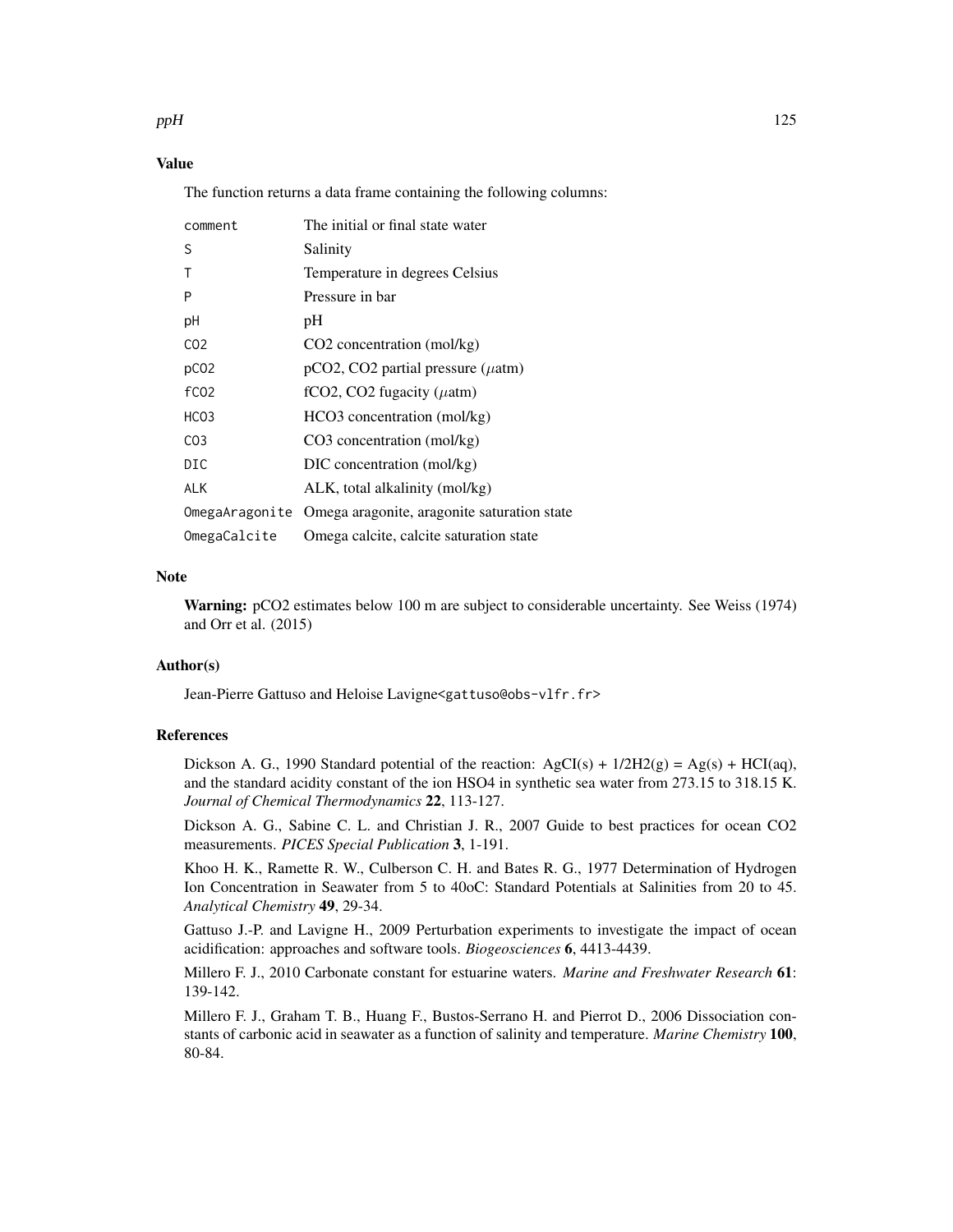Orr J. C., Epitalon J.-M. and Gattuso J.-P., 2015. Comparison of seven packages that compute ocean carbonate chemistry. *Biogeosciences* 12, 1483-1510.

Waters, J., Millero, F. J., and Woosley, R. J., 2014. Corrigendum to "The free proton concentration scale for seawater pH", [MARCHE: 149 (2013) 8-22], Marine Chemistry 165, 66-67.

#### See Also

[buffer](#page-7-0).

# Examples

```
ppH(flag=24, sys=0, var1=384, var2=2302e-6, pCO2a=384, vol=-12e-3,
N=0.01, S=34.3, T=16, P=0, pHscale="T", kf="pf", k1k2="l", ks="d")
```

```
ppH(flag=24, sys=1, var1=384, var2=2302e-6, pCO2a=384, vol=-12e-3,
N=0.01, S=34.3, T=16, P=0, pHscale="T", kf="pf", k1k2="l", ks="d")
```
psi *Molar ratio of CO2 released vs CaCO3 precipitated*

#### **Description**

Returns the molar ratio of CO2 released vs CaCO3 precipitated described by Frankignoulle et al. (1994).

#### Usage

```
psi(flag, var1, var2, S=35, T=20, Patm, P=0, Pt=0, Sit=0, pHscale="T",
kf='x", k1k2='x", ks='d", eos = "eos80", long = 1e+20, lat = 1e+20)
```
#### Arguments

flag select the couple of variables available. The flags which can be used are:  $flag = 1 pH$  and  $CO2$  given  $flag = 2 CO2$  and HCO3 given  $flag = 3 CO2$  and  $CO3$  given  $flag = 4 CO2$  and  $ALK$  given  $flag = 5 CO2$  and DIC given  $flag = 6 pH$  and HCO3 given  $flag = 7 pH$  and CO3 given  $flag = 8 pH$  and  $ALK$  given  $flag = 9 pH$  and DIC given  $flag = 10 HCO3$  and  $CO3$  given  $flag = 11 HCO3$  and ALK given  $flag = 12 HCO3$  and DIC given flag = 13 CO3 and ALK given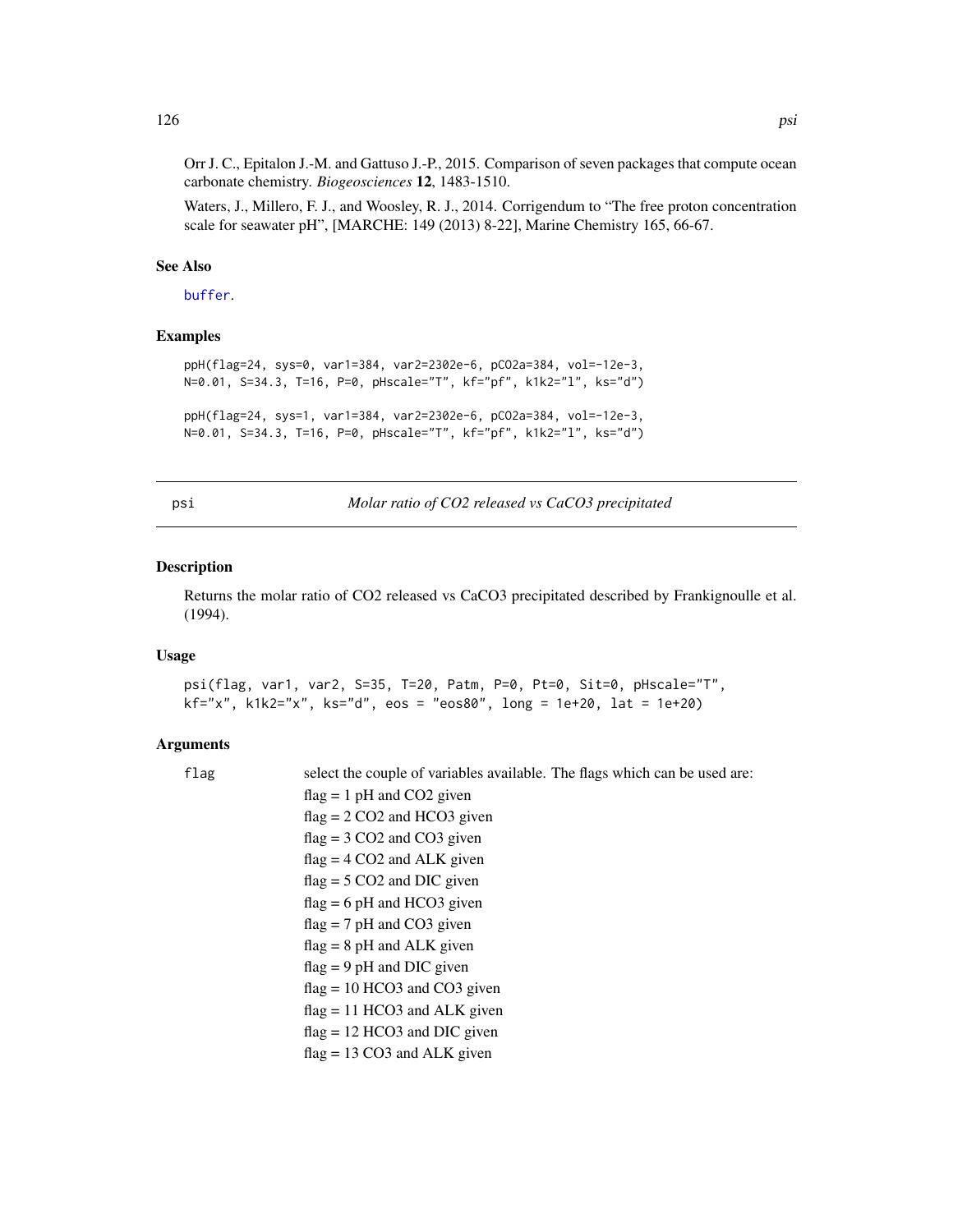|         | $flag = 14 CO3$ and DIC given                                                                                                                                                                                                                                                                                                                                                                                                                                                                                                                                                     |
|---------|-----------------------------------------------------------------------------------------------------------------------------------------------------------------------------------------------------------------------------------------------------------------------------------------------------------------------------------------------------------------------------------------------------------------------------------------------------------------------------------------------------------------------------------------------------------------------------------|
|         | $flag = 15 ALK$ and DIC given                                                                                                                                                                                                                                                                                                                                                                                                                                                                                                                                                     |
|         | $flag = 21 pCO2$ and pH given                                                                                                                                                                                                                                                                                                                                                                                                                                                                                                                                                     |
|         | $flag = 22 pCO2$ and HCO3 given                                                                                                                                                                                                                                                                                                                                                                                                                                                                                                                                                   |
|         | $flag = 23 pCO2$ and $CO3$ given                                                                                                                                                                                                                                                                                                                                                                                                                                                                                                                                                  |
|         | $flag = 24 pCO2$ and ALK given                                                                                                                                                                                                                                                                                                                                                                                                                                                                                                                                                    |
|         | $flag = 25 pCO2$ and DIC given                                                                                                                                                                                                                                                                                                                                                                                                                                                                                                                                                    |
| var1    | enter value of the first variable in mol/kg, except for pH and for $pCO2$ in $\mu$ atm                                                                                                                                                                                                                                                                                                                                                                                                                                                                                            |
| var2    | enter value of the second variable in mol/kg, except for pH                                                                                                                                                                                                                                                                                                                                                                                                                                                                                                                       |
| S       | Salinity                                                                                                                                                                                                                                                                                                                                                                                                                                                                                                                                                                          |
| т       | Temperature in degrees Celsius                                                                                                                                                                                                                                                                                                                                                                                                                                                                                                                                                    |
| Patm    | Surface atmospheric pressure in atm, default is 1 atm                                                                                                                                                                                                                                                                                                                                                                                                                                                                                                                             |
| P       | Hydrostatic pressure in bar (surface $= 0$ )                                                                                                                                                                                                                                                                                                                                                                                                                                                                                                                                      |
| Pt      | Concentration of total phosphate in mol/kg; set to 0 if NA                                                                                                                                                                                                                                                                                                                                                                                                                                                                                                                        |
| Sit     | Concentration of total silicate in mol/kg; set to 0 if NA                                                                                                                                                                                                                                                                                                                                                                                                                                                                                                                         |
| pHscale | choice of pH scale: "T" for the total scale, "F" for the free scale and "SWS" for<br>using the seawater scale, default is "T" (total scale)                                                                                                                                                                                                                                                                                                                                                                                                                                       |
| k1k2    | "I" for using K1 and K2 from Lueker et al. (2000), "m02" from Millero et al.<br>(2002), "m06" from Millero et al. (2006), "m10" from Millero (2010), "mp2"<br>from Mojica Prieto et al. (2002), "p18" from Papadimitriou et al. (2018), "r"<br>from Roy et al. (1993), "sb21" from Shockman & Byrne (2021), "s20" from<br>Sulpis et al. (2020), and "w14" from Waters et al. (2014). "x" is the default flag;<br>the default value is then "1", except if T is outside the range 2 to 35oC and/or S<br>is outside the range 19 to 43. In these cases, the default value is "w14". |
| kf      | "pf" for using Kf from Perez and Fraga (1987) and "dg" for using Kf from Dick-<br>son and Riley (1979 in Dickson and Goyet, 1994). "x" is the default flag; the<br>default value is then "pf", except if T is outside the range 9 to $330C$ and/or S is<br>outside the range 10 to 40. In these cases, the default is "dg".                                                                                                                                                                                                                                                       |
| ks      | "d" for using Ks from Dickon (1990), "k" for using Ks from Khoo et al. (1977),<br>default is "d"                                                                                                                                                                                                                                                                                                                                                                                                                                                                                  |
| eos     | "teos10" to specify T and S according to Thermodynamic Equation Of Seawater<br>- 2010 (TEOS-10); "eos80" to specify T and S according to EOS-80.                                                                                                                                                                                                                                                                                                                                                                                                                                  |
| long    | longitude of data point, used when eos parameter is "teos10" as a conversion<br>parameter from absolute to practical salinity.                                                                                                                                                                                                                                                                                                                                                                                                                                                    |
| lat     | latitude of data point, used when eos parameter is "teos10".                                                                                                                                                                                                                                                                                                                                                                                                                                                                                                                      |
|         |                                                                                                                                                                                                                                                                                                                                                                                                                                                                                                                                                                                   |

# Details

The Lueker et al. (2000) constants for K1 and K2, the Perez and Fraga (1987) constant for Kf and the Dickson (1990) constant for Ks are recommended by Dickson et al. (2007). It is, however, critical to consider that each formulation is only valid for specific ranges of temperature and salinity: *For K1 and K2:*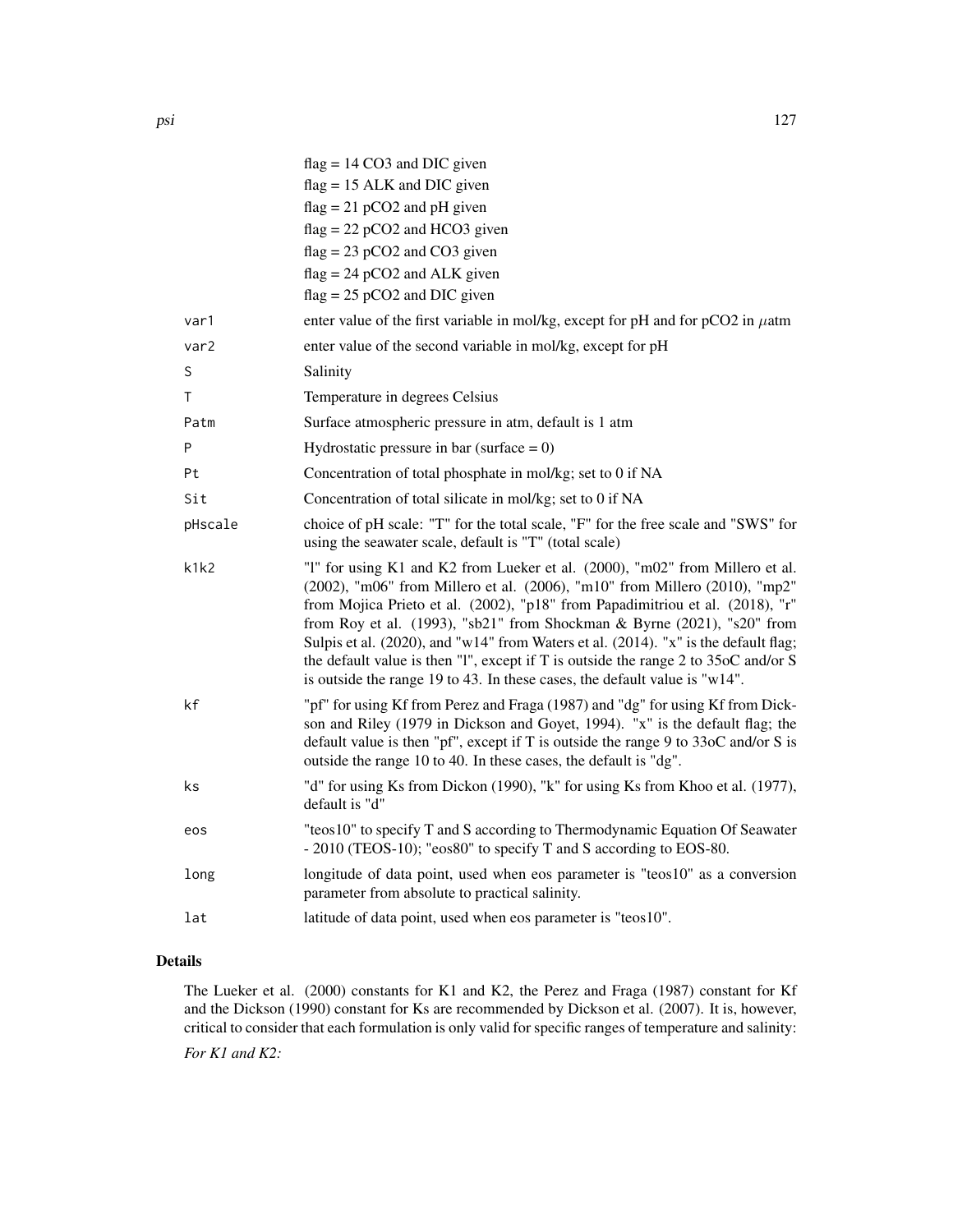- Lueker et al. (2000): S ranging between 19 and 43 and T ranging between 2 and 35oC.
- Millero et al. (2002): S ranging from 34 to 37 and T ranging between -1.6 and 35oC.
- Millero et al. (2006): S ranging between 0.1 and 50 and T ranging between 1 and 50oC.
- Millero (2010): S ranging between 1 and 50 and T ranging between 0 and 50oC. Millero (2010) provides a K1 and K2 formulation for the seawater, total and free pH scales. Therefore, when this method is used and if  $P=0$ , K1 and K2 are computed with the formulation corresponding to the pH scale given in the flag "pHscale".
- Mojica Prieto et al. (2002): S ranging from 5 to 42 and T ranging between 0 and 45oC.
- Papadimitriou et al. (2018): S ranging from 33 to 100 and T ranging between -6 to 25oC.
- Roy et al. (1993): S ranging between 5 and 45 and T ranging between 0 and 45oC.
- Shockman & Byrne (2021): for K2, S ranging from 19.6 to 41 and T ranging between 15 to 35oC. For K1, formulation is that of Waters et al.
- Sulpis et al. (2020): S ranging from 30.7 to 37.6 and T ranging between -1.7 to 31.8oC.
- Waters et al.(2014): S ranging between 1 and 50 and T ranging between 0 and 50oC. Waters (2014) provides a K1 and K2 formulation for the seawater, total and free pH scales. Therefore, when this method is used and if  $P=0$ , K1 and K2 are computed with the formulation corresponding to the pH scale given in the flag "pHscale".

#### *For Kf:*

- Perez and Fraga (1987): S ranging between 10 and 40 and T ranging between 9 and 33oC.
- Dickson and Riley (1979 in Dickson and Goyet, 1994): S ranging between 0 and 45 and T ranging between 0 and 45oC.

## *For Ks:*

- Dickson (1990): S ranging between 5 and 45 and T ranging between 0 and 45oC.
- Khoo et al. (1977): S ranging between 20 and 45 and T ranging between 5 and 40oC.

The arguments can be given as a unique number or as vectors. If the lengths of the vectors are different, the longer vector is retained and only the first value of the other vectors is used. It is recommended to use either vectors with the same dimension or one vector for one argument and numbers for the other arguments.

*Pressure corrections and pH scale:*

- For K0, the pressure correction term of Weiss (1974) is used.
- For K1, K2, pK1, pK2, pK3, Kw, Kb, Khs and Ksi, the pressure correction was applied on the seawater scale. Hence, if needed, values were first transformed from the total scale to the seawater scale, the pressure correction applied as described by Millero (1995), and the value was transformed back to the required scale (T, F or SWS).
- For Kf, the pressure correction was applied on the free scale. The formulation of Dickson and Riley (1979 in Dickson and Goyet, 1994) provides Kf on the free scale but that of Perez and Fraga (1987) provides it on the total scale. Hence, in that case, Kf was first transformed from the total scale to the free scale. With both formulations, the pressure correction was applied as described by Millero (1995), and the value was transformed back to the required scale (T, F or SWS).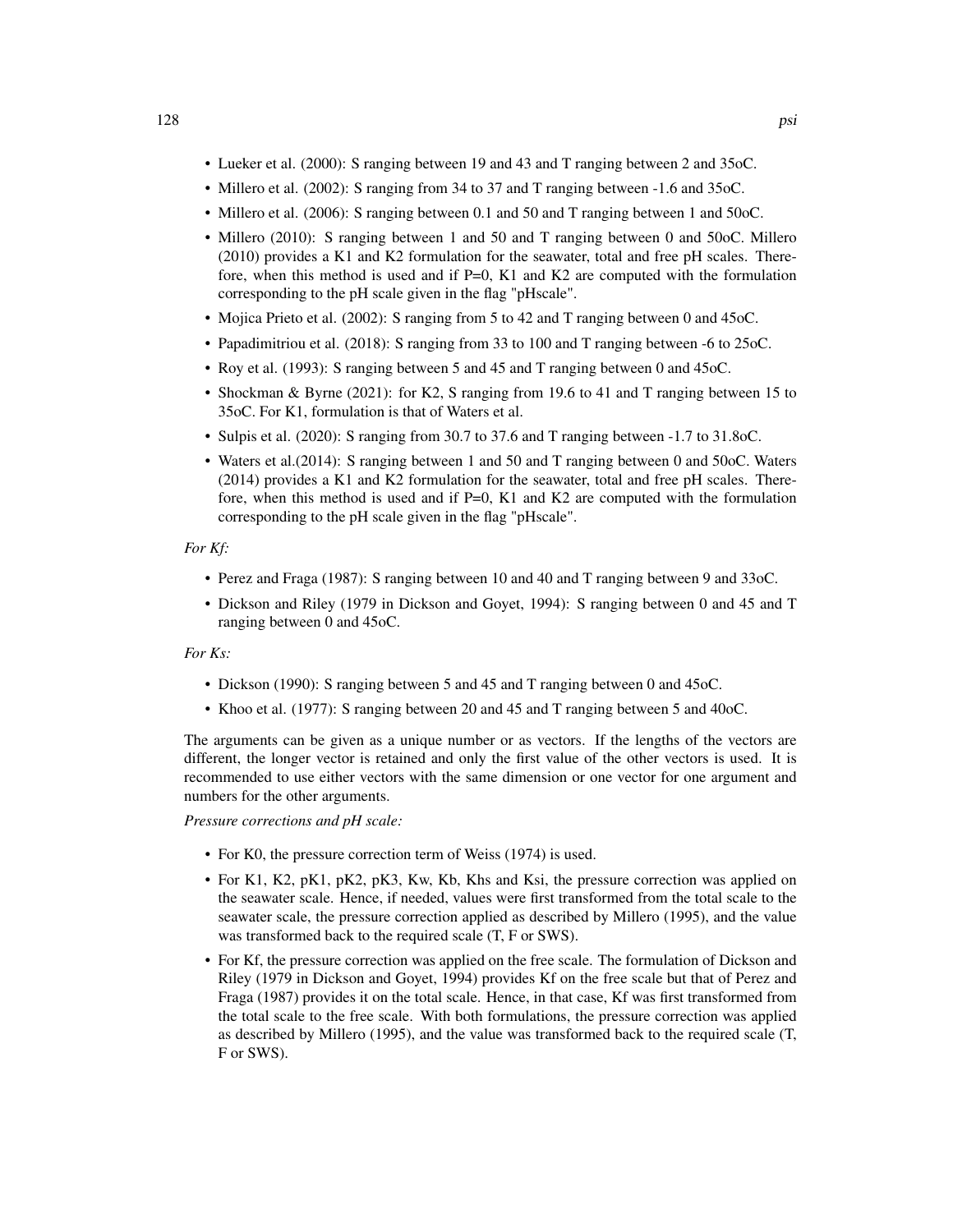- For Ks, the pressure correction was applied on the free scale. The pressure correction was applied as described by Millero (1995), and the value was transformed back to the required scale (T, F or SWS).
- For Kn, The pressure correction was applied on the seawater scale. The pressure correction was applied as described by Millero (1995), and the value was transformed back to the required scale (T, F or SWS).

long and lat are used as conversion parameters from absolute to practical salinity: when seawater is not of standard composition, practical salinity alone is not sufficient to compute absolute salinity and vice-versa. One needs to know the density. When long and lat are given, density is inferred from WOA silicate concentration at given location. When they are not, an arbitrary geographic point is chosen: mid equatorial Atlantic. Note that this implies an error on computed salinity up to 0.02 g/kg.

# Value

The function returns a data frame containing the following columns:

| psı | ratio of CO2 released vs CaCO3 precipitated (mol/mol) |  |
|-----|-------------------------------------------------------|--|
|-----|-------------------------------------------------------|--|

#### Author(s)

Jean-Pierre Gattuso and Heloise Lavigne <gattuso@obs-vlfr.fr>

#### References

Dickson A. G., 1990 Standard potential of the reaction:  $AgCI(s) + 1/2H2(g) = Ag(s) + HCI(aq)$ , and the standard acidity constant of the ion HSO4 in synthetic sea water from 273.15 to 318.15 K. *Journal of Chemical Thermodynamics* 22, 113-127.

Dickson A. G., Sabine C. L. and Christian J. R., 2007 Guide to best practices for ocean CO2 measurements. *PICES Special Publication* 3, 1-191.

Khoo H. K., Ramette R. W., Culberson C. H. and Bates R. G., 1977 Determination of Hydrogen Ion Concentration in Seawater from 5 to 40oC: Standard Potentials at Salinities from 20 to 45. *Analytical Chemistry* 49, 29-34.

Frankignoulle M., 1994 A complete set of buffer factors for acid/base CO2 system in seawater. *Journal of Marine Systems* 5, 111-118.

Frankignoulle M., Canon C. and Gattuso J.P., 1994 Marine calcification as a source of carbon dioxide- Positive feedback of increasing atmospheric CO2. *Limnology and Oceanography* 2, 458- 462.

Millero F. J., 2010 Carbonate constant for estuarine waters. *Marine and Freshwater Research* 61: 139-142.

Millero F. J., Graham T. B., Huang F., Bustos-Serrano H. and Pierrot D., 2006 Dissociation constants of carbonic acid in seawater as a function of salinity and temperature. *Marine Chemistry* 100, 80-84.

Waters, J., Millero, F. J., and Woosley, R. J., 2014. Corrigendum to "The free proton concentration scale for seawater pH", [MARCHE: 149 (2013) 8-22], Marine Chemistry 165, 66-67.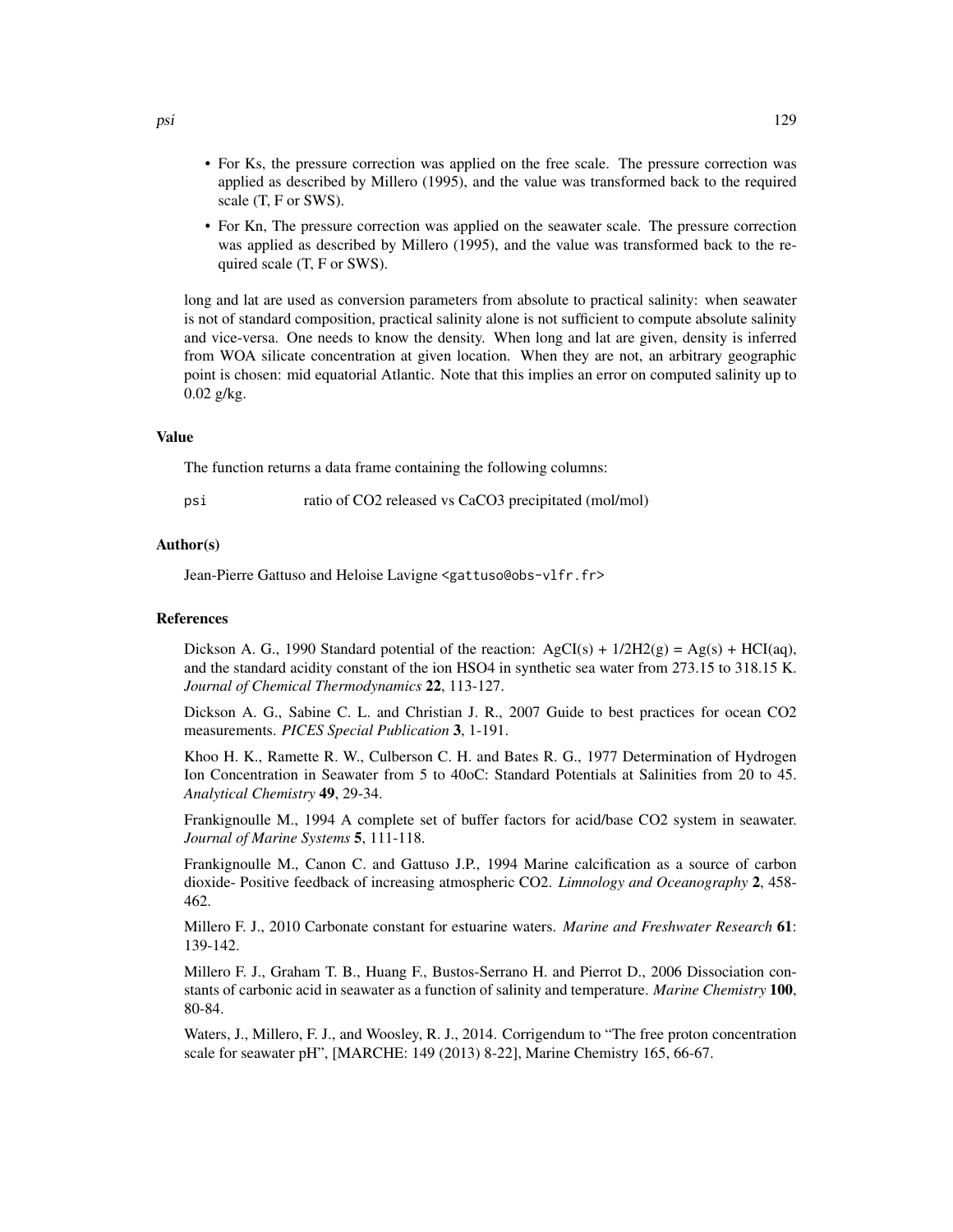# See Also

[speciation](#page-163-0).

# Examples

```
## Calculation using the numerical example given in Frankignoulle et al. (1994)
psi(flag=24, var1=350, var2=2400e-6, S=35, T=25, P=0, Pt=0,
Sit=0, pHscale="T", kf="pf", k1k2="l", ks="d")
```

| pTA | pTA |  |  |
|-----|-----|--|--|
|-----|-----|--|--|

# Description

Calculates the carbonate chemistry following addition of  $CO_3^{2-}$  or  $HCO_3^-$ 

# Usage

pTA(flag, sys=0, var1, var2, pCO2a, co3, hco3, S=35, T=20, P=0, Pt=0, Sit=0, k1k2="x", kf="x", ks="d", pHscale="T", b="u74", eos = "eos80", long = 1e+20, lat = 1e+20)

# Arguments

| flag | select the couple of variables available. The flags which can be used are: |
|------|----------------------------------------------------------------------------|
|      | $flag = 1 pH$ and CO2 given                                                |
|      | $flag = 2 CO2$ and HCO3 given                                              |
|      | $flag = 3 CO2$ and $CO3$ given                                             |
|      | $flag = 4 CO2$ and ALK given                                               |
|      | $flag = 5 CO2$ and DIC given                                               |
|      | $flag = 6 pH$ and HCO3 given                                               |
|      | $flag = 7 pH$ and CO3 given                                                |
|      | $flag = 8 pH$ and ALK given                                                |
|      | $flag = 9 pH$ and DIC given                                                |
|      | $flag = 10 HCO3$ and $CO3$ given                                           |
|      | $flag = 11 HCO3$ and ALK given                                             |
|      | $flag = 12 HCO3$ and DIC given                                             |
|      | $flag = 13 CO3$ and ALK given                                              |
|      | $flag = 14 CO3$ and DIC given                                              |
|      | $flag = 15$ ALK and DIC given                                              |
|      | $flag = 21 pCO2$ and pH given                                              |
|      | $flag = 22 pCO2$ and HCO3 given                                            |
|      | $flag = 23 pCO2$ and $CO3$ given                                           |
|      | $flag = 24 pCO2$ and ALK given                                             |
|      | $flag = 25 pCO2$ and DIC given                                             |
|      |                                                                            |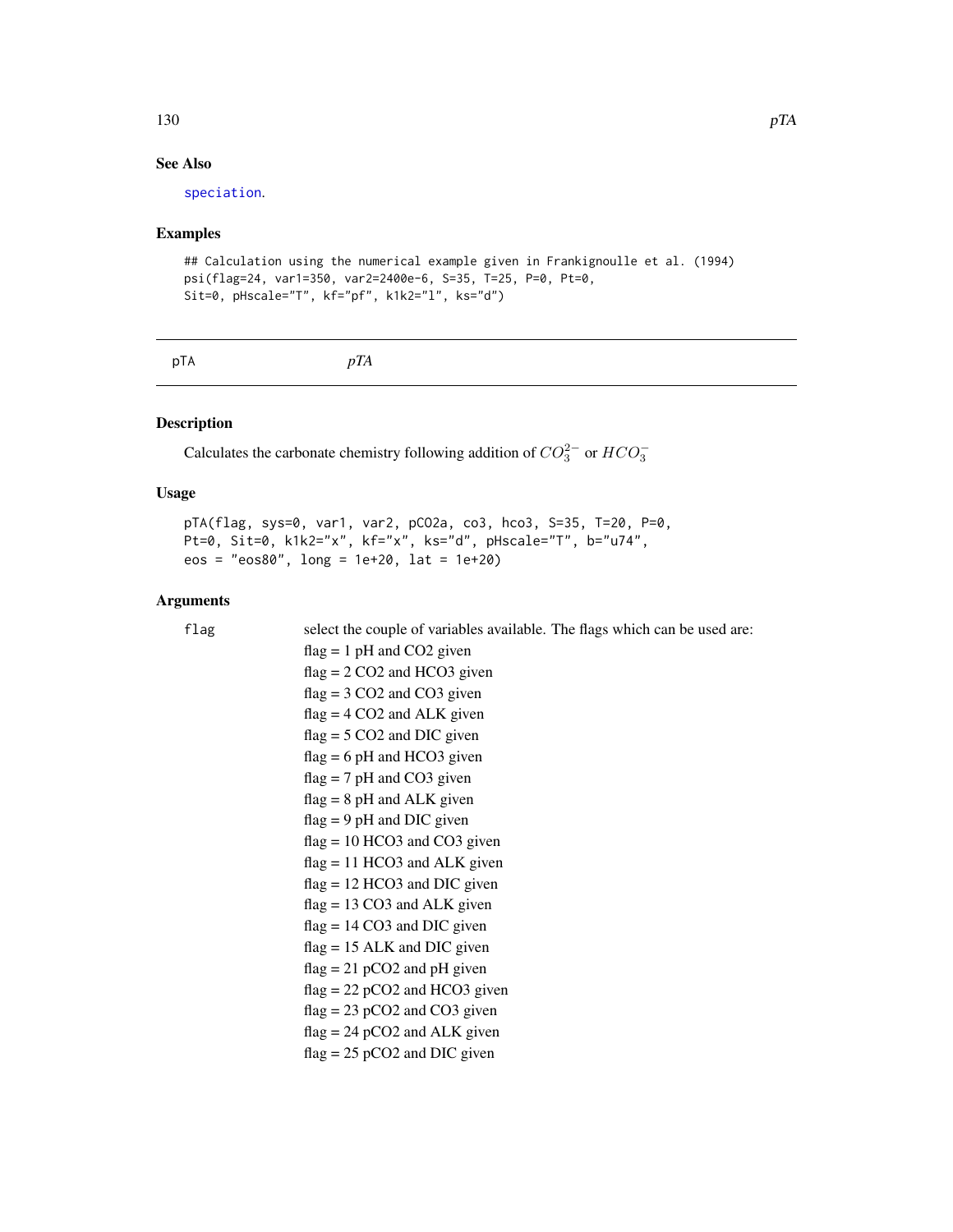| sys              | 0 if the manipulation is carried out in a system closed to the atmosphere or 1 if<br>its is carried out in a system open to the atmosphere                                                                                                                                                                                                                                                                                                                                                                                                                                        |
|------------------|-----------------------------------------------------------------------------------------------------------------------------------------------------------------------------------------------------------------------------------------------------------------------------------------------------------------------------------------------------------------------------------------------------------------------------------------------------------------------------------------------------------------------------------------------------------------------------------|
| var1             | Value of the first variable in mol/kg, except for pH and for $pCO2$ in $\mu$ atm                                                                                                                                                                                                                                                                                                                                                                                                                                                                                                  |
| var <sub>2</sub> | Value of the second variable in mol/kg, except for pH                                                                                                                                                                                                                                                                                                                                                                                                                                                                                                                             |
| pC02a            | CO2 partial pressure in the atmosphere pCO2 in $\mu$ atm. It is only used in systems<br>open to the atmosphere (i.e. when sys=1)                                                                                                                                                                                                                                                                                                                                                                                                                                                  |
| $\cos$           | Amount of $CO_3^{2-}$ added in mol $kg^{-1}$                                                                                                                                                                                                                                                                                                                                                                                                                                                                                                                                      |
| hco3             | Amount of $HCO_3^{2-}$ added in mol $kg^{-1}$                                                                                                                                                                                                                                                                                                                                                                                                                                                                                                                                     |
| S                | Salinity                                                                                                                                                                                                                                                                                                                                                                                                                                                                                                                                                                          |
| т                | Temperature in degrees Celsius                                                                                                                                                                                                                                                                                                                                                                                                                                                                                                                                                    |
| P                | Hydrostatic pressure in bar (surface $= 0$ )                                                                                                                                                                                                                                                                                                                                                                                                                                                                                                                                      |
| Pt               | Concentration of total phosphate in mol/kg                                                                                                                                                                                                                                                                                                                                                                                                                                                                                                                                        |
| Sit              | Concentration of total silicate in mol/kg                                                                                                                                                                                                                                                                                                                                                                                                                                                                                                                                         |
| k1k2             | "I" for using K1 and K2 from Lueker et al. (2000), "m02" from Millero et al.<br>(2002), "m06" from Millero et al. (2006), "m10" from Millero (2010), "mp2"<br>from Mojica Prieto et al. (2002), "p18" from Papadimitriou et al. (2018), "r"<br>from Roy et al. (1993), "sb21" from Shockman & Byrne (2021), "s20" from<br>Sulpis et al. (2020), and "w14" from Waters et al. (2014). "x" is the default flag;<br>the default value is then "1", except if T is outside the range 2 to 35oC and/or S<br>is outside the range 19 to 43. In these cases, the default value is "w14". |
| kf               | "pf" for using Kf from Perez and Fraga (1987) and "dg" for using Kf from Dick-<br>son and Riley (1979 in Dickson and Goyet, 1994). "x" is the default flag; the<br>default value is then "pf", except if T is outside the range 9 to $33$ oC and/or S is<br>outside the range 10 to 40. In these cases, the default is "dg".                                                                                                                                                                                                                                                      |
| ks               | "d" for using Ks from Dickon (1990), "k" for using Ks from Khoo et al. (1977),<br>default is "d"                                                                                                                                                                                                                                                                                                                                                                                                                                                                                  |
| pHscale          | "T" for the total scale, "F" for the free scale and "SWS" for using the seawater<br>scale, default is "T" (total scale)                                                                                                                                                                                                                                                                                                                                                                                                                                                           |
| b                | Concentration of total boron. "110" for the Lee et al. (2010) formulation or<br>"u74" for the Uppstrom (1974) formulation, default is "u74".                                                                                                                                                                                                                                                                                                                                                                                                                                      |
| eos              | "teos10" to specify T and S according to Thermodynamic Equation Of Seawater<br>- 2010 (TEOS-10); "eos80" to specify T and S according to EOS-80.                                                                                                                                                                                                                                                                                                                                                                                                                                  |
| long             | longitude of data point, used when eos parameter is "teos10" as a conversion<br>parameter from absolute to practical salinity.                                                                                                                                                                                                                                                                                                                                                                                                                                                    |
| lat              | latitude of data point, used when eos parameter is "teos10".                                                                                                                                                                                                                                                                                                                                                                                                                                                                                                                      |

# Details

The Lueker et al. (2000) constants for K1 and K2, the Perez and Fraga (1987) constant for Kf and the Dickson (1990) constant for Ks are recommended by Dickson et al. (2007). It is, however, critical to consider that each formulation is only valid for specific ranges of temperature and salinity: *For K1 and K2:*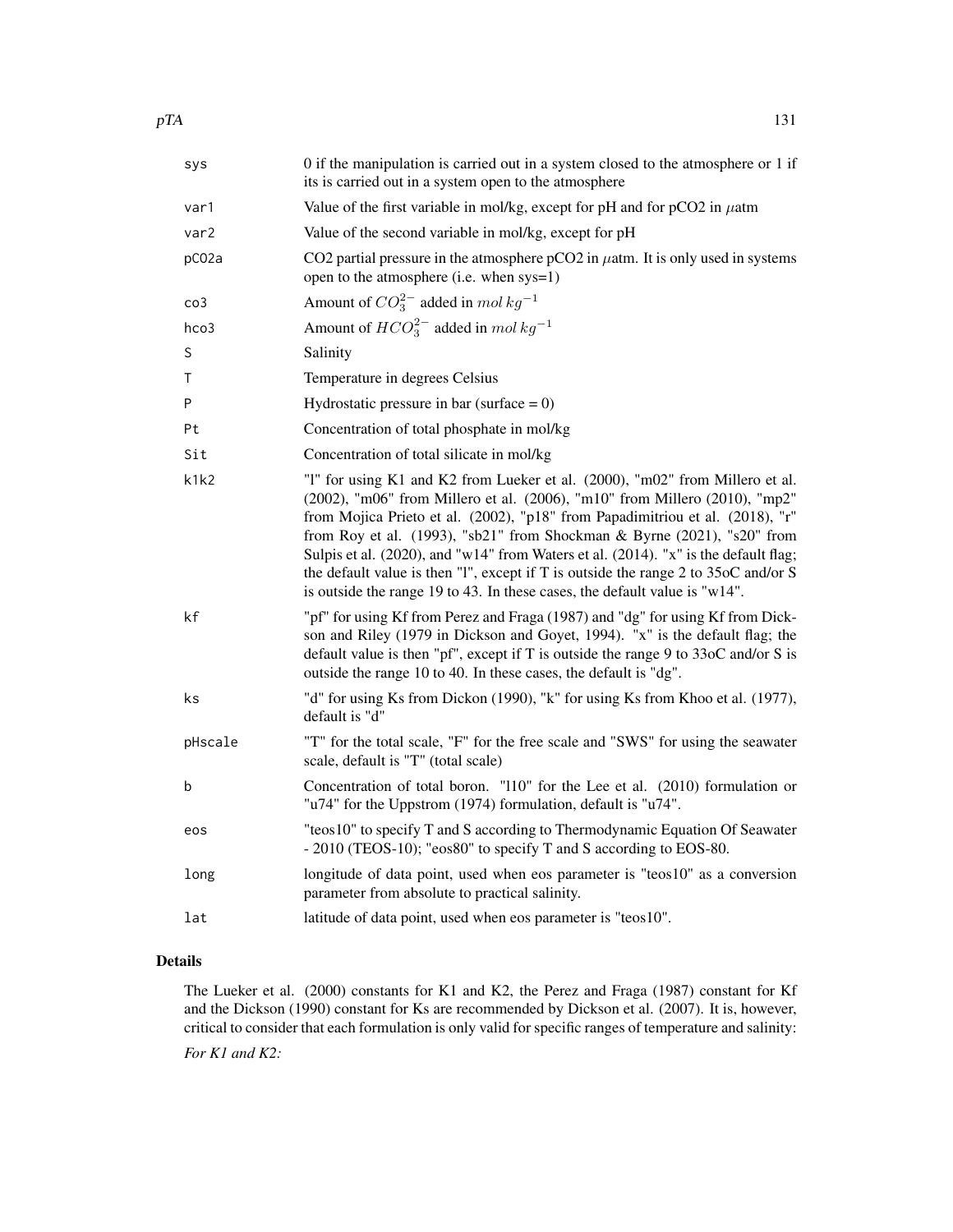- Lueker et al. (2000): S ranging between 19 and 43 and T ranging between 2 and 35oC.
- Millero et al. (2002): S ranging from 34 to 37 and T ranging between -1.6 and 35oC.
- Millero et al. (2006): S ranging between 0.1 and 50 and T ranging between 1 and 50oC.
- Millero (2010): S ranging between 1 and 50 and T ranging between 0 and 50oC. Millero (2010) provides a K1 and K2 formulation for the seawater, total and free pH scales. Therefore, when this method is used and if  $P=0$ , K1 and K2 are computed with the formulation corresponding to the pH scale given in the flag "pHscale".
- Mojica Prieto et al. (2002): S ranging from 5 to 42 and T ranging between 0 and 45oC.
- Papadimitriou et al. (2018): S ranging from 33 to 100 and T ranging between -6 to 25oC.
- Roy et al. (1993): S ranging between 5 and 45 and T ranging between 0 and 45oC.
- Shockman & Byrne (2021): for K2, S ranging from 19.6 to 41 and T ranging between 15 to 35oC. For K1, formulation is that of Waters et al.
- Sulpis et al. (2020): S ranging from 30.7 to 37.6 and T ranging between -1.7 to 31.8oC.
- Waters et al.(2014): S ranging between 1 and 50 and T ranging between 0 and 50oC. Waters (2014) provides a K1 and K2 formulation for the seawater, total and free pH scales. Therefore, when this method is used and if  $P=0$ , K1 and K2 are computed with the formulation corresponding to the pH scale given in the flag "pHscale".

## *For K0:*

- Perez and Fraga (1987): S ranging between 10 and 40 and T ranging between 9 and 33oC.
- Dickson and Riley (1979 in Dickson and Goyet, 1994): S ranging between 0 and 45 and T ranging between 0 and 45oC.

## *For Ks:*

- Dickson (1990): S ranging between 5 and 45 and T ranging between 0 and 45oC.
- Khoo et al. (1977): S ranging between 20 and 45 and T ranging between 5 and 40oC.

The arguments can be given as a unique number or as vectors. If the lengths of the vectors are different, the longer vector is retained and only the first value of the other vectors is used. It is recommended to use either vectors with the same dimension or one vector for one argument and numbers for the other arguments.

*Pressure corrections and pH scale:*

- For K0, the pressure correction term of Weiss (1974) is used.
- For K1, K2, pK1, pK2, pK3, Kw, Kb, Khs and Ksi, the pressure correction was applied on the seawater scale. Hence, if needed, values were first transformed from the total scale to the seawater scale, the pressure correction applied as described by Millero (1995), and the value was transformed back to the required scale (T, F or SWS).
- For Kf, the pressure correction was applied on the free scale. The formulation of Dickson and Riley (1979 in Dickson and Goyet, 1994) provides Kf on the free scale but that of Perez and Fraga (1987) provides it on the total scale. Hence, in that case, Kf was first transformed from the total scale to the free scale. With both formulations, the pressure correction was applied as described by Millero (1995), and the value was transformed back to the required scale (T, F or SWS).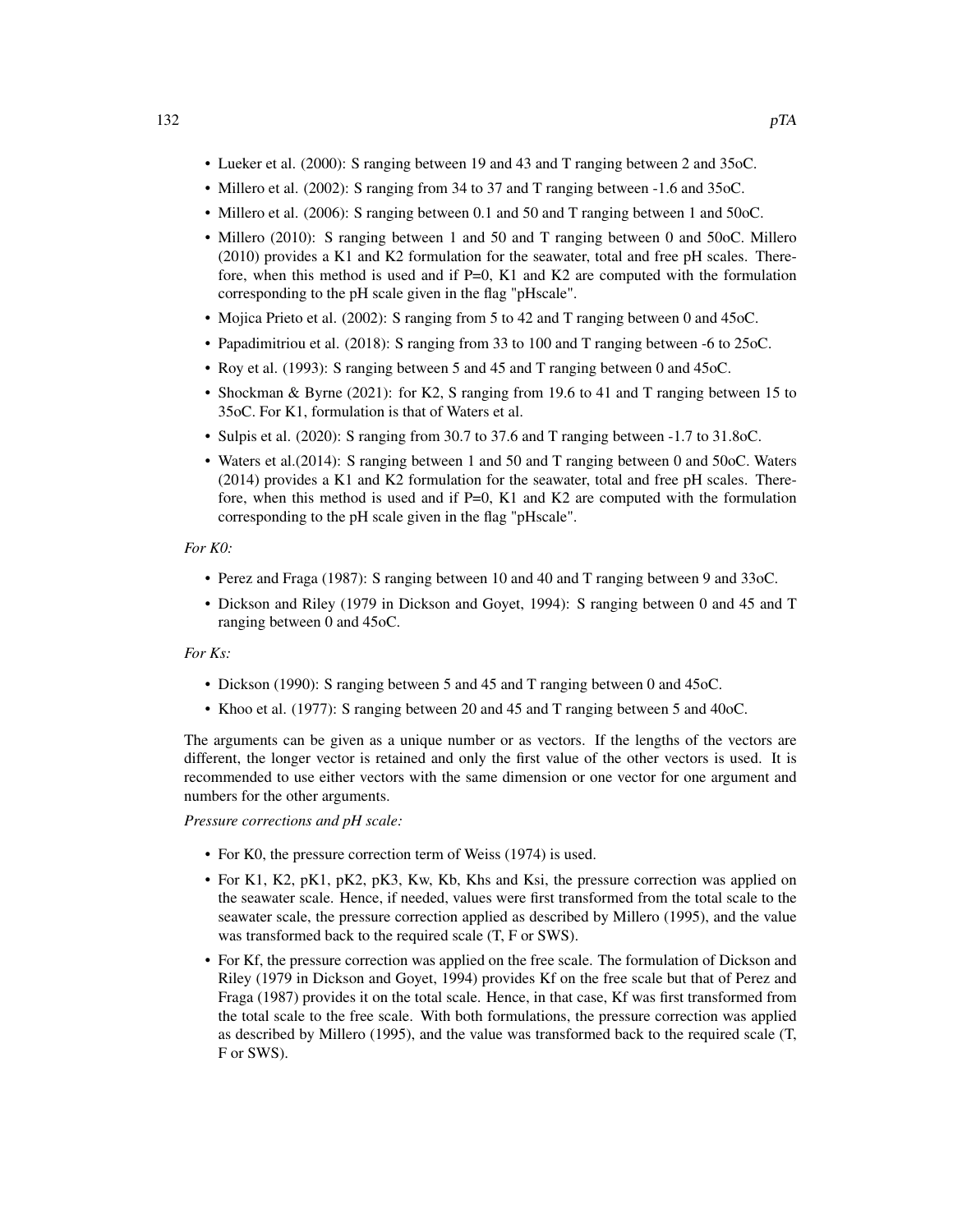- For Ks, the pressure correction was applied on the free scale. The pressure correction was applied as described by Millero (1995), and the value was transformed back to the required scale (T, F or SWS).
- For Kn, The pressure correction was applied on the seawater scale. The pressure correction was applied as described by Millero (1995), and the value was transformed back to the required scale (T, F or SWS).

long and lat are used as conversion parameters from absolute to practical salinity: when seawater is not of standard composition, practical salinity alone is not sufficient to compute absolute salinity and vice-versa. One needs to know the density. When long and lat are given, density is inferred from WOA silicate concentration at given location. When they are not, an arbitrary geographic point is chosen: mid equatorial Atlantic. Note that this implies an error on computed salinity up to 0.02 g/kg.

## Value

The function returns a data frame containing the following columns:

| comment          | The initial or final state water                           |
|------------------|------------------------------------------------------------|
| S                | Salinity                                                   |
| Τ                | Temperature in degrees Celsius                             |
| P                | Pressure in bar                                            |
| рH               | pH                                                         |
| CO <sub>2</sub>  | $CO2$ concentration (mol/kg)                               |
| pC <sub>02</sub> | $pCO2$ , CO2 partial pressure ( $\mu$ atm)                 |
| f <sub>CO2</sub> | fCO2, CO2 fugacity ( $\mu$ atm)                            |
| HCO <sub>3</sub> | HCO3 concentration (mol/kg)                                |
| CO <sub>3</sub>  | $CO3$ concentration (mol/kg)                               |
| DIC              | DIC concentration (mol/kg)                                 |
| <b>ALK</b>       | ALK, total alkalinity (mol/kg)                             |
|                  | OmegaAragonite Omega aragonite, aragonite saturation state |
| OmegaCalcite     | Omega calcite, calcite saturation state                    |

# Note

Warning: pCO2 estimates below 100 m are subject to considerable uncertainty. See Weiss (1974) and Orr et al. (2015)

## Author(s)

Jean-Pierre Gattuso <gattuso@obs-vlfr.fr>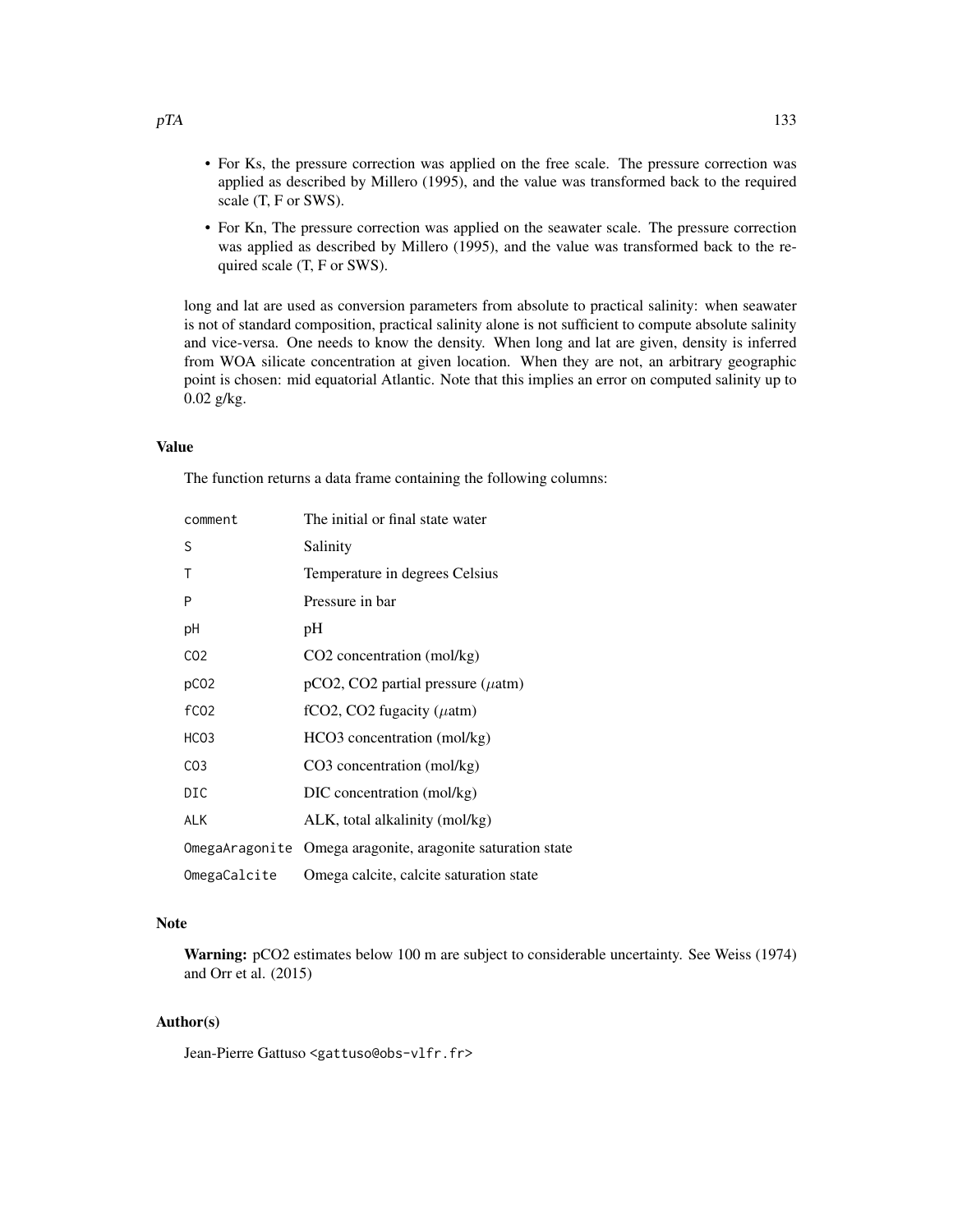## References

Dickson A. G. and Riley J. P., 1979 The estimation of acid dissociation constants in seawater media from potentiometric titrations with strong base. I. The ionic product of water. *Marine Chemistry* 7, 89-99.

Dickson A. G., 1990 Standard potential of the reaction:  $AgCI(s) + 1/2H2(g) = Ag(s) + HCI(aq)$ , and the standard acidity constant of the ion HSO4 in synthetic sea water from 273.15 to 318.15 K. *Journal of Chemical Thermodynamics* 22, 113-127.

Dickson A. G., Sabine C. L. and Christian J. R., 2007 Guide to best practices for ocean CO2 measurements. *PICES Special Publication* 3, 1-191.

Gattuso J.-P. and Lavigne H., 2009 Perturbation experiments to investigate the impact of ocean acidification: approaches and software tools. *Biogeosciences* 6, 4413-4439.

Khoo H. K., Ramette R. W., Culberson C. H. and Bates R. G., 1977 Determination of Hydrogen Ion Concentration in Seawater from 5 to 40oC: Standard Potentials at Salinities from 20 to 45. *Analytical Chemistry* 49, 29-34.

Lee K., Tae-Wook K., Byrne R.H., Millero F.J., Feely R.A. and Liu Y-M, 2010 The universal ratio of the boron to chlorinity for the North Pacific and North Atlantoc oceans. *Geochimica et Cosmochimica Acta* 74 1801-1811.

Millero F. J., 1995 Thermodynamics of the carbon dioxide system in the oceans. *Geochimica Cosmochimica Acta* 59: 661-677.

Millero F. J., 2010 Carbonate constant for estuarine waters. *Marine and Freshwater Research* 61: 139-142.

Millero F. J., Graham T. B., Huang F., Bustos-Serrano H. and Pierrot D., 2006 Dissociation constants of carbonic acid in seawater as a function of salinity and temperature. *Marine Chemistry* 100, 80-84.

Orr J. C., Epitalon J.-M. and Gattuso J.-P., 2015. Comparison of seven packages that compute ocean carbonate chemistry. *Biogeosciences* 12, 1483-1510.

Uppstrom L.R., 1974 The boron/chlorinity ratio of the deep-sea water from the Pacific Ocean. *Deep-Sea Research I* 21 161-162.

Waters, J., Millero, F. J., and Woosley, R. J., 2014. Corrigendum to "The free proton concentration scale for seawater pH", [MARCHE: 149 (2013) 8-22], Marine Chemistry 165, 66-67.

Weiss, R. F., 1974. Carbon dioxide in water and seawater: the solubility of a non-ideal gas, *Mar. Chem.*, 2, 203-215.

#### Examples

```
pTA(flag=24, sys=0, var1=384, var2=2302e-6, pCO2a=384, co3=260e-6,
hco3=1000e-6, S=34.3, T=16, P=0, pHscale="T", kf="pf", k1k2="l", ks="d", b="u74")
pTA(flag=24, sys=1, var1=384, var2=2302e-6, pCO2a=384, co3=260e-6,
hco3=1000e-6, S=34.3, T=16, P=0, pHscale="T", kf="pf", k1k2="l", ks="d", b="u74")
```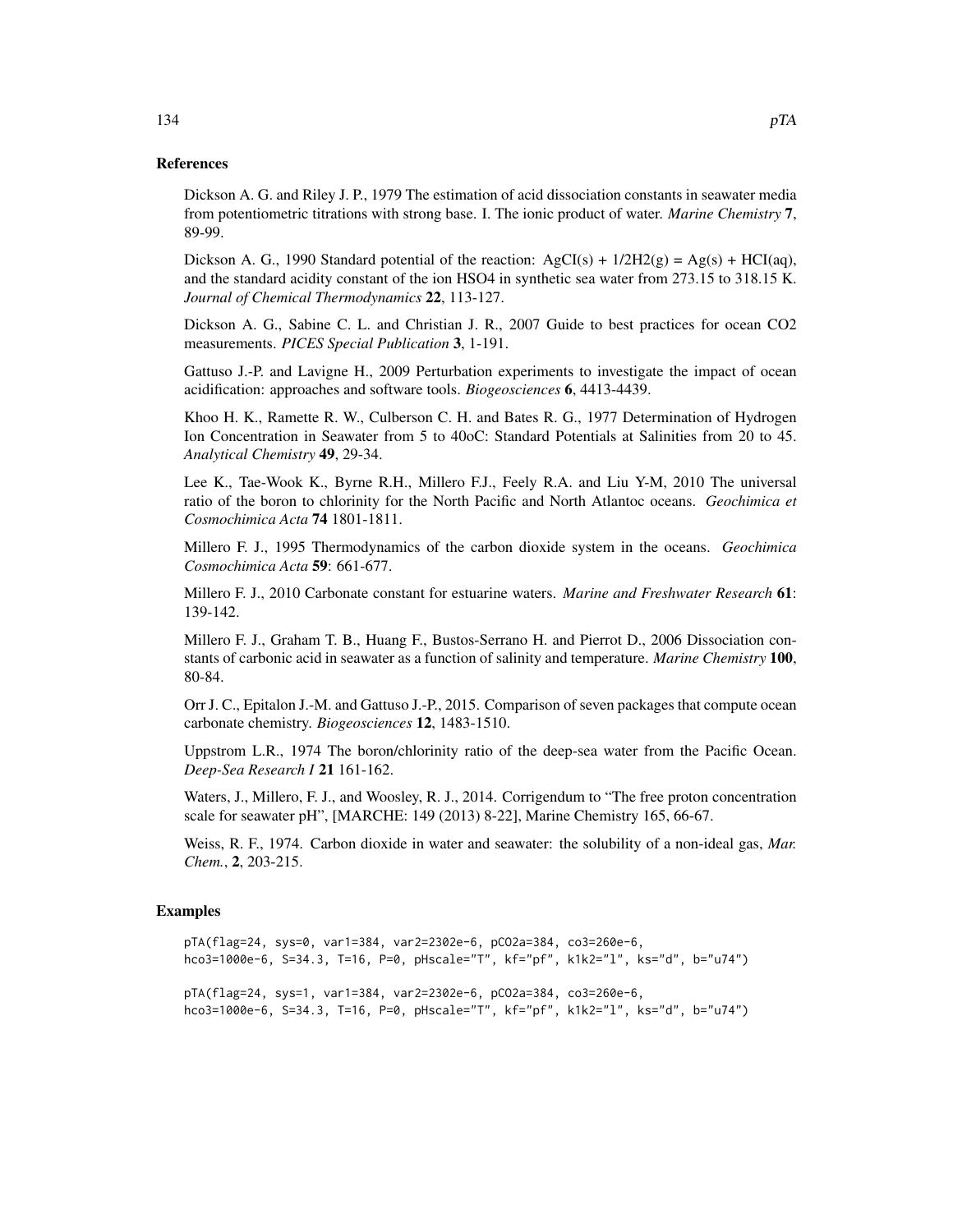# Description

Calculates the density of seawater  $(kg \, m^{-3})$ 

# Usage

rho(S = 35, T = 25, P = 0)

# Arguments

|   | Practical Salinity (PSS-78), default is 35                 |
|---|------------------------------------------------------------|
|   | Temperature in degrees Celsius (ITS-90), default is 25oC   |
| P | Hydrostatic pressure in bar (surface $= 0$ ), default is 0 |

# Value

rho Density of seawater (kg/m3)

## Author(s)

Aurelien Proye and Jean-Pierre Gattuso <gattuso@obs-vlfr.fr>

# References

Millero F. J. and Poisson A., 1981 International one-atmosphere equation of state of seawater. *Deep-Sea Research* 28A, 625-629.

## Examples

rho(35,25,0)

sa2sp\_chem *From absolute to practical salinity*

# Description

Converts from absolute to practical salinity (SP). Salinity conversion depends on total alkalinity as well as the concentrations of dissolved inorganic carbon, nitrate and silicate.

# Usage

sa2sp\_chem(SA, TA=2300e-6, DIC=2000e-6, NO3=0, SIOH4=0)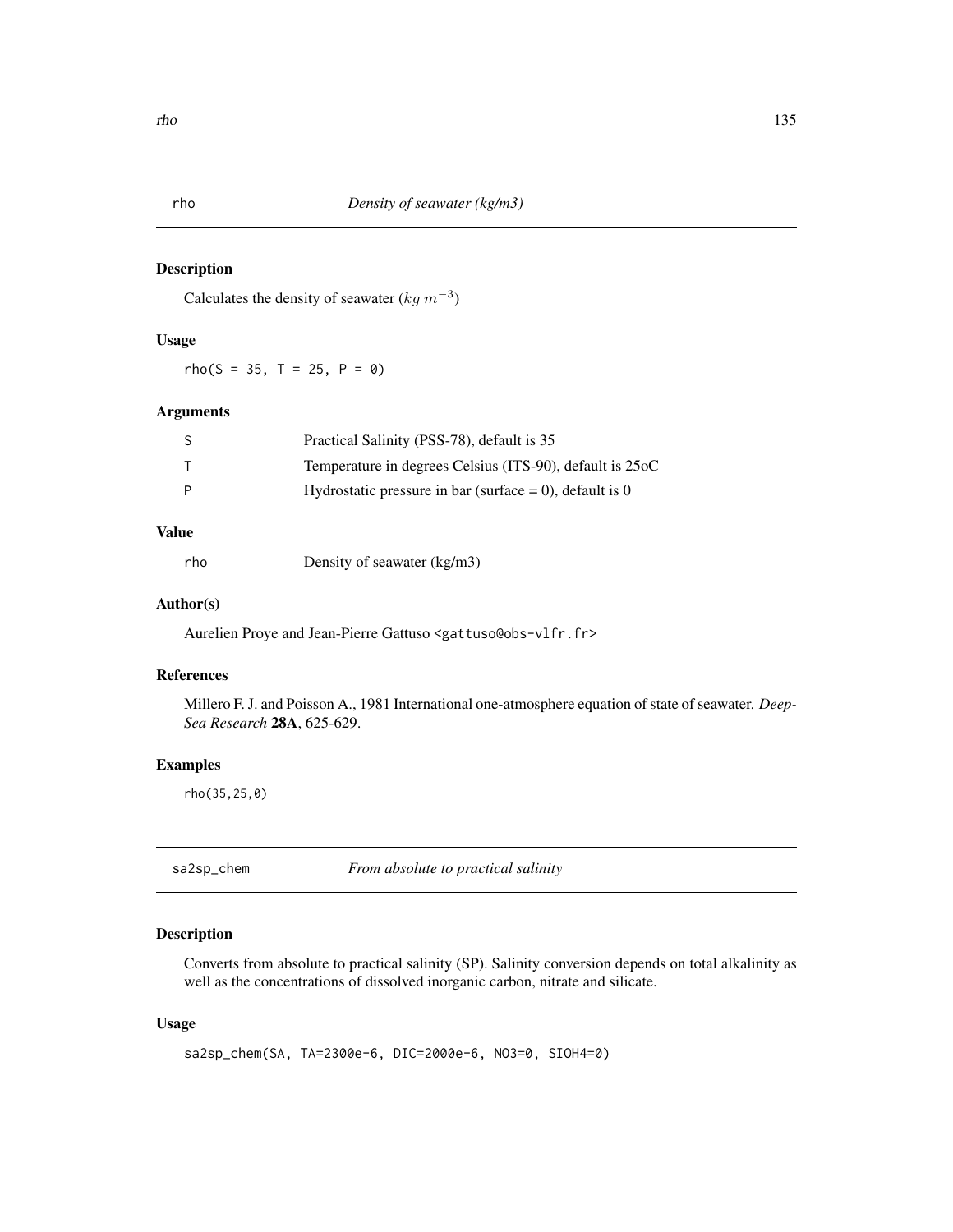## **Arguments**

| SА    | Absolute salinity in g/kg                                                    |
|-------|------------------------------------------------------------------------------|
| ТA    | Total alkalinity, in mol/kg, default is 2300 µmol/kg                         |
| DIC   | Dissolved inorganic carbon concentration in mol/kg, default is 2000 Aumol/kg |
| NO3   | Total nitrate concentration in mol/kg, default is 0                          |
| SIOH4 | Total silicate concentration in mol/kg, default is 0                         |

# Details

Convert from absolute to practical salinity from carbon system parameters and ion concentration which most affect water density anomalies.

# Value

SP Practical salinity (in psu)

# Author(s)

Jean-Marie Epitalon

#### References

McDougall T. J., Jackett D. R., Millero F. J., Pawlowicz R. and Barker P. M., 2012. A global algorithm for estimating Absolute Salinity. *Ocean Science* 8, 1123-1134.

Pawlowicz R., Wright D. G. and Millero F. J., 2011. The effects of biogeochemical processes on oceanic conductivity/salinity/density relationships and the characterization of real seawater. *Ocean Science* 7, 363-387.

Pawlowicz R., 2013. What every oceanographer needs to know about TEOS-10 (The TEOS-10 Primer). http://www.teos-10.org/

#### See Also

sp2sa\_chem does the reverse, sa2sp\_geo

### Examples

```
# Calculate the practical salinity of a sample with Absolute Salinity of 35 g/kg,
# Total Alkalinity of 0.00234 mol/kg and DIC of 0.00202 mol/kg
SP <- sa2sp_chem(SA=35, TA=0.00234, DIC=0.00202)
```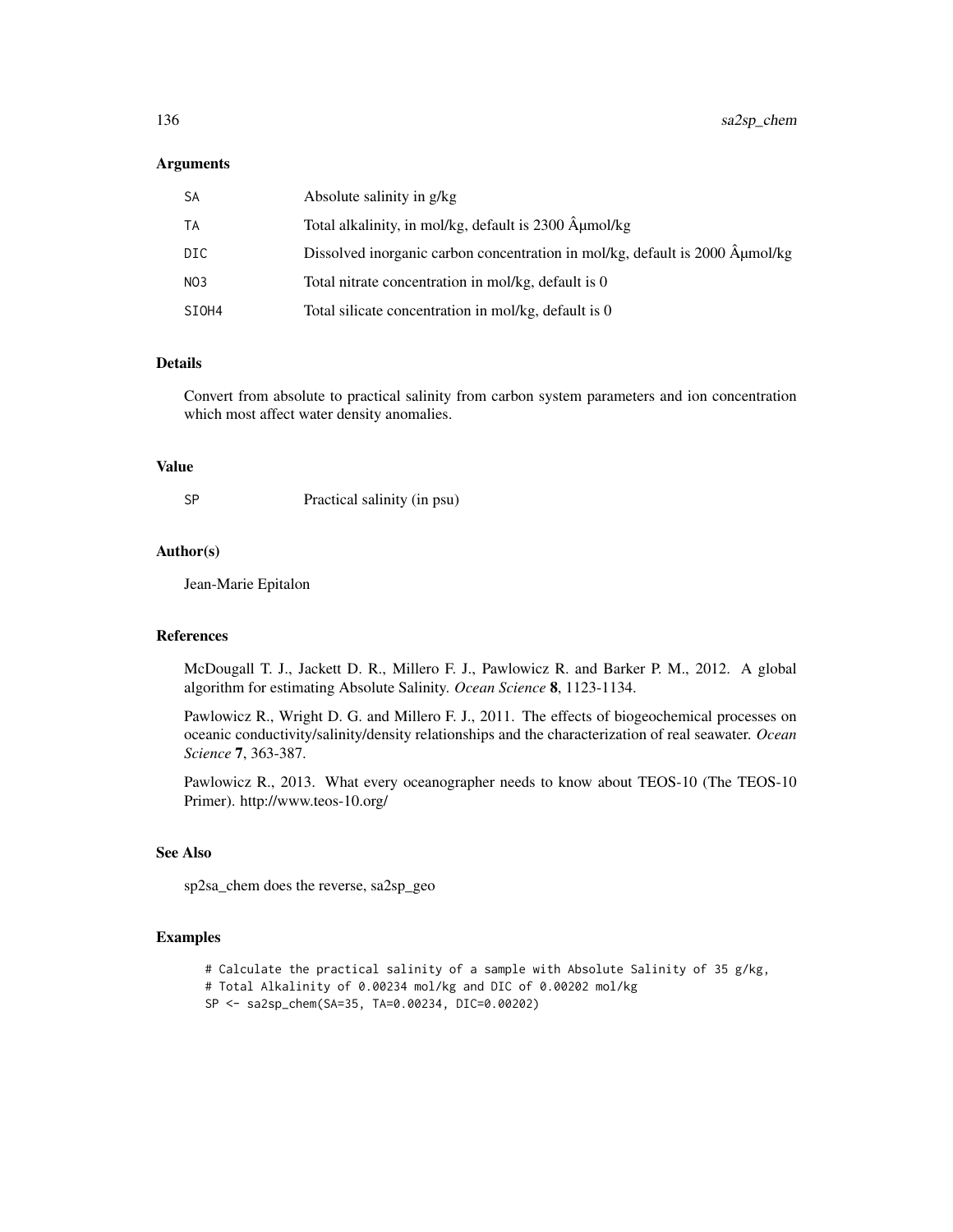## Description

Converts from absolute to practical salinity based on depth and geographic location.

# Usage

sa2sp\_geo(SA, P=0, long=1.e20, lat=1.e20)

# Arguments

| <b>SA</b> | Absolute salinity in g/kg                                  |
|-----------|------------------------------------------------------------|
| P         | Sea water pressure in dbar                                 |
| long      | Longitude in decimal degrees $[0  +360]$ or $[-180  +180]$ |
| lat       | Latitude in decimal degrees [-90  90]                      |

# Details

This function is almost an alias of subroutine gsw\_SP\_from\_SA from gsw package on which it relies. The only difference is in that depth and location are optional. If location is not given, or incomplete (either longitude or latitude missing), an arbitrary location is chosen: the mid equatorial atlantic ocean. Note that this implies an error on computed SA ranging from 0 up to 0.02 g/kg.

## Value

SP Practical salinity (psu)

## Author(s)

Jean-Marie Epitalon

# References

McDougall T. J., Jackett D. R., Millero F. J., Pawlowicz R. and Barker P. M., 2012. A global algorithm for estimating Absolute Salinity. *Ocean Science* 8, 1123-1134.

Pawlowicz R., 2013. What every oceanographer needs to know about TEOS-10 (The TEOS-10 Primer). http://www.teos-10.org/

# See Also

sp2sa\_geo does the reverse, sa2sp\_chem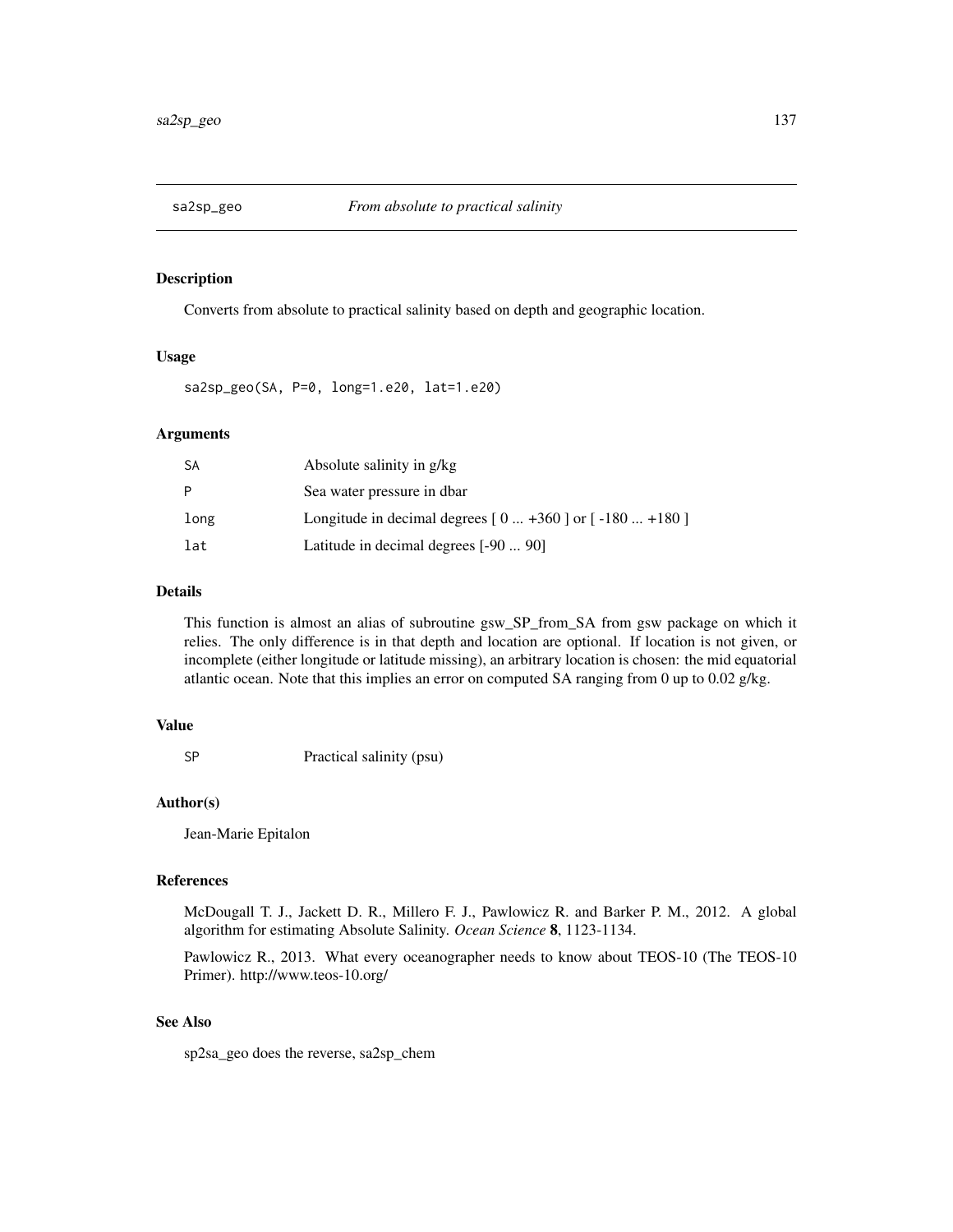# Examples

```
# Calculate the practical salinity of a sample whose absolute Salinity is 35,
# depth is 10 dbar and location is 188 degrees East and 4 degrees North.
SP <- sa2sp_geo(35, 10, 188, 4)
```
seacarb\_test\_P0 *Test data file (at P=0) to test the use of the carb function*

# Description

The variables are:

- Flag indicating which couple of variables is used
- Value of the first variable in mol/kg, except for pH and for pCO2 in  $\mu$ atm
- Value of the second variable in mol/kg, except for pH
- Salinity
- Temperature in degrees Celsius
- Hydrostatic pressure in bar (surface  $= 0$ )
- Value of the concentration of total phosphate in mol/kg
- Value of the total silicate in mol/kg

## Usage

seacarb\_test\_P0

# Format

A data frame with 20 rows and 8 variables

#### Source

None, these data were invented for this purpose. The input variables were chosen in order to check that the carbonate chemistry is identical for all flags.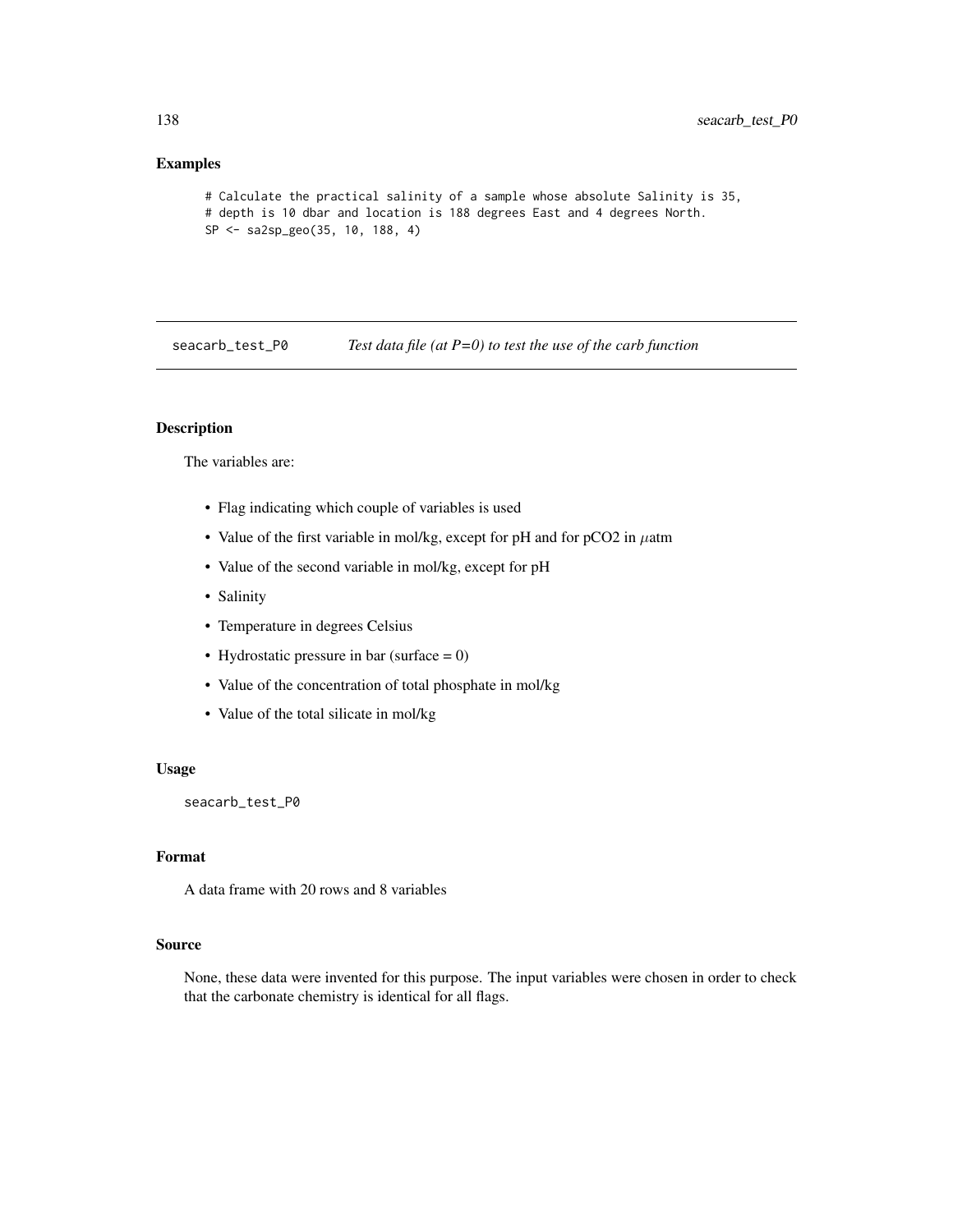seacarb\_test\_P300 *Test data file (at P=300) to test the use of the carb function*

# Description

The variables are:

- Flag indicating which couple of variables is used
- Value of the first variable in mol/kg, except for pH and for pCO2 in  $\mu$ atm
- Value of the second variable in mol/kg, except for pH
- Salinity
- Temperature in degrees Celsius
- Hydrostatic pressure in bar (P=300)
- Value of the concentration of total phosphate in mol/kg
- Value of the total silicate in mol/kg

# Usage

seacarb\_test\_P300

## Format

A data frame with 20 rows and 8 variables

# Source

None, these data were invented for this purpose. The input variables were chosen in order to check that the carbonate chemistry is identical for all flags.

seaFET *Test seaFET data file*

## Description

Short test file for using with functions sf\_calc and sf\_calib. It is an excerpt of a file produced by a SeaFET pH sensor.

#### Usage

seaFET

# Format

A data frame with 8 variables (datetime, Eint, Eext, Salinity, Temperature, pHspectro, E0int25, E0ext25) and 10 rows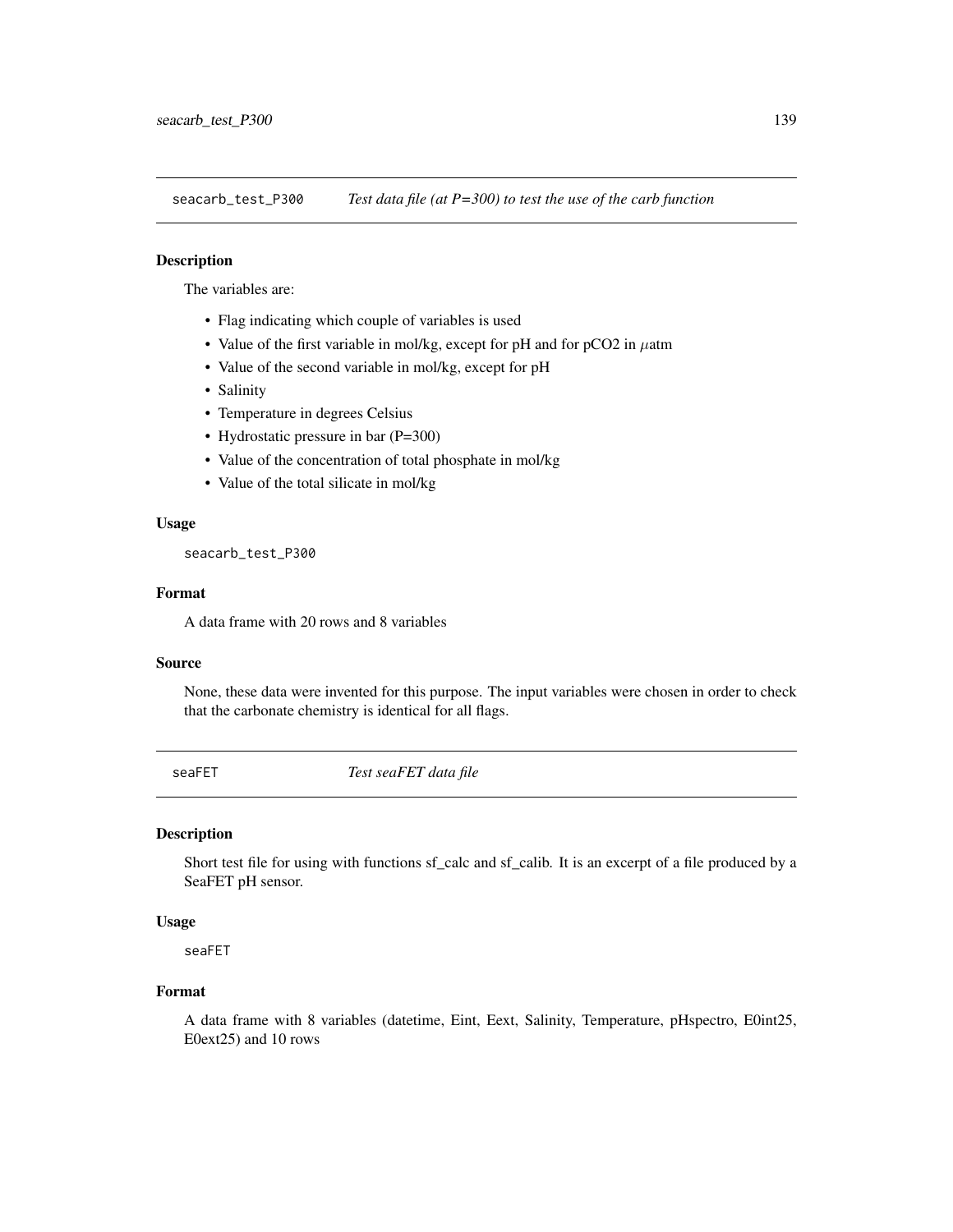<span id="page-139-0"></span>

#### Description

The function sf\_calc() calculates pH time series (pHint\_tot and pHext\_tot) for SeaFET pH sensors, using calibration coefficients E0int25 and E0ext25 from the function sf\_calib(). Both functions are R-adaptations from MATLAB scripts published by Bresnahan et al. (2014).

## Usage

```
sf_calc(calEint=0.0865, calEext= -0.93, E0int25 =-0.39,
 E0ext25=-1.46, calT=16.2, calSal=35.6)
```
### Arguments

| calEint | EINT $(V)$ , default is 0.0865                                                                                                                                                   |
|---------|----------------------------------------------------------------------------------------------------------------------------------------------------------------------------------|
| calEext | EEXT $(V)$ , default is -0.93                                                                                                                                                    |
| E0int25 | Coeficient of calibration related to the internal sensor and obtained via sf_calib<br>function, default is -0.39. If time-serie, we use the mean per periode of deploye-<br>ment |
| E0ext25 | Coeficient of calibration related to the external sensor and obtained via sf calib<br>function, default is -1.46. If time-serie, we use the mean per periode of deploye-<br>ment |
| calT    | Temperature in degrees Celsius, default is 16.2                                                                                                                                  |
| calSal  | Salinity, default is 35.6                                                                                                                                                        |
|         |                                                                                                                                                                                  |

# Details

Input values should be vectors of equal length. E0int25 and E0ext25 should be constant throughout the time series. When multiple reference samples are available for one SeaFET deployment, mean E0int25 and mean E0ext25 should be calculated and used in sf\_calc(). Each unique SeaFET deployment requires a new calculation of mean E0int25 and mean E0ext25 based on reference pH samples (total hydrogen ion scale). For detailed SeaFET calibration instructions and recommendations see Bresnahan et al. (2014) and Rivest et al. (2016).

# Value

This function returns a dataframe comprising 2 variables:

| pHint_tot | Calibrated pH of the internal sensor at in situ temperature. |
|-----------|--------------------------------------------------------------|
| pHext_tot | Calibrated pH of the external sensor at in situ temperature. |

# Author(s)

Samir Alliouane, Lydia Kapsenberg, Jean-Pierre Gattuso <gattuso@obs-vlfr.fr>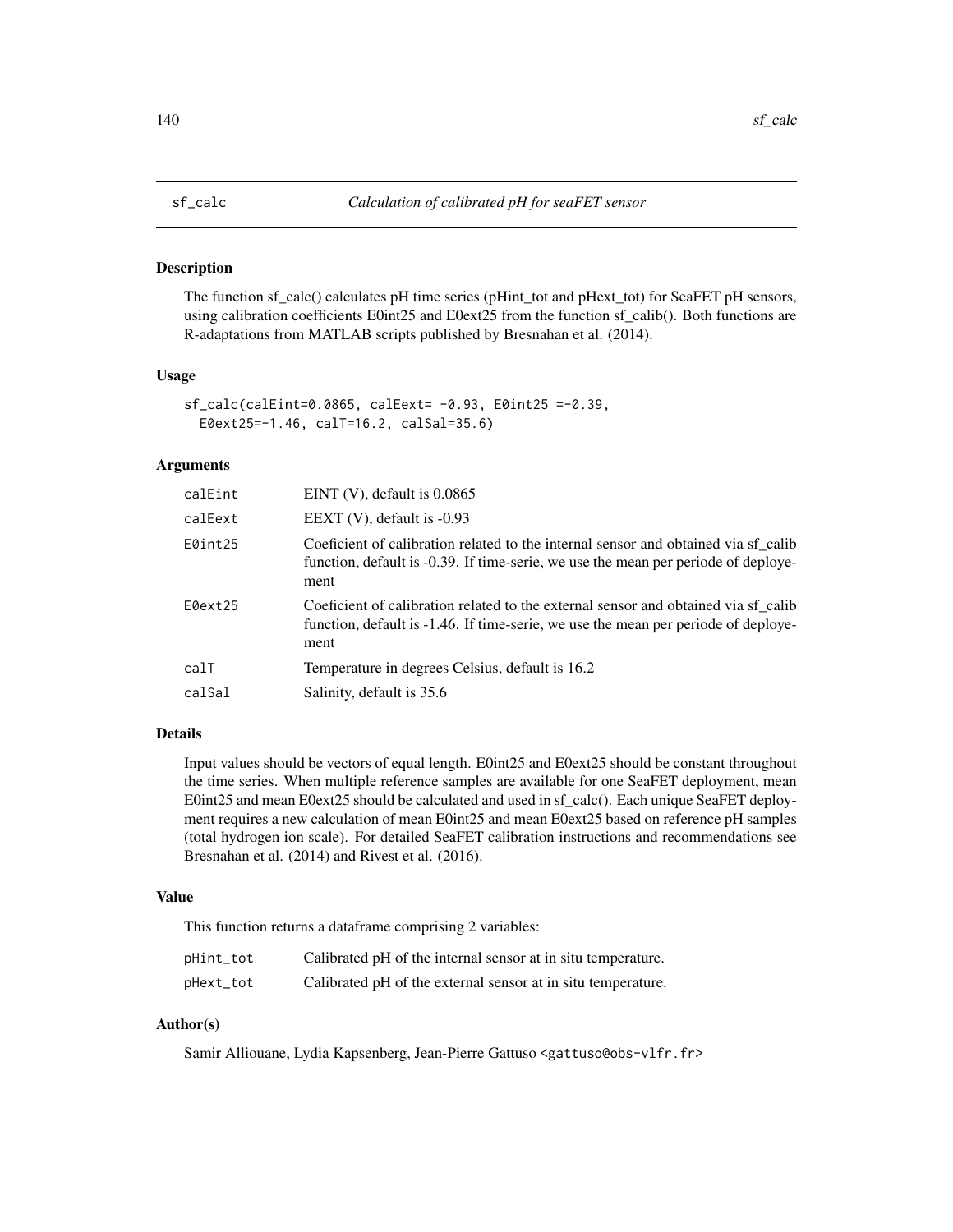$sf\_calib$  141

## References

Bresnahan, P. J. J., Martz, T. R., Takeshita, Y., Johnson, K. S., and LaShomb, M., 2014. Best practices for autonomous measurement of seawater pH with the Honeywell Durafet. *Methods Oceanogr.* 9, 44-60.

Martz, T.R., Connery, J.G., and Johnson, K.S., 2010. Testing the Honeywell Durafet for seawater pH applications. *Limnol. Oceanogr. Meth.* 8, 172-184.

Rivest, E.B., O'Brien, M., Kapsenberg, L., Gotschalk, C.C., Blanchette, C.A., Hoshijima, U., and Hofmann, G.E., 2016. Beyond the benchtop and the benthos: dataset management planning and design for time series of ocean carbonate chemistry associated with Durafet(c)-based pH sensors. *Ecological Informatics* 36, 209-220.

# See Also

[sf\\_calib](#page-140-0).

# Examples

```
sf_calc(calEint=0.0865, calEext= -0.93, E0int25 =-0.39,
 E0ext25=-1.46, calT=16.2, calSal=35.6)
```

```
## Using the test file seaFET
sf_calc(calEint=seaFET$Eint, calEext=seaFET$Eext,
 E0int25=seaFET$E0int25, E0ext25=seaFET$E0ext25,
 calT=seaFET$Temperature, calSal=seaFET$Salinity)
```
<span id="page-140-0"></span>sf\_calib *Calibration coefficients for seaFET sensor*

# Description

Calibration coefficients E0INT,25, E0EXT,25

### Usage

```
sf_calib(calEint=0.0865, calEext=-0.93, calpH=8.132, calT=16.2, calSal=35.6)
```
### Arguments

| calEint | EINT $(V)$ , default is 0.0865                         |
|---------|--------------------------------------------------------|
| calEext | EEXT $(V)$ , default is -0.93                          |
| calpH   | spectrophotometric pH in Total scale, default is 8.132 |
| calT    | Temperature in degrees Celsius, default is 16.2        |
| calSal  | Salinity, default is 35.6                              |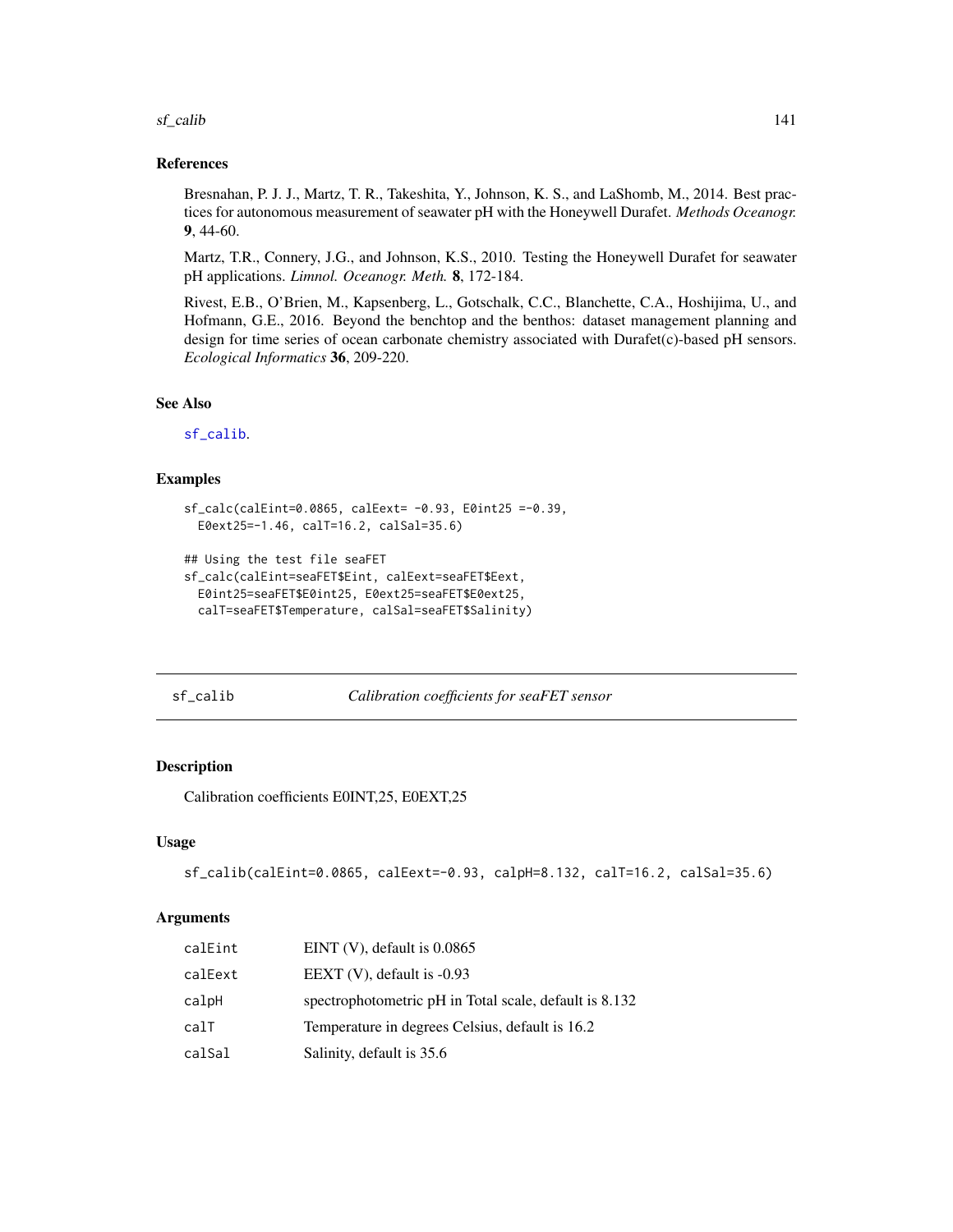## Details

Outputs E0INT25 and E0EXT25 must be calculated for each reference sample collected during a SeaFET deployment. Multiple E0INT25 and E0EXT25 may be calculated if there is more than one reference sample for a given deployment. As such, arguments can be given as unique numbers or as vectors (vectors should be of the same length).

It is critical that Eint (calEint) and Eext (calEext) recorded by the SeaFET match reference sample measurements of temperature (calT), salinity (calSal), and spectrophotometric pH (calpH, total hydrogen ion scale) taken at the same time. Note that SeaFET temperature measurements may require calibration via an applied offset. When possible, calibrated CTD temperature and salinity measurements may be used, while spectrophotometric pH measurements always require discrete 'reference' water samples (unless in situ, certified, seawater-based, Tris pH buffer is used). The accepted time offset between collection of reference samples and SeaFET measurements depends on the hydrology and pH variability of the location. For detailed SeaFET calibration instructions and recommendations see Bresnahan et al. (2014) and Rivest et al. (2016).

#### Value

This function returns a dataframe comprising 2 variables:

| E0int25 | Calibration coefficients of the internal sensor at 25oC. |
|---------|----------------------------------------------------------|
| E0ext25 | Calibration coefficients of the external sensor at 25oC. |

#### Author(s)

Samir Alliouane, Lydia Kapsenberg, Jean-Pierre Gattuso <gattuso@obs-vlfr.fr>

# References

Bresnahan, P. J. J., Martz, T. R., Takeshita, Y., Johnson, K. S., and LaShomb, M., 2014. Best practices for autonomous measurement of seawater pH with the Honeywell Durafet. *Methods Oceanogr.* 9, 44-60.

Martz, T.R., Connery, J.G., and Johnson, K.S., 2010. Testing the Honeywell Durafet for seawater pH applications. *Limnol. Oceanogr. Meth.* 8, 172-184.

Rivest, E.B., O'Brien, M., Kapsenberg, L., Gotschalk, C.C., Blanchette, C.A., Hoshijima, U., and Hofmann, G.E., 2016. Beyond the benchtop and the benthos: dataset management planning and design for time series of ocean carbonate chemistry associated with Durafet(c)-based pH sensors. *Ecological Informatics* 36, 209-220.

# See Also

[sf\\_calc](#page-139-0).

## Examples

sf\_calib(calEint=0.0865, calEext=-0.93, calpH=8.132, calT=16.2, calSal=35.6)

## Using the test file seaFET sf\_calib(calEint=seaFET\$Eint, calEext=seaFET\$Eext,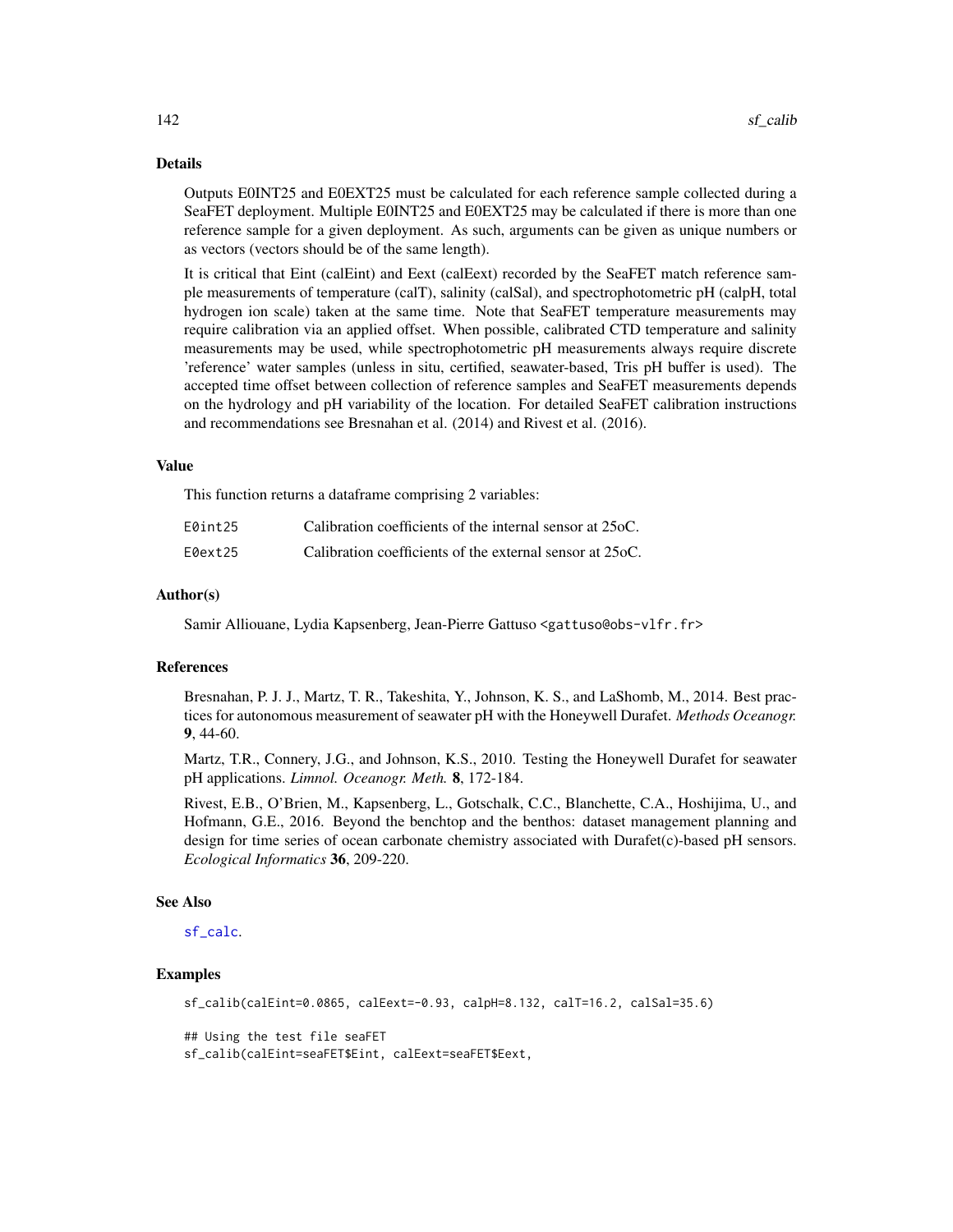```
calpH=seaFET$pHspectro, calT=seaFET$Temperature,
calSal=seaFET$Salinity)
```
sir *Parameters of the seawater carbonate system including the substrateinhibitor-ratio (SIR)*

# Description

This function is a modification of *carb*. It returns parameters of the seawater carbonate system, as well as additional parameters relevant to the substrate-inhibitor-ratio (SIR).

# Usage

```
sir(flag, var1, var2, S = 35, T = 25, Patm = 1, P = 0,Pt = 0, Sit = 0, k1k2 = "x", kf = "x", ks = "d", pHscale = "T",
              b = "u74", gas = "potential", warn = "y", eos = "eos80",long = 1e+20, lat = 1e+20
```
# Arguments

| flag | select the couple of variables available. The flags which can be used are:       |
|------|----------------------------------------------------------------------------------|
|      | $flag = 1 pH$ and CO2 given                                                      |
|      | $flag = 2 CO2$ and HCO3 given                                                    |
|      | $flag = 3 CO2$ and $CO3$ given                                                   |
|      | $flag = 4 CO2$ and ALK given                                                     |
|      | $flag = 5 CO2$ and DIC given                                                     |
|      | $flag = 6 pH$ and HCO3 given                                                     |
|      | $flag = 7 pH$ and CO3 given                                                      |
|      | $flag = 8 pH$ and ALK given                                                      |
|      | $flag = 9 pH$ and DIC given                                                      |
|      | $flag = 10 HCO3$ and CO3 given                                                   |
|      | $flag = 11 HCO3$ and ALK given                                                   |
|      | $flag = 12 HCO3$ and DIC given                                                   |
|      | $flag = 13 CO3$ and ALK given                                                    |
|      | $flag = 14 CO3$ and DIC given                                                    |
|      | $flag = 15$ ALK and DIC given                                                    |
|      | $flag = 21 pCO2$ and pH given                                                    |
|      | $flag = 22 pCO2$ and HCO3 given                                                  |
|      | $flag = 23 pCO2$ and $CO3$ given                                                 |
|      | $flag = 24 pCO2$ and ALK given                                                   |
|      | $flag = 25 pCO2$ and DIC given                                                   |
| var1 | Value of the first variable in mol/kg, except for pH and for $pCO2$ in $\mu$ atm |
| var2 | Value of the second variable in mol/kg, except for pH                            |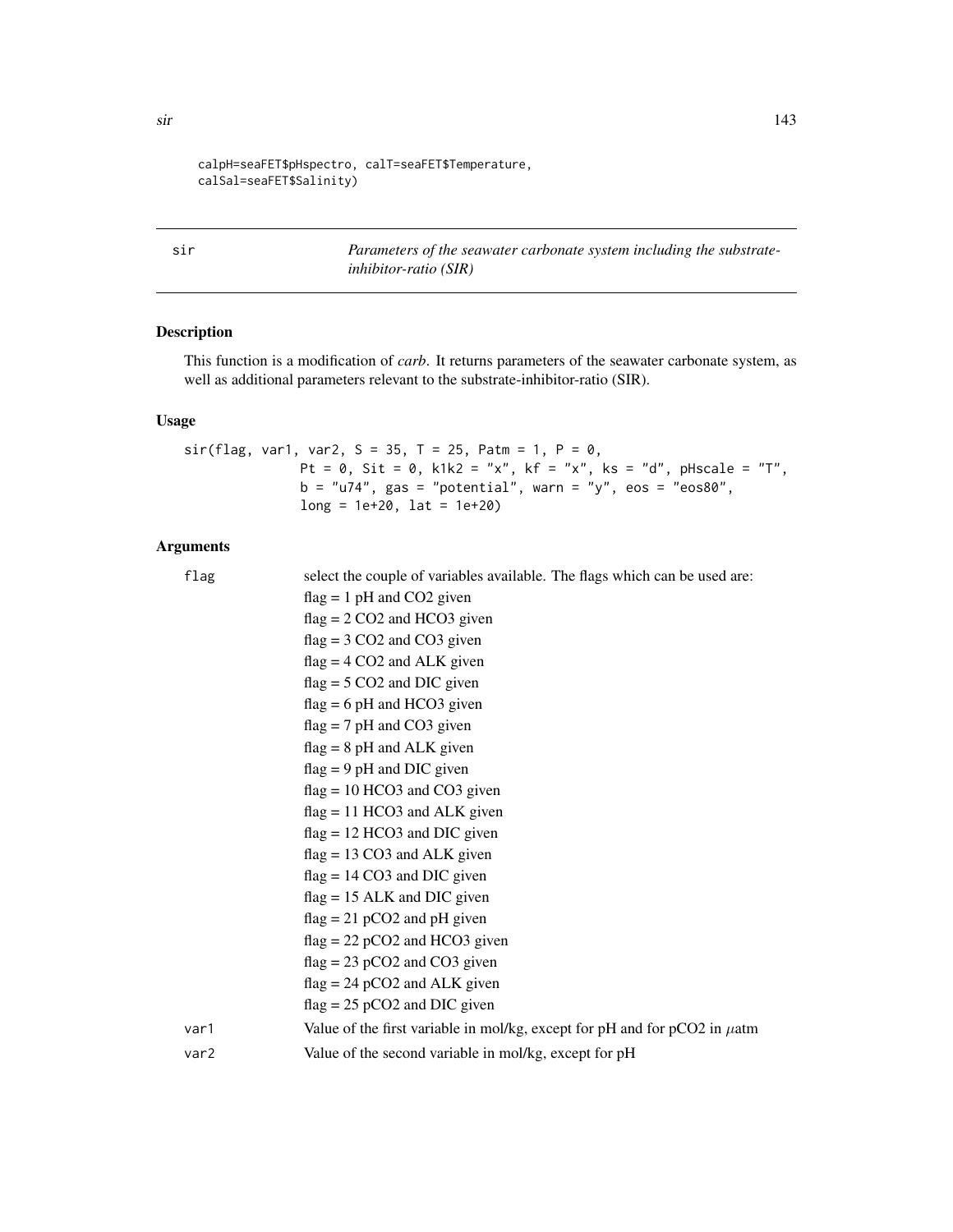| S       | Salinity                                                                                                                                                                                                                                                                                                                                                                                                                                                                                                                                                                          |
|---------|-----------------------------------------------------------------------------------------------------------------------------------------------------------------------------------------------------------------------------------------------------------------------------------------------------------------------------------------------------------------------------------------------------------------------------------------------------------------------------------------------------------------------------------------------------------------------------------|
| T       | Temperature in degrees Celsius                                                                                                                                                                                                                                                                                                                                                                                                                                                                                                                                                    |
| Patm    | Surface atmospheric pressure in atm, default is 1 atm                                                                                                                                                                                                                                                                                                                                                                                                                                                                                                                             |
| P       | Hydrostatic pressure in bar (surface $= 0$ )                                                                                                                                                                                                                                                                                                                                                                                                                                                                                                                                      |
| Pt      | Concentration of total phosphate in mol/kg; set to 0 if NA                                                                                                                                                                                                                                                                                                                                                                                                                                                                                                                        |
| Sit     | Concentration of total silicate in mol/kg; set to 0 if NA                                                                                                                                                                                                                                                                                                                                                                                                                                                                                                                         |
| k1k2    | "I" for using K1 and K2 from Lueker et al. (2000), "m02" from Millero et al.<br>(2002), "m06" from Millero et al. (2006), "m10" from Millero (2010), "mp2"<br>from Mojica Prieto et al. (2002), "p18" from Papadimitriou et al. (2018), "r"<br>from Roy et al. (1993), "sb21" from Shockman & Byrne (2021), "s20" from<br>Sulpis et al. (2020), and "w14" from Waters et al. (2014). "x" is the default flag;<br>the default value is then "1", except if T is outside the range 2 to 35oC and/or S<br>is outside the range 19 to 43. In these cases, the default value is "w14". |
| kf      | "pf" for using Kf from Perez and Fraga (1987) and "dg" for using Kf from Dick-<br>son and Riley (1979 in Dickson and Goyet, 1994). "x" is the default flag; the<br>default value is then "pf", except if T is outside the range $9$ to $33$ oC and/or S is<br>outside the range 10 to 40. In these cases, the default is "dg".                                                                                                                                                                                                                                                    |
| ks      | "d" for using Ks from Dickson (1990) and "k" for using Ks from Khoo et al.<br>$(1977)$ , default is "d"                                                                                                                                                                                                                                                                                                                                                                                                                                                                           |
| pHscale | "T" for the total scale, "F" for the free scale and "SWS" for using the seawater<br>scale, default is "T" (total scale)                                                                                                                                                                                                                                                                                                                                                                                                                                                           |
| b       | Concentration of total boron. "110" for the Lee et al. (2010) formulation or<br>"u74" for the Uppstrom (1974) formulation, default is "u74"                                                                                                                                                                                                                                                                                                                                                                                                                                       |
| gas     | used to indicate the convention for INPUT pCO2, i.e., when it is an input vari-<br>able (flags 21 to 25): "insitu" indicates it is referenced to in situ pressure and<br>in situ temperature; "potential" indicates it is referenced to 1 atm pressure and<br>potential temperature; and "standard" indicates it is referenced to 1 atm pressure<br>and in situ temperature. All three options should give identical results at surface<br>pressure. This option is not used when pCO2 is not an input variable (flags 1 to<br>15). The default is "potential".                   |
| warn    | "y" to show warnings when T or S go beyond the valid range for constants; "n"<br>to supress warnings. The default is "y".                                                                                                                                                                                                                                                                                                                                                                                                                                                         |
| eos     | "teos10" to specify T and S according to Thermodynamic Equation Of Seawater<br>- 2010 (TEOS-10); "eos80" to specify T and S according to EOS-80.                                                                                                                                                                                                                                                                                                                                                                                                                                  |
| long    | longitude of data point, used when eos parameter is "teos10" as a conversion<br>parameter from absolute to practical salinity.                                                                                                                                                                                                                                                                                                                                                                                                                                                    |
| lat     | latitude of data point, used when eos parameter is "teos10".                                                                                                                                                                                                                                                                                                                                                                                                                                                                                                                      |

# Details

Calculates the "substrate-inhibitor ratio (SIR)" (i.e. [HCO3-]/[H+]) which is used as a metric to predict carbonate chemistry dependency of biotic calcium carbonate formation (Bach, 2015). Please note that hydrogen ion concentrations in the output [HCO3-]/[H+] are on the *free scale*, regardless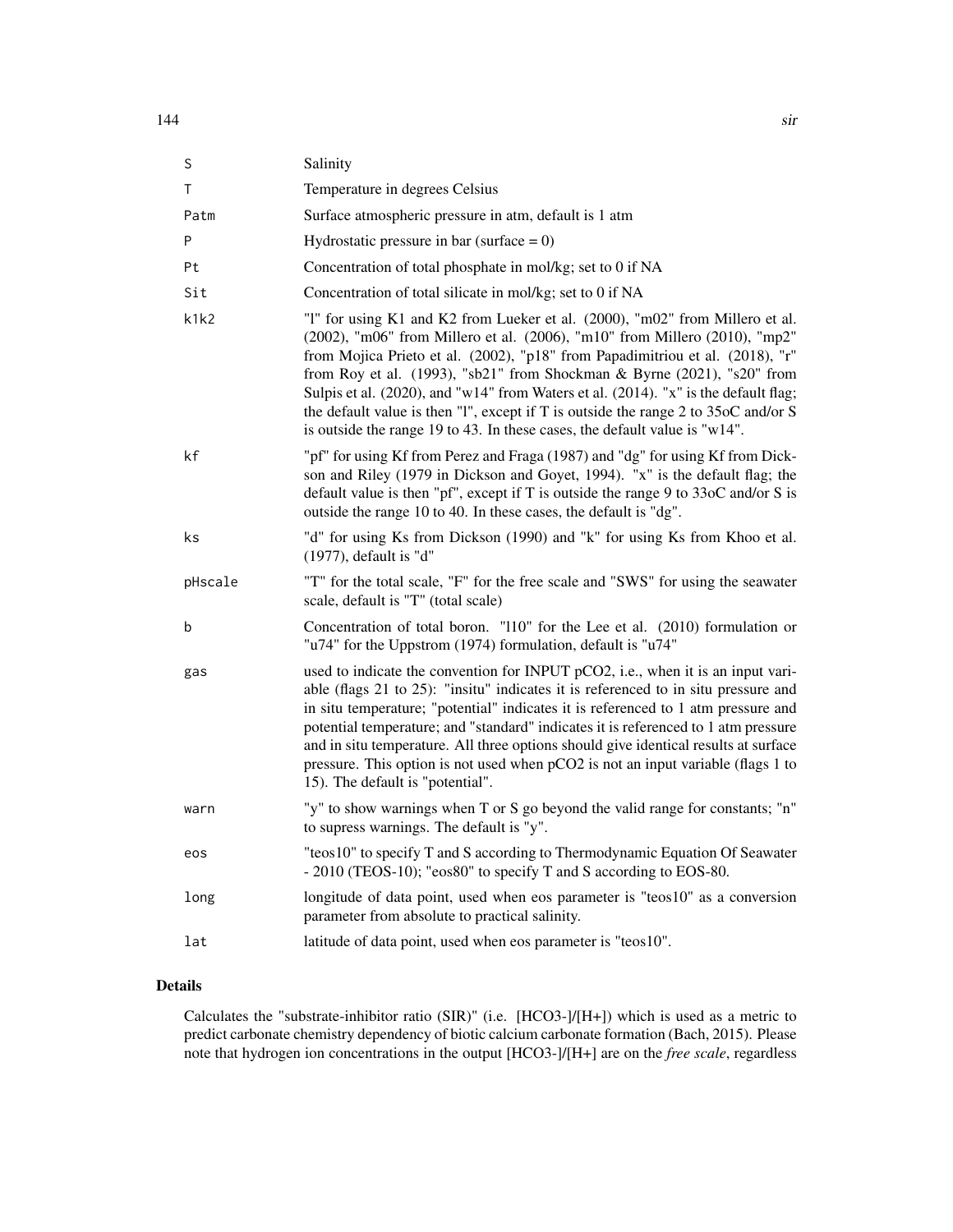of the input pH scale. We have included pH and  $[H+]$  outputs on multiple scales as a teaching exercise to show how calculating the SIR on different scales changes its meaning.

The function is based on *carb* and therefore also returns parameters of the seawater carbonate system.

#### *carb* details:

The Lueker et al. (2000) constants for K1 and K2, the Perez and Fraga (1987) constant for Kf and the Dickson (1990) constant for Ks are recommended by Dickson et al. (2007). It is, however, critical to consider that each formulation is only valid for specific ranges of temperature and salinity:

#### *For K1 and K2:*

- Roy et al. (1993): S ranging between 5 and 45 and T ranging between 0 and 45oC.
- Lueker et al. (2000): S ranging between 19 and 43 and T ranging between 2 and 35oC.
- Mojica Prieto et al. (2002): S ranging from 5 to 42 and T ranging between 0 and 45oC.
- Millero et al. (2002): S ranging from 34 to 37 and T ranging between -1.6 and 35oC.
- Millero et al. (2006): S ranging between 0.1 and 50 and T ranging between 1 and 50oC.
- Millero (2010): S ranging between 1 and 50 and T ranging between 0 and 50oC. Millero (2010) provides a K1 and K2 formulation for the seawater, total and free pH scales. Therefore, when this method is used and if  $P=0$ , K1 and K2 are computed with the formulation corresponding to the pH scale given in the flag "pHscale".
- Waters et al.(2014): S ranging between 1 and 50 and T ranging between 0 and 50oC. Waters (2014) provides a K1 and K2 formulation for the seawater, total and free pH scales. Therefore, when this method is used and if  $P=0$ , K1 and K2 are computed with the formulation corresponding to the pH scale given in the flag "pHscale".
- Papadimitriou et al. (2018): S ranging from 33 to 100 and T ranging between -6 to 25oC.
- Sulpis et al. (2020): S ranging from 30.7 to 37.6 and T ranging between -1.7 to 31.8oC.
- Shockman & Byrne (2021): for K2, S ranging from 19.6 to 41 and T ranging between 15 to 35oC. For K1, formulation is that of Waters et al.

#### *For Kf:*

- Perez and Fraga (1987): S ranging between 10 and 40 and T ranging between 9 and 33oC.
- Dickson and Riley (1979 in Dickson and Goyet, 1994): S ranging between 0 and 45 and T ranging between 0 and 45oC.

#### *For Ks:*

- Dickson (1990): S ranging between 5 and 45 and T ranging between 0 and 45oC.
- Khoo et al. (1977): S ranging between 20 and 45 and T ranging between 5 and 40oC.

The arguments can be given as a unique number or as vectors. If the lengths of the vectors are different, the longer vector is retained and only the first value of the other vectors is used. It is recommended to use either vectors with the same dimension or one vector for one argument and numbers for the other arguments.

# *Pressure corrections and pH scale:*

• For K0, the pressure correction term of Weiss (1974) is used.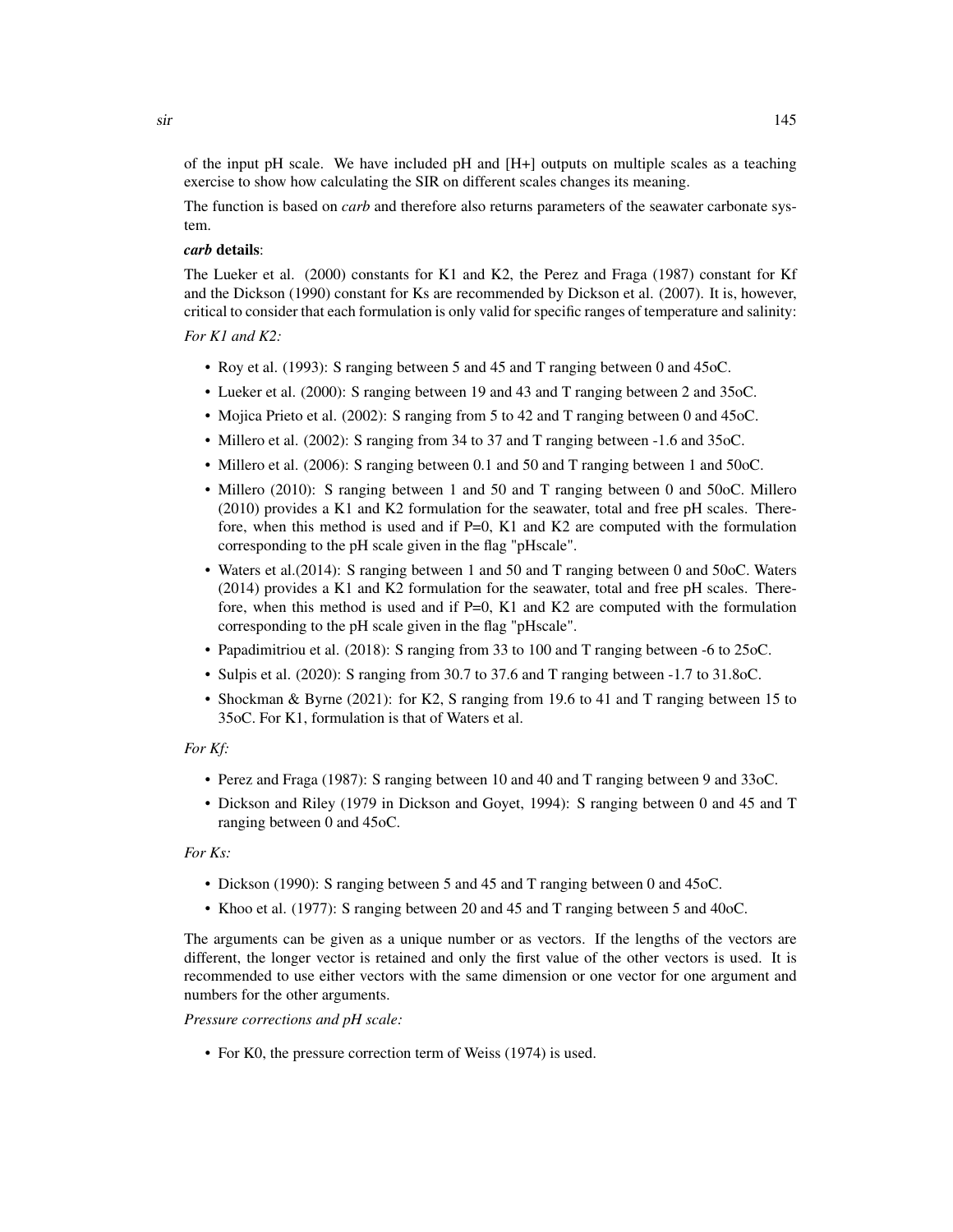- For K1, K2, pK1, pK2, pK3, Kw, Kb, Khs and Ksi, the pressure correction was applied on the seawater scale. Hence, if needed, values were first transformed from the total scale to the seawater scale, the pressure correction applied as described by Millero (1995), and the value was transformed back to the required scale (T, F or SWS).
- For Kf, the pressure correction was applied on the free scale. The formulation of Dickson and Riley (1979 in Dickson and Goyet, 1994) provides Kf on the free scale but that of Perez and Fraga (1987) provides it on the total scale. Hence, in that case, Kf was first transformed from the total scale to the free scale. With both formulations, the pressure correction was applied as described by Millero (1995), and the value was transformed back to the required scale (T, F or SWS).
- For Ks, the pressure correction was applied on the free scale. The pressure correction was applied as described by Millero (1995), and the value was transformed back to the required scale (T, F or SWS).
- For Kn, The pressure correction was applied on the seawater scale. The pressure correction was applied as described by Millero (1995), and the value was transformed back to the required scale (T, F or SWS).

long and lat are used as conversion parameters from absolute to practical salinity: when seawater is not of standard composition, practical salinity alone is not sufficient to compute absolute salinity and vice-versa. One needs to know the density. When long and lat are given, density is inferred from WOA silicate concentration at given location. When they are not, an arbitrary geographic point is chosen: mid equatorial Atlantic. Note that this implies an error on computed salinity up to 0.02 g/kg.

#### Value

The function returns a data frame containing the following columns:

| S                | Salinity                                                                                                                    |
|------------------|-----------------------------------------------------------------------------------------------------------------------------|
| Τ                | Temperature in degrees Celsius                                                                                              |
| Patm             | Surface atmospheric pressure in atm                                                                                         |
| P                | Hydrostatic pressure in bar                                                                                                 |
| pH               | pH                                                                                                                          |
| CO <sub>2</sub>  | $CO2$ concentration (mol/kg)                                                                                                |
| pC <sub>02</sub> | "standard" pCO2, CO2 partial pressure computed at in situ temperature and at-<br>mospheric pressure $(\mu atm)$             |
| f <sub>CO2</sub> | "standard" fCO2, CO2 fugacity computed at in situ temperature and atmospheric<br>pressure $(\mu atm)$                       |
| pC02pot          | "potential" pCO2, CO2 partial pressure computed at potential temperature and<br>atmospheric pressure $(\mu$ atm)            |
| fC02pot          | "potential" fCO2, CO2 fugacity computed at potential temperature and atmo-<br>spheric pressure $(\mu atm)$                  |
| pC02insitu       | "in situ" pCO2, CO2 partial pressure computed at in situ temperature and total<br>pressure (atm + hydrostatic) ( $\mu$ atm) |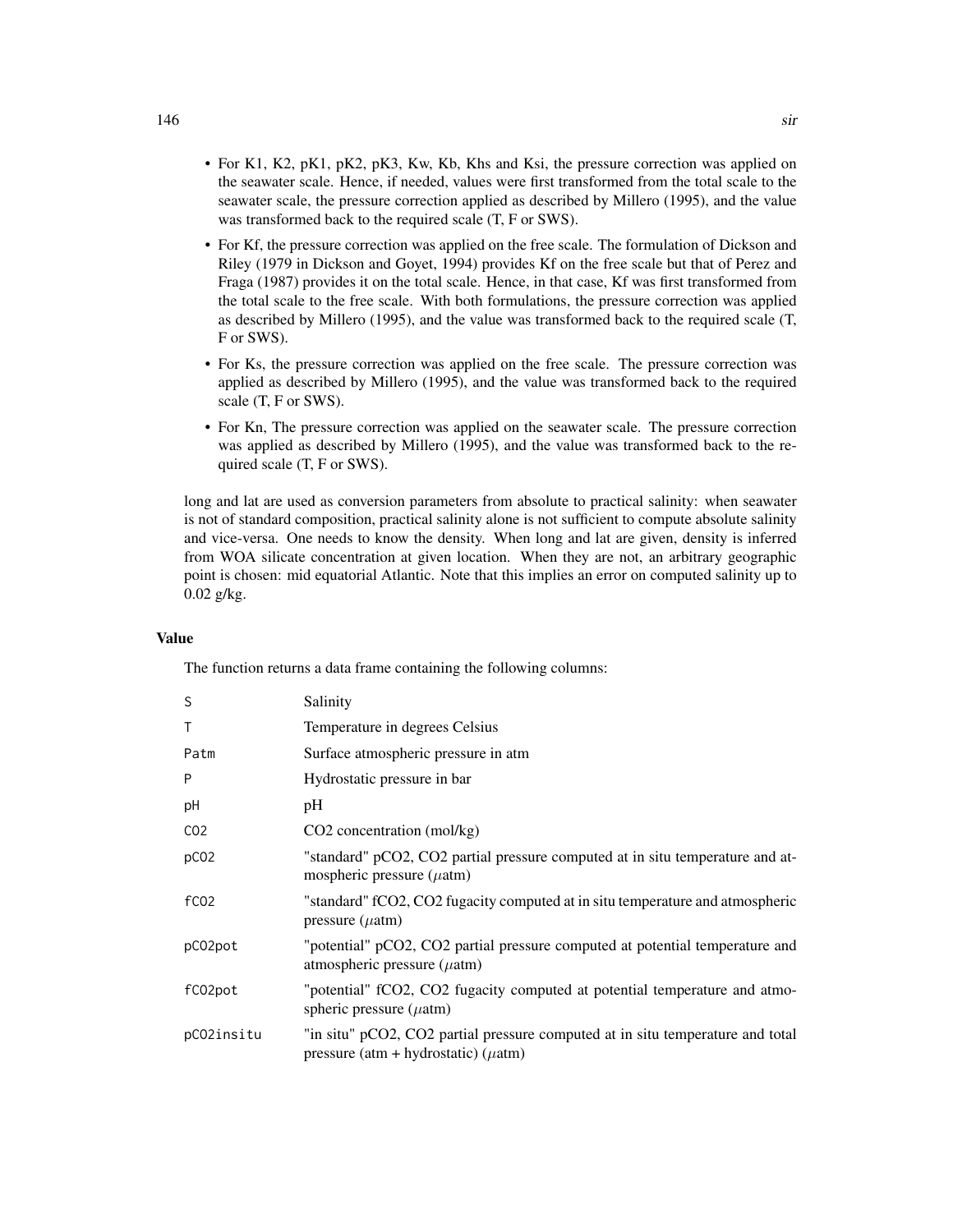| fCO2insitu      | "in situ" fCO2, CO2 fugacity computed at in situ temperature and total pressure<br>$(atm + hydrostatic)$ ( $\mu$ atm) |
|-----------------|-----------------------------------------------------------------------------------------------------------------------|
| HCO3            | $HCO3$ concentration (mol/kg)                                                                                         |
| CO <sub>3</sub> | $CO3$ concentration (mol/kg)                                                                                          |
| DIC             | DIC concentration (mol/kg)                                                                                            |
| <b>ALK</b>      | ALK, total alkalinity (mol/kg)                                                                                        |
| OmegaAragonite  | Omega aragonite, aragonite saturation state                                                                           |
| OmegaCalcite    | Omega calcite, calcite saturation state                                                                               |
| SIR             | substrate inhibitor ratio: [HCO3]/[H_free] (mol: $\mu$ mol)                                                           |
| H_free          | H ion concentration on free scale $(\mu \text{mol/kg})$                                                               |
| H_sws           | H ion concentration on seawater scale $(\mu \text{mol/kg})$                                                           |
| $H_t$           | H ion concentration on total scale $(\mu \text{mol/kg})$                                                              |
| pH_free         | pH calculated on the free scale                                                                                       |
| pH_sws          | pH calculated on the seawater scale                                                                                   |
| pH_t            | pH calculated on the total scale                                                                                      |

#### **Note**

Warning: pCO2 estimates below 100 m are subject to considerable uncertainty. See Weiss (1974) and Orr et al. (2015)

# Author(s)

Kimberlee Baldry, Lennart Bach and Jean-Pierre Gattuso, <gattuso@obs-vlfr.fr>

#### References

Bach L. T., 2015 Reconsidering the role of carbonate ion concentration in calcification by marine organisms. *Biogeosciences* 12, 4939-4951.

Dickson A. G. and Riley J. P., 1979 The estimation of acid dissociation constants in seawater media from potentiometric titrations with strong base. I. The ionic product of water. *Marine Chemistry* 7, 89-99.

Dickson A. G., 1990 Standard potential of the reaction:  $AgCI(s) + 1/2H2(g) = Ag(s) + HCI(aq)$ , and the standard acidity constant of the ion HSO4 in synthetic sea water from 273.15 to 318.15 K. *Journal of Chemical Thermodynamics* 22, 113-127.

Dickson A. G., Sabine C. L. and Christian J. R., 2007 Guide to best practices for ocean CO2 measurements. *PICES Special Publication* 3, 1-191.

Khoo H. K., Ramette R. W., Culberson C. H. and Bates R. G., 1977 Determination of Hydrogen ion concentration in seawater from 5 to 40oC: standard potentials at salinities from 20 to 45. *Analytical Chemistry* 49, 29-34.

Lee K., Tae-Wook K., Byrne R.H., Millero F.J., Feely R.A. and Liu Y-M, 2010 The universal ratio of the boron to chlorinity for the North Pacific and North Atlantoc oceans. *Geochimica et Cosmochimica Acta* 74 1801-1811.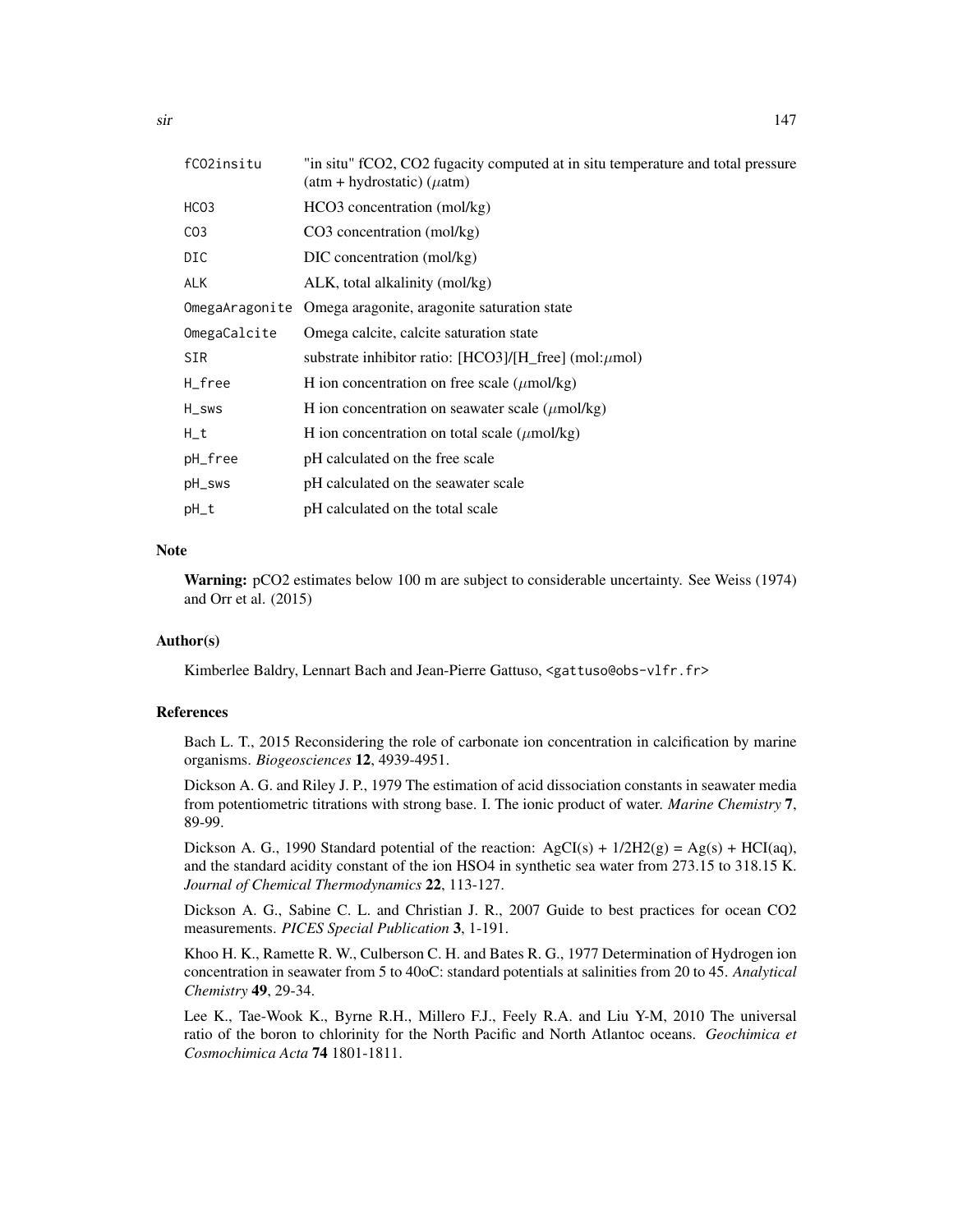Lueker T. J., Dickson A. G. and Keeling C. D., 2000 Ocean pCO2 calculated from dissolved inorganic carbon, alkalinity, and equations for K1 and K2: validation based on laboratory measurements of CO2 in gas and seawater at equilibrium. *Marine Chemistry* 70 105-119.

Millero F. J., 1995. Thermodynamics of the carbon dioxide system in the oceans. *Geochimica Cosmochimica Acta* 59: 661-677.

Millero F. J., 2010. Carbonate constant for estuarine waters. *Marine and Freshwater Research* 61: 139-142.

Millero F. J., Graham T. B., Huang F., Bustos-Serrano H. and Pierrot D., 2006. Dissociation constants of carbonic acid in seawater as a function of salinity and temperature. *Marine Chemistry* 100, 80-84.

Orr J. C., Epitalon J.-M. and Gattuso J.-P., 2015. Comparison of seven packages that compute ocean carbonate chemistry. *Biogeosciences* 12, 1483-1510.

Perez F. F. and Fraga F., 1987 Association constant of fluoride and hydrogen ions in seawater. *Marine Chemistry* 21, 161-168.

Roy R. N., Roy L. N., Vogel K. M., Porter-Moore C., Pearson T., Good C. E., Millero F. J. and Campbell D. M., 1993. The dissociation constants of carbonic acid in seawater at salinities 5 to 45 and temperatures 0 to 45oC. *Marine Chemistry* 44, 249-267.

Schockman, K.M., Byrne, R.H., 2021. Spectrophotometric determination of the bicarbonate dissociation constant in seawater, *Geochimica et Cosmochimica Acta*.

Uppstrom L.R., 1974 The boron/chlorinity ratio of the deep-sea water from the Pacific Ocean. *Deep-Sea Research I* 21, 161-162.

Waters, J., Millero, F. J., and Woosley, R. J., 2014. Corrigendum to "The free proton concentration scale for seawater pH", [MARCHE: 149 (2013) 8-22], Marine Chemistry 165, 66-67.

Weiss, R. F., 1974. Carbon dioxide in water and seawater: the solubility of a non-ideal gas, *Mar. Chem.*, 2, 203-215.

Weiss, R. F. and Price, B. A., 1980. Nitrous oxide solubility in water and seawater, *Marine Chemistry*, 8, 347-359.

Zeebe R. E. and Wolf-Gladrow D. A., 2001 *CO2 in seawater: equilibrium, kinetics, isotopes*. Amsterdam: Elsevier, 346 pp.

#### Examples

```
## With a couple of variables
sir(flag=8, var1=8.2, var2=0.00234, S=35, T=25, P=0, Patm=1.0, Pt=0, Sit=0,
pHscale="T", kf="pf", k1k2="l", ks="d", b="u74")
```

```
## Using vectors as arguments
flag <-c(8, 2, 8)var1 <- c(8.2, 7.477544e-06, 8.2)
var2 <- c(0.002343955, 0.001649802, 2400e-6)
S \leftarrow c(35, 35, 30)T < -c(25, 25, 30)P \leftarrow c(0, 0, 0)Pt <- c(0, 0, 0)Sit \leftarrow c(\emptyset, \emptyset, \emptyset)kf <- c("pf", "pf", "pf")
```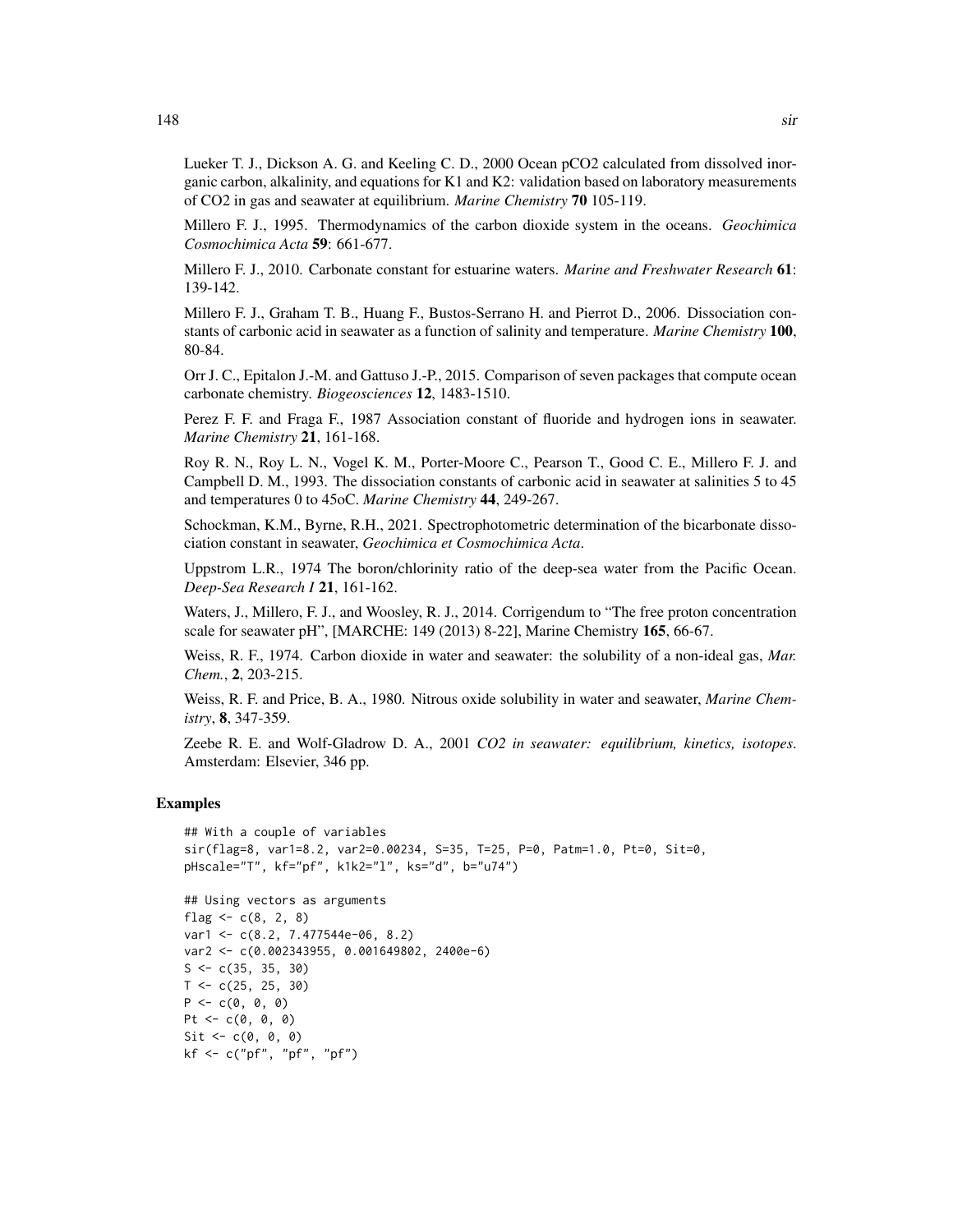```
k1k2 \leq c("1", "1", "1")pHscale <- c("T", "T", "T")
b <- c("l10", "l10", "l10")
sir(flag=flag, var1=var1, var2=var2, S=S, T=T, P=P,
 Pt=Pt, Sit=Sit, kf=kf, k1k2=k1k2, pHscale=pHscale, b=b)
## Test with all flags
flag \leq c((1:15), (21:25))var1 <- c(8.200000, 7.308171e-06, 7.308171e-06, 7.308171e-06, 7.308171e-06,
8.2, 8.2, 8.2, 8.2, 0.001646857, 0.001646857, 0.001646857, 0.0002822957,
0.0002822957, 0.00234, 258.2164, 258.2164, 258.2164, 258.2164, 258.2164 )
var2 <- c(7.308171e-06, 0.001646857, 0.0002822957, 0.00234, 0.001936461,
0.001646857, 0.0002822957, 0.00234, 0.001936461, 0.0002822957,
0.00234, 0.001936461, 0.00234, 0.001936461, 0.001936461, 8.2,
0.001646857, 0.0002822957, 0.00234, 0.001936461)
sir(flag=flag, var1=var1, var2=var2)
## Test using a data frame
data(seacarb_test_P0) #test data set for P=0 (surface)
tab <- seacarb_test_P0[14:19,]
## method 1 using the column numbers
sir(flag=tab[[1]], var1=tab[[2]], var2=tab[[3]], S=tab[[4]], T=tab[[5]],
P=tab[[6]], Sit=tab[[8]], Pt=tab[[7]])
## method 2 using the column names
sir(flag=tab$flag, var1=tab$var1, var2=tab$var2, S=tab$S, T=tab$T,
P=tab$P, Sit=tab$Sit, Pt=tab$Pt)
```

| M.<br>۰. | ٠<br>__ |  |
|----------|---------|--|

Parameters of the seawater carbonate system with boron addition, in*cluding the substrate-inhibitor-ratio (SIR)*

#### Description

This function is a modification of *carbb*. It returns parameters of the seawater carbonate system when boron is added, as well as additional parameters relevant to the SIR.

#### Usage

```
sir_b(flag, var1, var2, S=35, T=25, Patm=1, P=0, Pt=0, Sit=0,
 k1k2="x", kf="x", ks="d", pHscale="T", b="u74", gas="potential", badd=0,
 warn="y", eos = "eos80", long = 1e+20, lat = 1e+20)
```
#### Arguments

flag select the couple of variables available. The flags which can be used are:  $flag = 1 pH$  and  $CO2$  given  $flag = 2 CO2$  and HCO3 given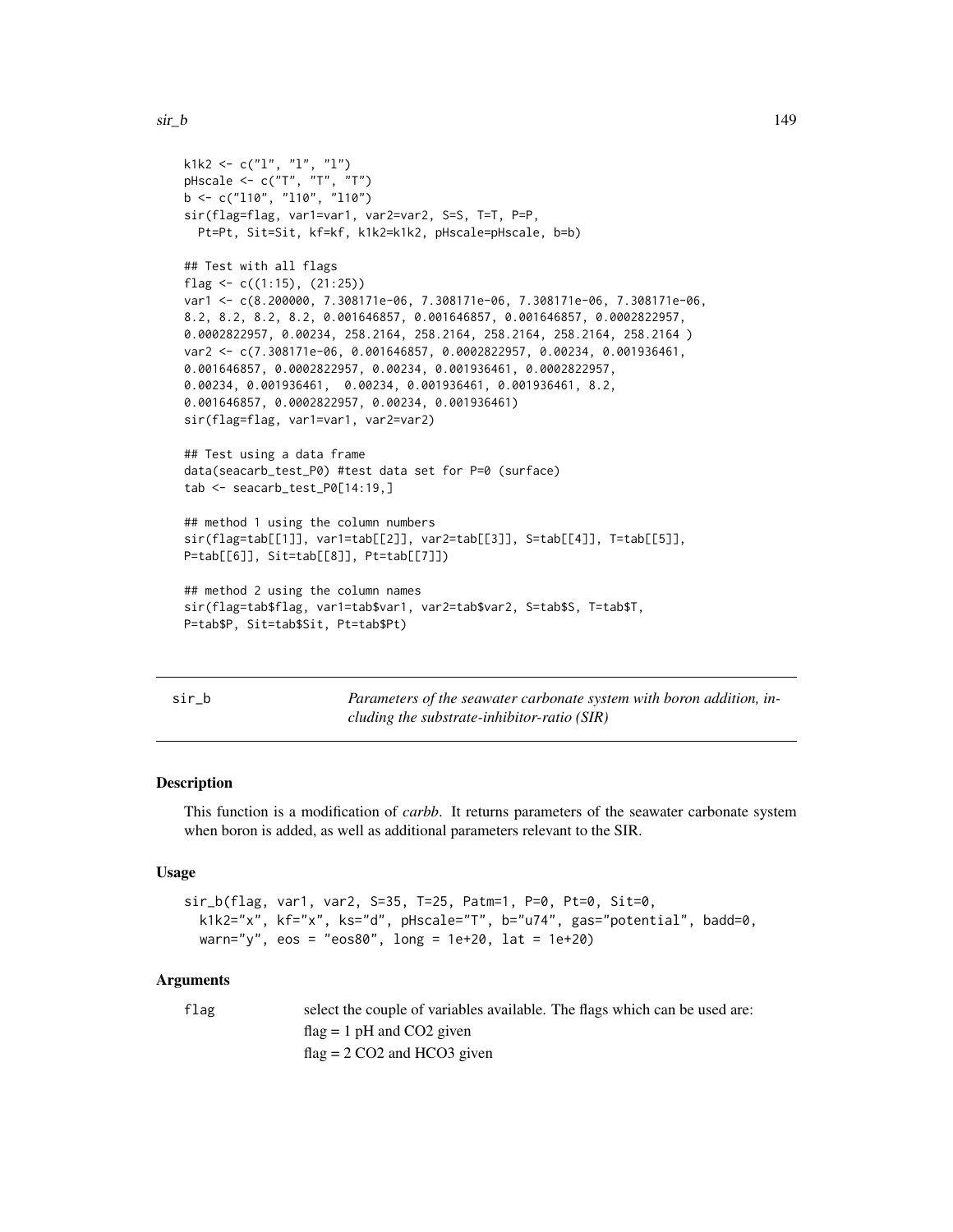|         | $flag = 3 CO2$ and $CO3$ given                                                                                                                                                                                                                                                                                                                                                                                                                                                                                                                                                                     |
|---------|----------------------------------------------------------------------------------------------------------------------------------------------------------------------------------------------------------------------------------------------------------------------------------------------------------------------------------------------------------------------------------------------------------------------------------------------------------------------------------------------------------------------------------------------------------------------------------------------------|
|         | $flag = 4 CO2$ and ALK given                                                                                                                                                                                                                                                                                                                                                                                                                                                                                                                                                                       |
|         | $flag = 5 CO2$ and DIC given                                                                                                                                                                                                                                                                                                                                                                                                                                                                                                                                                                       |
|         | $flag = 6 pH$ and HCO3 given                                                                                                                                                                                                                                                                                                                                                                                                                                                                                                                                                                       |
|         | $flag = 7 pH$ and CO3 given                                                                                                                                                                                                                                                                                                                                                                                                                                                                                                                                                                        |
|         | $flag = 8 pH$ and ALK given                                                                                                                                                                                                                                                                                                                                                                                                                                                                                                                                                                        |
|         | $flag = 9 pH$ and DIC given                                                                                                                                                                                                                                                                                                                                                                                                                                                                                                                                                                        |
|         | $flag = 10 HCO3$ and $CO3$ given                                                                                                                                                                                                                                                                                                                                                                                                                                                                                                                                                                   |
|         | $flag = 11 HCO3$ and ALK given                                                                                                                                                                                                                                                                                                                                                                                                                                                                                                                                                                     |
|         | $flag = 12 HCO3$ and DIC given                                                                                                                                                                                                                                                                                                                                                                                                                                                                                                                                                                     |
|         | $flag = 13 CO3$ and ALK given                                                                                                                                                                                                                                                                                                                                                                                                                                                                                                                                                                      |
|         | $flag = 14 CO3$ and DIC given                                                                                                                                                                                                                                                                                                                                                                                                                                                                                                                                                                      |
|         | $flag = 15$ ALK and DIC given                                                                                                                                                                                                                                                                                                                                                                                                                                                                                                                                                                      |
|         | $flag = 21 pCO2$ and pH given<br>$flag = 22 pCO2$ and HCO3 given                                                                                                                                                                                                                                                                                                                                                                                                                                                                                                                                   |
|         | $flag = 23 pCO2$ and $CO3$ given                                                                                                                                                                                                                                                                                                                                                                                                                                                                                                                                                                   |
|         | $flag = 24 pCO2$ and ALK given                                                                                                                                                                                                                                                                                                                                                                                                                                                                                                                                                                     |
|         | $flag = 25 pCO2$ and DIC given                                                                                                                                                                                                                                                                                                                                                                                                                                                                                                                                                                     |
| var1    | Value of the first variable in mol/kg, except for pH and for $pCO2$ in $\mu$ atm                                                                                                                                                                                                                                                                                                                                                                                                                                                                                                                   |
| var2    | Value of the second variable in mol/kg, except for pH                                                                                                                                                                                                                                                                                                                                                                                                                                                                                                                                              |
| S       | Salinity                                                                                                                                                                                                                                                                                                                                                                                                                                                                                                                                                                                           |
| Τ       | Temperature in degrees Celsius                                                                                                                                                                                                                                                                                                                                                                                                                                                                                                                                                                     |
| Patm    | Surface atmospheric pressure in atm, default is 1 atm                                                                                                                                                                                                                                                                                                                                                                                                                                                                                                                                              |
| P       | Hydrostatic pressure in bar (surface $= 0$ )                                                                                                                                                                                                                                                                                                                                                                                                                                                                                                                                                       |
| Pt      | Concentration of total phosphate in mol/kg; set to 0 if NA                                                                                                                                                                                                                                                                                                                                                                                                                                                                                                                                         |
| Sit     | Concentration of total silicate in mol/kg; set to 0 if NA                                                                                                                                                                                                                                                                                                                                                                                                                                                                                                                                          |
| k1k2    | "1" for using K1 and K2 from Lueker et al. (2000), "m02" from Millero et al.<br>(2002), "m06" from Millero et al. (2006), "m10" from Millero (2010), "mp2"<br>from Mojica Prieto et al. (2002), "p18" from Papadimitriou et al. (2018), "r"<br>from Roy et al. $(1993)$ , "sb21" from Shockman & Byrne $(2021)$ , "s20" from<br>Sulpis et al. (2020), and "w14" from Waters et al. (2014). "x" is the default flag;<br>the default value is then "1", except if T is outside the range $2$ to $35\text{oC}$ and/or S<br>is outside the range 19 to 43. In these cases, the default value is "w14". |
| kf      | "pf" for using Kf from Perez and Fraga (1987) and "dg" for using Kf from Dick-<br>son and Riley (1979 in Dickson and Goyet, 1994). "x" is the default flag; the<br>default value is then "pf", except if T is outside the range $9$ to $33$ oC and/or S is<br>outside the range 10 to 40. In these cases, the default is "dg".                                                                                                                                                                                                                                                                     |
| ks      | "d" for using Ks from Dickson (1990) and "k" for using Ks from Khoo et al.<br>$(1977)$ , default is "d"                                                                                                                                                                                                                                                                                                                                                                                                                                                                                            |
| pHscale | "T" for the total scale, "F" for the free scale and "SWS" for using the seawater<br>scale, default is "T" (total scale)                                                                                                                                                                                                                                                                                                                                                                                                                                                                            |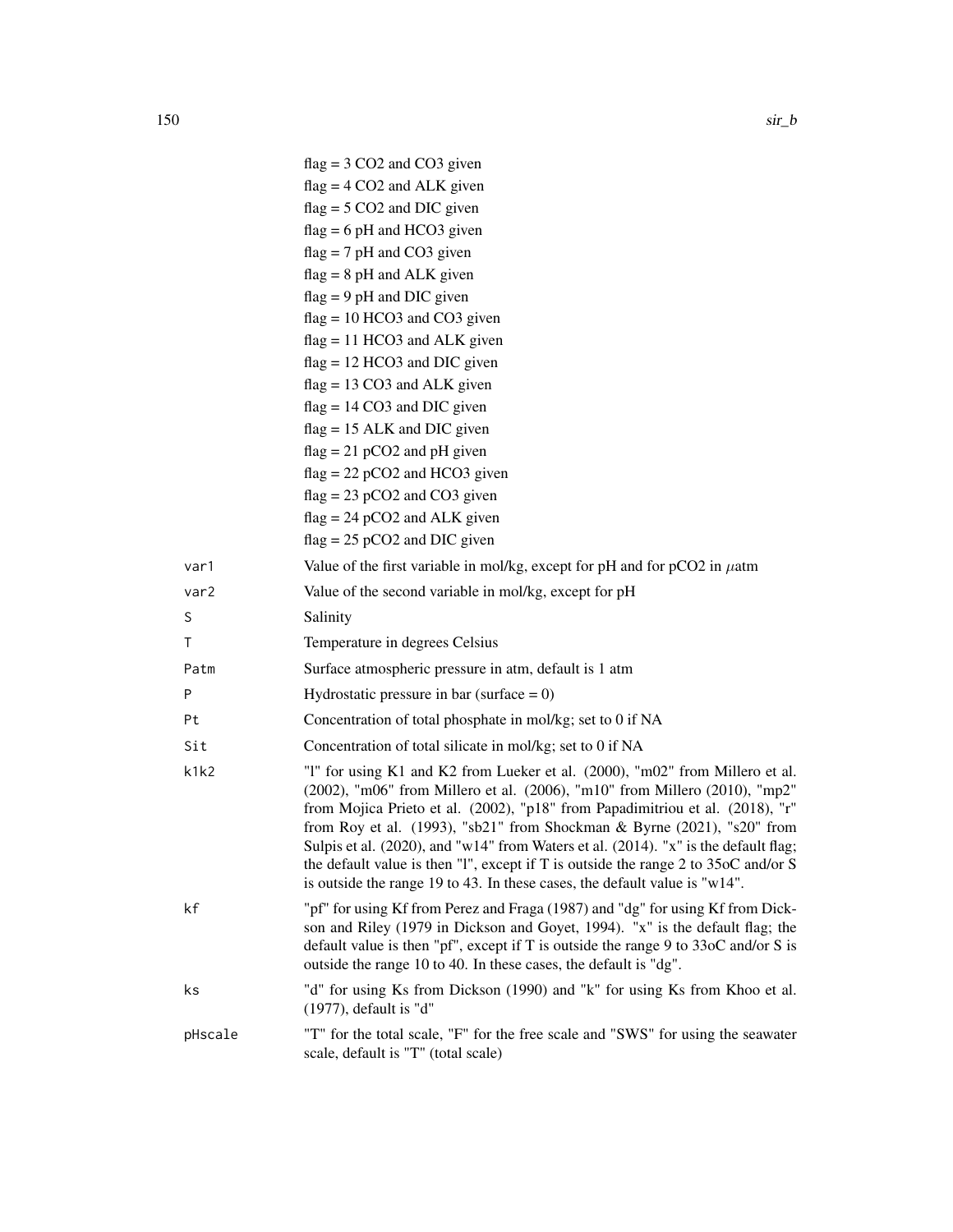| $\mathbf b$ | Concentration of total boron. "110" for the Lee et al. (2010) formulation or<br>"u74" for the Uppstrom (1974) formulation, default is "u74"                                                                                                                                                                                                                                                                                                                                                                                                                     |
|-------------|-----------------------------------------------------------------------------------------------------------------------------------------------------------------------------------------------------------------------------------------------------------------------------------------------------------------------------------------------------------------------------------------------------------------------------------------------------------------------------------------------------------------------------------------------------------------|
| gas         | used to indicate the convention for INPUT pCO2, i.e., when it is an input vari-<br>able (flags 21 to 25): "insitu" indicates it is referenced to in situ pressure and<br>in situ temperature; "potential" indicates it is referenced to 1 atm pressure and<br>potential temperature; and "standard" indicates it is referenced to 1 atm pressure<br>and in situ temperature. All three options should give identical results at surface<br>pressure. This option is not used when pCO2 is not an input variable (flags 1 to<br>15). The default is "potential". |
| badd        | Amount of boron added in mol/kg.                                                                                                                                                                                                                                                                                                                                                                                                                                                                                                                                |
| warn        | "y" to show warnings when T or S go beyond the valid range for constants; "n"<br>to supress warnings. The default is "y".                                                                                                                                                                                                                                                                                                                                                                                                                                       |
| eos         | "teos10" to specify T and S according to Thermodynamic Equation Of Seawater<br>- 2010 (TEOS-10); "eos80" to specify T and S according to EOS-80.                                                                                                                                                                                                                                                                                                                                                                                                                |
| long        | longitude of data point, used when eos parameter is "teos10" as a conversion<br>parameter from absolute to practical salinity.                                                                                                                                                                                                                                                                                                                                                                                                                                  |
| lat         | latitude of data point, used when eos parameter is "teos10".                                                                                                                                                                                                                                                                                                                                                                                                                                                                                                    |
|             |                                                                                                                                                                                                                                                                                                                                                                                                                                                                                                                                                                 |

# Details

Calculates the "substrate-inhibitor ratio  $(SIR)$ " (i.e.  $[HCO3-]/[H+])$  which is used as a metric to predict carbonate chemistry dependency of biotic calcium carbonate formation (Bach, 2015). Please note that hydrogen ion concentrations in the output [HCO3-]/[H+] are on the *free scale*, regardless of the input pH scale. We have included pH and [H+] outputs on multiple scales as a teaching exercise to show how calculating the SIR on different scales changes its meaning.

The function is based on *carbb* and therefore also returns parameters of the seawater carbonate system when boron is added.

#### *carbb* details:

The Lueker et al. (2000) constants for K1 and K2, the Perez and Fraga (1987) constant for Kf and the Dickson (1990) constant for Ks are recommended by Dickson et al. (2007). It is, however, critical to consider that each formulation is only valid for specific ranges of temperature and salinity:

# *For K1 and K2:*

- Lueker et al. (2000): S ranging between 19 and 43 and T ranging between 2 and 35oC.
- Mojica Prieto et al. (2002): S ranging from 5 to 42 and T ranging between 0 and 45oC.
- Millero et al. (2002): S ranging from 34 to 37 and T ranging between -1.6 and 35oC.
- Millero et al. (2006): S ranging between 0.1 and 50 and T ranging between 1 and 50oC.
- Millero (2010): S ranging between 1 and 50 and T ranging between 0 and 50oC. Millero (2010) provides a K1 and K2 formulation for the seawater, total and free pH scales. Therefore, when this method is used and if P=0, K1 and K2 are computed with the formulation corresponding to the pH scale given in the flag "pHscale".
- Papadimitriou et al. (2018): S ranging from 33 to 100 and T ranging between -6 to 25oC.
- Roy et al. (1993): S ranging between 5 and 45 and T ranging between 0 and 45oC.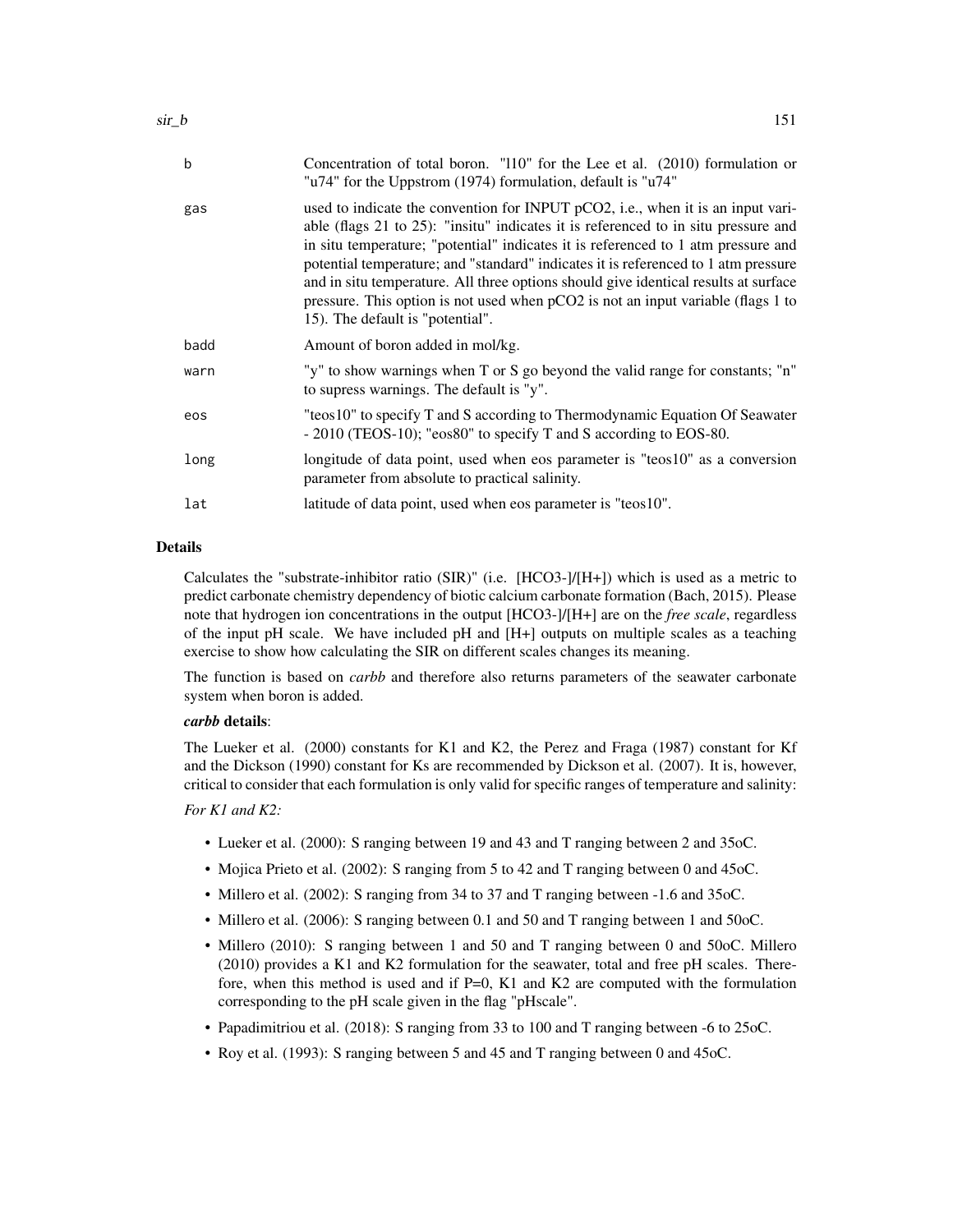- Shockman & Byrne (2021): for K2, S ranging from 19.6 to 41 and T ranging between 15 to 35oC. For K1, formulation is that of Waters et al.
- Sulpis et al. (2020): S ranging from 30.7 to 37.6 and T ranging between -1.7 to 31.8oC.
- Waters et al.(2014): S ranging between 1 and 50 and T ranging between 0 and 50oC. Waters (2014) provides a K1 and K2 formulation for the seawater, total and free pH scales. Therefore, when this method is used and if  $P=0$ , K1 and K2 are computed with the formulation corresponding to the pH scale given in the flag "pHscale".

#### *For Kf:*

- Perez and Fraga (1987): S ranging between 10 and 40 and T ranging between 9 and 33oC.
- Dickson and Riley (1979 in Dickson and Goyet, 1994): S ranging between 0 and 45 and T ranging between 0 and 45oC.

#### *For Ks:*

- Dickson (1990): S ranging between 5 and 45 and T ranging between 0 and 45oC.
- Khoo et al. (1977): S ranging between 20 and 45 and T ranging between 5 and 40oC.

The arguments can be given as a unique number or as vectors. If the lengths of the vectors are different, the longer vector is retained and only the first value of the other vectors is used. It is recommended to use either vectors with the same dimension or one vector for one argument and numbers for the other arguments.

*Pressure corrections and pH scale:*

- For K0, the pressure correction term of Weiss (1974) is used.
- For K1, K2, pK1, pK2, pK3, Kw, Kb, Khs and Ksi, the pressure correction was applied on the seawater scale. Hence, if needed, values were first transformed from the total scale to the seawater scale, the pressure correction applied as described by Millero (1995), and the value was transformed back to the required scale (T, F or SWS).
- For Kf, the pressure correction was applied on the free scale. The formulation of Dickson and Riley (1979 in Dickson and Goyet, 1994) provides Kf on the free scale but that of Perez and Fraga (1987) provides it on the total scale. Hence, in that case, Kf was first transformed from the total scale to the free scale. With both formulations, the pressure correction was applied as described by Millero (1995), and the value was transformed back to the required scale (T, F or SWS).
- For Ks, the pressure correction was applied on the free scale. The pressure correction was applied as described by Millero (1995), and the value was transformed back to the required scale (T, F or SWS).
- For Kn, The pressure correction was applied on the seawater scale. The pressure correction was applied as described by Millero (1995), and the value was transformed back to the required scale (T, F or SWS).

long and lat are used as conversion parameters from absolute to practical salinity: when seawater is not of standard composition, practical salinity alone is not sufficient to compute absolute salinity and vice-versa. One needs to know the density. When long and lat are given, density is inferred from WOA silicate concentration at given location. When they are not, an arbitrary geographic point is chosen: mid equatorial Atlantic. Note that this implies an error on computed salinity up to 0.02 g/kg.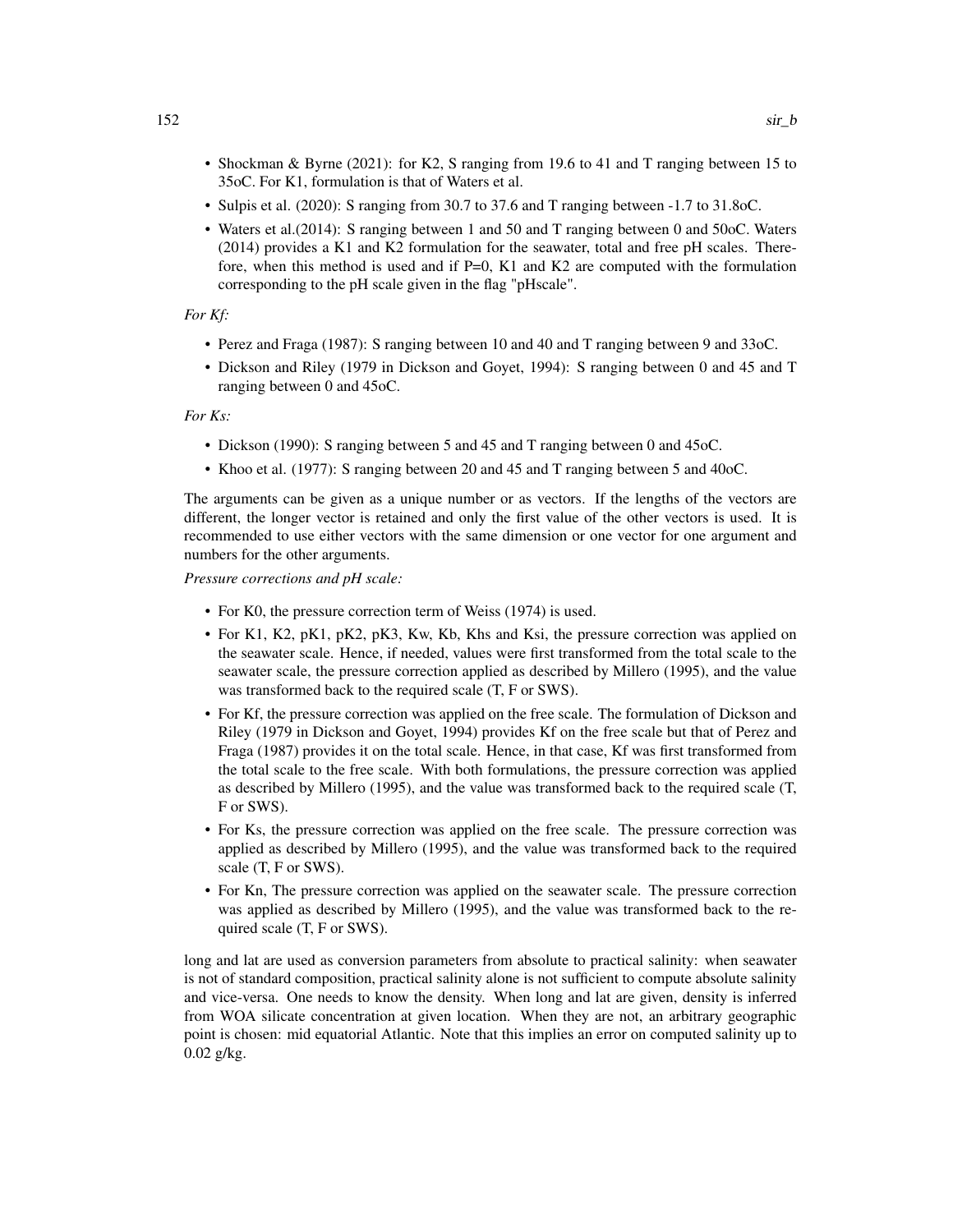$\sin b$  153

# Value

The function returns a data frame containing the following columns:

| S                | Salinity                                                                                                                    |
|------------------|-----------------------------------------------------------------------------------------------------------------------------|
| Τ                | Temperature in degrees Celsius                                                                                              |
| Patm             | Surface atmospheric pressure in atm                                                                                         |
| P                | Hydrostatic pressure in bar                                                                                                 |
| рH               | pH                                                                                                                          |
| CO <sub>2</sub>  | CO2 concentration (mol/kg)                                                                                                  |
| pCO <sub>2</sub> | "standard" pCO2, CO2 partial pressure computed at in situ temperature and at-<br>mospheric pressure $(\mu$ atm)             |
| fC <sub>02</sub> | "standard" fCO2, CO2 fugacity computed at in situ temperature and atmospheric<br>pressure $(\mu atm)$                       |
| pC02pot          | "potential" pCO2, CO2 partial pressure computed at potential temperature and<br>atmospheric pressure $(\mu$ atm)            |
| fC02pot          | "potential" fCO2, CO2 fugacity computed at potential temperature and atmo-<br>spheric pressure $(\mu atm)$                  |
| pC02insitu       | "in situ" pCO2, CO2 partial pressure computed at in situ temperature and total<br>pressure (atm + hydrostatic) ( $\mu$ atm) |
| fC02insitu       | "in situ" fCO2, CO2 fugacity computed at in situ temperature and total pressure<br>$(atm + hydrostatic) (\mu atm)$          |
| HCO3             | HCO3 concentration (mol/kg)                                                                                                 |
| CO <sub>3</sub>  | CO3 concentration (mol/kg)                                                                                                  |
| DIC              | DIC concentration (mol/kg)                                                                                                  |
| <b>ALK</b>       | ALK, total alkalinity (mol/kg)                                                                                              |
|                  | OmegaAragonite Omega aragonite, aragonite saturation state                                                                  |
| OmegaCalcite     | Omega calcite, calcite saturation state                                                                                     |
| SIR              | substrate inhibitor ratio: $[HCO3]/[HCO3]/[H_{free}]$ (mol: $\mu$ mol)                                                      |
| H_free           | H ion concentration on free scale $(\mu \text{mol/kg})$                                                                     |
| H_sws            | H ion concentration on seawater scale $(\mu$ mol/kg)                                                                        |
| $H_t$            | H ion concentration on total scale $(\mu \text{mol/kg})$                                                                    |
| pH_free          | pH calculated on the free scale                                                                                             |
| pH_sws           | pH calculated on the seawater scale                                                                                         |
| pH_t             | pH calculated on the total scale                                                                                            |

# Note

Warning: pCO2 estimates below 100 m are subject to considerable uncertainty. See Weiss (1974) and Orr et al. (2015)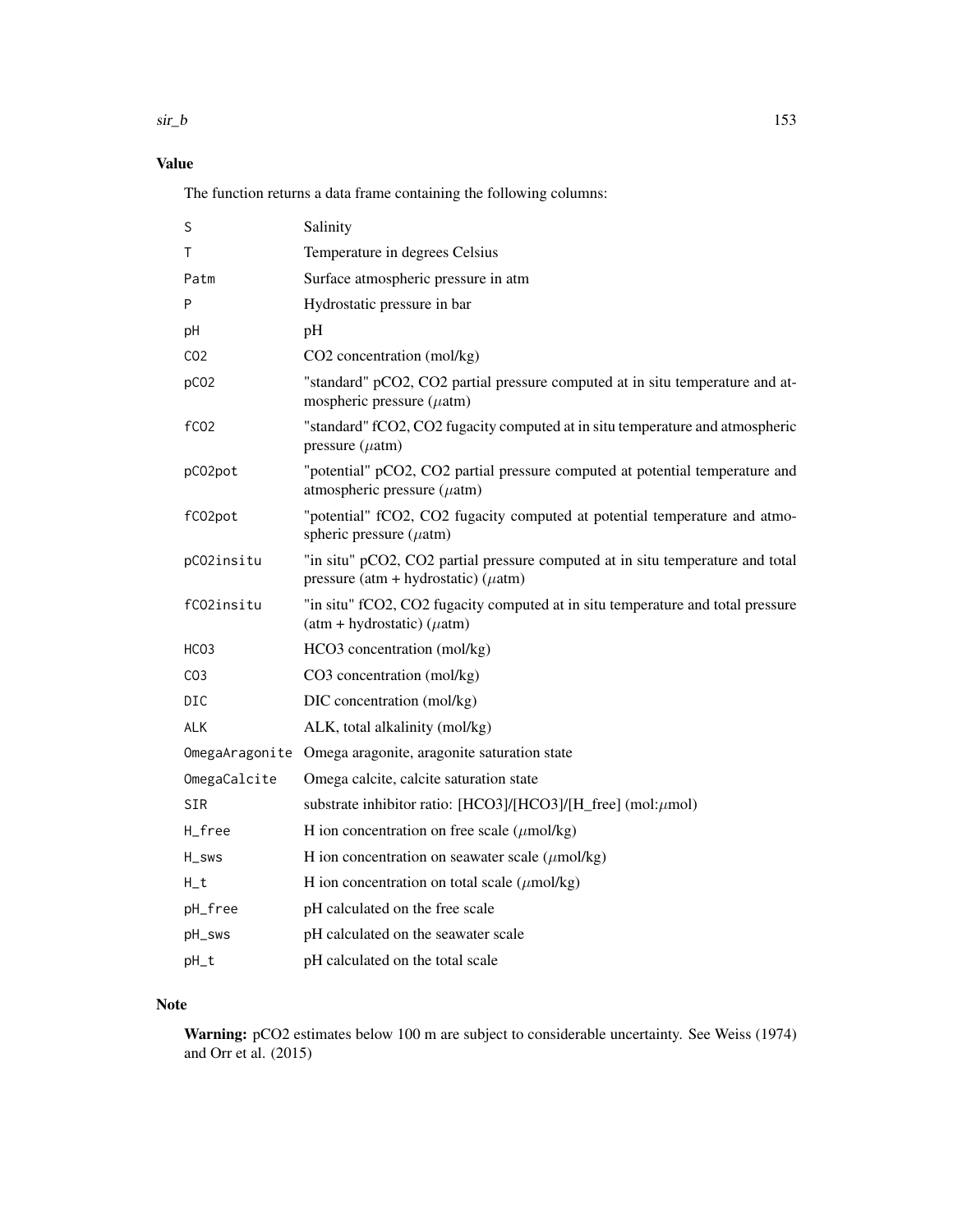#### Author(s)

Kimberlee Baldry, Lennart Bach and Jean-Pierre Gattuso, <gattuso@obs-vlfr.fr>

# References

Bach L. T., 2015 Reconsidering the role of carbonate ion concentration in calcification by marine organisms. *Biogeosciences* 12, 4939-4951.

Khoo H. K., Ramette R. W., Culberson C. H. and Bates R. G., 1977 Determination of Hydrogen ion concentration in seawater from 5 to 40oC: standard potentials at salinities from 20 to 45. *Analytical Chemistry* 49, 29-34.

Lee K., Tae-Wook K., Byrne R.H., Millero F.J., Feely R.A. and Liu Y-M, 2010 The universal ratio of the boron to chlorinity for the North Pacific and North Atlantoc oceans. *Geochimica et Cosmochimica Acta* 74 1801-1811.

Lueker T. J., Dickson A. G. and Keeling C. D., 2000 Ocean pCO2 calculated from dissolved inorganic carbon, alkalinity, and equations for K1 and K2: validation based on laboratory measurements of CO2 in gas and seawater at equilibrium. *Marine Chemistry* 70 105-119.

Millero F. J., 1995. Thermodynamics of the carbon dioxide system in the oceans. *Geochimica Cosmochimica Acta* 59: 661-677.

Millero F. J., 2010. Carbonate constant for estuarine waters. *Marine and Freshwater Research* 61: 139-142.

Millero F. J., Graham T. B., Huang F., Bustos-Serrano H. and Pierrot D., 2006. Dissociation constants of carbonic acid in seawater as a function of salinity and temperature. *Marine Chemistry* 100, 80-84.

Orr J. C., Epitalon J.-M. and Gattuso J.-P., 2015. Comparison of seven packages that compute ocean carbonate chemistry. *Biogeosciences* 12, 1483-1510.

Perez F. F. and Fraga F., 1987 Association constant of fluoride and hydrogen ions in seawater. *Marine Chemistry* 21, 161-168.

Roy R. N., Roy L. N., Vogel K. M., Porter-Moore C., Pearson T., Good C. E., Millero F. J. and Campbell D. M., 1993. The dissociation constants of carbonic acid in seawater at salinities 5 to 45 and temperatures 0 to 45oC. *Marine Chemistry* 44, 249-267.

Schockman, K.M., Byrne, R.H., 2021. Spectrophotometric determination of the bicarbonate dissociation constant in seawater, *Geochimica et Cosmochimica Acta*.

Uppstrom L.R., 1974 The boron/chlorinity ratio of the deep-sea water from the Pacific Ocean. *Deep-Sea Research I* 21 161-162.

Weiss, R. F., 1974. Carbon dioxide in water and seawater: the solubility of a non-ideal gas, *Mar. Chem.*, 2, 203-215.

Weiss, R. F. and Price, B. A., 1980. Nitrous oxide solubility in water and seawater, *Marine Chemistry*, 8, 347-359.

Zeebe R. E. and Wolf-Gladrow D. A., 2001 *CO2 in seawater: equilibrium, kinetics, isotopes*. Amsterdam: Elsevier, 346 pp.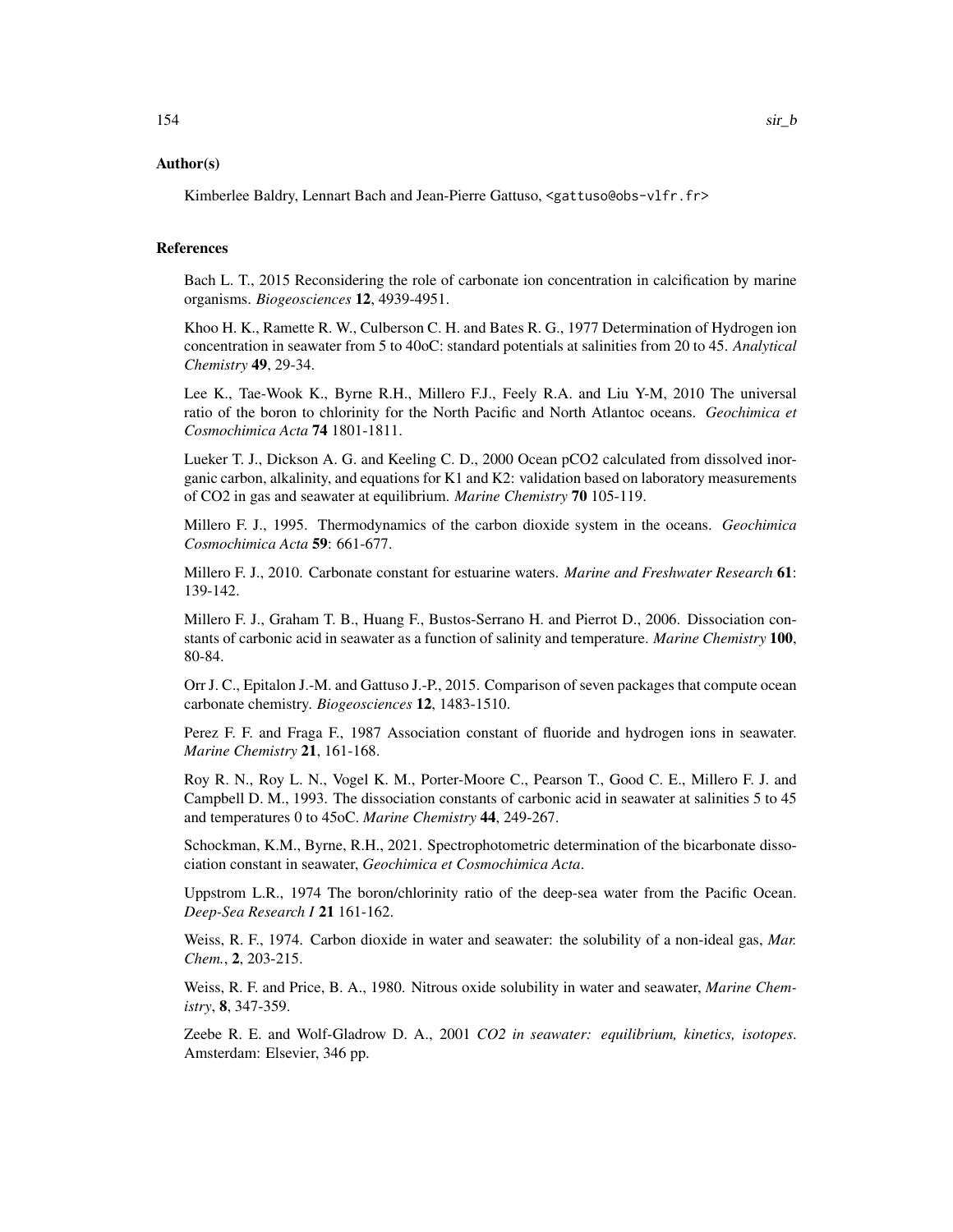#### <span id="page-154-0"></span>sir\_full 155

#### Examples

```
## With a couple of variables
sir_b(flag=8, var1=8.2, var2=0.00234, S=35, T=25, P=0, Patm=1.0,
 Pt=0, Sit=0,pHscale="T", kf="pf", k1k2="l", ks="d", b="u74", badd=0)
```

| sir full |  |
|----------|--|
|          |  |
|          |  |

Parameters of the seawater carbonate system including the substrate*inhibitor-ratio (SIR) - extension of carb*

#### Description

This function is a modification of carb. It returns parameters of the seawater carbonate system, including the ammonium and sulfide acid-base systems, as well as full acid-base speciation and additional parameters relevant to the SIR.

#### Usage

```
sir_full(flag, var1, var2, S=35, T=25, Patm=1, P=0, Pt=0, Sit=0,
       k1k2="x", kf="x", ks="d", pHscale="T", b="u74", gas="potential",
       NH4t=0, HSt=0)
```
#### Arguments

```
flag select the couple of variables available. The flags which can be used are:
                 flag = 1 pH and CO2 given
                 flag = 2 CO2 and HCO3 given
                 flag = 3 CO2 and CO3 given
                 flag = 4 CO2 and ALK given
                 flag = 5 CO2 and DIC given
                 flag = 6 pH and HCO3 given
                 flag = 7 pH and CO3 given
                 flag = 8 pH and ALK given
                 flag = 9 pH and DIC given
                 flag = 10 HCO3 and CO3 given
                 flag = 11 HCO3 and ALK given
                 flag = 12 HCO3 and DIC given
                 flag = 13 CO3 and ALK given
                 flag = 14 CO3 and DIC given
                 flag = 15 ALK and DIC given
                 flag = 21 pCO2 and pH given
                 flag = 22 pCO2 and HCO3 given
                 flag = 23 pCO2 and CO3 given
                 flag = 24 pCO2 and ALK given
                 flag = 25 pCO2 and DIC given
```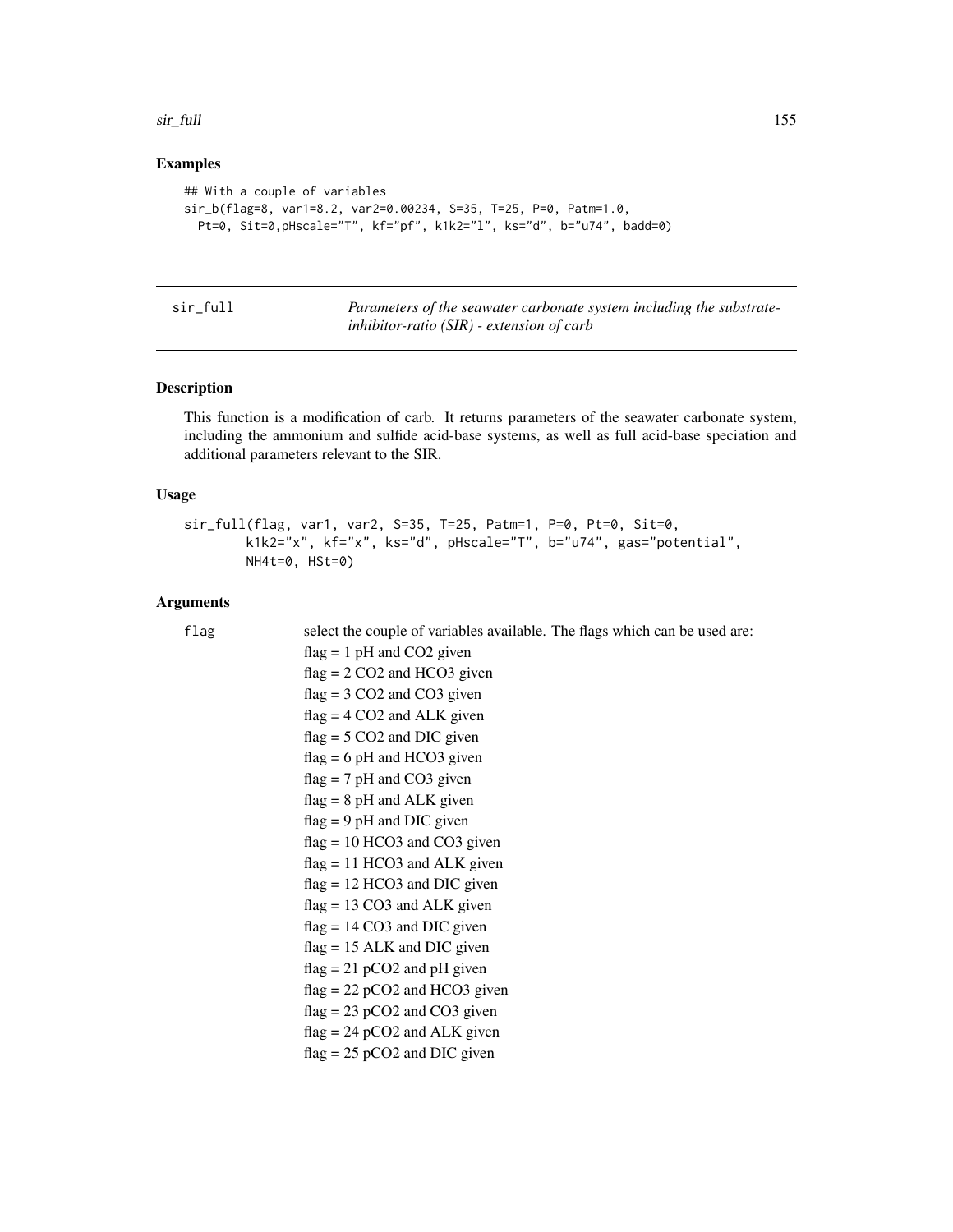| var1      | Value of the first variable in mol/kg-soln, except for pH and for $pCO2$ in $\mu$ atm                                                                                                                                                                                                                                                                                                                                                                                                                                                                                             |
|-----------|-----------------------------------------------------------------------------------------------------------------------------------------------------------------------------------------------------------------------------------------------------------------------------------------------------------------------------------------------------------------------------------------------------------------------------------------------------------------------------------------------------------------------------------------------------------------------------------|
| var2      | Value of the second variable in mol/kg-soln, except for pH                                                                                                                                                                                                                                                                                                                                                                                                                                                                                                                        |
| S         | Salinity                                                                                                                                                                                                                                                                                                                                                                                                                                                                                                                                                                          |
| Τ         | Temperature in degrees Celsius                                                                                                                                                                                                                                                                                                                                                                                                                                                                                                                                                    |
| Patm      | Surface atmospheric pressure in atm, default is 1 atm                                                                                                                                                                                                                                                                                                                                                                                                                                                                                                                             |
| ${\sf P}$ | Hydrostatic pressure in bar (surface $= 0$ )                                                                                                                                                                                                                                                                                                                                                                                                                                                                                                                                      |
| Pt        | Concentration of total phosphate in mol/kg-soln; set to 0 if NA                                                                                                                                                                                                                                                                                                                                                                                                                                                                                                                   |
| Sit       | Concentration of total silicate in mol/kg-soln; set to 0 if NA                                                                                                                                                                                                                                                                                                                                                                                                                                                                                                                    |
| k1k2      | "1" for using K1 and K2 from Lueker et al. (2000), "m02" from Millero et al.<br>(2002), "m06" from Millero et al. (2006), "m10" from Millero (2010), "mp2"<br>from Mojica Prieto et al. (2002), "p18" from Papadimitriou et al. (2018), "r"<br>from Roy et al. (1993), "sb21" from Shockman & Byrne (2021), "s20" from<br>Sulpis et al. (2020), and "w14" from Waters et al. (2014). "x" is the default flag;<br>the default value is then "1", except if T is outside the range 2 to 35oC and/or S<br>is outside the range 19 to 43. In these cases, the default value is "w14". |
| kf        | "pf" for using Kf from Perez and Fraga (1987) and "dg" for using Kf from Dick-<br>son and Riley (1979 in Dickson and Goyet, 1994). "x" is the default flag; the<br>default value is then "pf", except if T is outside the range 9 to $330C$ and/or S is<br>outside the range 10 to 40. In these cases, the default is "dg".                                                                                                                                                                                                                                                       |
| ks        | "d" for using Ks from Dickson (1990) and "k" for using Ks from Khoo et al.<br>(1977), default is "d"                                                                                                                                                                                                                                                                                                                                                                                                                                                                              |
| pHscale   | "T" for the total scale, "F" for the free scale and "SWS" for using the seawater<br>scale, default is "T" (total scale)                                                                                                                                                                                                                                                                                                                                                                                                                                                           |
| b         | Concentration of total boron. "110" for the Lee et al. (2010) formulation or<br>"u74" for the Uppstrom (1974) formulation, default is "u74"                                                                                                                                                                                                                                                                                                                                                                                                                                       |
| gas       | used to indicate the convention for INPUT pCO2, i.e., when it is an input vari-<br>able (flags 21 to 25): "insitu" indicates it is referenced to in situ pressure and<br>in situ temperature; "potential" indicates it is referenced to 1 atm pressure and<br>potential temperature; and "standard" indicates it is referenced to 1 atm pressure<br>and in situ temperature. All three options should give identical results at surface<br>pressure. This option is not used when pCO2 is not an input variable (flags 1 to<br>15). The default is "potential".                   |
| NH4t      | Concentration of total ammonium in mol/kg-soln; set to 0 if NA                                                                                                                                                                                                                                                                                                                                                                                                                                                                                                                    |
| HSt       | Concentration of total hydrogen sulfide in mol/kg-soln; set to 0 if NA                                                                                                                                                                                                                                                                                                                                                                                                                                                                                                            |

# Details

Calculates the "substrate-inhibitor ratio (SIR)" (i.e. [HCO3-]/[H+]) which is used as a metric to predict carbonate chemistry dependency of biotic calcium carbonate formation (Bach, 2015). Please note that hydrogen ion concentrations in the output [HCO3-]/[H+] are on the *free scale*, regardless of the input pH scale. We have included pH and [H+] outputs on multiple scales as a teaching exercise to show how calculating the SIR on different scales changes its meaning.

The function is based on *carbfull* and therefore also returns parameters of the seawater carbonate system, including the ammonium and sulfide acid- base systems, as well as full acid-base speciation.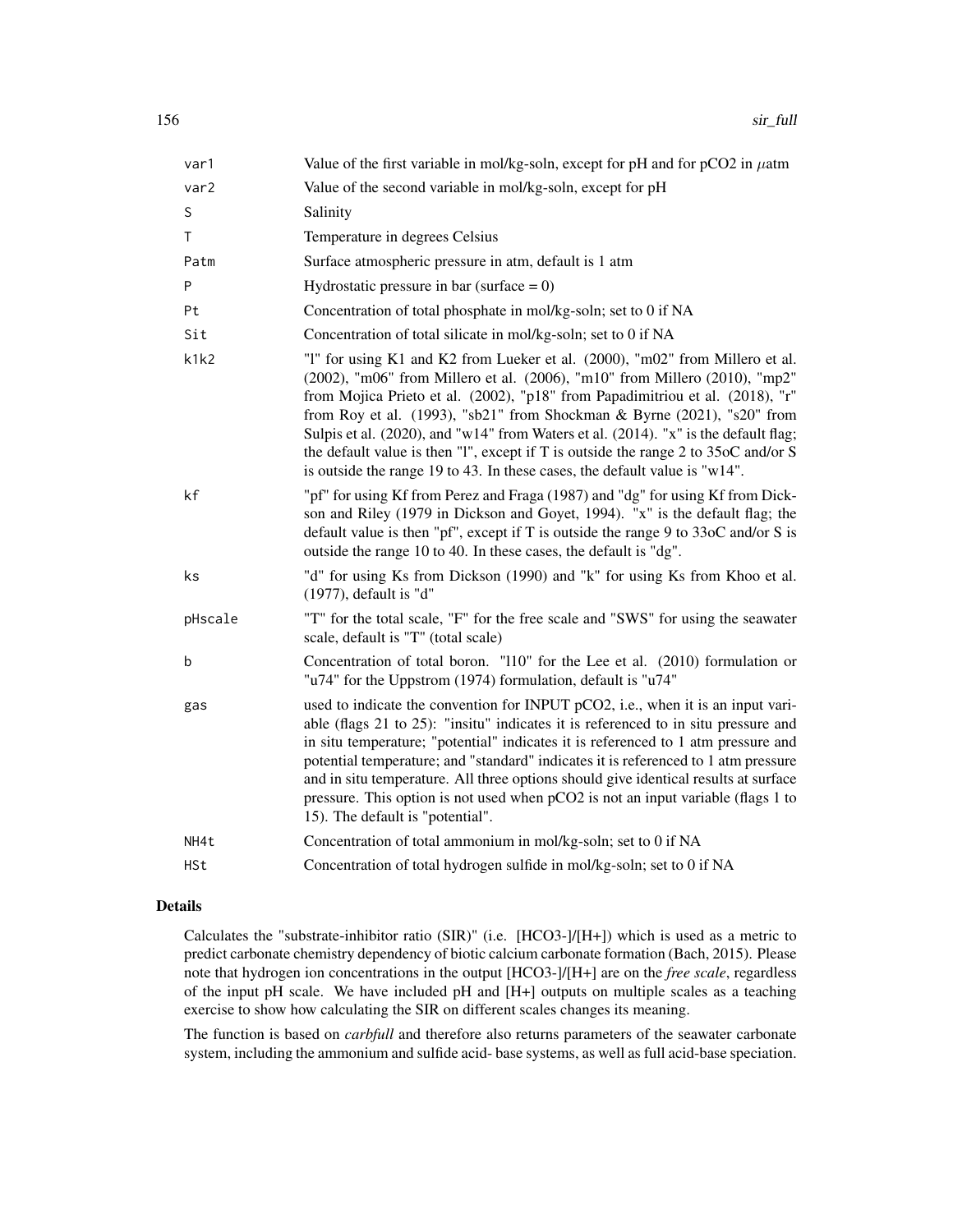#### sir\_full 157

# *carbfull* details:

The Lueker et al. (2000) constants for K1 and K2, the Perez and Fraga (1987) constant for Kf and the Dickson (1990) constant for Ks are recommended by Dickson et al. (2007). It is, however, critical to consider that each formulation is only valid for specific ranges of temperature and salinity: *For K1 and K2:*

# • Roy et al. (1993): S ranging between 5 and 45 and T ranging between 0 and 45oC.

- Lueker et al. (2000): S ranging between 19 and 43 and T ranging between 2 and 35oC.
- Mojica Prieto et al. (2002): S ranging from 5 to 42 and T ranging between 0 and 45oC.
- Millero et al. (2002): S ranging from 34 to 37 and T ranging between -1.6 and 35oC.
- Millero et al. (2006): S ranging between 0.1 and 50 and T ranging between 1 and 50 oC.
- Millero (2010): S ranging between 1 and 50 and T ranging between 0 and 50oC. Millero (2010) provides a K1 and K2 formulation for the seawater, total and free pH scales. Therefore, when this method is used and if  $P=0$ , K1 and K2 are computed with the formulation corresponding to the pH scale given in the flag "pHscale".
- Waters et al.(2014): S ranging between 1 and 50 and T ranging between 0 and 50oC. Waters (2014) provides a K1 and K2 formulation for the seawater, total and free pH scales. Therefore, when this method is used and if  $P=0$ , K1 and K2 are computed with the formulation corresponding to the pH scale given in the flag "pHscale".
- Papadimitriou et al. (2018): S ranging from 33 to 100 and T ranging between -6 to 25oC.
- Sulpis et al. (2020): S ranging from 30.7 to 37.6 and T ranging between -1.7 to 31.8oC.
- Shockman & Byrne (2021): for K2, S ranging from 19.6 to 41 and T ranging between 15 to 35oC. For K1, formulation is that of Waters et al.

#### *For Kf:*

- Perez and Fraga (1987): S ranging between 10 and 40 and T ranging between 9 and 33oC.
- Dickson and Riley (1979 in Dickson and Goyet, 1994): S ranging between 0 and 45 and T ranging between 0 and 45oC.

#### *For Ks:*

- Dickson (1990): S ranging between 5 and 45 and T ranging between 0 and 45oC.
- Khoo et al. (1977): S ranging between 20 and 45 and T ranging between 5 and 40oC.

The arguments can be given as a unique number or as vectors. If the lengths of the vectors are different, the longer vector is retained and only the first value of the other vectors is used. It is recommended to use either vectors with the same dimension or one vector for one argument and numbers for the other arguments.

*Pressure corrections and pH scale:*

- For K0, the pressure correction term of Weiss (1974) is used.
- For K1, K2, pK1, pK2, pK3, Kw, Kb, Khs, Ksi and K2si, the pressure correction was applied on the seawater scale. Hence, if needed, values were first transformed from the total scale to the seawater scale, the pressure correction applied as described by Millero (1995), and the value was transformed back to the required scale (T, F or SWS).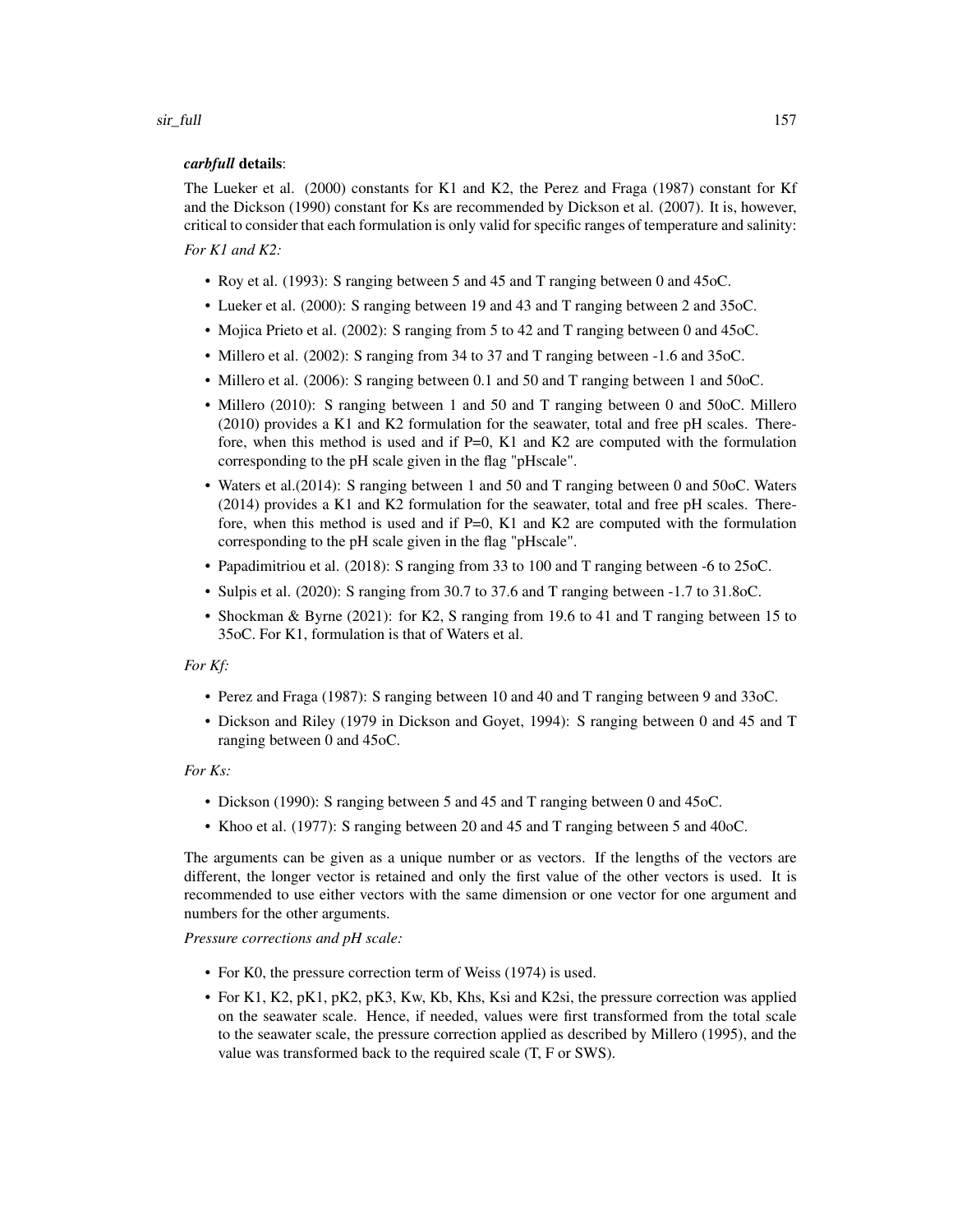- For Kf, the pressure correction was applied on the free scale. The formulation of Dickson and Riley (1979 in Dickson and Goyet, 1994) provides Kf on the free scale but that of Perez and Fraga (1987) provides it on the total scale. Hence, in that case, Kf was first transformed from the total scale to the free scale. With both formulations, the pressure correction was applied as described by Millero (1995), and the value was transformed back to the required scale (T, F or SWS).
- For Ks, the pressure correction was applied on the free scale. The pressure correction was applied as described by Millero (1995), and the value was transformed back to the required scale (T, F or SWS).
- For Kn, the pressure correction was applied on the seawater scale. The pressure correction was applied as described by Millero (1995), and the value was transformed back to the required scale (T, F or SWS).

# Value

The function returns a data frame containing the following columns:

| S                | Salinity                                                                                                                    |
|------------------|-----------------------------------------------------------------------------------------------------------------------------|
| $\mathsf{T}$     | Temperature in degrees Celsius                                                                                              |
| Patm             | Surface atmospheric pressure in atm                                                                                         |
| P                | Hydrostatic pressure in bar                                                                                                 |
| pH               | pH                                                                                                                          |
| CO <sub>2</sub>  | CO2 concentration (mol/kg-soln)                                                                                             |
| pCO <sub>2</sub> | "standard" pCO2, CO2 partial pressure computed at in situ temperature and at-<br>mospheric pressure $(\mu atm)$             |
| fC <sub>02</sub> | "standard" fCO2, CO2 fugacity computed at in situ temperature and atmospheric<br>pressure $(\mu atm)$                       |
| pC02pot          | "potential" pCO2, CO2 partial pressure computed at potential temperature and<br>atmospheric pressure $(\mu$ atm)            |
| fC02pot          | "potential" fCO2, CO2 fugacity computed at potential temperature and atmo-<br>spheric pressure $(\mu atm)$                  |
| pC02insitu       | "in situ" pCO2, CO2 partial pressure computed at in situ temperature and total<br>pressure (atm + hydrostatic) ( $\mu$ atm) |
| fC02insitu       | "in situ" fCO2, CO2 fugacity computed at in situ temperature and total pressure<br>$(atm + hydrostatic) (\mu atm)$          |
| HCO <sub>3</sub> | HCO3 concentration (mol/kg-soln)                                                                                            |
| CO <sub>3</sub>  | CO3 concentration (mol/kg-soln)                                                                                             |
| <b>DIC</b>       | DIC concentration (mol/kg-soln)                                                                                             |
| <b>ALK</b>       | ALK, total alkalinity (mol/kg-soln)                                                                                         |
|                  | OmegaAragonite Omega aragonite, aragonite saturation state                                                                  |
| OmegaCalcite     | Omega calcite, calcite saturation state                                                                                     |
| NH <sub>4</sub>  | NH4 concentration (mol/kg-soln)                                                                                             |
| NH <sub>3</sub>  | NH3 concentration (mol/kg-soln)                                                                                             |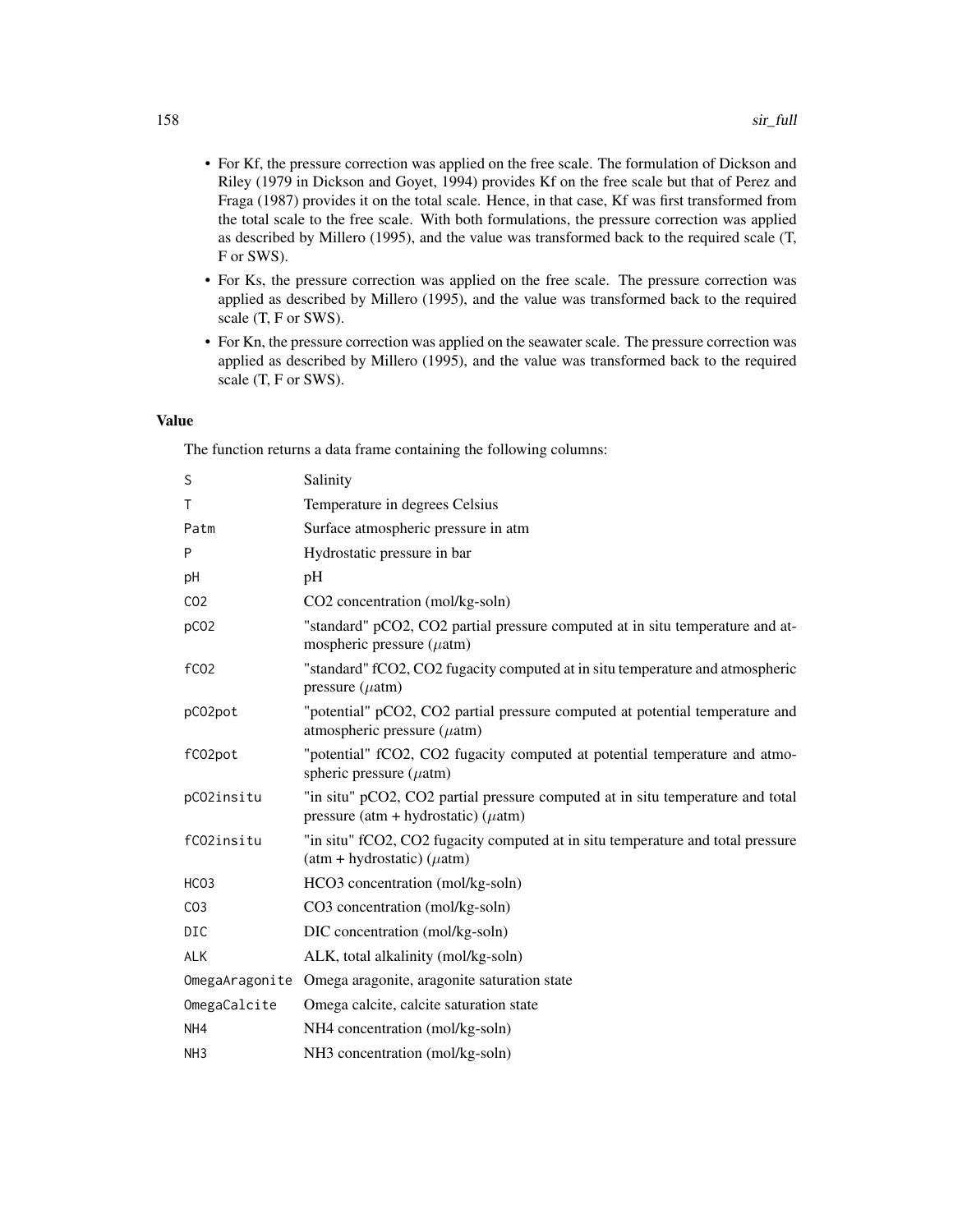#### sir\_full the control of the control of the control of the control of the control of the control of the control of the control of the control of the control of the control of the control of the control of the control of the

| BOH3             | B(OH)3 concentration (mol/kg-soln)                                         |
|------------------|----------------------------------------------------------------------------|
| BOH4             | B(OH)4 concentration (mol/kg-soln)                                         |
| H3P04            | H3PO4 concentration (mol/kg-soln)                                          |
| H2P04            | H2PO4 concentration (mol/kg-soln)                                          |
| HPO4             | HPO4 concentration (mol/kg-soln)                                           |
| <b>PO4</b>       | PO4 concentration (mol/kg-soln)                                            |
| H <sub>2</sub> S | H2S concentration (mol/kg-soln)                                            |
| <b>HS</b>        | HS concentration (mol/kg-soln)                                             |
| SiOH4            | SiOH4 concentration (mol/kg-soln)                                          |
| SiOOH3           | SiOOH3 concentration (mol/kg-soln)                                         |
| Si020H2          | SiO2OH2 concentration (mol/kg-soln)                                        |
| ΗF               | HF concentration (mol/kg-soln)                                             |
| F                | F concentration (mol/kg-soln)                                              |
| <b>HSO4</b>      | HSO4 concentration (mol/kg-soln)                                           |
| S <sub>04</sub>  | SO4 concentration (mol/kg-soln)                                            |
| н                | H concentration at specified pH scale (mol/kg-soln)                        |
| <b>OH</b>        | OH concentration (mol/kg-soln)                                             |
| NH4t             | Supplied NHt concentration (mol/kg-soln); values are recycled if necessary |
| <b>BOR</b>       | Calculated total borate concentration (mol/kg-soln)                        |
| Pt               | Supplied Pt concentration (mol/kg-soln); values are recycled if necessary  |
| HSt              | Supplied HSt concentration (mol/kg-soln); values are recycled if necessary |
| Sit              | Supplied Sit concentration (mol/kg-soln); values are recycled if necessary |
| <b>FLUO</b>      | Calculated total fluoride concentration (mol/kg-soln)                      |
| ST               | Calculated total sulfate concentration (mol/kg-soln)                       |
| <b>SIR</b>       | substrate inhibitor ratio: [HCO3]/[H_free] (mol: $\mu$ mol)                |
| H_free           | H ion concentration on free scale $(\mu$ mol/kg)                           |
| H_sws            | H ion concentration on seawater scale $(\mu$ mol/kg)                       |
| $H_t$            | H ion concentration on total scale $(\mu \text{mol/kg})$                   |
| pH_free          | pH calculated on the free scale                                            |
| pH_sws           | pH calculated on the seawater scale                                        |
| pH_t             | pH calculated on the total scale                                           |
|                  |                                                                            |

# Note

Warning: pCO2 estimates below 100 m are subject to considerable uncertainty. See Weiss (1974) and Orr et al. (2014)

# Author(s)

Kimberlee Baldry, Lennart Bach and Jean-Pierre Gattuso, <gattuso@obs-vlfr.fr>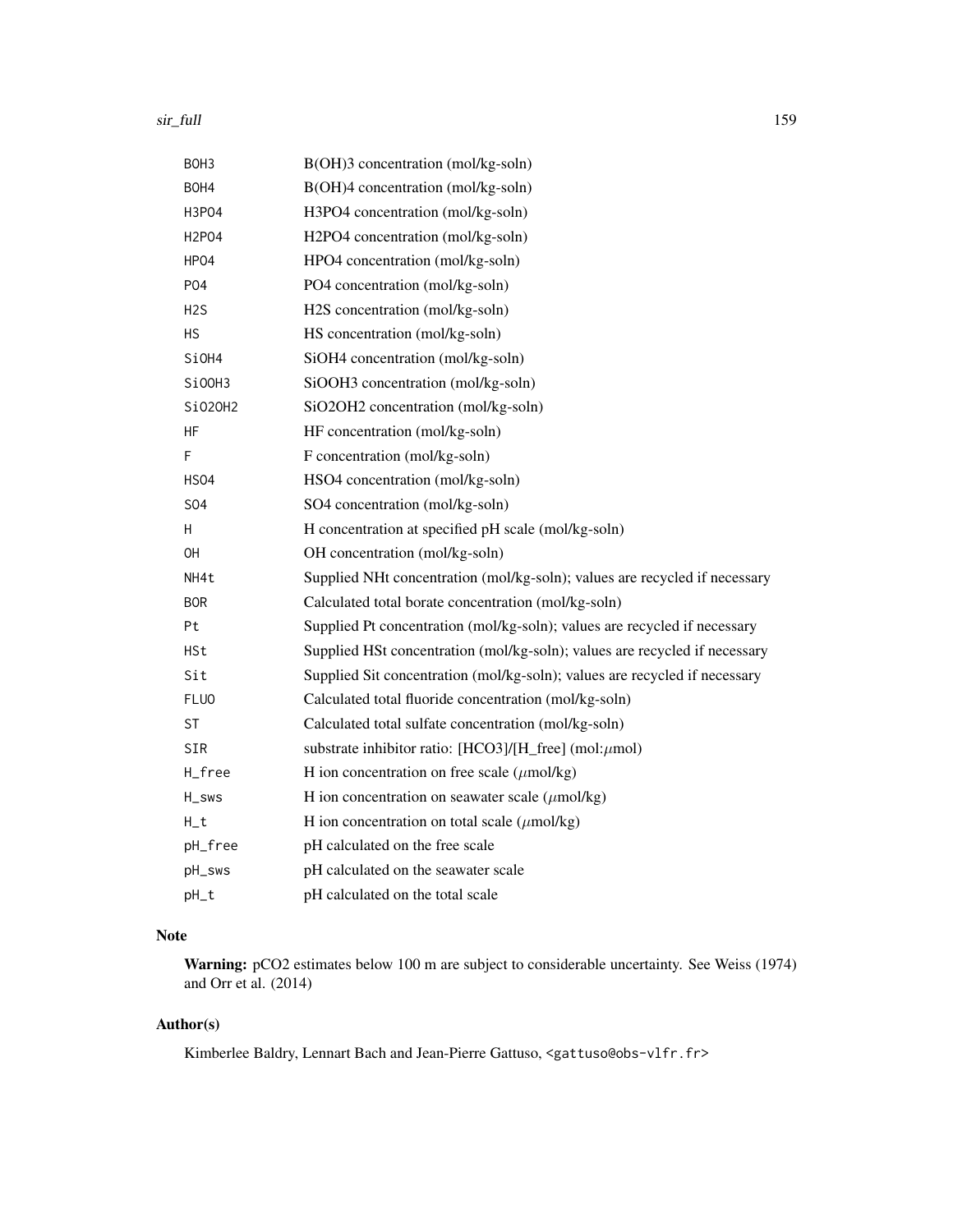#### References

Bach L. T., 2015 Reconsidering the role of carbonate ion concentration in calcification by marine organisms. *Biogeosciences* 12, 4939-4951.

Dickson A. G. and Riley J. P., 1979 The estimation of acid dissociation constants in seawater media from potentiometric titrations with strong base. I. The ionic product of water. *Marine Chemistry* 7, 89-99.

Dickson A. G., 1990 Standard potential of the reaction:  $AgCI(s) + 1/2H2(g) = Ag(s) + HCI(aq)$ , and the standard acidity constant of the ion HSO4 in synthetic sea water from 273.15 to 318.15 K. *Journal of Chemical Thermodynamics* 22, 113-127.

Dickson A. G., Sabine C. L. and Christian J. R., 2007 Guide to best practices for ocean CO2 measurements. *PICES Special Publication* 3, 1-191.

Khoo H. K., Ramette R. W., Culberson C. H. and Bates R. G., 1977 Determination of Hydrogen Ion Concentration in Seawater from 5 to 40oC: Standard Potentials at Salinities from 20 to 45. *Analytical Chemistry* 22, vol49 29-34.

Lee K., Tae-Wook K., Byrne R.H., Millero F.J., Feely R.A. and Liu Y-M, 2010 The universal ratio of the boron to chlorinity for the North Pacific and North Atlantoc oceans. *Geochimica et Cosmochimica Acta* 74 1801-1811.

Lueker T. J., Dickson A. G. and Keeling C. D., 2000 Ocean pCO2 calculated from dissolved inorganic carbon, alkalinity, and equations for K1 and K2: validation based on laboratory measurements of CO2 in gas and seawater at equilibrium. *Marine Chemistry* 70 105-119.

Millero F. J., 1995. Thermodynamics of the carbon dioxide system in the oceans. *Geochimica Cosmochimica Acta* 59: 661-677.

Millero F. J., 2010. Carbonate constant for estuarine waters. *Marine and Freshwater Research* 61: 139-142.

Millero F. J., Graham T. B., Huang F., Bustos-Serrano H. and Pierrot D., 2006. Dissociation constants of carbonic acid in seawater as a function of salinity and temperature. *Marine Chemistry* 100, 80-84.

Orr J. C., Epitalon J.-M. and Gattuso J.-P., 2014. Comparison of seven packages that compute ocean carbonate chemistry. *Biogeosciences Discussions* 11, 5327-5397.

Perez F. F. and Fraga F., 1987 Association constant of fluoride and hydrogen ions in seawater. *Marine Chemistry* 21, 161-168.

Roy R. N., Roy L. N., Vogel K. M., Porter-Moore C., Pearson T., Good C. E., Millero F. J. and Campbell D. M., 1993. The dissociation constants of carbonic acid in seawater at salinities 5 to 45 and temperatures 0 to 45oC. *Marine Chemistry* 44, 249-267.

Schockman, K.M., Byrne, R.H., 2021. Spectrophotometric determination of the bicarbonate dissociation constant in seawater, *Geochimica et Cosmochimica Acta*.

Uppstrom L.R., 1974 The boron/chlorinity ratio of the deep-sea water from the Pacific Ocean. *Deep-Sea Research I* 21 161-162.

Waters, J., Millero, F. J., and Woosley, R. J., 2014. Corrigendum to "The free proton concentration scale for seawater pH", [MARCHE: 149 (2013) 8-22], Mar. Chem. 165, 66-67.

Weiss, R. F., 1974. Carbon dioxide in water and seawater: the solubility of a non-ideal gas, *Mar. Chem.*, 2, 203-215.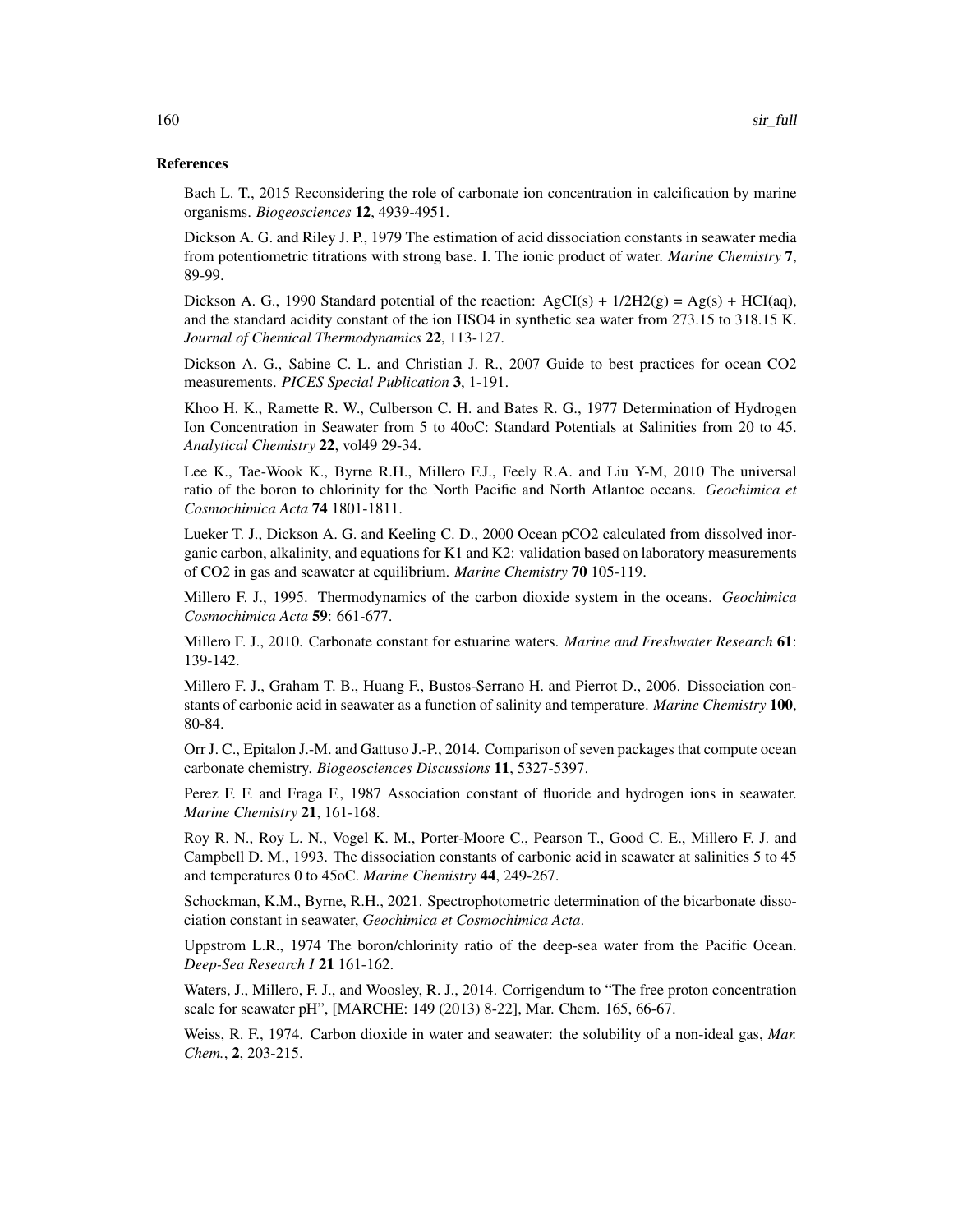<span id="page-160-0"></span>Weiss, R. F. and Price, B. A., 1980. Nitrous oxide solubility in water and seawater, *Mar. Chem.*, 8, 347-359.

Zeebe R. E. and Wolf-Gladrow D. A., 2001 *CO2 in seawater: equilibrium, kinetics, isotopes*. Amsterdam: Elsevier, 346 pp.

#### Examples

```
## With a couple of variables
sir_full(flag=8, var1=8.2, var2=0.00234, S=35, T=25, P=0, Patm=1.0, Pt=0, Sit=0,
pHscale="T", kf="pf", k1k2="l", ks="d", b="u74", gas="potential", NH4t=0, HSt=0)
## With a couple of variables and non-zero nutrient concentrations
sir_full(flag=8, var1=8.2, var2=0.00234, S=35, T=25, P=0, Patm=1.0, Pt=5e-6, Sit=2e-6,
pHscale="T", kf="pf", k1k2="l", ks="d", b="u74", gas="potential", NH4t=10e-6, HSt=0.1e-6)
## Using vectors as arguments
flag <-c(8, 2, 8)var1 <- c(8.2, 7.477544e-06, 8.2)
var2 <- c(0.002343955, 0.001649802, 2400e-6)
S \leftarrow c(35, 35, 30)T < -c(25, 25, 30)P \leftarrow c(0, 0, 0)Pt <- c(0, 0, 0)Sit \leftarrow c(\emptyset, \emptyset, \emptyset)kf <- c("pf", "pf", "pf")
k1k2 <- c("1", "1", "1")
pHscale <- c("T", "T", "T")
b \leq c("110", "110", "110")gas <- c("potential", "potential", "potential")
NH4t < -c(0, 0, 0)HSt \leftarrow c(0, 0, 0)
sir_full(flag=flag, var1=var1, var2=var2, S=S, T=T, P=P, Pt=Pt, Sit=Sit,
  kf=kf, k1k2=k1k2, pHscale=pHscale, b=b, gas=gas, NH4t=NH4t, HSt=HSt)
## Test with all flags
flag <- c((1:15), (21:25))
var1 <- c(8.200000, 7.308171e-06, 7.308171e-06, 7.308171e-06, 7.308171e-06,
8.2, 8.2, 8.2, 8.2, 0.001646857, 0.001646857, 0.001646857, 0.0002822957,
0.0002822957, 0.00234, 258.2164, 258.2164, 258.2164, 258.2164, 258.2164 )
var2 <- c(7.308171e-06, 0.001646857, 0.0002822957, 0.00234, 0.001936461,
0.001646857, 0.0002822957, 0.00234, 0.001936461, 0.0002822957,
0.00234, 0.001936461, 0.00234, 0.001936461, 0.001936461, 8.2,
0.001646857, 0.0002822957, 0.00234, 0.001936461)
sir_full(flag=flag, var1=var1, var2=var2)
```
sp2sa\_chem *From Practical to absolute salinity*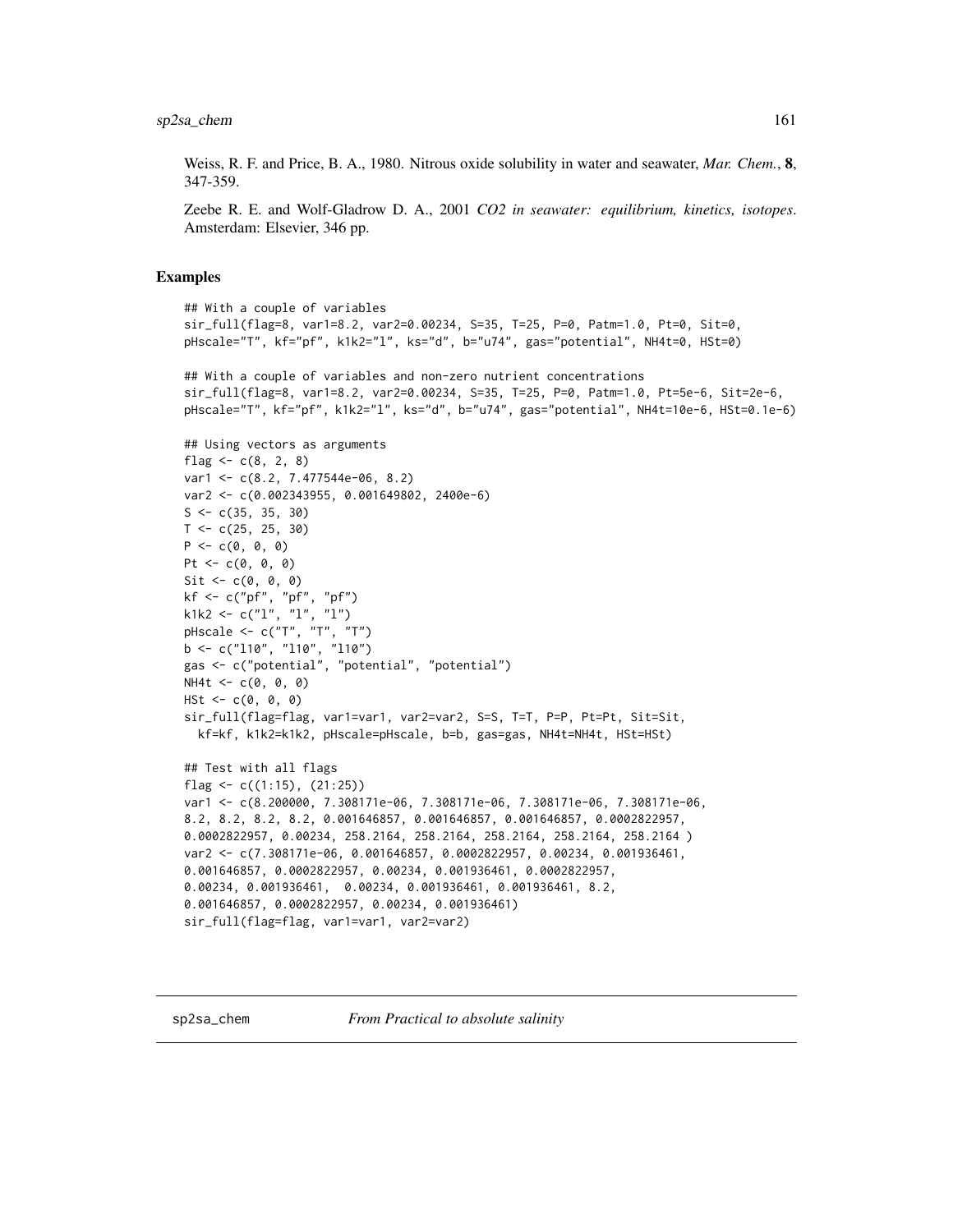#### **Description**

Converts from practical to absolute salinity based on total alkalinity as well as on the concentrations of dissolved inorganic carbon, nitrate and silicate.

#### Usage

sp2sa\_chem(SP, TA=2300e-6, DIC=2000e-6, NO3=0, SIOH4=0)

# Arguments

| SP              | Practical salinity on the practical salinity scale                          |
|-----------------|-----------------------------------------------------------------------------|
| ТA              | Total alkalinity, in mol/kg, default is 2300 Âumol/kg                       |
| DIC.            | Dissolved inorganic carbon concentration in mol/kg, default is 2000 µmol/kg |
| NO <sub>3</sub> | Total nitrate concentration in mol/kg, default is 0                         |
| SIOH4           | Total silicate concentration in mol/kg, default is 0                        |

# Details

Converts from practical to absolute salinity from carbonate system parameters and ion concentration which mostly affect water density anomalies.

#### Value

SA Absolute salinity (g/kg)

#### Author(s)

Jean-Marie Epitalon

#### References

McDougall T. J., Jackett D. R., Millero F. J., Pawlowicz R. and Barker P. M., 2012. A global algorithm for estimating Absolute Salinity. *Ocean Science* 8, 1123-1134.

Pawlowicz R., Wright D. G. and Millero F. J., 2011. The effects of biogeochemical processes on oceanic conductivity/salinity/density relationships and the characterization of real seawater. *Ocean Science* 7, 363-387.

Pawlowicz R., 2013. What every oceanographer needs to know about TEOS-10 (The TEOS-10 Primer). http://www.teos-10.org/

#### See Also

sa2sp\_chem does the reverse, sp2sa\_geo

#### Examples

```
# Calculate the absolute salinity of a sample with practical Salinity of 35,
# Total Alkalinity of 0.00234 mol/kg and DIC of 0.00202 mol/kg
SA <- sp2sa_chem(SP=35, TA=0.00234, DIC=0.00202)
```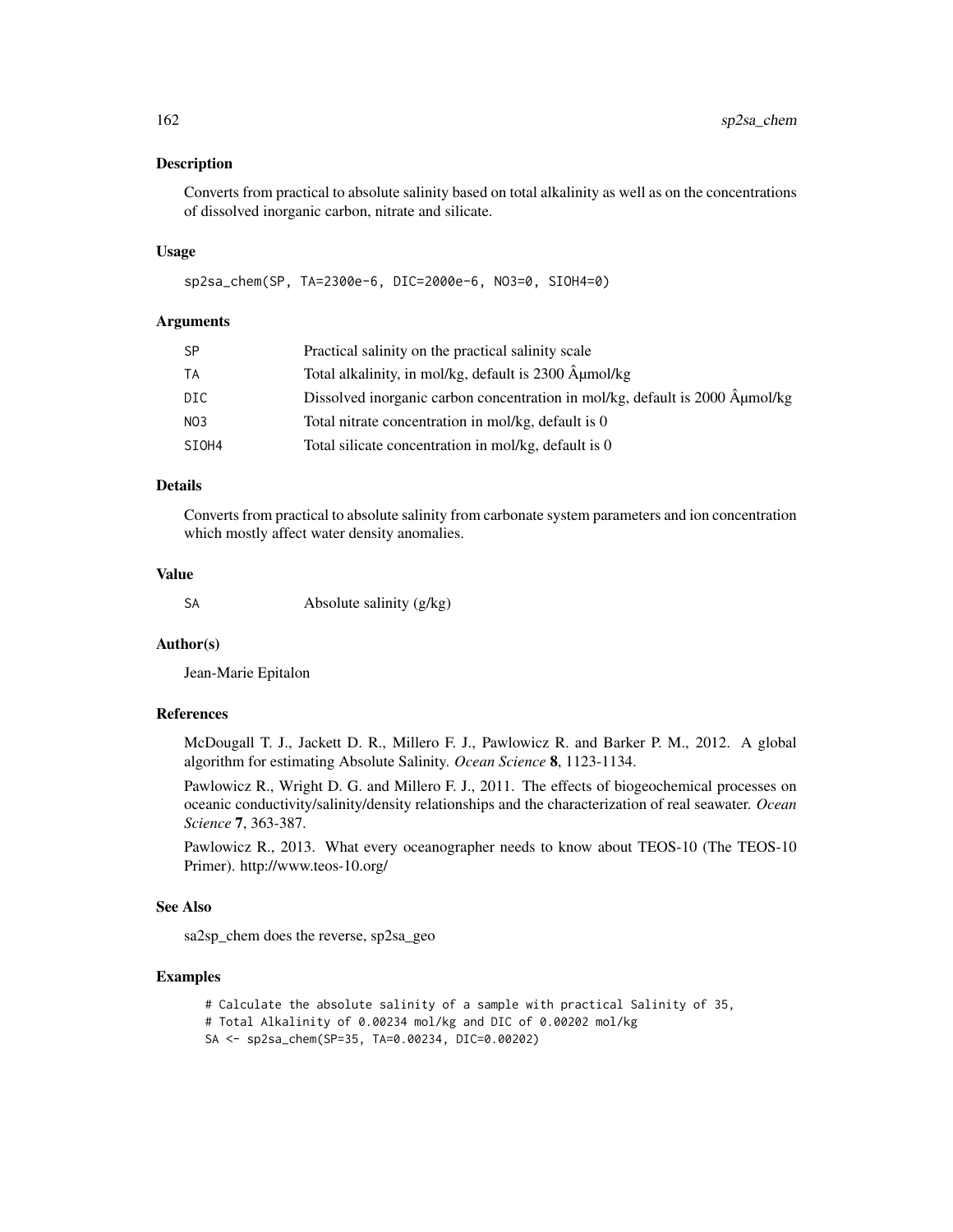<span id="page-162-0"></span>

## Description

Converts from practical to absolute salinity based on depth and geographic location.

## Usage

sp2sa\_geo(SP, P=0, long=1.e20, lat=1.e20)

#### Arguments

| <b>SP</b> | Practical salinity on the practical salinity scale         |
|-----------|------------------------------------------------------------|
| P         | Sea water pressure in dbar                                 |
| long      | Longitude in decimal degrees $[0  +360]$ or $[-180  +180]$ |
| lat       | Latitude in decimal degrees [-90  90]                      |

# Details

This function is almost an alias of function gsw\_SA\_from\_SP of the gsw package on which it relies. The only difference is in that depth and location are optional. If location is not given, or incomplete (either longitude or latitude missing), an arbitrary location is chosen: the mid equatorial atlantic ocean. Note that this implies an error on computed SA ranging from 0 up to 0.02 g/kg.

#### Value

SA Absolute salinity (g/kg)

#### Author(s)

Jean-Marie Epitalon

# References

McDougall T. J., Jackett D. R., Millero F. J., Pawlowicz R. and Barker P. M., 2012. A global algorithm for estimating Absolute Salinity. *Ocean Science* 8, 1123-1134.

Pawlowicz R., 2013. What every oceanographer needs to know about TEOS-10 (The TEOS-10 Primer). http://www.teos-10.org/

# See Also

sa2sp\_geo does the reverse, sp2sa\_chem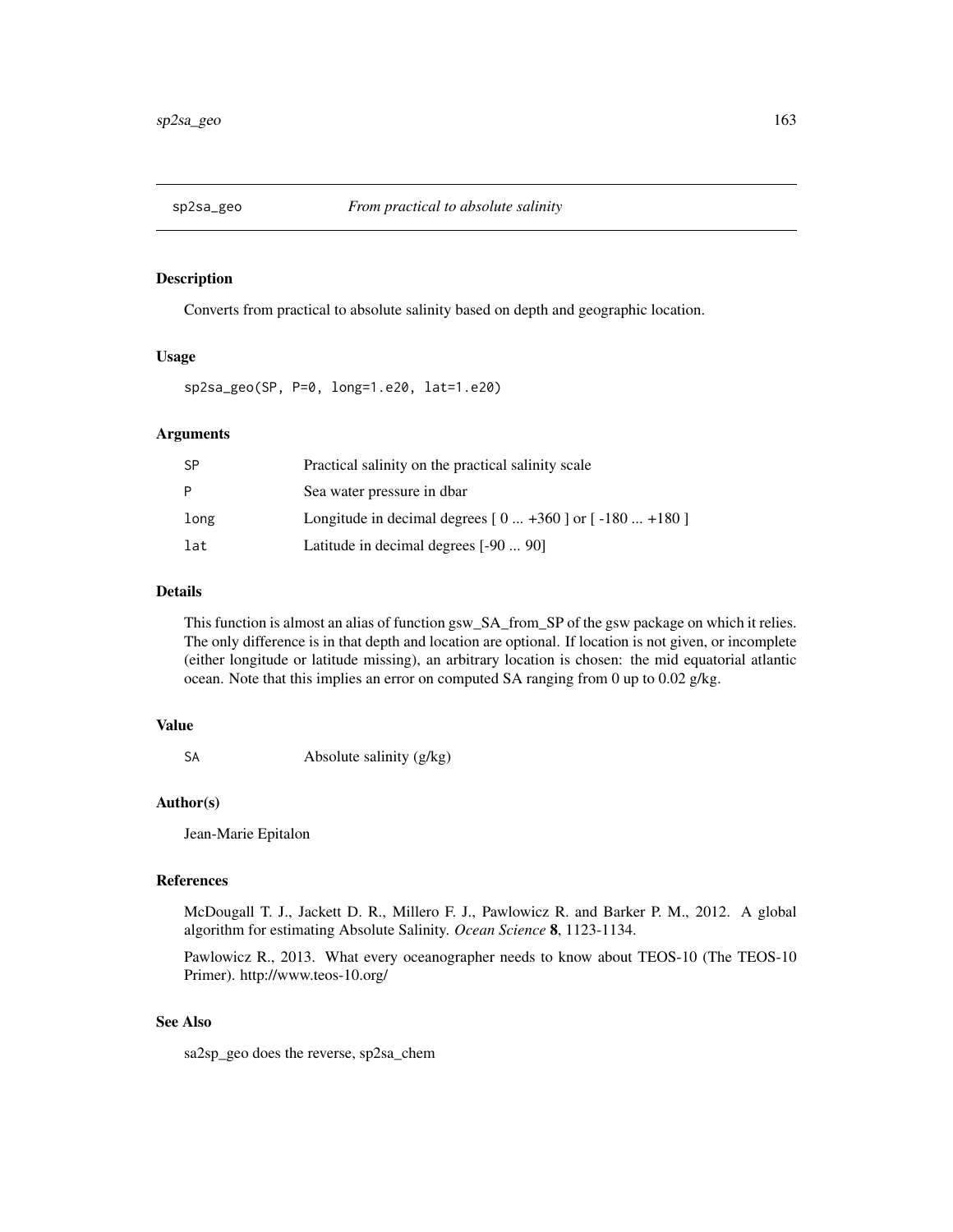# Examples

```
# Calculate the absolute salinity of a sample whose practical Salinity is 35,
# depth is 10 dbar and location is 188 degrees East and 4 degrees North.
SA <- sp2sa_geo(35, 10, 188, 4) # 34.711778344814114
```
speciation *ionic forms as a function of pH*

# Description

Estimates the concentration of the various ionic forms of a molecule as a function of pH

#### Usage

```
speciation(K1=K1(), K2=NULL, K3=NULL, pH, conc=1)
```
# Arguments

| K1   | First dissociation constant                              |
|------|----------------------------------------------------------|
| K2   | Second dissociation constant, default is NULL            |
| K3   | Third dissociation constant, default is NULL             |
| рH   | pH value, default is 8                                   |
| conc | concentration of molecule in mol/kg, default is 1 mol/kg |

# Value

The function returns a data frame containing the following concentrations (in mol/kg if conc is given in mol/kg):

| C1             | ionic form 1, univalent, bivalent and trivalent molecules |
|----------------|-----------------------------------------------------------|
| C2             | ionic form 2, univalent, bivalent and trivalent molecules |
| C3             | ionic form 3, bivalent and trivalent molecules            |
| C <sub>4</sub> | ionic form 4, trivalent molecules                         |

# Author(s)

Karline Soetaert <K.Soetaert@nioo.knaw.nl>

# References

Zeebe R. E. and Wolf-Gladrow D. A., 2001 *CO2 in seawater: equilibrium, kinetics, isotopes*. Amsterdam: Elsevier, 346 pp.

# See Also

[bjerrum](#page-4-0).

<span id="page-163-0"></span>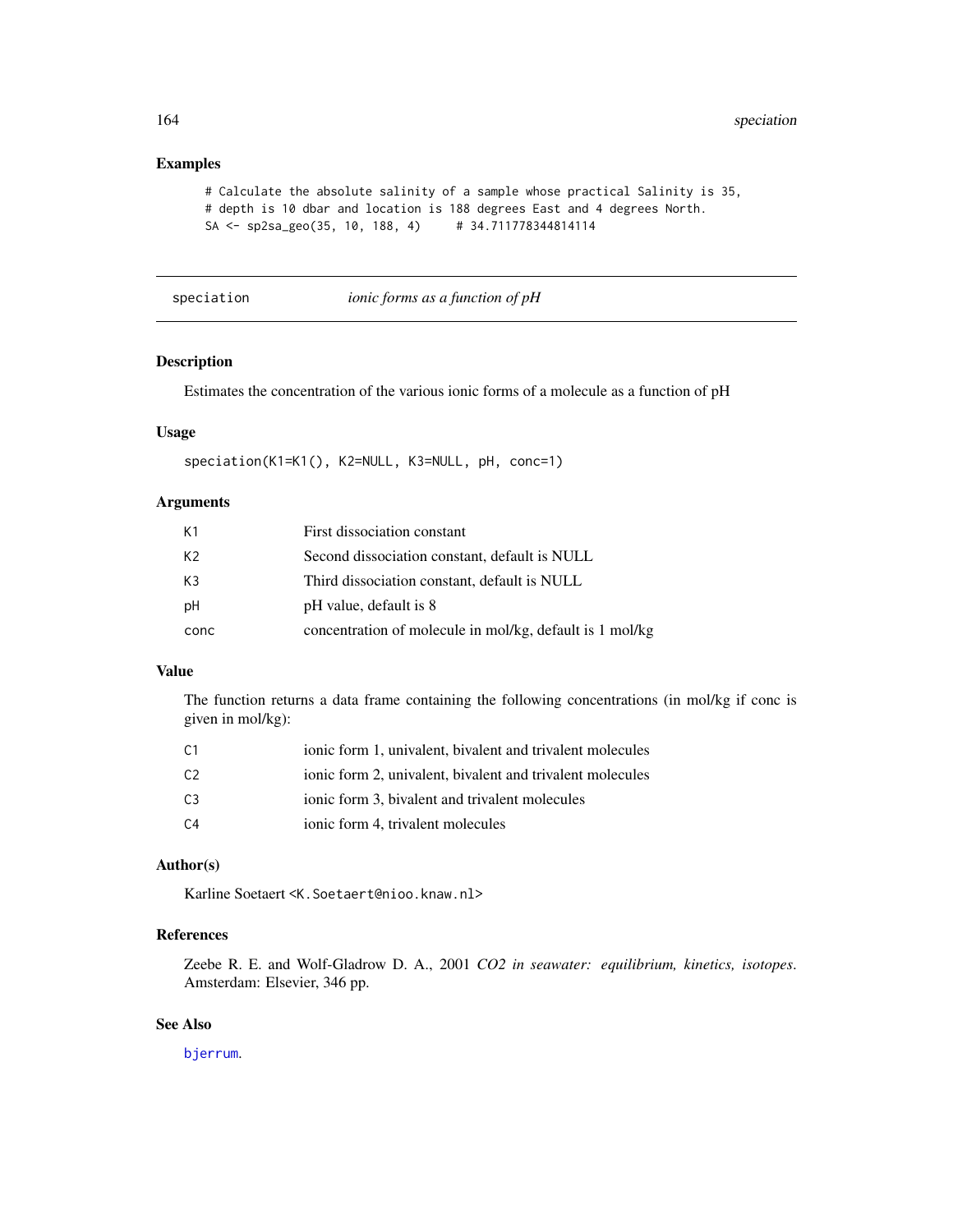# <span id="page-164-0"></span>teos2eos\_chem 165

#### Examples

```
## Speciation of divalent species; example to estimate the various ionic forms
## of dissolved inorganic carbon (DIC = 0.0021 mol/kg) at a salinity of 35,
## a temperature of 25oC and an hydrostatic pressure of 0:
spec <- speciation (K1(35, 25, 0), K2(35, 25, 0), pH=8, conc=0.0021)
## where (spec\$C1=[CO2], spec\$C2=[HCO3-], spec\$C3=[CO3--])
## Speciation of trivalent species (e.g., H3PO4, H2PO4-, HPO4--, PO4---)
speciation(K1p(), K2p(), K3p(), conc=0.001)
## Effect of temperature on pCO2 - Figure 1.4.18 of Zeebe and Wolf-Gladrow (2001)
Tseq \leq seq(0, 30, by=0.5)
pHseq <- carb(flag=15, var1=2300e-6, var2=1900e-6, S=35, T=Tseq, P=0)$pH
CO2 <- speciation(K1(T=Tseq), K2(T=Tseq), conc=1900, pH=pHseq)$C1
pCO2 <- CO2/K0(T=Tseq)
plot(Tseq, pCO2, xlab="Temperature (oC)", ylab="pCO2 (uatm)", type="l",
main="effect of temperature on pCO2")
legend("topleft", c(expression(sum(CO[2])==1900~umol~kg^"-1"),
expression(TA==2300~umol~kg^"-1")))
```
teos2eos\_chem *Convert temperature and salinity from TEOS-10 to EOS-80*

#### Description

Converts conservative temperature to in situ temperature and absolute salinity to practical salinity (SP). Salinity conversion depends on total alkalinity as well as on the concentrations of dissolved inorganic carbon, nitrate and silicate.

#### Usage

teos2eos\_chem(SA, CT, P=0, TA=2300e-6, DIC=2000e-6, NO3=0, SIOH4=0)

#### Arguments

| <b>SA</b>        | Absolute salinity in g/kg                                                    |
|------------------|------------------------------------------------------------------------------|
| СT               | Conservative temperature in degrees C                                        |
| P                | Sea water pressure in dbar                                                   |
| TA               | Total alkalinity, in mol/kg, default is 2300 µmol/kg                         |
| DIC              | Dissolved inorganic carbon concentration in mol/kg, default is 2000 Aumol/kg |
| N <sub>0</sub> 3 | Total nitrate concentration in mol/kg, default is 0                          |
| SIOH4            | Total silicate concentration in mol/kg, default is 0                         |

#### Details

Conversion from absolute to practical salinity depends on carbonate system parameters and ion concentration which mostly affect water density anomalies.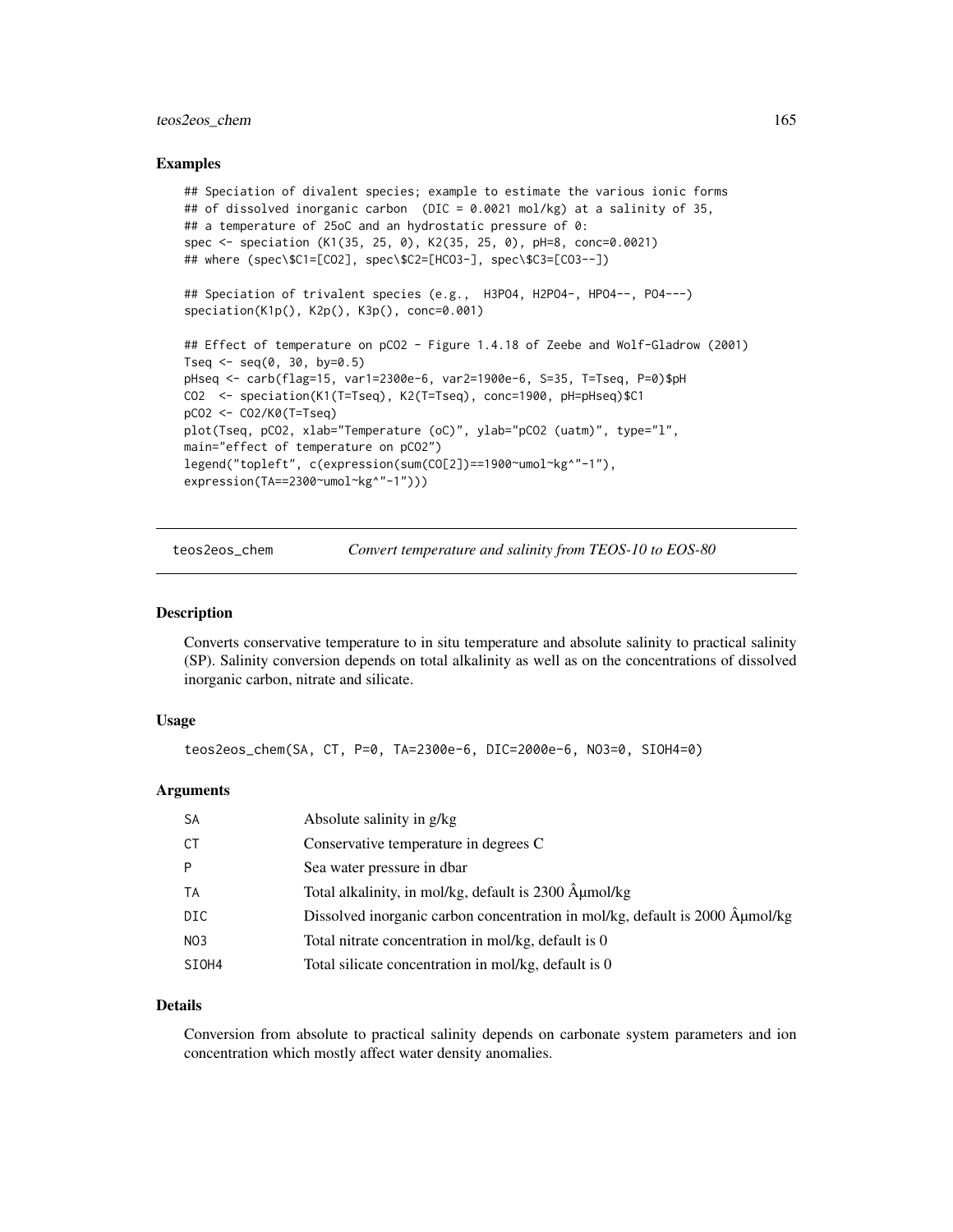# <span id="page-165-0"></span>Value

The function returns a data frame containing the following columns:

|    | In situ temperature $(\text{deg } C)$ |
|----|---------------------------------------|
| SP | Practical salinity (psu)              |

# Author(s)

Jean-Marie Epitalon

## References

McDougall T. J., Jackett D. R., Millero F. J., Pawlowicz R. and Barker P. M., 2012. A global algorithm for estimating Absolute Salinity. *Ocean Science* 8, 1123-1134.

Pawlowicz R., Wright D. G. and Millero F. J., 2011. The effects of biogeochemical processes on oceanic conductivity/salinity/density relationships and the characterization of real seawater. *Ocean Science* 7, 363-387.

Pawlowicz R., 2013. What every oceanographer needs to know about TEOS-10 (The TEOS-10 Primer). http://www.teos-10.org/

#### See Also

eos2teos\_chem, teos2eos\_geo, sa2sp\_cham, package gsw

#### Examples

```
# Calculate in situ temperature and practical salinity of a sample with
# Absolute salinity of 35 g/kg, Conservative temperature of 18 deg C,
# at 0 dbar and Total alkalinity of 0.00234 mol/kg and DIC of 0.00202 mol/kg
f <- teos2eos_chem(SA=35, CT=18, P=0, TA=0.00234, DIC=0.00202)
T <- f$T # insitu temperature<br>SP <- f$SP # Practical salini
                # Practical salinity
```
teos2eos\_geo *Convert temperature and salinity from TEOS-10 to EOS-80*

#### Description

Converts conservative temperature to in situ temperature and absolute salinity to practical salinity (SP). Salinity conversion depends on depth and geographic location.

## Usage

teos2eos\_geo(SA, CT, P=0, long=1.e20, lat=1.e20)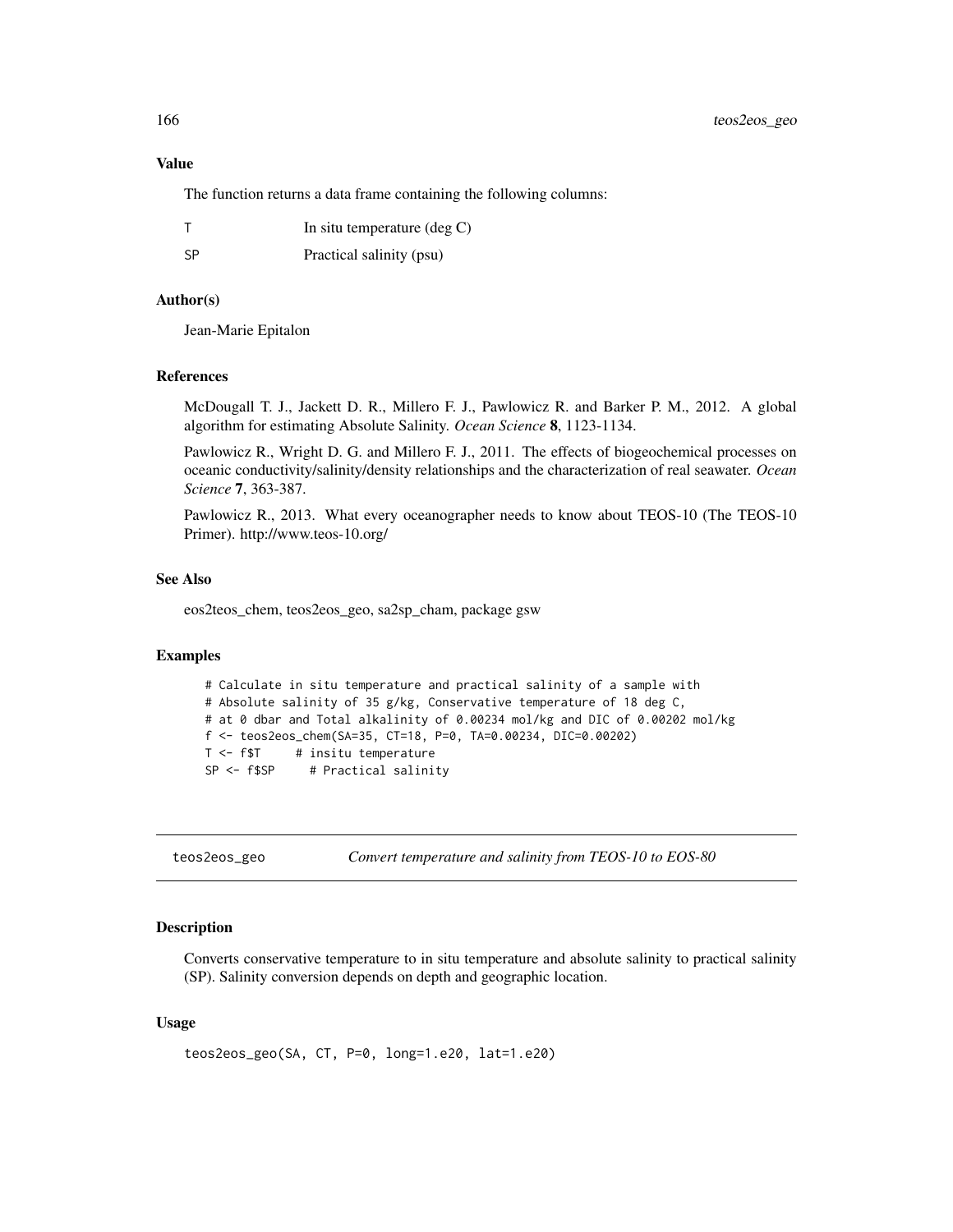# teos2eos\_geo 167

#### **Arguments**

| -SA  | Absolute salinity in g/kg                                  |
|------|------------------------------------------------------------|
| СT   | Conservative temperature in degrees C                      |
| P    | Sea water pressure in dbar                                 |
| long | Longitude in decimal degrees $[0  +360]$ or $[-180  +180]$ |
| lat  | Latitude in decimal degrees [-90  90]                      |

# Details

Conversion from absolute to practical salinity depends on water density anomaly which is correlated with silicate concentration. This function relies on silicate concentration taken from WOA (World Ocean Atlas) to evaluate the density anomaly.

# Value

The function returns a data frame containing the following columns:

|      | In situ temperature $(\deg C)$ |
|------|--------------------------------|
| - SP | Practical salinity (psu)       |

#### Author(s)

Jean-Marie Epitalon

#### References

McDougall T. J., Jackett D. R., Millero F. J., Pawlowicz R. and Barker P. M., 2012. A global algorithm for estimating Absolute Salinity. *Ocean Science* 8, 1123-1134.

Pawlowicz R., Wright D. G. and Millero F. J., 2011. The effects of biogeochemical processes on oceanic conductivity/salinity/density relationships and the characterization of real seawater. *Ocean Science* 7, 363-387.

Pawlowicz R., 2013. What every oceanographer needs to know about TEOS-10 (The TEOS-10 Primer). http://www.teos-10.org/

#### See Also

eos2teos\_geo does the reverse, teos2eos\_chem, sa2sp\_geo, package gsw

#### Examples

# Calculate in situ temperature and practical salinity of a sample with # Absolute salinity of 35 g/kg, conservative temperature of 18 deg C, # depth is 10 dbar and location is 188 degrees East and 4 degrees North. f <- teos2eos\_geo(SA=35, CT=18, P=10, long=188, lat=4)  $T < - f$ \$T # in situ temperature SP <- f\$SP # Practical salinity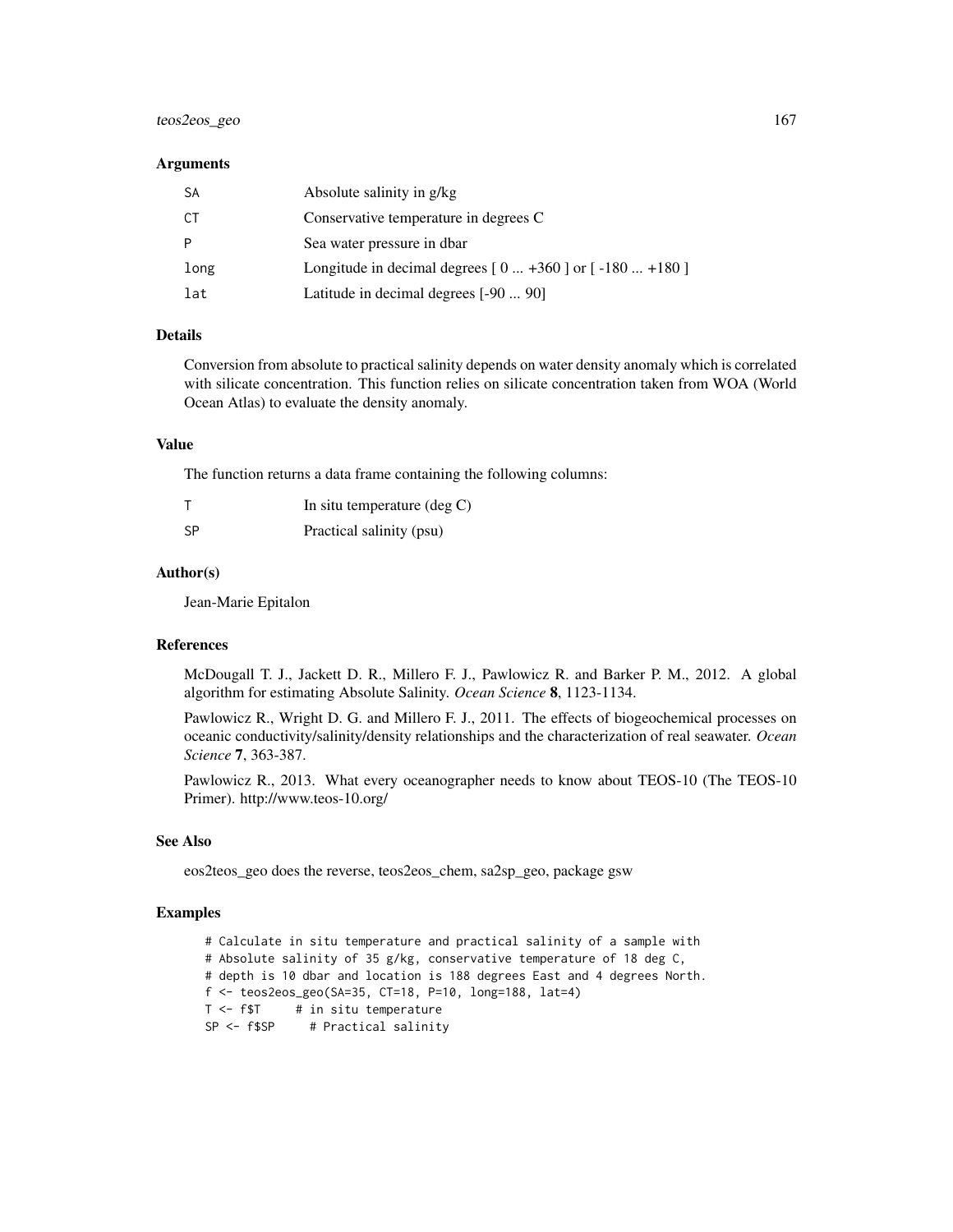<span id="page-167-0"></span>

# Description

Computes theta, the potential temperature of seawater given original temperature, salinity, pressure, and reference pressure

#### Usage

theta(S=35, T=25, P=0, Pref=0)

#### Arguments

|      | Salinity on the practical salinity scale, default is 35                    |
|------|----------------------------------------------------------------------------|
|      | Temperature in degrees Celsius, default is 25oC                            |
| P    | Hydrostatic pressure in bar (surface = 0; 1000 db = 100 bar), default is 0 |
| Pref | Reference hydrostatic pressure in bar, default is 0                        |

# Details

Computes the potential temperature of seawater relative to a chosen reference pressure following Fofonoff and Millard (1983). The potential temperature  $\theta$  is the temperature that a water parcel would have if were moved adiabatically to another pressure level Pref. Typically, the potential temperature is referenced to the surface ( $Pref = 0$ ). The potential teperature depends on the original salinity S, *in-situ* temperature T and pressure P.

This routine is essentially a wrapper for the [swTheta](#page-0-0) routine of the 'oce' package. Unlike the latter, pressure units here are given in bars and method="unesco" is prescribed.

#### Value

theta potential temperature of seawater (C)

# Author(s)

James Orr <james.orr@lsce.ipsl.fr>

#### References

Fofonoff, P. and R. C. Millard Jr, 1983. Algorithms for computation of fundamental properties of seawater. *Unesco Technical Papers in Marine Science*, 44, 53 pp.

## See Also

[swTheta](#page-0-0).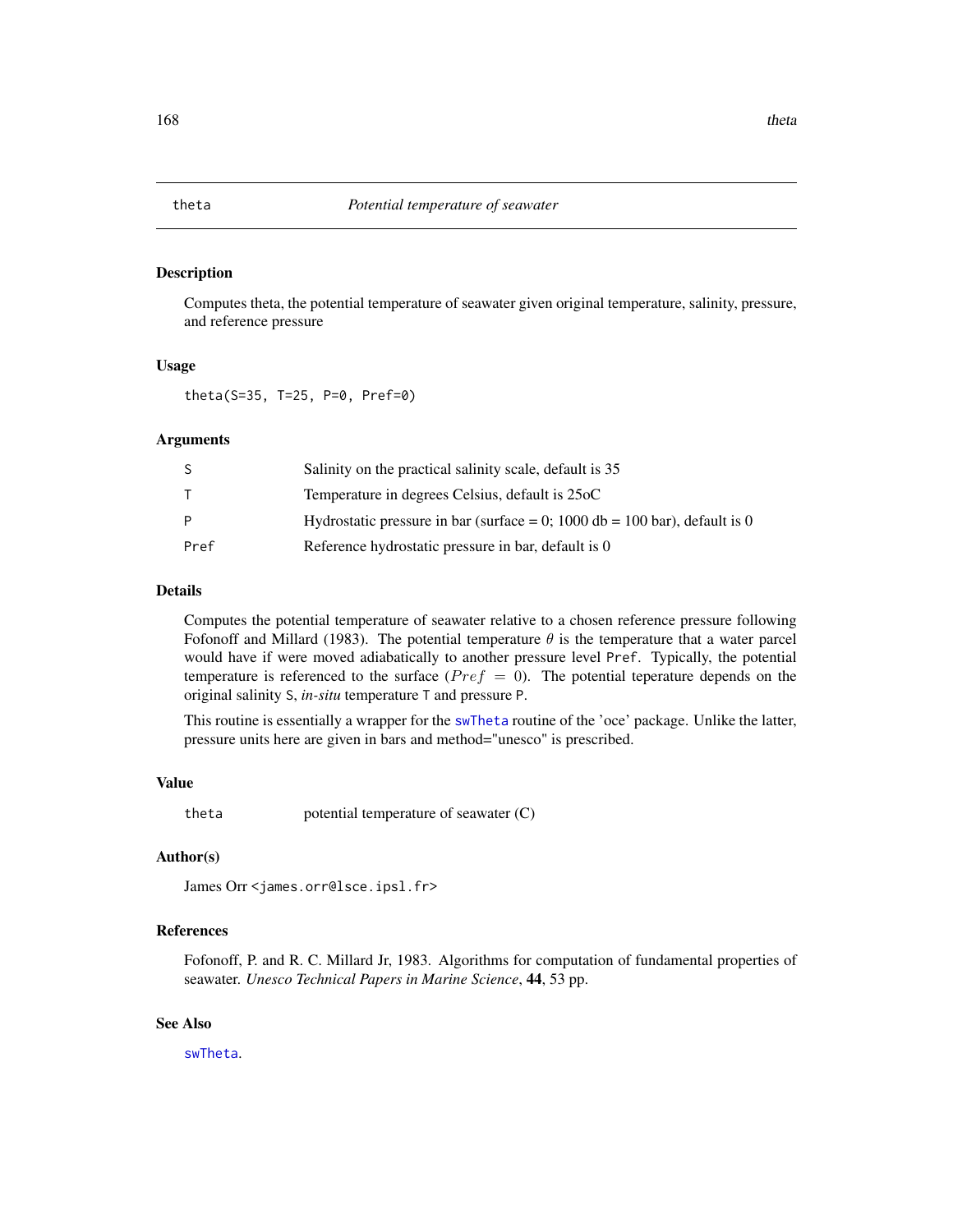# <span id="page-168-0"></span>Examples

#Calculate the potential temperature for a sample at 1000 db referenced to the surface theta <- theta(S=35, T=25, P=100, Pref=0)

tris *pH of TRIS buffer*

## Description

Calculates the pH value of TRIS buffered artificial seawater solutions (on the total scale in mol/kgsoln)

#### Usage

tris(S=35,T=25,b=0.04,k="d98",warn="y")

#### Arguments

| -S   | Salinity, default is 35                                                                                                            |
|------|------------------------------------------------------------------------------------------------------------------------------------|
|      | Temperature in degrees Celsius, default is 25oC                                                                                    |
| b    | Molality if TRIS/TRISH+ in moles per kg of water, default is 0.04 mol/kg-H20                                                       |
| k    | "d98" for DelValls and Dickson 1998, "m18" for using tris characterization by<br>Mueller et al (2018), default is "d98"            |
| warn | "y" to show warnings when S,T and/or b go beyond the valid range for the<br>chosen k; "n" to supress warnings. The default is "y". |

# Details

The models used to calculate the return value of this function are based on experimental data. It is critical to consider that each formulation refers to the artificial seawater solution applied during the characterization experiment and is only valid for the studied ranges of temperature and salinity:

- DelValls and Dickson (1998): S ranging between 20 and 40, T ranging between 0 and 45oC, and b being 0.04 mol/kg-H20.
- Mueller et al. (2018): S ranging between 5 and 40, T ranging between 5 and 45oC, and b ranging between 0.01 and 0.04 mol/kg-H20.

Note that the arguments can be given as a unique number or as vectors. If the lengths of the vectors are different, the longer vector is retained and only the first value of the other vectors is used. It can therefore be critical to use vectors of the same length.

#### Value

tris The function returns the pH value of TRIS buffered artificial seawater solutions (on the total scale in mol/kg-soln)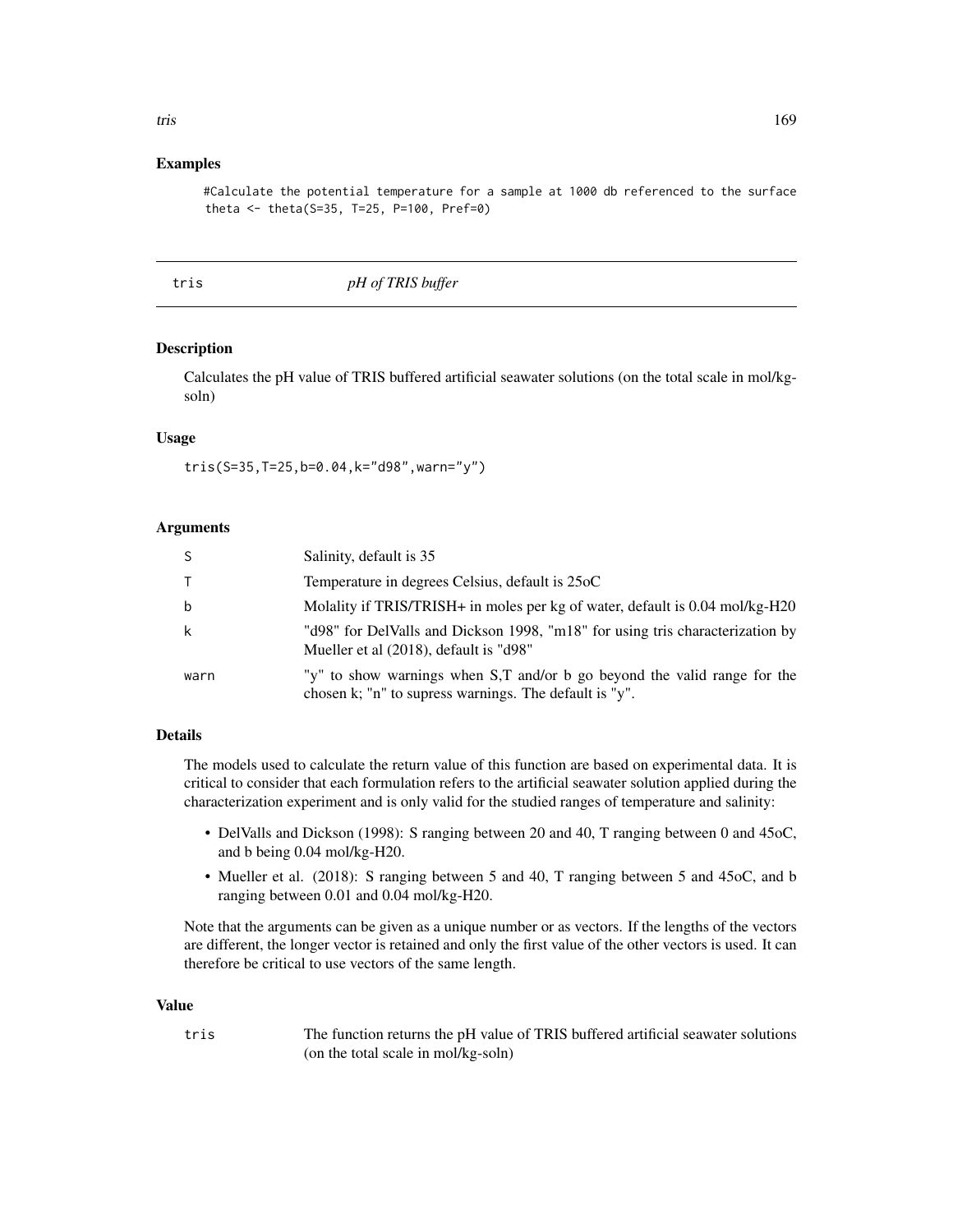<span id="page-169-1"></span>170 vapress

#### Author(s)

Jean-Pierre Gattuso <gattuso@obs-vlfr.fr> and Jens Daniel Mueller <jens.mueller@io-warnemuende.de>

#### References

DelValls, T. A., and Dickson, A. G., 1998 The pH of buffers based on 2-amino-2-hydroxymethyl-1,3-propanediol ('tris') in synthetic sea water. *Deep Sea Research Part I: Oceanographic Research Papers* 45(9), 1541-1554. https://doi.org/10.1016/S0967-0637(98)00019-3

Dickson A. G., Sabine C. L. and Christian J. R., 2007 Guide to best practices for ocean CO2 measurements. *PICES Special Publication* 3, 1-191.

Mueller, J. D., Bastkowski, F., Sander, B., Seitz, S., Turner, D. R., Dickson, A. G., and Rehder, G., 2018 Metrology for pH measurements in brackish waters- Part 1: Extending electrochemical pHT measurements of TRIS buffers to salinities 5-20. *Frontiers in Marine Science* 5:176, 1-12. https://doi.org/10.3389/fmars.2018.00176

#### See Also

[amp](#page-3-0), [pHslope](#page-114-0), [pH](#page-108-0).

# Examples

```
##Example from Mueller et al. (2018), should give test value pHT = 8.0703
tris(S=20,T=25,b=0.04,k="m18")
```
<span id="page-169-0"></span>

vapress *Computes vapor pressure of seawater*

#### Description

Computes vapor pressure of seawater (atm) from temperature and salinity

#### Usage

vapress(S=35, T=25, form="d2007")

#### Arguments

| -S           | Salinity on the practical salinity scale, default is 35                                                                                                                                        |
|--------------|------------------------------------------------------------------------------------------------------------------------------------------------------------------------------------------------|
| $\mathsf{T}$ | Temperature in degrees Celsius, default is 25oC                                                                                                                                                |
| form         | choose either "d2007" for the best-practices formulation to compute vapor pres-<br>sure of seawater from Dickson et al. (2007) or "wp1980" for the formulation<br>from weiss and Price (1980). |

# Details

Computes the vapor pressure of seawater pH20 following best practices (Dickson et al., 2007). That computed pH20 is identical, when rounded to the 4th decimal place, with that computed by the equation from Weiss and Price (1980).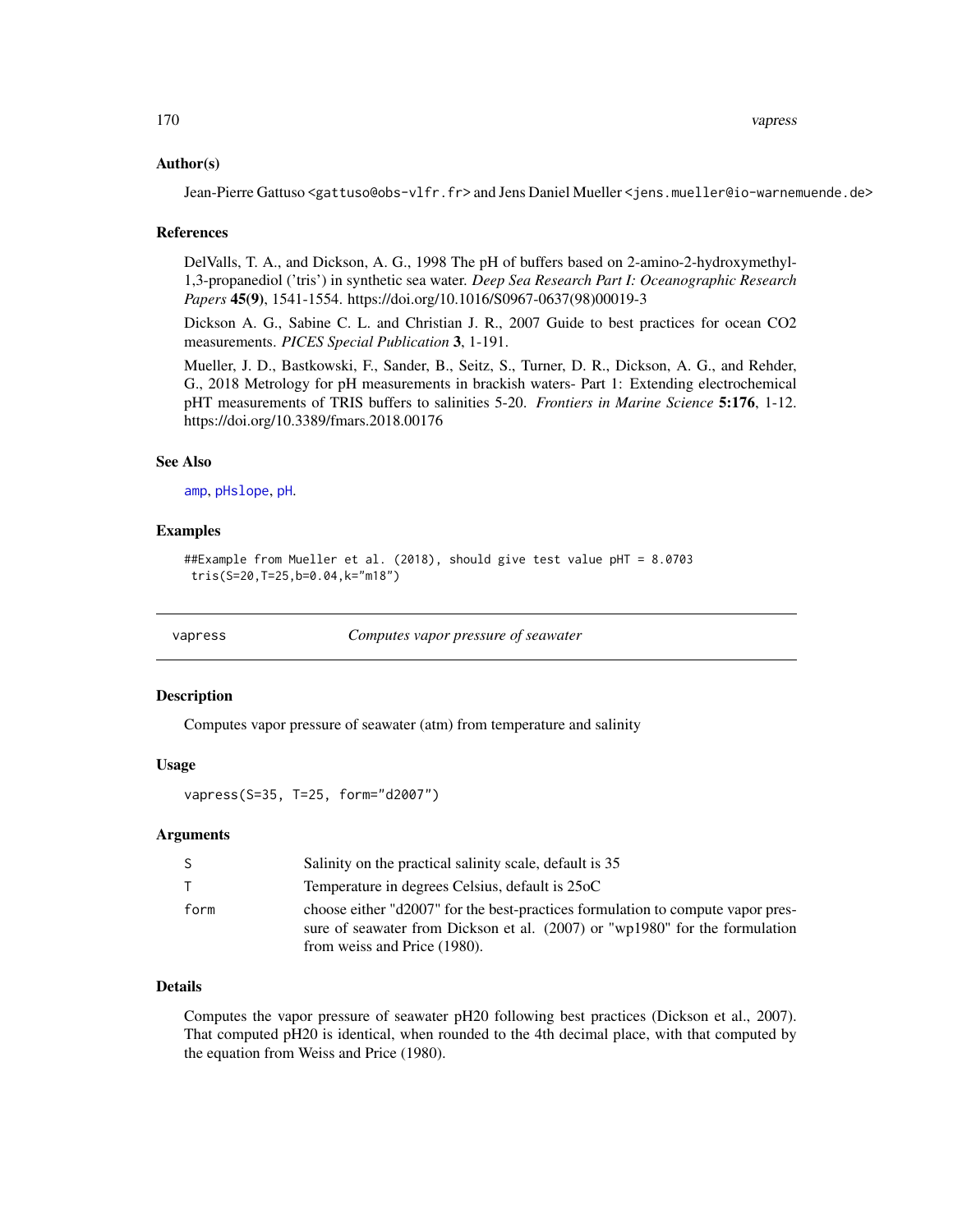#### <span id="page-170-1"></span> $x2pCO2$  171

# Value

vapress Vapor pressure of seawater in atm

#### Author(s)

James Orr <james.orr@lsce.ipsl.fr>

# References

Dickson A. G., Sabine C. L. and Christian J. R. (2007) Guide to best practices for ocean CO2 measurements. *PICES Special Publication* 3, 1-191.

Weiss, R. F. (1974) Carbon dioxide in water and seawater: the solubility of a non-ideal gas, Marine Chemistry, 2, 203-215.

Weiss, R. F. and Price, B. A. (1980) Nitrous oxide solubility in water and seawater, Marine Chemistry, 8, 347-359.

#### See Also

[x2pCO2](#page-170-0), and [p2xCO2](#page-94-0).

#### Examples

pH20 <- vapress(S=35, T=25, form="d2007")

<span id="page-170-0"></span>x2pCO2 *Converts mole fraction to partial pressure of CO2*

#### Description

Converts xCO2 (mole fraction of CO2) into pCO2 (partial pressure of CO2)

# Usage

x2pCO2(S=35, T=25, Patm=1.0, xCO2=400)

# Arguments

|                  | Salinity on the practical salinity scale, default is 35 |
|------------------|---------------------------------------------------------|
|                  | Temperature in degrees Celsius, default is 25oC         |
| Patm             | Atmospheric pressure in atmospheres, default is 1.0     |
| xCO <sub>2</sub> | Mole fraction of CO2 in ppm, default is 400             |

# Details

The mole fraction xCO2 (ppm) is computed from  $pCO2$  ( $\mu$ atm) using the following equation:  $xCO2 = pCO2(Patm - pH2O)$ , where pH20 is the vapor pressure of seawater computed following best practices (Dickson et al., 2007). That computed pH20 is identical, when rounded to the 4th decimal place, with that computed by the equation from Weiss and Price (1980).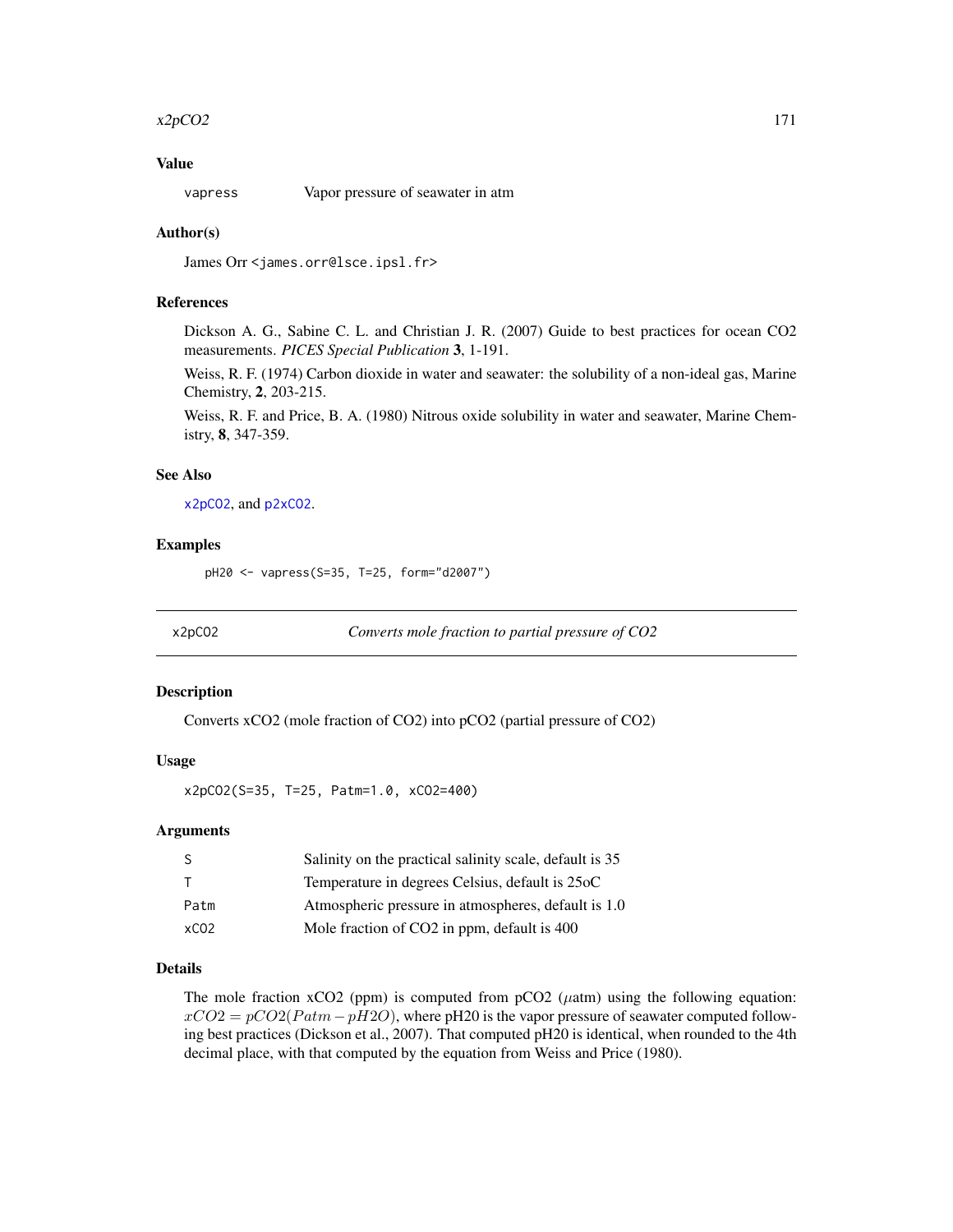# <span id="page-171-0"></span>Value

 $pCO2$  Partial pressure of CO2 in  $\mu$ atm.

# Note

Warning: pCO2 estimates below 100 m are subject to considerable uncertainty. See Weiss (1974) and Orr et al. (2015)

#### Author(s)

James Orr <james.orr@lsce.ipsl.fr>

#### References

Dickson A. G., Sabine C. L. and Christian J. R., 2007 Guide to best practices for ocean CO2 measurements. *PICES Special Publication* 3, 1-191.

Orr J. C., Epitalon J.-M. and Gattuso J.-P., 2015. Comparison of seven packages that compute ocean carbonate chemistry. *Biogeosciences* 12, 1483-1510.

Weiss, R. F. (1974) Carbon dioxide in water and seawater: the solubility of a non-ideal gas, Marine Chemistry, 2, 203-215.

Weiss, R. F. and Price, B. A. (1980) Nitrous oxide solubility in water and seawater, Marine Chemistry, 8, 347-359.

#### See Also

[p2xCO2](#page-94-0) and [vapress](#page-169-0)

#### Examples

- ## Atmospheric pressure is rarely equal to 1 atm exactly
- ## Over the Southern Ocean Patm=0.97 is more realistic

```
pCO2_socn <- x2pCO2(S=35, T=0, Patm=0.97, xCO2=400.0)
print(pCO2_socn)
```
## The result (385.6322 uatm) is 12 uatm less than if it was wrongly assumed that Patm=1.0

```
## Show effect of temperature on pCO2 computed from xCO2, and on resulting variables from "carb"
S < -35ALK <- 2300e-6
```

```
T < -seq(0, 30, 5)xCO2 <- 400
pCO2 <- x2pCO2(S=35, T=T, Patm=1, xCO2=400)
results <- carb(flag=24, var1=pCO2, var2=ALK, S=S, T=T, P=0, Pt=0, Sit=0,
  pHscale="T", kf="pf", k1k2="l", ks="d", b="u74")
print(results)
```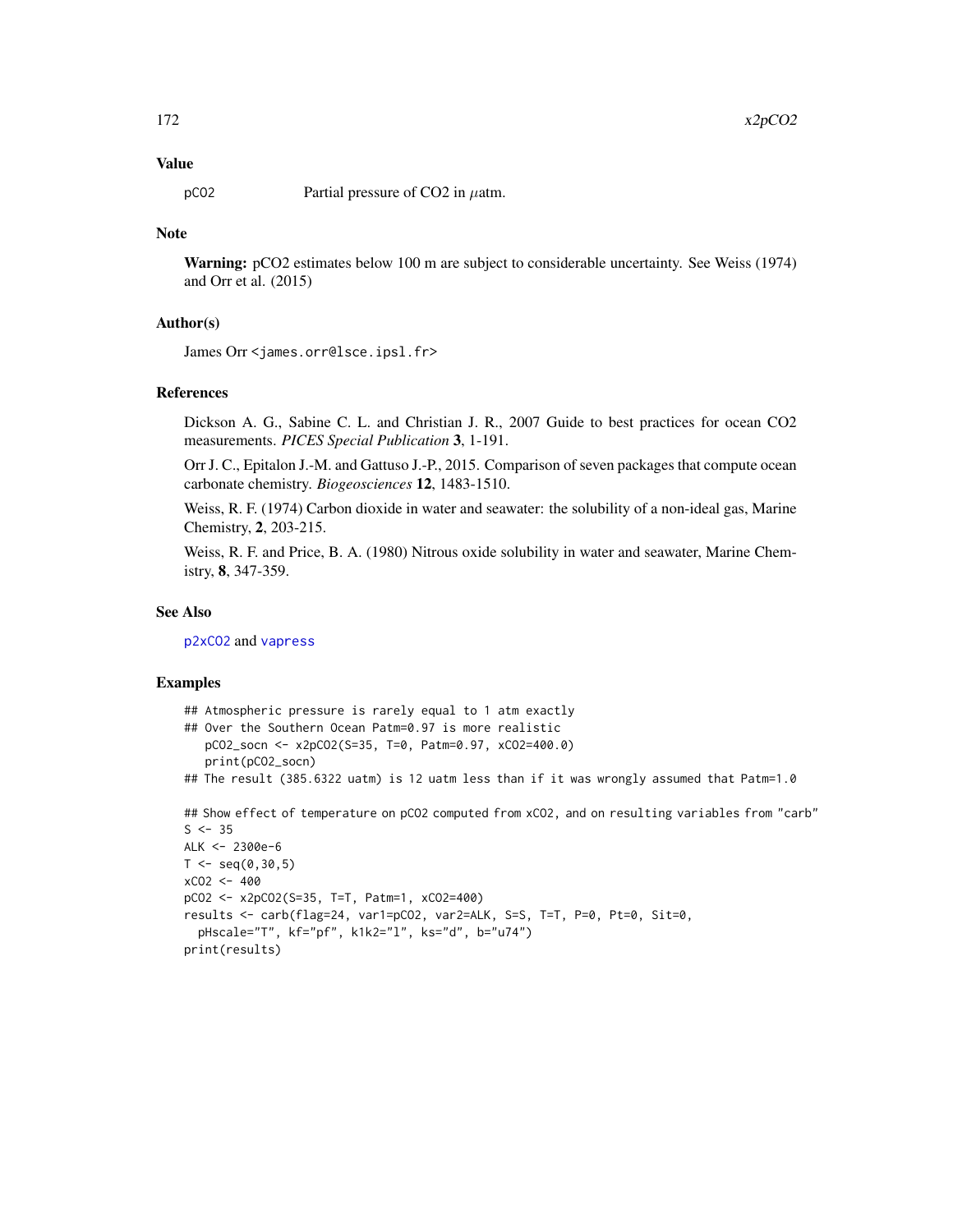# Index

∗ datasets alkalinity, [3](#page-2-0) kfg , [75](#page-74-0) Pcoeffs, [102](#page-101-0) seacarb\_test\_P0 , [138](#page-137-0) seacarb\_test\_P300 , [139](#page-138-0) seaFET, [139](#page-138-0) ∗ utilities amp , [4](#page-3-1) bjerrum , [5](#page-4-1) bor , [7](#page-6-0) buffer , [8](#page-7-0) buffergen , [13](#page-12-0) buffesm , [18](#page-17-0) carb , [23](#page-22-0) carbb , [29](#page-28-0) carbfull , [35](#page-34-0) d2p , [41](#page-40-0) derivnum , [42](#page-41-0) eos2teos\_chem , [47](#page-46-0) eos2teos\_geo, [48](#page-47-0) errors , [50](#page-49-0) f2pCO2 , [57](#page-56-0) fCO2insi , [58](#page-57-0) K0 , [59](#page-58-0) K1 , [60](#page-59-0) K<sub>1</sub>p, [63](#page-62-0) K2 , [64](#page-63-0) K2p , [67](#page-66-0) K2si , [68](#page-67-0) K3p , [69](#page-68-0) Kb , [71](#page-70-0) kconv , [72](#page-71-0) Kf , [74](#page-73-0) Khs , [76](#page-75-0) Kn , [77](#page-76-0) Ks , [78](#page-77-0) Ksi , [79](#page-78-0) Kspa,  $80$ 

Kspc,  $82$ Kw , [83](#page-82-0) oa , [84](#page-83-0) Om , [89](#page-88-0) p2d , [93](#page-92-0) p2fCO2 , [94](#page-93-0) p2xC02, [95](#page-94-1) pCa , [96](#page-95-0) pCO2insi , [101](#page-100-0) Pcorrect, [103](#page-102-0) pgas , [104](#page-103-0) pH , [109](#page-108-1) pHconv , [110](#page-109-0) pHinsi , [111](#page-110-0) pHslope , [115](#page-114-1) pHspec , [116](#page-115-0) pmix , [117](#page-116-0) ppH , [121](#page-120-0) psi , [126](#page-125-0) pTA, [130](#page-129-0) rho , [135](#page-134-0) sa2sp\_chem, [135](#page-134-0) sa2sp\_geo , [137](#page-136-0) sf\_calc , [140](#page-139-0) sf\_calib , [141](#page-140-0) sir , [143](#page-142-0) sir\_b , [149](#page-148-0) sir\_full , [155](#page-154-0) sp2sa\_chem , [161](#page-160-0) sp2sa\_geo , [163](#page-162-0) speciation , [164](#page-163-0) teos2eos\_chem , [165](#page-164-0) teos2eos\_geo , [166](#page-165-0) theta , [168](#page-167-0) tris , [169](#page-168-0) vapress , [170](#page-169-1) x2pCO2 , [171](#page-170-1)

alkalinity, [3](#page-2-0) amp , [4](#page-3-1) , *[109](#page-108-1)* , *[115](#page-114-1)* , *[117](#page-116-0)* , *[170](#page-169-1)*